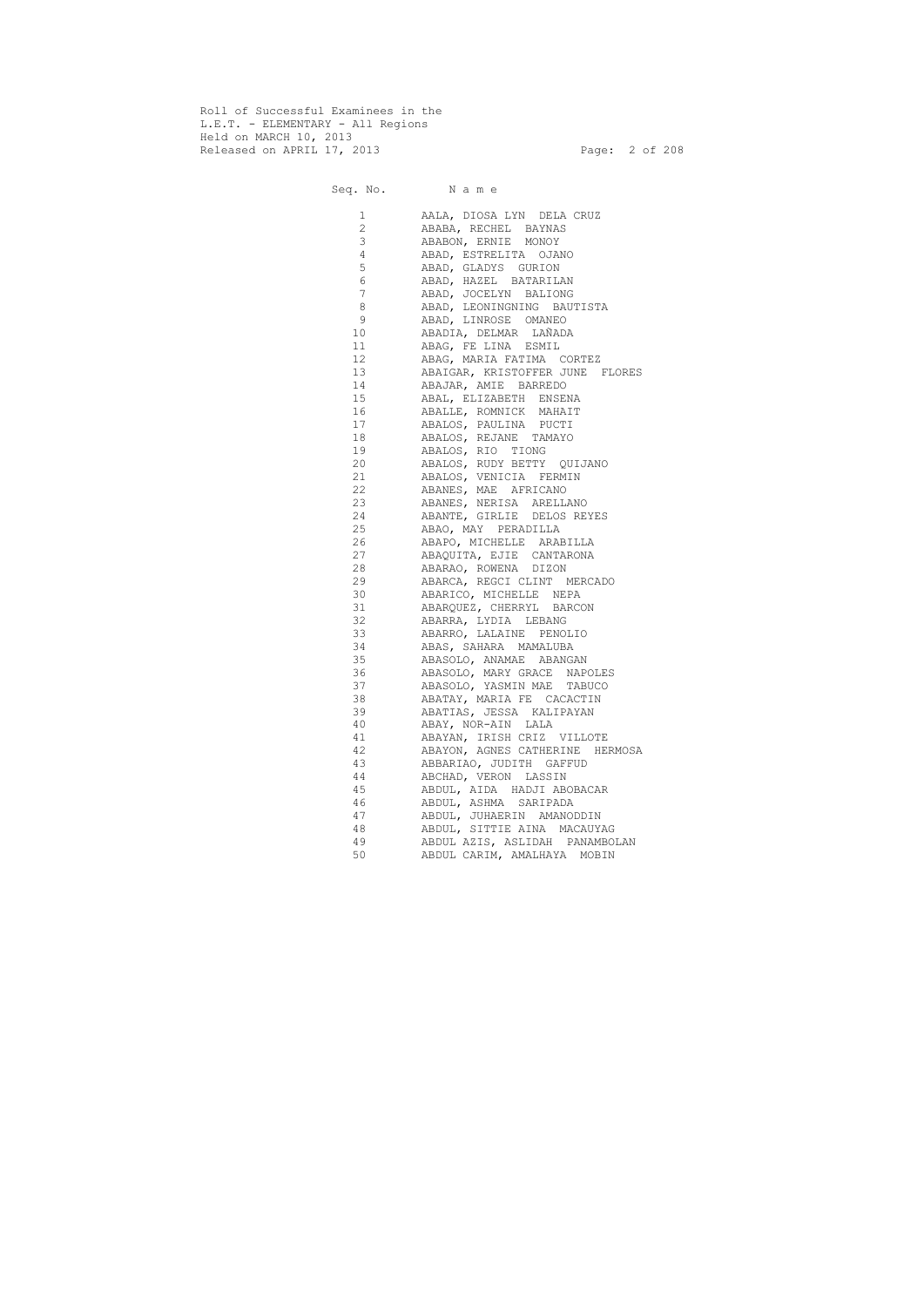Roll of Successful Examinees in the L.E.T. - ELEMENTARY - All Regions Held on MARCH 10, 2013 Released on APRIL 17, 2013 Page: 3 of 208

Seq. No. N a m e

51 ABDUL GAFFAR, ASNIYAH MACARAYA<br>52 ABDULCADER, NADJA BARA 52 ABDULCADER, NADJA BARA 53 ABDULCADER, PRINCESS ASMA MAGONGCAR 54 ABDULGANI, SAIDA PANDAPATAN 55 ABDULGANIE, NORLAILA YUSOPH<br>56 ABDULKAHIL, MURHIMA AMIRUL 56 ABDULKAHIL, MURHIMA AMIRUL 57 ABDULKARIM, NASHRIA MAUTE 58 ABDULLAH, HERSHEY MALINGCO 59 ABDULMAJID, NUR-AINA ADJULA 60 ABDULNASIL, ADZMA SADDALAWI 61 ABDULRAHMAN, FARHANIE DICKYLATUN 62 ABDULSAMAD, MUHAJER PANEGAS 63 ABDURAHMAN, SHARIFA WARDASA ABIRIN 64 ABDURAJIK, SHERWINA ULANGHUTAN 65 ABE, ALINOR DEALA 66 ABECE, MELISSA GARMA 67 ABECENTADO, RENE ENRIQUEZ 68 ABECIA, HOWARD BETOS 69 ABEDIN, SARAH MUHAMMAD 70 ABEJAR, AIREES MONTEMOR 71 ABELAN, VERONICA BONGDOL 72 ABELARDE, GARY PETINES 73 ABELLA, MECHI CUI 74 ABELLA, MELOJEAN SANTILLAN 75 ABELLA, RHODALYN BARCENAS 76 ABELLANA, ROSEBY VELDOZOLA 77 ABELLANOSA, DAYANA PABALATE 78 ABELLANOSA, JOY BARON 79 ABELLANOSA, LUCILA DELADIA 80 ABELLAR, JIMIEL BADILLES 81 ABELLAR, RIZA GRINGIN 82 ABELLAR, RODERICK GARCIA 83 ABELLERA, JUVY CADIAY 84 ABELLERA, SAMUEL SILVELA 85 ABELLON, ROSELYN YBAÑEZ 86 ABELLONAR, CINDY RUBIS 87 ABENDAÑO, MENCHIE PASCO 88 ABENIDO, ANNALYNE TUYOR 89 ABENIR, ERWIN MONIS 90 ABEQUIBEL, JULIE LAURENCIO 91 ABERIA, BEVERLY CALVARIO 92 ABERTE, REA ROLDAN 93 ABESAMIS, ALEJANDRO JR PADILLA 94 ABESAMIS, IRENE JOY MANOG 95 ABESAMIS, RODALYN GRANDE 96 ABESO, CATHERINE BACALSO 97 ABESTRO, MA ROXANNE PALLAN 98 ABESTROZ, ROCHELLE TEGIO 99 ABETRIA, RAMOS NODADO 100 ABIAD, JUNIELITA YESO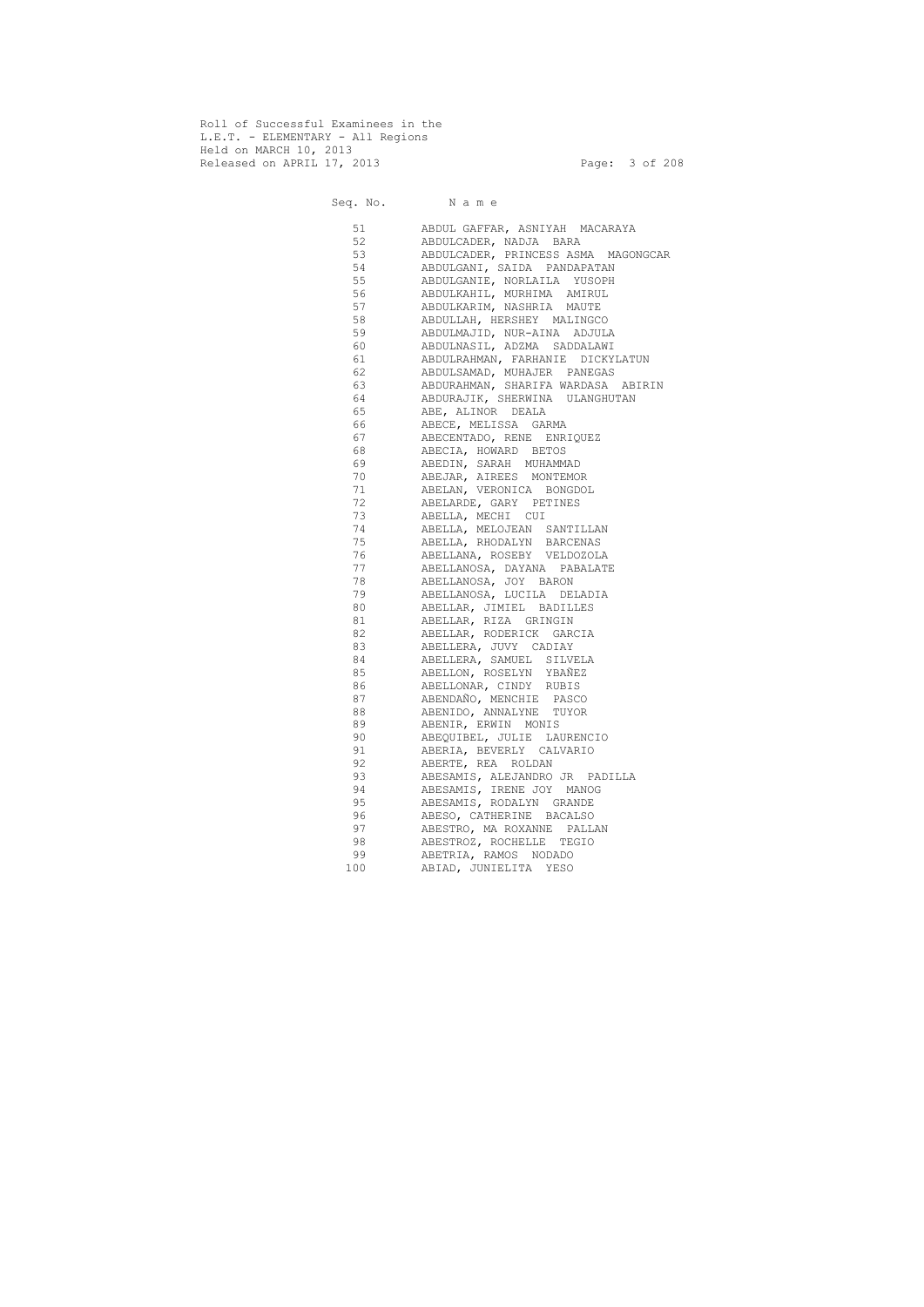Roll of Successful Examinees in the L.E.T. - ELEMENTARY - All Regions Held on MARCH 10, 2013 Released on APRIL 17, 2013 Page: 4 of 208

 Seq. No. N a m e 101 ABIAR, CRISTINE SAMONTE 102 ABIERA, MA SALVACION BASMAYOR 103 ABILA, ARIS VASQUEZ 104 ABINES, CHARYLL ANNE FALABI 105 ABIOG, JHUNEEMAR CATIBAYAN 106 ABIS, JOANALYN MEJIA 107 ABISADA, MIEZEL FIEL 108 ABITONA, CHRISTIAN JAMES SIGUROS 109 ABLAN, CEFERINA VILLANUEVA 110 ABLAZA, JEMALIZ CRUZ 111 ABLEN, NERISSA BACHO 112 ABLOLA, LAARNI SANTOS 113 ABLONG, SHEENA PAGBUNUCAN 114 ABO, MELROSE REGINE PUNZALAN 115 ABOC, LEOVIC BOSTON 116 ABOGADO, DIVINA MAGANA 117 ABON, MARY ANN MONTERON 118 ABONADO, MELITA HORTILANO 119 ABONERO, JOY GIMENEZ 120 ABORDO, CRESALYN BELARO 121 ABORDO, MARIA DOLORES TRIÑANES 122 ABORDO, STELLA SORBITO 123 ABORQUEZ, LUCY ESPARES 124 ABOYO, RITCHELLE BACARISAS 125 ABRANTES, RANI MAE NONGA 126 ABRASA, EDWIN ABDUHASAD 127 ABRASALDO, LOURDES COLINA 128 ABREA, REA GARCIA 129 ABRES, MARY MARGARET JAMISOLA 130 ABRINA, GLORECRIS HERRERA 131 ABSALON, CHARELL CAHILIG 132 ABSALON, SHARA JANE DEVOMA 133 ABU, KIMBERLY KAE CAPACIO 134 ABUAN, GINA ROSARIO 135 ABUBACAR, AIDA GALLO 136 ABUBACAR, ALIA AMBOR 137 ABUBAKAR, ADTIS ALLUDEN 138 ABUBAKAR, FERLISA ASCALI 139 ABUBAKAR, JEYLYN ALAM 140 ABUBAKAR, SORAIDAH MANGOTARA 141 ABUCAY, JENNIFER CANDADO 142 ABUDA, ALYSSA BALTAZAR 143 ABUDA, SHERRY ROSE OMAS-AS 144 ABULENCIA, JONATHAN SEGOVIA 145 ABULENCIA, SHEENA GOMEZ 146 ABUNDA, ELVIE LORETO 147 ABUNDO, PRECILBEB CASINABE 148 ABUSO, MENALYN DEL ROSARIO 149 ABUYUAN, ALOHA DUERME 150 ACAIN, MICHAEL MAGHINAY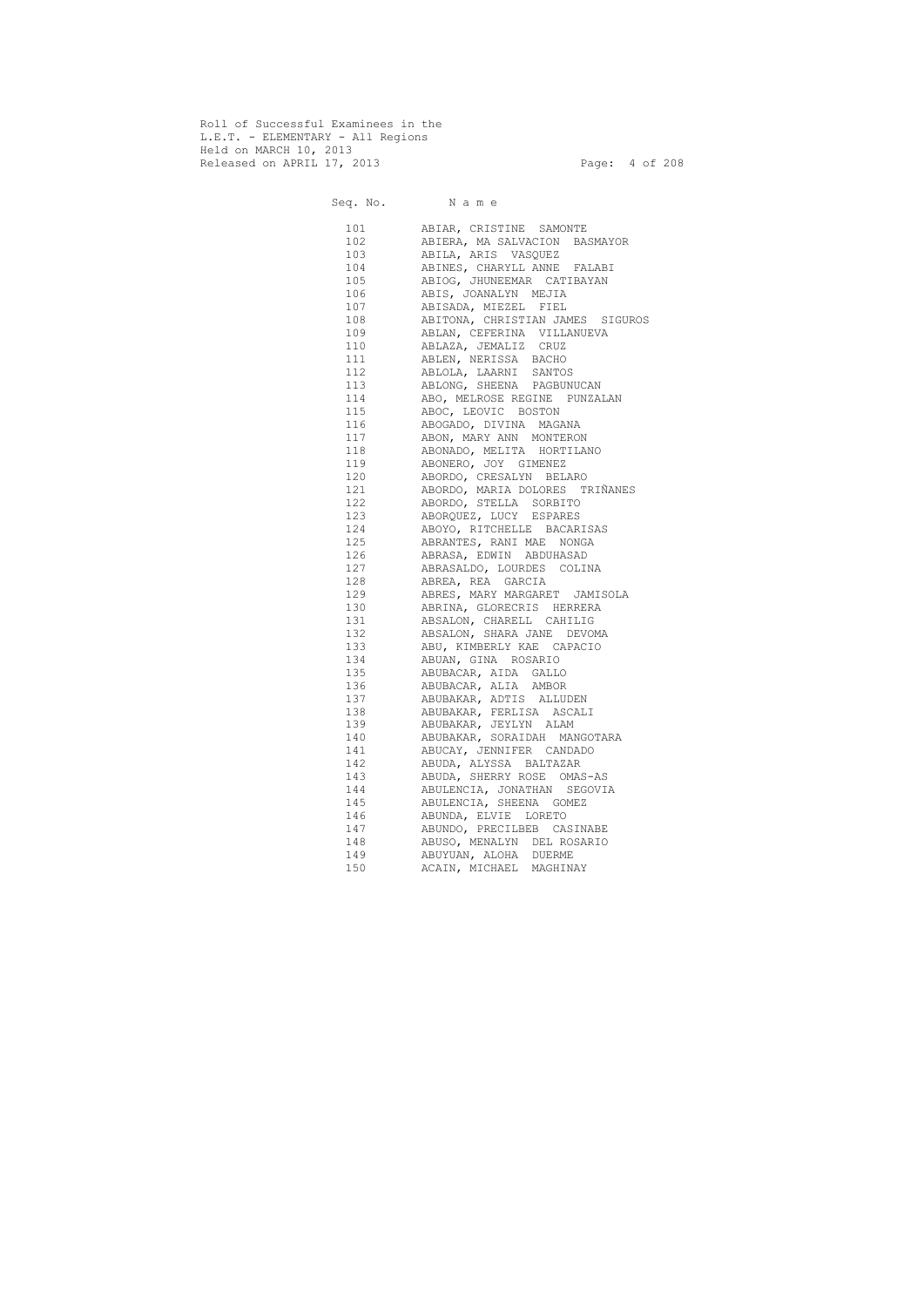Roll of Successful Examinees in the L.E.T. - ELEMENTARY - All Regions Held on MARCH 10, 2013 Released on APRIL 17, 2013 Page: 5 of 208

 Seq. No. N a m e 151 ACASO, LIZA AGOCOY 152 ACBANG, JAY-AR GOYAL 153 ACDAL, NICALIN DUMALAG 154 ACEBEDO, HONEYLYN SABAYAN 155 ACEBRON, JERUSALINE MAE PARANE 156 ACELAJADO, JESSAIDA PASCUAL 157 ACERA, ROSARIO RONQUILLO 158 ACERADO, RICHELLE NACOR 159 ACERES, LEOMAR BIGUERAS 160 ACERON, JOYCE APUNDAR 161 ACHACOSO, ANALYN LAPING 162 ACHAME, DONALD MANITO 163 ACIBAR, GLADYS NUÑEZ 164 ACIDO, RAMONITO BERNADOS 165 ACIO, JENNY ROA 166 ACLAN, CARINA FARAON 167 ACLAN, LUCILLE JOY SERRONDO 168 ACLON, ARLYN MENDOZA 169 ACMA, NELVIE QUIJANO 170 ACMAD, RAQUISAH H ZOBAIR 171 ACMAD, RAYHANIE GAFFOR 172 ACMAD, ROHAINA HADJI 173 ACOB, NOVAMAY LIGUTAN 174 ACOBA, WINNIE ROSE RAMONES 175 ACOPIADO, ROWENA CUI 176 ACOPIO, JUNADETTE BISCAYNO 177 ACOS, AILEEN CUYAMAN 178 ACOSTA, EMELYN LUQUE 179 ACOSTA, EVELYN TING 180 ACOSTA, HELEN MAE SALVADOR 181 ACOSTA, JAZZETTE SISON 182 ACOSTA, MILDRED ARDINA 183 ACOSTA, MONICA BULATAO 184 ACOSTA, NOVY ROSETE 185 ACQUIATAN, ANNABELLE TALAVERO 186 ACSON, RUBILYN RANJO 187 ACTUB, CHARRY VALCORZA 188 ACUB, ESTHER MAE SANOT 189 ACUESTA, JOAN QUIRANTE 190 ADAL, WILMA MOLITO 191 ADALA, LEA CASINILLO 192 ADALIM, JOANNE MAGHUYOP 193 ADALLA, CYNTHIA MAE LUMASAG 194 ADALLA, MARIA ABEGAIN POGOY 195 ADANTE, MARY ANN RENOPAL 196 ADAP, LEA CABE 197 ADARNA, CZARINNA JOCA INSIERTO 198 ADATO, LILIBETH AMERILA 199 ADAY, JENEFER ALACHA 200 ADDALANI, JOCELYN JADJULI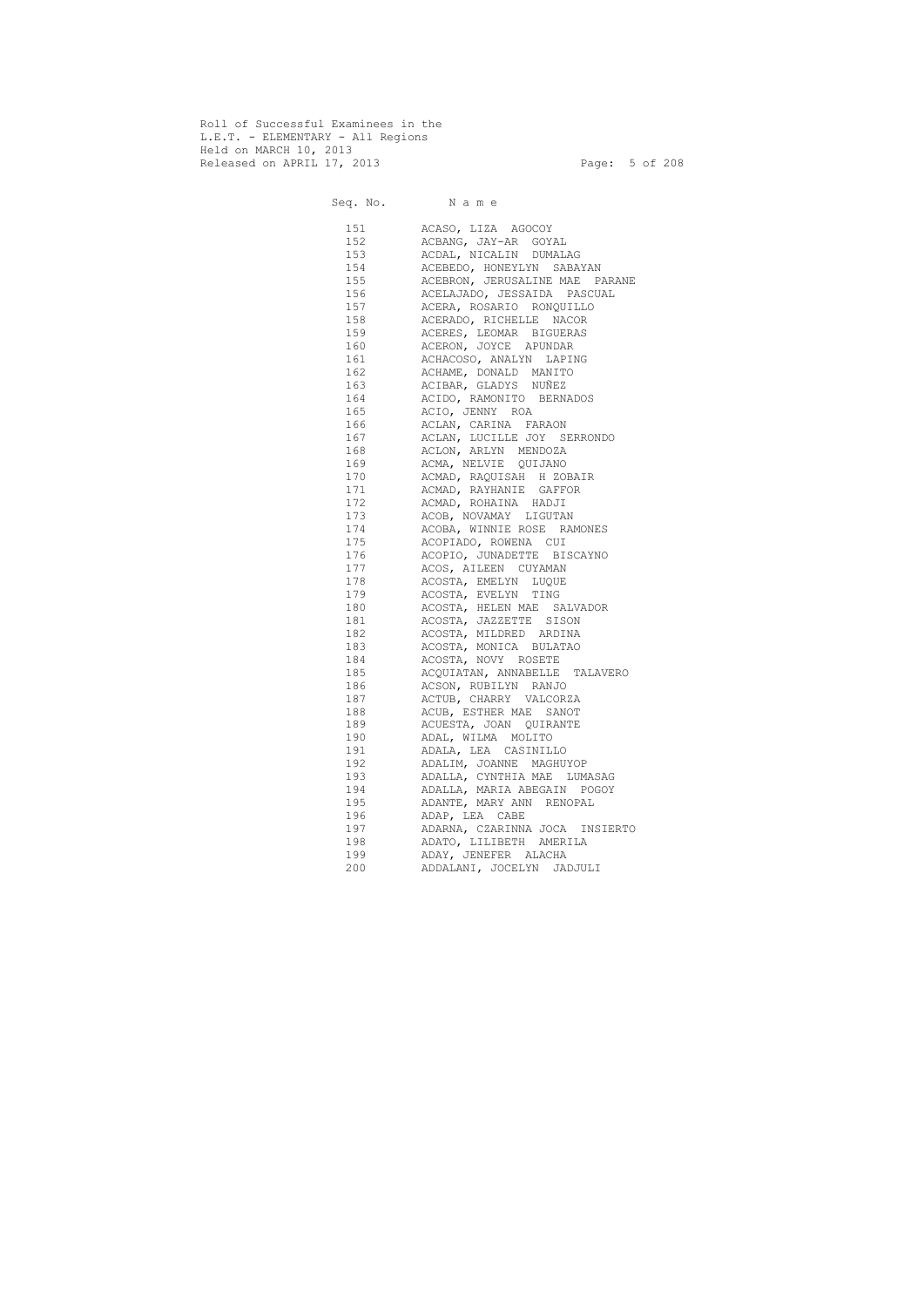Roll of Successful Examinees in the L.E.T. - ELEMENTARY - All Regions Held on MARCH 10, 2013 Released on APRIL 17, 2013 Page: 6 of 208

 Seq. No. N a m e 201 ADDUN, CHERRY ANN PLAZA 202 ADEL, AISAH DILABAKUN 203 ADELANTAR, JONAS OCTOSO 204 ADELANTE, EXCELL JOY GALANG 205 ADILON, ALKADIR ABDURAHMAN 206 ADIONG, EMALYN EREGIL 207 ADIONG, MARIVEL ORDANZA 208 ADLAON, VANESSA ADLAON 209 ADOBAS, FORTUNATA BESTUDIO 210 ADOLFO, ARABELLE ORTIZ 211 ADOLFO, KAREN RAMOS 212 ADONA, JESSICA CRUZAT 213 ADORINO, MARY ROSE LERIO 214 ADORNA, SHERYL MORADAS 215 ADORNADO, CLEAH NOMBRES 216 ADOTE, CYRA TISOY 217 ADOVA, MARY JANE GRACELLA 218 ADRA, JOAN ALEJO 219 ADRALES, ARCHIE MEDEZ AFABLE 220 ADRIANO, MELANIE RAMOS 221 ADRIANO, MICHAEL LAURENTE 222 ADRIATICO, LESLIE FILOSOFO 223 ADVINCULA, MARIA CARLA CARIAN 224 ADZAL, MALIK MALANG 225 AFABLE, RAYMOND ENDOZO 226 AFAN, JESSIE GROSPE 227 AFANTE, MARY ANN MARTINEZ 228 AGABAN, JED CODINO 229 AGALLAS, JACKILYN CABUDOC 230 AGALOOS, CLAYTON NAPOLES 231 AGARMA, CHARRY ANTONETTE JANE MACARASIG 232 AGARRADO, RITA UNO OCLARIT 233 AGAS, WILFREDO AGAS 234 AGAYAN, RIZALINA GERENA 235 AGBULOS, ROWENA SENTELLAS 236 AGBUYA, MADYLEN QUITALEG 237 AGBUYA, MARIA CRISTINA PIDLAOAN 238 AGCALARI, RHEA JOLO 239 AGCAOILI, ANGELIE BLANCHE 240 AGCAOILI, DESIREE AGCAOILI 241 AGCAOILI, ROVELYN BALIGOD 242 AGDA, DAISY MAY SUMALLO 243 AGDALIPE, MAY FLOR DISTOR 244 AGENCIA, GIOVANNI INION 245 AGGALAO, BERNARD JR BAS-IL 246 AGGALOT, REBECCA GALIZA 247 AGLINAO, GLEN DIOSO 248 AGNAZATA, VIOLETA NIDOY 249 AGNER, HAZEL LANTAJO 250 AGNER, ROSELYN ERANDIO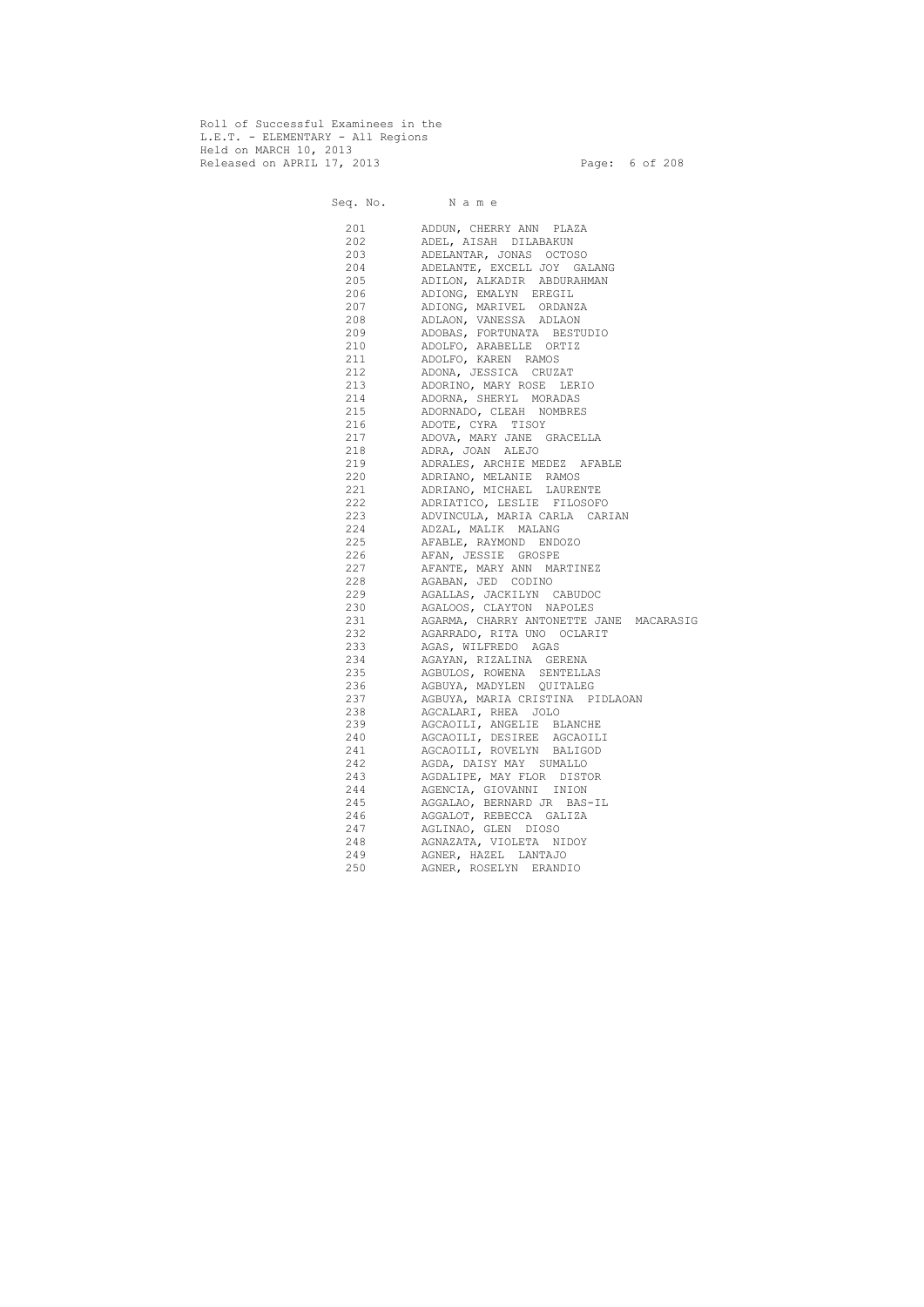Roll of Successful Examinees in the L.E.T. - ELEMENTARY - All Regions Held on MARCH 10, 2013 Released on APRIL 17, 2013 Page: 7 of 208

 Seq. No. N a m e 251 AGNOTE, ANA MATOCIÑO 252 AGOCEJO, APPLE MAE PADON 253 AGORITA, MICHELLE VALENTINO 254 AGOTE, CRISTINA CADORNA 255 AGPAO, LESTER ACLIPEN 256 AGPAOA, ROWELYN NUÑEZ 257 AGPASA, SUSAN BACTOL 258 AGRIDA, SALLY BETH LAUIGAN 259 AGROPES, PATHYMA YANGO 260 AGSALON, MARICRIS MENESES 261 AGSALUD, MAGILYN VIRAY 262 AGSALUD, RHESSALYN VIRAY 263 AGUADO, ANALISA ARCEGA 264 AGUAS, JELLA GADINGAN 265 AGUB, LORELEI MARQUEZ 266 AGUDA, MARIA VICTORIA DE BELEN 267 AGUDA, RAFAEL ELGARIO 268 AGUIAPO, IDDO HUSSEN TORAYNO 269 AGUILA, SHERRYLOU TARRAYO 270 AGUILAR, ANABELLE PERALTA 271 AGUILAR, ANGELIQUE BEDIORES 272 AGUILAR, ANNA LIZA PENDON 273 AGUILAR, CLARISSE ANNE TAGAYA 274 AGUILAR, ELIZABETH BANDIOLA 275 AGUILAR, JHON LOUIE LABUGUEN 276 AGUILAR, MARK PAUL SASOT 277 AGUILAR, MARY JOY FAJARDO 278 AGUILAR, NOVIE CAJUTOL 279 AGUILAR, PETER FRANCIS SOLOMON TIZON 280 AGUILAR, PSYCHE AMOR GAYOLA 281 AGUILAR, YVONNE PRONTO 282 AGUILING, CELDER EPHAN 283 AGUILOS, JONALYN LLANETA 284 AGUIMAN, JONAHLYN PEREZ 285 AGUIMOD, ANIEVIC MOVERA 286 AGUINALDO, MARY LLYNA ESQUEJO 287 AGUION, GELYN OMBROG 288 AGUIPO, RIZA MARIE TIMCANG 289 AGUISANDA, MA KRISTEL LEGITIMAS 290 AGUJETAS, ROSALIE MAGLINES 291 AGULAN, MARY GRACE SANCHEZ 292 AGUM, DIN MARC BATION 293 AGUNOY, IVY ROSE II BERNABE 294 AGUSTIN, CLARENCE JOVITA 295 AGUSTIN, ELSIE BERMUDEZ 296 AGUSTIN, ELVIRA TAMTAMAN 297 AGUSTIN, FRETZEL PAY-AN 298 AGUSTIN, GLADIES NAVORA 299 AGUSTIN, JOJIE AGUSTIN 300 AGUSTIN, LEZIEL GUERRERO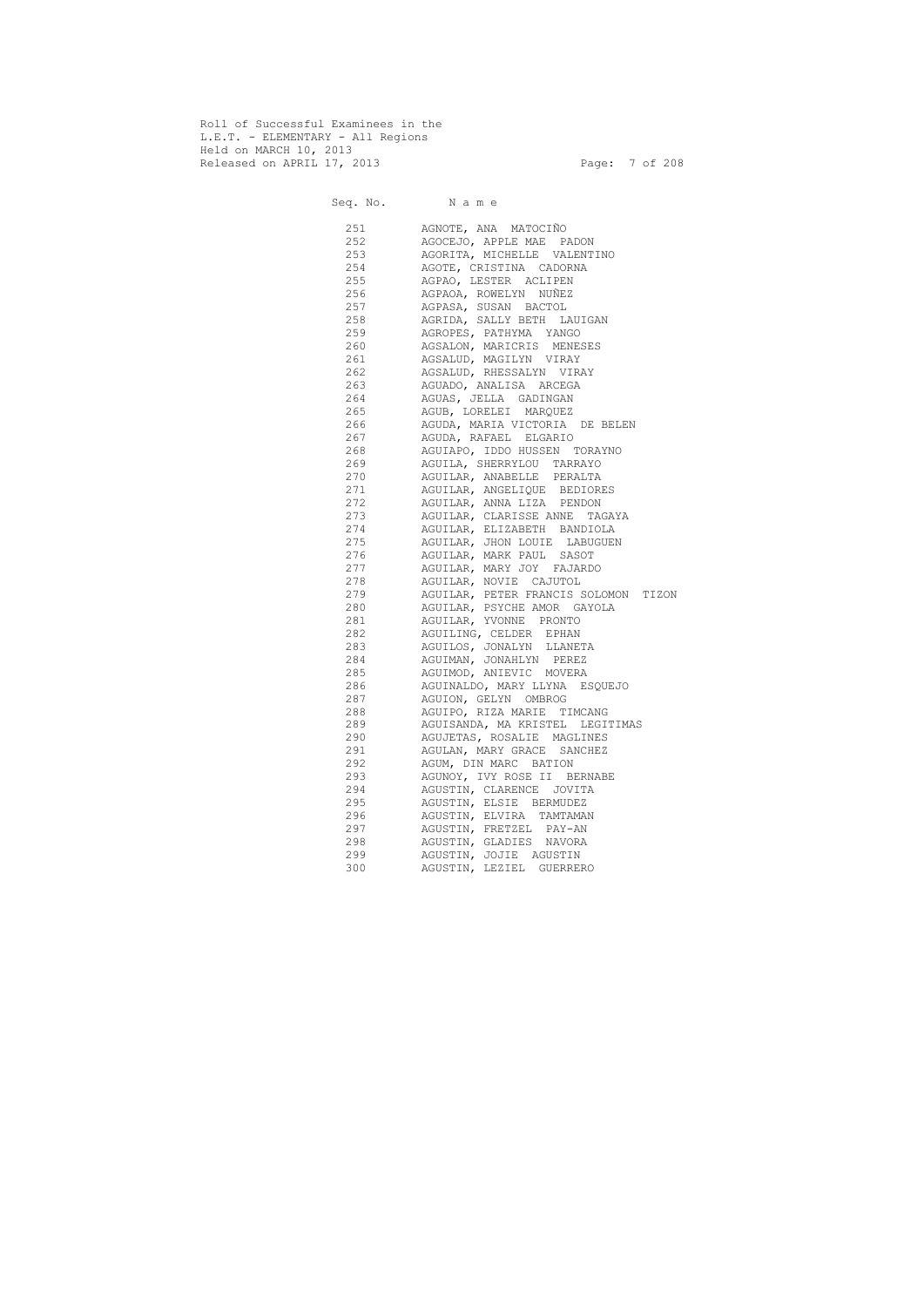Roll of Successful Examinees in the L.E.T. - ELEMENTARY - All Regions Held on MARCH 10, 2013 Released on APRIL 17, 2013 Page: 8 of 208

 Seq. No. N a m e 301 AGUSTIN, MARY JANE ERARDO 302 AGUSTIN, MIN PANGRAMUYEN 303 AGUSTIN, MYRA ALIPOSA 304 AGUSTIN, NORMAN ALBEZA 305 AGUSTIN, RIZALYN TABIFRANCA 306 AGUSTIN, SARAH JEANN AVENIDO 307 AGUSTIN, SHERYL GUILLERMO 308 AHUCOT, GRACE WACLIN 309 AHUNDA, SHELLANY DULNUAN 310 AJARAN, NURSALINA JARADON 311 AJERO, JANNET BRIÑAS 312 AJO, CLEOFELYN DEPAUR 313 AJOC, EMELYN ODTOJAN 314 AJOS, MERRY JEAN ESPELLARGA 315 AKAD, MONISA PANGOLIMA 316 AKIL, RAYHANA GUBAT 317 AKILIT, JAIRA LAINE TANGGANA 318 AKOT, PAHARUDIN JR SULAIMAN 319 ALA, JOSEPHINE BANIA 320 ALA, NABILLAH ALI 321 ALA, NOR-AIN AMPUAN 322 ALABADO, MARIE-JEAN CONGSON 323 ALAGAD, CLIMARIE ANN MOLINES 324 ALAIR, MARY JANE SALASAIN 325 ALALONG, ELANI DE LEON 326 ALALONG, JOSEPHINE CAFINO 327 ALAM, MARY ANN BALURAN 328 ALAM, SHIEJAN ALAM 329 ALAMADA, CAYAMONA TOCALO 330 ALAMIDA, CYNTHIA BELTRAN 331 ALAMIL, MARIFE LLAGAS 332 ALAMODIN, JANETH BASIJAN 333 ALANDY, GRACE FLAVIER 334 ALANIA, LAILA DELA CALZADA 335 ALANIB, SARAH JANE PIDA 336 ALANZALON, DAISY ALANZALON 337 ALAO, OLIVER RAVINA 338 ALAPA, ABDILLAH CALI 339 ALAPAN, LIGAYA VELARDE 340 ALARCON, CHARLIE BULACLAC 341 ALARCON, MIRASOL BITERANTA 342 ALARDE, JACQUELYN RABAGO 343 ALARIN, LEE AUSTRIA 344 ALASCO, FEMY DUMAUG 345 ALASO, SARAH JANE MOSELINA 346 ALAUYA, ADELA MACAPIIL 347 ALAUYA, HANIA ALAPA 348 ALAWI, FATIMA BAZAR 349 ALAWI, SOHAIRA BASAR 350 ALAWIN, REMILYN BARAD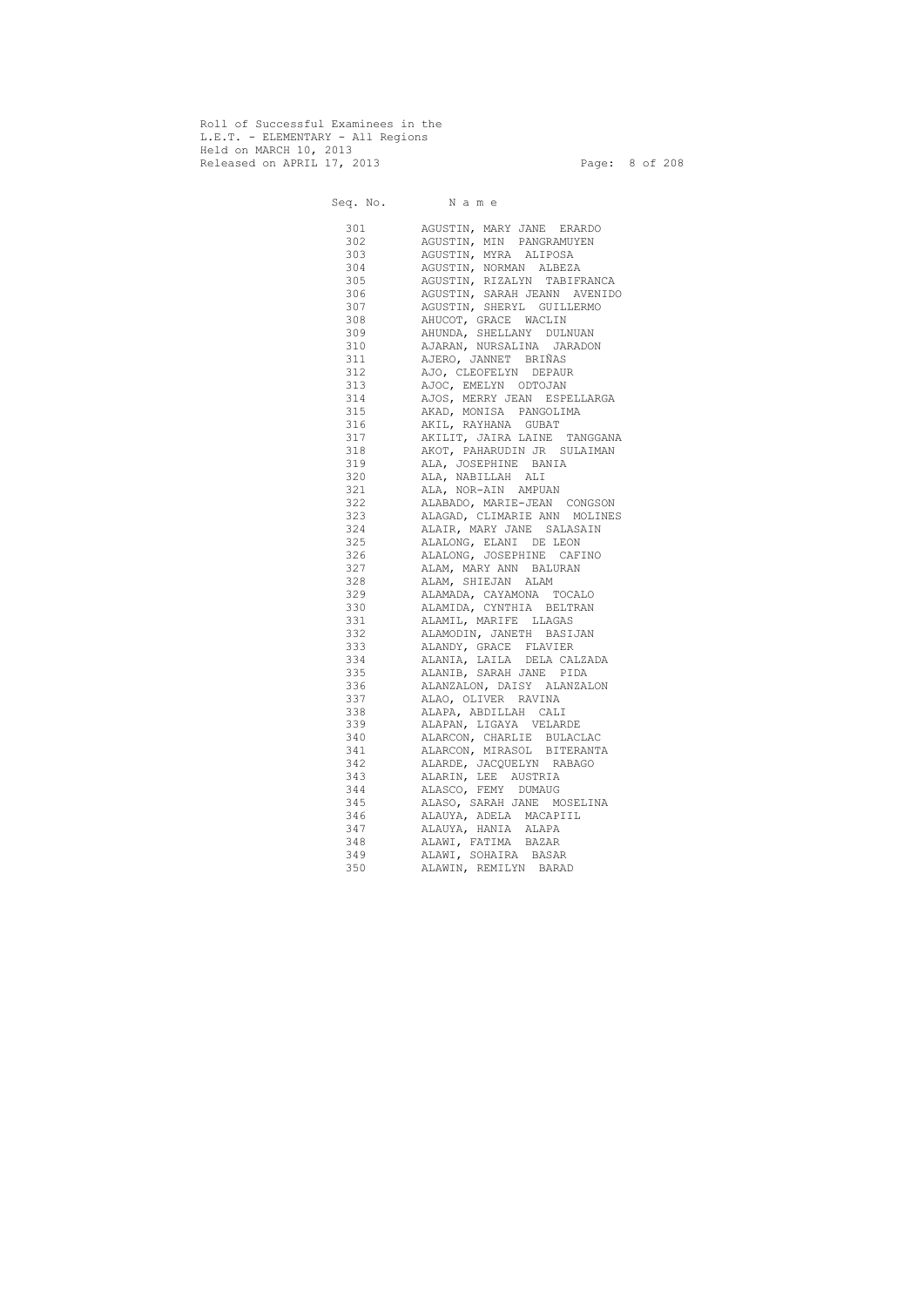Roll of Successful Examinees in the L.E.T. - ELEMENTARY - All Regions Held on MARCH 10, 2013 Released on APRIL 17, 2013 Page: 9 of 208

 Seq. No. N a m e 351 ALAY-AY, RUTH TARECTECAN 352 ALBA, AIZA GALACIO 353 ALBA, JASMIN BAUTISTA 354 ALBA, JERRY VILLANUEVA 355 ALBA, MARICEL SERRANO 356 ALBANO, DAVID IMPERIAL 357 ALBAOS, ANNA LIZA CARBA 358 ALBARAN, MARIBEL HERNANDEZ 359 ALBARICO, KISSA COMPUESTO 360 ALBARIDA, FERLYN BARTOLOME 361 ALBAY, MARY ROSE ARENAS 362 ALBEA, WILY JEAN POLVORIZA 363 ALBERIO, ROSEMARIE CABRERA 364 ALBEZA, ROWENA CONLU 365 ALBINA, JANELLA MAE CEAR 366 ALBINO, MARGIE LOZANO 367 ALBINO, ROSEMARIE PERIARCE 368 ALBIOS, CRISTY SAGRADO 369 ALBIOS, SILVERIO JR PANDA-AN 370 ALBONIA, RONALD AGUJA 371 ALBURO, EVANGELINE LEPON 372 ALCALA, JENNYLYN ABAD 373 ALCALA, NANCY JANE ABELLANIDA 374 ALCANCHIN, ROSE MAE RETALES 375 ALCANTARA, ANALEN BUATES 376 ALCANTARA, DIANA MARIE HIPOLITO 377 ALCANTARA, EUGENE IBAÑEZ 378 ALCANTARA, FLORIE ANN PERALTA 379 ALCANTARA, JANICE OMO 380 ALCANTARA, JENNIFER LOPEZ 381 ALCANTARA, JUVY DY 382 ALCANTARA, MANILYN QUIROL 383 ALCANTARA, MARIA CLARISSA MONTALLANA 384 ALCANTARA, MYLINE CANTAGO 385 ALCARAZ, JENNY CASIDO 386 ALCARAZ, KAREN CONCEPCION 387 ALCARAZ, KAREN ELMIDO 388 ALCAYDE, JINKY DE VILLA 389 ALCERA, MA LUISA CORBITO 390 ALCOBA, MARITES BELDAD 391 ALCONABA, ROWENA NAVIDAD 392 ALCONES, JENELYN TORDILLO 393 ALCORCON, DIVILYN CAPAPAS 394 ALCORCON, JAYPEE JAMES PASIONELA 395 ALCOZAR, AIMIE VIERNES 396 ALCUDIA, BRIDGETTE LARGO 397 ALCUIZAR, JENNY ROSE CAMPUGAN 398 ALDAMAR, CHEERREE ANTONIEGO 399 ALDAVA, MA DISEREE MANEJA 400 ALDAVE, GEMMA CALISORA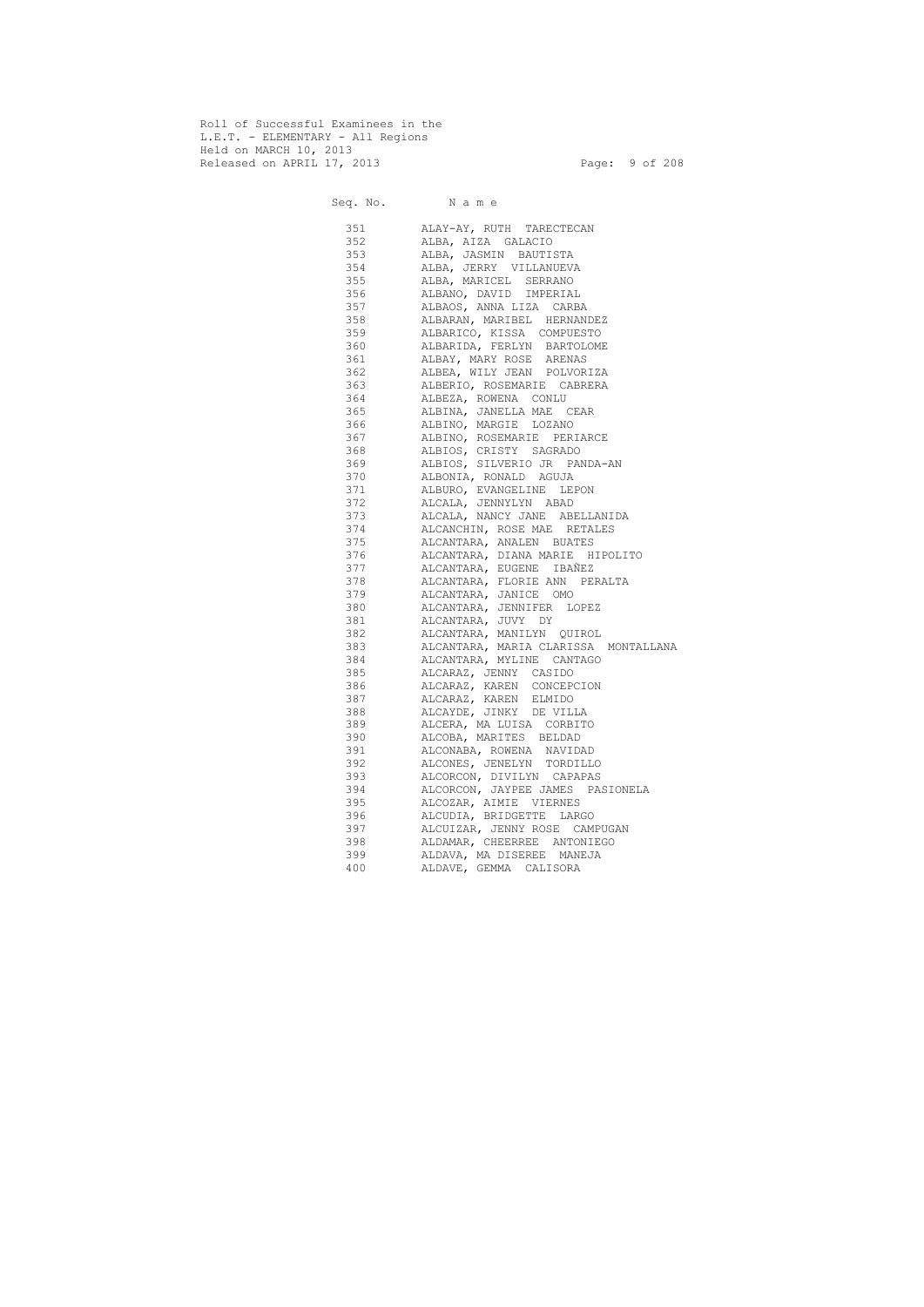Roll of Successful Examinees in the L.E.T. - ELEMENTARY - All Regions Held on MARCH 10, 2013 Released on APRIL 17, 2013 Page: 10 of 208

 Seq. No. N a m e 401 ALDAY, EFREN RAMOS 402 ALDAY, JOANNE GRACE SURATOS 403 ALDE, MARIBEL MACALE 404 ALDEGUER, MARIELLE AGUSTIN 405 ALDEZA, MYLENE BANAN 406 ALDUHESA, CHARLENE VILLAVER 407 ALEBIO, RUEL TRAVERO 408 ALEDANIO, ARNOLD RAMOS 409 ALEGADA, GINA DAYON 410 ALEGADO, NOEL VALDEZ 411 ALEGADO, REMEDIOS AGUILAR 412 ALEGRADO, EDISA TORING 413 ALEGRE, JOANNE CABARDO 414 ALEGRE, MARILOU SOLIVIO 415 ALEGRE, RHODORA MENDOZA 416 ALEGRIA, AL-LIANA MAY CELESTIAL 417 ALEGRIA, ROSALIA GUMINTA 418 ALEJABO, JESSICA-GRACE BALAR 419 ALEJAN, REJE SIBOG 420 ALEJANDRO, AIZA WANDEN 421 ALEJANDRO, JOANNA ROSE BRION 422 ALEJANDRO, JOSEPHINE FRANCISCO 423 ALEJO, FLORDELIZA ORTIZ 424 ALEJO, JULIE ANN CASTRO 425 ALEJO, VIMA CHARIZ FABRO 426 ALEJO, YVE VON HOPE TACARDON 427 ALENTAJAN, ALOMA CEPEDA 428 ALER, BERNADETTE ABAL 429 ALERTA, ALLAN CASIGURAN 430 ALESNA, ROSELLER DE CAIMAN 431 ALEXANDER, NORHATA ROCON 432 ALFANTE, MARIA ELLETA 433 ALFARAS, CHARMAINE SITUBAL 434 ALFARO, ANALIZA URIETA 435 ALFARO, JENNY ROSE DE JESUS 436 ALFARO, JONALYN GONZALES 437 ALFARO, JUDY VILLASANA 438 ALFARO, MARIA ELENA AQUINO 439 ALFECHE, VENUS ORTEGA 440 ALFEREZ, INOCENCIA FERNANDEZ 441 ALFEREZ, MARELYN SALAZAR 442 ALFEREZ, TERESA ORTIL 443 ALFONSO, JOYDIE FRANCISCO 444 ALFONSO, RACHEL PABLO 445 ALFORQUE, JACSEN MAE BULAC 446 ALGARA, JOHN ART BONGANAY 447 ALGONES, JOSSIE QUEVEDO 448 ALI, ALFAIDA KADIR 449 ALI, LAHMUDIN ALI 450 ALI, NORHANNAH DATU-DACULA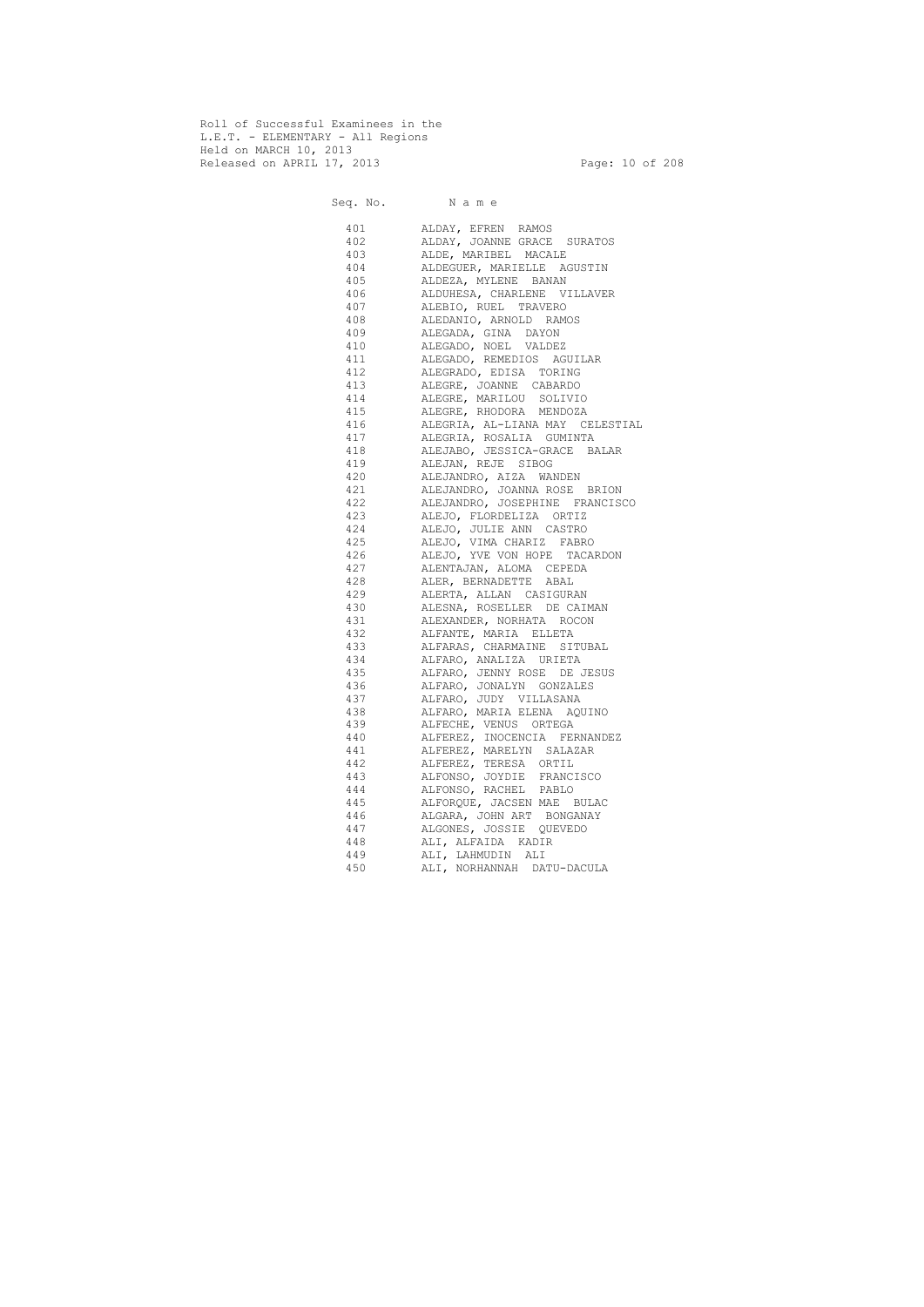Roll of Successful Examinees in the L.E.T. - ELEMENTARY - All Regions Held on MARCH 10, 2013 Released on APRIL 17, 2013 Page: 11 of 208

 Seq. No. N a m e 451 ALIA, FE ABASTAS 452 ALIB, MARIBEL BARADE 453 ALIBIO, MELANY TRABERO 454 ALICANDO, RHODGIE GARDE 455 ALICAWAY, VICENTA GIMARANGAN 456 ALICAYCAY, GERALDINE DELOS SANTOS 457 ALICER, RENE ALEGADO 458 ALIDA, LARIZA NGOABAN 459 ALIGUYON, JUDITH TAYABAN 460 ALIH, SABDANI OMAR 461 ALIH, SHARIFA MHARROJHEANNE ABDURAJIK 462 ALIHUDDIN, ABUHASSAN MOHAMMAD 463 ALILANO, SARAH JANE MOLIN 464 ALIMBI, GORNALIE LAMBOHON 465 ALIMPOLOS, IRENE DIGAL 466 ALINDAJAO, JESUS PANONCI 467 ALINDAO, ARLENE EMPERADO 468 ALINDAO, RUBIE ANN LANDAZABAL 469 ALINDOGAN, MARY GRACE DELOS SANTOS 470 ALINGIG, MICHAEL ANGELO VILLAPEZ 471 ALINGOG, CARMEN MACABADBAD 472 ALINSUB, FERNIL MAGLASANG 473 ALIODEN, CAMALIA MALIC 474 ALIPAO, RIEZL BAYANG 475 ALIPIO, RHEMYROSE SUMANGEN 476 ALIPIO, SEALTIEL JOY TANGONAN 477 ALIPIOSA, JESZIEL AGUILAR 478 ALISNA, GLORY MAE MIJARES 479 ALIVEN, ARNEL JAY CABATIC 480 ALIVIO, VALERIE JANE DURANO 481 ALIWALAS, CORAZON PUNDANO 482 ALIÑO, ABEGAIL ILUSTRISIMO 483 ALIÑO, MARY ROSE GENERAO 484 ALLADEL, ANN MITCHELLE GAMAS 485 ALLANIC, RHEA ANACAN 486 ALLER, MERCY DAMASO 487 ALLERE, DARLENE DEE 488 ALLING, DAYANG CHINTANA SAMAT 489 ALMAGRO, RUBEN TIERRA 490 ALMAMENTO, JENETH BALACUIT 491 ALMANZOR, JINKY REPALDA 492 ALMANZOR, KAREN JOY CANTAL 493 ALMAREZ, MIRRIAM TOLENTINO 494 ALMAZAN, ALMA ZONIO 495 ALMEDALLA, LUZVIMINDA LABIANO 496 ALMEDILLA, ALMA MAE MAGALLANES 497 ALMENIANA, MARY JOYCE LUNA 498 ALMEO, WILMAR VICTORIANO 499 ALMERANTE, JHOAN ALUB 500 ALMERINO, AVEGAIL OLIVEROS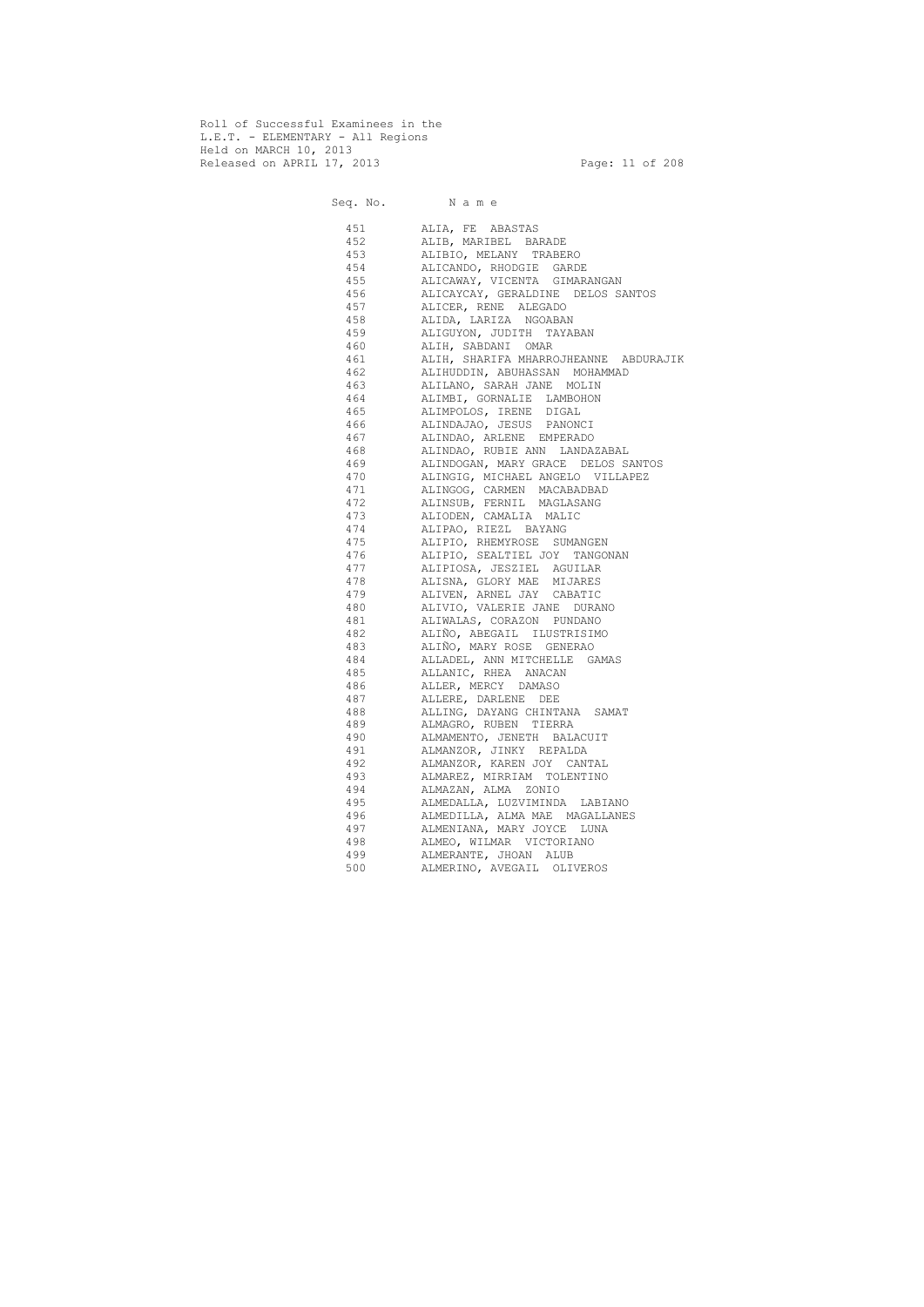Roll of Successful Examinees in the L.E.T. - ELEMENTARY - All Regions Held on MARCH 10, 2013 Released on APRIL 17, 2013 Page: 12 of 208

 Seq. No. N a m e 501 ALMERO, ROBENA LINCOPENES 502 ALMEROL, JENNY LYN JEMINA 503 ALMEÑE, ROWENA YTAOC 504 ALMIÑANA, MARY JANE GUYA 505 ALMO, MAY ANN TAÑO 506 ALMODAL, KHRISNA ALMOETE 507 ALMOETE, JAY AR CORES 508 ALMOETE, JOCEL LIQUE 509 ALMOETE, KESTER ALMEROL 510 ALMOETE, RECIL BADILLO 511 ALMOITE, MARIBEL CARIASO 512 ALMOITE, PAULA CAMACHO 513 ALMONICAR, LAARNI PASCO 514 ALMONICAR, SUCELL DILAO 515 ALOBIN, HAZEL SABOCOJAN 516 ALOC, ARNEL CERENO 517 ALOLINO, RAMIL CEMPRON 518 ALOLOR, MARY JANE JUDIT 519 ALON, ANNA LYN CAPADNGAN 520 ALONZO, DANNYLYN LANDIZA 521 ALONZO, DINAH LIM 522 ALONZO, JOWI HONORAN 523 ALOS, AILYN GRIJALDO 524 ALOVERA, DARRELL RUBIO 525 ALSIYANG, DONA MAE TALYOD 526 ALTAR, AMELIA NALLADA 527 ALTES, JANICE CHAN 528 ALTEZ, MA LEAH VILLENA 529 ALTICHE, MYLENE CANTORIA 530 ALTOVAR, MARIA CRISTINA BORBE 531 ALUBA, MAY NECESARIO 532 ALUMIA, GIL JOHN BACOLOD 533 ALVARADO, MEDINA SUMIGOT 534 ALVAREZ, AERON JAY PARAGAS 535 ALVAREZ, ANN MARIE BARAQUIO 536 ALVAREZ, ARDEE MAE AYCO 537 ALVAREZ, GENIELYN JUNIO 538 ALVAREZ, GREG LAWRENCE EMBERZO 539 ALVAREZ, JORDAN TAMAYO 540 ALVAREZ, MA ANGELINE PEÑA 541 ALVAREZ, MILAROSA PAULE 542 ALVAREZ, RHEA SABUYA 543 ALVAREZ, SHIERRA CABRAS 544 ALVENDIA, MINNESOTA DERICHES 545 ALVERIO, JENALYN AGGABAO 546 ALVERO, CYBEE AMISTOSO 547 ALVERO, JEVANNI RODRIGUEZ 548 ALVERO, JUNJIE BOY NANQUIL 549 ALYADO, FELOMENA KIMAYONG 550 AMADA, MELICRIS DIADA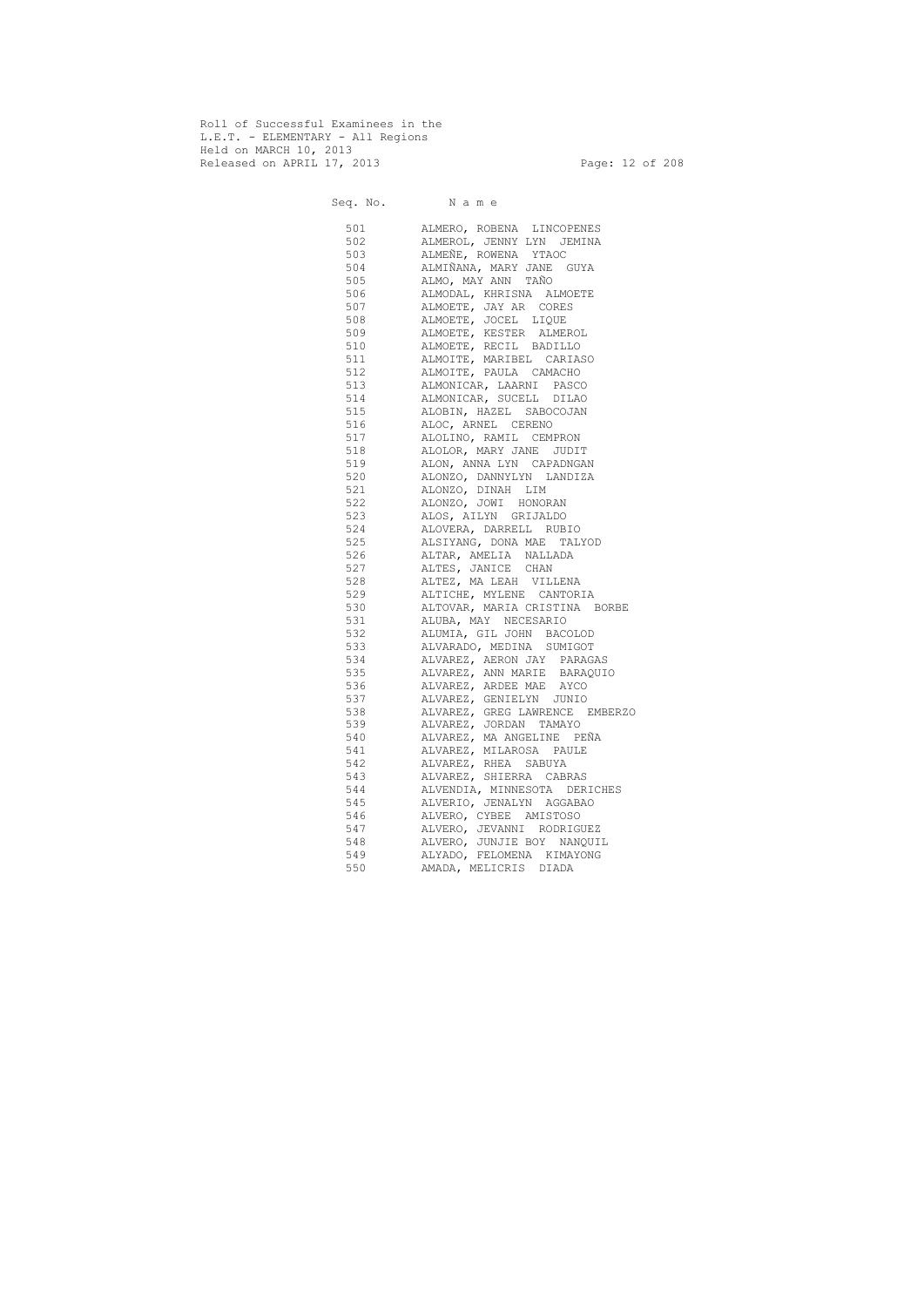Roll of Successful Examinees in the L.E.T. - ELEMENTARY - All Regions Held on MARCH 10, 2013 Released on APRIL 17, 2013 Page: 13 of 208

 Seq. No. N a m e 551 AMAHIT, JANE LAREN 552 AMANCIA, MALOU NALO 553 AMANCIO, BABY JANE LUCERO 554 AMANCIO, JOEANN NAVOA 555 AMANDORON, ROCELYN CATAPAN 556 AMANIO, SUSANA GALVEZ 557 AMANO, GEMMA ROBES 558 AMANTE, JESAMINE OLOFERNES 559 AMANTE, MARIA THERESA ATIVO 560 AMANTE, NIÑA JANE ABUSO 561 AMAR, JULIETA SARARAÑA 562 AMAR, MARIA ASUNCION TUA 563 AMARILLA, EDMUN TOBIT CAGUMBAY 564 AMARILLE, KIM PRINCESS CURAMBAO 565 AMARO, MARY GRACE ICARANOM 566 AMASI, LORNA DALIENG 567 AMAT, MARY JANE MELANO 568 AMATA, RODEL SERRANO 569 AMATE, RACHMA DIBANSA 570 AMATOSA, MARIBETH PABLIO 571 AMBAGAN, ANGIE TUMAMPIL 572 AMBANLOC, MARIVY PALTING 573 AMBAY, GRACE CABAYA 574 AMBE, ROIAN JOY LEONES 575 AMBITO, ELVIE ALBA 576 AMBO, QUENNIE GAGA-A 577 AMBO, RAYMOND BELJOT 578 AMBONA, FEVY DUCAYAG 579 AMBOY, MA LEVY GLOBIO 580 AMBROCIO, HERMINIA BATARA 581 AMELODIN, LAILA SASA 582 AMER, ROSELAINIE MABAYLAN 583 AMEROL, NORFAIDAH MACABANGON 584 AMEROL, RAHIMA S 585 AMIGABLE, JONALYN SALE 586 AMIGO, SHARON BALOLOY 587 AMIL, GIANNE ORIOL 588 AMILA, QUEENIE LENN ANGAC 589 AMILA, QUEENIE LIZ ANGAC 590 AMILBAHAR, KENILEN KINGKING 591 AMILHASAN, NIRRAHIMA AKIN 592 AMIN, MARCILYN ISNIRAJI 593 AMING, DARWIZA SARIDDIN 594 AMINTAO, HANIFA SULTAN 595 AMIO, MARY ROSE AGBUYA 596 AMISOLA, SANNY PAREJA 597 AMISTOSO, ROCHEL TISOY 598 AMIT, ROSITA JUEZAN 599 AMOC, JERITA HATAGUE 600 AMODIA, ALMA MAGSAYO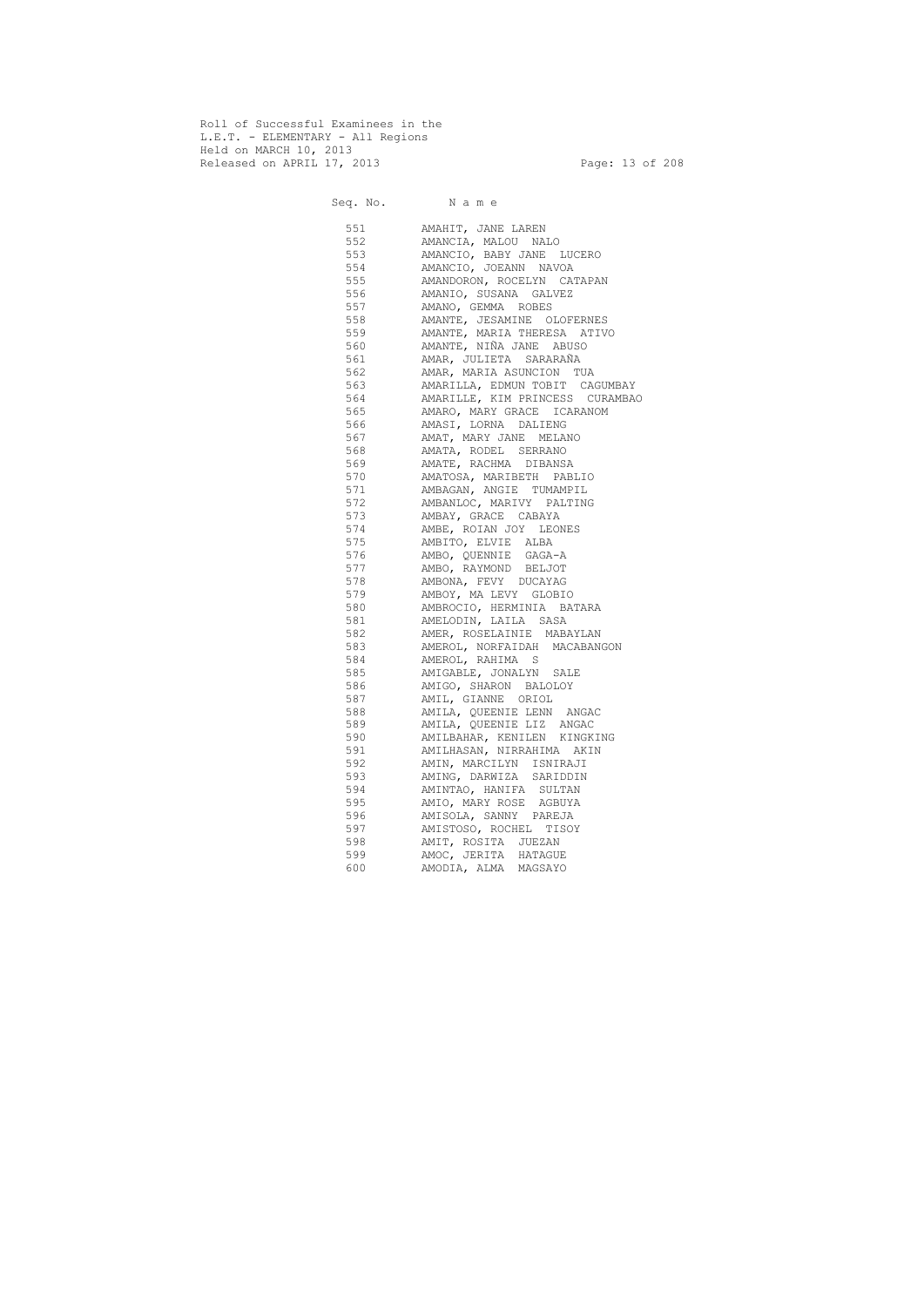Roll of Successful Examinees in the L.E.T. - ELEMENTARY - All Regions Held on MARCH 10, 2013 Released on APRIL 17, 2013 Page: 14 of 208

 Seq. No. N a m e 601 AMOLANG, ADELINE BOLIQUEN 602 AMOLO, RHEA MATONDO 603 AMOMAS, AUREA REGALA 604 AMON, RUSSELL BALANE 605 AMONCIO, JOLLEBIE QUILLOPE 606 AMONTOC, FERONDO GUISANG 607 AMOR, AILENE LANDIZA 608 AMORADA, GERRICKSON AQUINO 609 AMORAN, NORJANA SULTAN 610 AMORES, RACHEL INOC 611 AMORGANDA, ANGELICA KANSEKO 612 AMORIN, MA LOURDES NOFIES 613 AMORIN, TOMMY CENTILLAS 614 AMOSCO, BRENDALIE PATIÑO 615 AMPANG, FAIHANA MAUTI 616 AMPANIA, MYRA CARIÑO 617 AMPARO, MAELANI LABRO 618 AMPARO, RACHEL RED 619 AMPARO, RODELYN JAVIER 620 AMPATIN, MARIGOLD CERIALES 621 AMPER, SHEENA MIE PAHINTE 622 AMPUAN, JUHARA SARIP 623 AMPUAN, NOR-AYN BARAZAR 624 AMPUAN, NORHAIDA MANGOTARA 625 AMTAL, LYDIA CHOHALNA 626 AMUYOT, MARJORIE TRIPOLI 627 AMWASEN, MAURREN DALUMAY 628 ANACAY, MARIA KATHRINA DONES 629 ANADON, EVELYN BOMBASE 630 ANALASAN, ANABELLA VILLACORA 631 ANAM, ABUBAKAR TANDIH 632 ANARCON, JO-ANN PAPA 633 ANASTACIO, MARY GRACE SAN DIEGO 634 ANCHETA, ARACELI ANTALAN 635 ANCHETA, MARINA CABICO 636 ANCHETA, RUTH ARENAS 637 ANDAJAO, JAZMIN LAURENTE 638 ANDAL, JASMIN MENDOZA 639 ANDALES, JONALYN PEPITO 640 ANDALES, REY LARGO 641 ANDALIS, MICHELLE TORALDE 642 ANDAN, MICHELLE LANCETA 643 ANDEA, AIRENE CABES 644 ANDER, SNAIRA MOHAMMAD 645 ANDES, MAILICE MIRALLES 646 ANDES, MARK ANTHONY ALTEA 647 ANDEZA, JANICE VALENCIA 648 ANDIC, MORIEHA ABAS 649 ANDIZA, JENELYN BOYCO 650 ANDO, QUEENIE MAR VALDON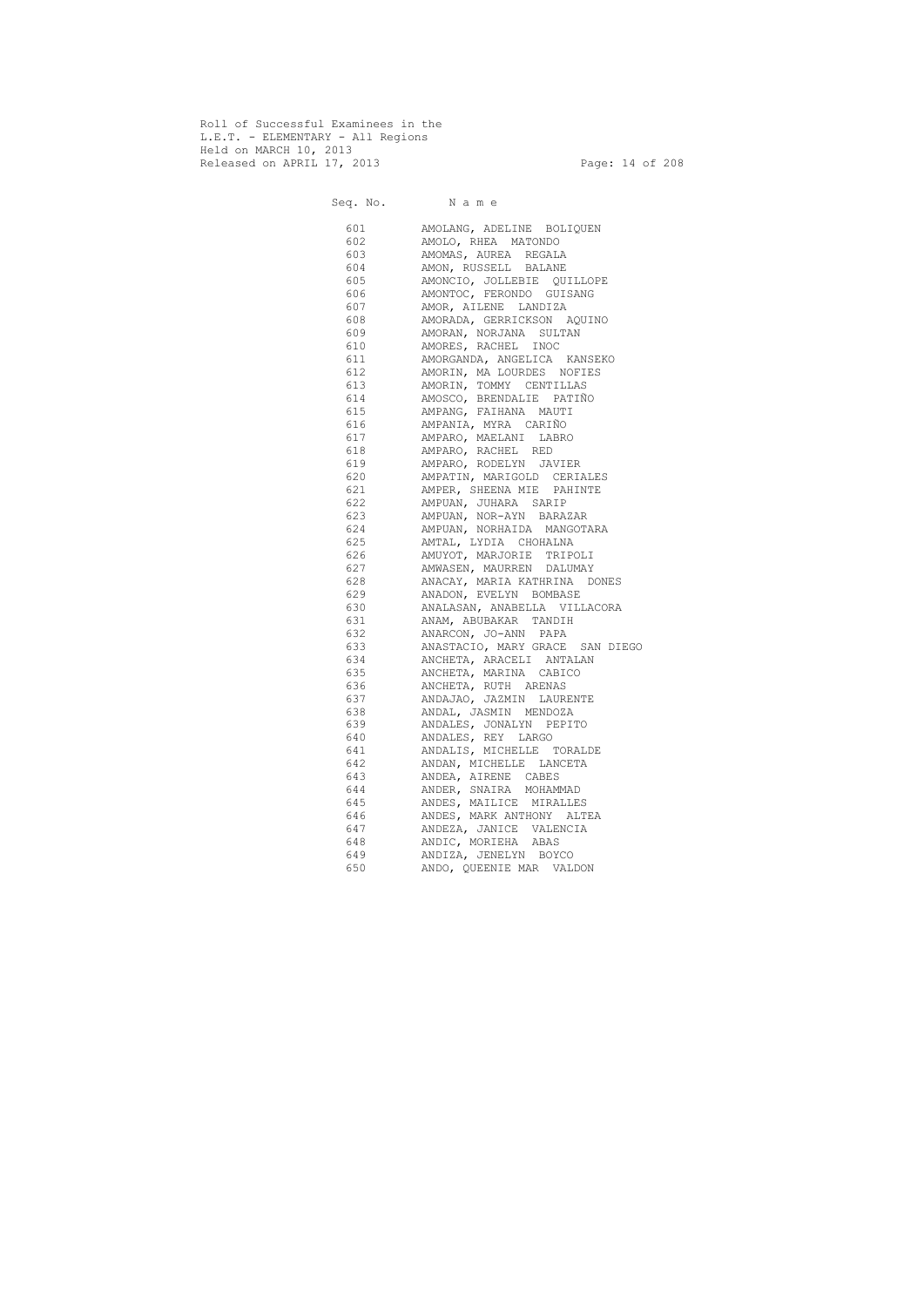Roll of Successful Examinees in the L.E.T. - ELEMENTARY - All Regions Held on MARCH 10, 2013 Released on APRIL 17, 2013 Page: 15 of 208

 Seq. No. N a m e 651 ANDOLOY, MARVEN LATONIO 652 ANDOMANG, JAYSON GADDAWAN 653 ANDOY, ALJEN MERENCILLO 654 ANDOY, CARMINA LUNA INOC 655 ANDOY, CHRISTINE ABIGAIL PINIANO 656 ANDOY, RACHELLE ANNE SANDOVAL 657 ANDRADA, KESHA MARIE LORANAS 658 ANDRADA, PRINCESS AILEEN DOMINGO 659 ANDRADA, REMELYN VEGA 660 ANDRADA, ROSEL SOLATORIO 661 ANDRADE, GLENN DELOS SANTOS 662 ANDRADE, ODESSA FORMENTERA 663 ANDREO, MABEL BINGGAN 664 ANDRES, CHARRY TADAYA 665 ANECITO, ERWELA LORENZO 666 ANFONE, EULOLIZA CAGADAS 667 ANGAS, MARY ANN DOMINGO 668 ANGAYON, RAQUEL LIBRES 669 ANGCAO, CAMILLE PAULA PAROGINOG 670 ANGCOSIN, IRISH GIRL MANSALINTA 671 ANGELES, ANGELYN SOTILLEZA 672 ANGELES, GINA ARGUILLA 673 ANGELES, KENNETH GRACE MANALO 674 ANGELES, MAY MANUEL 675 ANGELES, SALLIE BINAG 676 ANGELES, WILFREDO ESTRADA 677 ANGGAY, MANSUR MOHAMAD 678 ANGGOT, ELENITA GUMAHAD 679 ANGOT, DIO ANN DAGUMAN 680 ANI, GIGI QUILOÑA 681 ANICAL, ROSALIE NAVARETTE 682 ANIDA, MARIA LYREEN TOLENTINO 683 ANIMO, JENNELYN SARRAGA 684 ANIÑON, FE CULANAG 685 ANJAO, KLENETH MAY ALIJAGA 686 ANNI, ISARA ASAALI 687 ANO, ANTONETTE GONZALVO 688 ANO-OS, HERLIDEL SALADAGA 689 ANOCHE, RICHARD ILLUSTRISIMO 690 ANOL, JONARD MELITARES 691 ANSAY, RIZA ROBEL 692 ANSUS, DARYL DAGÑALAN 693 ANTAO, HOMIDE LAGENSAY 694 ANTAO, MOHAIMEN LAGENSAY 695 ANTAZO, JEFFERSON BOBOTIOC 696 ANTIAMPO, JOY DALIGDIG 697 ANTIDO, ZEMBOY CAMIGING 698 ANTIGBAO, SILVERIO JR SAGRADO 699 ANTIGRO, RICARDO FABRICANTE 700 ANTIPOLO, JOSIELYN ARTIGAS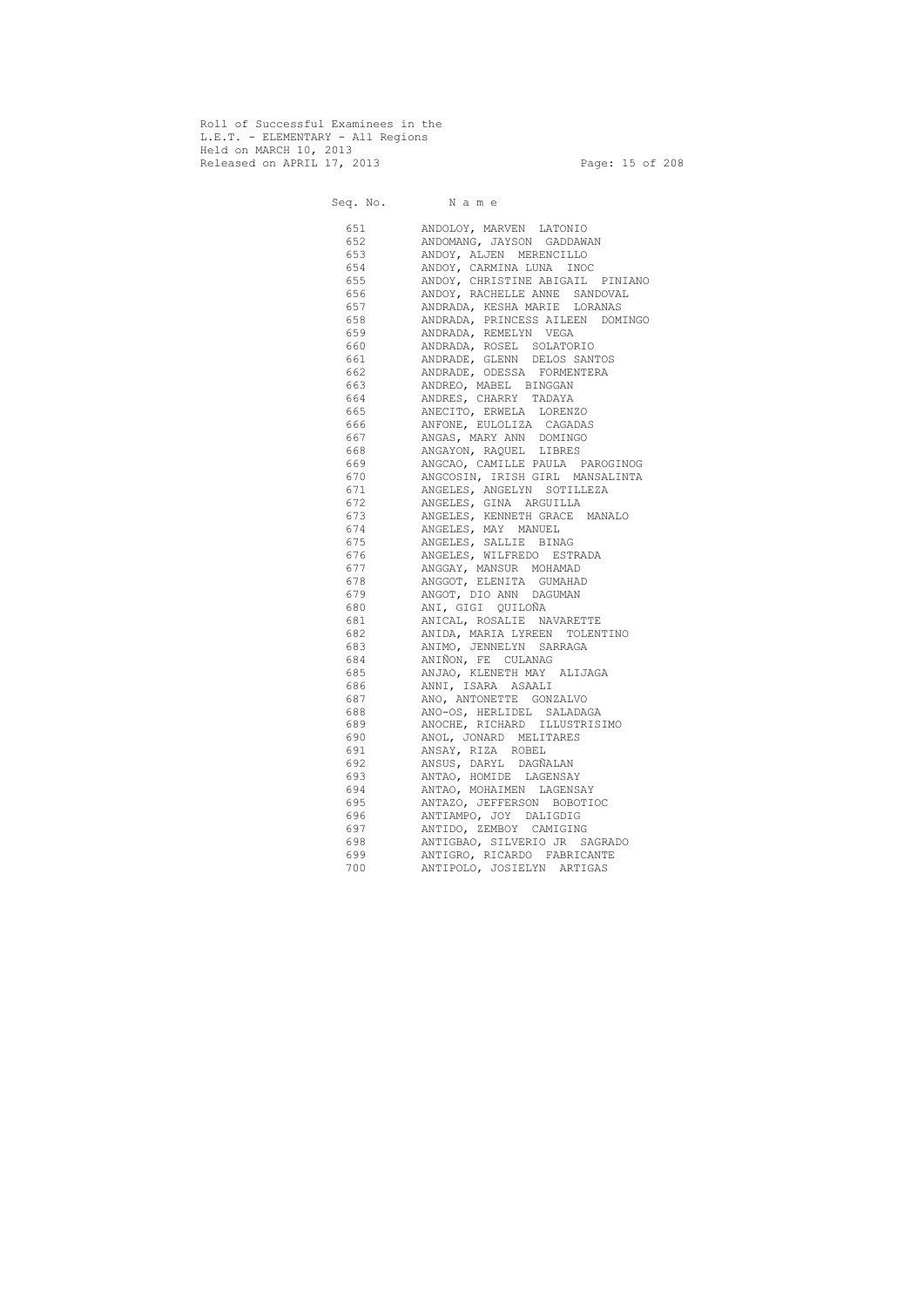Roll of Successful Examinees in the L.E.T. - ELEMENTARY - All Regions Held on MARCH 10, 2013 Released on APRIL 17, 2013 Page: 16 of 208

 Seq. No. N a m e 701 ANTIPOLO, REYNEL ORDILLAS 702 ANTIPORDA, RONALD SUMOG-OY 703 ANTIPUESTO, MARIBEL ESTELLOSO 704 ANTIQUERA, MYRA PORNIAS 705 ANTONIERO, MA CHATRINA ANN LUMAWAG 706 ANTONIO, ALVIN DELA CRUZ 707 ANTONIO, CRISTINA LABAYOG 708 ANTONIO, EDEN SEMANERO 709 ANTONIO, JAM ISABELLE ANGEL 710 ANTONIO, MELOWIN IGNACIO 711 ANTONIO, MIZZY JOY CALANTES 712 ANTONIO, NELY DUMAPI 713 ANTONIO, NESIE JANE RAMOS 714 ANTONIO, ROSEMARIE CABRERA 715 ANTONIO, SALLY JACINTO 716 ANTOPINA, FLORDECITA MANINGO 717 ANTOPINA, MARILOU BELBAO 718 ANTOR, MARICEL CONGCONG 719 ANULAO, LILIBETH DURADO 720 ANUNCIADO, JELLYBE LENOGAO 721 ANZALDO, JESSICA YAPCHAPCO 722 APAO, ANNALYN OPAMEN 723 APARECIO, JESSON PARAGSA 724 APARICI, JESLIE LANTONG 725 APARRI, GERAMEE JAMEN 726 APAS, CHRISTINE MATAHUM 727 APAS, JESSA HERNANE 728 APAS, JOHN REY GONZAGA 729 APAWAN, CRISPA AVILA 730 APAWAN, JORDAN GALIDO 731 APELO, LEA PADUA 732 APIGO, VANESSA APELADO 733 APILLANES, ROWELL CAÑETE 734 APISAN, LAILEN DALU-OC 735 APLAON, ALMA SALVADOR 736 APLAON, ROSEMAY DIVINAGRACIA 737 APOLINAR, MARY ANN QUINTANA 738 APOLINARES, APRIL ROSE MAYOL 739 APOLINARIO, JURAMIEL GARGOLES 740 APOLONG, CRISTINA FLORIDA 741 APOR, REALIN CASTOLO 742 APOSTOL, GLADYS CARAG 743 APOSTOL, GRACE MORALES 744 APOSTOL, JAZIEL SIM 745 APOSTOL, JESSA MONZALES 746 APOSTOL, MICHELLE JOY LASQUITE 747 APOYA, AIRAH MAE YUTIG 748 APRUEBO, SHIRLY BONARES 749 APSE, SHERLY CERIACO 750 APUGAN, ARRIANE PALOMA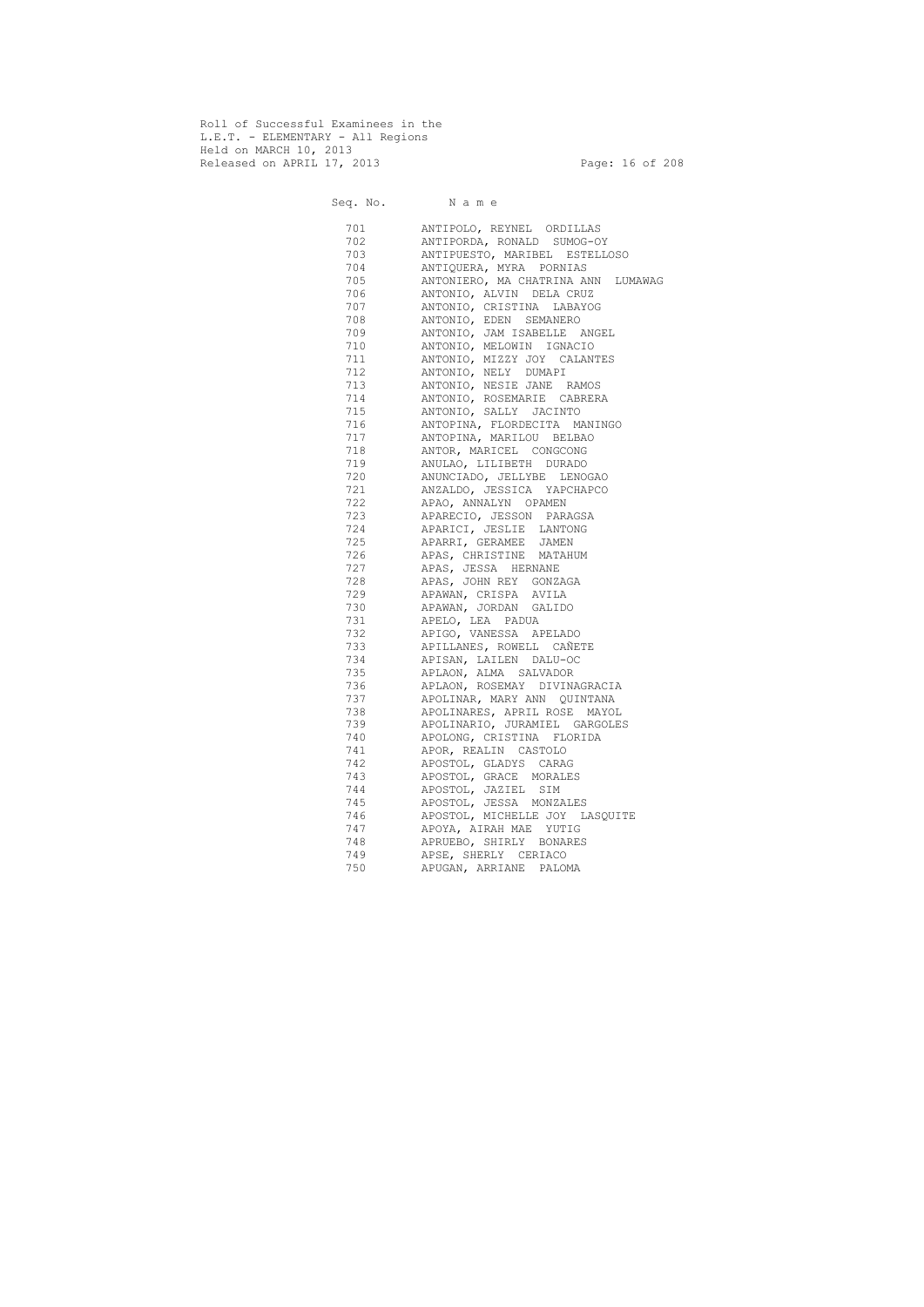Roll of Successful Examinees in the L.E.T. - ELEMENTARY - All Regions Held on MARCH 10, 2013 Released on APRIL 17, 2013 Page: 17 of 208

 Seq. No. N a m e 751 APURADO, MARICEL ELMETANIO 752 APUTIN, SHERWIN MARDAN 753 AQUE, JIZREEL GARPESA 754 AQUILISCA, MERCY BUGAHOD 755 AQUINO, ALOVELYDES PASILIAO 756 AQUINO, BERNADETTE RISOMADERO 757 AQUINO, CECILIA SORIANO 758 AQUINO, DIVINA GRACE SISON 759 AQUINO, ELEINE PANGILINAN 760 AQUINO, EMETERIA CAAG 761 AQUINO, ERIKA BIANCA JIMENEZ 762 AQUINO, GEMMA MARIANO 763 AQUINO, GLENDA ROSAL 764 AQUINO, IRMA AGOSILA 765 AQUINO, IVY LIZA TANDEC 766 AQUINO, JAYSON ECLEO 767 AQUINO, JESSIE MAE CASTANO 768 AQUINO, JOMARIE CAOILE 769 AQUINO, JORDAN TORRES 770 AQUINO, LIZA MAE JUMAMOY 771 AQUINO, MAGTA AUCENA 772 AQUINO, MARVIN ANTIDO 773 AQUIT, MARVIE MATEO 774 ARABE, MARIAN I MARASIGAN 775 ARABE, MICHELLE MANALO 776 ARABIA, GERALDINE IBARRA 777 ARABIS, AUDREY SIBOG 778 ARABIS, MAREVIC MONCADA 779 ARADA, MARY GRACE VILLAGRACIA 780 ARAFOL, LEIZEL ALBUTRA 781 ARAGO, SHERYL VILLEGAS 782 ARAGON, AIHVEES CRISTHY JACOBE 783 ARAGON, JESSICA VILLARINO 784 ARAGON, JOJO BATALLA 785 ARAGON, MARIEL SACARE 786 ARAGON, RODGEL MARTINEZ 787 ARAGONES, JOSEPH CERNERO 788 ARAMBALA, GLEAN BULAWAN 789 ARAMBALA, KAREEN TATIERRA 790 ARAMBURO, JHESA DE LA TORRE 791 ARANAS, JENIFFER ARRIESGADO 792 ARANAS, ORLIE DANLAG 793 ARANAS, ROSEMARIE MONG 794 ARANCES, JOVIE SALIOT 795 ARANCES, JULIET SKY TALIBUTAB 796 ARANDIA, MARY GRACE PARREÑO 797 ARANETA, JOHN SAYLO 798 ARANGILAN, SHYLLBETH BENDAÑA 799 ARANJUEZ, BARBARA FE BAQUIAL 800 ARANTE, ARIEL TEVES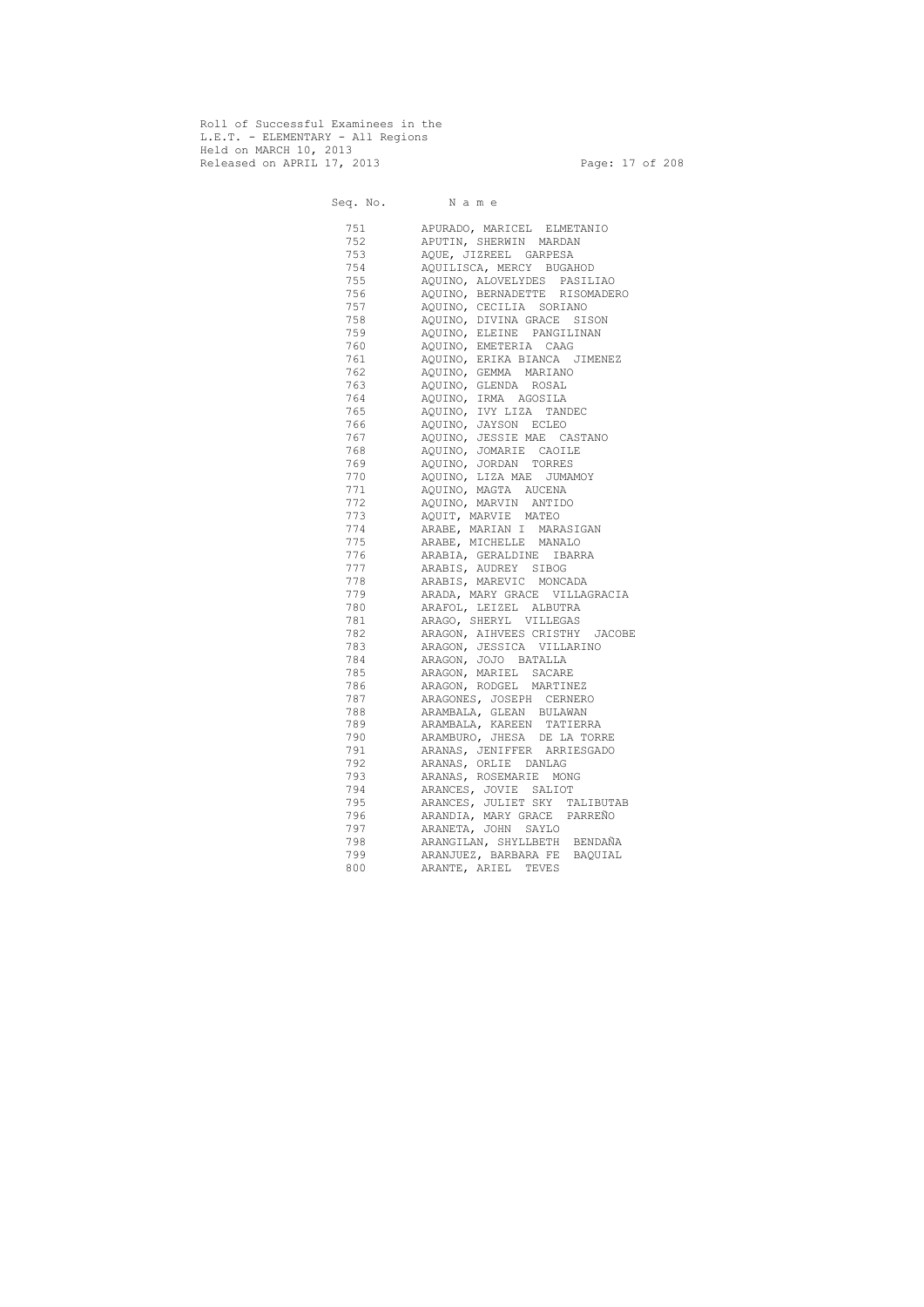Roll of Successful Examinees in the L.E.T. - ELEMENTARY - All Regions Held on MARCH 10, 2013 Released on APRIL 17, 2013 Page: 18 of 208

 Seq. No. N a m e 801 ARAOJO, JOAN BARIA 802 ARAOJO, SHERYL ALCANTARA 803 ARAP, LIZCILLE ALBIA 804 ARATUC, SALMA GASANARA 805 ARAW-ARAW, JANICE ANTOJADO 806 ARAÑA, JIGS MATEO 807 ARAÑADOR, JIERELLE MARIA NIETO 808 ARBAS, ALLAN ROTONE 809 ARBITRARIO, JOHN WAJE 810 ARBOSO, ALLAN VILLENO 811 ARBUES, IVY ROSE MAE JOY MAQUE 812 ARCALAZ, ERMA LORRAINE PINTO 813 ARCAYENA, MARICRIS BARGAMENTO 814 ARCAYNA, RALPH AIZA LUBANAN 815 ARCE, JAMICA MARIBBAY 816 ARCEBUCHE, MARLYN GAYETA 817 ARCEBUCHE, ROSALBE VIRAY 818 ARCEGA, FRANCISCO JR FAVON 819 ARCELO, ROWENA GRANADA 820 ARCENIAS, MARIEANNE PENULLAR 821 ARCHE, REGGIE JAMES COLONIA 822 ARCHIN, FRANCISCO BARSANA 823 ARCHIVAL, NIEL CHRISTIAN EMPLEO 824 ARCHIVIDO, NELLY MARCILLA 825 ARCIAGA, CECILE PATACSIL 826 ARCIAGA, LYKA JANE MAGON 827 ARCIBAL, MAY MINOR 828 ARCILLA, HENZEL FRADILLA 829 ARCILLA, MARITES TULIN 830 ARCILLA, REALIZA BASQUINAS 831 ARCILLA, SHEILA LUISA SANTELICES 832 ARCILLO, CHARMAINE SANCHEZ 833 ARCON, FREDERISA ANN SUGPAT 834 ARCONES, REYNA ELIZALDE 835 ARCUENO, LEIZLE CONSON 836 ARDEÑA, MANELYN GONZALES 837 ARDEÑO, MARYBETH FLORES 838 ARDIENTE, JUNREB ESPINO 839 ARELLANO, ETHEL BURGOS 840 ARELLANO, JUPALOYD SABUGA-A 841 ARELLANO, MARIA FE VILLANUEVA 842 ARELLANO, MARY ANN MENDOZA 843 ARELLANO, NIDA DULVA 844 ARELLANO, SHEENA DE JOSE 845 ARENDAIN, RICHEL ANN BUTALID 846 AREOLA, MYRA GONZALES 847 ARES, EMILYN GINOS 848 ARES, LERMA COLONIA 849 AREVALO, ELSIE CISIO 850 AREVALO, JAY MARK MANIEGO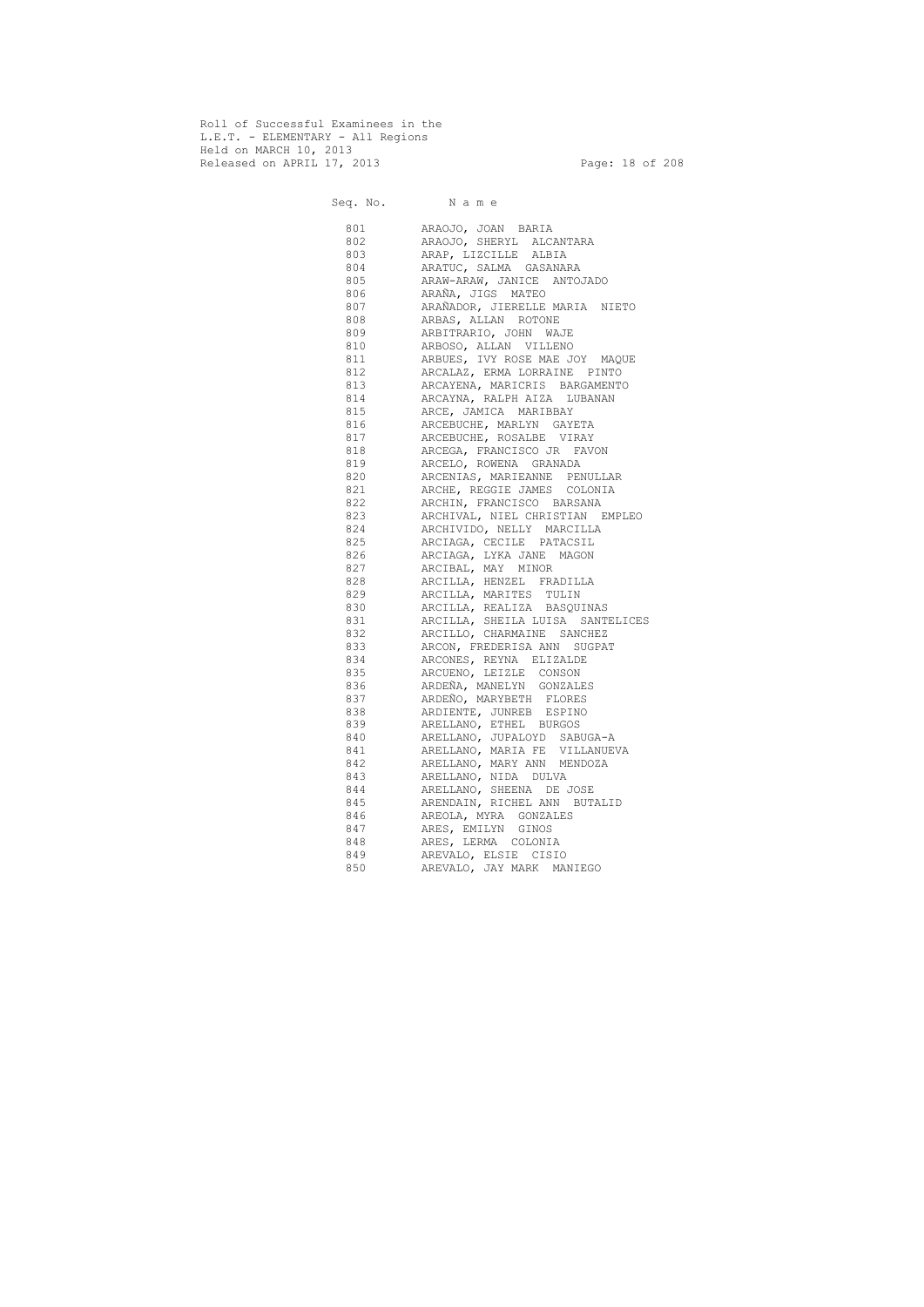Roll of Successful Examinees in the L.E.T. - ELEMENTARY - All Regions Held on MARCH 10, 2013 Released on APRIL 17, 2013 Page: 19 of 208

 Seq. No. N a m e 851 AREVALO, MICHELLE ALAYON 852 AREZUBAL, RUBELYN RELATOR 853 ARGAMOSA, KRISTINE JOY BEA 854 ARGENTE, ROWENA DECILOS 855 ARGONCILLO, RENALYN ALPAR 856 ARGONITAS, JOAN BAYLOSIS 857 ARGUELLES, AMIERENE MIRANDA 858 ARGUELLES, LADY MAY ELIZAN 859 ARGUILLA, JOSE JR LEMON 860 ARGUILLES, GEMMA GONEDA 861 ARGUILLES, SAMUEL GUERRA 862 ARIAS, ANNALIZA ELARDO 863 ARIAS, APRIL ROSE TOLLEDO 864 ARIAS, CINDY LARIBA 865 ARIAS, IMELDA CALIDAYAN 866 ARIAS, JOSELITO BORJA 867 ARIAS, MARITES CASAS 868 ARIATE, RHEA BIÑAS 869 ARICHEA, ANALIZA AQUINON 870 ARIMADO, JOAN MARIE VICHER 871 ARINGO, HAROLD ARIATE 872 ARIOLA, JOSSIE CHAVEZ 873 ARISCON, JANICE ABRAHAM 874 ARISGADO, LHEA MANACHO 875 ARISPE, GRACELDA PANIZA 876 ARISTO, CHERELENE ALAJAR 877 ARIZALA, ANALOU SANGU-AN 878 ARIZALA, ETHEL ALEGRE 879 ARIZALA, JASON CUYOS 880 ARIZALA, JENALYN ABING 881 ARIZALA, JOYCE ANN BANZUELA 882 ARIZALA, MARICEL PAYBAY 883 ARLAO, AMELYN PALMA 884 ARLIGUE, ALFREDSON OLAYTA 885 ARMADA, HAZEL GERADO 886 ARMADO, SHARON CASA 887 ARMECIN, JESSA MAE TAYLARAN 888 ARMENIA, JHONNA MAY BULLO 889 ARMENTA, NOLILYN ALEMANIA 890 ARMEÑA, LENIE RUFINO 891 ARNALDO, CATHERINE HIPOLITO 892 ARNEDO, GRAZIEL RABANAL 893 ARNEJO, AIDA SEPE 894 ARNEJO, DEBBIE CANTIGA 895 ARNEJO, SUSANA LARROBIS 896 ARNESTO, BONIFACIO GALOSMO 897 ARNINIO, GINA ARCEBUCHE 898 ARNOCO, ANALOU SAYSON 899 ARO, ANESA SARIP 900 AROLLADO, ROSANNA ROYO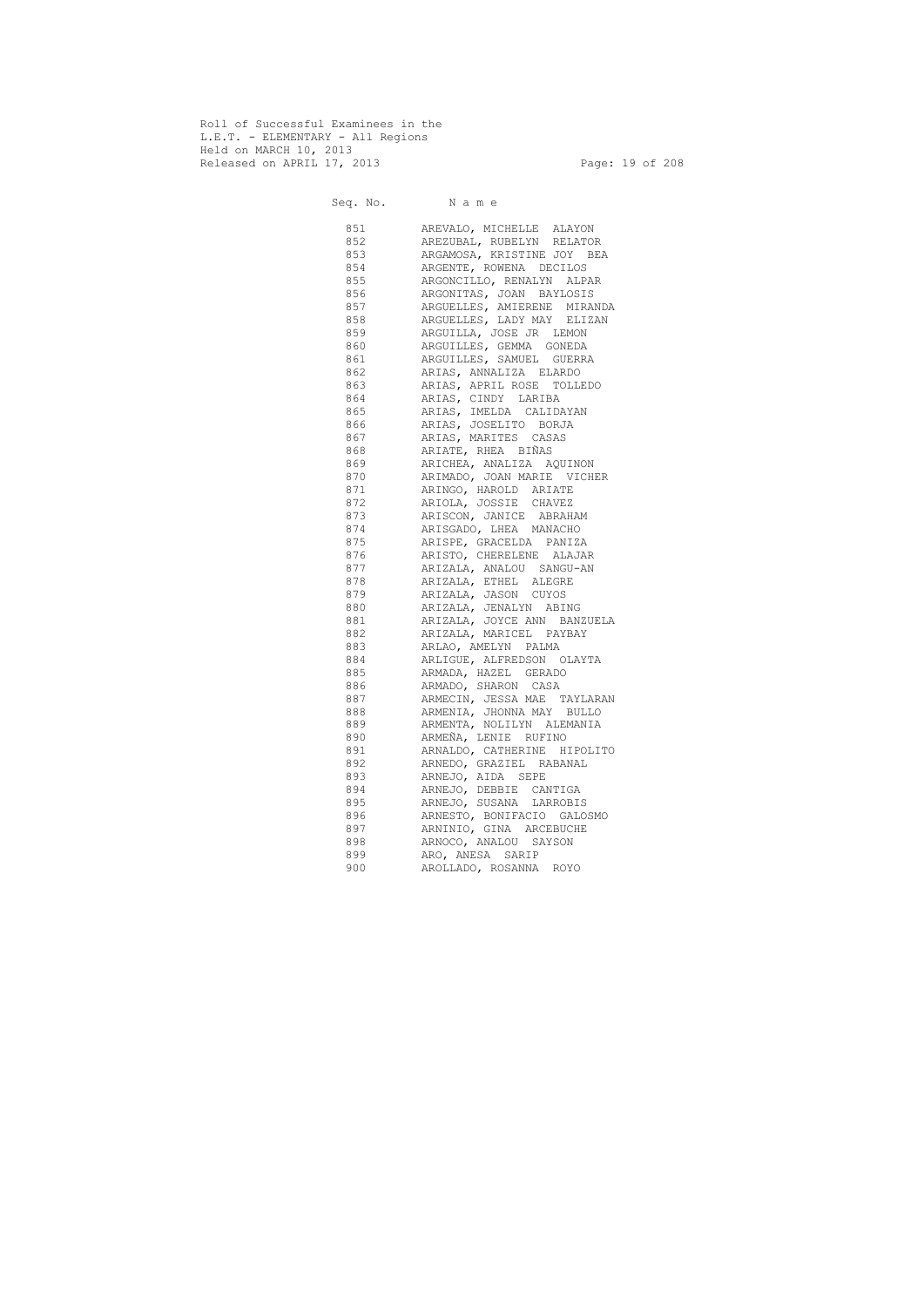Roll of Successful Examinees in the L.E.T. - ELEMENTARY - All Regions Held on MARCH 10, 2013 Released on APRIL 17, 2013 Page: 20 of 208

 Seq. No. N a m e 901 AROMIN, JANET APILADO 902 ARON, ELENA ABEDONG 903 ARONG, MAYREEN PALAPAR 904 AROS, MARJORIE PULARAN 905 AROTCHA, MARY JANE TRONGCOSO 906 ARPILLEDA, MARIDEL DUERO 907 ARQUIO, JENNELYN SEDUCO 908 ARQUITA, GENELYN NAPONE 909 ARRADAZA, CHRISOFEL PERITO 910 ARRANGUEZ, SHIELA MAE JUMAO-AS 911 ARREZA, ROSA LAGURA 912 ARRIESGADO, ARMI CASIDA 913 ARRIESGADO, BABY-JEAN PASAYLO 914 ARRIESGADO, ROCILE PAGOBO 915 ARRIVADO, RAECHEL RESCO 916 ARRO, PRINCESS PEÑAFUERTE 917 ARROYO, GEORY LYN LUALHATI 918 ARROYO, NENITA DEL ROSARIO 919 ARROYO, NIÑA MANGAO 920 ARRUIZA, ELIZABETH VILLANUEVA 921 ARSAD, WARDAH MANAMPAD 922 ARSENAL, MAE MONDARES 923 ARTANA, EMILY GUIRUELA 924 ARTICULO, LINALYN BAUTISTA 925 ARTISOLA, MARIA LYN DIOQUINO 926 ARUBO, GLORYVIEVE JANE DAMALERIO 927 ARUTA, JESSICA CASTILLO 928 ARZADON, SHEENA MAE ALVAREZ 929 ASAALI, WARMINA JAUPAKAL 930 ASDIN, AMING DARUNG 931 ASENTISTA, OPHELIA MAGDUGO 932 ASESOR, JOLYN BOCATIJA 933 ASI, EVA LANDICHO 934 ASIA, JIM GOBRES 935 ASINAS, AIZA PAJAC 936 ASING, LYNETTE PATERNO 937 ASINGUA, GEZIEL CAMINGAO 938 ASIO, FRANCIS JUNE SAGA-AD 939 ASIO, JENNIFER STACY MADRIAGA 940 ASIONG, SALLY IDALA 941 ASIS, JANICE GALDO 942 ASIS, MICHAEL PAJARES 943 ASISTIN, JUNEL PARDINES 944 ASIÑERO, ERWIN OLINAN 945 ASOY, REYCHARD NALAYO 946 ASPA, RANDY ABUSA 947 ASPACIO, GERALDO 948 ASPACIO, MARYCRES REMONDE 949 ASPERA, LIZA SOMERA 950 ASPEROS, LEONARDO ASCO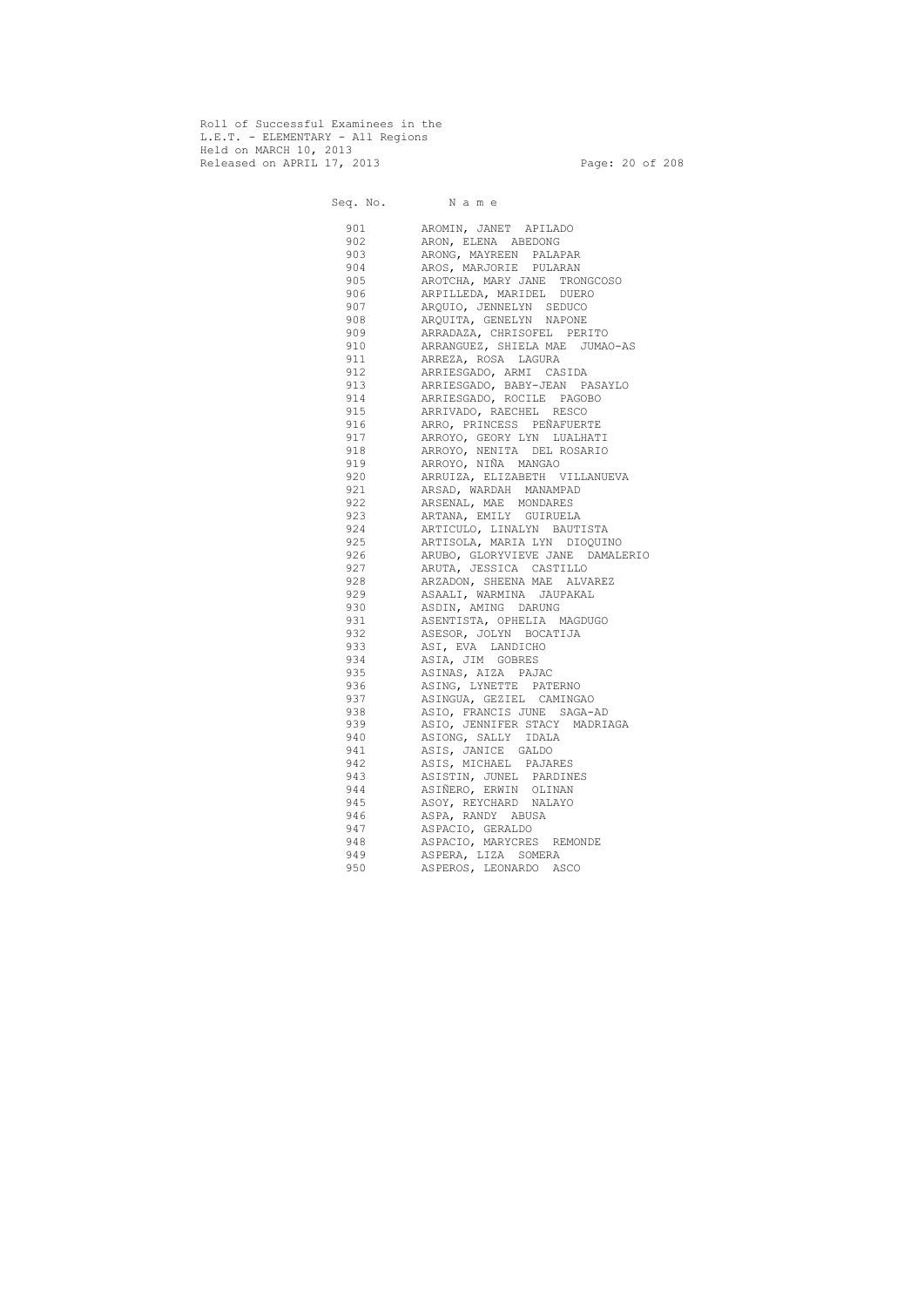Roll of Successful Examinees in the L.E.T. - ELEMENTARY - All Regions Held on MARCH 10, 2013 Released on APRIL 17, 2013 Page: 21 of 208

 Seq. No. N a m e 951 ASTOVEZA, FAIRY VHIE MIRAS 952 ASUCAN, EMMA RIAMBONANZA 953 ASUM, AIMA DIMACALING 954 ASUM, NOR-AIN SARIPADA 955 ASUNCION, ANGELA GLIPONEO 956 ASUNCION, GLENDA SALVADOR 957 ASUNCION, KRISTINE PAZ SABADO 958 ASUNCION, MARIA ELEONOR SALINAS 959 ASUNCION, PRINCESS LEAH BUSTO 960 ASUNCION, ROGER CADORNA 961 ASUNCION, TERESA DOCTOLERO 962 ATABAY, CRIS TAGALOG 963 ATAN, SANDRA MAKABAKEG 964 ATANACIO, SHEILA CANATA 965 ATAYDE, JOYCE ANN MANABAT 966 ATEGA, CHERYL TEVES 967 ATENTA, MICHELLE CALASANG 968 ATIENZA, IRENE DECENA 969 ATIENZA, JOVEL DE VILLA 970 ATIENZA, MARJURIE ABIT 971 ATIENZA, MYRA ANADIA 972 ATIENZA, RAYCHELLE AMAR 973 ATILLO, ANDREA LORRAINE MONTAYRE 974 ATIM, MINVELUZ ALMEÑANA 975 ATINAJA, ROSELYN ALIWADANG 976 ATLAO, JUN MOISES LABADAN 977 ATRIDO, FORTUNATO JR TOBIAS 978 ATTEP, LORNA BENOYNA 979 ATTOS, DONNA MAE AYOC 980 ATTOS, LAYDEE AMBE 981 ATUBANG, LILIMAE CAYABAS 982 ATUEL, MELBA OSO 983 ATULE, JENNEELEN VILLAFAÑE 984 AUDITOR, JESSICA CASTARITAS 985 AUJAL, MAHDIYA HABONG 986 AUMADA, ROSEDETTE BALUG 987 AUNSO, JOHN CARL SOGO-AN 988 AURE, MARILYN PIEZA 989 AURELIO, ANGELO CACA 990 AURELIO, CHERITH GRACE PARREÑO 991 AUSTRIA, AMELOU LAXAMANA 992 AUSTRIA, CHARLOTTE VALDEZ 993 AUSTRIA, GENELYN LUCERO 994 AUSTRIA, JESSICA FRIGINAL 995 AUSTRIA, JESUSA SUELTO 996 AUSTRIA, ROSALYN OPDE 997 AUTENTICO, BENRAFLOR SIBONGA 998 AUTIDA, GRACE NAVAROSA 999 AUTOR, JASLILLO ORTEGA 1000 AUXILLOS, SHEENA MAY MARAYA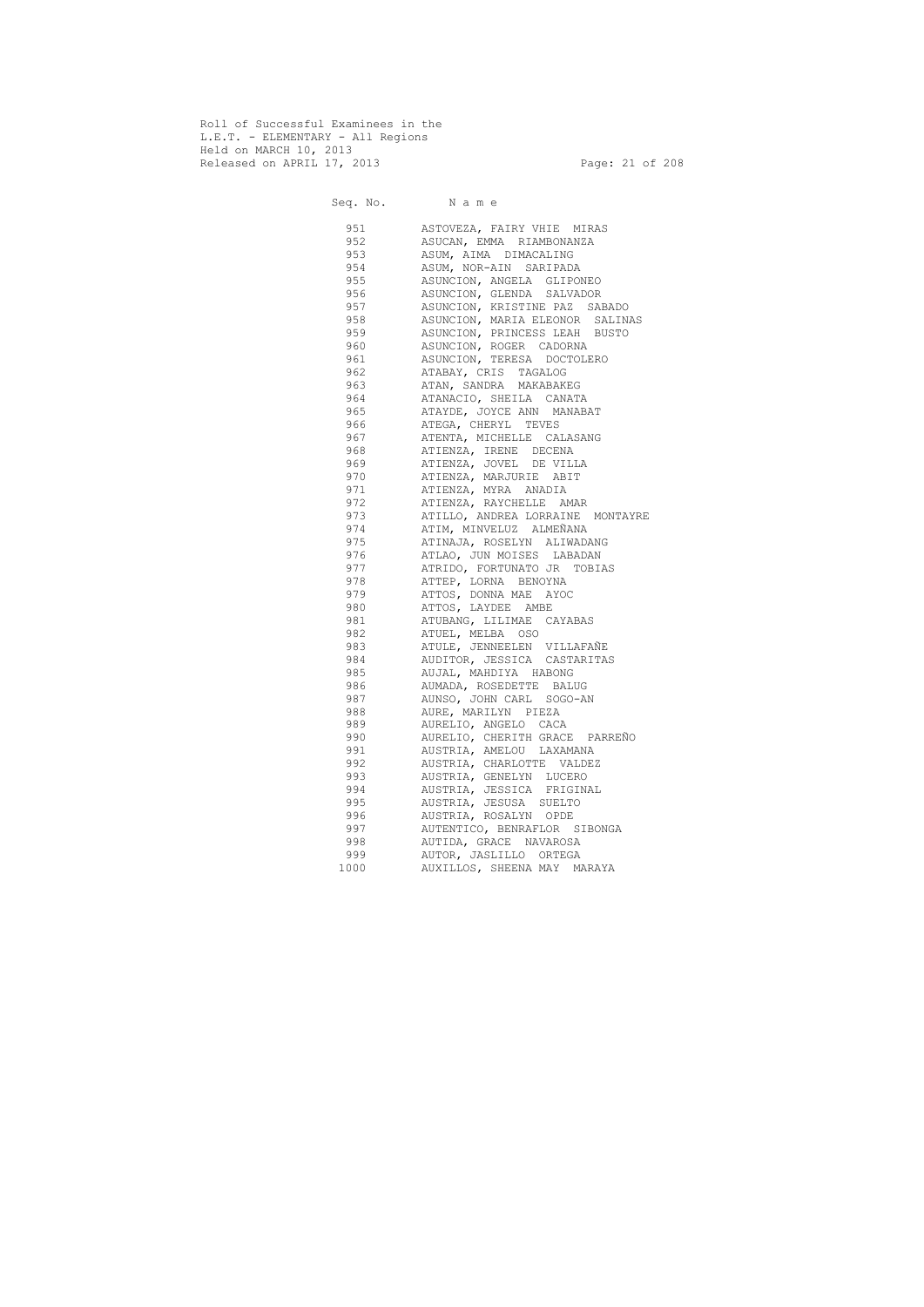Roll of Successful Examinees in the L.E.T. - ELEMENTARY - All Regions Held on MARCH 10, 2013 Released on APRIL 17, 2013 Page: 22 of 208

 Seq. No. N a m e 1001 AUXTERO, LEA LABADO 1002 AVELINO, SHIELA MARIE FADERA 1003 AVELLANA, MIRANDA LEVISTE 1004 AVELLANO, GLAZY IDANAN 1005 AVENA, GERLIE MANGAHAS 1006 AVENIDO, EMELYN DE LUNA 1007 AVENIDO, JOUCARL CURIBA 1008 AVENIDO, NESTOR PAMERON 1009 AVENILLA, VIRGINIA HAPITA 1010 AVERILLA, CATHERINE LARGO 1011 AVES, DENNIS DE LA TORRE 1012 AVESTRUZ, MA HAZEL QUINTANA 1013 AVILA, CHRIS ANN MORCILLOS 1014 AVILA, EDEN ECHAURE 1015 AVILA, HAROLD CABILES 1016 AVILA, JESSA MAE TORION 1017 AVILA, JO-AN LEGASPI 1018 AVILA, MA JOSEPHINE BURAWEN 1019 AVILA, MARIA CIELO QUEZON 1020 AVILA, MERLINDA OLDEM 1021 AVILA, RIZA LEE SARABOSING 1022 AYALA, GRACESHIEL TAN 1023 AYAMAN, ANALYN MENO 1024 AYATAL, IMELDA ABDUL 1025 AYCO, DELMA IVY SEBUSA 1026 AYDARUS, MARTILYN ADUK 1027 AYING, MICHAEL MON ELORDE 1028 AYLANI, BENZAR KAPALA 1029 AYOB, FAIRODZ UDTIG 1030 AYSON, FRANCISCO DELIMA 1031 AZADA, HENEDINA BERSAMIRA 1032 AZARCON, VANESSA DELA CRUZ 1033 AZARES, MAYLEEN ALMENCION 1034 AZIS, NORHANNA MAPUPUNO 1035 AZUCENA, RAMIE TAMBAL 1036 AZUELA, JESABELE REBUSTILLO 1037 AZURIN, JENNY ABALOS 1038 AÑABIEZA, CLINT ALEX PONCE 1039 AÑAGO, ALLAN PAUL VILLANUEVA 1040 AÑANO, CATHERINE TEJERO 1041 AÑASCO, ERIC JOHN SAYON 1042 AÑON, ROGIE AUSTRIA 1043 AÑONUEVO, ANGEL JR CANTORIA 1044 AÑONUEVO, JULIE BORERO 1045 AÑONUEVO, MYLA PADUA 1046 AÑONUEVO, ZILPAH JOY REAL 1047 AÑORA, EMILY CAAYAO 1048 AÑOVER, JENNIFER DOLAR 1049 BA-AT, PALOMAR ROCHAR 1050 BAATING, JOSEPHINE ANGGON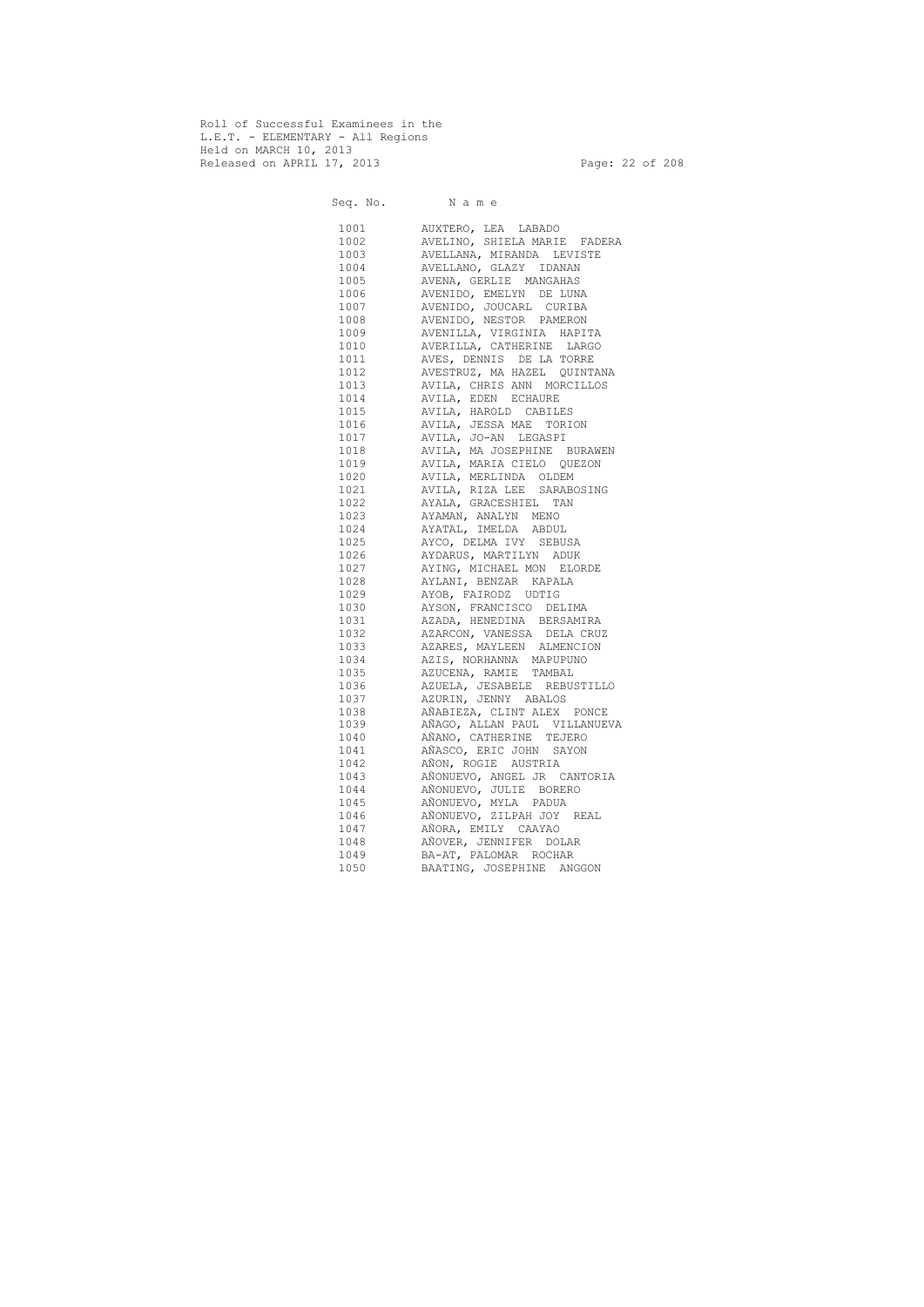Roll of Successful Examinees in the L.E.T. - ELEMENTARY - All Regions Held on MARCH 10, 2013 Released on APRIL 17, 2013 Page: 23 of 208

 Seq. No. N a m e 1051 BABANTO, ANALYN MACARAYO 1052 BABANTO, JEAN ROSE MARPE 1053 BABAO, REYNAN ASI 1054 BABATIO, CHERRYL TINGZON 1055 BABILA, RONNEL JIMENEZ 1056 BABOL, MARY JEAN BOLO 1057 BABON, REYSA JOY MACERO 1058 BABOR, SHERYL QUIROY 1059 BACALA, MICHELLE FAJARDO 1060 BACALANDO, JOCEL OLIVA 1061 BACALSO, CHOYAH CHIO 1062 BACALSO, JAKE RECOPELACION 1063 BACALSO, JAMICO JAMES SUAN 1064 BACALSO, VANESSA JEAN SUAN 1065 BACALTOS, ROGIE AUSTRIA 1066 BACANG, JINKY MEÑOSA 1067 BACANG, NICZEL CUIZON 1068 BACANG, ROLLIE ACABAL 1069 BACANI, HIYASMIN LUMAUAG 1070 BACANI, JERALDINE MIGUEL 1071 BACANI, JOE ROMANO GAMIDO 1072 BACANI, RACQUEL SALANGSANG 1073 BACARAN, FELOMINA PAÑALES 1074 BACARES, ERLINDA FLORES 1075 BACCAL, MARY JANE BULAN 1076 BACCAY, EDMUNDO JR COLETRABA 1077 BACCOL, JASMIN CUBAY 1078 BACEA, ANNIELYN ALVARADO 1079 BACHAR, JASON HIRANG 1080 BACHINICHA, BONNIE BADILLA 1081 BACLAGAN, ANA CRYZEL BUGARIN 1082 BACLAYON, LOVELY LAPIÑA 1083 BACLEA-AN, FHEVANGELINE SANTOS 1084 BACLIT, MARIFE CABE 1085 BACNIS, ARNEL BAINGAN 1086 BACNIS, BRYAN LOMBOY 1087 BACOLOD, FERNANDO ARONES 1088 BACOLOD, MITZE CONDE 1089 BACOLOD, SANDY ALMORIN 1090 BACOLODAN, SAMSIDA GURO 1091 BACOLOR, MA SONIA LOPEZ 1092 BACOSA, AILYN ESTEBAN 1093 BACROYA, HANDEL DE GUZMAN 1094 BACTOL, MARK HANSEL NARBONITA 1095 BACUD, EUNICE BULAHAN 1096 BACUD, MARIBEL CARODAN 1097 BACULI, PATRICIA JOY BAUTISTA 1098 BACULIO, LEONILA CORTES 1099 BACULOD, RICKY JR TILLIADA 1100 BACUS, GINA LOPEZ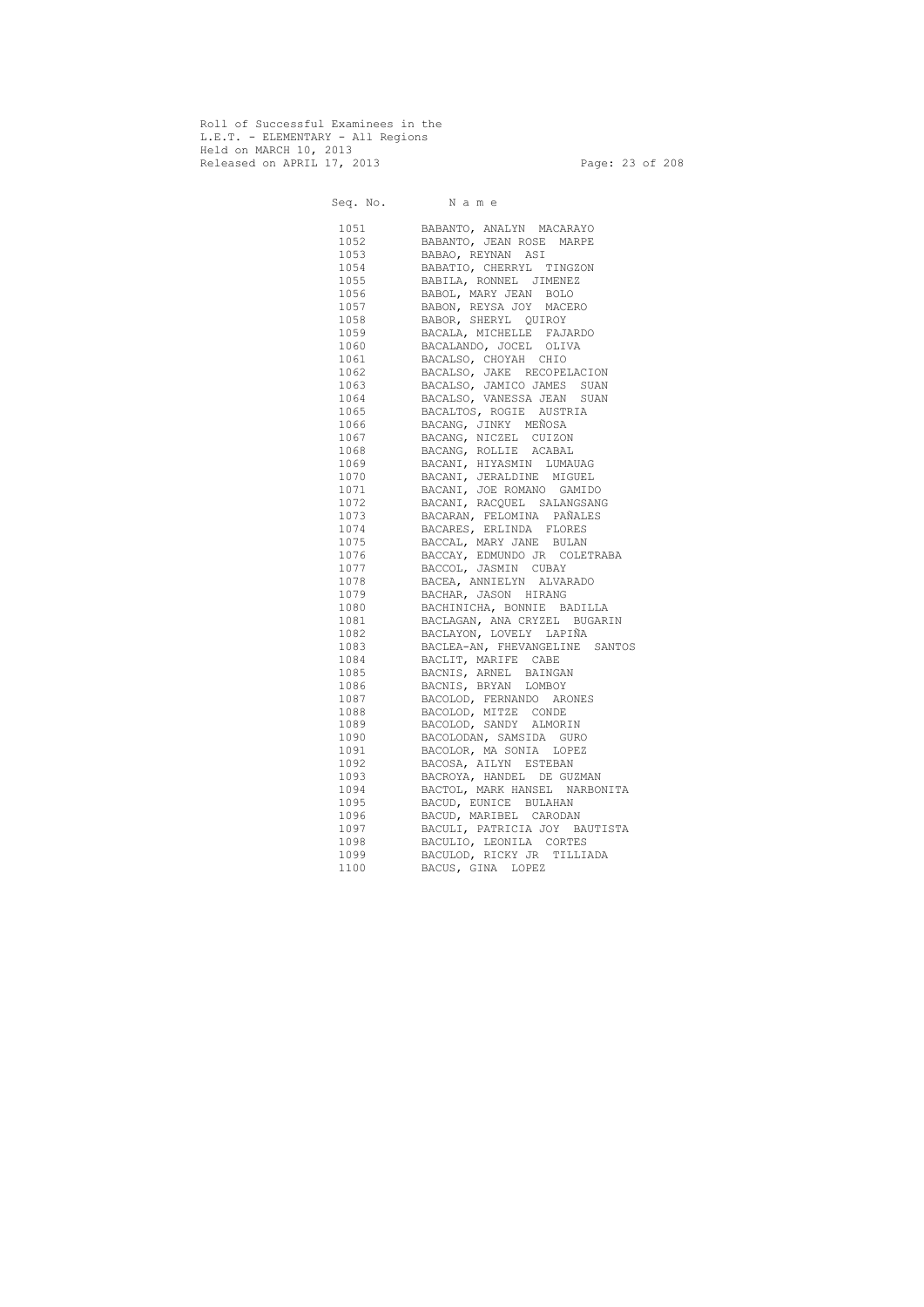Roll of Successful Examinees in the L.E.T. - ELEMENTARY - All Regions Held on MARCH 10, 2013 Released on APRIL 17, 2013 Page: 24 of 208

Seq. No. Name 1101 BACUYAG, AIDA MORELES 1102 BACUYAG, LEONARDO JR EUGENIO 1103 BACUYAG, MYLEEN CAMACHO 1104 BACUÑATA, CHERRIE MAE ANINO 1105 BADA, REZA HAVANA 1106 BADAGUAS, ARLES JR COLUMNA 1107 BADAJOS, JONALYN BAYNOSA 1108 BADAJOS, LYN YAP 1109 BADANDO, MARLYN DE ARMAS 1110 BADAR, RENE ROSE OLIGARIO 1111 BADEO, JACKILOU MONTALBAN 1112 BADIANG, GERLYN MARIE DEPENOSO 1113 BADIANG, JOANNA MARIE PAGAPULAR 1114 BADIANG, RUBY JEAN ZAMORA 1115 BADILLA, LIEZEL SORIANO 1116 BADILLA, LORINIE ALAC 1117 BADIOLA, ERWIN MARCELLANA 1118 BADOCDOC, LEIZL YAPE 1119 BADONG, AILEEN DE LA CUEVA 1120 BADOYA, MIRAFE MONARES 1121 BAGA, MARIE FLOR BONETE<br>1122 BAGACINA, ANGELYN JADIE<br>1123 BAGADIONG, ROSHELLE MAR<br>1124 BAGANI, HARRY SON ESTRA<br>1125 BAGANI, LILIBETH DACAYA<br>1126 BAGAPORO, JADE OBINA 1122 BAGACINA, ANGELYN JADIE 1123 BAGADIONG, ROSHELLE MARQUEZ 1124 BAGANI, HARRY SON ESTRADA 1125 BAGANI, LILIBETH DACAYAN 1126 BAGAPORO, JADE OBINA 1127 BAGAS, DANNAHLYN BRION 1128 BAGASALA, JENNY SAÑOSA 1129 BAGAYAS, FRELYN NARBOADA 1130 BAGIOHAN, GEORGE JR SUAN 1131 BAGISPAS, ANIEBERT ENGGA 1132 BAGNI, BERNABE JR JOVILLANO 1133 BAGNOL, JOSEPHINE MARTINEZ 1134 BAGONGGONG, GENELYN SALAZAR 1135 BAGONGGONG, WINALYN SALAZAR 1136 BAGONGHASA, SOFIA DURAN 1137 BAGOOD, JEANLY PEPITO 1138 BAGOYORO, ANTONIO JR LOYOLA 1139 BAGOYORO, MARY JOY HOMBRIA 1140 BAGSAO, MYLENE VALDERAMA 1141 BAGSICAN, DINAH GRACE PIDOR 1142 BAGTIAN, FATIMA SAMILLANO 1143 BAGUIN, ELYN ARPAY 1144 BAGUIO, ARIEL SANCHEZ 1145 BAGUIO, ELMA DIAYON 1146 BAGUIO, GANI MAY ANCING 1147 BAGUIO, JERALINE RACUMA 1148 BAGUIO, MELISSA ESTRADA 1149 BAGUIO, ROBERTA LEA MAE PIEDAD 1150 BAGULAYA, JOSE ARIASO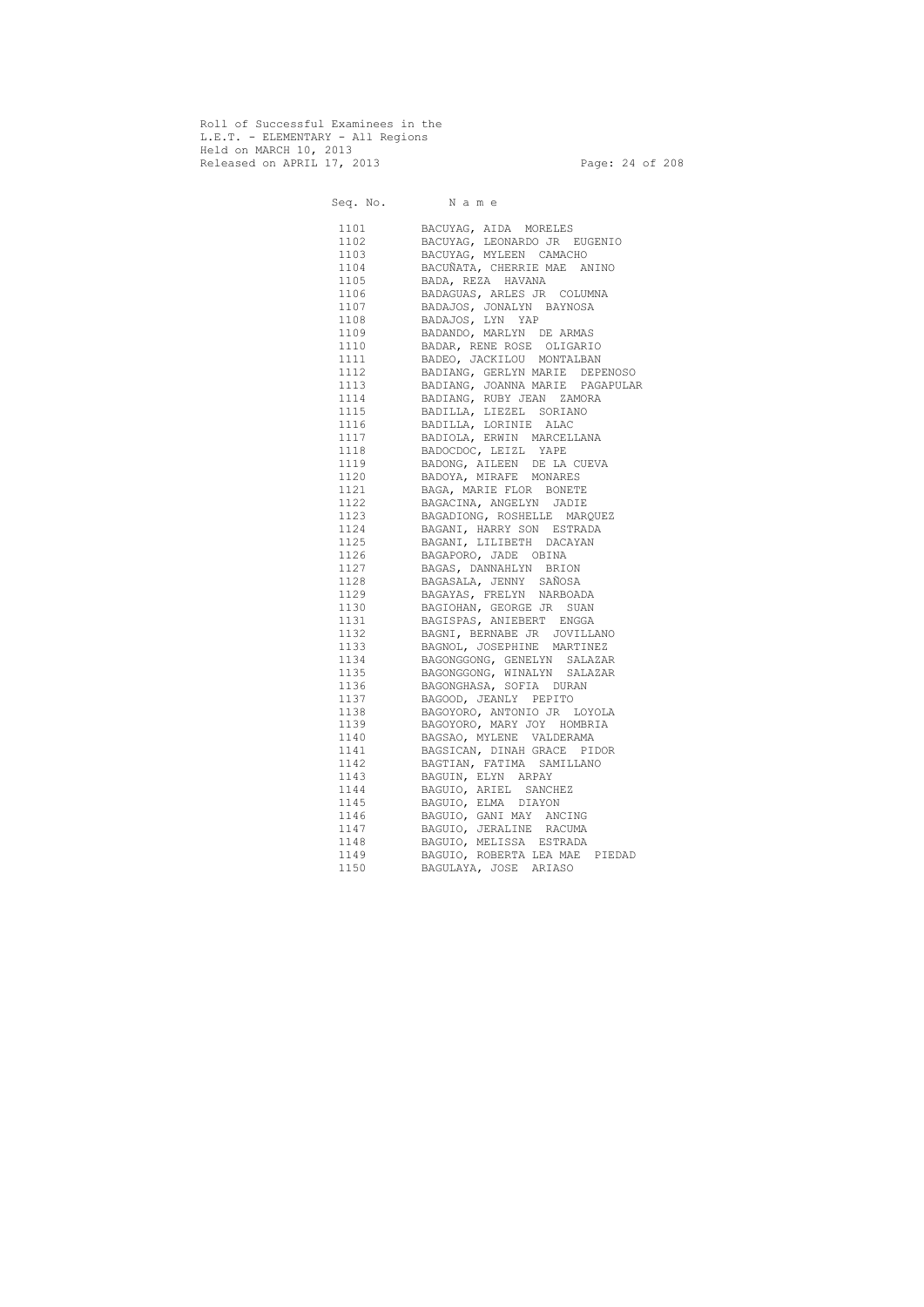Roll of Successful Examinees in the L.E.T. - ELEMENTARY - All Regions Held on MARCH 10, 2013 Released on APRIL 17, 2013 Page: 25 of 208

Seq. No. Name 1151 BAHALA, RECLOR BINGHAY 1152 BAHAYA, MELISSA CAMPOREDONDO 1153 BAHENA, NORHATA MARIGA 1154 BAHIAN, AILEEN SALVALEON 1155 BAILON, ESPERANZA BAYAGA 1156 BAIRULLA, DIWANA SAPPAYANI 1157 BAJA, MARIA LIEZL ALAPAD 1158 BAJA, REMIE HORMACHUELOS 1159 BAJADO, GERLIE OBENITA 1160 BAJADO, JOHN ALVIN ALOTA 1161 BAJENTING, JOAN LLANOS 1162 BAJENTING, ROGINA OMPOC 1163 BAJILIDAD, KEZIA KEINAH OSORIO 1164 BAJO, CHEREL DAYAG 1165 BAJO, LORNA RAMIREZ 1166 BAJOLO, MAE ANN GLEZL 1167 BALABA, CRISTINE JOY DANCEL 1168 BALABA, JOCKYLOYD ARAO-ARAO 1169 BALABA, JUDITH AMPO 1170 BALABA, LUNA MAE NOCHE EROY 1171 BALABBO, MARIGRACE ALLAM 1172 BALACDAY, ALICIA PEDRO 1173 BALACIO, TAIRA BATORE 1174 BALACUIT, JOYZEL ROSE SAMON 1175 BALACUIT, SHARON QUIAPO 1176 BALADA, EMMALYN AGNA 1177 BALAGA, MARTHA DIGAL 1178 BALAGAPO, MAINE CASPE 1179 BALAGBIS, MARY JOY CAPARIDA 1180 BALAIROS, LYNETTE BALASOTO 1181 BALAIS, MARLYN CABAS 1182 BALAIS, OLGA GERALDO 1183 BALAJADIA, KAREN LANDINGIN 1184 BALAJADIA, MARIANNE LOISE SANTIAGO 1185 BALAJADIA, MELCHOR NIETO 1186 BALAMAL, MONINA LANGALEN 1187 BALANAY, ALYN LIM 1188 BALANAY, GLENDA MARCOS 1189 BALANAY, MARIA FE RANERA 1190 BALANCIO, EDITHA TUSCANO 1191 BALANDI, JADE KAREN BULWAYAN 1192 BALANDO, AMOR-LITA DUBALAN 1193 BALANQUIT, JOHN CATAPAN 1194 BALANSAG, ALLAN REMOROSA 1195 BALANTE, GLECERIO JR BALINGAN 1196 BALANZA, CRISTINE JOY LAXINTO 1197 BALANZA, GRETCHEN FLORA 1198 BALAOEG, RASHELE ROSSE TUZON 1199 BALASABAS, JENLACELLE OLAHAY 1200 BALASABAS, KAREN ABAO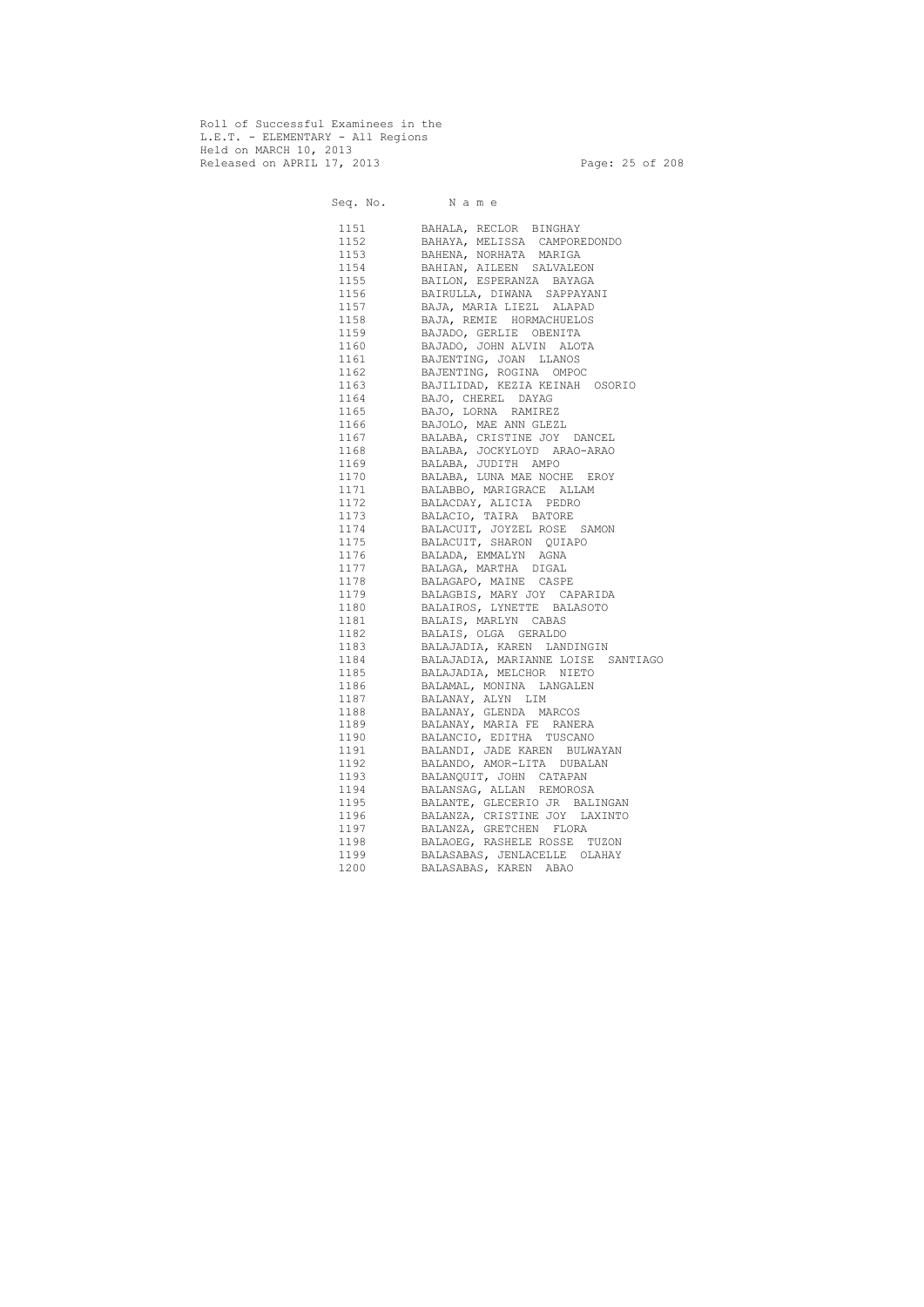Roll of Successful Examinees in the L.E.T. - ELEMENTARY - All Regions Held on MARCH 10, 2013 Released on APRIL 17, 2013 Page: 26 of 208

Seq. No. Name 1201 BALASABAS, NEALYN CERIÑO 1202 BALASAN, LENETTE MAHANLUD 1203 BALASANOS, ROXANNE DAGANDAN 1204 BALATAYO, MARIA CRISTINA MARSAN 1205 BALATBAT, JONNA GONZALES 1206 BALATERO, AILENE NOCULAN 1207 BALATERO, RINALYN MATUGAS 1208 BALAURO, JELLI ANN PAÑALES 1209 BALAZO, SHERWIN CONING 1210 BALAZON, JENNY JEAN ENRIQUEZ 1211 BALAZON, VILMA BONILLA 1212 BALBALIN, PEARL LORIE GRAIL ADACI 1213 BALBALOSA, MERCY SESNO 1214 BALBARONA, ANGELICA CERBITO 1215 BALBERO, IRESH SURIGAO 1216 BALBIN, AMY NAFURAN 1217 BALBIN, ELIZABETH ANN SON 1218 BALBOA, THANELYN BOCO 1219 BALBOTIN, MERIAM REPONTE 1220 BALBUENA, JUVELYN JUMAO-AS 1221 BALBUENA, LIGAYA PASCUAL 1222 BALBUENA, RAFF JUNRIELLE UNDANG 1223 BALBUTAN, RUTH MANTANA 1224 BALCERA, JONAH TENTATIVA 1225 BALDADO, ISAGANI GEMINIANO 1226 BALDAGO, MARY JOY BALANO 1227 BALDAN, CHRISTINE ESCAD 1228 BALDE, RHOSECHELYN JEBULAN 1229 BALDECAÑAS, LIBERTY MACAWILE 1230 BALDERAMA, DENNIS SINOGBA 1231 BALDICASA, MARITIS MANALASTAS 1232 BALDICAÑAS, BLINZES IDA 1233 BALDIVIA, MICHAEL GONZAGA 1234 BALDIVINO, HANNA MABELLE MACARAMBON 1235 BALDOMAR, EDEN MAGALLANES 1236 BALDONADO, JENNELYN PERALTA 1237 BALDONADO, JENNIFER MAE TORIO 1238 BALDOS, BEVERLY ENIEGO 1239 BALDOS, CHECA BACARRA 1240 BALDOVINO, SHERYLL ASTILLA 1241 BALDOZA, CHRISTINE PACUDAN 1242 BALETE, JUN-JUN MARZAN 1243 BALEÑA, FLORDELIZA TORILLA 1244 BALEÑA, NELSON GUBAT 1245 BALGOS, JOAN GAMOTEA 1246 BALIAO, MERIAM LUTING 1247 BALICOCO, AVERIL SANOY 1248 BALILI, ARNULFO JR ESTOCONING 1249 BALILI, RONER LOMALOY 1250 BALINAS, JESSICA BELDIA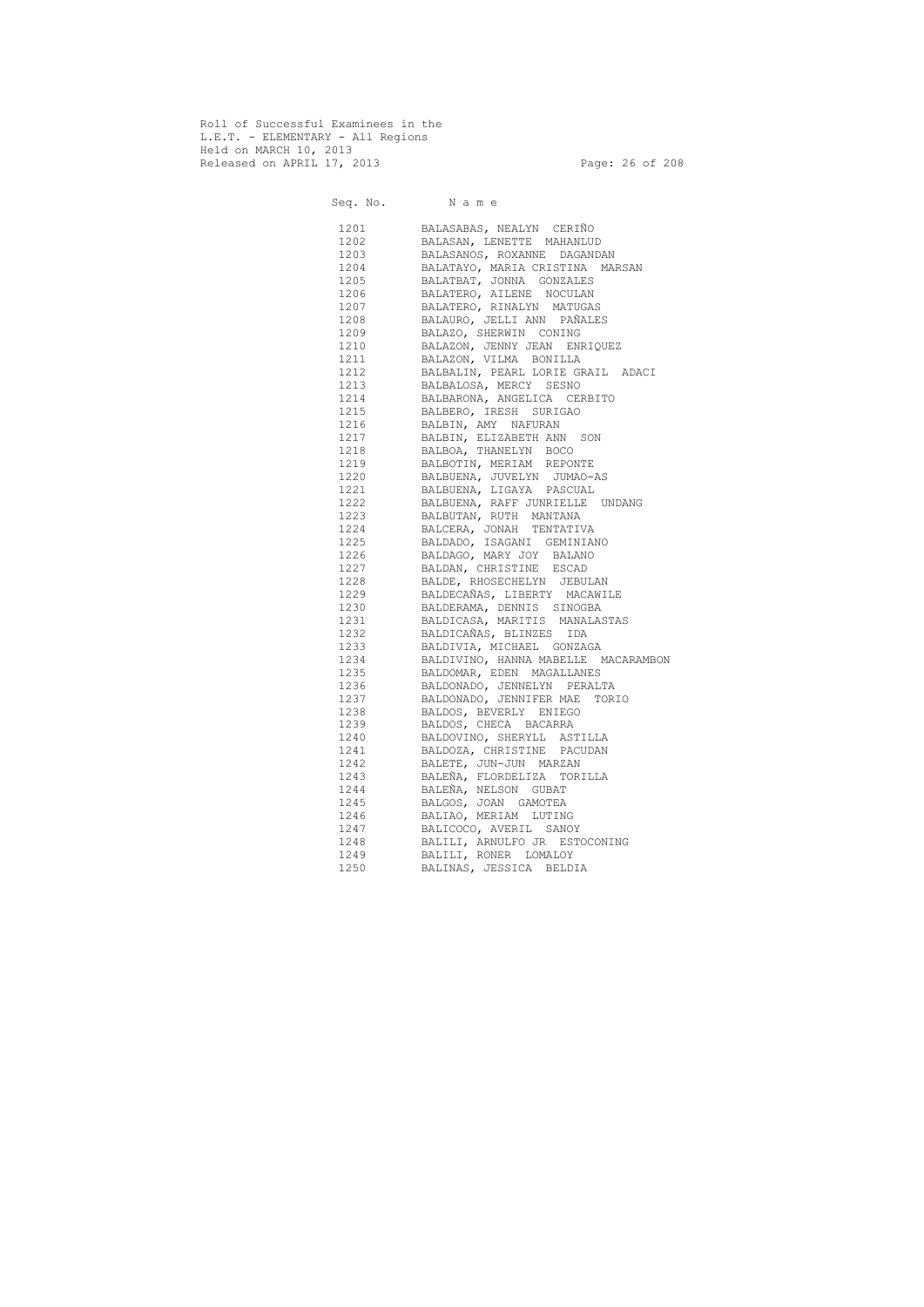Roll of Successful Examinees in the L.E.T. - ELEMENTARY - All Regions Held on MARCH 10, 2013 Released on APRIL 17, 2013 Page: 27 of 208

Seq. No. Name 1251 BALINDONG, JONAINA MAROHOMBSAR 1252 BALINGIT, LEAH LAURE 1253 BALINON, OLIVIA PUGUON 1254 BALINTANG, RIZA PADUA BALINUYOS, AILEEN CABUDOL 1256 BALIO, JENUELA ANUNCIADO 1257 BALIOS, JOSEFINA MARTOS 1258 BALISTOY, DELILAH SUMABONG 1259 BALITA, JEYKRIE MARIE BRIONES 1260 BALITON, JULIETA MANHOYOD 1261 BALLACAR, ALMAE GO 1262 BALLAIS, ANNIE RAMA 1263 BALLAIS, APRIL DULALIA 1264 BALLARBARE, LIAN DORADO 1265 BALLENAS, MARY-AN SALCEDO 1266 BALLESTEROS, ELENA FE TUALDON 1267 BALLESTEROS, MARIA LUISA BILUAN 1268 BALLESTEROS, RIZALYN RIVERA 1269 BALLETA, BERNARDO MAQUINIANO 1270 BALLETA, JINGLE ONG SOTTO 1271 BALLONGAY, BEVERLEE SAN ANTONIO 1272 BALMACEDA, ALWIN MINDA BALMACEDA, MA WILMA MANUEL 1274 BALMACEDA, ROSEBELL SAGUN 1275 BALMEO, JENNIFER VELASCO 1276 BALMES, ABIGAIL MARASIGAN 1277 BALMES, CHRYSLER SARMIENTO 1278 BALMORES, ANALYN LIZARDO 1279 BALO, MIRAFLOR DAJOTOY 1280 BALOG, JESTONI FAMADULAN 1281 BALOIS, LORNA ALABE 1282 BALOLOT, MERCED BUCAR 1283 BALOLOY, LAARNI BIAGO 1284 BALOLOY, MELISSA DE LA CRUZ 1285 BALONA, ARNEL CERTEZA 1286 BALONA, ETHELYN GUMPAL 1287 BALONA, JEANEN BETARA 1288 BALONEBRO, JOEMON MANDAL 1289 BALORAN, JAMESSA MAY ULEP 1290 BALORAN, VIRGILIO JR ROBLE 1291 BALT, JUNAIDAH AROBA 1292 BALTAN, NOVELYN VALENTIN 1293 BALTAZAR, ANLIER BUNALADE 1294 BALTAZAR, CARLO ORZAME 1295 BALTAZAR, GRETCHEN FERNANDEZ 1296 BALTAZAR, JADELYN PADUGANAN 1297 BALUBAL, RICHELLE COLETRABA 1298 BALUCIO, NONIE BANUA 1299 BALUNGAG, NIEL DIGUAN 1300 BALUYOT, CLARI ANN CHRISTA RONQUILLO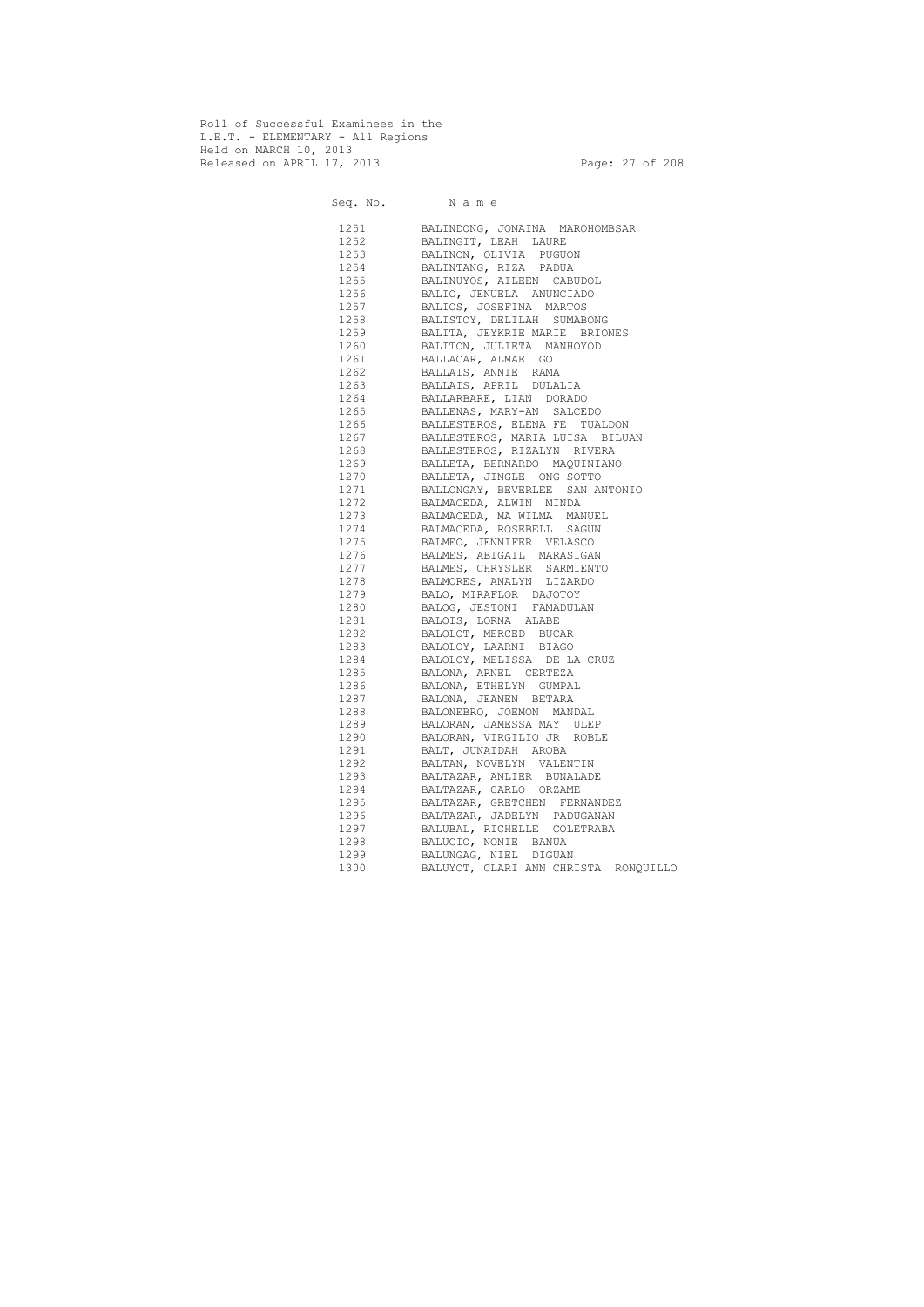Roll of Successful Examinees in the L.E.T. - ELEMENTARY - All Regions Held on MARCH 10, 2013 Released on APRIL 17, 2013 Page: 28 of 208

Seq. No. Name 1301 BALUYOT, EDNA DELA MERCED 1302 BALVERDE, NEMIA MONTERO 1303 BANATAO, ELVIS BAY-AO 1304 BANATE, DUANE SHANE TANGCAY 1305 BANAWA, MARILOU CENTRO 1306 BANAWAG, DORIALYN LINGBAWAN 1307 BANAWAN, APILIS JR BAYACHAN 1308 BANAYBANAY, ALWIN SANCHEZ 1309 BANAYBANAY, JECKILYN BAES 1310 BANAYBANAY, MERCY GRANALIM 1311 BANAYNAL, JOMARIE EBRADA 1312 BANAYOS, ROWEL AGSAYANG 1313 BANCUAL, EILEEN ARQUIZA 1314 BANCUYO, CHARMAINE SAN JUAN 1315 BANCUYO, JOSIE YAMBAO 1316 BANDIEZ, JENETH OMAÑA 1317 BANDILLA, LORENA BUENO 1318 BANDIOLA, GIAN CARLO 1319 BANDIOLA, NENITA BUENDICHO 1320 BANDOLA, MANILYN EBUENGA 1321 BANDOLA, SONIA MAE PONDOON 1322 BANDOQUILLO, AIZZA CAÑETA 1323 BANDOQUILLO, DELMAR HOYOHOY 1324 BANG-OA, ROSE JASMIN PALABAY 1325 BANGAAN, JESSERY LAWAGAN 1326 BANGAY, JONALYN SASA 1327 BANGCAYA, JANET ANACIO 1328 BANGCAYA, MICHELLE LAVEGA 1329 BANGCONG, EUCYL BALMACEDA 1330 BANGGAY, JOVELYN SABAC 1331 BANGILAN, RIC FLORENDO 1332 BANGKE, ARMALIA BONGAROS 1333 BANGOD, SHERYL MAE LAGROSA 1334 BANGUIS, VANESSA JOSE 1335 BANIAGA, JOHAINIE BENANING 1336 BANIAGA, MELCHOR JR SIMANGAN 1337 BANIQUED, JANICE MACARAEG 1338 BANLASAN, JENNIFER CABARDO 1339 BANOCAG, ALIA PUNDAODAYA 1340 BANOSON, MARECRIS VIOJAN 1341 BANQUIL, JHELAVEN VALDEHUEZA 1342 BANQUILAY, HARLEN BACALOCOS 1343 BANSIL, ROSALYN DELA CRUZ 1344 BANTAL, CARL IAN HALIUS 1345 BANTANG, SHEILA ABINALES 1346 BANTAS, KEMPEE TASIL 1347 BANTIAD, VINICAR DAQUE 1348 BANTILAN, JANICE BERNASOR 1349 BANTOC, JANICE NATAÑO 1350 BANTOG, HERILYN ANSILAO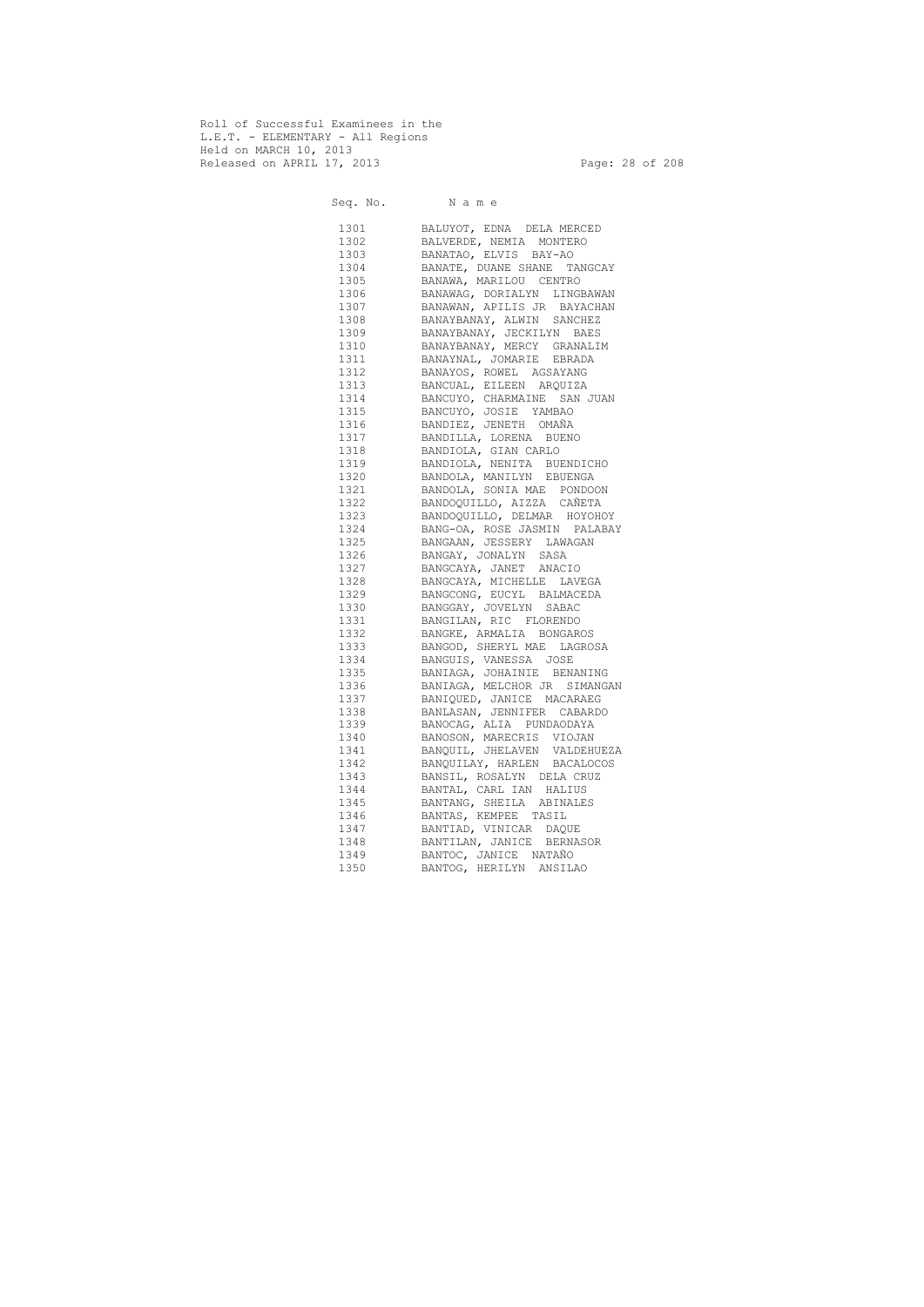Roll of Successful Examinees in the L.E.T. - ELEMENTARY - All Regions Held on MARCH 10, 2013 Released on APRIL 17, 2013 Page: 29 of 208

 Seq. No. N a m e 1351 BANTOGON, ZARAH DOMALAON 1352 BANTOLO, JOHN BOY FRAYCO 1353 BANTOTO, JERALDINE GANIS 1354 BANTOTO, NERLYN DELOS REYES 1355 BANTUAS, MARIAM ECONAR 1356 BANUAL, MARIA RISALYN BUGHAW 1357 BANZUELA, WILFREDO JR HERNANDEZ 1358 BANZUELO, LAIDEN RUDA 1359 BAO, STEPHANIE TAGANAS 1360 BAON, MARYJANE PATAL 1361 BAQUERO, JACKELYN CUABO 1362 BAQUIRAN, JONALYN COLLADO 1363 BARACAS, BENEDICTO SAMILLANO 1364 BARAGA, CATHERINE CABONILLAS 1365 BARAGUIR, NORANIA MANABAIL 1366 BARAGUIR, SHARIE ANN MAMISON 1367 BARAJAS, LIEZEL TANDOY 1368 BARAMBANGAN, SANIAH BATUA 1369 BARANDINO, JAYVAN SUICO 1370 BARANDINO, MARIO OELA 1371 BARANGGAN, WALTER CAMUS 1372 BARAZONA, ZYDE GELLICA 1373 BARBA, HERSCHEL AREVALO 1374 BARBA, JENNYLYN NUDO 1375 BARBACENA, MEDALYN BRITANICO 1376 BARBAS, LAILA POJAS 1377 BARBAS, SHERRYL DE LA CRUZ 1378 BARBASAN, LOVELENE COMBATE 1379 BARBECHO, ELVIE TANGARORANG 1380 BARBECHO, GRETCHEN TRIBUNALO 1381 BARBERO, JENELYN ALCANTARA 1382 BARBIN, MARYKNOLL SUAREZ 1383 BARBOSA, DAISY ALCALDE 1384 BARBOSA, DANIEL CALUBAYAN 1385 BARBOSA, VALENTINA COLLADO 1386 BARCEBAL, HEMINA BAÑARES 1387 BARCELON, JAY ANN BEDRIJO 1388 BARCELONA, GOLDINE FORTES 1389 BARCELONA, MILA COLOBONG 1390 BARCIAL, LINA CALVADORES 1391 BARCOMA, MARY GRACE BEGUIRAS 1392 BARENG, LORELIE PIEDAD 1393 BARGAMENTO, CHILO DE ASIS 1394 BARIAS, LIZAFE ESTORRES 1395 BARID, JO-ANN CORPUS 1396 BARIDJI, ANNALYN BERIBU 1397 BARIDON, JANNETH HALIM 1398 BARILEA, HAZEL ANN FERRER 1399 BARILLO, EL KEVIN CARPIO 1400 BARING, APRIL ROSE PREMACIO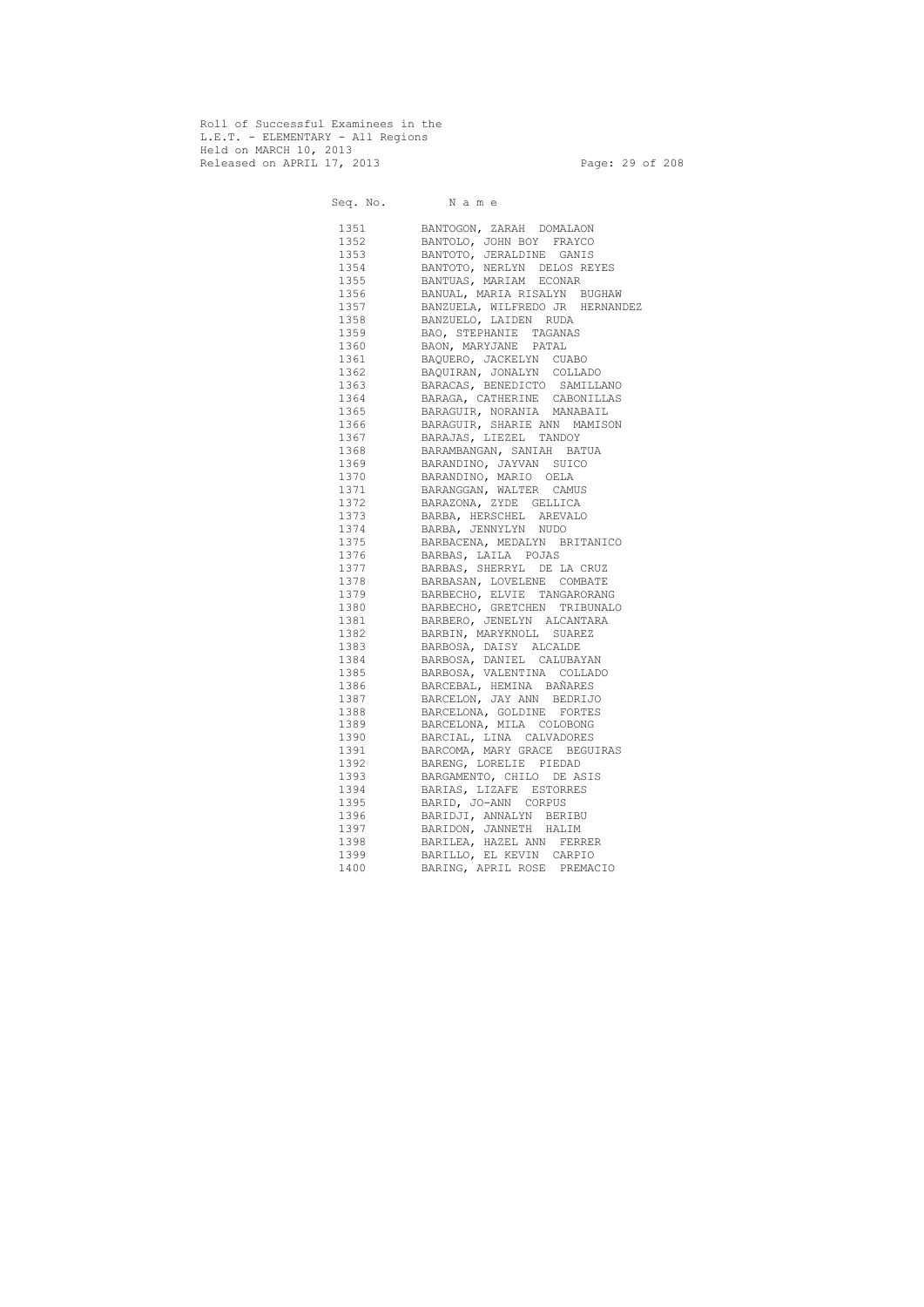Roll of Successful Examinees in the L.E.T. - ELEMENTARY - All Regions Held on MARCH 10, 2013 Released on APRIL 17, 2013 Page: 30 of 208

Seq. No. Name 1401 BARIS, ERNESTO BORDALLO 1402 BARIS, JENNIFER ALTAR 1403 BARJA, NOE BUEN 1404 BARLAAN, HENRY QUIBUYEN 1405 BARLIS, IMELDA ALMORADIE 1406 BAROJABO, MISHEL TESORO 1407 BAROMAN, LEONISA ARAÑAS 1408 BARON, MARIBEL BARTE 1409 BARONDAY, ENGEN ADLAO 1410 BARONG, CHARLIE PANTENOPLE 1411 BAROT, JAMES MARLO ACSON 1412 BARRAMEDA, JONALYN MAHINAY 1413 BARRAMEDA, MARIDEL OCTOBRE 1414 BARRAMEDA, NOEMI PENINOY 1415 BARRAMEDA, SHERYL VILLANUEVA 1416 BARRANTES, LEMWELL ULILA 1417 BARREDO, IDELIZA NEPOMOCENO 1418 BARREDO, ISABEL BIEN 1419 BARREDO, JOBELLE CABATAÑA 1420 BARREGON, IVY DORDE<br>
1421 BARRENO, MARIA MARLIN<br>
1422 BARRIENTOS, CHERY LYN<br>
1423 BARRIENTOS, FRANJADE<br>
1424 BARRIENTOS, JOMIL AF<br>
1425 BARRIENTOS, SHELLA M2<br>
1426 BARRIGA, RUFA-AN MARY 1421 BARRENO, MARIA MARLINDA CAPUCION 1422 BARRIENTOS, CHERY LYN MUEDA 1423 BARRIENTOS, FRANJADE PAREÑAS 1424 BARRIENTOS, JOMIL ARIOLA 1425 BARRIENTOS, SHELLA MAE VALDEVIESO<br>1426 BARRIGA, RUFA-AN MARY BATALUNA BARRIGA, RUFA-AN MARY BATALUNA 1427 BARRION, IVY JOY QUIERRA 1428 BARRION, LOURDES ATIENZA 1429 BARRION, RICHARD BROZO 1430 BARRO, ANGIE BANGA 1431 BARRO, IVY CASIBUA 1432 BARROGA, ELEZABETH PANGANIBAN 1433 BARRUN, ALDREN MIRABETE 1434 BARRUN, JENIFER BALLESTEROS 1435 BARRUN, MONALISSA LLANTO 1436 BARSAGA, ANALIZA BERTILLO 1437 BARSALOTE, WILLIE DUROG 1438 BARSANA, MARY GRACE TERUEL 1439 BARSANA, VIVERLY MADALINA 1440 BARTOLABAC, GRACE COLE 1441 BARTOLABAC, MELOJEAN DEJINO 1442 BARTOLATA, LUCYLY AZARES 1443 BARTOLAY, RENA GARAMAY 1444 BARTOLO, CYNTHIA CARIMPAL 1445 BARTOLOME, JOLAN DE JESUS 1446 BARTOLOME, JUVY ESQUILONA 1447 BARTOLOME, SHEMA ESPARAGOZA 1448 BARUELO, CATHERINE URBANO 1449 BARZA, JOMAR TULLAO 1450 BAS, BERNADETTE MOHAD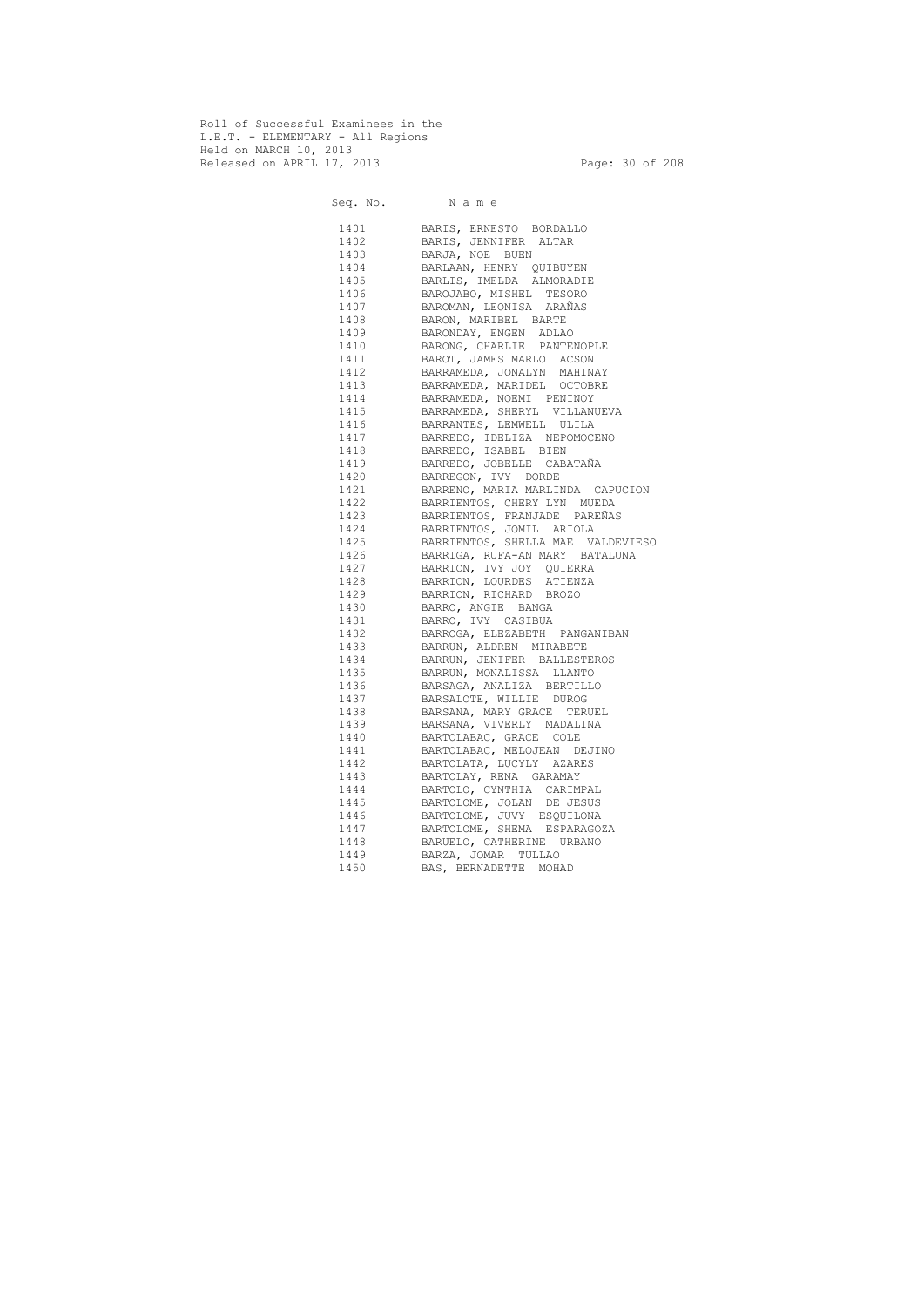Roll of Successful Examinees in the L.E.T. - ELEMENTARY - All Regions Held on MARCH 10, 2013 Released on APRIL 17, 2013 Page: 31 of 208

 Seq. No. N a m e 1451 BAS, MARALYN BAGUIO 1452 BAS, SUSALY RAMOS 1453 BASA, JUDY MARIE DUARTE 1454 BASA, RIZA PELOBELLO 1455 BASABE, CEFERINA BILOLO 1456 BASADA, ADELAIDA MABULAC 1457 BASADRE, NICOLI SUMALINOG 1458 BASADRE, RACHELLE AMORA 1459 BASAGAN, ARLIE MAE RABAYA 1460 BASAK, ROSIE MORALDE 1461 BASALI, JULIE FRANCO 1462 BASAN, ARLINE BORBANO 1463 BASANG, JOHNA MAE CASUL 1464 BASAS, RACHEL ANN GOOPIO 1465 BASATAN, GEMMA TANGLOD 1466 BASAÑES, JEFFPHANY MARJORIE ANNE MARIANO 1467 BASCO, KAREN ROSE PANAGA 1468 BASCONES, MARY GRACE ARMAMENTO 1469 BASCUÑA, JOCELYN BUENA 1470 BASE, JERUSALLIE FENELLERE 1471 BASE, MARILYN ADRA 1472 BASERA, JOANNA MARIE TAN 1473 BASHER, JAMELLAH ADIONG 1474 BASIAO, STEPHEN SANTILLAN 1475 BASILAN, JOSEFA MAGCAWAS 1476 BASILAN, MERASOL VILLACINCIO 1477 BASILIDES, THESSA SAMPILO 1478 BASILIO, JEANY MARIE FERNANDEZ 1479 BASILISCO, JAY ANN GOLES 1480 BASILOY, PEPE JR MORILLO 1481 BASINANG, RYAN JEE PAGMANUJA 1482 BASISTER, MA LEIZL BREIS 1483 BASLOT, JENEFER DELA CRUZ 1484 BASMAN, AMERAH UNDA 1485 BASMAYOR, LORNA BORNOLLA 1486 BASSAH, NARCISA ABBAH 1487 BASSIG, RODELYN DAGAN 1488 BASSIR, NASRIN BUALE 1489 BASTARRICHE, AIZY PANES 1490 BASTASA, HAZEL FORMOSO 1491 BASTATAS, JAN AUDA SAGARAY 1492 BASTIDA, SHERIL CARPESANO 1493 BASUBAS, JODELEINE TALOSIG 1494 BASUEL, MARY GRACE ESCOBAR 1495 BATAC, KEN VINCENT GUIBONE 1496 BATADLAN, RACHEL SUAREZ 1497 BATALLA, RICHELLE ANN BABEJES 1498 BATANES, ELVIRA BUENAFLOR 1499 BATANG, IRENE LORENZO 1500 BATAO, NAIMAH ALIPONTO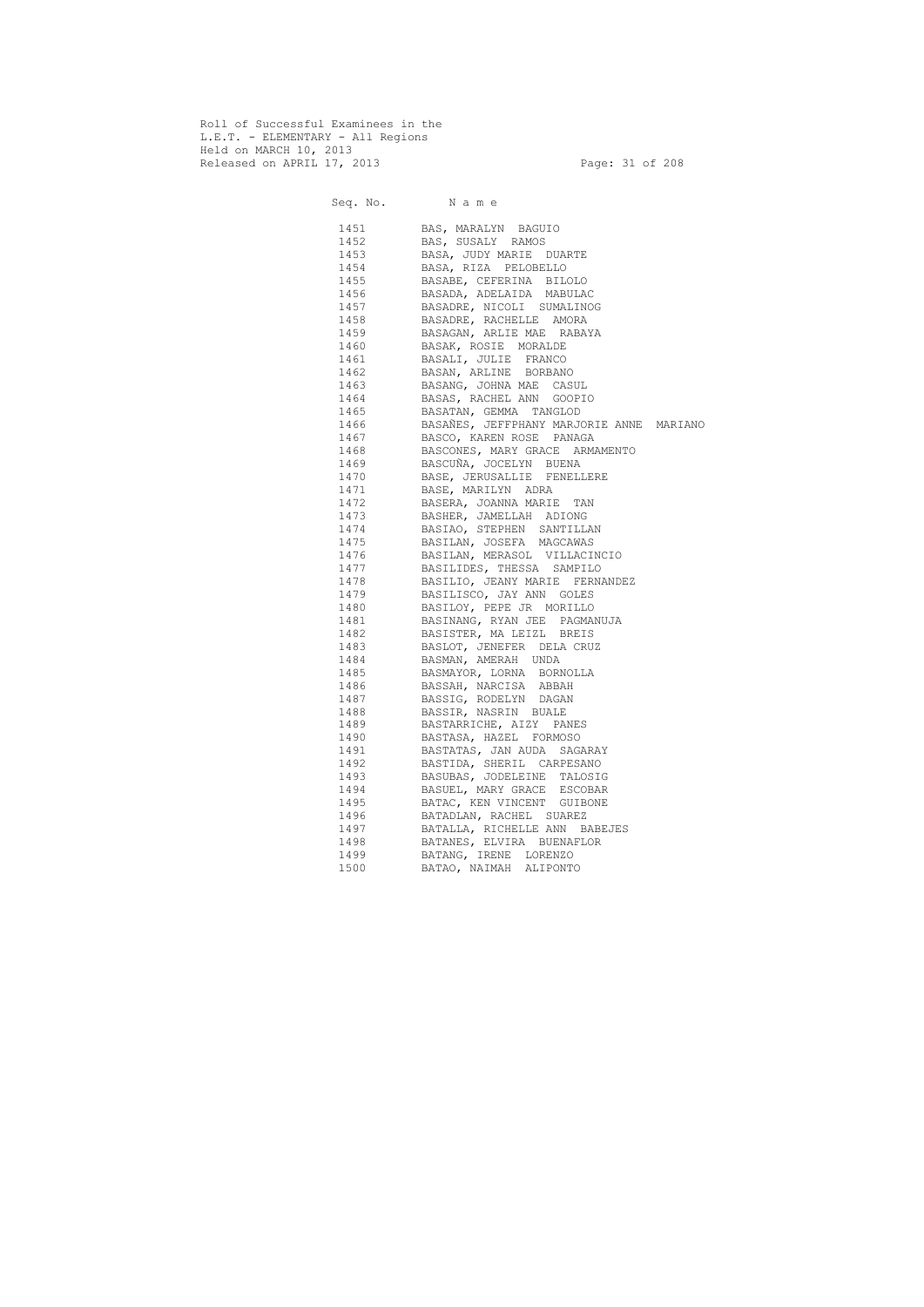Roll of Successful Examinees in the L.E.T. - ELEMENTARY - All Regions Held on MARCH 10, 2013 Released on APRIL 17, 2013 Page: 32 of 208

Seq. No. Name 1501 BATARA, DELILAH LIGAS 1502 BATARLO, JUNAR ORIJUELA 1503 BATAS, CONNIELOU SILVA 1504 BATAUSA, MAY-ANN MONTEROLA 1505 BATCHAR, MARY JANE TOLDO 1506 BATE, ANGELIE CATAYLO 1507 BATHAN, AQUILINA DASTAS 1508 BATHAN, MA CARMELA MAGSINO 1509 BATIAO, ERIKA VERONA HERNANDEZ 1510 BATICADOS, LOVE MERCADO 1511 BATION, JULIET LACIA 1512 BATISTIL, FELIPE JR VILLAMOR 1513 BATISTIS, DEXTER FUERTES 1514 BATNAG, EMILDA GAYAPON DALOLO 1515 BATO, JOWAIFAH MALAWANI 1516 BATOBALANI, PEA ARCEGA 1517 BATOLINAO, NORMA CANCERAN 1518 BATON, JACQUILYN CHAM DORATO 1519 BATOON, SHILLA MAY ROSARIO 1520 BATTUNG, JOMAR CABAUATAN 1521 BATUA-AN, SAIMAH BARATAMAN 1522 BATUGAN, ALAMINAH DIAMLA 1523 BATULAT, ANTONIO III CAHANAP 1524 BATULAWAN, AL-HAMID MIDTIMBANG 1525 BATUSIN, RHEA MAE TAMPUS 1526 BAUCAS, JORNALYN CAAMPUED 1527 BAUCAS, ROWENO GANO 1528 BAUD, KHRISTINE UY 1529 BAUTISTA, ALMA ADDURU 1530 BAUTISTA, ALMER DELANTE 1531 BAUTISTA, APOLO MARGERASE 1532 BAUTISTA, APRIL LUCAS 1533 BAUTISTA, CARMI SANCHEZ 1534 BAUTISTA, CHAAN ANGELENNE TAGAYA 1535 BAUTISTA, DORIS CASTAÑETO 1536 BAUTISTA, GERALDINE CORDERO 1537 BAUTISTA, JENNALYN MAGSAKAY 1538 BAUTISTA, JOAN SANTELICES 1539 BAUTISTA, JUVELYN GASPAR 1540 BAUTISTA, LILY MANINANG 1541 BAUTISTA, MA HONEY ANDEO 1542 BAUTISTA, MA TERESA GOMEZ 1543 BAUTISTA, MARIA CONSUELO AÑOSA 1544 BAUTISTA, MARIA SALVE ROLDAN 1545 BAUTISTA, MARIA TERESA SILVERIO 1546 BAUTISTA, MARICEL BULAN 1547 BAUTISTA, MARISHEL SY 1548 BAUTISTA, MARITES SANTIAGO 1549 BAUTISTA, MARVILYN ALMODOVAR 1550 BAUTISTA, MICHELLE GUANTERO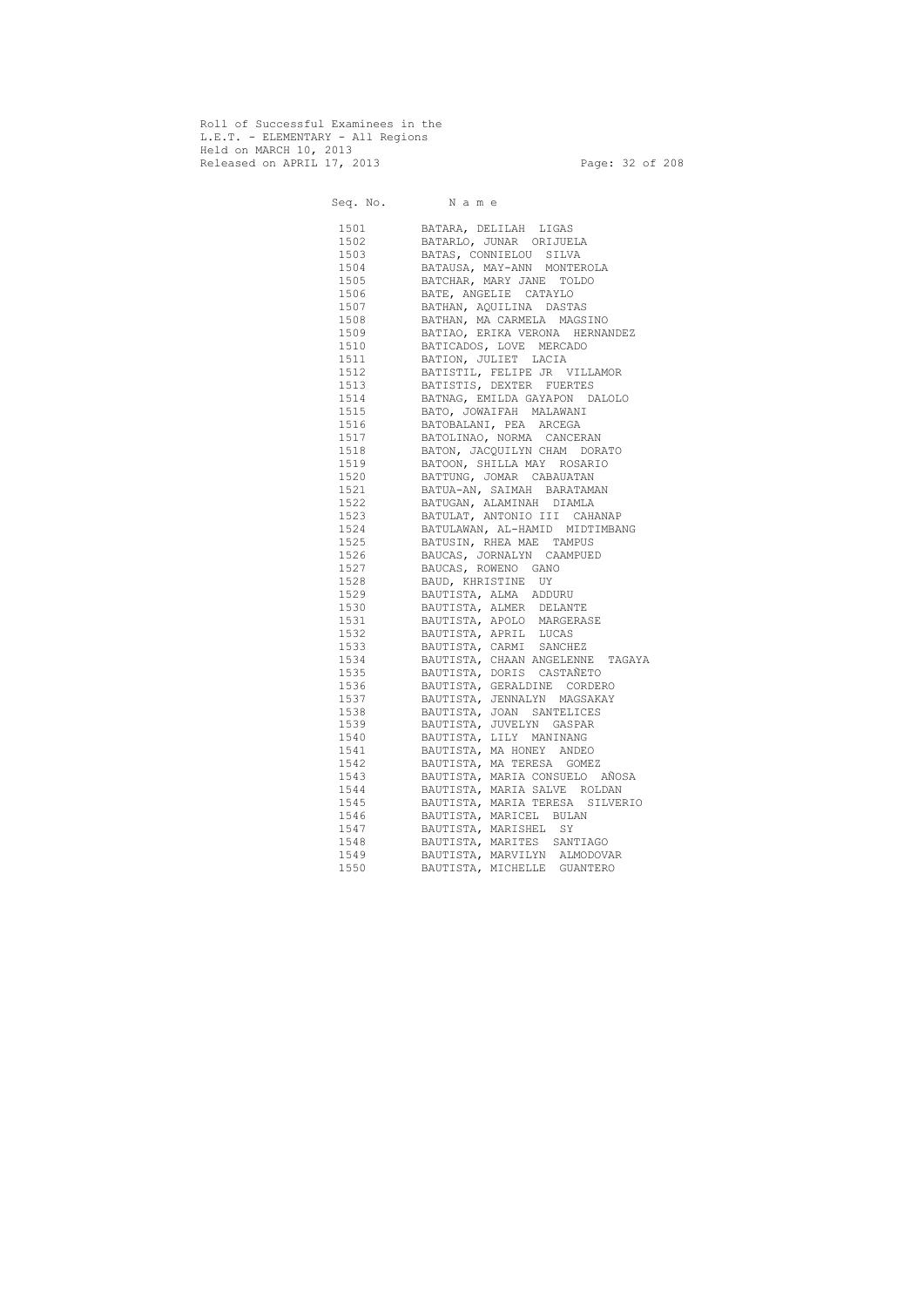Roll of Successful Examinees in the L.E.T. - ELEMENTARY - All Regions Held on MARCH 10, 2013 Released on APRIL 17, 2013 Page: 33 of 208

 Seq. No. N a m e 1551 BAUTISTA, OLIVIA ROJAS 1552 BAUTISTA, PHILIP CAESAR MORADO 1553 BAUTISTA, ROCHELLE BOONGALING 1554 BAUTISTA, RODEL NAIPES 1555 BAUTISTA, SHIRLYN PADILLA 1556 BAUYON, JASMIN HERRERA 1557 BAYABORDA, QUEENELYN SANGALANG 1558 BAYANG, JOVELYN SILAO 1559 BAYANG, MA CRISEL ACERO 1560 BAYANI, KATRINA ANGELA ALMAZAR 1561 BAYANI, PAULENE SITCHON 1562 BAYATE, LIGAYA RAMOS 1563 BAYDAC, JONALYN PIMENTEL 1564 BAYLE, MARIBEL DONATO 1565 BAYLE, MARY GRACE RAMIREZ 1566 BAYLIN, ROY YANOC 1567 BAYLON, AUGUSTINA DIVA 1568 BAYLON, DANILO JR ALPASAN 1569 BAYLON, MARICEL FERNANDO 1570 BAYLOSIS, JUVY GIL LIBRON 1571 BAYNO, MICHELLE AGUILAR 1572 BAYOBAY, JESSEL ARELLANO 1573 BAYOG, CINDY ANN PUYONG 1574 BAYOG, SALVE GRACE DUGGOM 1575 BAYON, ANN DREE HYACINTH AGUILAR 1576 BAYONETA, SHARON JOY FRANCISCO 1577 BAYOS, ARLENE ERTIS 1578 BAYOT, ALBERTO JR JUVENTUD 1579 BAYOTAS, MA ELENA MORALES 1580 BAYSA, MARIA JONALYN REYES 1581 BAYSIC, JOSE JASON VARELA 1582 BAYSON, MARIA JULIE CONTRERAS 1583 BAYUGA, FERMILIE ROJA 1584 BAZAR, METCHIE CLERIGO 1585 BAÑA, JERLYN CESAR 1586 BAÑARES, JEROME MORCILLA 1587 BAÑARES, JOSIE FORTADES 1588 BAÑARIA, OLIVER PAZ 1589 BAÑAS, ALMA TEAÑO 1590 BAÑEGA, BUTCH MENTOLAROC 1591 BAÑES, MENCHIE BERMEJO 1592 BAÑEZ, MARY FRANCE ESPINAR 1593 BAÑGI, JINELYN PIKIT 1594 BEA, MARIA CECILIA BARIAS 1595 BEATO, JOCELYN ASURA 1596 BEATO, MINALYN DEGALA 1597 BECERA, MARICEL MURILLO 1598 BECERRO, MARIELLE CUBELO 1599 BECONIA, JENALYN DOJILLO 1600 BEDIA, JOENA LYN ENGUITO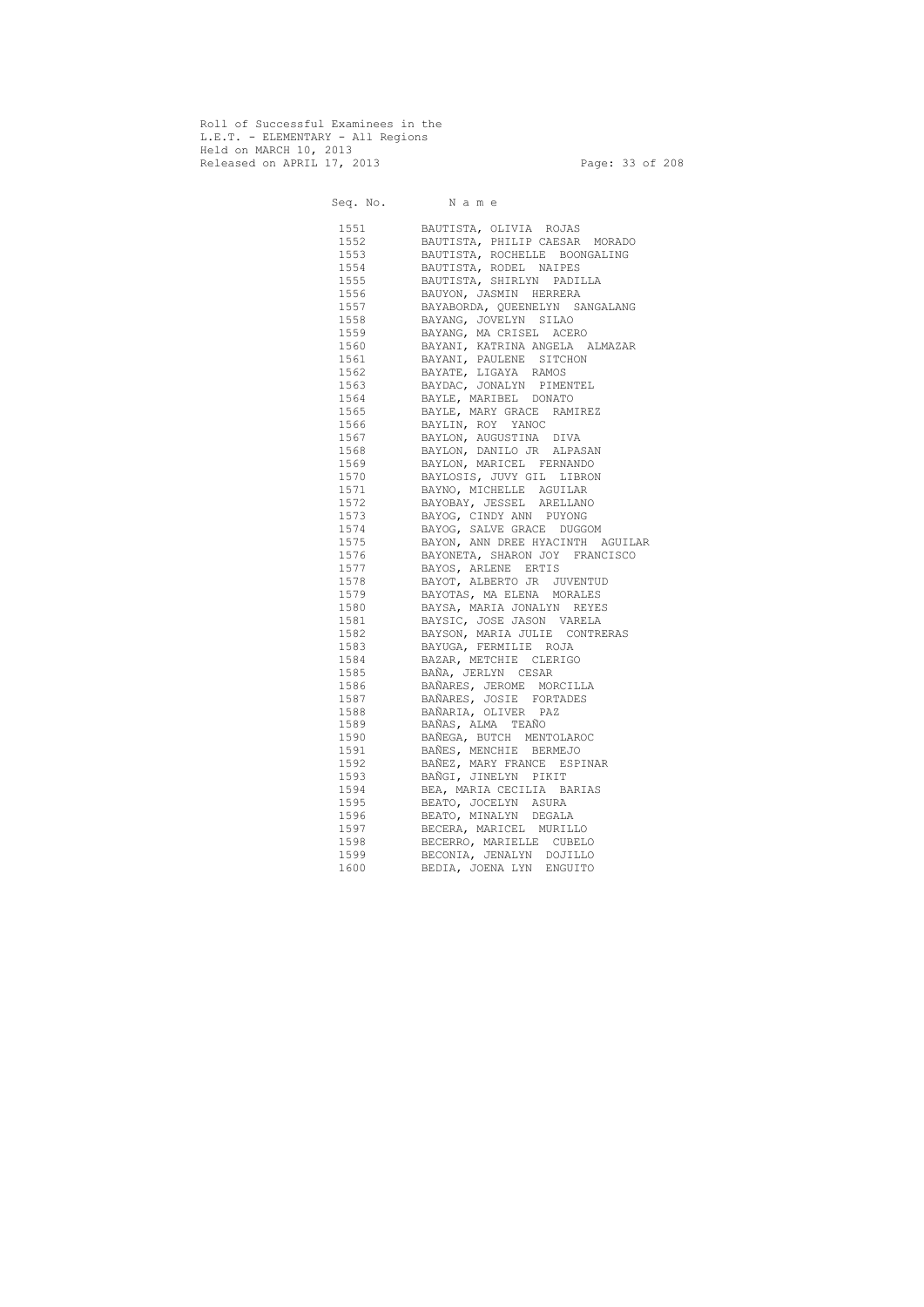Roll of Successful Examinees in the L.E.T. - ELEMENTARY - All Regions Held on MARCH 10, 2013 Released on APRIL 17, 2013 Page: 34 of 208

Seq. No. Name 1601 BEJER, RICHARD MANALO 1602 BELADAS, MARICEL RAPISTA 1603 BELANDRES, ELIZA CAGUN 1604 BELANDRES, GEORGIA ELIZABETH ILLASTRON 1605 BELARA, ROSELIE MAGSINO 1606 BELARMINO, ANNIEROSE DE LA CRUZ 1607 BELARMINO, KRISTEL RAIZA REVILLA 1608 BELARMINO, LUCAS DINOY 1609 BELBES, SIERRA FILIPINA MEDINA 1610 BELDA, KRYZHA MAE ALFONSO 1611 BELEN, SHERLY LUZON 1612 BELGA, CHARITY PACLIBAR 1613 BELINGON, JANE PUGUEN 1614 BELIR, ARVELYN BOSQUE 1615 BELLIO, BEL-ADZRI TAALAL 1616 BELLO, BELMA LUZ MACUHA 1617 BELLO, JOMIE CURAMPEZ 1618 BELLO, MARIA ELENA BALDOZ 1619 BELMONTE, NIKKI CAJUCOM 1620 BELOLO, ROSALINA NOVELO 1621 BELOY, EMILY BELOY 1622 BELTRAN, ALDRIN EROLL EPON 1623 BELTRAN, EVELYN MOLINA 1624 BELTRAN, MELODY VALIENTE 1625 BELTRAN, MICHAEL LUCA 1626 BELTRAN, REY-ANN PETALCORIN 1627 BELZA, CATHERINE ISRAEL 1628 BENAVENTE, IVY BERNAL 1629 BENCOLADO, EMMA MORAL 1630 BENDAL, MA CHRISTINA BECHAYDA 1631 BENDANILLO, GREISA PACURIBOT 1632 BENDAÑA, JEMEMA SARMIENTO 1633 BENDAÑA, ROSETTE VALDEZ 1634 BENDECIO, JHONA JISON 1635 BENDO, TALITHA KEREN CASTILLO 1636 BENDULA, CATHERINE JIMENEZ 1637 BENEDICTO, GENEVIEVE CABILAO 1638 BENIGAY, RENELYN BOLONIA 1639 BENITEZ, ELVIE TUALE 1640 BENITEZ, JENNIELYN ABALOS 1641 BENITEZ, MARICEL TRAQUENA 1642 BENITO, RASHIDA TOMAWIS 1643 BENITO, RASMIA JANNIEAH MAROHOM 1644 BENJAMIN, REGIE LASTIMOSO 1645 BENLOT, JALOU SABELLANO 1646 BENOSA, IAN CORAL 1647 BENOSA, JOSEPHINE DEDUMO 1648 BENSALI, ALJIN SARAHAN 1649 BENSON, ISAGANE GUARDAQUIVIL 1650 BENSURTO, GERILYN BARGO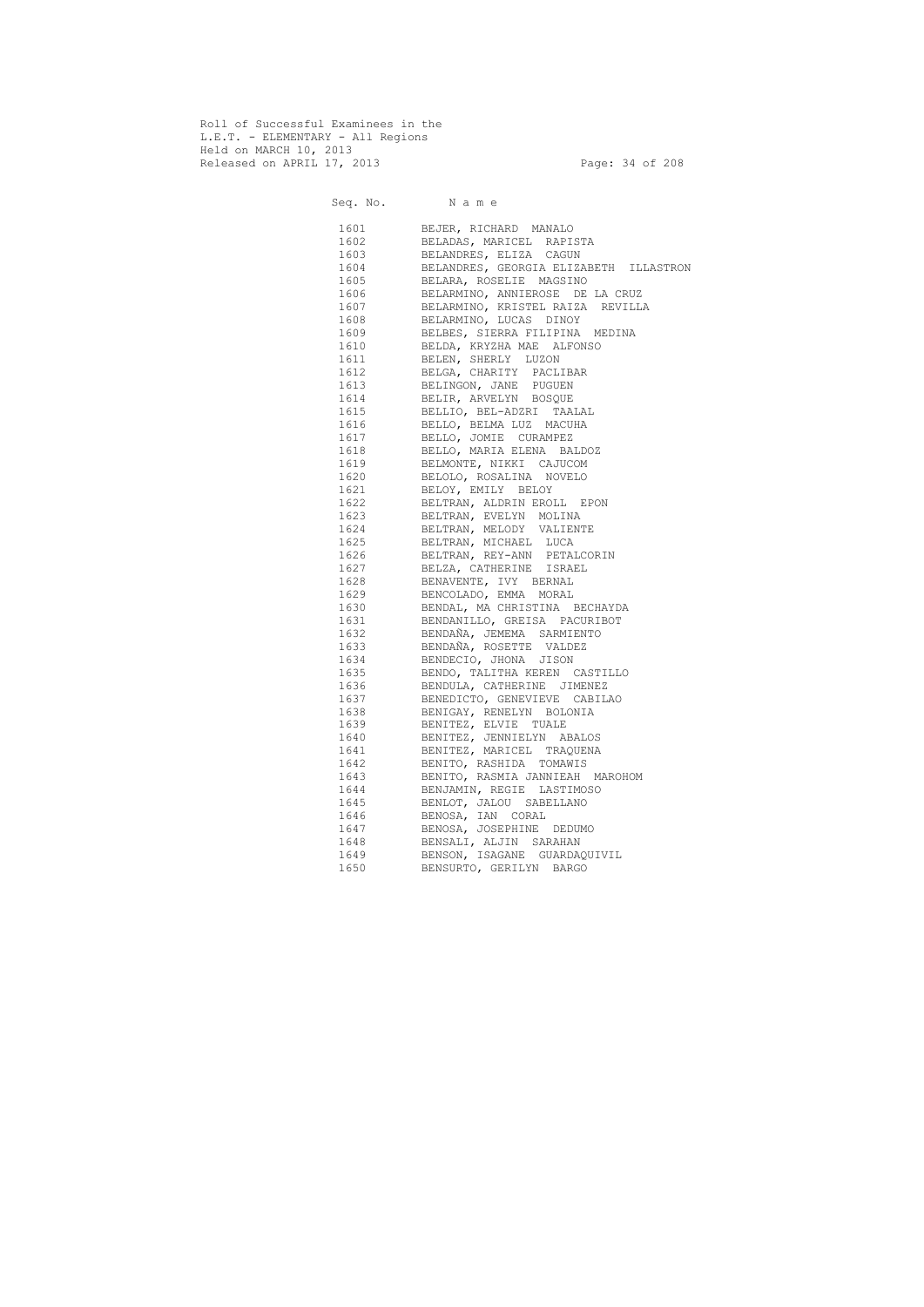Roll of Successful Examinees in the L.E.T. - ELEMENTARY - All Regions Held on MARCH 10, 2013 Released on APRIL 17, 2013 Page: 35 of 208

 Seq. No. N a m e 1651 BENTOY, ROSEMARIE ESCARAN 1652 BENTULAN, MARYNOR BALIÑA 1653 BEQUILLO, CARLOTA CAPIN 1654 BEQUIO, JOSIE BANTON 1655 BEQUIO, RHODORA ANCHORES 1656 BEQUIZO, EVANGELINE ANTIPUESTO 1657 BERAL, ELEANOR BIYO 1658 BERANIO, JOENALYN MALLOSA 1659 BERAÑA, MARK ANTHONY PUNO 1660 BERBAÑO, APRIL JOY DATUGAN 1661 BERCADES, ELLA JOY GERONIMO 1662 BERCASIO, JAYAR BELARMINO 1663 BERDAN, ELOISA ENCOMIENDA 1664 BERDON, DIANNE IGNACIO 1665 BEREN, CAREN CAMATA 1666 BERGANIO, ANTHONIETA RAFAEL 1667 BERGANTINOS, PHOEBE PONO 1668 BERIA, CONNIE ANSANO 1669 BERIA, DANTE ANZANO 1670 BERING, LIBBY CARMELA PALISBO 1671 BERLANDINO, ROLLY JR CUBILLAN 1672 BERMAS, MARJORIE CASTILLO 1673 BERMEO, IVY DE LOS SANTOS 1674 BERMEO, LERAVI RAMOS 1675 BERMOY, ISAI GEPIGA 1676 BERMUDO, CAYETANO III DE LOS REYES 1677 BERNABE, ANA LYN CALMADA 1678 BERNABE, IRENE GOLOGABIN 1679 BERNADIT, REYMART ANDREW RUFILA 1680 BERNAL, AMALIA SON 1681 BERNAL, CATHERINE DELOS SANTOS 1682 BERNAL, EUDARLIO TUDLASAN 1683 BERNAL, GLADDYS MARIE GAKO 1684 BERNAL, JUDITH TORRENA 1685 BERNAL, RAQUEL GUIRON 1686 BERNAL, RONALYN ZINGABO 1687 BERNAL, ROXANNE ZINGABO 1688 BERNALDEZ, MALDWIN GENERALAO 1689 BERNALDO, REGINABEL REYES 1690 BERNALES, HEGIEL DUMAHEL 1691 BERNALES, HERBEL IÑOZA 1692 BERNALES, JOY SIMEON 1693 BERNALES, ROSALINDA UGANG 1694 BERNALTE, MARIETTA SIMBAJON 1695 BERNARDINO, LEAH SEBUAN 1696 BERNARDINO, MARITES MANANGGIT 1697 BERNARDINO, ROWENA CARAGGAYAN 1698 BERNARDO, CATHERINE JOY LESCANO 1699 BERNARDO, JACKIELYN PASCUAL 1700 BERNARDO, LYRIC MAGHANOY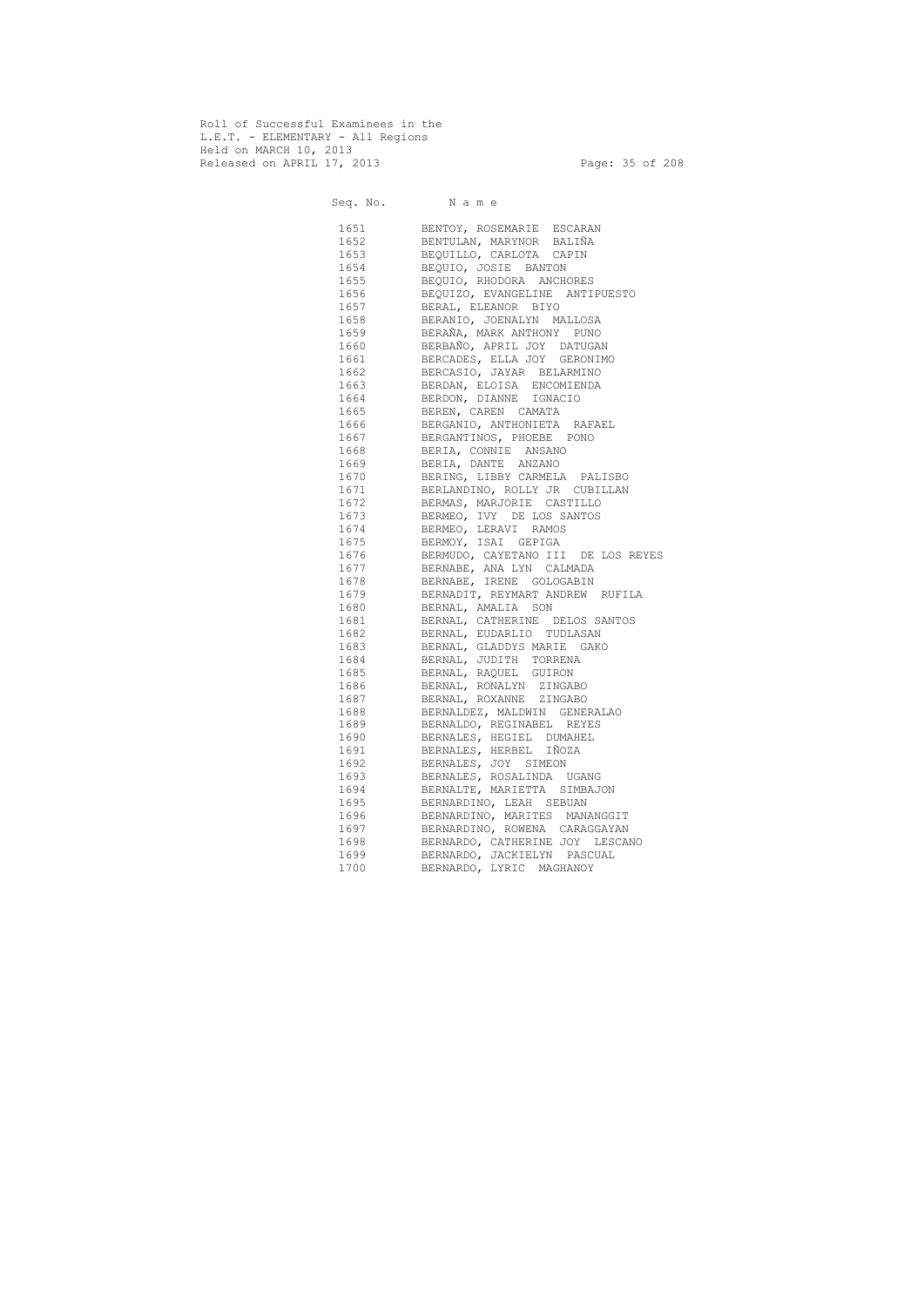Roll of Successful Examinees in the L.E.T. - ELEMENTARY - All Regions Held on MARCH 10, 2013 Released on APRIL 17, 2013 Page: 36 of 208

 Seq. No. N a m e 1701 BERNARDO, MARY HAZEL SENTILLAS 1702 BERNARDO, REA NICA SIASON 1703 BERNARDO, RINA CANDELARIO 1704 BERNARTE, MARY ANN ANICETE 1705 BERNATE, RONA ARZADON 1706 BERNEL, EVELYN GARBO 1707 BERNUS, CHRISTINE JOY CALLET 1708 BERONAS, JANICE ROSE BANUELOS 1709 BERONGAN, EVAME TABURADA 1710 BERONIO, ANABEL YTANG 1711 BERRAS, MICHEL BERRAS 1712 BERSABAL, BRENDA GULLES 1713 BERSABE, JOVY CASING 1714 BERSALES, REZ BUTANAS 1715 BERSAMIN, EDMARIE TALINGDAN 1716 BERTIZ, JEDDALYN PANGANIBAN 1717 BERTO, SHARISA AMING 1718 BERTUMEN, KAREN GRACE GAY 1719 BERTUMEN, KIRLEY PARCO 1720 BERTUMEN, ROMEL SOLARTE 1721 BERUA, NORANIA MACADATO 1722 BESA, NENITA GUIRON 1723 BESING, MAE GRACE TEE 1724 BESOYO, MARY ANN SALE 1725 BESOÑA, IVET PAUTAN 1726 BESTUDIO, ROSEMARIE DINGLASA 1727 BETACURA, CHERRYL TANTANO 1728 BETAGANZO, PEDRITA ESTORGIO 1729 BETCHAIDA, JENNIFER VERDEJO 1730 BETINOL, RUEL ENGRACIA 1731 BETITA, ROBERT CATALAN 1732 BETITO, JAY HORNALES 1733 BETONIO, CHONA MAGDULA 1734 BETONIO, GERMELY PLAZA 1735 BEÑARES, HONEY GRACE GASQUE 1736 BEÑAS, LISA JANE LIBO-ON 1737 BIACO, JUEVY DEL VALLE 1738 BIALA, NORMENITA VELASQUEZ 1739 BIANA, MA RHEA FABIANO 1740 BIAS, MILAGROS VIÑAS 1741 BIASON, ARLYN PRESTOZA 1742 BIASON, EVER REYES 1743 BIBAL, MARIA ELIZABETH BUENVIAJE 1744 BIBAY, ELLAINE ROSE BADONG 1745 BIBON, CRISTY BASE 1746 BICAS, ARACELI MUYCO 1747 BIDANIA, SONNY ROMERO 1748 BIEN, LORENA MONTEALEGRE 1749 BIEN, VIRGIE BUSTAMANTE 1750 BIER, MICHELLE FLORES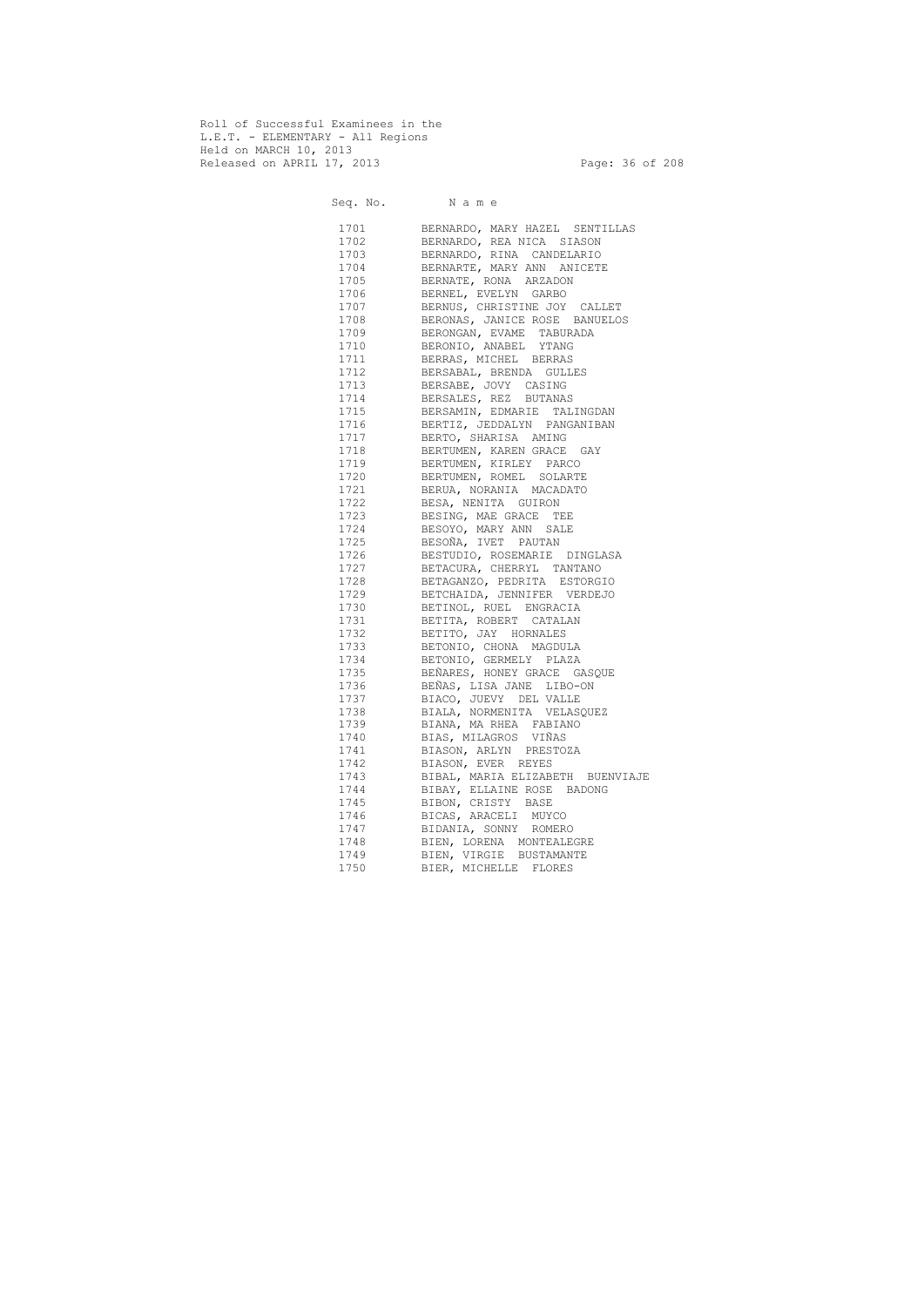Roll of Successful Examinees in the L.E.T. - ELEMENTARY - All Regions Held on MARCH 10, 2013 Released on APRIL 17, 2013 Page: 37 of 208

 Seq. No. N a m e 1751 BIGGAYAN, ASSEN SHIERAH ALMAZAN 1752 BIGTAS, ANALIZA ALIG 1753 BIGTASIN, SHIELA SEQUIÑA 1754 BIHAG, NOREISTIN CAPISNON 1755 BILAD, RIZA SEPUNTOS 1756 BILANGDAL, JOYCE ESPETACION 1757 BILGERA, DAISY JANE BORILLO 1758 BILLONES, JAIME JR APORESTO 1759 BILUGAN, CHRISTINE DIANA RAMOS 1760 BINALANGBANG, ROSEMARIE ADORABLE 1761 BINALOGA, MARIVIC TAGOTO 1762 BINANWA, JASMEN CUYOS 1763 BINARAO, MARIAN GUITERING 1764 BINAY-O, MARY GAW-NA 1765 BINCE, DIANA MAE LORDIOS 1766 BINGAYAN, ROSARIO TELAN 1767 BINOLIRAO, RIZZA ORMIDO 1768 BINOYA, VEVIAN DE LA CRUZ 1769 BINULUAN, CAROLINA ALAMBAT 1770 BINUYA, ANDREW JAKE PERALTA 1771 BINWEK, GRACE LIBAYO 1772 BINWIHAN, BELEN TUPAY 1773 BINZA, DIANA BAROMA 1774 BIOCARLES, JOEY CARLOS SARMIENTO 1775 BIORE, MARIDEL CAÑETE 1776 BIRON, JOSEPH BARCELLANO 1777 BIRONDO, ROLAND DULLER 1778 BIRUAR, MILA GALLO 1779 BISAYA, JEAD MANTE 1780 BISCARO, JAIMES ANCHETA 1781 BISCO, JOAN CAPULI 1782 BISCORO, DIANA BACARISAS 1783 BISNAR, ELMER DEDAL 1784 BISNAR, MARYJANE CAPUTE 1785 BITANCOR, MARY ROSE PLACER 1786 BITARA, LEONARD BUBAN 1787 BITARA, NELIZA SENTELICES 1788 BITONG, REBECCA ROBINA 1789 BITONGA, MARY ANN TOMARONG 1790 BITONIO, ROSEMARIE VERGARA 1791 BITOR, MELIZA ABUIZA 1792 BITUIN, MARIA LIWANAG MARQUEZ 1793 BLAH, NOR-EN MENDET 1794 BLANCAVER, ROSALIE COLIMA 1795 BLANCHE, ROXSANA CATUBAG 1796 BLANCIA, GRACESHELL NICOLAS 1797 BLANCO, ALAVEL JALALON 1798 BLANCO, DIANA CEL NARBOADA 1799 BLANCO, GILBERT SACAL 1800 BLANCO, LIZAMAE ACOSTA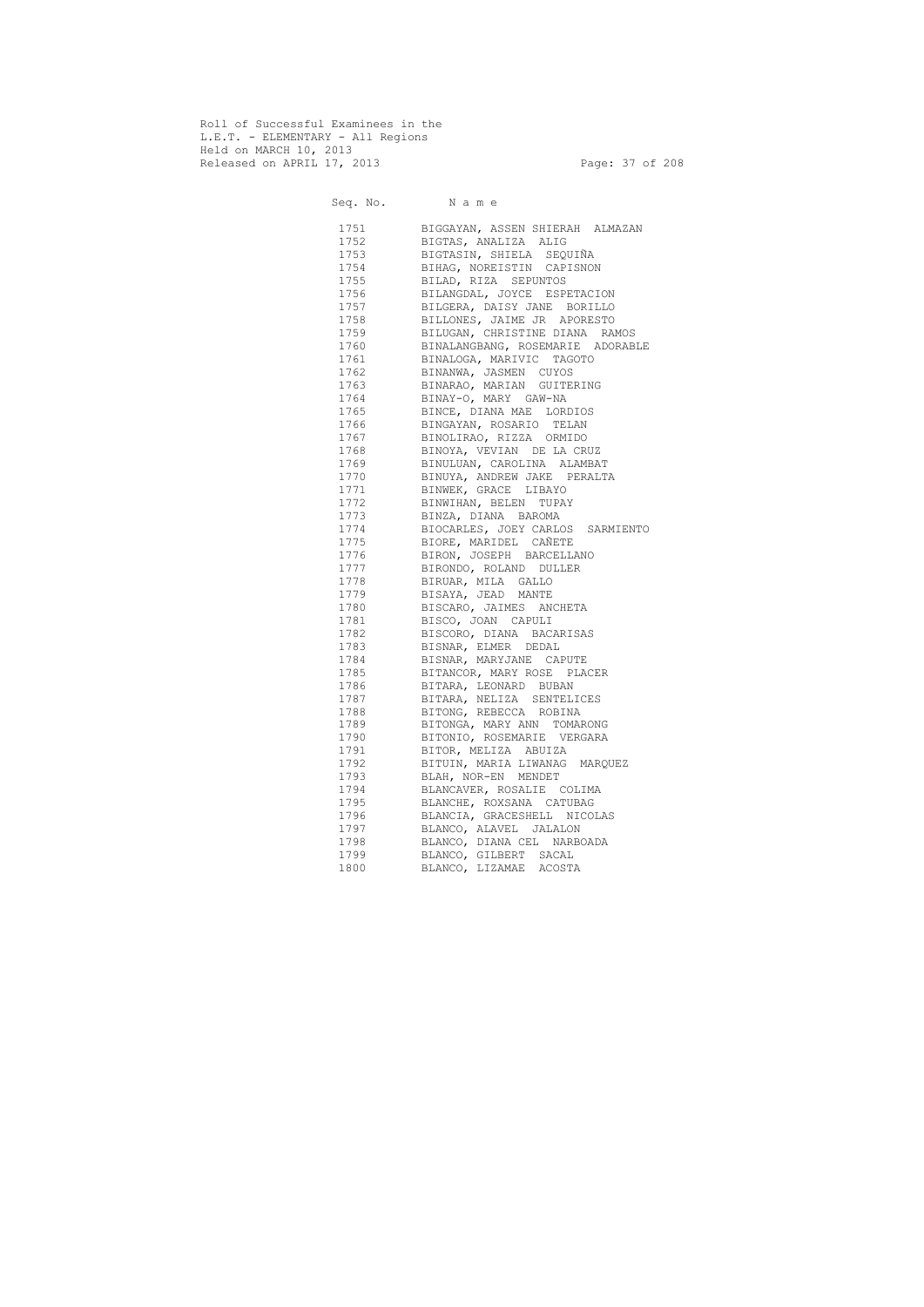Roll of Successful Examinees in the L.E.T. - ELEMENTARY - All Regions Held on MARCH 10, 2013 Released on APRIL 17, 2013 Page: 38 of 208

 Seq. No. N a m e 1801 BLANDO, MELINDA ROBELLES 1802 BLANZA, MARY ROSE MALABANAN 1803 BLANZA, PRINCES SABBEN 1804 BLAS, JESSA SAMILLANO 1805 BLAS, MARY GRACE CULANGAN 1806 BLASCO, EVANGELINE PALISOC 1807 BLASCO, JOSEPH SR JAGMIS 1808 BLASCO, RENATO DETESIO 1809 BLASE, MAUREEN KUIZON 1810 BLAZA, CECILIA CALUYA 1811 BLEZA, COLEEN MIRAS 1812 BLO, NORONSALAM LANTUD 1813 BOACON, KENNETH POLON 1814 BOADO, APRIL RIVERA 1815 BOBIER, MARINELLE MARGA 1816 BOBILES, JENNIFER BEQUILLO 1817 BOBILES, MA JOAN SANTOS 1818 BOBIS, EVANGELINE NAZ 1819 BOBIS, MAGGIELYN BORBE 1820 BOBIS, SALVACION RELAO 1821 BOBIS, SHERYLYN BARTE 1822 BOCABIL, JONEFIN BONDOY 1823 BOCARILE, MARJORIE PISCO 1824 BOCLONGAN, KAREN BANDIWAN 1825 BOEHN, JANNETTE AGBAYANI 1826 BOGA, MARILYN CASTILLO 1827 BOGA, ROSENETTE LACHICA 1828 BOGATE, ANALYN BROSO 1829 BOGO, GLADY TOMALA 1830 BOHOL, EMMALYN ALOJADO 1831 BOHOL, LUVINA COCO 1832 BOHOL, MARVIN REGINA 1833 BOHOLST, LEODITHA SODE 1834 BOLA, CARMELITA BORAGAY 1835 BOLAMBOT, AERON LEE MILAN 1836 BOLAMBOT, JESSA CARTAGENA 1837 BOLANDO, JUN MAGUDDAYAO 1838 BOLANIO, MA RUTH RANTAY 1839 BOLANTE, HONEY JEAN MARTIZANO 1840 BOLANTE, KAREN OSA 1841 BOLANTE, MARICEL ALISAS 1842 BOLAYO, CANDICE CARIAGA 1843 BOLAÑOS, ROBERT VILLANUEVA 1844 BOLAÑOS, VERNEZA AUNZO 1845 BOLFANGO, MYRLA LAMOR 1846 BOLHAYON, MARILOU BALANAY 1847 BOLIMA, SHERWIN DEL CASTILLO 1848 BOLING-BOLING, JENELYN ALFECHE 1849 BOLISLIS, IMEE AN SAGPA-EY 1850 BOLIVAR, NEÑA UNITO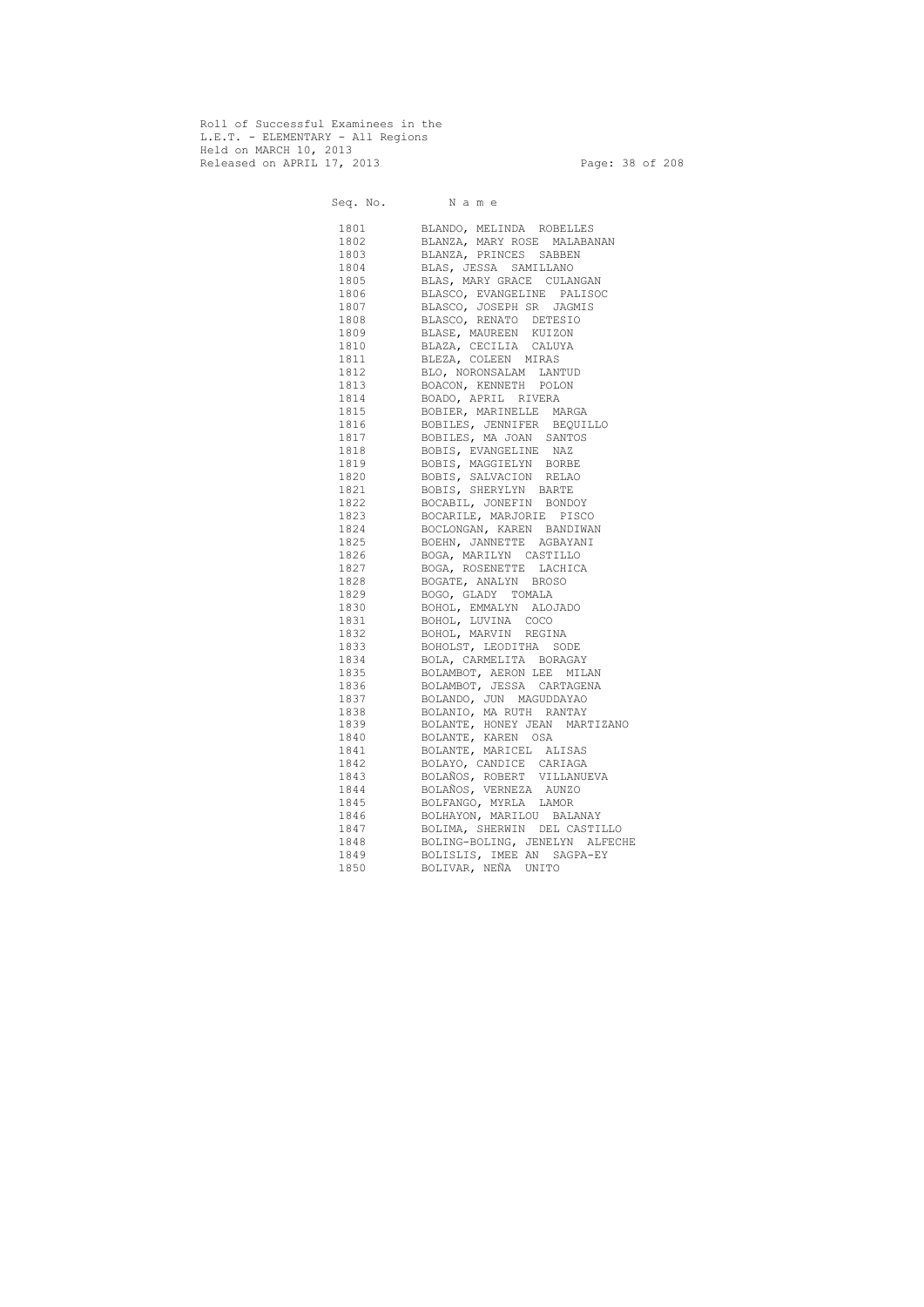Roll of Successful Examinees in the L.E.T. - ELEMENTARY - All Regions Held on MARCH 10, 2013 Released on APRIL 17, 2013 Page: 39 of 208

Seq. No. Name 1851 BOLLA, MARY ANN GRACE GAMBOC 1852 BOLLOSA, ANGELLE BELEN 1853 BOLO, JESIEBEL ULAY 1854 BOLOK, CHERRIEL DACALLOS 1855 BOLONGON, MA RHEMAFAZ TUMAPON 1856 BOLTRON, KAREN CHIN 1857 BOLUSA, MA CHARISSA FELICITAS 1858 BOMEDIANO, NOEMI EVANGELISTA 1859 BON, RUTHLYN AVECILLA 1860 BONA, BERNADETH DEODATO 1861 BONAGAN, JANICE GARCIA 1862 BONAOBRA, MERIBETH BORBE 1863 BONCALES, ARMENIA AURESTILA 1864 BONCODIN, JENNIFER AFRICA 1865 BONCOLMO, JAYPEE BORAGAY 1866 BONDA, JOHNNY JR HUGO 1867 BONDAC, SHEILA MAE REYES 1868 BONDOC, AL AQUINO 1869 BONDOC, BRENDA ALCANTARA 1870 BONDOC, GRETCHEN TAN 1871 BONDOC, MARY CRIS DEZA 1872 BONEO, ONDESA RODRIGUEZ 1873 BONGANCISO, IRINE DOLAR 1874 BONGANCISO, JANNETH DICO 1875 BONGAT, MA ROWENA MARQUITO 1876 BONGAY, RECHELLE RAWIT 1877 BONGCARAS, DAISY VILLARIN 1878 BONGCAYAO, JONALYN GASCON 1879 BONGCAYAO, YOLLY SANCHA 1880 BONGGO, LANIE TAOTJO 1881 BONGHANOY, MARY JANE PANERIO 1882 BONGO, ANNALYN DUMAGUING 1883 BONGOLTO, BEVERLY RATUNIL 1884 BONGON, RHODORA CAJAN 1885 BONGOYAN, EVANGELINE CARDOSA 1886 BONIEL, DAISY ACHEVARA 1887 BONIFACIO, ALYSSA MAE BAWAG 1888 BONIFACIO, JERMIA DE VERA 1889 BONIOR, MELINDA NUERA 1890 BONITA, DEVI TESORERO 1891 BONITE, JEZZA KRISTELLE ANN CLAUD 1892 BONITE, REIDA INOPIQUEZ 1893 BONITE, RIZZA NOBLEZA 1894 BONOCAN, ALOHA ROA 1895 BONOS, LEONORA FUENTES 1896 BONSALAGAN, JALILAH SULOG 1897 BONTIGAO, ANNALYN EDUARTE 1898 BONTUYAN, AVA JANE BULANDRES 1899 BOQUIREN, ANNIELYN DOMANTAY 1900 BORAL, SHYREL BURAC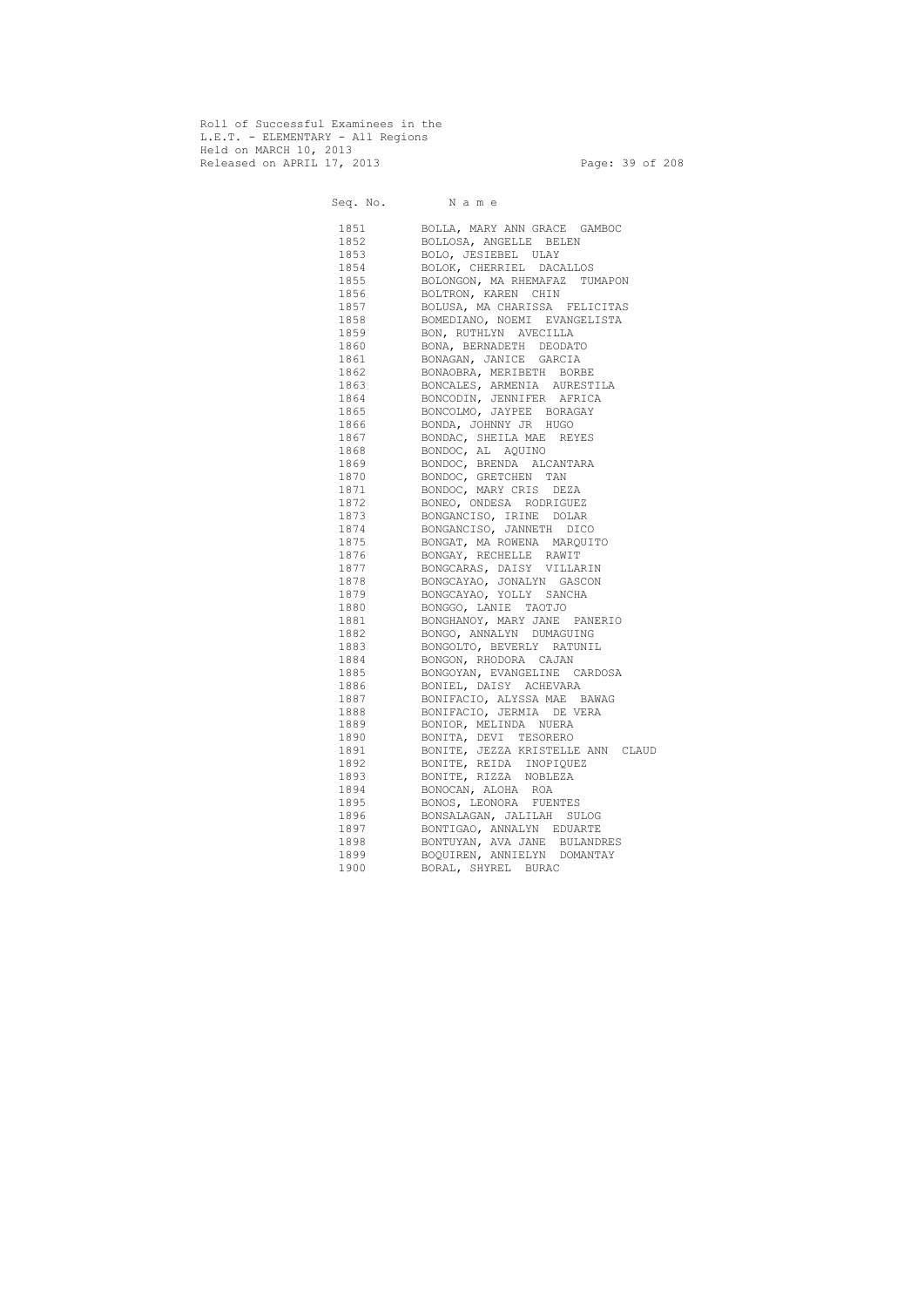Roll of Successful Examinees in the L.E.T. - ELEMENTARY - All Regions Held on MARCH 10, 2013 Released on APRIL 17, 2013 Page: 40 of 208

Seq. No. Name 1901 BORATA, RONWALD DERIADA 1902 BORCE, MARICEL BESANA 1903 BORCILO, KENNEATH BESARES 1904 BORDARAIS, SALVACION ICARO 1905 BOREN, JOSEPHINE DACARA 1906 BORGONIA, JANETH MANCILLA 1907 BORGONIA, MAIDEN BAUTISTA 1908 BORIBOR, SHEENA MAE HONASAN 1909 BORILLA, SHIELA MARIE BONGALBAL 1910 BORINAGA, GABRIELA ORGE 1911 BORJA, CINDY TONDAG 1912 BORJA, JEAN PAUL DAYANDAYAN 1913 BORJA, MARJORIE SORIANO 1914 BORJA, RICKY CONVICTO 1915 BORLAGDAN, ROSE-ANN BON 1916 BORNASAL, SARAH JANE ARINGO 1917 BORQUIL, WILLY CABANLONG 1918 BORRA, CHELLE ROSE BANTIGUE 1919 BORRE, HERCHEL REYES 1920 BORRE, VANESSA ROSE MIRANDA 1921 BORREL, MARIA CHARLOUT BELGAR 1922 BORROMEO, ARLYS-JEAN VISBAL 1923 BORROMEO, ELSIE ESTANGCO 1924 BOSCAS, JERRY LAGITAO 1925 BOSITO, MATET BALIDOY 1926 BOSITO, MELONE GONZALES 1927 BOSQUE, LAWRENCE PEREZ 1928 BOSQUE, MA JANIVEVE VELEZ 1929 BOSQUE, PABLO JR LONZAGA 1930 BOSTON, JOCELYN LAMA 1931 BOTANAS, JEAN REY DOÑA 1932 BOTER, CHARLEMAGNE MANOS 1933 BOTER, RYAN OLIVA 1934 BOTIN, JERIC LLANETA 1935 BOYLES, MIRASOL PARANTAR 1936 BRABANTE, JERUEL AGBAYANI 1937 BRACERO, ANDY BACALLA 1938 BRACHO, CHARO CORTES 1939 BRAGADO, CECILIA SANTOS 1940 BRAGO, JUNNALIE LABAJO 1941 BRANZUELA, GENEVEVE CONAG 1942 BRANZUELA, MELDRED GAVIOLA 1943 BRAULIO, LORRIE MASINDA 1944 BRAVANTE, MARY ROSE AFRICA 1945 BRAVO, LILIBETH MAEH CABICO 1946 BRAVO, RENE GAMBOA 1947 BRAZAL, JESSICA PASIONA 1948 BRECIA, IAN FRANCIS ARAOJO 1949 BREZUELA, SHERRYL GODOYO 1950 BRICENIO, MARIBE SANTAULAYA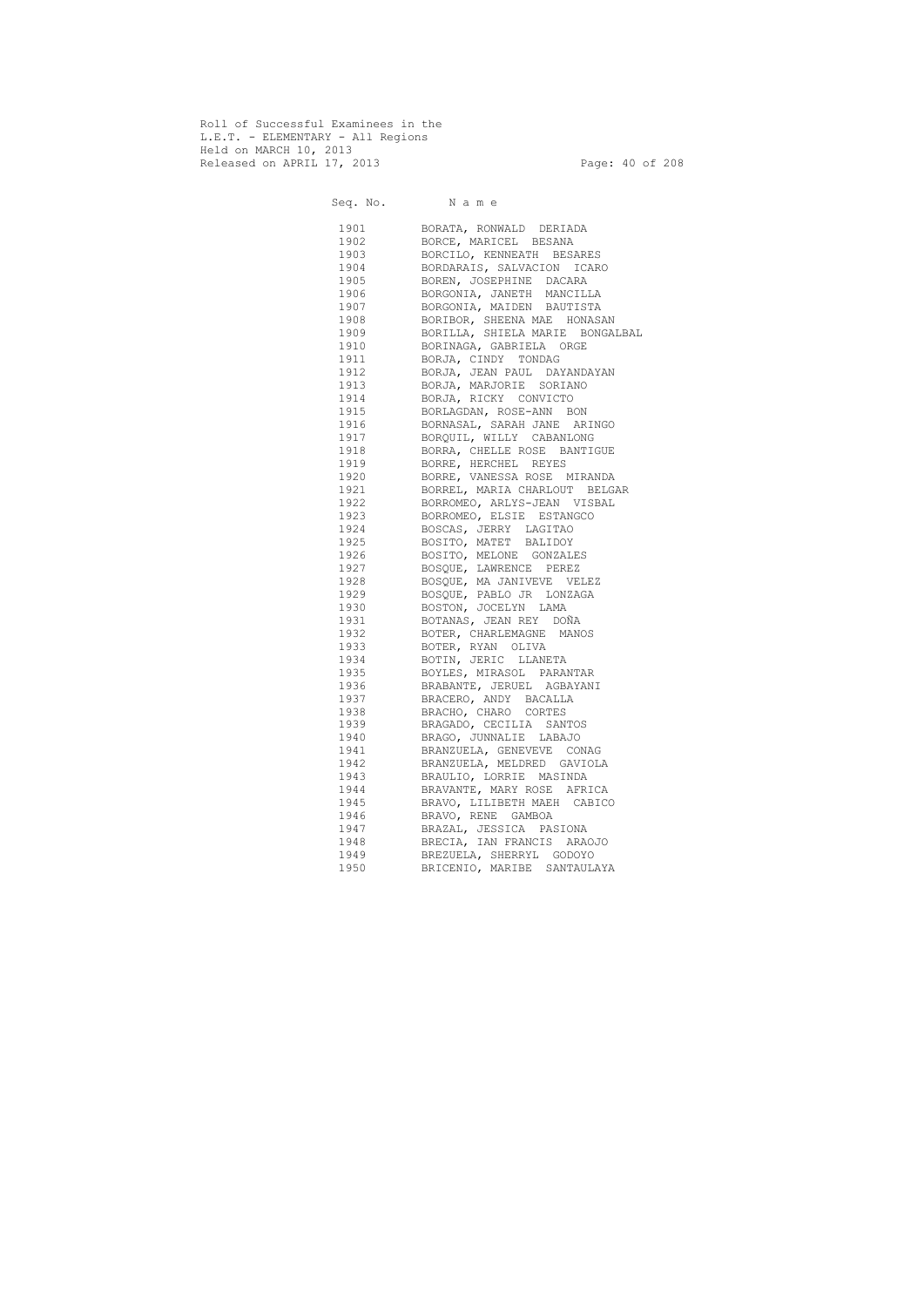Roll of Successful Examinees in the L.E.T. - ELEMENTARY - All Regions Held on MARCH 10, 2013 Released on APRIL 17, 2013 Page: 41 of 208

 Seq. No. N a m e 1951 BRIGOLI, JOCEFE DENSING 1952 BRIGUELES, ROSALIE BORILLO 1953 BRILLANTES, JENELYN CELIZ 1954 BRILLANTES, ROSEMARIE AGAD 1955 BRILLO, CHERRYL ANNE DUCUSIN 1956 BRILLO, IVY SILVESTRE 1957 BRINGULA, ANNA CAMILLE GALIT 1958 BRIONES, ALERA GALARIDO 1959 BRIONES, BERNADETTE EUNICE PAESTE 1960 BRIONES, CHERYL GEONZON 1961 BRIONES, GENICA HIDALGO 1962 BRIONES, LORELEI MAE ARTIZA 1963 BRIONES, MELIZA AREVALO 1964 BRONDO, RENNIE DOROYA 1965 BROOKES, ALMA SEVILLANO 1966 BROSAS, MARK JAYSON SOMERA 1967 BROÑOSA, LEA ARROYO 1968 BRUAN, RICHARD CELLANO 1969 BRUCAL, LEA RIVERA 1970 BRUMA, ARCHIE TUSOC 1971 BRUTAS, NERIE COLOT 1972 BRUZO, REASHELL BINAYA 1973 BUA, JOEL DELA CRUZ 1974 BUADILLA, LENNIE ABOAC 1975 BUAGAS, CECILIA AWA 1976 BUAGAS, GEMMA PERALTA 1977 BUALAT, MARCHIE ASUPRA 1978 BUAN, JOHNA TODOYO 1979 BUARAO, JUDITH JACOB 1980 BUASA, ANADEL BISNAR 1981 BUAY, JOSEPH ALVIN RUIZ 1982 BUAYA, LILIBETH GORNEZ 1983 BUAYA, MAYSELLE BARRIENTOS 1984 BUBAN, JANICE BELARMINO 1985 BUCAD, LEAH DANZALAN 1986 BUCAG, JUVEL JOY FRANCO 1987 BUCALON, RACHEL JULVE 1988 BUCASAS, NERISSA NONOG 1989 BUCIO, JACILYN DELOSO 1990 BUCIO, ROSANA TINAMPAY 1991 BUCOG, MA PAZ GALLARDO 1992 BUCOG, RENE ROSE VILLAGONZALO 1993 BUCOL, FLOREVA MARIE QUITORIANO 1994 BUCOY, REYNALYN PEREZ 1995 BUDIONGAN, SANDE GAMBOA 1996 BUELLA, JOSEPHINE PANGILINAN 1997 BUELO, GLORY ROSE DANAO 1998 BUENA, LUCYLEN GARALDE 1999 BUENA, MERCIL PERALTA 2000 BUENACOSA, EMFE PANGANIBAN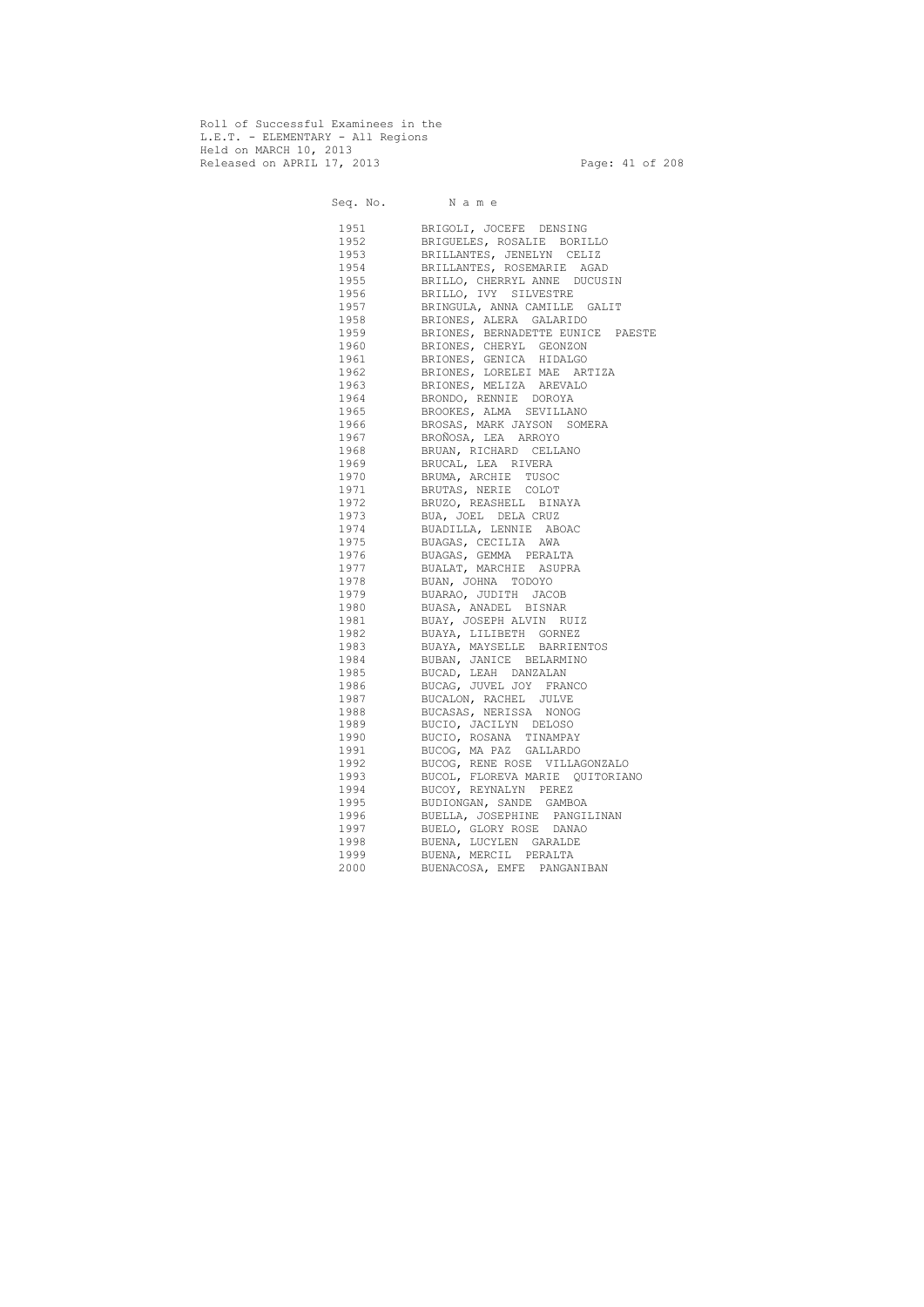Roll of Successful Examinees in the L.E.T. - ELEMENTARY - All Regions Held on MARCH 10, 2013 Released on APRIL 17, 2013 Page: 42 of 208

 Seq. No. N a m e 2001 BUENAFLOR, ARLENE RUGA 2002 BUENAFLOR, CONNIE REYES 2003 BUENAFRANCISCA, RONA ESPIRITU 2004 BUENAVENTURA, CLAREVIC RODELAS<br>2005 BUENAVENTURA, CLER ANN TINAPAO BUENAVENTURA, CLER ANN TINAPAO 2006 BUENAVENTURA, MARINEL ALLAUIGAN 2007 BUENAVENTURA, MARY MICA VILLADORES 2008 BUENAVENTURA, PILAR MARIE RODRIGO 2009 BUENAVISTA, LEOMAR SOBERANO 2010 BUENAVISTA, MARINEL RAMOS 2011 BUENDIA, MARITES ALEMANIA 2012 BUENDICHO, MERELYN CARNAJE 2013 BUENO, ANA MACALIA 2014 BUENO, DYLYN BENTING 2015 BUENO, EMALENE QUEOQUELES 2016 BUENSUCESO, JOSIE MARIE DE LEON 2017 BUENVENIDA, RHEA JENNIFER MONSERINA 2018 BUENVIAJE, MECHELLE SANDIGAN 2019 BUESING, CATHERINE MINA 2020 BUETRE, MARIA SALVE DONCILLO 2021 BUEZA, ALEX ESTEMBER 2022 BUEZA, SANDRA TORMIS 2023 BUGARIN, GILBERT CABRILLAS 2024 BUGARIN, REKHA DE LUNA 2025 BUGTAI, JONALYN GOC-ONG 2026 BUGUINA, ARSENIA MANUEL 2027 BUHANGHANG, CRUZ HAMAC 2028 BUHAT, ROSELYN LASCOÑA 2029 BUHAWE, DELEMIE ALVIOR 2030 BUHAWE, JASMIN MAINIT 2031 BUHAY, EVELYN URIARTE 2032 BUHAYAN, MARICEL BALIDIONG 2033 BUHONG, MERCY DIMMUYOG 2034 BUID, CHRISTIAN LLESES 2035 BULA, JUNAIDA MACASIIL 2036 BULAC, DAHLIA ARANZADO 2037 BULACTIN, JEROME SAMOSENO 2038 BULAGNIR, ANNELYN MERCADER 2039 BULAGNIR, LYNNE OCHOBELLO 2040 BULALACAO, MERCEDES 2041 BULAN, JEANELYN MAGENDA 2042 BULANAO, RICKY BALANAY 2043 BULANDA, MARICAR CELESTE 2044 BULANON, MARICEL CANALES 2045 BULANOS, BINIPER CABILIN 2046 BULAWIT, LIL'V LISONDRA 2047 BULAWIT, MAROM CABALLERO 2048 BULAYO, VIVIAN CHANGILAN 2049 BULGAN, MARIVIC CUANAN 2050 BULLECER, JUVY PEPITO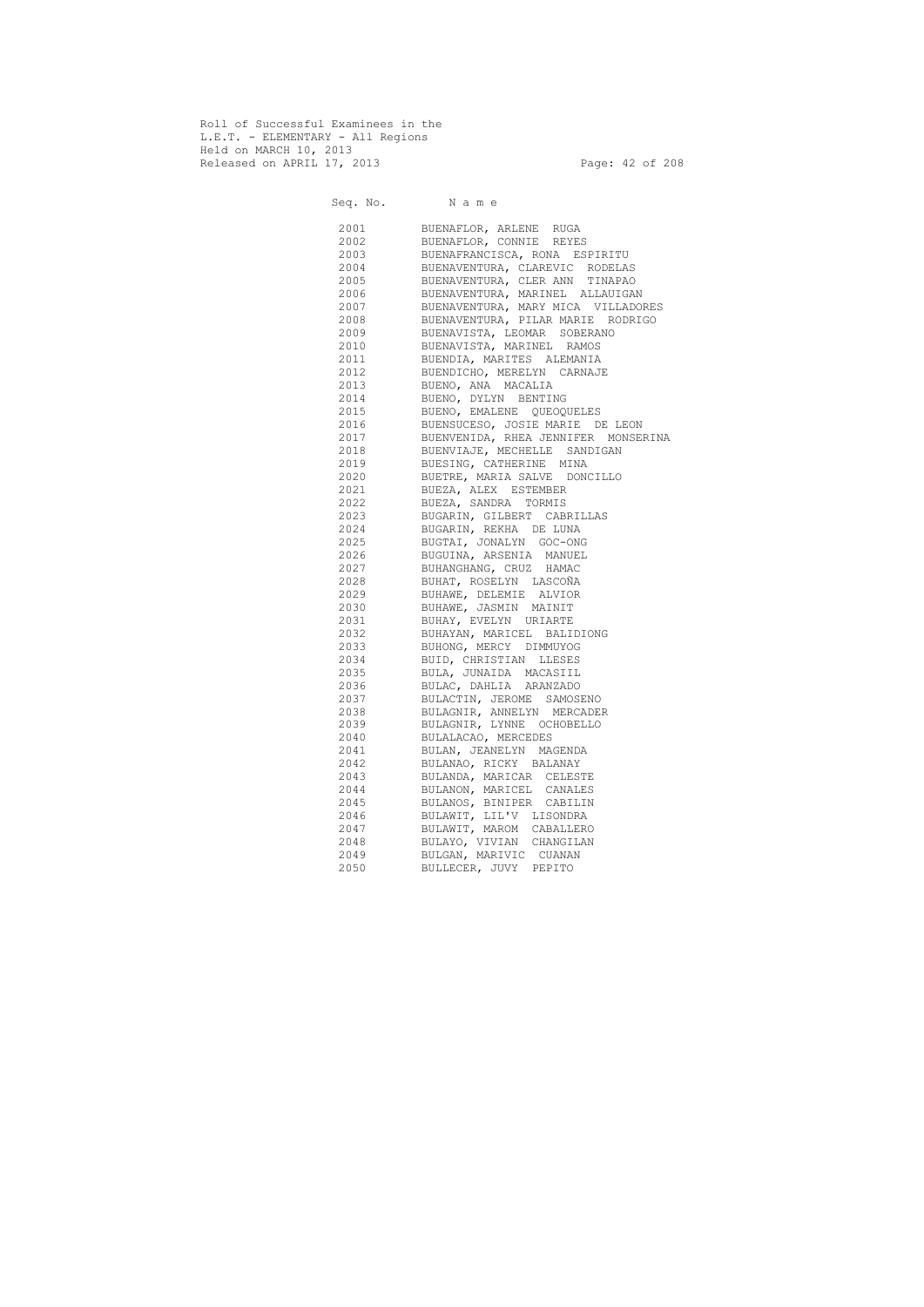Roll of Successful Examinees in the L.E.T. - ELEMENTARY - All Regions Held on MARCH 10, 2013 Released on APRIL 17, 2013 Page: 43 of 208

 Seq. No. N a m e 2051 BUMACAS, RETCHIE PROPONGO 2052 BUMAGAT, BENAROSE LLANEZA 2053 BUMAGAT, CAMILLE ILAGAN 2054 BUMAKIL, KAREN MAGASTINO 2055 BUNAG, ROSALIE LAMPA 2056 BUNAGAN, PATROCINIO JR GANNABAN 2057 BUNAO, LEODESMA BARTOLAY 2058 BUNAO, SHAIRRA AMANTE 2059 BUNDALIAN, LANI SANTIAGO 2060 BUNGAO, EVANGELINE MAGDUGO 2061 BUOT, RACHELLE MARIE VERANO 2062 BUQUIRAN, SHIELA ACADEMIA 2063 BURA-AY, JOCELYN SALANATIN 2064 BURAY, JULY ANNE ZAYAS 2065 BURAY, LEMAR ALCOS 2066 BURCE, MARIA TERESA ALMONTE 2067 BURGOS, REYNALDO TORMON 2068 BURI, CHERYLL TUMBAGA 2069 BURLADO, DENNIS OBENZA 2070 BURLAT, ANALO ASOY 2071 BUROY, VIRGINIA DADHOC 2072 BUSA, AILYN COLIMA 2073 BUSA, MARVIN GLODO 2074 BUSA, MELISSA PINTO 2075 BUSA, PURISSIMA LAPADA 2076 BUSA, RIZA LEGRIA 2077 BUSAYONG, NENITA PACETE 2078 BUSELEY, CAROL SAGMAYAO 2079 BUSMEON, REGINE ROLDA MONTECERA 2080 BUSOY, JAY VINCE MANTAWEL 2081 BUSTAMANTE, JINKY MANIBUG 2082 BUSTAMANTE, JOVY OLIDAN 2083 BUSTAMANTE, LEONIZA PARAN 2084 BUSTOBA, CHRISEDEL DELA CRUZ 2085 BUSTOS, VIRGINIA LAPORE 2086 BUSUEGO, RON ALLEN FERNANDO 2087 BUTALID, ANTHONY BARONG 2088 BUTALID, BABY WONG 2089 BUTALON, ANNA MARIE CARREON 2090 BUTANAS, REALYN YURONG 2091 BUTED, MIKE KELVIN NICOLE NEGRE 2092 BUTRON, ROSA CURAZA 2093 BUYCO, FEBBIE GRACE MANTE 2094 BUYOG, ANABEL ALMUCERA 2095 BUYUCAN, SHERLYNE DIMALNAT 2096 BUÑALES, ROXANNE CUBILLA 2097 CAADAN, ELISEO DIMAANGAY 2098 CAAG, AIRENE PANGANIBAN 2099 CAAMIC, JENZY CLAVER 2100 CAASI, FEDDY COLLADO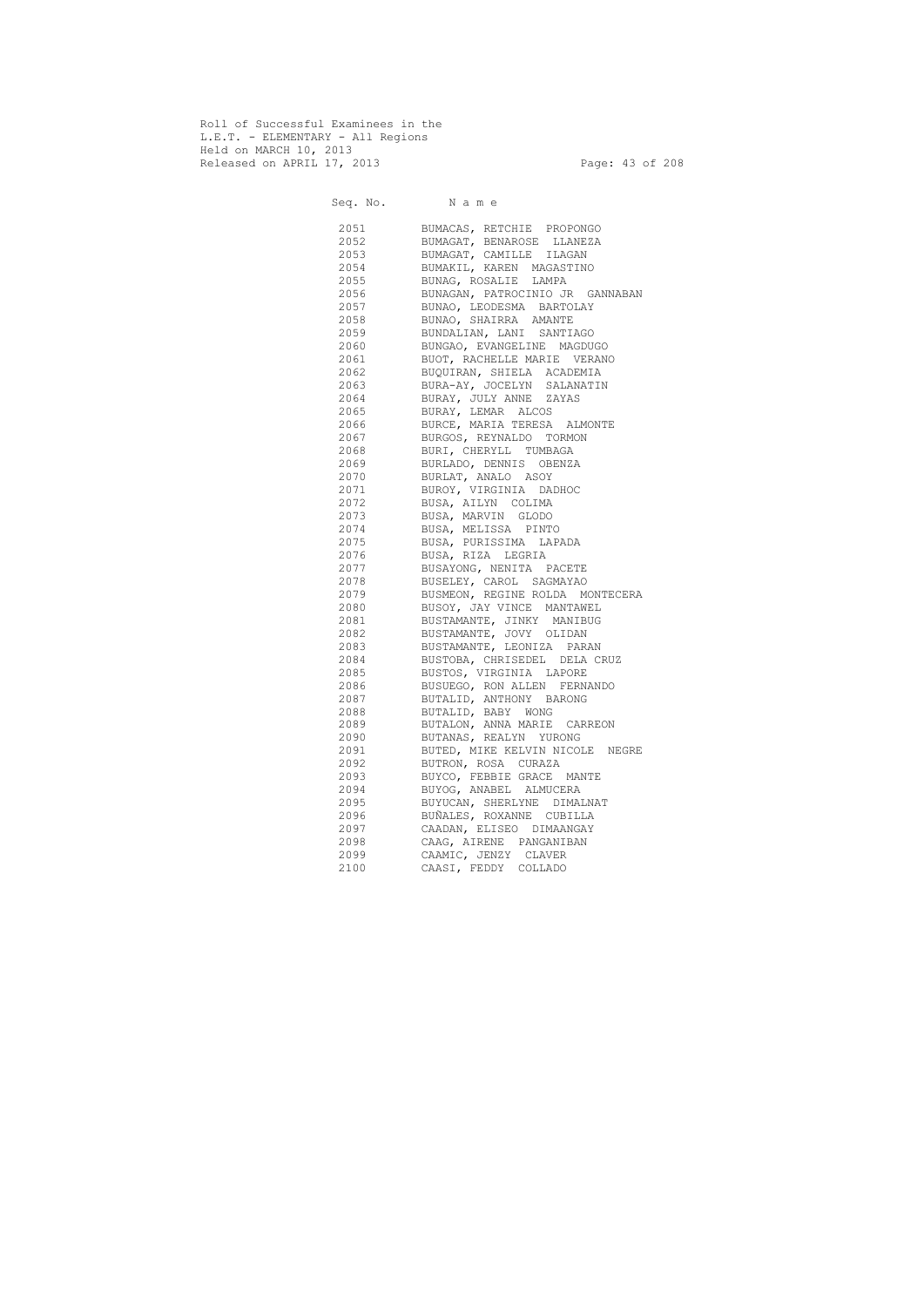Roll of Successful Examinees in the L.E.T. - ELEMENTARY - All Regions Held on MARCH 10, 2013 Released on APRIL 17, 2013 Page: 44 of 208

Seq. No. Name 2101 CAAYAO, JULIE ANN PACLAR 2102 CABABAN, MIZRAIM MOLLEJON 2103 CABACANG, MYRA PAULITO 2104 CABACHETE, MISERY MANTILLA CABACUG, JULIE ANN SOL 2106 CABACUNGAN, LERRIZA QUILON 2107 CABADIN, MARK PATRICK DE MESA 2108 CABADSAN, HAZEL TANCAWAN 2109 CABAG, LIEZEL DEVERA 2110 CABAGUING, TERESITA GALVE 2111 CABAHUG, ALLAN REY SALICONA 2112 CABAHUG, ROXANNE IVY TANCIO 2113 CABALDO, DANNYLYN ALVAREZ 2114 CABALFIN, HERMILA CABAYA 2115 CABALHIN, HILDO MORING 2116 CABALLA, ZYRA NUÑEZ 2117 CABALLEGAN, FRESTELLE ANN BACOD 2118 CABALLERO, IRISH MAGNO 2119 CABALLERO, JULIEN LOJA 2120 CABALLERO, KAREN ANN OCTAVIANO 2121 CABALLERO, SHELLA ARBIS 2122 CABALLERO, VANESSA BASCO 2123 CABALLES, FEDERICO JR II GADIANO 2124 CABALO, CHRISTIAN BALONZO 2125 CABALU, JOANNA ROSE SIMON 2126 CABANAG, ERLEN LAMBAN 2127 CABANG, ERWIN RESURECCION 2128 CABANG, JESFER VALDEZ 2129 CABANGAL, GRACE JOY CAUNAN 2130 CABANGAL, MAY CADUT 2131 CABANGBANG, DELIA MADERABLE 2132 CABANGON, JEAN ERIVERA 2133 CABANISAS, VIVIAN DELA CRUZ 2134 CABANNAG, GLADES SIDDAYAO 2135 CABANTE, JICONIAS AGUANTA 2136 CABANTING, ROXANNE JOY BUSTAMANTE 2137 CABARCA, JOY DOMINIQUE MARIANO 2138 CABARIOS, MARILEIH DE GUZMAN 2139 CABARLES, LIZA QUINTAL 2140 CABARON, JACKIE LOU LEGARA 2141 CABASAN, AMOR TORREON 2142 CABATAÑA, MARILYN PENDANG 2143 CABATINGAN, MARIVEL ABRENICA 2144 CABATINGAN, RAZEL TIZON 2145 CABATO, MARY JANE NILLAS 2146 CABATO-AN, SHERYL MAE ARBILLAR 2147 CABATUANDO, KATHERINE DAYO 2148 CABAUATAN, ANTONIO CABAUATAN 2149 CABAÑERO, SHEILA MAE MANREAL 2150 CABEDES, JAY BALLERA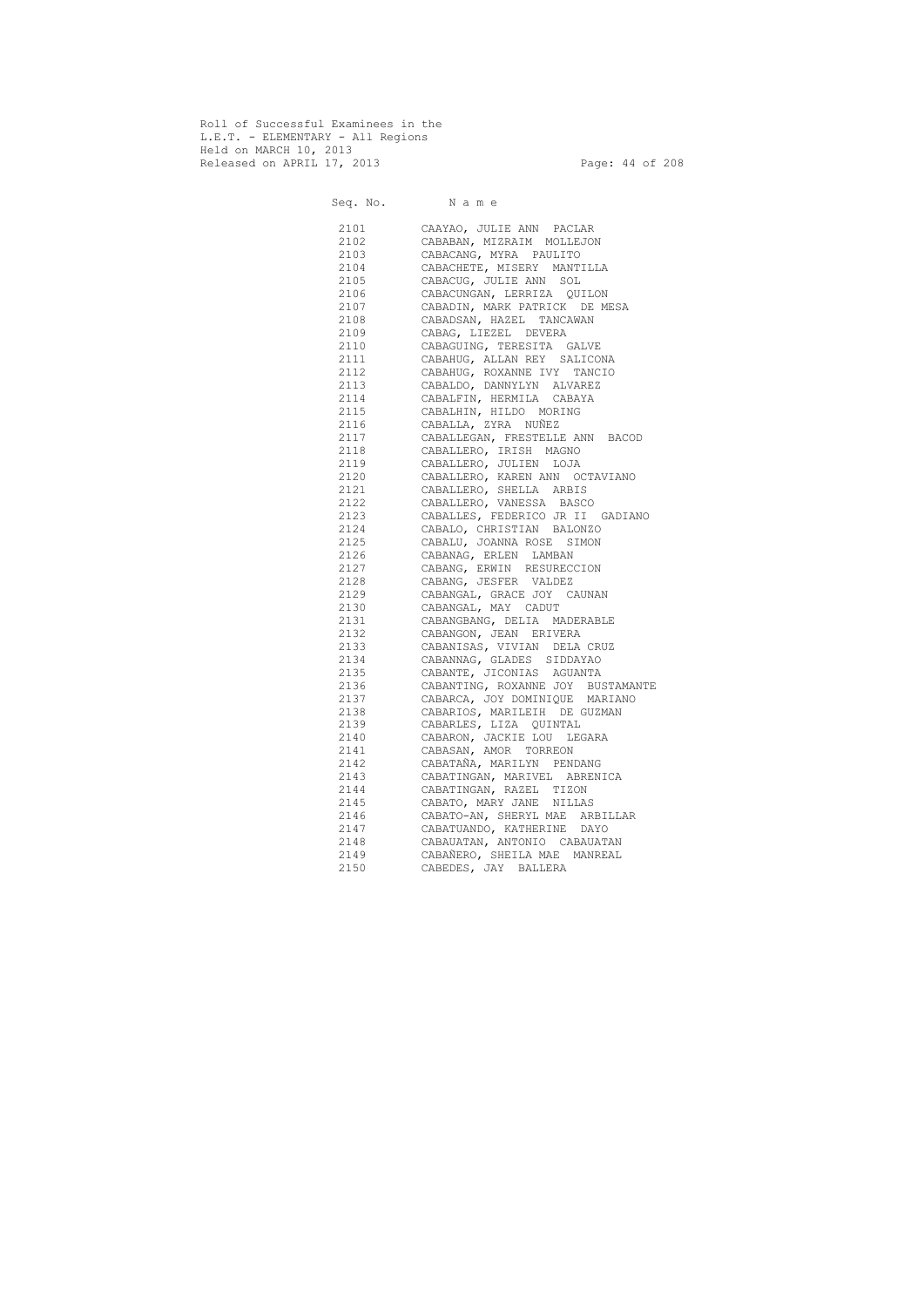Roll of Successful Examinees in the L.E.T. - ELEMENTARY - All Regions Held on MARCH 10, 2013 Released on APRIL 17, 2013 Page: 45 of 208

 Seq. No. N a m e 2151 CABELOGAN, JENNIFER CORTAVISTA 2152 CABER, NENIE CUACHIN 2153 CABERIO, APRILLE ROSS ABRENICA 2154 CABERO, MARIBEL GULANG CABERTE, REGINE CELORICO 2156 CABIARA, MARILYN TAC-AN 2157 CABIB, SINAB ARIMAO<br>2158 CABIBIJAN, JENNILYN CABIBIJAN, JENNILYN NADONZA 2159 CABICO, AMOR BOGOL 2160 CABICO, VIOLETA QUEZADA 2161 CABIDES, JONALYN RAMENTO 2162 CABIDOG, ANALYN MORALES 2163 CABIGTING, LALAINE ANN LOPEZ 2164 CABILAN, MARY ERLYN SENTILLAS 2165 CABILES, ELISA BALAIS 2166 CABILES, LEAH BETALAC 2167 CABILES, MARICEL BARCITA 2168 CABILING, MARICEL TRIA 2169 CABILINO, SIELAND BELICARIO 2170 CABILIS, JERMA ANTARAN 2171 CABILLO, MARICEL RODRIGUEZ 2172 CABILTE, STUARTS NADONZA 2173 CABINIAN, GRACE FLORES 2174 CABINTOS, MARIAN GRACE LICAO 2175 CABLAS, ROSE ANN ARDALES 2176 CABO, KERWIN BACUS 2177 CABOG, NENE TAYHON 2178 CABONCE, JILLIANNE KAYE MIGUEL 2179 CABONEGRO, CHERYL MARIBOJOC 2180 CABONEGRO, GINETTE IRINCO 2181 CABOTAJE, BARBIE MEDEL 2182 CABRA, IANNIE BRAZAS 2183 CABRAS, CHERRY ANN LUZ 2184 CABRAS, GLYDIS RAMOS 2185 CABRERA, AJAY HIMAYA 2186 CABRERA, CHRISTINE FAITH CORTEZ 2187 CABRERA, DONNA KARIN DIMAANO 2188 CABRERA, FLORDELIZA LAPAZ 2189 CABRERA, JERALDINE YAMBAO 2190 CABRERA, MARIA ANGELICA JAYNE DE LEON 2191 CABRERA, MARIA LIZETTE BATHAN 2192 CABRERA, RODELYN PALOMARIA 2193 CABRERA, SHULAMMITE ABABA 2194 CABRIGA, ANALYN REYES 2195 CABRIGA, GINALYN GAASIS 2196 CABRIGAS, MARIAN SABLAD 2197 CABRILLOS, RICHIE VEDAD 2198 CABSON, JOYCE BINAY-AN 2199 CABUAL, ROGELIE TINGSON 2200 CABUBAS, JULIE ANN WATIN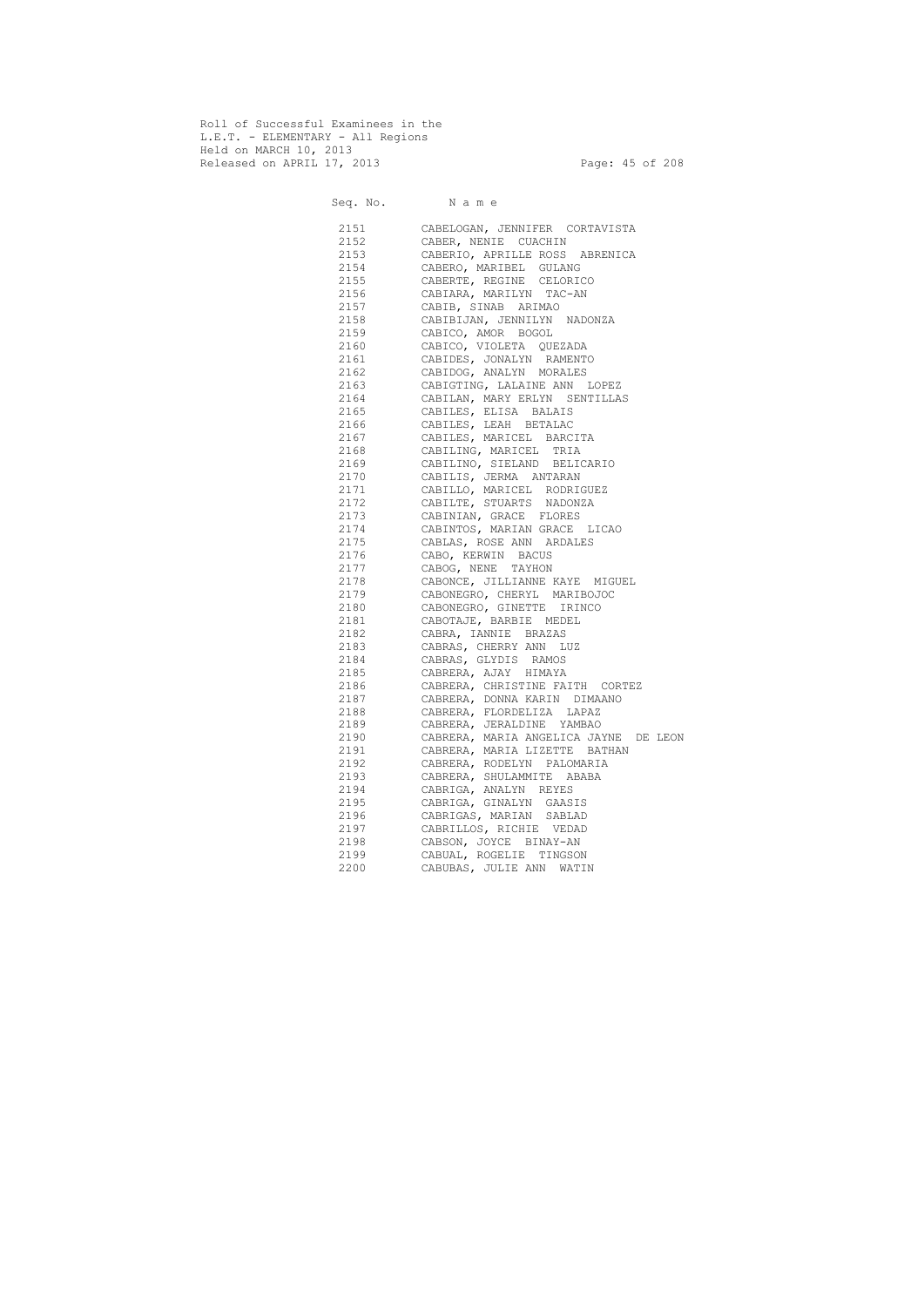Roll of Successful Examinees in the L.E.T. - ELEMENTARY - All Regions Held on MARCH 10, 2013 Released on APRIL 17, 2013 Page: 46 of 208

 Seq. No. N a m e 2201 CABUELLO, VEVINCIA BASAL 2202 CABUENAS, JOCELYN CAPARIDA 2203 CABUHAY, CHARMANE CLAIRE ISIDRO 2204 CABUJAT, KYSIE JANE ABEGONIA 2205 CABUNGCAL, ANTHONY VERDERA 2206 CABURATAN, MARILEZ PAUROM 2207 CABUS, ROVI-ANNE CABSAG 2208 CABUS, YVONNE TENIO 2209 CABUSAS, JERLYN JAMEN 2210 CABUSORA, ROSYLLE GANOTICE 2211 CAC, LALAINE SHALEI BAROLA 2212 CACA, EVELYN BERINGA 2213 CACABILOS, MEGA STAR LUCAS 2214 CACAL, ABEGAIL MALANA 2215 CACAL, LILLY GRACE CACAYURAN 2216 CACALDO, GEPY CABAG 2217 CACALDO, SHERYL MAXINO 2218 CACATIAN, MARIEL PASCUAL 2219 CACCAM, JUJIE AQUINO 2220 CACERES, MARIVIC BASTASA 2221 CACHA, SHIRLEY OBLIGADO 2222 CACHAPERO, EDEN RANIEL 2223 CACHIN, SHEENA FE BARTOLOME 2224 CACHO, ANGELICA MONICA BORDEOS 2225 CACHO, KATHLEEN CLAIRE MAGBANUA 2226 CADACIO, JENNY MARANAN 2227 CADACIO, MICHELLE MARQUEZ 2228 CADAGUIT, ANA KAWIT 2229 CADAHING, FLORIZEL BELGICA 2230 CADAHING, JENNYLYN CASTILLO 2231 CADANGAN, MILET PATTUGALAN 2232 CADANO, JANET PONTILLAS 2233 CADANO, JOAN CLAIR CALAMBRO 2234 CADAVEZ, HAZEL JEAN VILLAMOR 2235 CADAVIDO, HAEIZEL SALUMBIDES 2236 CADDAUAN, EVANGELINE LOPEZ 2237 CADIENTE, AGNES CABUAL 2238 CADIENTE, LHEA BALBERO 2239 CADINGPAL, RAQUEL RAMOS 2240 CADIZ, HELEN GRACE GAHILAN 2241 CADIZAL, JAYSON QUIRANTE 2242 CADLOS, CARMEN ASAKIL 2243 CADLOS, LEO ESPIRITU 2244 CADORNA, SALITA ASIBAL 2245 CADUYAC, FLORDELIZA 2246 CAFE, ROSIELYN GAYRAMON 2247 CAGAANAN, HAZEL KRIS PAHUYO 2248 CAGALAWAN, DARYL DAANOY 2249 CAGALITAN, GENEVIEVE POL 2250 CAGALITAN, ISRAELIE CABILADAS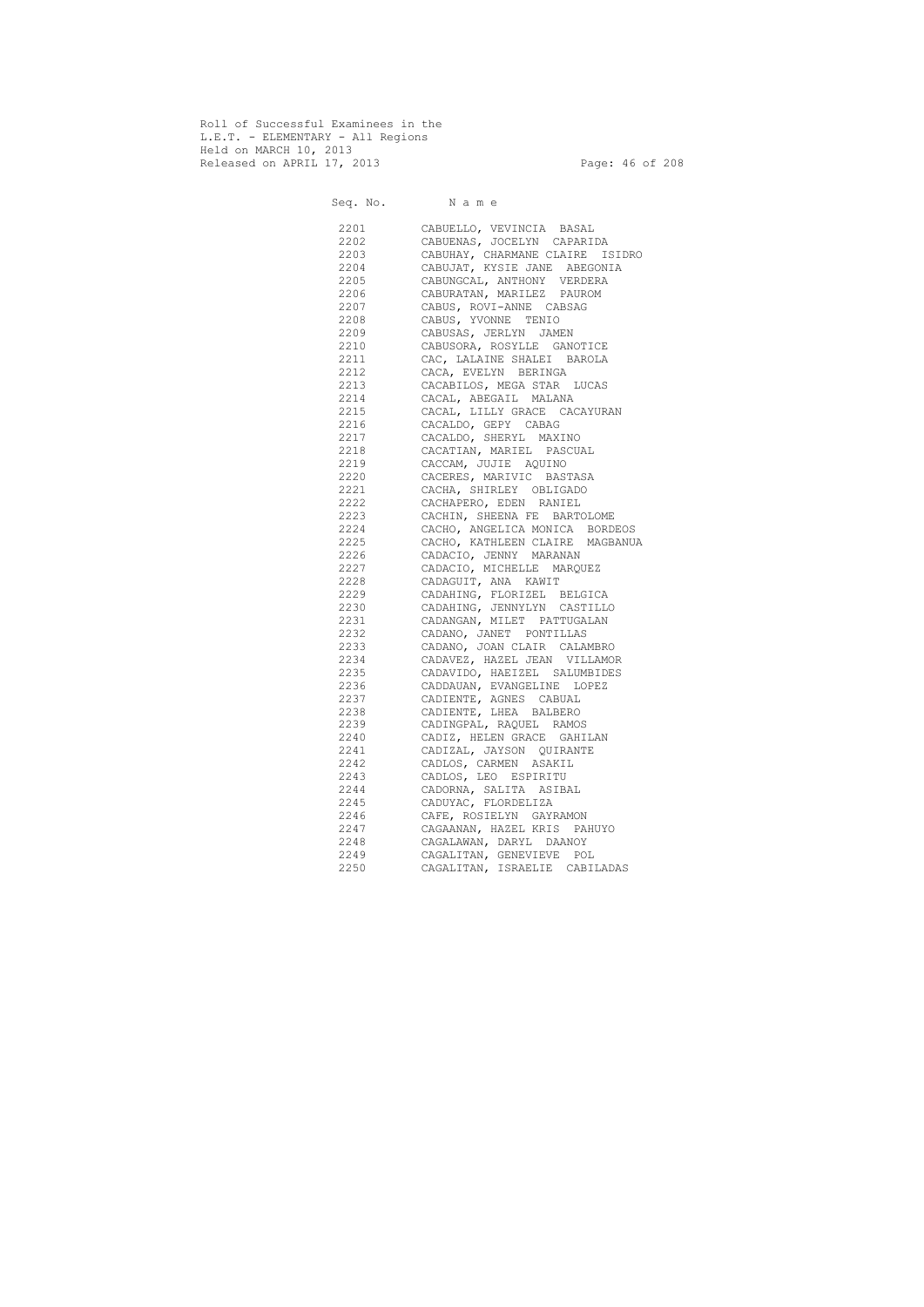Roll of Successful Examinees in the L.E.T. - ELEMENTARY - All Regions Held on MARCH 10, 2013 Released on APRIL 17, 2013 Page: 47 of 208

 Seq. No. N a m e 2251 CAGALITAN, JESSA NAMOC 2252 CAGAMPANG, APRIL ROSE ACEDO 2253 CAGAS, JENNILYN CARIAS 2254 CAGATAN, MAE KRISTINE GALLEPOSO 2255 CAGUICLA, PRECIOUS MAE DOCENA 2256 CAGUILLO, MARY GRACE GAIN 2257 CAGUMBAY, ROSALINA 2258 CAHANAP, DAISY JANE BONIAO 2259 CAHIGAN, ROSALIE REMOLONA 2260 CAHOY, FLOREMIE PAGUICAN 2261 CAHUTAY, ANNALINA IDAÑO 2262 CAILAO, CLAIRE FATIMA LIBANG 2263 CAILAO, PERSIA CABRAL 2264 CAIN, DAPNEY ETANG 2265 CAINDOY, LAIKE DELA PENA 2266 CAINGCOY, GINA ALINSOOT 2267 CAINGLES, MARICEL MAGATAO 2268 CAINGLES, REYNANTE PADAYON 2269 CAINTOY, GERALDINE CANILLO 2270 CAISO, CHARMIE NESIA 2271 CAJARA, ROMEO JR PACIFICO 2272 CAJEDO, ALLAN BIROS 2273 CAJEGAS, APRIL ROSALADO 2274 CAJES, ELEIN JUDILLA 2275 CAJES, MA THISBE AGANAP 2276 CAJIGAL, DELFA DIGDIGAN 2277 CALADO, MYRA BERNADAS 2278 CALAGO, ROSEDELINA SERDAN 2279 CALAGOS, ANSEL NICOLAS 2280 CALALANG, VILTRIN MANLUPIG 2281 CALAMAYA, ROMEO VIC JR BOLITO 2282 CALAMBA, FEMAH MACK 2283 CALAMBA, MICHAEL CHARCOS 2284 CALAMBA, RIEZEL CALAWIGAN 2285 CALAMIAN, MARIVIC PITOGO 2286 CALAMPIANO, ANALYN DEQUILLA 2287 CALANOG, VINSON FLORES 2288 CALAUSTRO, JOAN MARIE LAMUG 2289 CALAYON, NOR-IN ANABON 2290 CALBONILLA, VIRMA SHERYL VIRAY 2291 CALCETAS, MECHILLE BALDONADO 2292 CALDA, ARLENE MONTERA 2293 CALDA, ROSELYN MEJICA 2294 CALDERON, CLAUNETH MANUBAY 2295 CALDERON, HAZEL SARONA 2296 CALDITO, MERBENA AYCO 2297 CALDO, CLARK JOHN ARAGONES 2298 CALE, ERMA CAMILLER 2299 CALERO, CHERRY JOY DOTE 2300 CALI, RAUDAH HASSAN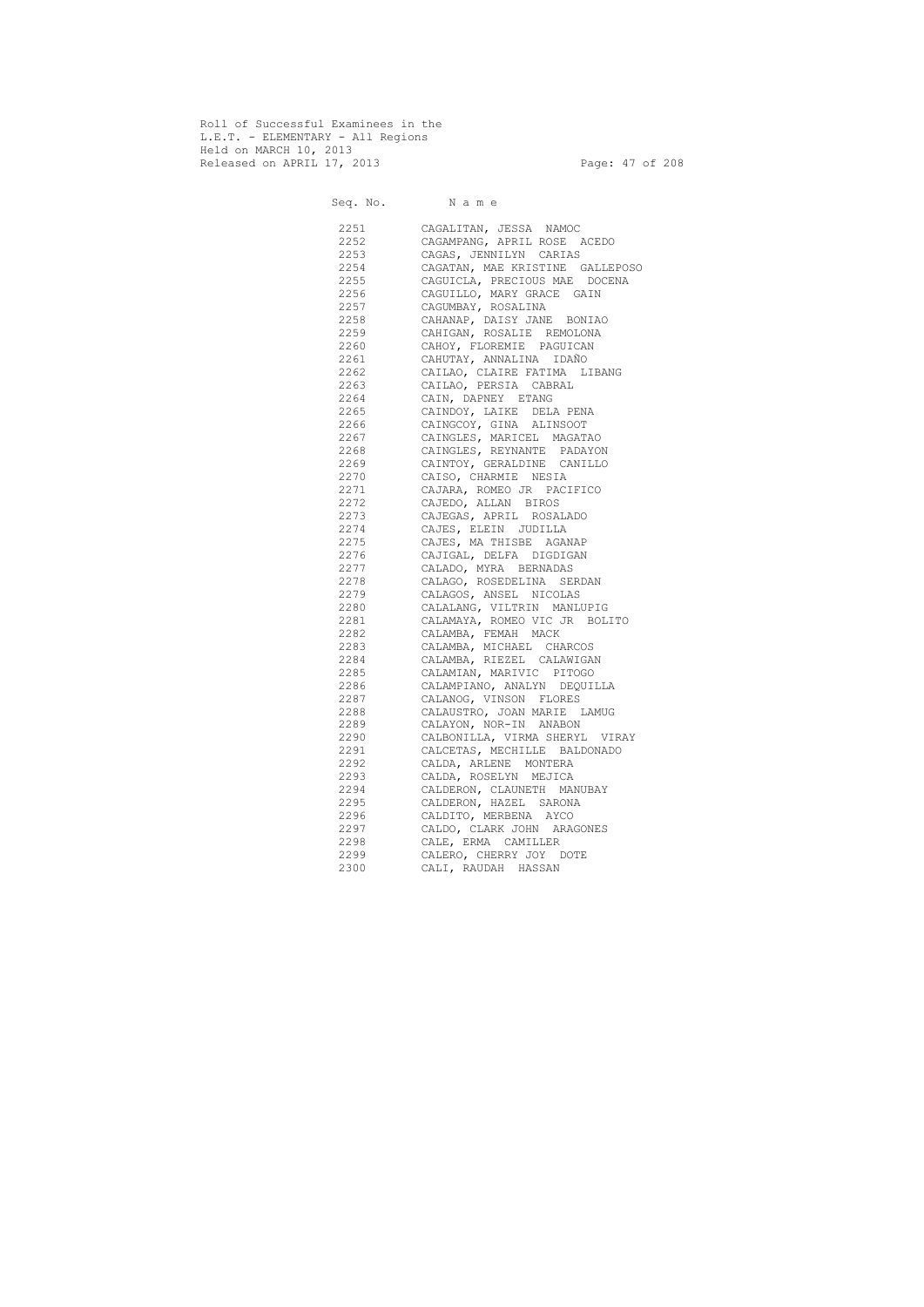Roll of Successful Examinees in the L.E.T. - ELEMENTARY - All Regions Held on MARCH 10, 2013 Released on APRIL 17, 2013 Page: 48 of 208

 Seq. No. N a m e 2301 CALIAO, JESSIE ABUCAY 2302 CALIBARA, MEL PROMENTILA 2303 CALIBO, PETER JOHN ROSALIN 2304 CALIBUYOT, ROSITA BATTUNG 2305 CALICOY, PRECY ASPA 2306 CALIMAG, CELSA SOLITO 2307 CALIMLIM, JUVY GALVEZ 2308 CALIMOTAN, AINA KAMYR SANTOS 2309 CALIMUTAN, JENIMEL MACARIOLA 2310 CALINGASAN, JEROME MAGPANTAY 2311 CALIONG, MERASOL LARIOQUE 2312 CALIPAYAN, ROWENA MACAYAN 2313 CALIPES, LEAH FLORES 2314 CALIPUSAN, WENADYN ADAPTAR 2315 CALITISIN, JOSEPHINE CARISO 2316 CALIWARA, ROSELLE EREZUELA 2317 CALIZA, RAMEL PETALLAR 2318 CALLANO, ARCELIE RAYMUNDO 2319 CALLEJA, VANESSA ENCINAS 2320 CALLEJO, PRINCES KARREN QUITALIG 2321 CALLES, MARY GRACE BASE 2322 CALLING, KEITH MAGGAY 2323 CALLO, AIZA AGARPAO 2324 CALLO, HAZEL MAY DIALONG 2325 CALLO, RONIE BOLSO 2326 CALMA, ALVIN CINCO 2327 CALO, MARITES YGOT 2328 CALONGE, MANILYN MATUS 2329 CALUBAQUIB, ESCARLET TURINGAN 2330 CALULOT, ELLEN FEROLINO 2331 CALUMAG, EVANGELINE MAGGAY 2332 CALUMBIRAN, GEN-GEN CAMARIN 2333 CALUMPAD, ALISON MAUDE MARQUEZ 2334 CALUNGGAY, JULIE FAYE DALLEG 2335 CALUPAZ, MIKE ANGELO CINCO 2336 CALUSA, CONNIE CALPATURA 2337 CALUYA, JENELYN PALACPAC 2338 CALVO, DINA MARIE 2339 CALVO, JOVELYN MANATAD 2340 CALVO, MA REJILYN TERO 2341 CAMA, CRISANTA OCAMPO 2342 CAMACHO, GEMMA CASILLA 2343 CAMACHO, MARK JOSEPH CRUZ 2344 CAMACHO, WILLIA TESORERO 2345 CAMAGAY, JACKELYN VELASQUEZ 2346 CAMAGTING, JOHN CALVADORES 2347 CAMAN, JOVELYN MANAGKIL 2348 CAMANGEG, CHITALYN ESPINELI 2349 CAMANSE, MADELINE NABESES 2350 CAMANZO, NORMA ADLAON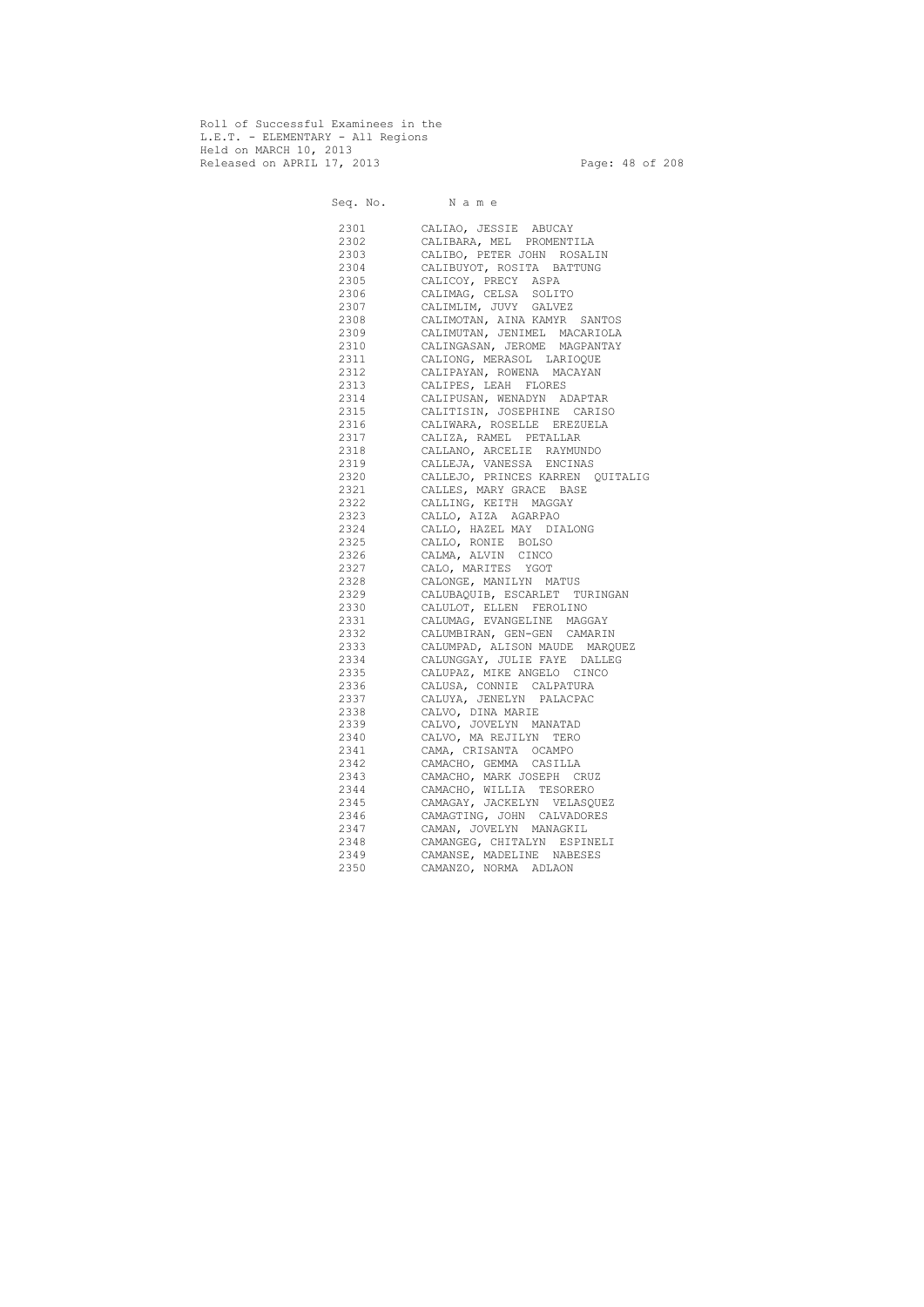Roll of Successful Examinees in the L.E.T. - ELEMENTARY - All Regions Held on MARCH 10, 2013 Released on APRIL 17, 2013 Page: 49 of 208

 Seq. No. N a m e 2351 CAMAONGAY, RANIJAY PUERTA 2352 CAMARAO, ANABELLE PELAYO 2353 CAMAT, OLIVIA BAÑGIT 2354 CAMATUA, NHOR BALINDONG CAMAÑAG, BENIELIZA DELA CRUZ 2356 CAMAÑAG, DAN ASER ZARATE 2357 CAMBANGAY, TEAREN FERNANDEZ 2358 CAMBE, FRITZIE MAE MANALANG 2359 CAMBEL, FERLYN BARRETO 2360 CAMILO, DOMINIC CHAMOS 2361 CAMILON, AUREA ATIENZA 2362 CAMINADE, ANA MARIE ONEZ 2363 CAMINSE, ESTRELLITA COMALING 2364 CAMITOC, ELVIRA SALES 2365 CAMPEÑA, JANICE ELVIRA 2366 CAMPILAN, MA CHONA DUGANG 2367 CAMPITA, ROSARIO SEBUGUERO 2368 CAMPO, CELINE MARGARETTE MASECAMPO 2369 CAMPO, SAMERA ENCONE 2370 CAMPOMANES, MARGIE VALLESTEROS 2371 CAMPOMANES, WELNA ENYONG 2372 CAMPOREDONDO, MARITESS DE CHAVEZ 2373 CAMPOS, HEIDI DUÑGO 2374 CAMPOS, SHERRY MONDEJAR 2375 CAMPOS, TESSA DAHL VILLARIN 2376 CAMPOSANO, TERESA 2377 CAMSON, ANDREA AGQUIZ 2378 CAMUNGAO, MOLAWIN AGONOY 2379 CAMUS, MARIO BICOL 2380 CANALES, MARICELLE ORIAS 2381 CANAMAN, SUZETTE AZUL 2382 CANAPI, MARIVIC SAYON 2383 CANCINO, MYLYN BATAAN 2384 CANDAGANAN, ROSEMARIE BEDUYAS 2385 CANDAR, AILEEN JUNE TUNDAG 2386 CANDAR, WILSA OSABEL 2387 CANDELARIA, JENNIFER ZAUSA 2388 CANDIA, IRISH MARIE YLAYA 2389 CANDIDO, JOESEL DOMINGUEZ 2390 CANDIDO, PINA BOQUIRON 2391 CANENCIA, ELVIE ANGUI 2392 CANETE, MARBELYN ESTIOCA 2393 CANGSAN, AURORA WACLIN 2394 CANI, NURSHAIMA HASHIM 2395 CANIBAN, LEO LAHAYLAHAY 2396 CANICON, JADE MANLOLOYO 2397 CANIEL, RANDY SAGUDINO 2398 CANIGONG, MYLA ANGDASAN 2399 CANIK, CATRINA BALUNTAL 2400 CANILANG, ANNA MARIE LANGOMEZ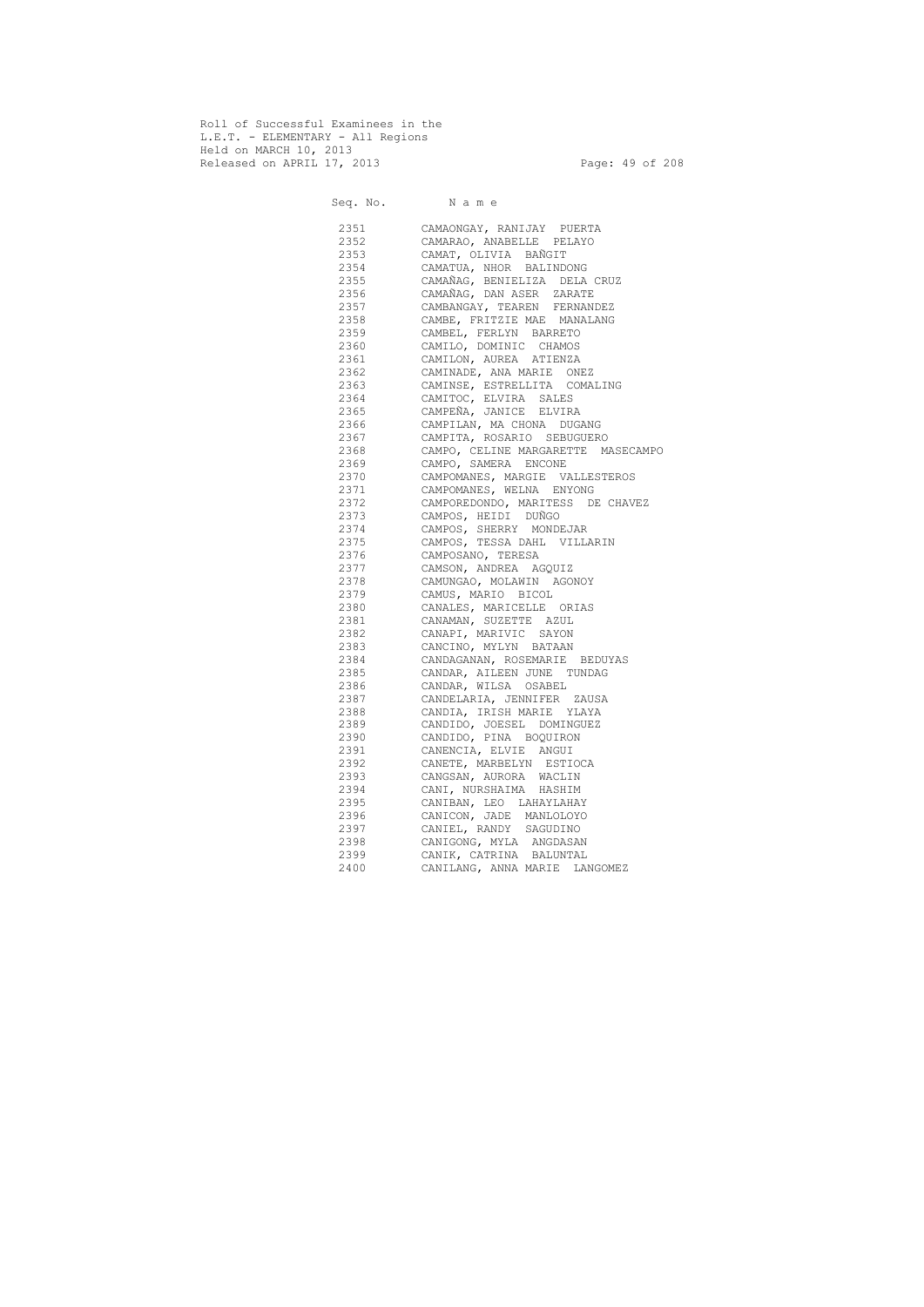Roll of Successful Examinees in the L.E.T. - ELEMENTARY - All Regions Held on MARCH 10, 2013 Released on APRIL 17, 2013 Page: 50 of 208

Seq. No. Name 2401 CANILLAS, CLAUDIA RECOTE 2402 CANINDO, MA THERESA FERNANDEZ 2403 CANLAS, MANILYN BONGALONTA 2404 CANO, ARLEN PADEN<br>2405 CANO, GLAYLIN BULA CANO, GLAYLIN BULAY-OG 2406 CANO, MARIAN MAE ALESNA 2407 CANO, MARY JANE ROSARIO 2408 CANONA, MARIA ROWENA AGUIRRE 2409 CANONIGO, CHERRY ROSE DEGUMA 2410 CANONIGO, ROSEMARIE BACLAAN 2411 CANOR, ANNALYN VALDEZ 2412 CANOY, ALAN NIÑA OMAMALIN 2413 CANSECO, JASMIN ROJAS 2414 CANSINO, ROMEO URETA 2415 CANTALEJO, KRISTINE CHAD NAVALES 2416 CANTANO, JEMVELYN ALIMOREN 2417 CANTAR, ADALIA DE LA TORRE 2418 CANTEROS, KATRINA ANDAMON 2419 CANTIL, JEANETTE CANDELARIA 2420 CANTINERO, CECELIA SORIANO 2421 CANTUBA, ANASIL AREVALO 2422 CANTUBA, ANTONIO MARCOS 2423 CANTUBA, LIZETTE MALABANAN 2424 CANTUBA, RONALYN ATABAY 2425 CAOILE, DIVINA ESCAÑO 2426 CAP-ATAN, JERALYN BORNEA 2427 CAPABLANCA, MARY JOY LLAVORE 2428 CAPACIO, AMOR REYES 2429 CAPALAC, JESSA MAI VISTAL 2430 CAPAMPANGAN, LANIE BARTOLO 2431 CAPANANG, CLARIZA 2432 CAPANGPANGAN, DIANA PELITO 2433 CAPANGPANGAN, JOY CABODBOD 2434 CAPANGPANGAN, JULIE LAMBAN 2435 CAPANGPANGAN, TERESA ARAYAN 2436 CAPARA, EVANGILENE FORTE 2437 CAPARAL, BELINDA GALIT 2438 CAPARROS, ARMELA NIONES 2439 CAPARROS, JENNIFER CUANDO 2440 CAPARROSO, SAMUEL JR PAREDES 2441 CAPE, CHERYL ALCALA 2442 CAPELA, JENNIFER BOROJOBO 2443 CAPIA, KIMFE MOLINA 2444 CAPILI, CARMI JOY LEGASPI 2445 CAPILI, GRETCHEN CORTEL 2446 CAPILI, MA MEI ANN ALCANTARA 2447 CAPILI, RICHARD SARMIENTO 2448 CAPILIT, RHEA VERDERA 2449 CAPILITAN, HYNIE CAQUILGAN 2450 CAPINDING, JANICE ARTATES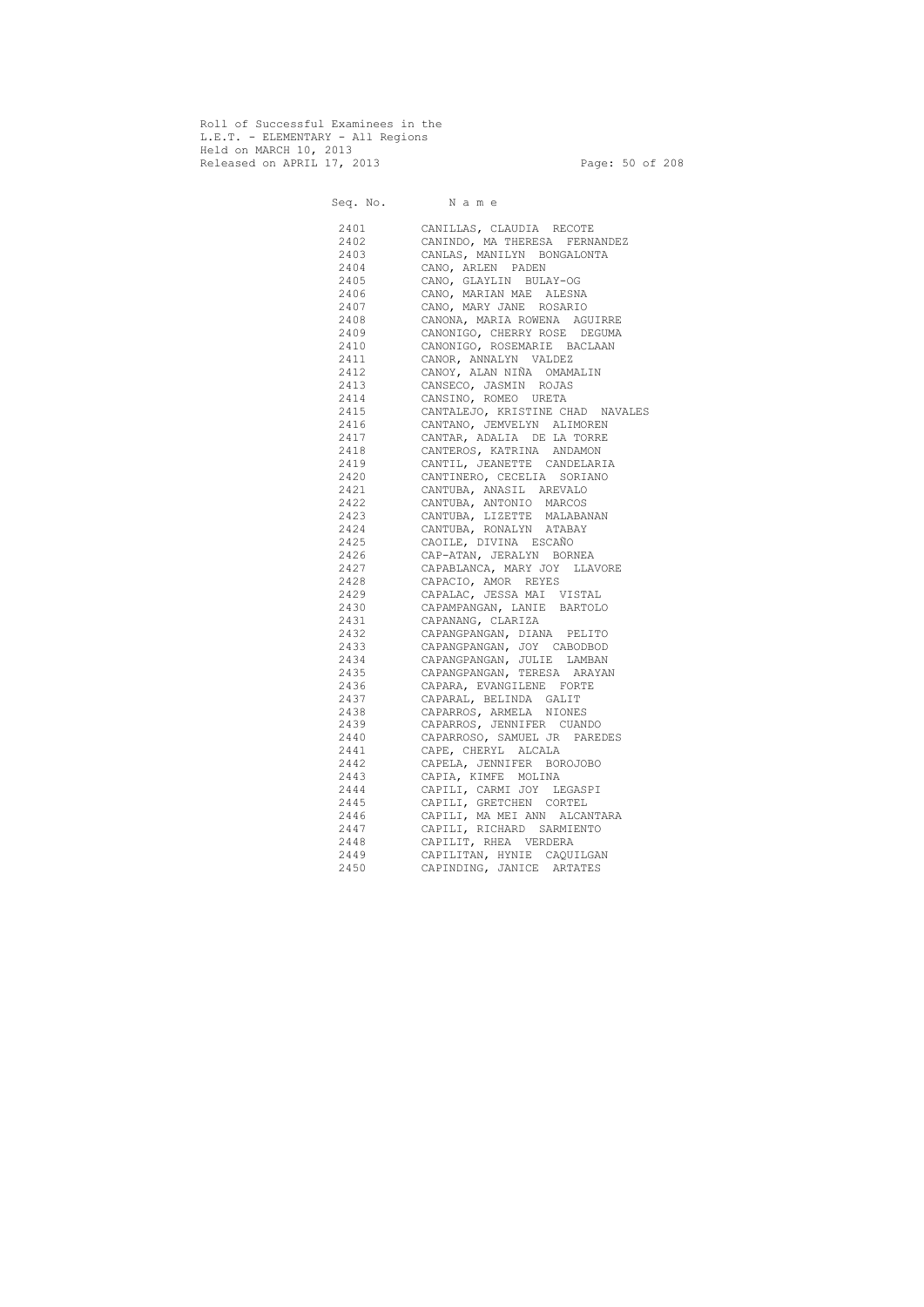Roll of Successful Examinees in the L.E.T. - ELEMENTARY - All Regions Held on MARCH 10, 2013 Released on APRIL 17, 2013 Page: 51 of 208

 Seq. No. N a m e 2451 CAPINO, JANET ABUNDO 2452 CAPISONDA, MARY GRACE ZAFE 2453 CAPISPISAN, MARVIE DELOS SANTOS 2454 CAPISTRANO, CHARMYN ZYREEN LEONARDO 2455 CAPISTRANO, DELLY DILLO 2456 CAPITAL, CATHERINE DELLOSA 2457 CAPONES, MA VENUS LIAD 2458 CAPONPON, EMERLYN MENDOZA 2459 CAPUCHINO, KAREN IBARRA 2460 CAPULONG, DINE JACOBE 2461 CAPULONG, JULIE ANN AQUINO 2462 CAPUNDAG, EVA OMANDAM 2463 CAPUNDAG, MEDELYN BAYOTE 2464 CAPUNO, ESTRELLA BATAN 2465 CAPUYAN, LEAH CODOG 2466 CAPUYAN, MARIA DINA SUMALINOG 2467 CAPUZ, JINKY MILANTE 2468 CARACENA, ANNI-FRID CANTILLAS 2469 CARAGAO, KRISTINE GONZALES 2470 CARAIG, ROSALITA MENDOZA 2471 CARAL, JANELYN BENDULO 2472 CARAMOAN, LYN WINKLE VILLAMAYOR 2473 CARAMONTE, JULIET ACORDA 2474 CARANDANG, BONIFACIO JR SALAS 2475 CARANDANG, RYAN JARINGA 2476 CARANGUIAN, ALFONSO GAZZINGAN 2477 CARANTO, MARY JEAN DACASIN 2478 CARASO, MARY GRACE 2479 CARAYO, YZEL OMBAJIN 2480 CARBA, ALGY ALIGAM 2481 CARBAJOSA, SHAYNE ALINGASA 2482 CARBONEL, MILGENE SEROTE 2483 CARCILLAR, MERCY MAGARO 2484 CARCILLER, NOVA BUENAFLOR 2485 CARDENAS, GLENCY BALILI 2486 CARDENAS, JANE LORELYN SABAGALA 2487 CARDENAS, RUBY SURBIDA 2488 CARDEÑO, MARIA LORGEN CARDENTE 2489 CARDEÑO, MELINDA CAMILLER 2490 CARDONA, MARIA KRISTILLA ANONUEVO 2491 CARDOS, PEARL JOY CELENDRO 2492 CARGO, JENE GACUTAN 2493 CARI-IT, DAILYN ZAMBOANGNON 2494 CARIAL, ELVIE MELITON 2495 CARILLO, ARVY MACION 2496 CARILLO, KIMBERLY KATE ROA 2497 CARILLO, LIEZELDA REYES 2498 CARIM, NORAIMAH DIATOR 2499 CARIMAN, CRISTINA SACABON 2500 CARINGAL, JONNA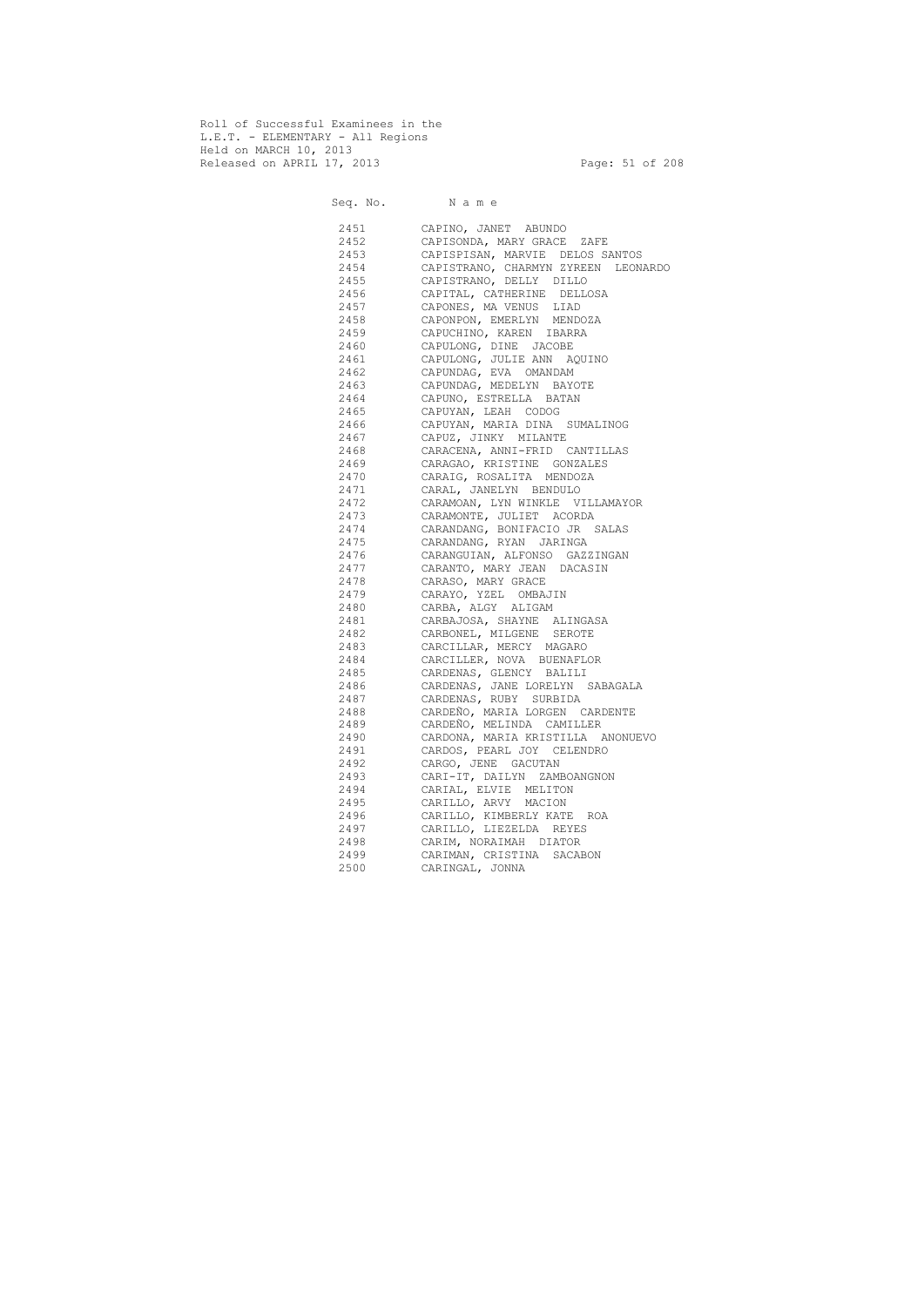Roll of Successful Examinees in the L.E.T. - ELEMENTARY - All Regions Held on MARCH 10, 2013 Released on APRIL 17, 2013 Page: 52 of 208

 Seq. No. N a m e 2501 CARINGAL, SHARA MASANGCAY 2502 CARINO, MARIA CELINE AMBALADA 2503 CARINO, WENNALYNE MARQUEZ 2504 CARIQUE, AILEEN ALTARE 2505 CARIZO, MAILEEN BACELONIA 2506 CARIZO, MONZIAR BACELONIA 2507 CARIÑO, CLARISSA ALEMANIA 2508 CARIÑO, DOLORES ALAMBRA 2509 CARIÑO, RICA-CHELLE SANTOS 2510 CARLOS, CATHY SABLAY 2511 CARLOS, MARY ANN LABAY 2512 CARLOS, ROWENA ROGELIO 2513 CARMAN, DENNIS ACELAR 2514 CARNALAN, LYKA MAE ALLERA 2515 CARORO, MAY FRANCISCO 2516 CARPENA, GLADY JOY BUENDIA 2517 CARPIO, ALJON BIEN GUBATAN 2518 CARPIO, JENELENE SINON 2519 CARPIO, PRECIOUS VANESSA DE LIMA 2520 CARPO, WIM RUIZ 2521 CARQUI-AN, ROSEMARIE CATALAN 2522 CARREON, HYRA CAITOM 2523 CARREON, MICHAEL ANCHETA 2524 CARRETERO, LIEZEL FORDAN 2525 CARTAGENA, JUNDRIEL TRONGCOSO 2526 CARTAS, RACHELLE CRUZ 2527 CARTILLA, LUMENCITA SAMONTANEZ 2528 CARTIN, GLENNA MAY ORTEGA 2529 CARTING, LORINA BULINTAO 2530 CARTUCIANO, MELINDA CARIN 2531 CARULLA, ROWENA RESABA 2532 CARULLO, SHEILA BRECIA 2533 CARULLO, VIRGINIA REBANAL 2534 CARUNGAY, MARIA MONICA JIMENEZ 2535 CARVAJAL, CATHERINE FACUN 2536 CASA, ELIZABETH EVANGELISTA 2537 CASABAR, MARLYN COLLADO 2538 CASACLANG, IVY DE VERA 2539 CASAD, MAHLIA DUBAR 2540 CASAGNAP, MERRY EVE PARASO 2541 CASALJAY, SARAH JANE CORRECHE 2542 CASANTOSAN, RODAN CADALIN 2543 CASAS, HELEN CANDOG 2544 CASCAÑO, JOAN DELLA 2545 CASEÑAS, JENNIFER LIBOON 2546 CASIANO, RANEL CATADMAN 2547 CASICAS, HILDA SANCHEZ 2548 CASIDO, LOWELA IGNARIO 2549 CASIDSID, ARZIEL PIMENTEL 2550 CASIL, CRISTINA EPIVA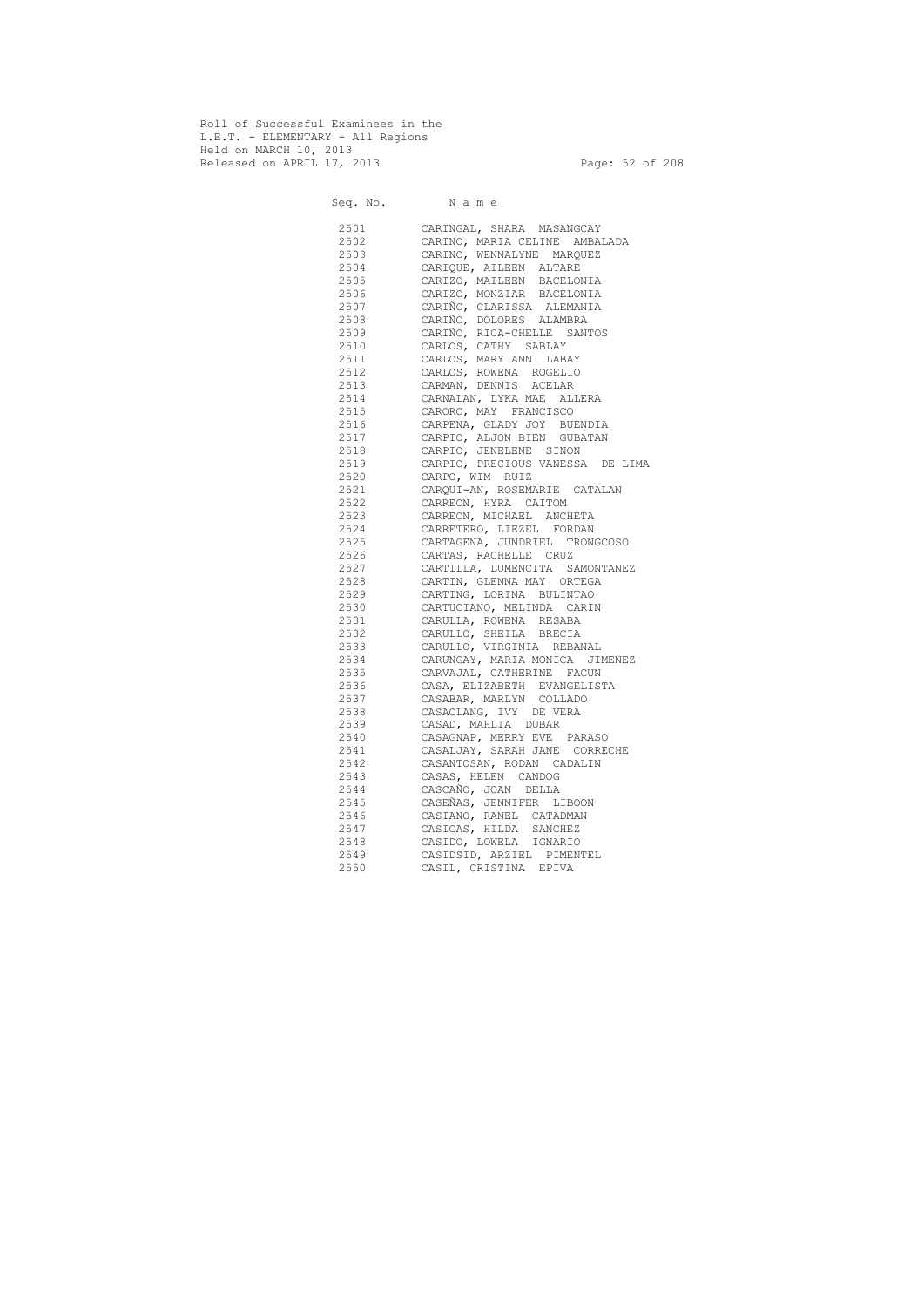Roll of Successful Examinees in the L.E.T. - ELEMENTARY - All Regions Held on MARCH 10, 2013 Released on APRIL 17, 2013 Page: 53 of 208

 Seq. No. N a m e 2551 CASILAGAN, MADELAINE AVILA 2552 CASILAGAN, SHIELA GALES 2553 CASIMERO, CATHERINE JULIAN 2554 CASIMIRO, ALELIE BARTOLOME 2555 CASIMPAN, LERINA ADARNE 2556 CASINABE, ELVIS BERIAL 2557 CASINAO, HANNAH MAE GARDE 2558 CASIPLE, EDWIN II TUBURAN 2559 CASIPONG, GINA ALQUIZA 2560 CASIPONG, GLOCHELL DALUNHAY 2561 CASIPONG, JENALYN TAPIA 2562 CASIPONG, LIEZL PASLON 2563 CASIQUIN, ALMA PADILLA 2564 CASIR, ALIYA ARAHIM 2565 CASONA, ROSALINA ESOTO 2566 CASPILLO, EVER DIZON 2567 CASQUIJO, CONRAD JOSEPH HINOGUIN 2568 CASTAÑEDA, ALFREDO DIAZ 2569 CASTAÑEDA, CHRISTIAN RANGES 2570 CASTAÑEDA, EFRELYN AÑONUEVO 2571 CASTAÑEDA, LUNALYN GALILEO 2572 CASTAÑO, MA GARLOTA KEE HONG 2573 CASTELLANES, GIRLY OBERIO 2574 CASTIL, JENELLIE AVON LAURON 2575 CASTILLA, MA CRISTINA TAROY 2576 CASTILLANO, ANNA MARIE CASALTA 2577 CASTILLEJOS, JEDALYN FERNANDO 2578 CASTILLO, GLAIZA CANLUBO 2579 CASTILLO, GOBERNADORA LUCAS 2580 CASTILLO, JEANETTE BALIN 2581 CASTILLO, JENELLE ANNE DELA CRUZ 2582 CASTILLO, KAYCELYN CAYAGO 2583 CASTILLO, KRISTINE JANE DE VERA 2584 CASTILLO, LIWANAG LINGA 2585 CASTILLO, MARILYN LEBICO 2586 CASTILLO, MAY ALCALA 2587 CASTILLO, ROSEMELINDA ALCANTARA 2588 CASTILLO, ROSIE JOY OREDIMO 2589 CASTILLO, RUTH BAYOT 2590 CASTILLONES, VANISSA BALMORI 2591 CASTOR, HARLENE JEAN FELIX 2592 CASTOR, SORIDA MAPA 2593 CASTRO, CELIA LAZANA 2594 CASTRO, CHARISMA MANGAYAYAM 2595 CASTRO, CONNIELYN CAGUIOA 2596 CASTRO, DORIS RUTH SEDINIO 2597 CASTRO, JOANA MARIE ROXAS 2598 CASTRO, JUN REY BARICUATRO 2599 CASTRO, LARA GALE CAYANONG 2600 CASTRO, MARY KRISTEL SAGUN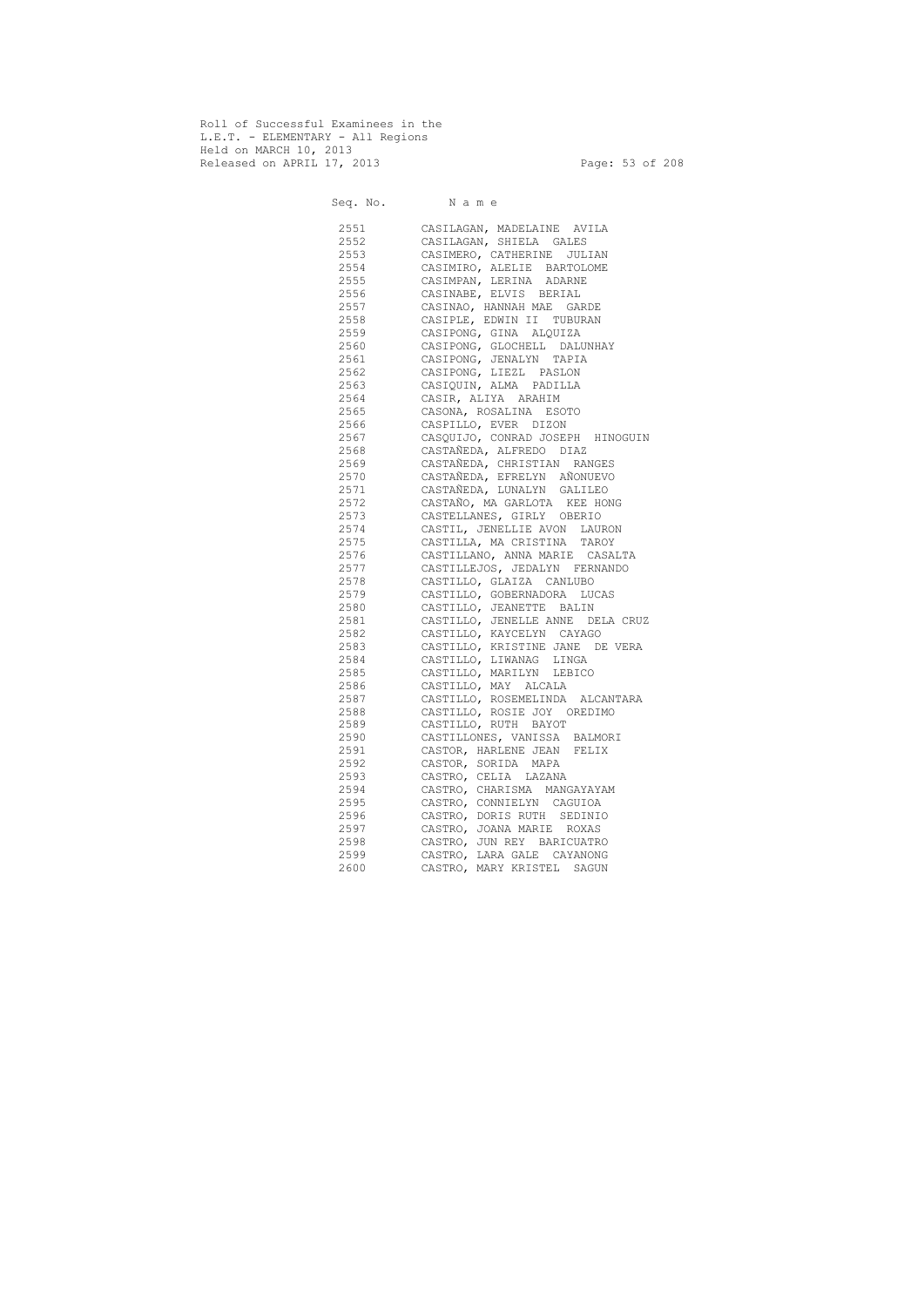Roll of Successful Examinees in the L.E.T. - ELEMENTARY - All Regions Held on MARCH 10, 2013 Released on APRIL 17, 2013 Page: 54 of 208

 Seq. No. N a m e 2601 CASTRO, MICHELLE MERCADO 2602 CASTRO, NIÑA MICHELLE ANN RULE 2603 CASTRO, RENE ORGASAN 2604 CASTRO, RICHELLE ALCANTARA 2605 CASTRO, SHARY MARGARET RAMOS 2606 CASTRODES, PHOABE FERARRIN 2607 CASTRODES, RICHARD AMOTAN 2608 CASTRONUEVO, JOVELYN GARDOSE 2609 CASTUERAS, SEAN JASPER DABU 2610 CASUCO, EDMUND OSIAS 2611 CASUELA, LUZ TALABOC 2612 CASUL, MARITESS SURALTA 2613 CASULLA, LIEZEL BARTOLATA 2614 CASUMPANG, AIZA MAY MAGUIWE 2615 CASUMPANG, JOEFRANIE LAMPAD 2616 CASUNO, RICELLE GRACE PAPACOY 2617 CASUPANG, SHERYL ATICAO 2618 CASUPOT, MARICEL ILOG 2619 CASUSE, JOYCE PASCO 2620 CATAAG, WENDY TUDE 2621 CATALAN, LEA TOREJO 2622 CATALAN, LUCILLE JOY SENO 2623 CATALAN, MIRAVEL BAJO 2624 CATALBAS, NOREN LAGUD 2625 CATALIG, EDMALYN SALINGBAY 2626 CATALUNA, JUVELA SALADAS 2627 CATAMIN, DIOSIE MAE SABLON 2628 CATAPANG, BENJIE JAVIER 2629 CATAPAT, WILJOY MARIE LOTA 2630 CATARAJA, NEZIELDA BARIL 2631 CATAYAS, LYNDE DECORION 2632 CATAYNA, MARICEL APOSTOL 2633 CATEDRILLA, KRISTA JOY BARILA 2634 CATIBOG, HENRY SANDOVAL 2635 CATIBOG, KRISTINE CALALUAN 2636 CATINDOY, MARIA RUBIELYN FUMAR 2637 CATINDOY, RENIER LIBERTINO 2638 CATIPAY, ELNA CABABAT 2639 CATLI, DULCEME VIGONTE 2640 CATNAS, JOCELYN BA-ATEN 2641 CATORCE, MARILYN GIMENO 2642 CATORCE, MICHELLE AMOR 2643 CATUBAO, REGINA SUMO-OK 2644 CATUDAY, GILBERT MORRO 2645 CATUDIO, LEODELYN BALBABOCO 2646 CATULAY, CHERIMIE BORJA 2647 CAUAN, MARIA CHRISTINAE DULAN 2648 CAUILAN, RYAN CRIS ANG 2649 CAUMAN, FAYE ESTRERA 2650 CAUNAN, MAY CANTOMAYOR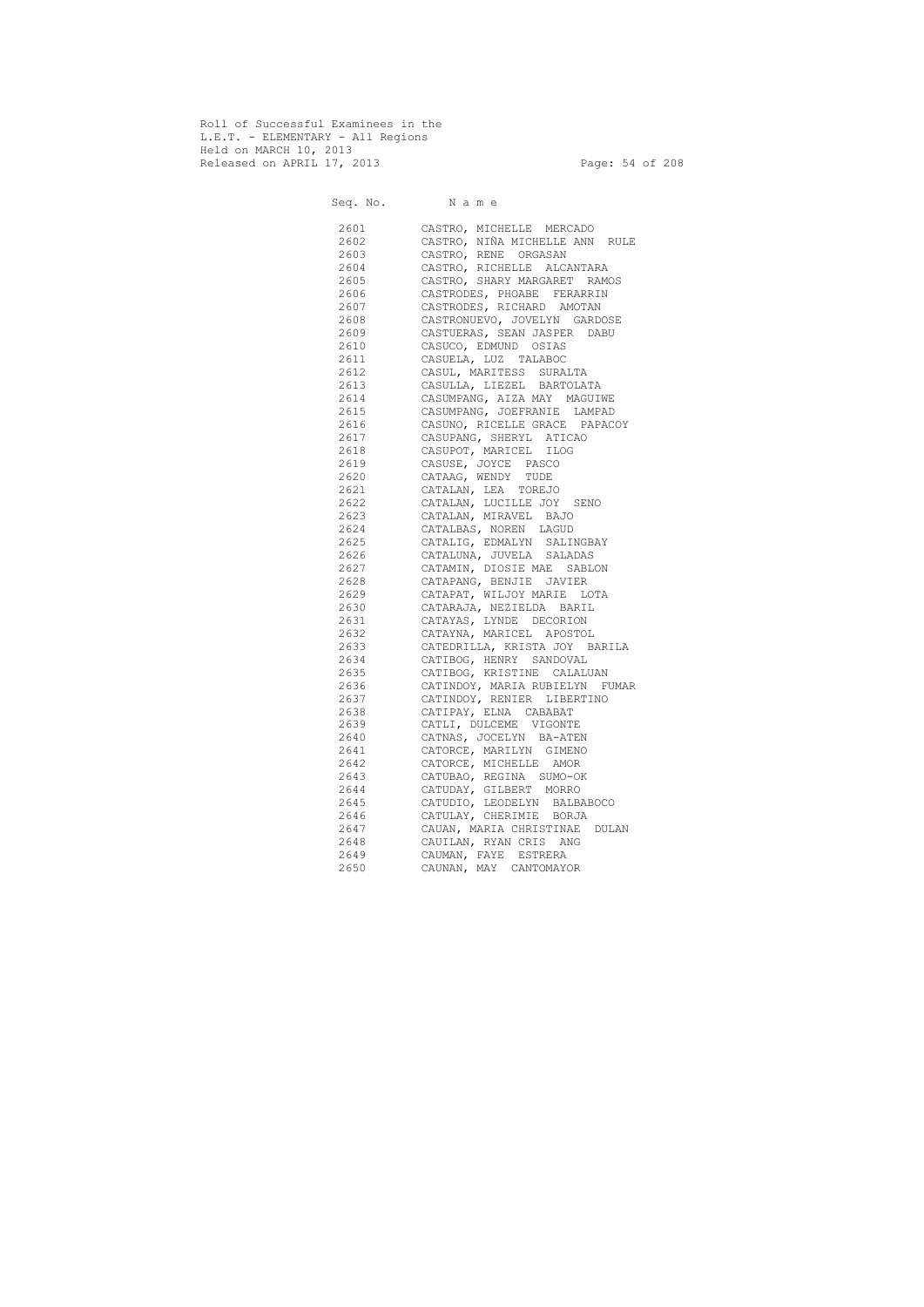Roll of Successful Examinees in the L.E.T. - ELEMENTARY - All Regions Held on MARCH 10, 2013 Released on APRIL 17, 2013 Page: 55 of 208

 Seq. No. N a m e 2651 CAUNCERAN, KRISTINE LEYNES 2652 CAUSING, ANGELICA ASUZANO 2653 CAVA, LAARNI PALMARIN 2654 CAVAN, MARIA MINA NIQUE 2655 CAVITE, JUNE ALBERT VILLANUEVA 2656 CAWAGAS, JOCELYN MAMAID 2657 CAWAGAS, MANILYN DACAYO 2658 CAWALING, ARIANE CARLA BALTERO 2659 CAWAON, RUTH GAIL BAWAAN 2660 CAWICAAN, MANILYN ANGELES 2661 CAYA, RENALYN ABARCA 2662 CAYABYAB, GINALYN CALIMLIM 2663 CAYABYAB, MARK ALDRIN GALSIM 2664 CAYABYAB, ROCHEL ANDALES 2665 CAYACAP, JAYWEL SINGCO 2666 CAYANAN, JENNY LOURDES TIBAY 2667 CAYAO, RUTSEL BASLAN 2668 CAYAPA, TEOMELYN LABINIO 2669 CAYAS, MARIA ANGELICA RAÑOLA 2670 CAYETANO, CRISOL FRANCISCO 2671 CAYETANO, MA CARMINA CAPIZ 2672 CAYLAN, MARGIE PAGASIAN 2673 CAYTUNA, RUSSEL APAL 2674 CAÑADA, ANJEANETH NUÑEZ 2675 CAÑAVERAL, AIRENE MELAÑEZ 2676 CAÑAVERAL, DENMAR CATACUTAN 2677 CAÑEDA, MECIL 2678 CAÑEDO, ANCHELL SEGUNDINO 2679 CAÑEDO, DANICA MALACAD 2680 CAÑEDO, JESLIE JON BACUS 2681 CAÑEDO, MELDY HULLEZA 2682 CAÑEDO, PINKY ALIÑO 2683 CAÑETE, DERIC VELASCO 2684 CAÑETE, ELLEN MAG-ABO 2685 CAÑETE, ELSA IBAOC 2686 CAÑETE, GLORY MAE ALESNA 2687 CAÑETE, HIZEL BALDUMAN 2688 CAÑETE, JESAMIN SIANGCO 2689 CAÑETE, JUSTELLE CABORNAY 2690 CAÑETE, MAYLINE MANOS 2691 CAÑETE, SHY CLAIRE NILLAS 2692 CAÑEZAL, ROEL ESPENILLA 2693 CAÑO, LOREVIC SECUYA 2694 CEBALLOS, WELLIE PEARL BAGOOD 2695 CEBRERO, LEVIE BALSACAO 2696 CEBRERO, SHARON DIOLOSA 2697 CEBRIAN, ROY SERRANO 2698 CECILIO, JANICE CABASE 2699 CEDO, MARVIN SARET 2700 CEDRON, LORRY PLAZA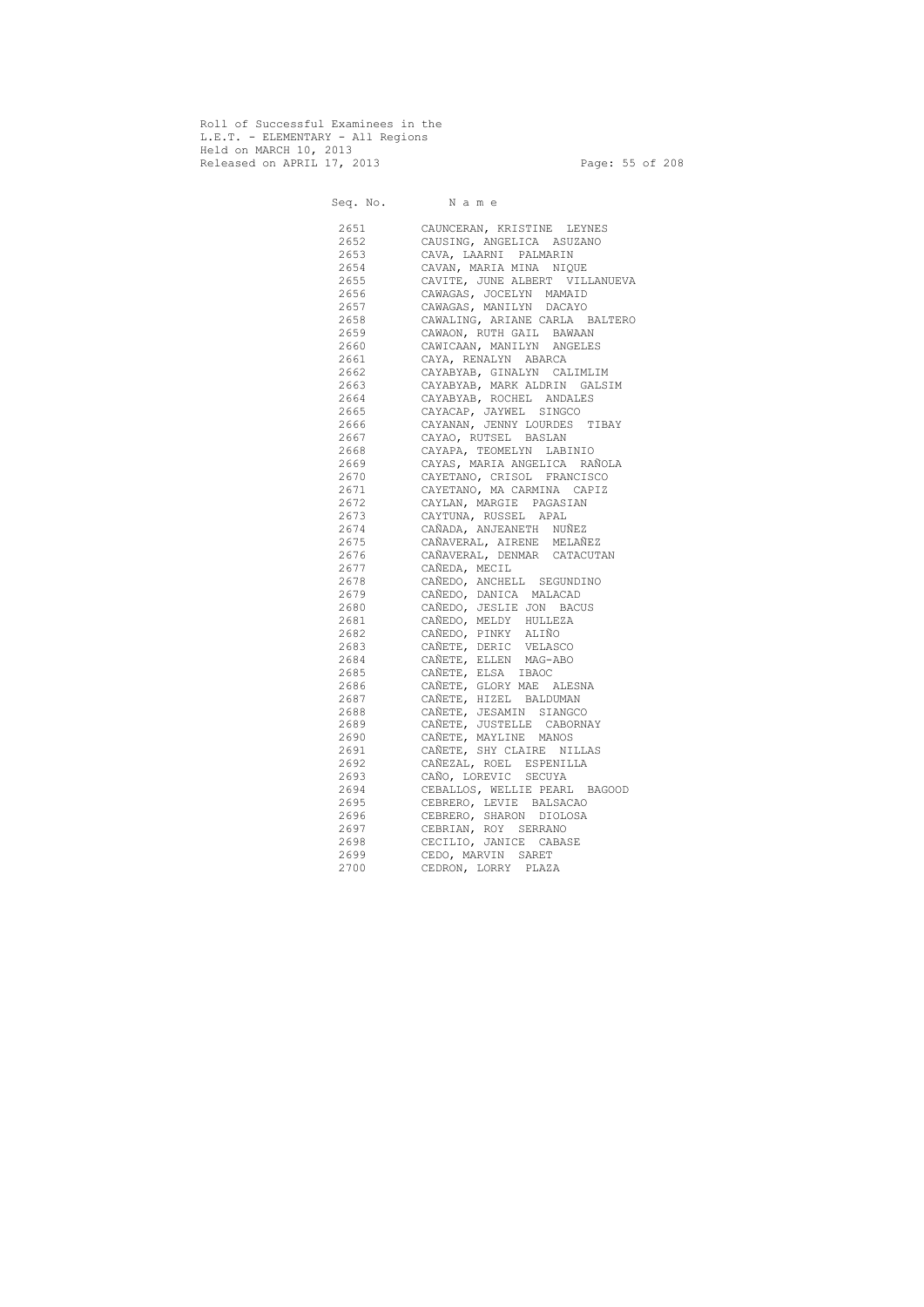Roll of Successful Examinees in the L.E.T. - ELEMENTARY - All Regions Held on MARCH 10, 2013 Released on APRIL 17, 2013 Page: 56 of 208

 Seq. No. N a m e 2701 CEDRON, LOVELIE ABAJON 2702 CELESTE, JESSIECA ECLEO 2703 CELESTE, ROWENA VALZADO 2704 CELESTIAL, JANIZA BORNEA 2705 CELESTRA, GRACE ANIBAN 2706 CELINO, EDEN PARAICO 2707 CELINO, JOANNE PAZ MUCHO 2708 CELIOUS, SHEILA GASALATAN 2709 CELIS, JENNIFER SALAC 2710 CELIS, RHIAN GUCELA 2711 CELLEROS, JOCEL DALMACIO 2712 CELONES, DIANA ROSE ANORE 2713 CELSO, JANICE RESURRECION 2714 CEMINE, ENGILE ESCALANTE 2715 CEMPRON, RIZA GUCOR 2716 CENA, ELYNISA CANTON 2717 CENA, SHIENA HINAHON 2718 CENAS, DIANE BLANCO 2719 CENIZA, ROSEMARIE BOHOL 2720 CENO, JESSA ROSE CRUZADA 2721 CENO, RENALYN AQUINO 2722 CENTENO, NOELYN JANE TUTOR 2723 CENTILLAS, CHREZZEL CIRACO 2724 CEPE, GLENN LANOY 2725 CERA, ANA VILLABONA 2726 CERBITO, NICKSON GALIT 2727 CERBITO, RACHEL BELLO 2728 CERDA, ELIZABETH DISCUTIDO 2729 CEREDON, MARITES REGALA 2730 CERIAS, CLARISSA DACIR 2731 CERILLO, MARY JANE DELARIARTE 2732 CERILLO, MHARCIL MARAVELES 2733 CERNA, EMMIE PEÑARANDA 2734 CERQUILLO, ISABEL HAPLIC 2735 CERVANTES, SHEILA GENDRANO 2736 CESISTA, SHERLYN LAODENIO 2737 CEZAR, JELLY GREGORIO 2738 CEÑIDO, CELIA SANCHEZ 2739 CEÑIDOZA, FREDERICK DISIMULACION 2740 CHAHUYAO, JULIA POHODNA 2741 CHAN, MARIA KENNETH KAY LOPEZ 2742 CHAVENIA, JOCELYN ALBANIEL 2743 CHAVENIA, MA CHARO BONTO 2744 CHAVEZ, DAISY SARAGA 2745 CHAVEZ, HAZEL VILLARUEL 2746 CHAVEZ, VICKY GILBUENA 2747 CHIO, KNIGELLE PRIEGO 2748 CHIONG, JESSIE GUIANAN 2749 CHIVA, IMAE GASCON 2750 CHU, CATHY CAMBIL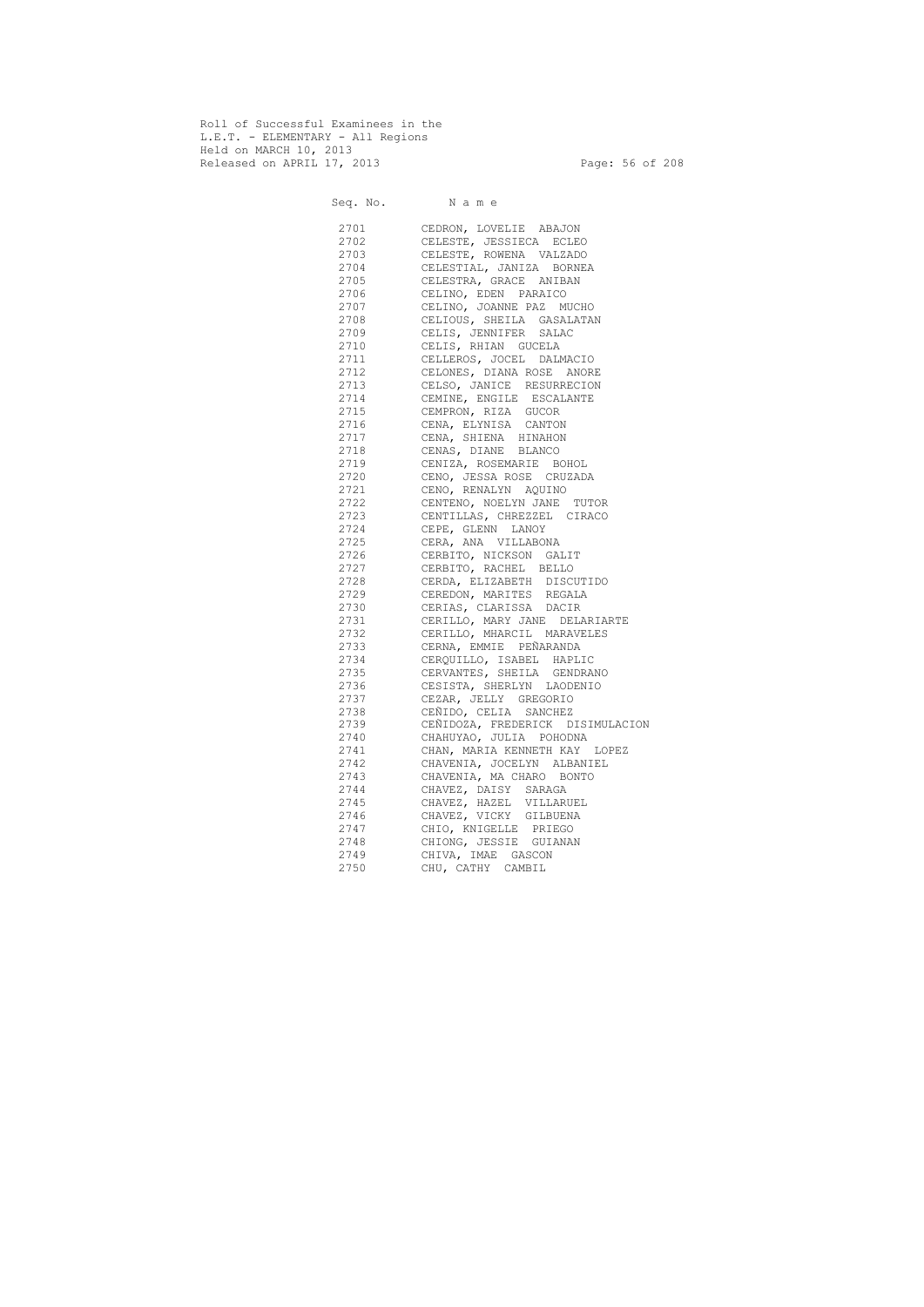Roll of Successful Examinees in the L.E.T. - ELEMENTARY - All Regions Held on MARCH 10, 2013 Released on APRIL 17, 2013 Page: 57 of 208

 Seq. No. N a m e 2751 CHUA, JUCKIE JAUKALNAIN 2752 CHUA, MELODY TAC-AN 2753 CHUA, RAQUEL ONGUE 2754 CIMAFRANCA, IRISH ARANCON 2755 CINCO, EVELITA LEQUIN 2756 CINCO, JERRILYN ALCAREZ 2757 CINCO, MARRY JOY CARLON 2758 CIPADA, IVY RABUYAS 2759 CIPRIANO, MARY JOY AGUSTIN 2760 CIRIACO, RICHARD DELOS SANTOS 2761 CIRUELOS, RANDY 2762 CISNEROS, AYESSA SUE AMPER 2763 CISNEROS, GLORIA LAVISTE 2764 CIUDAD, GERALD GUTIERREZ 2765 CLAMOHOY, MARECAR NOLONG 2766 CLAMOR, MARK MACABANTE 2767 CLAR, NIKUITA PANGAPALAN 2768 CLAR, WENALYN CUIZON 2769 CLARIANES, AMPARO TAPIT 2770 CLARIDO, JOYCE MICHELLE DESTINADO 2771 CLARIN, GRACE LUNGAY 2772 CLARO, YVONNE ALEGRE 2773 CLAROS, RIZALDE ESTOCE 2774 CLAUDIO, JONARD JARCE 2775 CLAVEJO, NECERATA PALOMA 2776 CLAVERO, RISHEL GAUIRAN 2777 CLAVIDO, LOULIT AMONSOT 2778 CLEMENTE, ADRIAN MOPAS 2779 CLEMENTE, PRECIOSA ANGELICA LANDICHO 2780 CLEOFAS, BRENDA BROSAS 2781 CLERIGO, GERALD OSEO 2782 CLETO, JONATHAN MABESA 2783 CLIMACO, GIGI DECANO 2784 CLORES, ADOLFO JR BOLONIAS 2785 CLORES, ANALIE BOMBASE 2786 CLORES, ROSE ANN UNTALAN 2787 CLOZA, CARLA MAE GASES 2788 CO, RONALYN VILLACARLOS 2789 COBCOBAN, MANILYN ENRIQUEZ 2790 COBITA, LILIBETH ARCANGEL 2791 COCHING, HANNA LEE TANDOG 2792 CODERES, GINALYN CALINGASAN 2793 CODILLA, CECILIA ANDALES 2794 CODILLA, ROMY CELY LAUREA 2795 COGUANGCO, ROSALIE EBRON 2796 COLAMBO, EMMA BASTO 2797 COLANSE, MARIFE UBAOB 2798 COLARINA, DAMIAN DACILLO 2799 COLASI, MARY ROSE TALENTO 2800 COLATA, AMALIA MANALO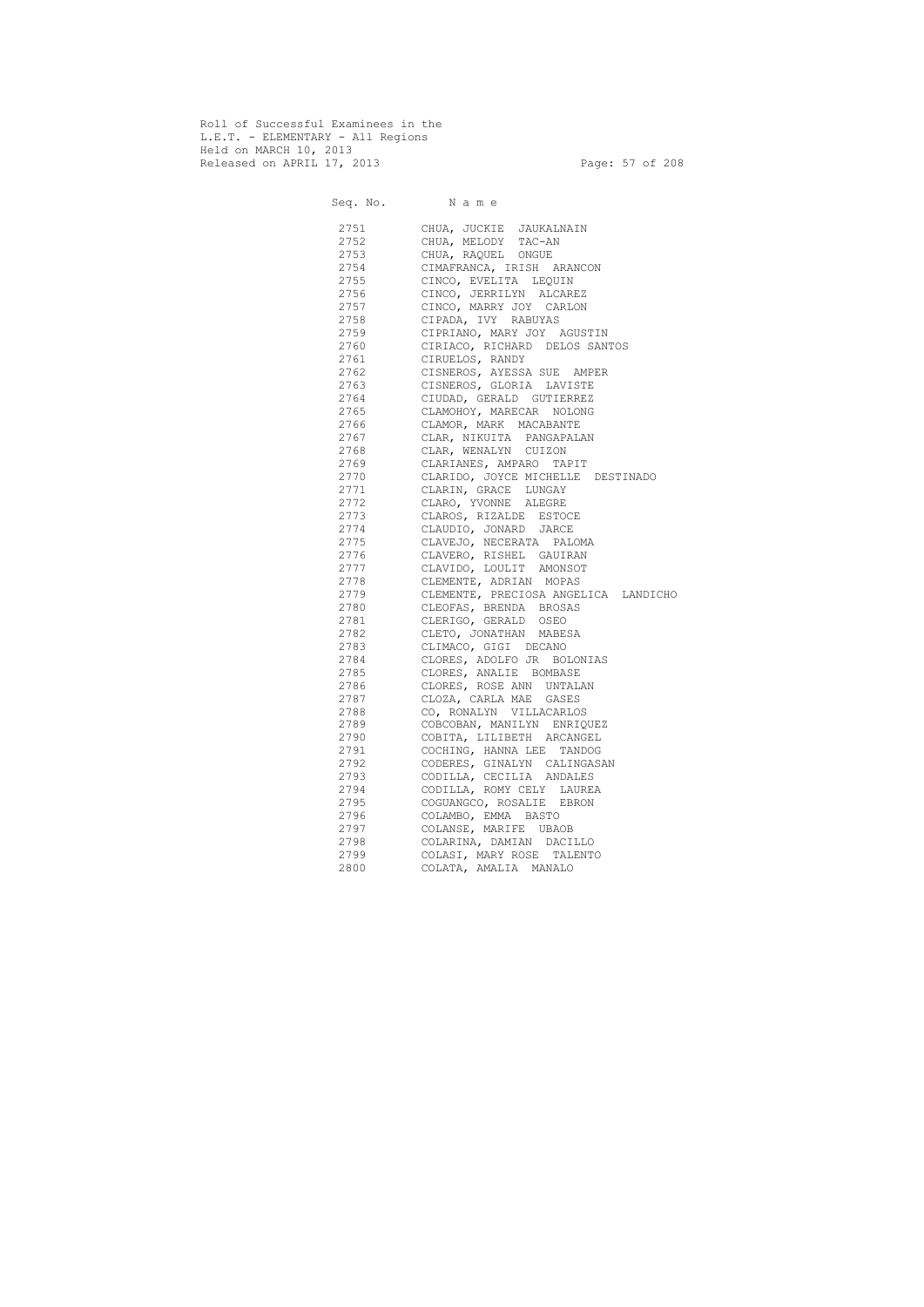Roll of Successful Examinees in the L.E.T. - ELEMENTARY - All Regions Held on MARCH 10, 2013 Released on APRIL 17, 2013 Page: 58 of 208

 Seq. No. N a m e 2801 COLATA, MARICEL CATOLICO 2802 COLINA, GLEZERIL LEYSON 2803 COLINARES, JHONA CES 2804 COLINARES, NENA CUYA 2805 COLINTAS, MANILYN ABIADEW 2806 COLIPANO, AIZA LIBRADILLA 2807 COLIPANO, CRISTINA CANALE 2808 COLIPANO, JOESUE ARENILLA 2809 COLITOY, ELOISA OGMER 2810 COLLADO, KENJIE NAVARRO 2811 COLLADO, SHYLAFLOR CHRISTY SABANAL 2812 COLLAMAR, MARIA CHARISSE CAÑA 2813 COLOBONG, JEAN LASTIMOSA 2814 COLOCADO, MARY ANN ACOSTA 2815 COLOMA, CATHERINE CABILTES 2816 COLON, CRIZALO DALUMPINES 2817 COLONA, GAUDENCIO JR CASTRO 2818 COLONGAN, EVELYN ALCARAZ 2819 COLUMNA, ALMA TORICER 2820 COMBATE, JOCELYN MADRILEJOS 2821 COMEDIA, NORILYN NORONA 2822 COMENLAB, FEBE OPIL 2823 COMEQUE, VANILYN ARAZA 2824 COMETA, MARK BRUCE ADONIS 2825 COMIA, AMMIEL FAITH POLICARPIO 2826 COMISO, AIZA SALAZAR 2827 COMISO, JENNELYN MALON 2828 COMISO, JOVILYN ALBERTO 2829 COMPAÑERO, CHERRY ANN TUBURAN 2830 COMPETENTE, MA MONICA LANUZA 2831 COMPLETO, LAILA ONG 2832 COMPRA, ROSE NETTE JARLIGO 2833 COMPRENDIO, KRISHNA AYER GONZALES 2834 CONALES, CRISTY PADERAN 2835 CONARCO, ANALYN ROBANTE 2836 CONCEPCION, JENNILYN GODOY 2837 CONCEPCION, MA MIRASOL CARLOTO 2838 CONCEPCION, MARIE FLOR NICOLAS 2839 CONCHAS, ILYN BERNARDO 2840 CONCILLO, ISHMAEL LARINGSAHID 2841 CONDE, AMOR MARTIRES 2842 CONDE, JOY ANN EXCONDE 2843 CONDE, MADONNA GRACE MORENO 2844 CONDES, MARLOU MANGUBAT 2845 CONDEZ, JORGE FANTASIA 2846 CONDEZ, RIA CUDEN 2847 CONDINO, JANETH CORDIAL 2848 CONDINO, MYRNA MONTEJO 2849 CONDINO, SHIALA ODOÑO 2850 CONEJOS, NELITA TERANA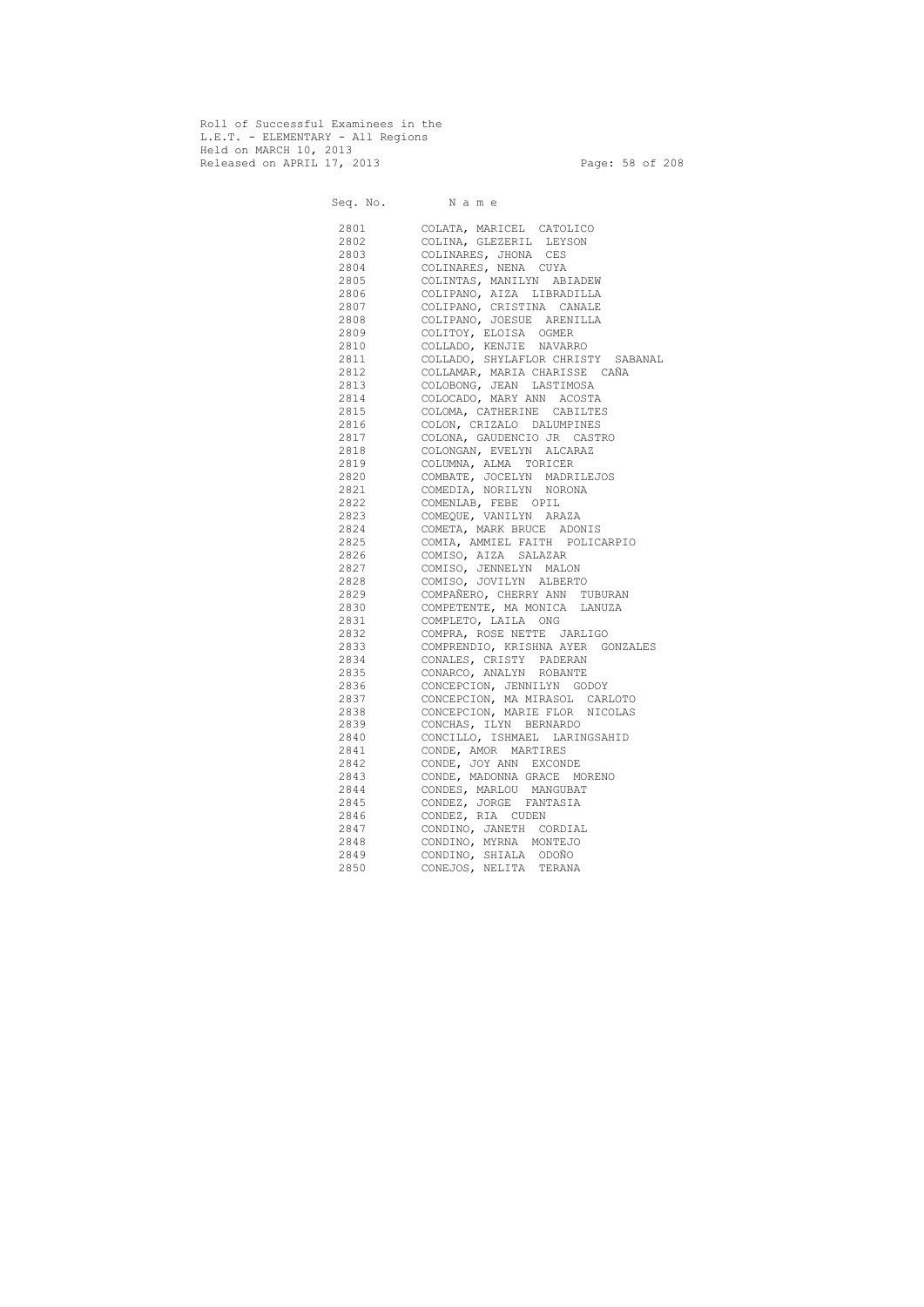Roll of Successful Examinees in the L.E.T. - ELEMENTARY - All Regions Held on MARCH 10, 2013 Released on APRIL 17, 2013 Page: 59 of 208

 Seq. No. N a m e 2851 CONERAS, ORLANDO GUBALLO 2852 CONOCONO, CONRAD BAYNAS 2853 CONOS, JULFA ALDAYA 2854 CONSAD, RUBY RHEA SADEHANA 2855 CONSOLACION, MARLYN LLEGO 2856 CONSTANTINO, GIRLIE CABILLO 2857 CONSTANTINO, JERWIN ALEJO 2858 CONSTANTINO, LALAINE YUTIAMPO 2859 CONSTANTINO, MAE LUZON 2860 CONSTANTINO, MARIA FE CAPOTE 2861 CONSTANTINO, MARY ANTONETTE PELOVELLO 2862 CONSULTA, ELIZABETH CELIS 2863 CONTADO, CARMIE BORJA 2864 CONTADO, EVELYN CAPARIDA 2865 CONTANTE, SUSAN DACIR 2866 CONTRERAS, ANA KATRINA DELA CRUZ 2867 CONTY, MARIA YSABEL ALYANA LUKBAN 2868 COPADA, ROSABETH COLIMA 2869 COPINO, NELSON JR COMINGUEZ 2870 CORAJE, AGNES MAGDAY 2871 CORAÑEZ, JESSA BATALLER 2872 CORBES, PETER JOHN VALERO 2873 CORCE, ROMILYN INMAGTO 2874 CORCUERA, JAMALDINE JARON 2875 CORCUERA, MARY ANN SUAREZ 2876 CORDENETE, EMMA BILDA 2877 CORDERO, EVA MANUCDUC 2878 CORDERO, JUVELYN ESTOTO 2879 CORDERO, LAILANIE PARCON 2880 CORDERO, MARIA CECILIA NACARIO 2881 CORDOBA, KATHRINA RALLO 2882 CORDOVA, FRAN RYAN PEDRIGAL 2883 CORDOVA, MARY CRIS PARUNGO 2884 CORDOVA, UVELYN KRIS BUGNA 2885 CORECTICO, JESABETH ABIGA 2886 CORILLO, RECHEL LINGA 2887 CORITICO, ROXANE GONZAGA 2888 CORNEL, PAMELA GALON 2889 CORNEL, RALPH CLIFFORD BAUTISTA 2890 CORNELIO, ALBERT PORNEL 2891 CORNELIO, LEA TESTADO 2892 CORNETA, SHERYL MADERA 2893 CORNISTA, CHERRY-ANN CALABIA 2894 CORONA, ELMA 2895 CORONA, HAMBIE KARMA MACALLAN 2896 CORONEL, ANGIE CUSTODIO 2897 CORONEL, JHILIA FEE OMPOC 2898 CORONG, ERUEL BUCO 2899 CORPUS, DARWIN BASALAN 2900 CORPUS, DONNA JEAN LACASTE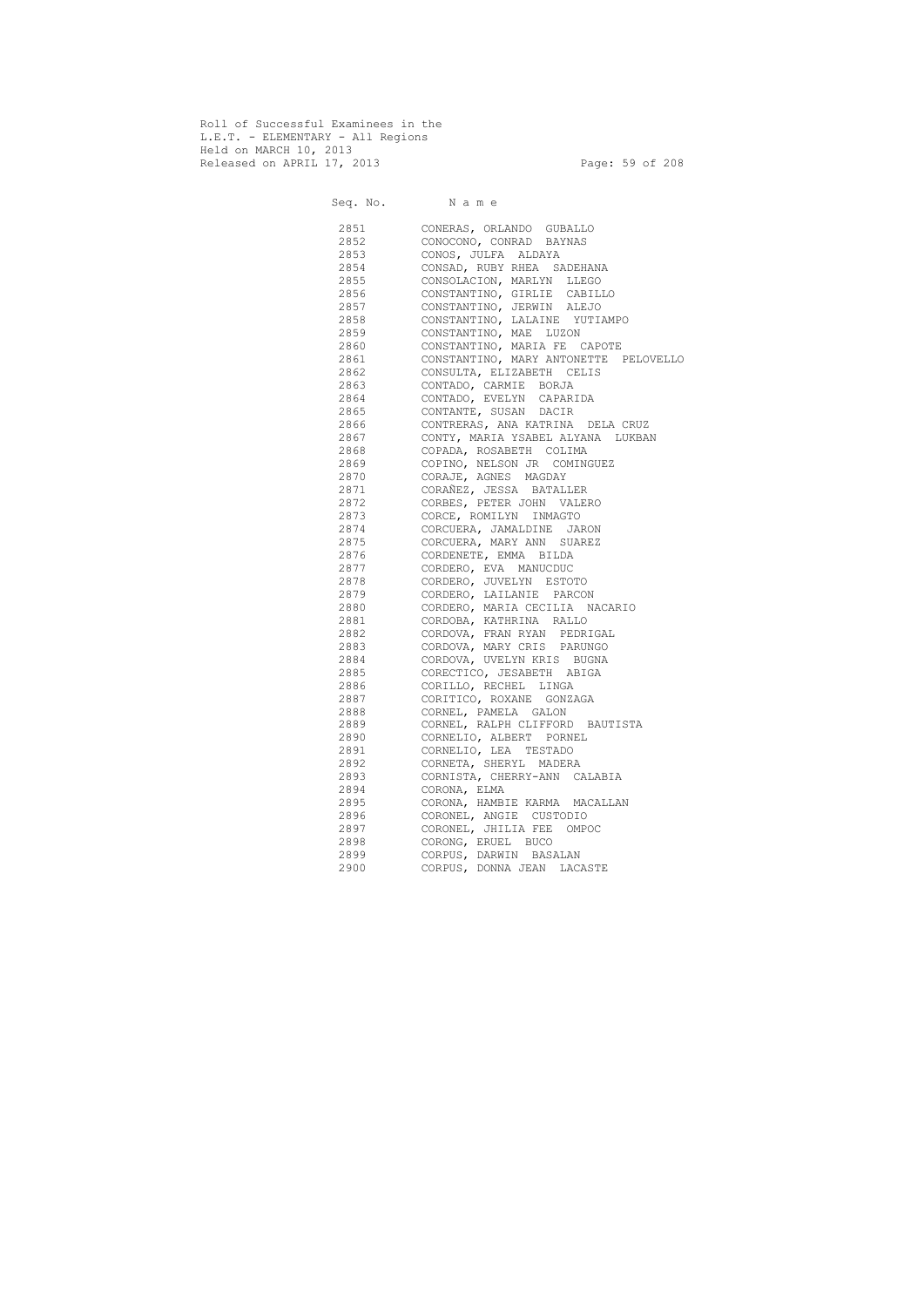Roll of Successful Examinees in the L.E.T. - ELEMENTARY - All Regions Held on MARCH 10, 2013 Released on APRIL 17, 2013 Page: 60 of 208

 Seq. No. N a m e 2901 CORPUZ, ABIGAIL LUGO 2902 CORPUZ, CHEYSSER ARAGO 2903 CORPUZ, EUGENE BERTO 2904 CORPUZ, JEFF WARREN BUGAYONG 2905 CORPUZ, JENEILO GULLE 2906 CORPUZ, MARIA CECELIA GOMEZ 2907 CORPUZ, MAYLENE PASCUAL 2908 CORRAL, MARYJANE BELLEZA 2909 CORRALES, KRYSTEL BARTOLO 2910 CORRE, JOCELYN LIRA 2911 CORREO, MARIA THERESITA CABAUATAN 2912 CORSINO, JOYNELL ELORDE 2913 CORTEL, LILI ANN MARZAN 2914 CORTES, CHARITY MAGLASANG 2915 CORTES, GLORIA VANGUARDIA 2916 CORTES, SHEILA MAY LA VICTORIA 2917 CORTEZ, IREN AZUR 2918 CORTEZ, RENLYN AGUILAR 2919 CORVERA, NOVILLE CABUSAS 2920 CORVERA, RICHELLE ORBETA 2921 COSAIN, BAISA HNIRVEN MANSUNGAYAN 2922 COSAP, WILSON BULANOY 2923 COSIEN, SURAIDA ABDULHAMID 2924 COSINGAN, STIFFI CINCO 2925 COSME, CRISTEL ANN CAYANAN 2926 COSME, HAZEL JOICE ANDRIADE 2927 COSME, JENNA CARMELA MEDINA 2928 COSTALES, KRISTINE BOTON 2929 COSTAN, ARLENE ARIPAL 2930 COSTAÑO, MARIFEL CABALLERO 2931 COSTRAMOS, JENA CUIZON 2932 COTEJO, CHARIMAE BERNALES 2933 COTIC, CHERIEFEL ABLONG 2934 COYOCA, MA JOAN ALFAR 2935 COÑEJOS, CHERRY DIAZ 2936 CRABEJO, FELJUN DAPAR 2937 CREDO, ASHLEY LORAINE LLANETA 2938 CREER, KEITH JOCHEN PELITE 2939 CREUS, GLENZEN ISIO 2940 CRIBE, AZENITH GOMEZ 2941 CRISANTO, AGNES PAGARIGAN 2942 CRISOSTOMO, CHARON ACOSTA 2943 CRISOSTOMO, CHRISTIAN FAITH NACUA 2944 CRISOSTOMO, LEIZEL DOMO 2945 CRISOSTOMO, LUZVIMINDA DE VELA 2946 CRISOSTOMO, ROWENA PEDRO 2947 CRISPIN, JENNIFER MADRIGAL 2948 CRISPINO, CATHERINE SENON 2949 CRISTO, LAARNI COSICO 2950 CRITICA, MARK ANTHONY MARQUEZ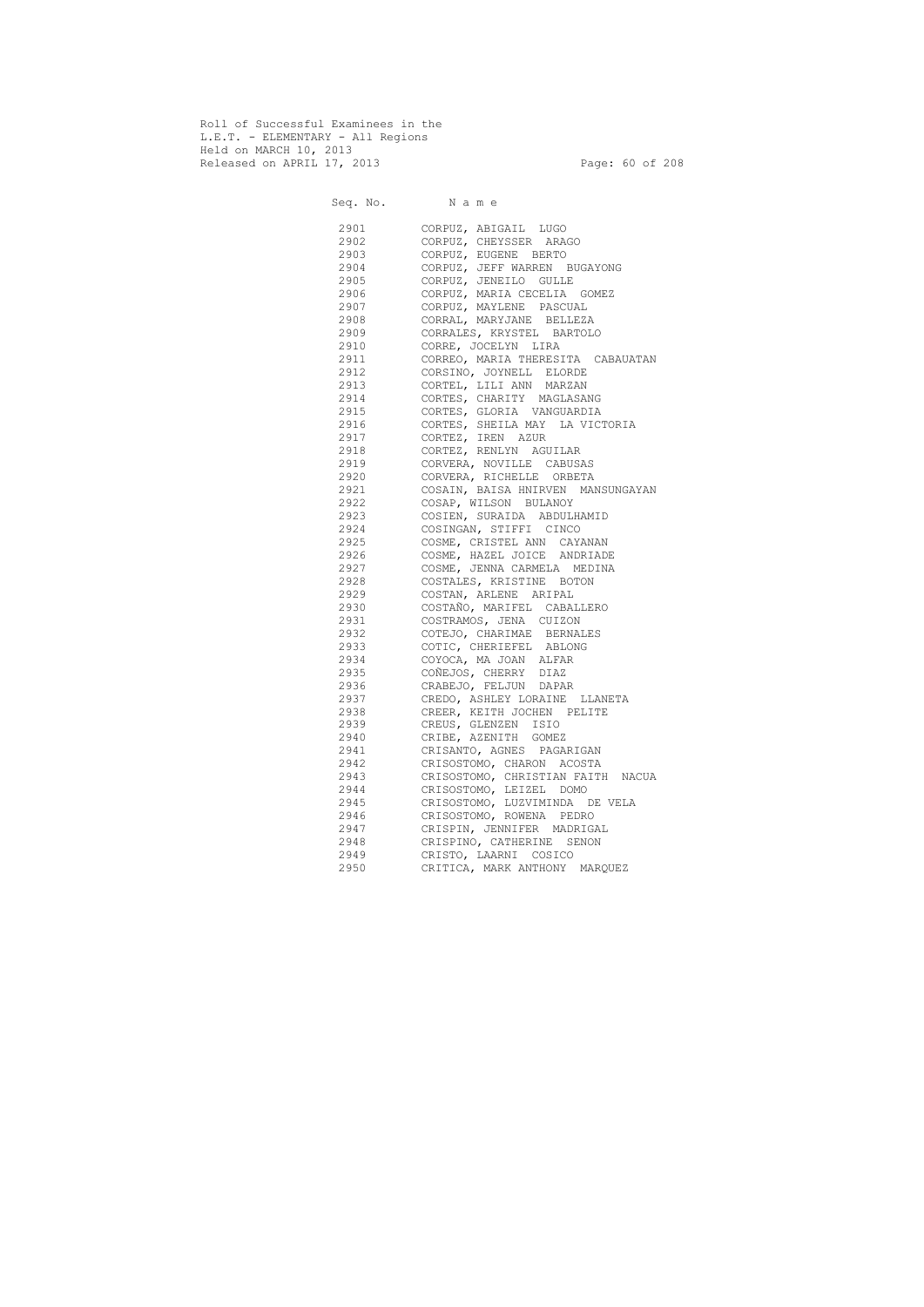Roll of Successful Examinees in the L.E.T. - ELEMENTARY - All Regions Held on MARCH 10, 2013 Released on APRIL 17, 2013 Page: 61 of 208

 Seq. No. N a m e 2951 CRUCILLO, AMY ABILLON 2952 CRUSIO, MARITES PARTOSA 2953 CRUZ, CHERRY ROSE ROSIO 2954 CRUZ, DIVINA PANTI 2955 CRUZ, FREDERICK SALVADOR 2956 CRUZ, HYWARD CATIIS 2957 CRUZ, IRENE LUIS 2958 CRUZ, JANICE ASTROLABIO 2959 CRUZ, JANICE MARGARET CRUZ 2960 CRUZ, JOANNE ESPIRITU 2961 CRUZ, KENNETH LAURENZ CALIMON 2962 CRUZ, MA CRISTINA BASCO 2963 CRUZ, MARIA GUIA NENA SALVADOR 2964 CRUZ, MARIA NORMITA LABAO 2965 CRUZ, MARIE JOY PAMA 2966 CRUZ, MARYMAY DE GUZMAN 2967 CRUZ, MOLINA HARIRAMANI 2968 CRUZ, RODERICK RIVERA 2969 CRUZADO, ROWENA LLANTE 2970 CRUZANTE, LALAINE MERCADO 2971 CRUZATA, CLIFFORD MERCADO 2972 CUA, JHON ANDREE YRUMA 2973 CUA, LAILA TOMATE 2974 CUADRANTE, EDELYN QUIRINO 2975 CUADRO, ERIKA ALDAY 2976 CUALES, GENEVIEVE BANGCAYLAN 2977 CUALES, LUIGE BONIFACIO 2978 CUARE, JEZER CONCEPCION 2979 CUARES, CHIQUE GERENTE 2980 CUARESMA, ANALYN AGSALAN 2981 CUARESMA, JOHANNA DAMASCO 2982 CUARESMA, MARLYN SARMIENTO 2983 CUARTE, CRIZA-LYN ESPENIL 2984 CUARTERO, DIANA GONZALES 2985 CUASAY, ANA MARIE MADERAZO 2986 CUBILLAS, NOEL MASTE 2987 CUBRADO, LEMUEL FRANCO 2988 CUDAS, RICHIE BERINO 2989 CUDIERA, BELEN GUNHURAN 2990 CUENCA, KYLE FERDINAND NAYVE 2991 CUENCA, LORY JEAN RIVAL 2992 CUENCA, NANCY AURON 2993 CUENCO, MA FE ALCARADO 2994 CUENTO, DESIDERIA HUERTO 2995 CUERDO, MARICEL AVENILLA 2996 CUESTA, IRIS LEA MONDOÑEDO 2997 CUETO, ANDREA CAPINA 2998 CUEVA, KATHLEA CANLUBO 2999 CUEVAS, ANGEL CRIS PENALES 3000 CUEVAS, ERIC MALBAS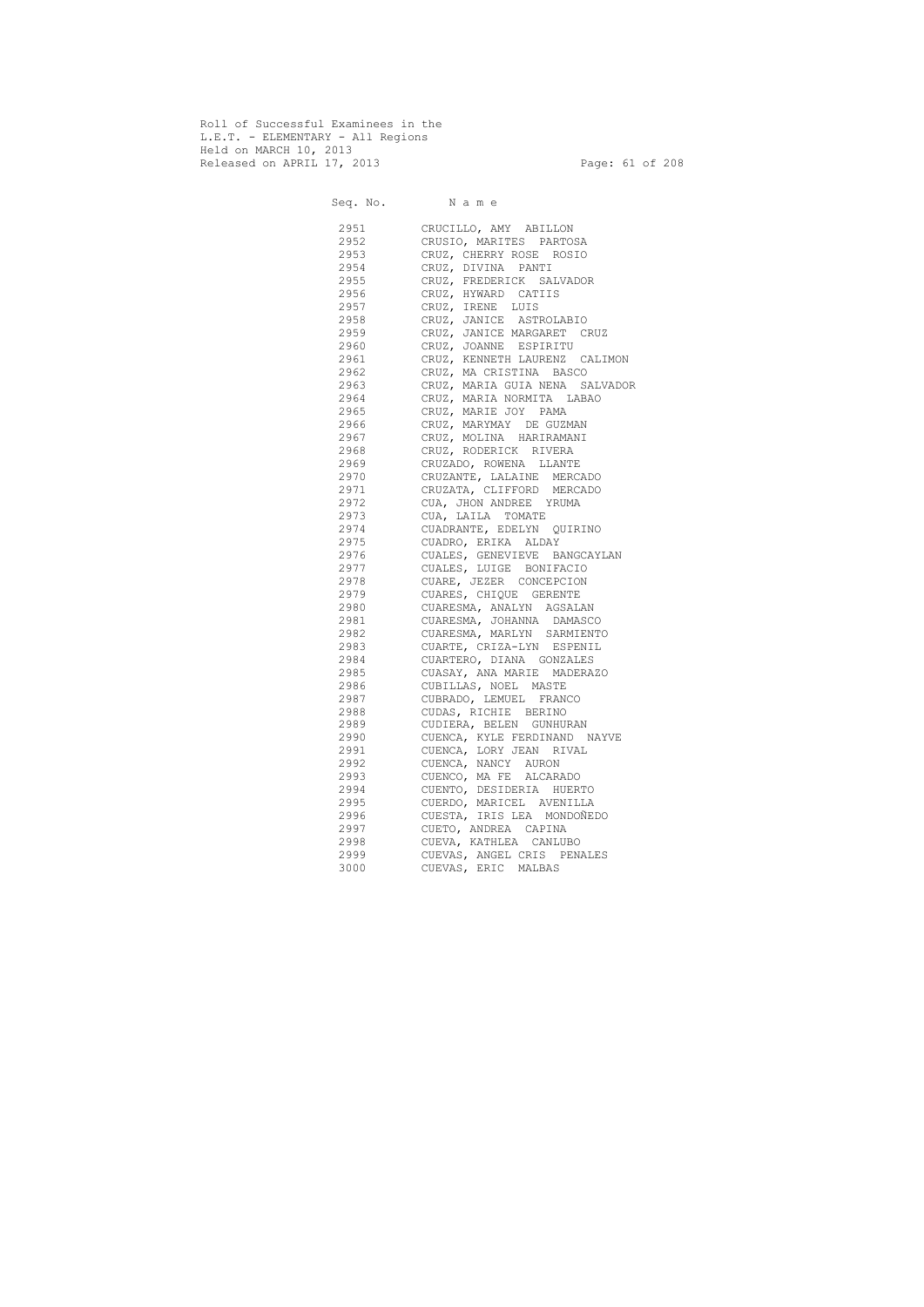Roll of Successful Examinees in the L.E.T. - ELEMENTARY - All Regions Held on MARCH 10, 2013 Released on APRIL 17, 2013 Page: 62 of 208

 Seq. No. N a m e 3001 CUEVAS, MAELEAN DEGAMO 3002 CUEVAS, MARICRIS PARADILLA 3003 CUEVAS, VIVIAN QUITO 3004 CUEVO, MARIA CAROLINA PASCUAL 3005 CUI, BERNADETH TAYANES 3006 CUIZON, MARY FE LAURON 3007 CUIZON, ROSEMARIE CAPOQUIAN 3008 CUIZON, VEVENIA ROSALES 3009 CULANAG, MARY CONCEPCION MADICLUM 3010 CULANCULAN, MAE AMOR TUGDANG 3011 CULANG, HEIZEL FERNANDO 3012 CULATON, PERLA PATRICIO 3013 CULLAMAT, LEMUEL CUMAHIG 3014 CUMAWAS, SALLY TESALONA 3015 CUNANAN, AIDA MICHELLE APOSTOL 3016 CUNANAN, IVY JOY BOGNOT 3017 CUNANAN, KIM ALDRIN CRUZ 3018 CUNANAN, REICHELLE ARCA 3019 CUNTAPAY, CLARIZA ROSARIO CALICDAN 3020 CUNTAPAY, VISIE GATOS 3021 CURAMBAO, ROSEMARIE BASTIDA 3022 CURAPAO, CHONA NEUG 3023 CUREG, MARICEL BAGGAS 3024 CURIOSA, ANGELYN HERNANDO 3025 CUSI, MYLA CORONEL 3026 CUSIPAG, HAZEL-NETTE RODRIGUEZ 3027 CUSO, JESSA MAY HERMAN 3028 CUSTODIO, HOMAR MAGBANUA 3029 CUSTODIO, JESSYL MAZON 3030 CUSTODIO, JOANNE ANDAL 3031 CUTAD, STEPHANIE MAE BALIOS 3032 CUTAMORA, MANUEL TALOLONG 3033 CUTIA, GRACIA JRA ABELINDE 3034 CUYA, JANELIN RODRIGUEZ 3035 CUYNO, EPIFANIA BAYOT 3036 CUYOS, EMILY PIAMONTE 3037 CUYOS, MAY CRIS JAYME 3038 CUÑA, PALABIANA BAJADO 3039 DAAYATA, MARIA DIOSA MALAZARTE 3040 DABALOS, KATE CARNALNA 3041 DABALOS, RAQUEL REPIA 3042 DABALOS, REGNER GASTARDO 3043 DABAN, MHELL JEAN CORRALES 3044 DABLEO, MAILA HAPINAT 3045 DABLO, MARICEL ARGAWANON 3046 DACANAY, JESSICA CARBONEL 3047 DACANAY, LUICA GAUDES SABIO 3048 DACANAY, VINGLES MAON 3049 DACARA, ALICIA TANTIADO 3050 DACASIN, AILEEN VENTINILLA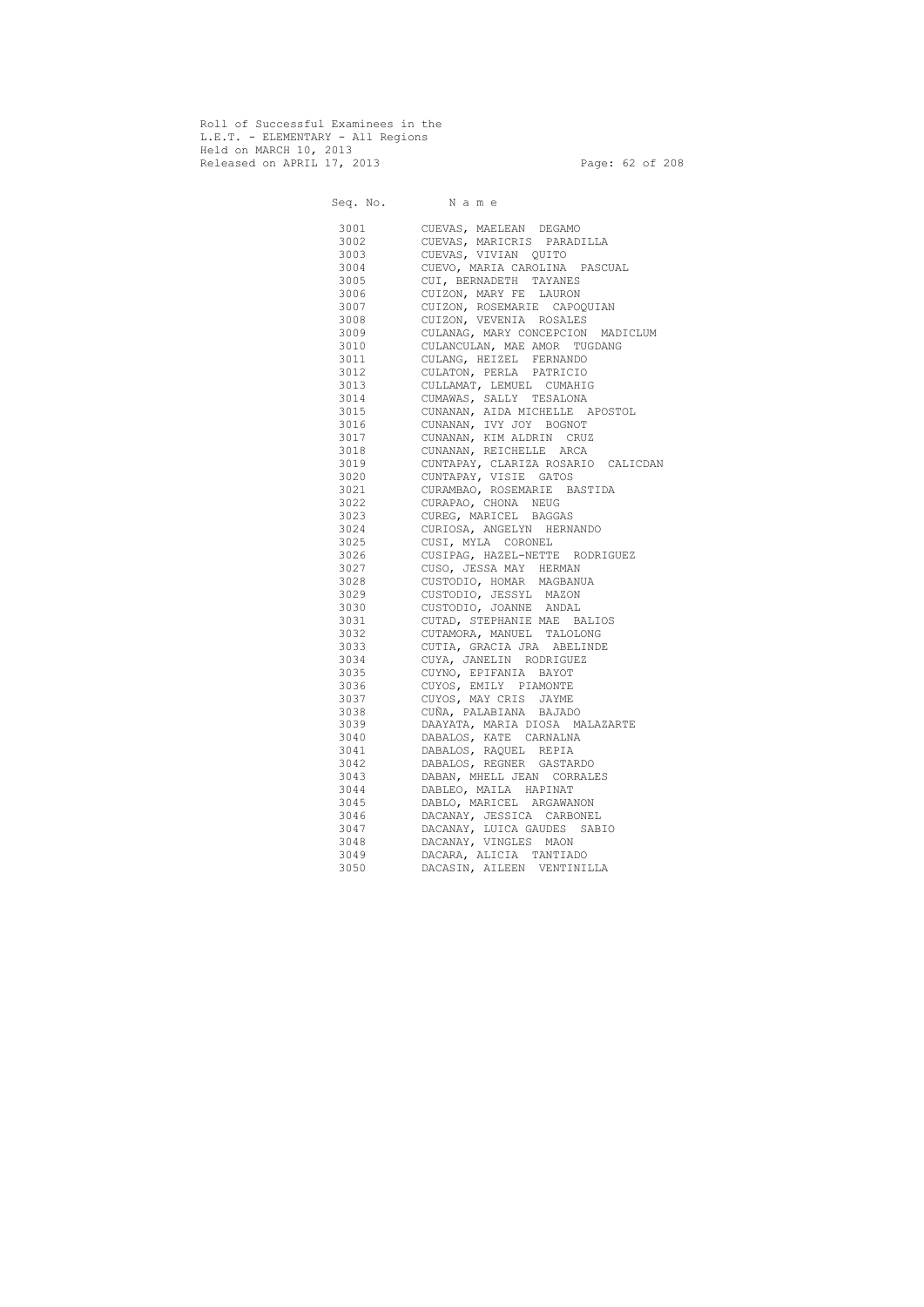Roll of Successful Examinees in the L.E.T. - ELEMENTARY - All Regions Held on MARCH 10, 2013 Released on APRIL 17, 2013 Page: 63 of 208

 Seq. No. N a m e 3051 DACAYANAN, LEAH ARNI ARBITRARIO 3052 DACAYANAN, MARIE CHRIS PADINIT 3053 DACAYMAT, JINKY ROSE BACSAL 3054 DACERA, GRETCHEN PONTIVEDRA 3055 DACERA, GRETCHIE ENGROBA 3056 DACIBAR, RACHELLE MAE ALVERO 3057 DACSIL, KRISTIANNA MARIE DAVID 3058 DACUBA, ROSIEVIE VERSOZA 3059 DACULA, BETTY TAGSA 3060 DACULA, GLACYL ERANA 3061 DACULLO, MYLA COMBO 3062 DACULLO, RUSEL RANGASA 3063 DACUTANAN, MYLENE ABEGONIA 3064 DADDAAN, FELICITA PUMIHIC 3065 DADIVAS, JOY-CATHERINE ESTANQUE 3066 DADIVO, GERTRUDEZ DE LA CRUZ 3067 DADO, AILYN MINA 3068 DADO, MARILOU ARIAS 3069 DADOR, MARY ANN CUAS 3070 DADOR, PRISCILA GOMERA 3071 DADURAL, JONATHAN AGRISOLA 3072 DAEL, JUVELYN CAINDUG 3073 DAG-O, ESTER PANCITO 3074 DAGAAS, KARYL MORAGAS 3075 DAGALEA, ROAN JEAN GENERAL 3076 DAGANDAN, FAITH SUMILI 3077 DAGANGON, ANNA LYN DELA PEÑA 3078 DAGANIO, JEAN COLANDOG 3079 DAGANZO, CHRISTINE VILLANUEVA 3080 DAGARAGA, CHERRY COMCOM 3081 DAGMIL, ARCHIE MACALACAD 3082 DAGO-OC, WINDELLE ENGALAN 3083 DAGOHOY, RHEA YARANON 3084 DAGONDON, PHILIP JOHN OBSIOMA 3085 DAGPIN, MINDA BALANAY 3086 DAGUIT, MADEL TION 3087 DAGUM, CORAFE ILAO 3088 DAGUMAN, ERNESTO CUANICO 3089 DAGUMAN, NICA TURBANADA 3090 DAGUNAN, MARIA LILIBETH ENTILA 3091 DAGUPLO, ROSE DECANO 3092 DAHAB, CHILYN QUICAY 3093 DAHAN, GHEMA ONG 3094 DAHUNAN, MELVIN PONDAVILLA 3095 DAILEG, MICHELLE GALVEZ 3096 DAILO, CHONA NAPONE 3097 DAITOL, AMOR GODINEZ 3098 DAJAY, SHERYL PEÑAMORA 3099 DAKAY, JERRY ANDUGO 3100 DAKETAN, JULIE PODES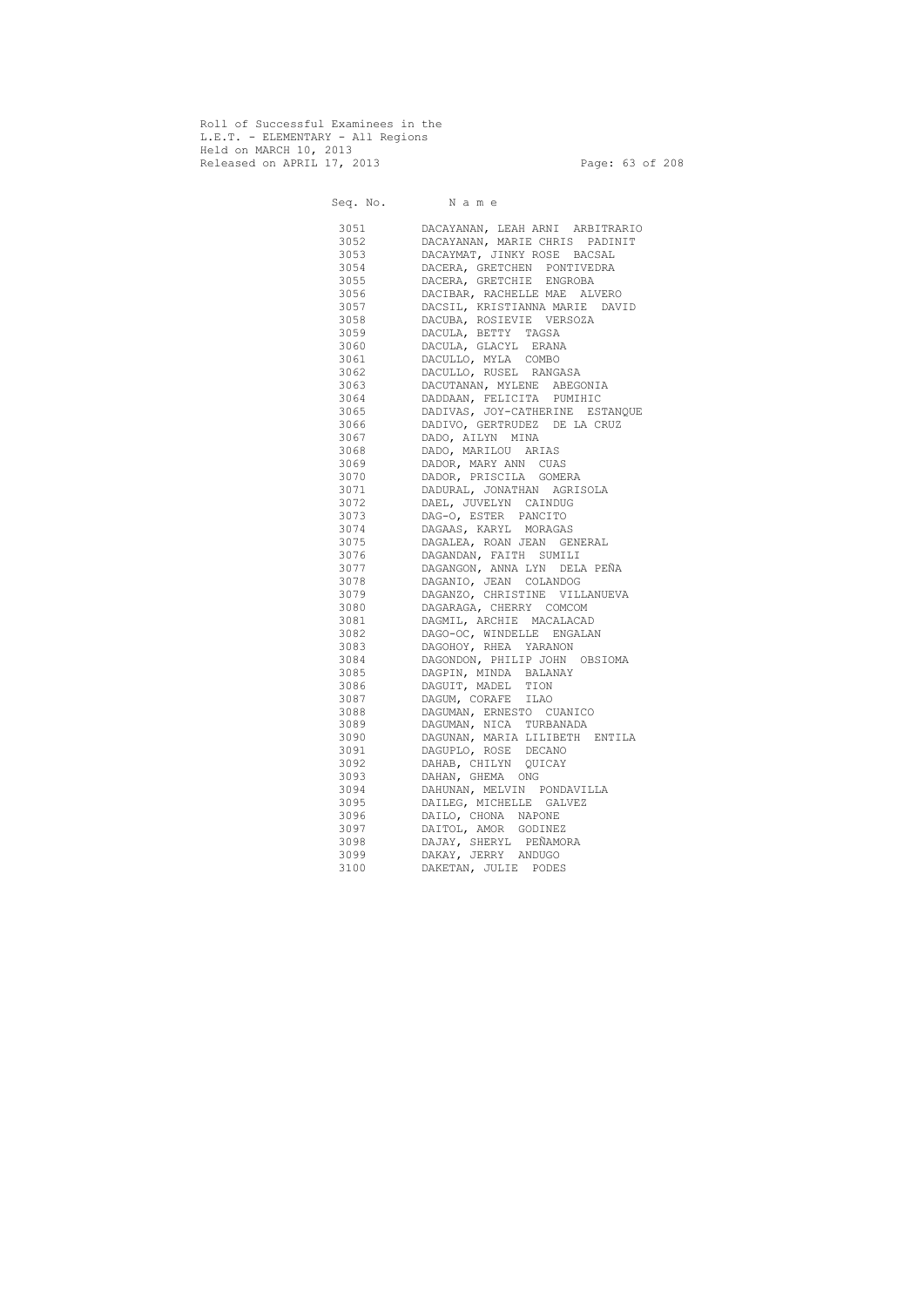Roll of Successful Examinees in the L.E.T. - ELEMENTARY - All Regions Held on MARCH 10, 2013 Released on APRIL 17, 2013 Page: 64 of 208

 Seq. No. N a m e 3101 DALAGAN, FE BERBAL 3102 DALAGUIT, JOVEN PANIGON 3103 DALAHAY, CELESTE SABIDOR 3104 DALAMA, ROBAN MANANGKA 3105 DALAN, JANNETH OLOR 3106 DALANDANGAN, FAIZAL ABDUL 3107 DALANGIN, LILIAN MANGCO 3108 DALANGIN, RICHEL DALAN 3109 DALANON, DONAVEL SATURNINO 3110 DALEJA, NORWEL RAMOS 3111 DALES, MARILOU JAQUE 3112 DALI-ON, JENALYN CABANTAC 3113 DALICANO, MERNA PALOMERAS 3114 DALIGDIG, ROHANA AMINOLA 3115 DALION, RENELYN YAMARO 3116 DALIWAG, MARY ANN YU 3117 DALORA, MARY GRACE BALDIZAR 3118 DALOWAY, JANE DUPA-AS 3119 DALUBATAN, ROY SABUCOHAN 3120 DALUFIN, JAYSER GONZALES 3121 DALUMA, JOHAYRA USMAN 3122 DALUMPINES, ANTONETTE FAJARDO 3123 DALUMPINES, JOCEL LABISTE 3124 DALUPANG, JOSEFINA MAGAOAY 3125 DALUT, MERCY SIMBAJON 3126 DAMANDAMAN, JOHN REY MAGALSO 3127 DAMAYO, FEREL LYNE DACION 3128 DAMIAN, ARLYN MAESTRE 3129 DAMOSLOG, MARYLYN PASADILLO 3130 DANA, MARY JOY MALONES 3131 DANDAMUN, SARFIA SHARIEF 3132 DANDAN, RESHNA ARMILLA 3133 DANDASAN, JESS AMABA 3134 DANDUAN, MARICEL TOMENES 3135 DANG-AO, MAY ANN DEMDEM 3136 DANGASE, IVY JOY AVERGONZADO 3137 DANGASE, REYNAN BUSIO 3138 DANGDANG, NORMILA BATOCALA 3139 DANGLAY, DECENIA SALTINO 3140 DANGLE, MARJORIE CAYAT 3141 DANGLE, YSTHR RAVE PE 3142 DANGWILIS, ROLLY BALIN-AO 3143 DANIEL, JOY ANN REBOSORA 3144 DANIELA, BEVERLY BAUTISTA 3145 DANIELES, SUSAN DE LA CRUZ 3146 DANO, EMMYLOU SATURION 3147 DANO, MILLER RYAN CORAGE 3148 DANO, MIRAFLOR SATURION 3149 DANTE, SHERRIE ANN MAURIN 3150 DANTES, PRINCESS CABENTA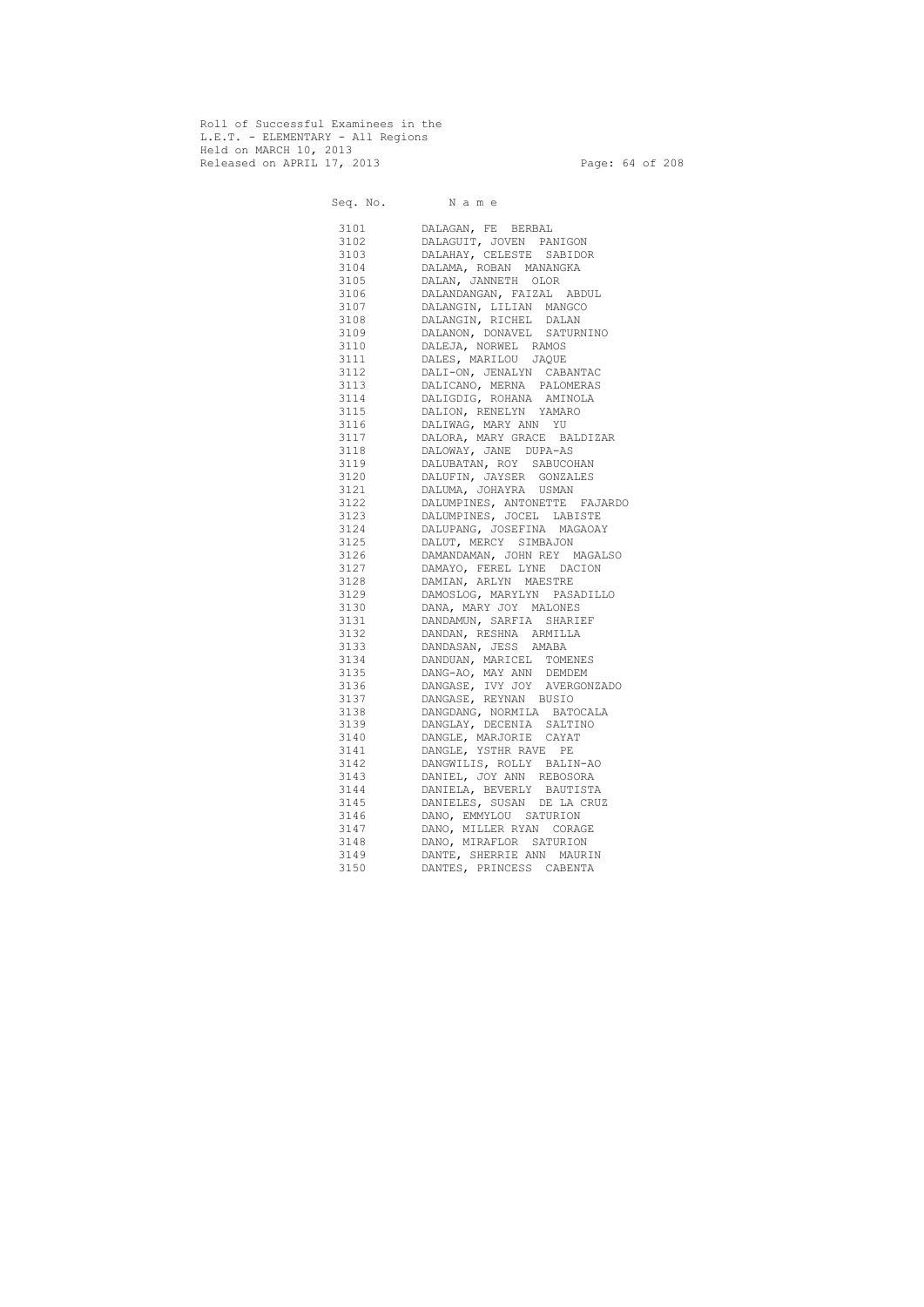Roll of Successful Examinees in the L.E.T. - ELEMENTARY - All Regions Held on MARCH 10, 2013 Released on APRIL 17, 2013 Page: 65 of 208

 Seq. No. N a m e 3151 DAOWAG, JOSIE ROSE MALANA 3152 DAPADAP, JEAN SACRAMENTO 3153 DAPALOG, JHONA GEL ANDONGIT 3154 DAPAR, CHRISTINA 3155 DAPIAWEN, FRANCHELLE JANE CADDAWAN 3156 DAPII, JANODI HALIS 3157 DAPILOS, TERESA ECHALAS<br>3158 DAPITO, DONNA ATIENZA DAPITO, DONNA ATIENZA 3159 DAPITO, RONA SULANOY 3160 DAPLA, ROGELINE SUARILLA 3161 DAPLASEN, MARCELINA BASING-A 3162 DAPROSA, JINKY SANTOS 3163 DAPURAN, MAE LIM 3164 DAQUIOAG, ANN JAMAIKA SOTTO 3165 DARAY, BEBIAN ORILLANEDA 3166 DARDO, CHERRY MAE LUIG 3167 DARIA, JOAN MAE CARPIO 3168 DAROG, PEARLY ANN SOMBILON 3169 DASALLA, LOVELYN TORIO 3170 DASIG, MIRAFLOR BOLITO 3171 DASMARIÑAS, JAMES FAITH DASMARIÑAS 3172 DASTAS, JOSIE HIERAS 3173 DATANG, EMELYN LABI 3174 DATU, RASLAYNE HERERRA 3175 DATUIMAM, AMINAH RADIAMODA 3176 DATUIN, DIANA DELA CRUZ 3177 DAUAG, THELMA CAPATE 3178 DAUD, MELVIN ALBABON 3179 DAUD, MOHANIFA MACAPUNDAG 3180 DAVID, ALICE DORIA 3181 DAVID, JULIA BETTINA ATILANO 3182 DAVID, RAZEL SALAZAR 3183 DAVILA, JANETH ROMANTICO 3184 DAWAL, ANNALIZA 3185 DAWATON, MYRA ALIPIT 3186 DAWING, CECILIA BALISNOG 3187 DAWIT, AIREEN BELLEN 3188 DAYA, JEN CASVEL CABUYAO 3189 DAYAG-AN, ALPHA BANGLOY 3190 DAYANAN, CONRADO TOME 3191 DAYANAN, CRISTINA CABALLERO 3192 DAYANDANTE, ARJAY PAPICA 3193 DAYAO, SHIEKHA JOYCE TORRES 3194 DAYAOEN, GENILYN ABANGA 3195 DAYAP, MARY JOY MOGELLO 3196 DAYO, BRYAN DUMAPLIN 3197 DAYOG, MARY GRACE CASINABE 3198 DAYON, MAREBEL DAGOY 3199 DAYOT, JOVEN VEDOR 3200 DAYOT, RYMA AGUILAR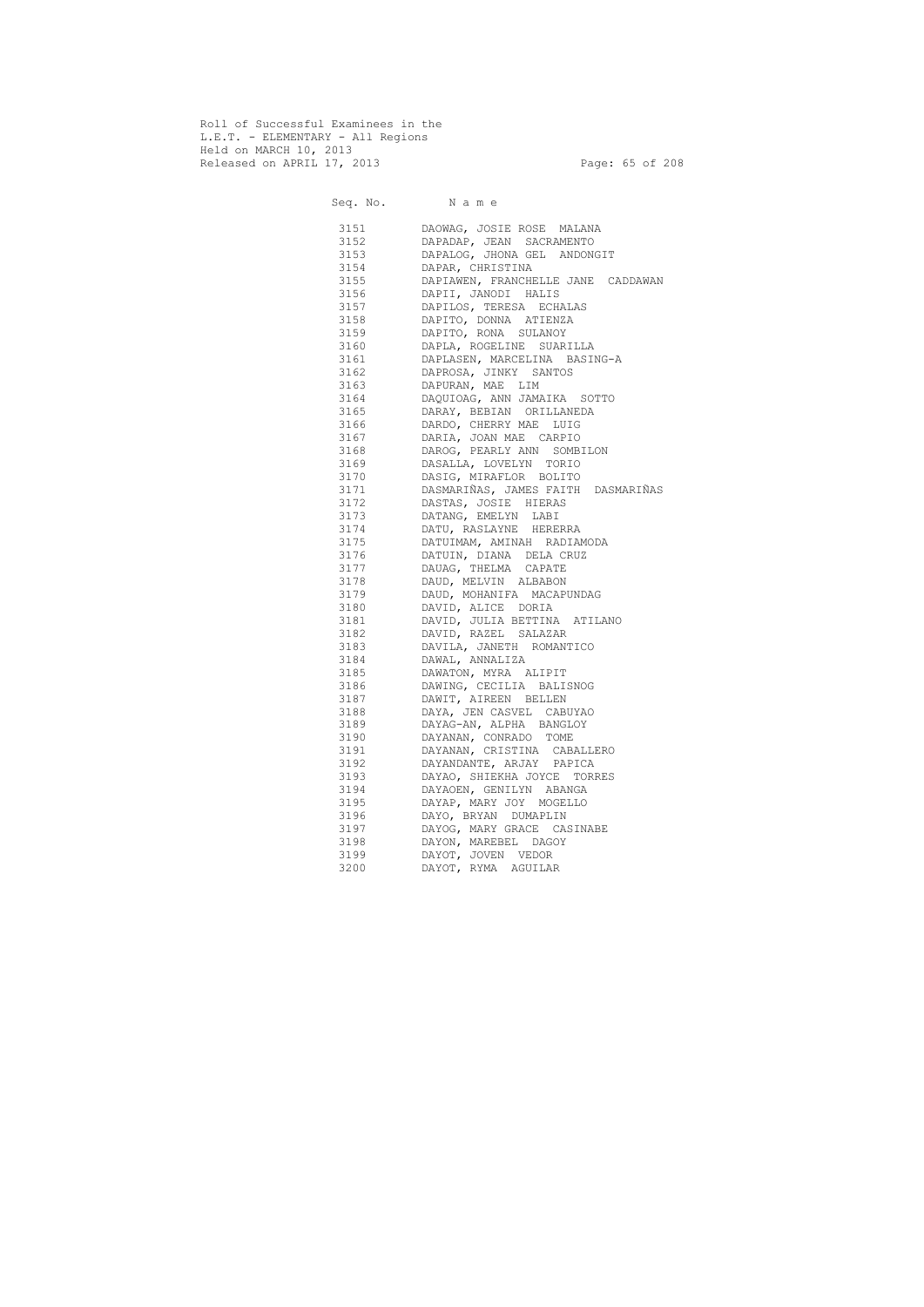Roll of Successful Examinees in the L.E.T. - ELEMENTARY - All Regions Held on MARCH 10, 2013 Released on APRIL 17, 2013 Page: 66 of 208

 Seq. No. N a m e 3201 DAYTO, DORIFE GEÑORGA 3202 DAYUNDANON, JUNELER PUGOY 3203 DAYUPAY, ANABETH INDOYON 3204 DAZA, JERILEEN ESTANISLAO 3205 DAZA, ROBY JAMES FABRE 3206 DAZO, CHRISTINE RENEGADO 3207 DAZO, KATHERINE LACSA 3208 DAÑO, ISAH MAGLASANG 3209 DAÑO, JACKILYN TISOY 3210 DAÑOSOS, DINNAH NOQUEZ 3211 DE ARABIA, MARIO JR JAVELOSA 3212 DE BELEN, LEA RAMOS 3213 DE CASTRO, AIAN BALBA 3214 DE CASTRO, CANDELANI DELOY 3215 DE CASTRO, CHERYLYN BAUZON 3216 DE CASTRO, EMMABEL ASICO 3217 DE CASTRO, GERSALDA CAYUBIT 3218 DE CASTRO, PRECILLA PASOL 3219 DE CHAVEZ, RODERICK FRANCISCO 3220 DE CLARO, MARIVIC TENORIO 3221 DE DIOS, ANA ROSE CONSIMINO 3222 DE DIOS, JOY CANTOS 3223 DE DOMINGO, NERISSA ESPARES 3224 DE FRANCIA, CHOLLA MAE YAMUTA 3225 DE GUIA, ANGELINA IRINCO 3226 DE GUZMAN, ALBERTH ARINGO 3227 DE GUZMAN, ARCHIE ARRADAZA 3228 DE GUZMAN, CRISTINE CARILLO 3229 DE GUZMAN, DESIREE RIVERA 3230 DE GUZMAN, DONABEL DAVID 3231 DE GUZMAN, HELEN ORBISTA 3232 DE GUZMAN, JANE KATHLEEN YBAÑEZ 3233 DE GUZMAN, JENNY ROSS CAPULI 3234 DE GUZMAN, KELLY CHANE DE VERA 3235 DE GUZMAN, MALOU AGUIBAY 3236 DE GUZMAN, MARIGEN JIMENEZ 3237 DE GUZMAN, MARISSA CANCINO 3238 DE GUZMAN, MARLIZA 3239 DE GUZMAN, MYRA PADAYAO 3240 DE GUZMAN, NEARINA MARIE TADENA 3241 DE GUZMAN, REYNALYN ARENAS 3242 DE GUZMAN, VERNI PENOLIAR 3243 DE GUZMAN, YLLANA MANIQUIZ 3244 DE JESUS, AMY CEBU 3245 DE JESUS, CHARLIE JR PETALLENO 3246 DE JESUS, JOANA BELEN PITACIO 3247 DE JESUS, MA JELYN QUILINGGAN 3248 DE JUAN, ROSE MARIE JEAN GONZAGA 3249 DE LA CRUZ, CYRENE BARCELON 3250 DE LA CRUZ, DESIREE NOYNAY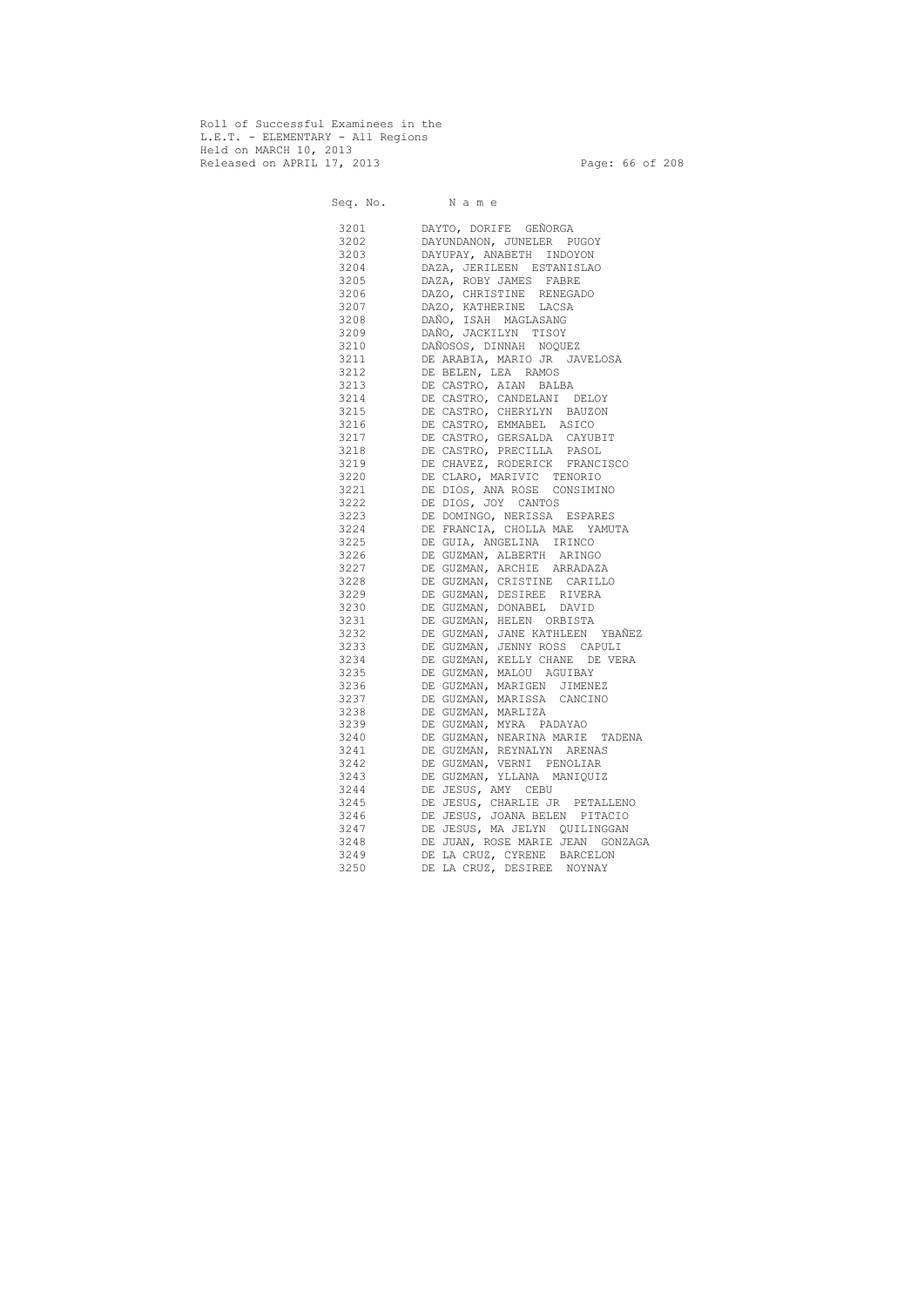Roll of Successful Examinees in the L.E.T. - ELEMENTARY - All Regions Held on MARCH 10, 2013 Released on APRIL 17, 2013 Page: 67 of 208

 Seq. No. N a m e 3251 DE LA CRUZ, ELIZABETH MAGOLING 3252 DE LA CRUZ, GINALYN DAGSAAN 3253 DE LA CRUZ, JENNIFER DE LA TORRE 3254 DE LA CRUZ, JERLYN UDTOHAN 3255 DE LA CRUZ, LANNIE DOGAYO 3256 DE LA CRUZ, MONA LISA LOPEZ 3257 DE LA CRUZ, ROBERT BARLIZO 3258 DE LA LIÑA, JOVANNY BALASABAS 3259 DE LA PEÑA, ROSALIE VILLACRUSIS 3260 DE LA TORRE, JOEFIL VALLA 3261 DE LA VEGA, GENEVIVE CASTILLO 3262 DE LA VEGA, JANE COLLADO 3263 DE LA VICTORIA, DIMPLE PALMA 3264 DE LEMON, CHEE-NEE ANN PALPARAN 3265 DE LEON, ANN MARIE LEYES 3266 DE LEON, ARLENE CORONEL 3267 DE LEON, CATHERINE KRIS SIBUG 3268 DE LEON, HAYDE YANGAN 3269 DE LEON, JOHANNA TAYONGTONG 3270 DE LEON, JUN JUN BONDAD 3271 DE LEON, LORIELYN VELASCO 3272 DE LEON, MARIZ MESINA 3273 DE LEON, MAY ANN SANTOS 3274 DE LEON, MINA REYES 3275 DE LEON, MYRA DULCE TENORIO 3276 DE LEON, NADI AGLIAM 3277 DE LEON, RONALYN CARI-AN 3278 DE LEON, WINNIE SOLANCHO 3279 DE LEÑA, LEAH LIBAG 3280 DE LOS REYES, ANALIZA AMAT 3281 DE LOS REYES, HERCIL BORBORAN 3282 DE LOS REYES, IVY BAUDEN 3283 DE LOS REYES, ROSALINA JABLA 3284 DE LOS SANTOS, ANALEE EDURIA 3285 DE LOS SANTOS, ANGELICA DEVESFRUTO 3286 DE LOS SANTOS, IRENE TINAO 3287 DE LOS SANTOS, LEAH ARCAS 3288 DE LOS SANTOS, LICYL JUTARA 3289 DE LOS SANTOS, NORA DE LA CRUZ 3290 DE LOS SANTOS, RODERICK ORTEGA 3291 DE LOS SANTOS, ROXANNE BANTOC 3292 DE LUNA, CYNTHIA RUBIA 3293 DE LUNA, LOLITA SOLOMON 3294 DE MESA, WILMA CODERIS 3295 DE OCA, CARMELO ROJAS 3296 DE OCAMPO, ROXAN DEFFENSOR 3297 DE PADUA, DOLORES ESGUERRA 3298 DE PADUA, JENALYN DELA CRUZ 3299 DE PANAY, GRACECHELLE TAMBONG 3300 DE PAZ, MARIA JINKY ORINGO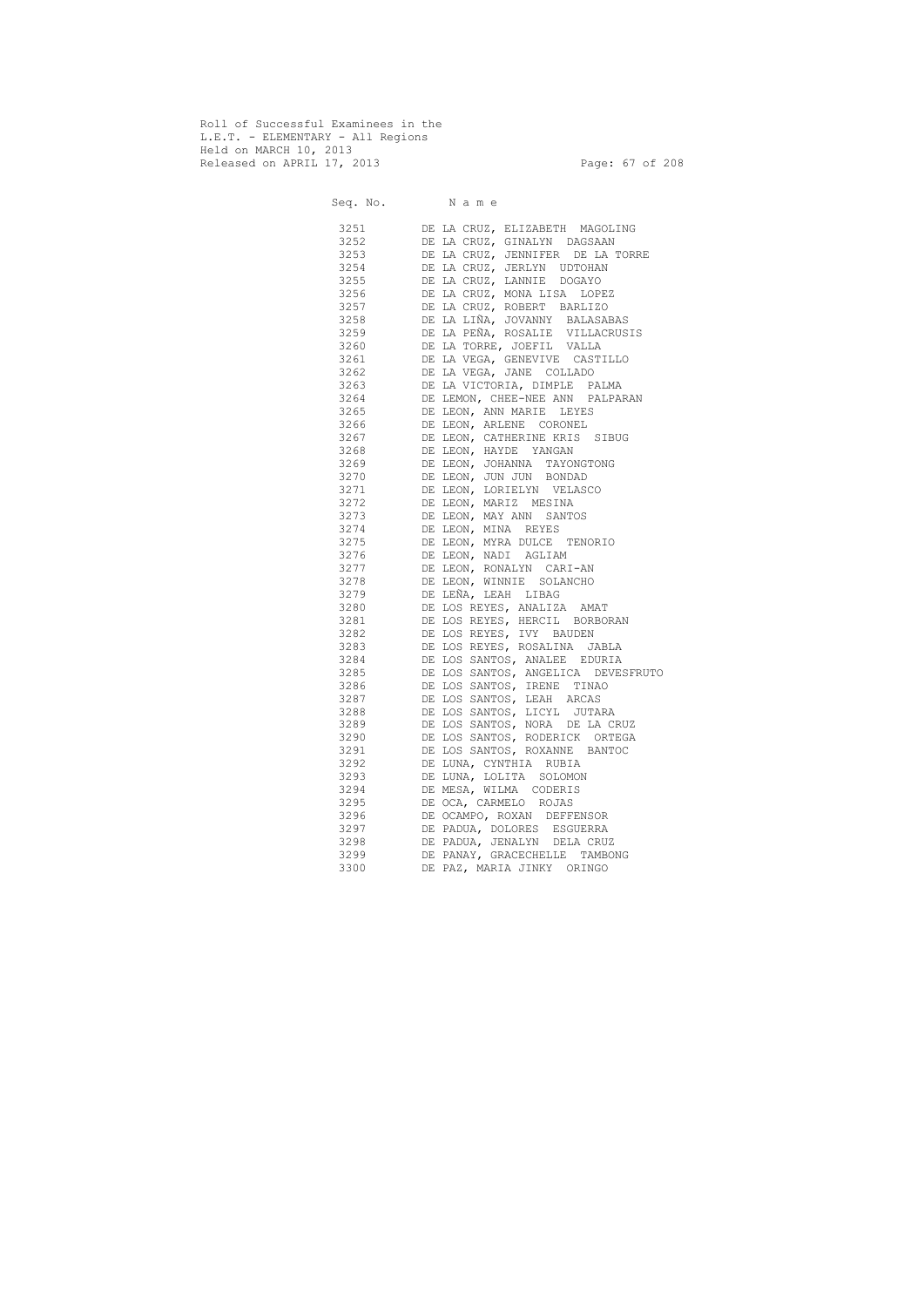Roll of Successful Examinees in the L.E.T. - ELEMENTARY - All Regions Held on MARCH 10, 2013 Released on APRIL 17, 2013 Page: 68 of 208

 Seq. No. N a m e 3301 DE PEDRO, ANGELYN SORIO 3302 DE RAMOS, KRISTEL MARIE DIANNE BUÑAG 3303 DE RAMOS, MELDIE DE GUZMAN 3304 DE ROSAS, FAYE KRIZZIA PANDAY 3305 DE TORRES, GERLIE PEÑALOZA 3306 DE TORRES, SHERYL PERAMO 3307 DE UNGRIA, JOSEPHINE MANGUING 3308 DE VALE, MICHAEL PEREZ 3309 DE VEGA, GRETCHEN GARRATE 3310 DE VERA, AUREA HUNDANGAN 3311 DE VERA, DEVORAH JANE CENDANA 3312 DE VERA, MARISSA LAGUIT 3313 DE VERA, MYLENE BAUTISTA 3314 DE VERA, RHEA LYN CASINGAL 3315 DE VERA, RYAN JAY ANDASAN 3316 DE VERA, SARAH JANE PIMENTEL 3317 DE VILLA, MARIFE CAPUNITAN 3318 DEBALUCOS, JOHN PETER AGBON 3319 DEBIL, MARK JUN DEQUITO 3320 DECAL, VIRGILIO JR ANTIPOLO 3321 DECANO, DENNIS AQUINO 3322 DECCA, JENNY-BAB DAMAYAN 3323 DECENA, JESAHEL MOYA 3324 DECIERDO, JONNA GENOVIA 3325 DECIERTO, MALOU LOPEZ 3326 DECIPOLO, IRIS GONZALES 3327 DECOLONGON, CHEKA ROSINAS 3328 DEDASE, ANNABELLE LEAL 3329 DEDUMO, ARRIANNE JEANE FERNANDEZ 3330 DEE, GERALDINE JOAN SIY 3331 DEFELIX, NOEME GONZALES 3332 DEGAMO, CARMEL FLORES 3333 DEGAMO, KATHERINE JANE OMEGA 3334 DEGILLO, RAFMON OBAGA 3335 DEGORIO, APRIL GRACE SALAZAR 3336 DEGORIO, GRACEFUL JOY GETIZO 3337 DEGUINIO, HIEDEE HIDALGO 3338 DEGUIT, JANET CAINGCOY 3339 DEIPARINE, JUNNARD GEONZON 3340 DEIPARINE, ROWENA CAÑEDO 3341 DEJAN, CARLO BRIOSO 3342 DEJAN, EVARISTO JR BAGAS 3343 DEJAPEN, JENELYN TORRED 3344 DEJETO, VERNA FLORES 3345 DEJUCOS, MIKE GAURANO 3346 DEJUMO, LILIBETH ERATO 3347 DEL CAMPO, ROBUSTIANO SARAGOZA 3348 DEL CASTILLO, ERA BERJA 3349 DEL MUNDO, ISRAEL ABCEDE 3350 DEL PERO, LEOVANYL OROCIO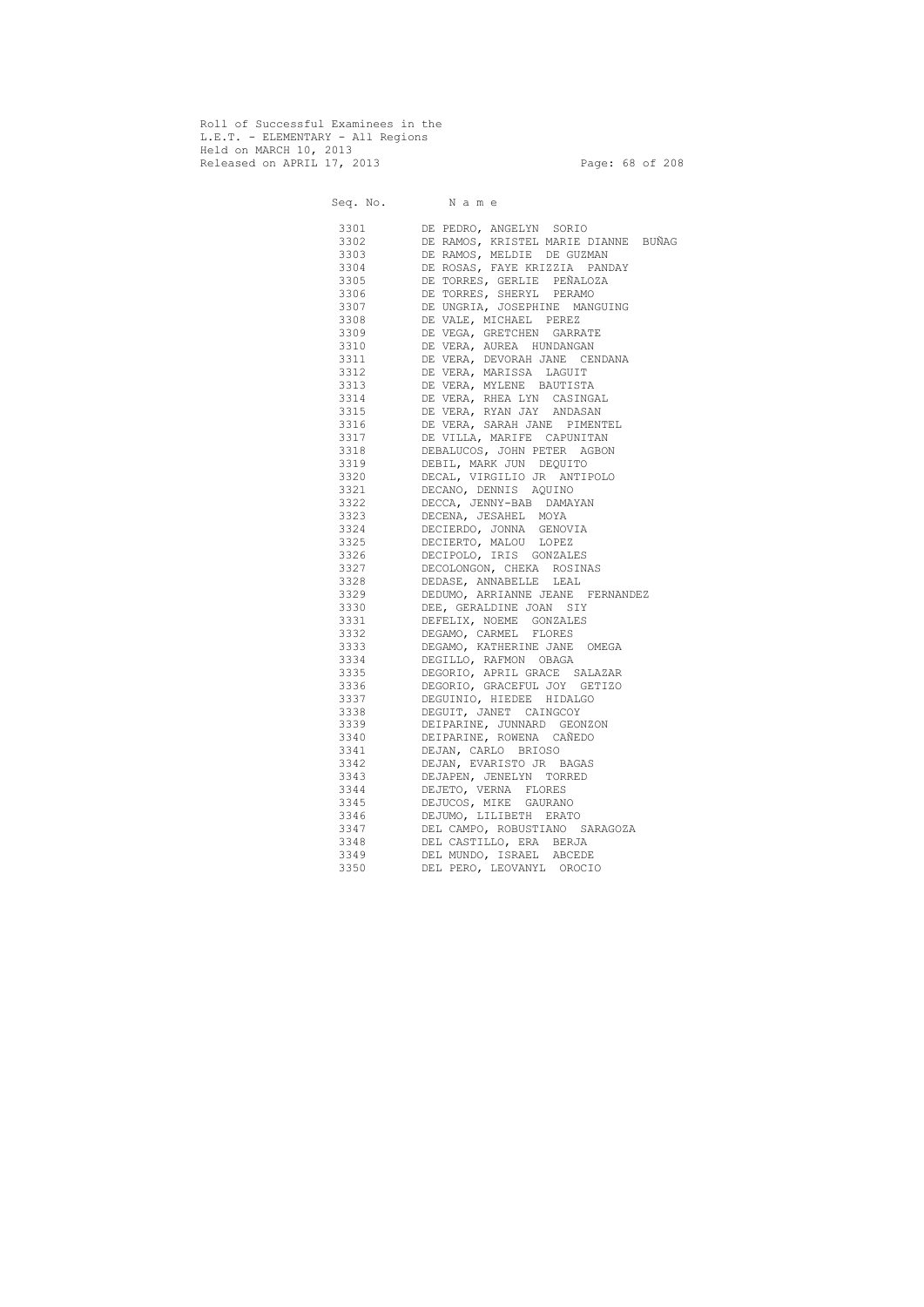Roll of Successful Examinees in the L.E.T. - ELEMENTARY - All Regions Held on MARCH 10, 2013 Released on APRIL 17, 2013 Page: 69 of 208

 Seq. No. N a m e 3351 DEL POSO, MARIA MARICEL ENOPIA 3352 DEL ROSARIO, ANNALIZA GALLEON 3353 DEL ROSARIO, CATHERINE LORIEGA 3354 DEL ROSARIO, JENNIFER PABUSTAN 3355 DEL ROSARIO, RHEA LYN RAMALES 3356 DEL ROSARIO, ROSEWIN PASCUAL 3357 DEL SOCORRO, JILL LYN SORETA 3358 DEL VALLE, MARIFE RAZON 3359 DELA CERNA, PETER OLAYVAR 3360 DELA CERNA, SENONA MILGO 3361 DELA CERNA, SHELA ORTEGA 3362 DELA CRUZ, ALMIE JANE LANTANO 3363 DELA CRUZ, AMY MAQUILING 3364 DELA CRUZ, APRIL RETRATO 3365 DELA CRUZ, ARLYN DOMINO 3366 DELA CRUZ, BRENT RENE VALIENTE 3367 DELA CRUZ, CECILE BERNABE 3368 DELA CRUZ, CLARIZA ANTONIO 3369 DELA CRUZ, DARLING MAE LOSARIA 3370 DELA CRUZ, DEAN LUCERO 3371 DELA CRUZ, EFRENSITA SIROMA 3372 DELA CRUZ, ELLAINE SANCHEZ 3373 DELA CRUZ, GINA SABANGAN 3374 DELA CRUZ, GRETCHINE NARANJA 3375 DELA CRUZ, HANNA MUYCO 3376 DELA CRUZ, IRENE TELLERVA 3377 DELA CRUZ, JAY ANN RENALES 3378 DELA CRUZ, JEMAISA 3379 DELA CRUZ, JENNA MARIZ JAVIER 3380 DELA CRUZ, JENNIFER BILAR 3381 DELA CRUZ, JENNIFER MOJICA 3382 DELA CRUZ, JESSICA ESTEBAN 3383 DELA CRUZ, JEVELYN REVELO 3384 DELA CRUZ, JOAN MAE DANTAY 3385 DELA CRUZ, JOANNA MAY MARIANO 3386 DELA CRUZ, KIMBERLY MANUEL 3387 DELA CRUZ, KRISTINE JOY LUMBA 3388 DELA CRUZ, LENY ASIONG 3389 DELA CRUZ, LORENA MANUNTAG 3390 DELA CRUZ, MA JOY MENDOZA 3391 DELA CRUZ, MARK ANGELO GARCIA 3392 DELA CRUZ, MARK JEROME RAGUAL 3393 DELA CRUZ, MARNILLE LAZARO 3394 DELA CRUZ, MARY ANN ASICO 3395 DELA CRUZ, MARY ANNE GREGORIO 3396 DELA CRUZ, MARY JANE DE GUZMAN 3397 DELA CRUZ, MAYJOLICA SAGUN 3398 DELA CRUZ, MERLINDA ENTERA 3399 DELA CRUZ, MONICA BONTO 3400 DELA CRUZ, RACEL GORTAYO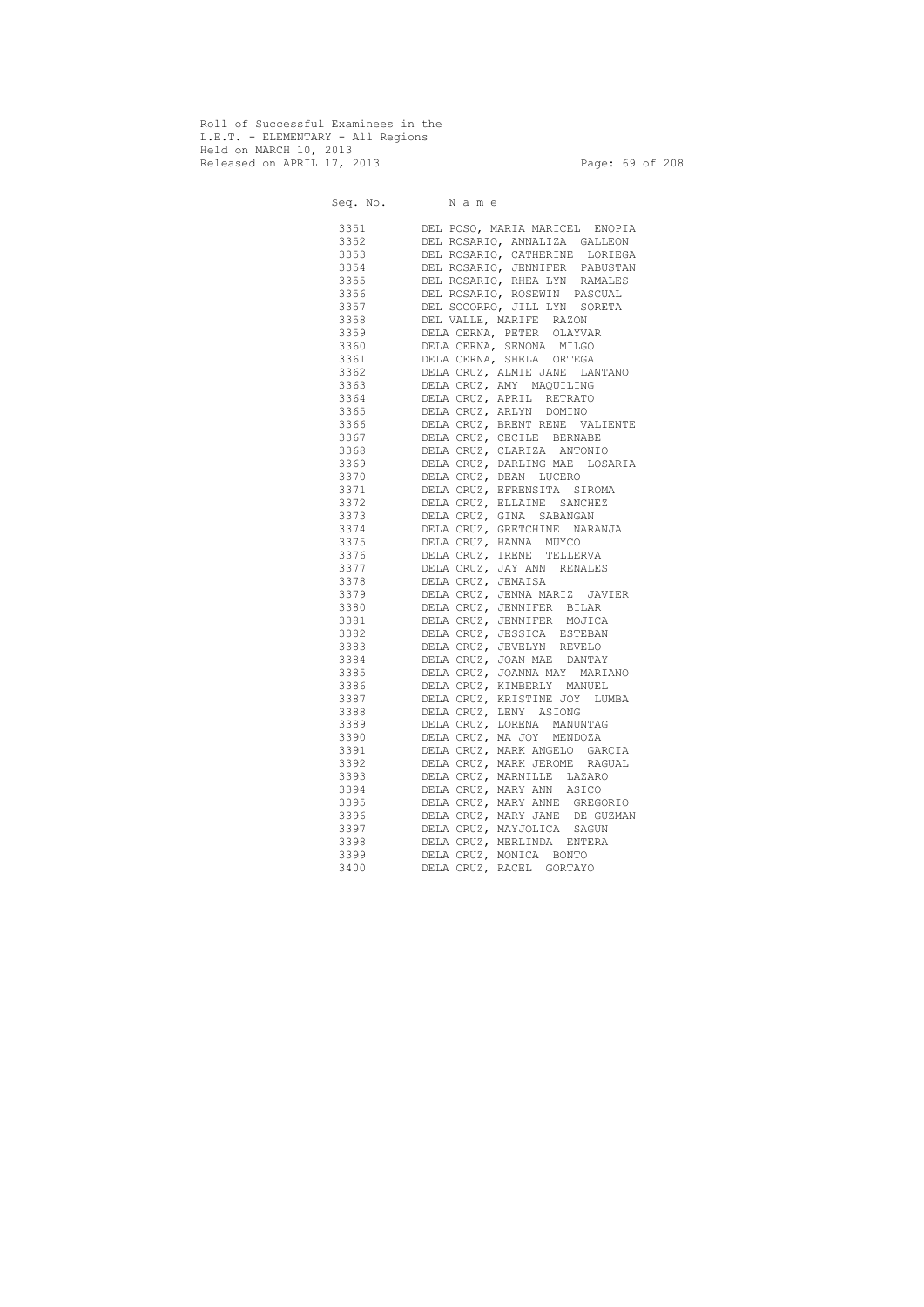Roll of Successful Examinees in the L.E.T. - ELEMENTARY - All Regions Held on MARCH 10, 2013 Released on APRIL 17, 2013 Page: 70 of 208

 Seq. No. N a m e 3401 DELA CRUZ, RACHEL BANAYOG 3402 DELA CRUZ, RACHELLE ANNE BESO 3403 DELA CRUZ, RAMIL BARCINA 3404 DELA CRUZ, RINA OROBIA 3405 DELA CRUZ, ROBEL UBONGEN 3406 DELA CRUZ, ROCHELLE ANN UBALDO 3407 DELA CRUZ, RONNIE SALILICAN 3408 DELA CRUZ, ROSE ANN ESCUADRO 3409 DELA CRUZ, SAMMUEL EVANGELISTA 3410 DELA CRUZ, SHARON MAGLALANG 3411 DELA CRUZ, SHERYL MILLARE 3412 DELA CRUZ, SWEET ANGELICA OLYMPO 3413 DELA CRUZ, WINNIE SANTOS 3414 DELA FUENTE, ARIANE VILLAR 3415 DELA FUENTE, MARILES SOLASCO 3416 DELA MERCED, MARIA CORAZON AROCENA 3417 DELA PEÑA, CARLA HERNANDEZ 3418 DELA PEÑA, CRISTY VILLAESTER 3419 DELA PEÑA, ELIZABETH CERDEÑA 3420 DELA PEÑA, GLIAN LUMBAYAN 3421 DELA PEÑA, IRISH PAQUIAO 3422 DELA PEÑA, KAITHLY PEÑA 3423 DELA PEÑA, NOELYN MALUNGCUT 3424 DELA PEÑA, RINALEN BELARMINO 3425 DELA PROVIDENCIA, NORA PINERA 3426 DELA ROSA, ALFREDO JR TOMAS 3427 DELA ROSA, GLAIZA ALUMBO 3428 DELA ROSA, HANJIE ZACARIAS 3429 DELA ROSA, JEMMIEMA BERGADO 3430 DELA ROSA, JONA NONSOL 3431 DELA ROSA, LINDA SAPE 3432 DELA ROSA, MERLY BELLO 3433 DELA SERNA, MAY MELANIE BACANI 3434 DELA TORRE, ANALIZA BANDAVIA 3435 DELA TORRE, ANN AMBALONG 3436 DELA TORRE, FE EVILLA OLAY 3437 DELA TORRE, GERSON PALAMING 3438 DELA TORRE, MARIA JEAN TINGIG 3439 DELA TORRE, MARWIN CLARO 3440 DELA TORRE, PRINCESS IGNACIO 3441 DELA VEGA, RIZZA PIADOZO 3442 DELACRUZ, JOEMARE MADIRAS 3443 DELAPEÑA, EARLY JOY LABARETE 3444 DELARAGA, MARIA THERESA BURA-AY 3445 DELARAGA, ROSARIO DE ASIS 3446 DELASAS, JOYCE CONNIE MARIE GARCIA 3447 DELES, DELGEN GENZOLA 3448 DELEÑA, ILUMINADA CULTIVO 3449 DELEÑA, JINKY ROSE CANCEJO 3450 DELFIN, DONIERAY LACANILAO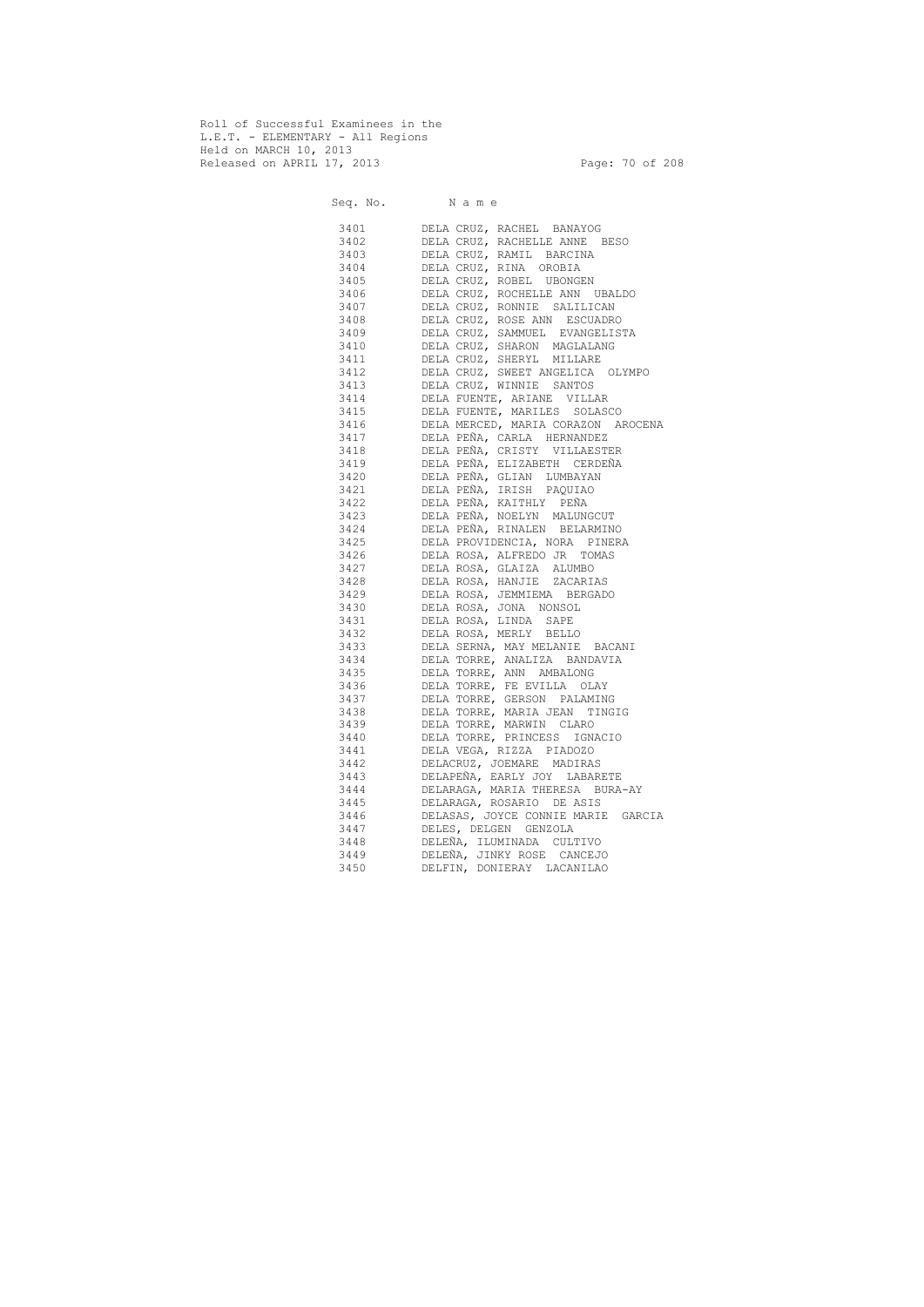Roll of Successful Examinees in the L.E.T. - ELEMENTARY - All Regions Held on MARCH 10, 2013 Released on APRIL 17, 2013 Page: 71 of 208

 Seq. No. N a m e 3451 DELFIN, ERRA DIESTRO 3452 DELGADO, BETHEL JOY SIAPOC 3453 DELGADO, JUSTINE KAY TALARA 3454 DELGADO, LYMA MAE GABILA 3455 DELGADO, MARIECON FABIC 3456 DELGADO, MICHELLE VILLAPANDO 3457 DELICA, MARICOR TORRES 3458 DELIGERO, MENELLE BACARRO 3459 DELIMA, METCHELYN MESA 3460 DELIMA, RICA PAZ 3461 DELIT, EVA BITAD 3462 DELLEVA, CRESILDA RANGCUDO 3463 DELLONA, MICHELLE TABAOG 3464 DELLORO, IKY CAMIGUING 3465 DELLOSA, JEAN IVYL GUEMO 3466 DELO, CRISTINA CARDENAS 3467 DELORINO, ALLAN MORENO 3468 DELORINO, AMALIA UNO 3469 DELOS ANGELES, LENNIE VILLACASTEN 3470 DELOS REYES, CHARRY CALINOG 3471 DELOS REYES, GRACE RELLANOS 3472 DELOS REYES, MA GRACIA AGANAN 3473 DELOS REYES, MARIANNE MANGANTI 3474 DELOS REYES, RONA BAES 3475 DELOS REYES, STEPHANIE MAE GALICIA 3476 DELOS REYES, WINDY JOY RAFOLS 3477 DELOS SANTOS, AIZA VICTORIA 3478 DELOS SANTOS, ANA MARIE MANING 3479 DELOS SANTOS, ARGIE PAGBILAO 3480 DELOS SANTOS, JAMAICA SANTOS 3481 DELOS SANTOS, MARY ROSE DEL CASTILLO 3482 DELOS SANTOS, MELISSA DELA CRUZ 3483 DELOS SANTOS, MYLA GUNO 3484 DELOS SANTOS, NATIVIDAD ABELLAR 3485 DELOS SANTOS, RENEL BUYOGAN 3486 DELOS SANTOS, VERNALIZA DOMINGO 3487 DELUSO, HAZEL BETITA 3488 DEMAPILASAN, SHIRLYNE VILLANUEVA 3489 DEMATE, HELEN NIEVERAS 3490 DEMAYO, JOERYM PASTERA 3491 DEMORIN, SUNSHINE NANTIZA 3492 DENSING, JULIET MEDEQUILLO 3493 DEOCADES, CHRISTINE GRANDE 3494 DEOCAMPO, CHERRY REBELLION 3495 DEOCAMPO, ERICA SENON 3496 DEOCAREZA, JOEL PEÑA 3497 DEPAMAYLO, JEAN MOSTACHO 3498 DEPARON, HARLEYN QUITOR 3499 DEPEÑA, GRACE MAGBANUA 3500 DEPON, LICENIA SACAREZ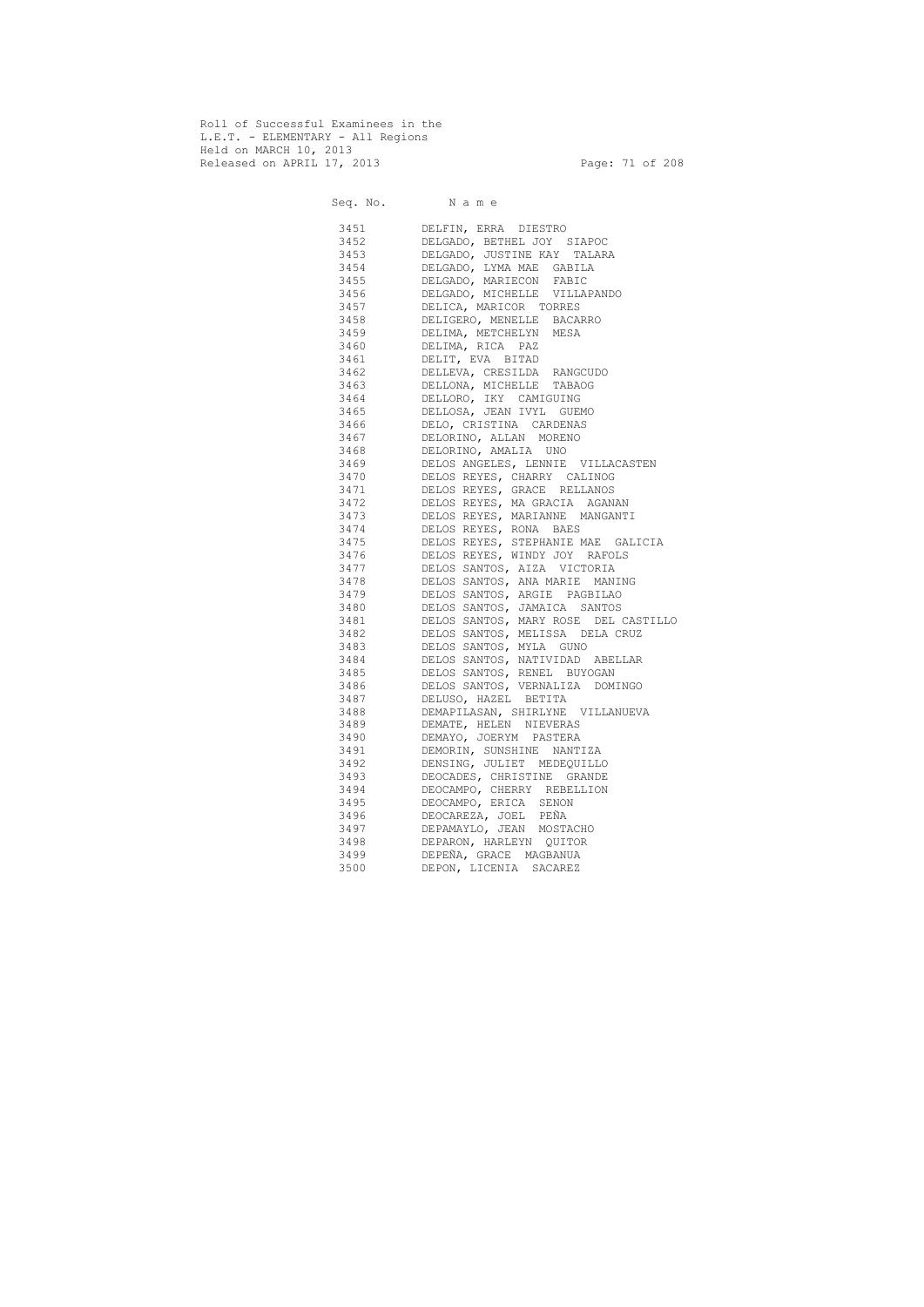Roll of Successful Examinees in the L.E.T. - ELEMENTARY - All Regions Held on MARCH 10, 2013 Released on APRIL 17, 2013 Page: 72 of 208

 Seq. No. N a m e 3501 DEQUEROS, LILIBETH MANGUBAT 3502 DEQUITO, MARVIE VILLAREZ 3503 DERAIN, EFFRYL JOY LEMITA 3504 DERAMA, GRACE JESULGA 3505 DERAY, MARJORIE GUINGAB 3506 DERDER, MARISTELLE LARITA 3507 DERECHO, JENNEFER BUNGHANOY<br>3508 DERECHO, MALVIN LINABAN DERECHO, MALVIN LINABAN 3509 DERESMA, ANGELA NEGRIDO 3510 DERICO, HYLA ABDULHALIM 3511 DEROY, HENRY LINGAO-LINGAO 3512 DERY, LOURDES RAMOS 3513 DESCALZO, JOANA MARIE APOLONIO 3514 DESCARTIN, BRENDA PASILAN 3515 DESCARTIN, JOYCE HANNAH TOÑACAO 3516 DESEO, BERNADETH MANALO 3517 DESOY, JONA KEE 3518 DESOYO, ERWIN CATARUS 3519 DESPI, SARAH JANE DIG 3520 DESPIDA, MARJORIE MALIKSI 3521 DESUCATAN, ADHEL YSULAN 3522 DESUYO, JEANY GLYN MORADA 3523 DESUYO, JENNYBELL LASUGAS 3524 DETERA, JULIUS MARK GALOY 3525 DETOITO, JASMINE JARILLA 3526 DEVARAS, ETHEL LAGUZAD 3527 DEVILLERES, AIMEE RAFAEL 3528 DEVIO, RUTH MORACA 3529 DEWITT, NERA YIENA BERJAME 3530 DIADA, LEA VISAGAS 3531 DIALEM, NAFISAH MUSOR 3532 DIAMAEL, NORLAINIE MONA 3533 DIAMANTE, LAILANIE LANUZA 3534 DIAMBRANG, JUNAINA BULOG 3535 DIAMONON, DARVIN VICENTE 3536 DIAMROD, RASMINA DAUD 3537 DIANA, CHIERY SEDUCO 3538 DIANALAN, JAMIRIZAH SARIPADA 3539 DIANON, MA JENALINE MENCEDE 3540 DIAPAT, SULAN JR PAGAYON 3541 DIAZ, ALVIN CASTRO 3542 DIAZ, DARLIE DELOS SANTOS 3543 DIAZ, EVANGELINE CORONACION 3544 DIAZ, HERRYGIN DONA GUERRERO 3545 DIAZ, JECYL DOCTOR 3546 DIAZ, JOEY DECAM 3547 DIAZ, LORENA LEBRORA 3548 DIAZ, LUCITA CARASAQUIT 3549 DIAZ, MARIA DONNA SO 3550 DIAZ, MARY ANN MELEGRITO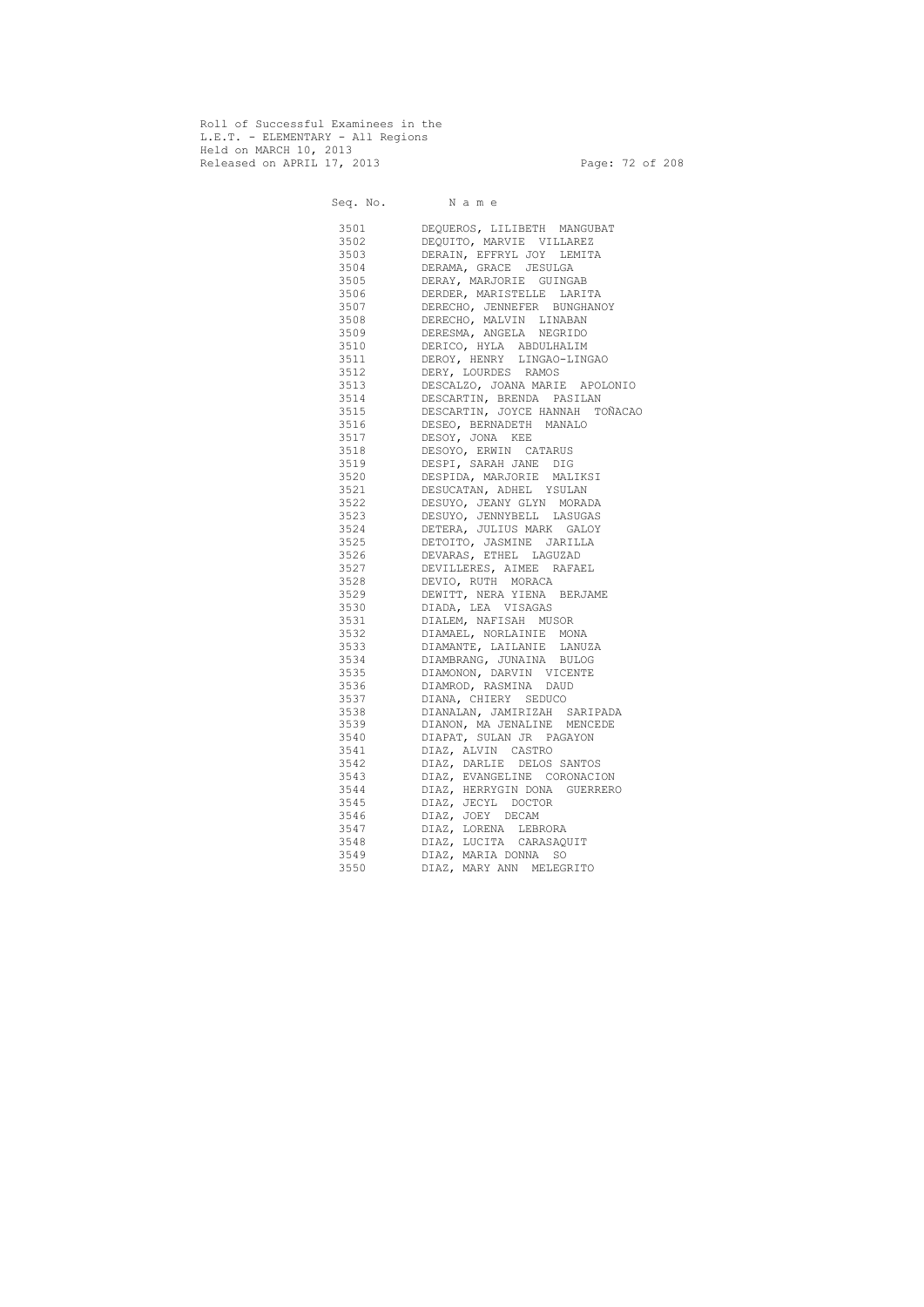Roll of Successful Examinees in the L.E.T. - ELEMENTARY - All Regions Held on MARCH 10, 2013 Released on APRIL 17, 2013 Page: 73 of 208

 Seq. No. N a m e 3551 DIAZ, MILDRED PRIVADO 3552 DIAZ, MISCHELL ADONGAY 3553 DIAZ, RONELYN GARGOLES 3554 DIAZ, ROSARIO RAYO 3555 DIAZ, ROSEMARIE MANUEL 3556 DIBANGKITUN, NAWIRA BACOLODAN 3557 DIBANSA, ROSNIAH PAO 3558 DIBARATUN, RAIHANA ABDULRAHMAN 3559 DICAG, MYLYN RILLON 3560 DICALAN, RITCHA ABADINAS 3561 DICDICAN, JAYSON TORNEADO 3562 DICIPOLO, PATIMA GACAD 3563 DIEGO, APRIL NUCOM 3564 DIESTA, MA GRACE LAGCO 3565 DIESTA, MARICARR GUIR 3566 DIEZ, ANNA LUISA EMANO 3567 DIFUNTORUM, NORA RAMOS 3568 DIGAL, ROSELLE GALGO 3569 DIGNO, EDLEENE DELA CRUZ 3570 DIGNOS, JENNELYN FIEL 3571 DIGO, CHRISTINA SANTOS 3572 DIGO, CHRISTINE MARIE JABONETA 3573 DIGO, MARYBETH TAN 3574 DILA, JENEVIVE SISPON 3575 DILASA, NORMAN ALING 3576 DIMAAMPAO, NORASIA ACMAD 3577 DIMAANO, MONNET NAZARENO 3578 DIMACULANGAN, JENALYN MONFERO 3579 DIMAFELIX, DOROTEA MERCADO 3580 DIMAKUTA, JASLIAH PARCON 3581 DIMAKUTA, SAHARA RADIAMODA 3582 DIMAL, MAURENE ASUNCION 3583 DIMALALUAN, ERA GAY GONZALES 3584 DIMALANTA, DIVINA SALVADOR 3585 DIMALIPOS, ZAINODEN DITUCALAN 3586 DIMALOG, SARAH MARUHOM 3587 DIMAPILIS, JINKY GUEVARRA 3588 DIMAPILIS, PRINCELYN TAMPELIC 3589 DIMAPINTO, NORHIDA ABUBACAR 3590 DIMAPORO, HAFSAH OLAMA 3591 DIMASIGUE, SITTIE NAIDA MANGGIS 3592 DIMAYA, APRIL ROSE ALONZO 3593 DIMAYACYAC, LORYJANE MONTEMAYOR 3594 DIMPASO, NOEMELITA CRUZ 3595 DINGDING, ARLYN CAITOM 3596 DINO, MERCEDES BUBAN 3597 DINO, REYNALYN EBRADA 3598 DINOPOL, LEA GABULE 3599 DINOYO, MARY JANE LOPEZ 3600 DIOLA, MARCH DESIREE SALAZAR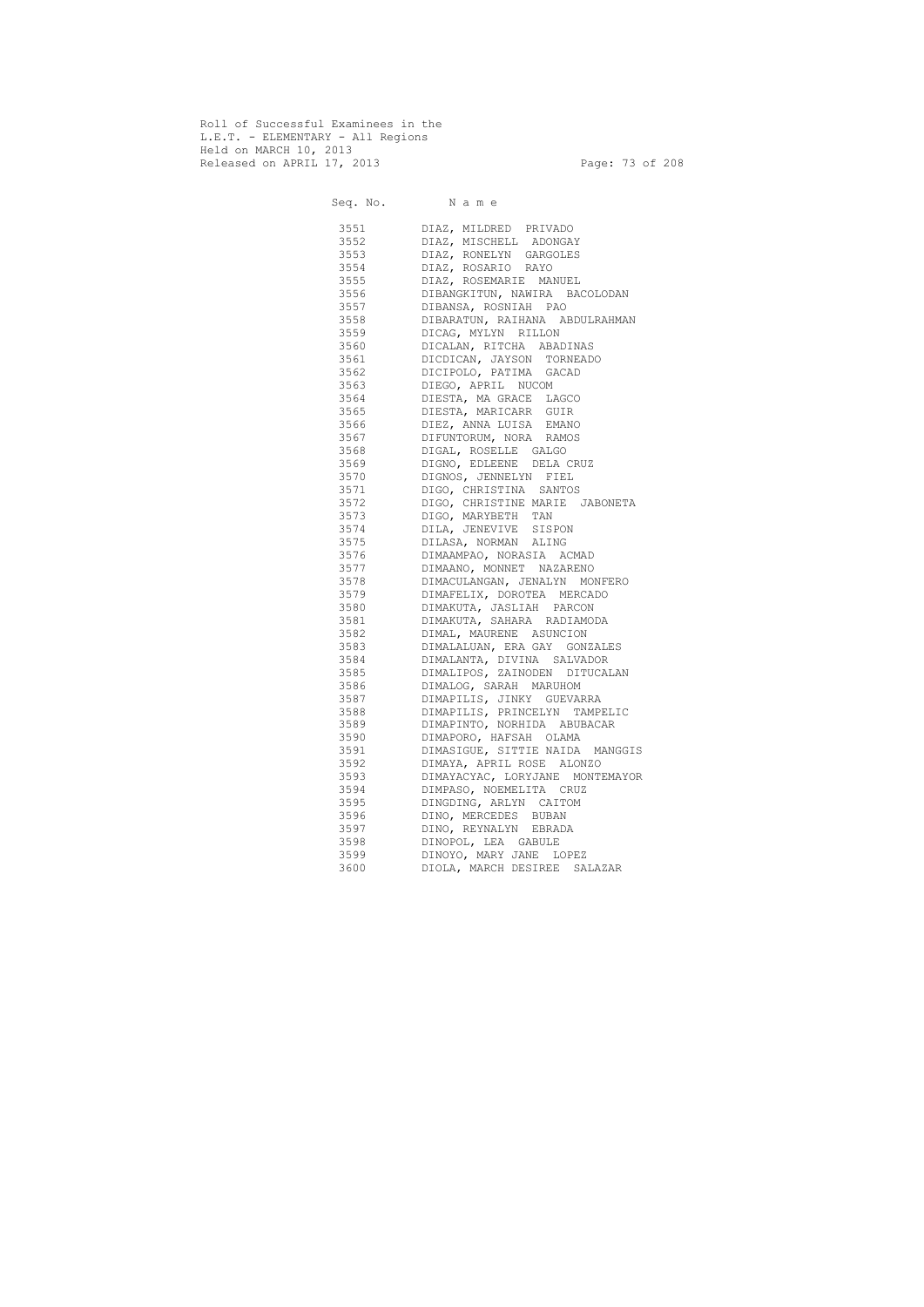Roll of Successful Examinees in the L.E.T. - ELEMENTARY - All Regions Held on MARCH 10, 2013 Released on APRIL 17, 2013 Page: 74 of 208

 Seq. No. N a m e 3601 DIOLA, MELODY GRACE VALDEZ 3602 DIOLA, VENUS JIMENEZ 3603 DIOLOLA, JONALYN CALIP 3604 DIOMAMPO, EVANGELINE MANALO 3605 DIONALDO, ABIGAIL CHARLENE GUIGUE 3606 DIONALDO, MARVIN BANI 3607 DIONELA, CHRISTA GWYN CADIZ 3608 DIONES, FATIMA COLARINA 3609 DIONISIO, RHODA VERGEL DE DIOS 3610 DIONISIO, STEFFIE MARY VIOLENTA 3611 DIOQUINO, MA CRISTINA NAVERA 3612 DIOQUINO, PRINCES DIANNE CERBO 3613 DIOSANA, ANTHONIETTE BELDIA 3614 DIPALAC, NOIME MANALO 3615 DIPATUAN, SOHAINA MIKUNUG 3616 DISANGCOPAN, ROHAIDA TANOG 3617 DISCUTIDO, AIREEN AVA ODCHIGUE 3618 DISIPEDA, PILAR OBRADOR 3619 DISOMA, PERMIDAH MAUDAY 3620 DISOMIMBA, VANESSA CACHERO 3621 DISOR, JERAMI KAAGBAY 3622 DISPO, MARIYAM GENEVIEVE CABRAL 3623 DISUCATAN, AMY ORTEGA 3624 DISUMIMBA, DAHLIA MOHAMAD 3625 DITAN, PILITA ATIENZA 3626 DIVINA, DESIREE BIALA 3627 DIVINAGRACIA, LORELIE NAVARRO 3628 DIYAWYAW, VIANEY ERYL MANNONG 3629 DIZON, AIZA AZAÑA 3630 DIZON, ANGELICA MARCELO 3631 DIZON, BUBBLES BAUTISTA 3632 DIZON, CRISTY BESWEÑO 3633 DIZON, JOHNZEN BOTICARIO 3634 DIZON, JONATHAN ANGUE 3635 DIZON, MA ROCHELLE DENIEGA 3636 DIZON, MARIA LYN DENAJEBA 3637 DIZON, MICHELLE DANTES 3638 DIZON, PRINCESS SAN JOSE 3639 DIZON, SHERILYN PEPITO 3640 DIZON, TRACY JOY 3641 DIÑOSO, MARISOL MEROY 3642 DOAY, VENNAR LISAYAN 3643 DOBLE, BELEN ARRIESGADO 3644 DOBLON, RANDY REBAY 3645 DOCDOCAN, HELEN SAYSON 3646 DOCE, ANA MARISSA JARA 3647 DOCOT, LEAH DOLLENTE 3648 DOCOT, LHEA MOTA 3649 DOCTOLERO, ROBELYN RAMIREZ 3650 DOCULAN, ROGER BARLONGAY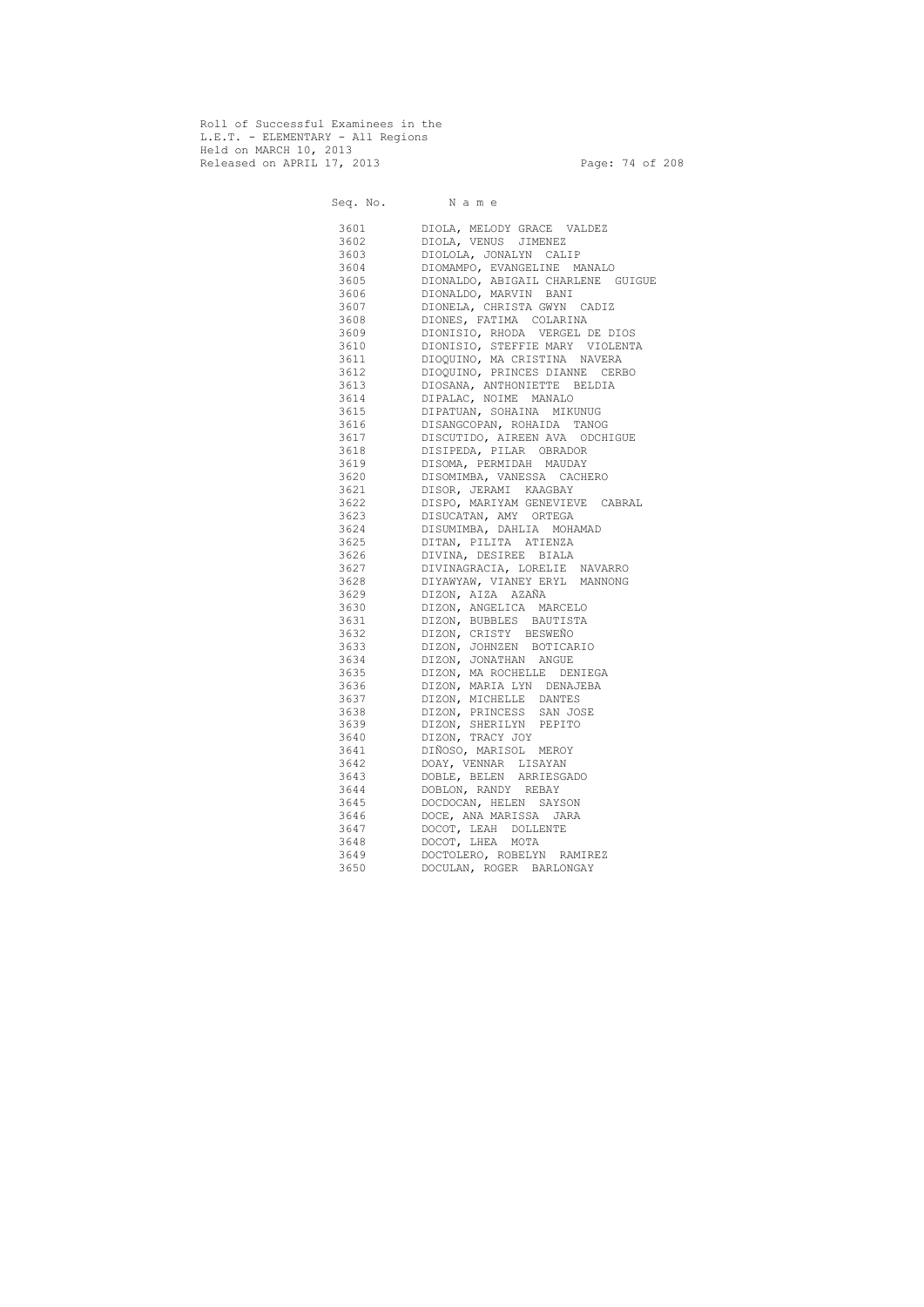Roll of Successful Examinees in the L.E.T. - ELEMENTARY - All Regions Held on MARCH 10, 2013 Released on APRIL 17, 2013 Page: 75 of 208

 Seq. No. N a m e 3651 DOGELIO, LEZEIL CANTILLER 3652 DOGILLO, JESAH ACABA 3653 DOGOMEO, LEONIDO JR DE GRACIA 3654 DOGOY, REMEDIOS SAMUTYA 3655 DOJILLO, NADEM FERNANDEZ 3656 DOLDOLEA, GRACE PANTANOSAS 3657 DOLINA, EUNICE VALLERAMOS 3658 DOLINO, MICHELLE GABIANA 3659 DOLLENTE, MARCELINO BARBIN 3660 DOLOM, CATHERINE MOYA 3661 DOLOR, NERLAINE ZAMORA 3662 DOLORES, JANICE TAPAR<br>3663 DOLORES, JOYCELYN CAS' 3663 DOLORES, JOYCELYN CASTILLO 3664 DOMAGSANG, LOURDES NUÑEZ 3665 DOMAGTOY, MAELYN PLANDEZ 3666 DOMALAON, KENNETH ETHEL ASIS 3667 DOMALINA, RODY DE GUZMAN 3668 DOMENCIL, SYRINE CALSO 3669 DOMIL, MONICA ANGELIQUE DARIA 3670 DOMINGO, CHARIE SOLATRE 3671 DOMINGO, EDEN ROSE BESAS 3672 DOMINGO, JENNIELYN MAMA 3673 DOMINGO, JOHN PATRICK FLORA 3674 DOMINGO, JOSEPH PAYNANTE 3675 DOMINGO, JUDINA CONCEPCION 3676 DOMINGO, RUBIE JOY CACDAC 3677 DOMINGUEZ, MEDELY GUILERGAN 3678 DOMINGUEZ, REZAIRYL MISON 3679 DOMINGUEZ, TERESITA SANTOS 3680 DOMUGHO, GERLIE TIMTIM 3681 DONADO, EMELY DELEON 3682 DONAIRE, AMELITA REBATO 3683 DONAIRE, MARIVIC CADION 3684 DONAS, EMELITA BAUTISTA 3685 DONATO, MAE JAYNALYN ECOY 3686 DONCERAS, JOSIE GALAGAR 3687 DONES, SHIRLEY ARANDA 3688 DONESA, JENELYN PARAN 3689 DONGSAO, RACHEL DE LA PEÑA 3690 DOOC, AMOR CONSULTA 3691 DOONG, MICHELLE APATAN 3692 DOPENIO, SHERELL DAGNO 3693 DORADO, JOAN ESCOTE 3694 DORADO, PEARLY JOY PADASAS 3695 DORADO, RAIKA ORLAJEZA 3696 DORDAS, GRETCHEN CLARIN 3697 DORDAS, MELODY DICE 3698 DORDE, LYNDON BILL AMOG 3699 DORIEGA, LIZEL CASTILLA 3700 DOROLIAT, JOVELYN ARIERA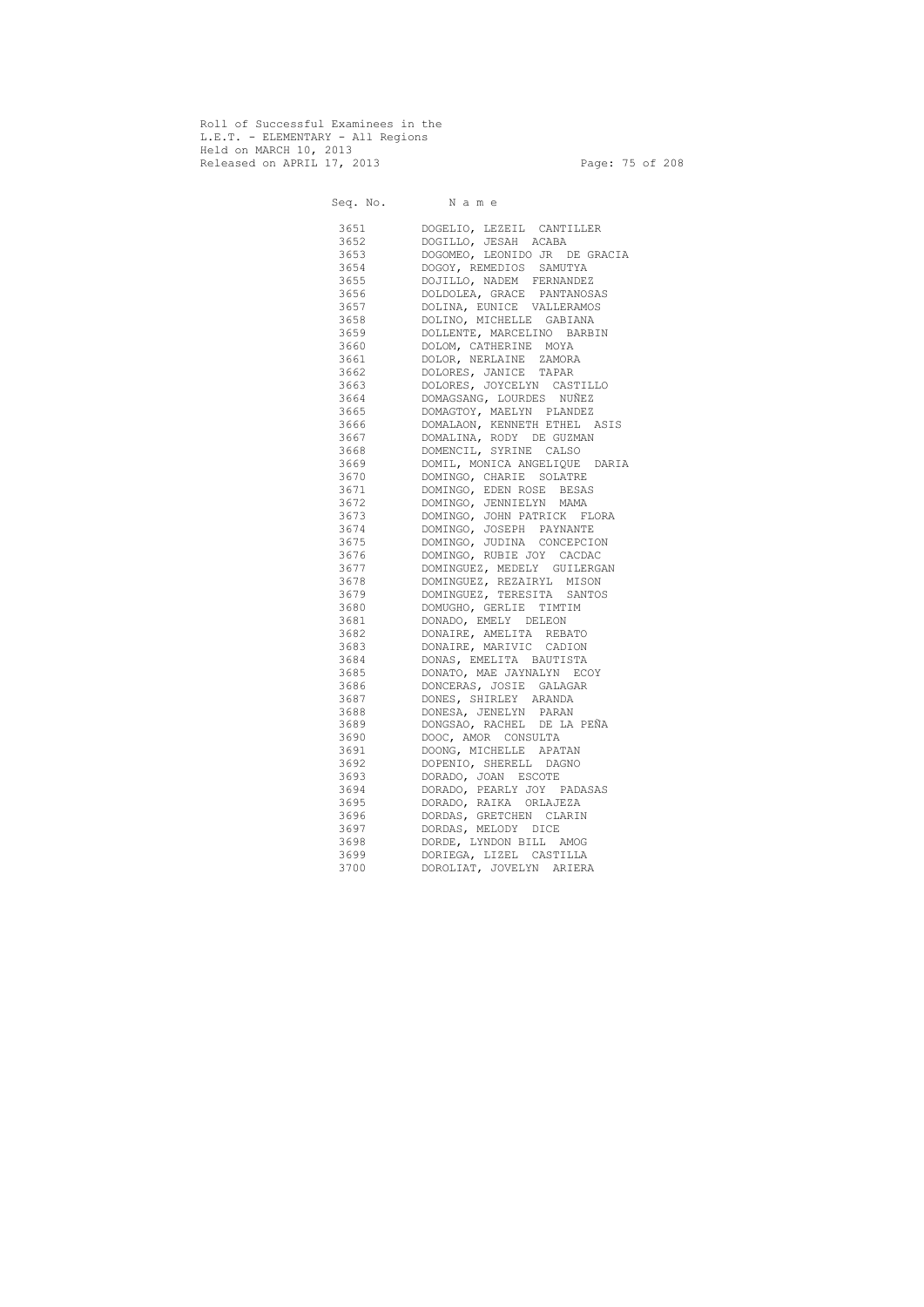Roll of Successful Examinees in the L.E.T. - ELEMENTARY - All Regions Held on MARCH 10, 2013 Released on APRIL 17, 2013 Page: 76 of 208

 Seq. No. N a m e 3701 DOROMAL, JENELYN CONSTANTINO 3702 DOROTAN, RUBEN JR GERVACIO 3703 DOTE, ROSEMARIE DALIPE 3704 DOTILLOS, JEMMA DELA CRUZ 3705 DOTILLOS, JENEBETH CONSIGNA 3706 DOTIMAS, PRIS MARIE FROGOSA 3707 DOÑA, JINKY DOCDOC 3708 DOÑO, MARIFE BABAO 3709 DRAGUIN, ROSE ANN MALALUAN 3710 DRONIO, JHESSA DOMINGO 3711 DUA, ROWENA ESPINOSA 3712 DUALLO, LURWENA GREFIEL 3713 DUARTE, ALMA ARELLANO 3714 DUARTE, MARJON YTAC 3715 DUBLIN, RACHEL CATOY 3716 DUCAY, JOYCE IVY OJOYLAN 3717 DUCAY, JUBILYN BANGIYAN 3718 DUCUSIN, MARICEL TAPIADOR 3719 DUERO, JOY YONTO 3720 DUEY, DONEZA FLORES 3721 DUEÑAS, NERI TOLENTINO 3722 DUFALE, LEONARD BAUTISTA 3723 DUGAN, JOCELYN BALANQUIT 3724 DUGANG, DAISYMAE NONGO 3725 DUGYONON, RODALYN PALAYON 3726 DUHAYLUNGSOD, ERLYN MAE JALANDONI 3727 DUHAYLUNGSOD, ERREL JOY JALANDONI 3728 DULAG, JEAN TACATAC 3729 DULAHIM, RADZMI JAIYAN 3730 DULAY, JINKY AMBROCIO 3731 DULAY, ROCHELLE HERNANDEZ 3732 DULAY, ROSARIO POSO 3733 DULAY, THEA SHEEN DE VERA 3734 DULLESIN, AVEGILE REIG 3735 DULNUAN, JOVELYN TUMITIT 3736 DULNUAN, NENETT GOTIC 3737 DULOAN, APIPA KUSA 3738 DULPO, JONATHAN DIAZ 3739 DULSA, JANICE PAGALAN 3740 DULTRA, HARA MARIE LABOR 3741 DULTRA, JENNILYN RODELAS 3742 DULVA, BRENDA HILA 3743 DUMADAG, SHEENA YVES NELMIDA 3744 DUMAGAS, JENNY ABU 3745 DUMAGUIN, LLOYD FLORES 3746 DUMALAG, MELODY PATRICIO 3747 DUMALAGAN, JULIETA OCHEA 3748 DUMALAOG, MARY ZENITH RAVAL 3749 DUMALAOG, MICHILLE PRADO 3750 DUMALE, ROXANNE BULOD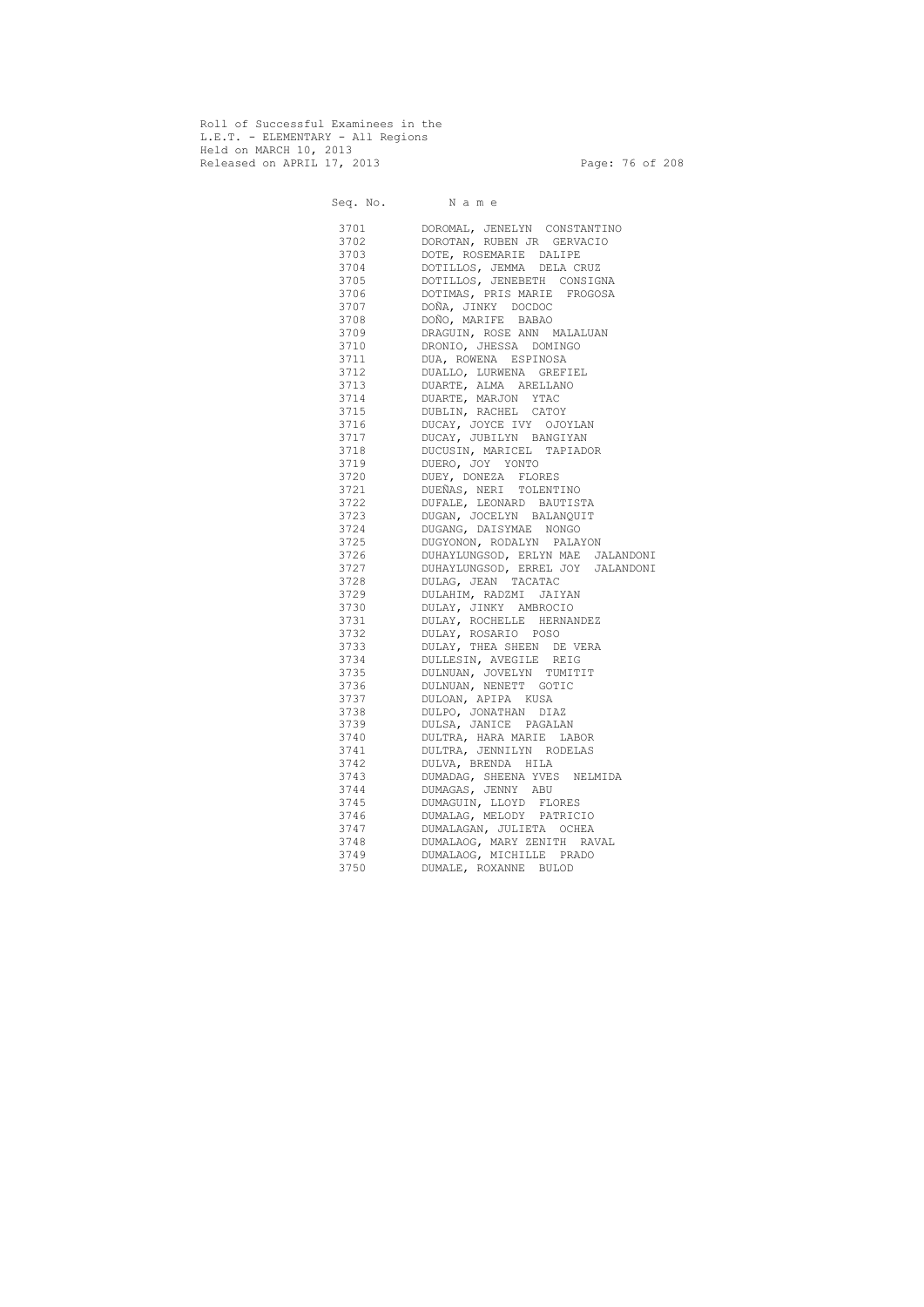Roll of Successful Examinees in the L.E.T. - ELEMENTARY - All Regions Held on MARCH 10, 2013 Released on APRIL 17, 2013 Page: 77 of 208

 Seq. No. N a m e 3751 DUMAN-OG, SHELLA BACALSO 3752 DUMANACAL, MARISOL GASTARDO 3753 DUMANAY, BRENDA TAIPAN 3754 DUMAPIS, JANET OMAWENG 3755 DUMARIG, ADELFA AMPARADO 3756 DUMASIG, MARIALIN SAMLIRO 3757 DUMDUM, CHERYL BLANCO 3758 DUMELOD, ELMER ABALOS 3759 DUMLAO, DARIO LUMBOCAN 3760 DUMO, CHAVELY CALINGGANGAN 3761 DUMORAN, TERESITA LUATON 3762 DUNGHAYAN, LORY ANN PANGILINAN 3763 DUPA, MARIZ JANE VILLANUEVA 3764 DUPAYA, RAQUI TAGUBA 3765 DUPO, MELALYN DELFIN 3766 DUQUE, ANA MARIE YAO 3767 DUQUIATAN, SHERRYLOU VERGARA 3768 DURA, NAOME PAYOS 3769 DURAN, EDITHA TEPACIA 3770 DURAN, IRENE BAYON-ON 3771 DURAN, JASTINE BULAWIN 3772 DURAN, JEANINE JERUSHA CASTRO 3773 DURAN, JUANITA HERMOSO 3774 DURAN, RUBINA WAPILI 3775 DURANGO, MYRNA LOIE TANO 3776 DURANO, MARISSA CUIZON 3777 DURANTE, ELVIRA LAGREMAS 3778 DURANTE, PATRICIA GRACE CORDERO 3779 DURON, NESSA SAYCO 3780 DURUIN, MYLENE ORTIZ 3781 DUSARAN, AINA LIZA CAPILITAN 3782 DUSARAN, MYRNA MONARBA 3783 DUTERTE, CHERRY JANE LOYOLOYO 3784 DUTERTE, SHERYL LUCERO 3785 DUYA, KERVIE DORDAS 3786 EBAJAN, LENI CAÑEDO 3787 EBALLE, PRIMALYN OGABANG 3788 EBALO, KAREN CAMILLE SAY-AO 3789 EBANCULLA, JAYSON MENOR 3790 EBANOS, ELISA PANO 3791 EBCAS, ANACITA ADONIS 3792 EBILLO, MELBA MARCIAL 3793 EBLAMO, ALFIE GARI 3794 EBON, ZELLA GERONIMO 3795 EBONALO, YEDA SABROSO 3796 EBORA, MELANY PATITICO 3797 ECHAGUE, JULIE ANN REAMICO 3798 ECHAVES, JOANNE MARIE TOMAQUIN 3799 ECHAVIA, JUVY FUERZAS 3800 ECHEMANE, GRACE CARILLO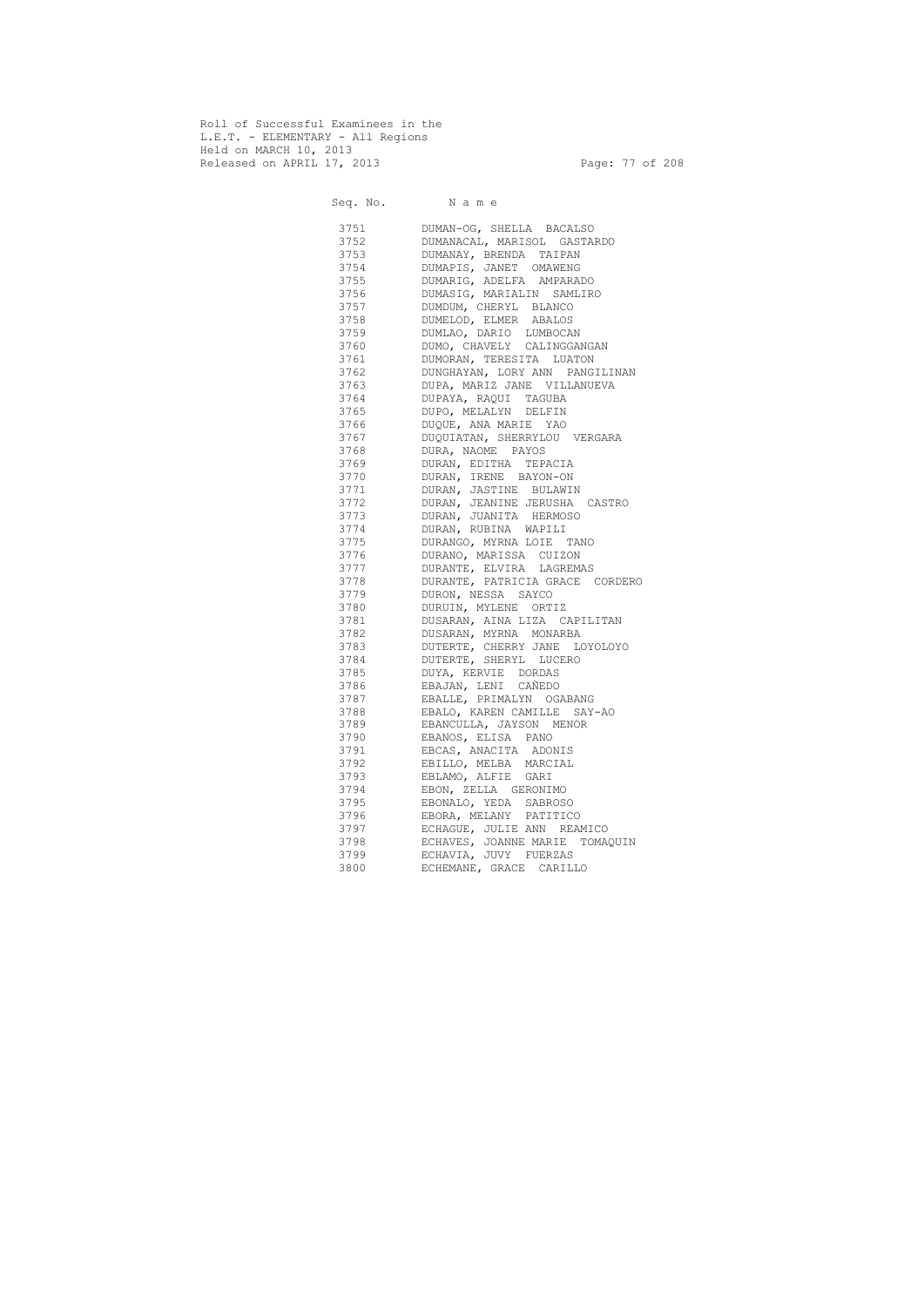Roll of Successful Examinees in the L.E.T. - ELEMENTARY - All Regions Held on MARCH 10, 2013 Released on APRIL 17, 2013 Page: 78 of 208

 Seq. No. N a m e 3801 ECLAVEA, MAE ANNE PANGILIGAN ECLEO, ANA CARMELYN PAGADUAN 3803 ECLEO, CHARLOTTE GWEN MAHAMIS 3804 ECLEO, MARY FLOR PALMIANO 3805 ECLEO, SHENA NAVALES 3806 ECLEO, WOODROW JR BARTILET 3807 ECLEVIA, APRIL DECENA 3808 EDADES, BEVERLY BERNADAS 3809 EDAÑO, EUDES AMORES 3810 EDEP, ROSANETH LEGPITAN 3811 EDER, ANTONETTE GASPAN 3812 EDJEC, BERNANDITA YGSI 3813 EDLAGAN, MARILYN BELINO 3814 EDLO, JANET BULAHAN 3815 EDNILAO, BENEDICTO EDILLORANA 3816 EDOROT, MICHELLE ESPAÑO 3817 EDRESS, JALILAH MADKA 3818 EDUARTE, MARICEL SOLIS 3819 EDUAVE, EVELYN JANE CASIMIRO 3820 EDULLANTES, JOENALYN BUHAYANG 3821 EDURIA, NEREN GABALUNOS 3822 EDUSADA, PAZ ANGELINE HERMOGINO 3823 EDZRAEL, SAHARA DIOCOLANO 3824 EGAM, ELNA CAGATIN 3825 EGAMEN, CHRISTINE EMBOLTORIO 3826 EGANO, FLORDELIZA FLORA 3827 EGAS, ERNA DELGADO 3828 EGE, ROSALINDA CRUZ 3829 EGENIAS, SHARON ECHIPARE 3830 EGERA, JAY GAITERA 3831 EGO-OGAN, ZAESL MARY LUGOD 3832 EGUNA, ROMEL ALSANG 3833 EISMA, GEMMA MARCO 3834 EJANO, JUSIEL GRAPA 3835 EJANSANTOS, DARIUS ATILANO 3836 EKHZAN, PRINCESS RAMIDAH LOMODAG 3837 ELAGO, MOGENIA SULIT 3838 ELBORE, MARIA ROBEFEL RANOCO 3839 ELE, CAREN MANGASE 3840 ELERA, GERALDINE GALPO 3841 ELERIO, ANGELIE DECEDA 3842 ELEVADO, MARY JOY JAVELONA 3843 ELIAS, JENNY JAMON 3844 ELIAS, JOSEPHINE MANLUYANG 3845 ELIAS, MOHAMMAD NASSIF MASARANGA 3846 ELICA, ISABEL GADOR 3847 ELIMANCO, MARIVEL LINGATONG 3848 ELIPANE, LEA MATEO 3849 ELISTERIO, DAISY MAY TARROZA 3850 ELLA, ELIZABETH VIBAL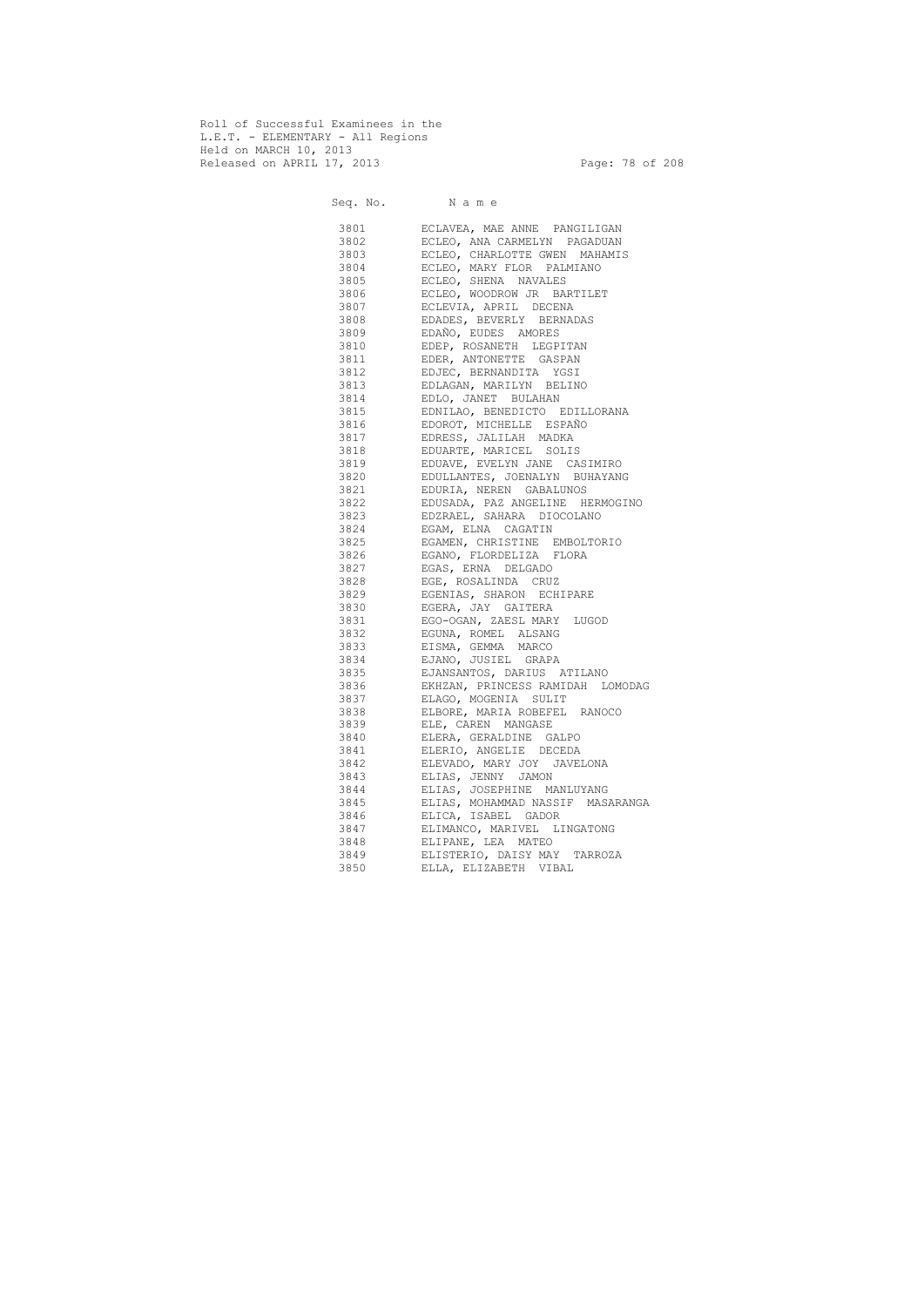Roll of Successful Examinees in the L.E.T. - ELEMENTARY - All Regions Held on MARCH 10, 2013 Released on APRIL 17, 2013 Page: 79 of 208

 Seq. No. N a m e 3851 ELLADO, ABIANDA ADA 3852 ELLAGA, JAY GONZALES 3853 ELLAR, MARICEL CABAÑAS 3854 ELLIMA, MARICAR ANCHO 3855 ELLIOT, LEA VILLA 3856 ELLIS, DENNES AÑONUEVO 3857 ELLO, STEPHANIE JOY SALGADO 3858 ELLORAN, LEAH BARSAGA 3859 ELNAR, BETHEL JANE SAW-IG 3860 ELNASIN, MICHAEL ANOLING 3861 ELPEDEZ, ROSALYN BECERA 3862 ELSISURA, LYNDIE PAGARAN 3863 ELTAGUNDE, MARIBETH GIMANG 3864 ELUMBRA, LIZA JOSOL 3865 ELUMIR, APRIL KIETH CIABU 3866 ELUTIN, RODALYN BAGUINBIN 3867 EMATA, MARILYN 3868 EMBATE, JUN MARK SIERRAS 3869 EMBERSO, JANNEL AMAMIO 3870 EMBILE, JANA RHEA INOPIA 3871 EMELO, EDELVINA CALACIEN 3872 EMEN, REMILITA SAMAR 3873 EMIA, EM EM LANGAMIN 3874 EMMANUEL, FATIMA USMAN 3875 EMPALMADO, KAREN LYNN TOLENTINO 3876 EMPERADO, CHRISTINE JOY SUROPIA 3877 EMPERADO, JESSIE PASOMILAO 3878 EMPIS, ZOSIMA LAYAN 3879 EMPLEO, CRESENCIA TALAWGON 3880 EMUTAN, MARY ANTONETTE PONIO 3881 ENAD, EMEZA LOVE LABIS 3882 ENALES, SHIELA RELEVO 3883 ENANO, MELISA JAO 3884 ENCARNACION, EMMESOR MODA 3885 ENCARNADO, MARIA CONIE DULA 3886 ENCIENZO, MYLAR MOSQUERA 3887 ENCINARES, RAYMOND FLESTADO 3888 ENCISO, ROMA PALENCIA 3889 ENCOMIENDA, VEVELYN AFRICA 3890 ENCOMIO, VITZAIDA ALBIZA 3891 ENCOY, XY-ZA NUEVAREZ 3892 ENDAYA, JOSEPHINE EDOSMA 3893 ENDENO, JERALDINE DE HITTA 3894 ENERO, RHEAMAE DOGUIA 3895 ENFERMO, ARLEEN BORJA 3896 ENGADA, ZENRAD KHAN OBEJA 3897 ENGCO, JOVEJANE MIRAFLOR 3898 ENGUITO, RESEDITA MIER 3899 ENILA, GLICERIE BARAQUIA 3900 ENMANUEL, GESIBEL AGUIRRE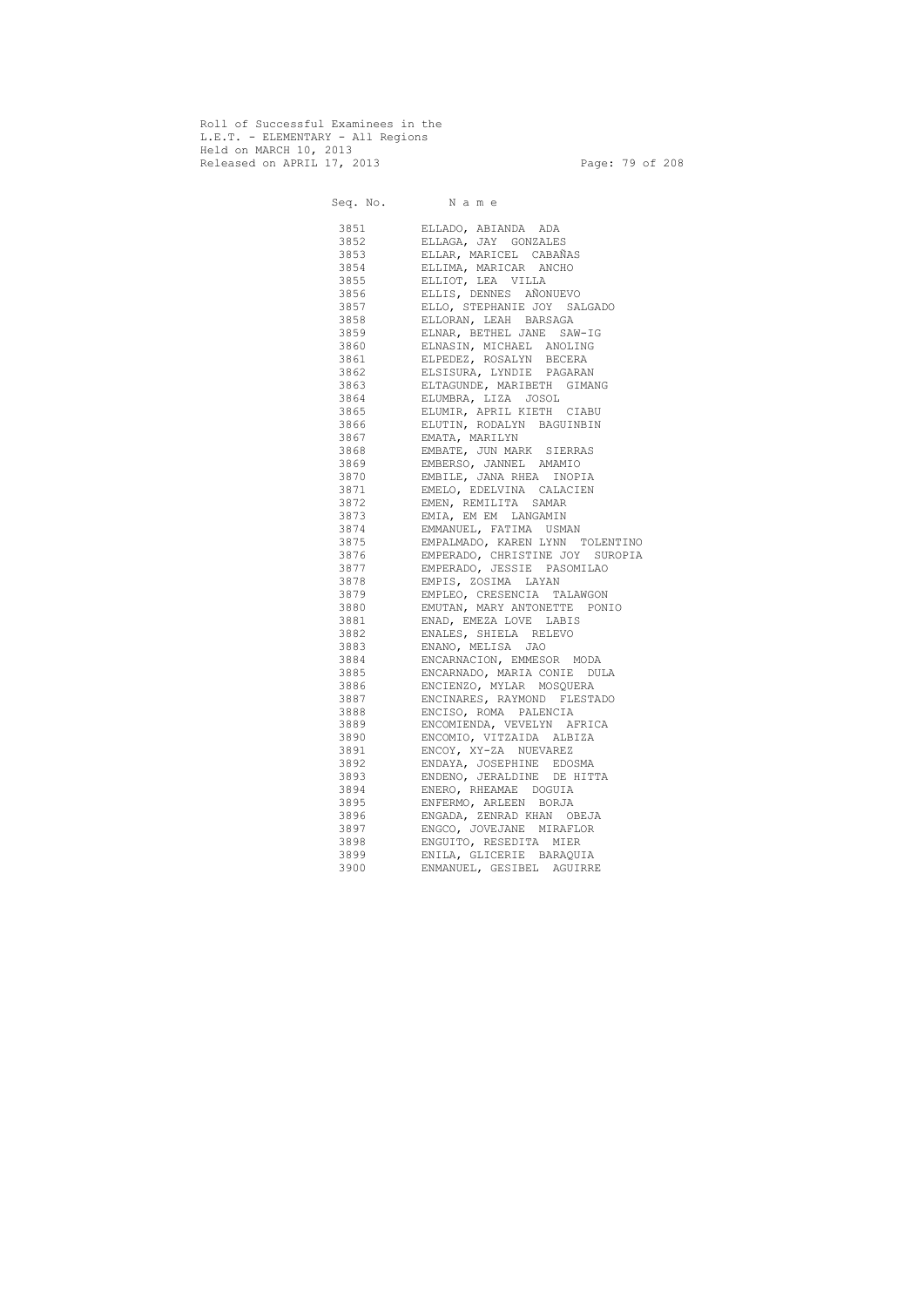Roll of Successful Examinees in the L.E.T. - ELEMENTARY - All Regions Held on MARCH 10, 2013 Released on APRIL 17, 2013 Page: 80 of 208

 Seq. No. N a m e 3901 ENO, MARICHELLE GALANG 3902 ENOPIA, ELOISA ATIENZA 3903 ENOPIA, JULIE MAE ASOQUE 3904 ENOT, DOMMIE GELIZON 3905 ENOT, MICHELL SOLANTE 3906 ENRIQUEZ, ABEGAIL PESA 3907 ENRIQUEZ, ANGELIE TURTOGA 3908 ENRIQUEZ, CHARISSE SANTOS 3909 ENRIQUEZ, EMMELINE ALMARIO 3910 ENRIQUEZ, EZRA BARBA 3911 ENRIQUEZ, ROLYN AMARGO 3912 ENSOMO, HAZELL RUTH POLICARPIO 3913 ENTE, ROSE ANN SIMBAJON 3914 ENTERO, AISA-MIE RETARDO 3915 ENTERO, CHERILYN CABELLON 3916 ENTIBLE, MAY ERODIAS 3917 ENTICE, MARIA ESTRELLA BELDAD 3918 ENVERGA, JOYCE ANN BALDOVINO 3919 ENVERZO, MICHELLE ALQUINO 3920 EPIZ, IRENE OLITA 3921 EQUIBAL, KIZZA LYN MATILOS 3922 EQUIZA, CRISTE EVASCO 3923 ERANDIO, MA ZONNY TABIO 3924 ERCILLA, LOUIS MABUNGA 3925 ERGINA, RIALYN VILLARIAS 3926 ERGUIZA, MARIE JOY MAGALONG 3927 ERIA, ELISA ALPAY 3928 ERIARTE, MARY LAINE SUNGA 3929 ERISPE, MISTY MARELL HABAL 3930 ERJAS, MANILYN DANAO 3931 ERMEJE, GERRYLYN AWA 3932 ERNACIO, MELANIE NERO 3933 ERO, JEMUELL MENDOZA 3934 ERONG, JESSICA PIAMONTE 3935 ERONICO, NOEMI YACAPIN 3936 ERPE, SUZETTE ENGUERRA 3937 ERRACHO, PATH LITA 3938 ESBIETO, JO CHRISTY SAMAR 3939 ESCABAS, MARIZ NOBLEZA 3940 ESCAL, AYA JEE CUEVAS 3941 ESCALA, MELDAR LAYAGUE 3942 ESCALA, MELODY COGOLLODO 3943 ESCALA, NESAN CABERTE 3944 ESCALANTE, JANICE REYES 3945 ESCALANTE, JEANETTE SALAR 3946 ESCALICAS, ALVIN ESCARAN 3947 ESCALO, RECHEL DELFIN 3948 ESCARILLA, EIFRIL KATE CAMPAÑA 3949 ESCASA, ANGELYN CERVANTES 3950 ESCASINAS, ANDREA PAYOS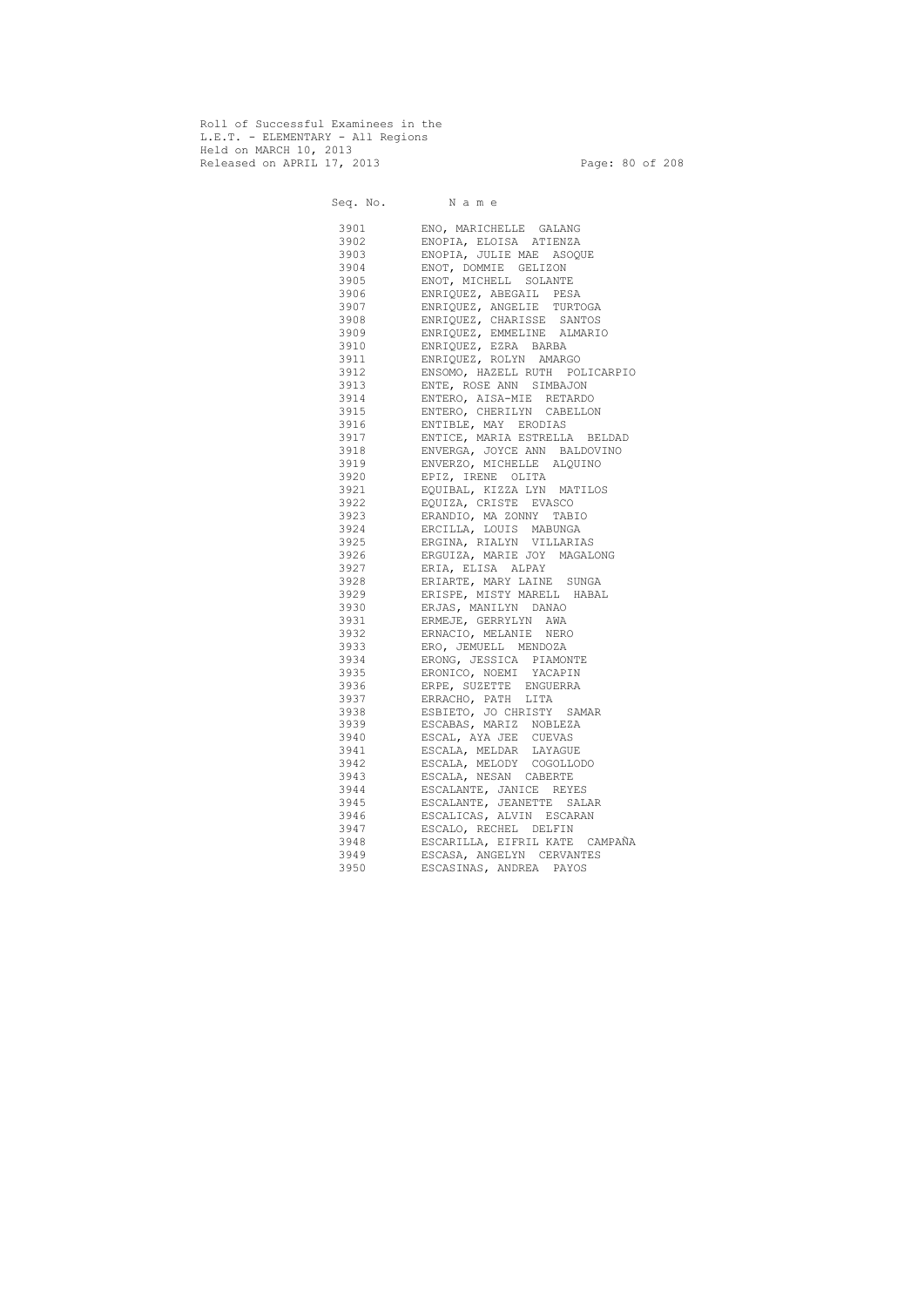Roll of Successful Examinees in the L.E.T. - ELEMENTARY - All Regions Held on MARCH 10, 2013 Released on APRIL 17, 2013 Page: 81 of 208

 Seq. No. N a m e 3951 ESCASINAS, CRESITA CAGAPE 3952 ESCLANDA, JAYVEE BRIONES 3953 ESCOBAL, JANICE TULANG 3954 ESCOBAR, LUVYMIN FRANCISCO 3955 ESCOBAR, ROEL JARDELEZA 3956 ESCOBIDO, GERNE LYN CRUDA 3957 ESCOBIO, JULIETA REYES 3958 ESCOLTOR, HAZEL RODRIGO 3959 ESCONEBRA, MERCY PAULO 3960 ESCOPETE, JOHN MARK PATAYTAY 3961 ESCOREAL, FARRAH CYD YMALAY 3962 ESCOSAR, ELISA CAHILIG 3963 ESCOTO, GENELEX DAQUIS 3964 ESCOTO, RUTH DECENA 3965 ESCRIBANO, JOSEPHINE ENCIO 3966 ESCRIBANO, LORNA TUAÑO 3967 ESCUADRO, MICHAEL FACUNLA 3968 ESCUETA, GELLYN MARJORIE FABELLO 3969 ESCULTURA, MARICEL TESIORNA 3970 ESER, JENNY LYN BARTOLOME 3971 ESMA, RYAN PARAGAS 3972 ESMAEL, JENNIFER ANTONIO 3973 ESMAEL, NORIDA BANDIOLA 3974 ESMAEL, ROXANN CHARISSE URMAZA 3975 ESMALI, MARKIMA KAAYAO 3976 ESMAS, JAN IRES ABARZOSA 3977 ESMAS, MARIA LOURDES FLORENTINO 3978 ESMEDIANA, JAHZIEL CATALAN 3979 ESMEREZ, ESTEPHANE DELA MANCE 3980 ESMERIA, ARLET GIMAO 3981 ESMERIO, RHEALYN CARANOG 3982 ESOLE, SHERELYN MARAYAN 3983 ESPADA, MYRA ESTIL 3984 ESPALDON, FREDILYN MELINDO 3985 ESPANCHO, RACHEL ALIMBOYONG 3986 ESPARAGOSA, ARLYN VILLAROJO 3987 ESPARCIA, CHARMIE MEJOS 3988 ESPARES, LETECIA BRIOL 3989 ESPARES, RITCHEL MIRASOL 3990 ESPARES, ZENAIDA RADA 3991 ESPARRAGO, JASMIN CASTOR 3992 ESPARTERO, GIL MIRAYO 3993 ESPAÑA, EVELYN LOPEZ 3994 ESPAÑO, JULIE GANTE 3995 ESPAÑOL, SARAH JERUSALEM 3996 ESPAÑOLA, NOREEN JOY ELGARIO 3997 ESPEDIDO, BERNICE ABDUL 3998 ESPEDILLON, YBONETTE MONTEZA 3999 ESPEJON, ROSELYN ANDIT 4000 ESPENILLA, CHARO RAGASA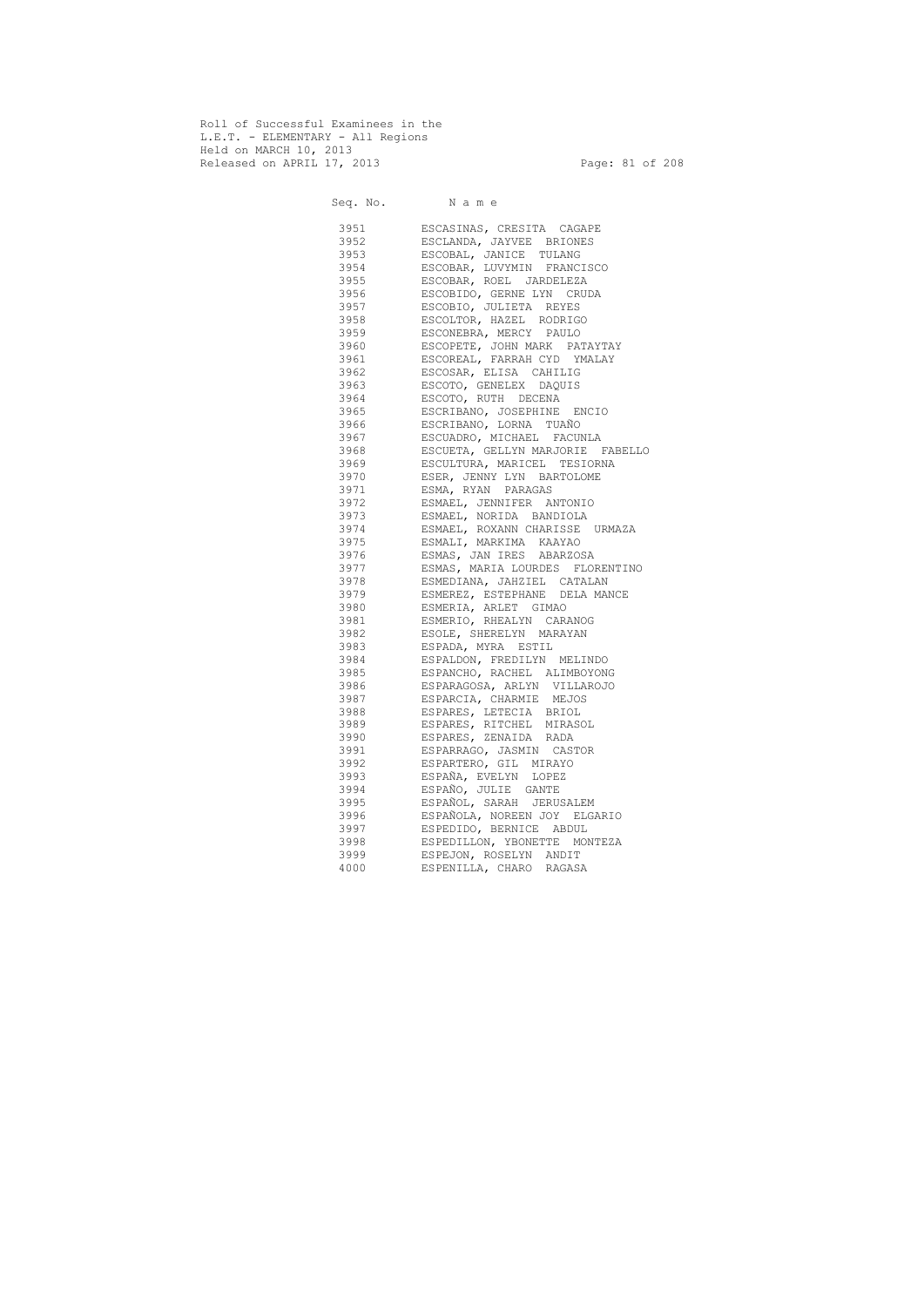Roll of Successful Examinees in the L.E.T. - ELEMENTARY - All Regions Held on MARCH 10, 2013 Released on APRIL 17, 2013 Page: 82 of 208

 Seq. No. N a m e 4001 ESPENILLA, RAMELA RAMIREZ 4002 ESPERANZA, MA CHRISTINA 4003 ESPERIDA, GLENDA BASUEL 4004 ESPERIDA, TONI ROSE OLLETA 4005 ESPERIDION, GINALYN ANDRES 4006 ESPERON, CHERRY-ANN PADUA 4007 ESPESOR, MICHAEL 4008 ESPINA, AIREN BAQUEQUE 4009 ESPINA, AVELYN ABAYAN 4010 ESPINA, NIÑA VALERIE BADILI 4011 ESPINA, SHERIE JOY VARONA 4012 ESPINASE, JONABELLE FLORES 4013 ESPINEDO, ELEAN MAY GEPANAGA 4014 ESPINO, CIRIACO JR CATINA 4015 ESPINOSA, ELMA FRANCISCO 4016 ESPINOSA, JOEDETH GUCILATAR 4017 ESPINOSA, LOVELYN DACUDAO 4018 ESPINOSA, MARIFE NALUNAT 4019 ESPINOSA, MICHELLE MATEO 4020 ESPINOZA, SHERYL MARCELLANO 4021 ESPIRITU, JAYCEE CORPUZ 4022 ESPIRITU, JEAN CARLA LIBAO 4023 ESPIRITU, JOY CAUDILLA 4024 ESPIRITU, LAYLIE DE GUZMAN 4025 ESPIRITU, MARIBEL LANDICHO 4026 ESPIRITU, MARLON FELLIZAR 4027 ESPIRITU, RHINA MACABALES 4028 ESPIRITU, SALVADOR CULLAT 4029 ESPIÑA, IGNACIA HANDIG 4030 ESPIÑA, ISAAC ACEBRON 4031 ESPLANA, ALJOHN DURAN 4032 ESPLANA, CARINA LUCEÑA 4033 ESPLANA, ROSALIE FRANCISCO 4034 ESPONILLA, CHARLITA OROSCO 4035 ESPOSO, DERLIN JR TINGUEY 4036 ESQUILADOR, RIZA BALONZO 4037 ESQUILONA, JOYCE CABARLES 4038 ESQUIVEL, REY ECHANE 4039 ESTABAYA, LAURO JR ESPARRAGO 4040 ESTACIO, GINALYN DIGAP 4041 ESTALLO, MENCHIE DEL CASTILLO 4042 ESTAMIO, MYLA CAPARROS 4043 ESTARIJA, PEDRO JR ARENAJO 4044 ESTAÑOL, FLORAMIE ORANTES 4045 ESTEBAN, ABEGAIL BRIÑOSA 4046 ESTEBAN, IRENE TOMAS 4047 ESTEBAN, JOAN MARIE PARASDAS 4048 ESTEBAN, KRISTEL QUINTOS 4049 ESTELLANA, LORY AMOR 4050 ESTEVES, GLAZELLE BADAJOS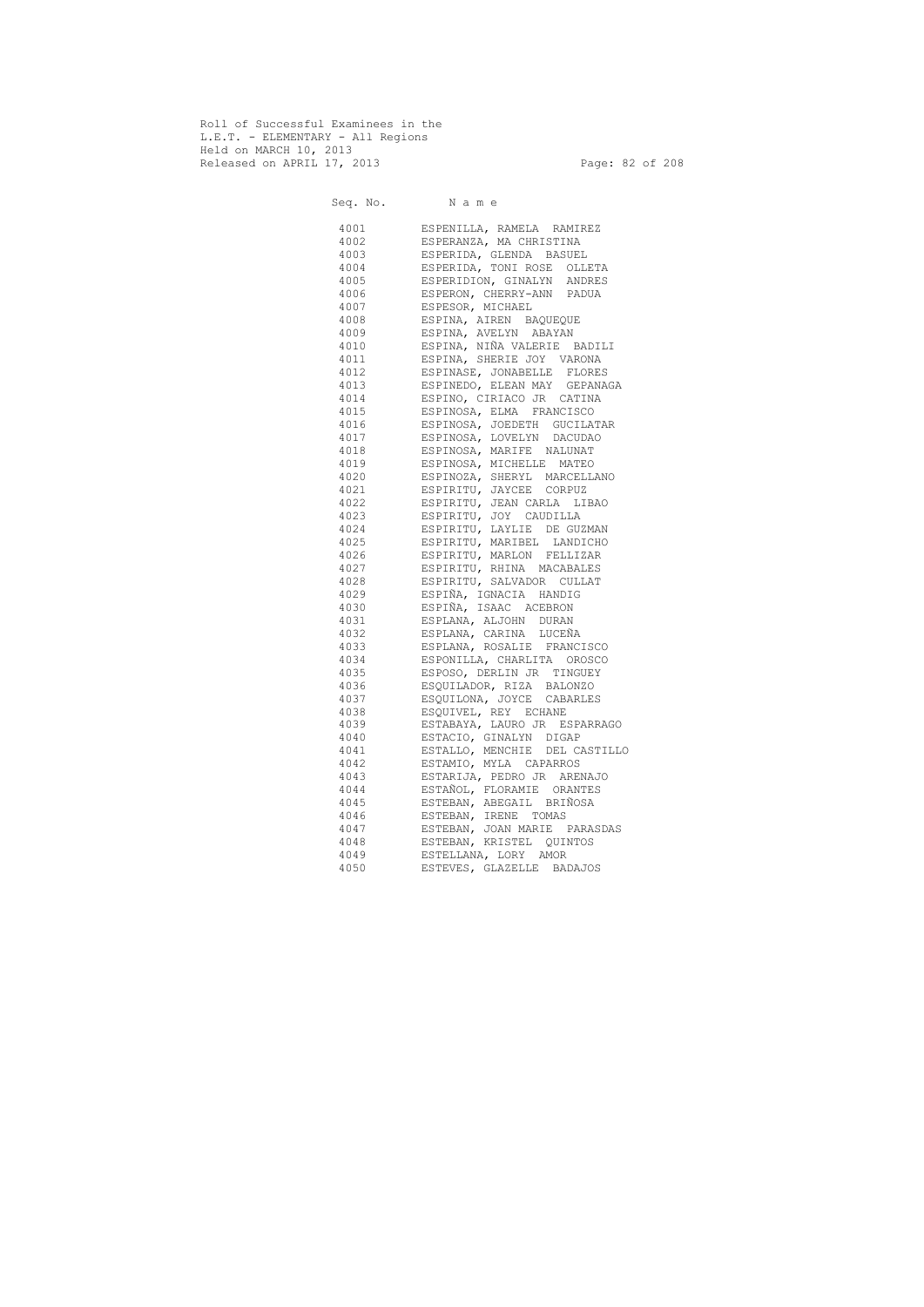Roll of Successful Examinees in the L.E.T. - ELEMENTARY - All Regions Held on MARCH 10, 2013 Released on APRIL 17, 2013 Page: 83 of 208

Seq. No. Name 4051 ESTIGO, JEROME CABANG 4052 ESTILLOSO, GIDEON FESARET 4053 ESTILON, SHERYL LAPIG 4054 ESTIMO, ERLYN QUITASOL 4055 ESTIOLA, RECHELLE GOMEZ 4056 ESTIPULAR, JOVITA SORIANO 4057 ESTOLLOSO, CHERYL MAGSIPOC 4058 ESTOYA, HAZZEL CASTILLO 4059 ESTOYA, MA LOURDES JISON 4060 ESTRABO, MARIDEL BORJE 4061 ESTRADA, JONALYN DACAYMAT 4062 ESTRADA, LOVELY GAY SUNICO 4063 ESTRADA, MARICAR LAMIS 4064 ESTRADA, MARITES SALINO 4065 ESTRADA, MARY ANN TANAEL 4066 ESTRADA, MAY ANNE LOMO 4067 ESTRADA, VERBINA MEGALLEN 4068 ESTREBER, CHRISTINE DY 4069 ESTRELLA, AIZZA RIVERA 4070 ESTRELLA, MARISSA BALTE 4071 ESTRELLANES, MARY JEAN FLORENTINO 4072 ESTRERA, ANALYN MASBATE 4073 ESTRERA, JUCYLITA LLENA 4074 ESTRIRA, DALYEN ROQUE 4075 ESTROPIGAN, KRISTINE ROSE FIDELSON 4076 ETORNE, ROSIE MACASINAG 4077 ETRATA, NILMAR RAMIREZ 4078 EUGENIO, ARLENE STODDARD 4079 EUGENIO, DELILAH PIOLO 4080 EUGENIO, EULYVER JAMES EBREO 4081 EUGENIO, JAYSON TALANIA 4082 EUSEBIO, MARTIN IGNACIO 4083 EUSTAQUIO, MA RUBY BALDRES 4084 EVANGELISTA, AILEN FERNANDEZ 4085 EVANGELISTA, AIZA MALONG 4086 EVANGELISTA, JOSE JR SOQUE 4087 EVANGELISTA, JOYCE K' TRIX DEL PRADO 4088 EVANGELISTA, KAREN ROSAL 4089 EVANGELISTA, MELANIE ANGELES 4090 EVAROLA, JESSICA CARIQUITAN 4091 EVIDENTE, TESSA LAMBO 4092 EVIDIENTES, CHARISSE UBOGA 4093 EVIOTA, GLORYJANE ELIANA 4094 EXTREMADURA, REX LAURESTA 4095 EYAS, HASMIN PANAMBAY 4096 EYAS, ROLLY BORNEA 4097 EZA, NORJASMINE BATUA 4098 FABABAER, EVELYN PANGANIBAN 4099 FABELLON, RINA FESALBON 4100 FABIAN, MILDRED SALVATIERRA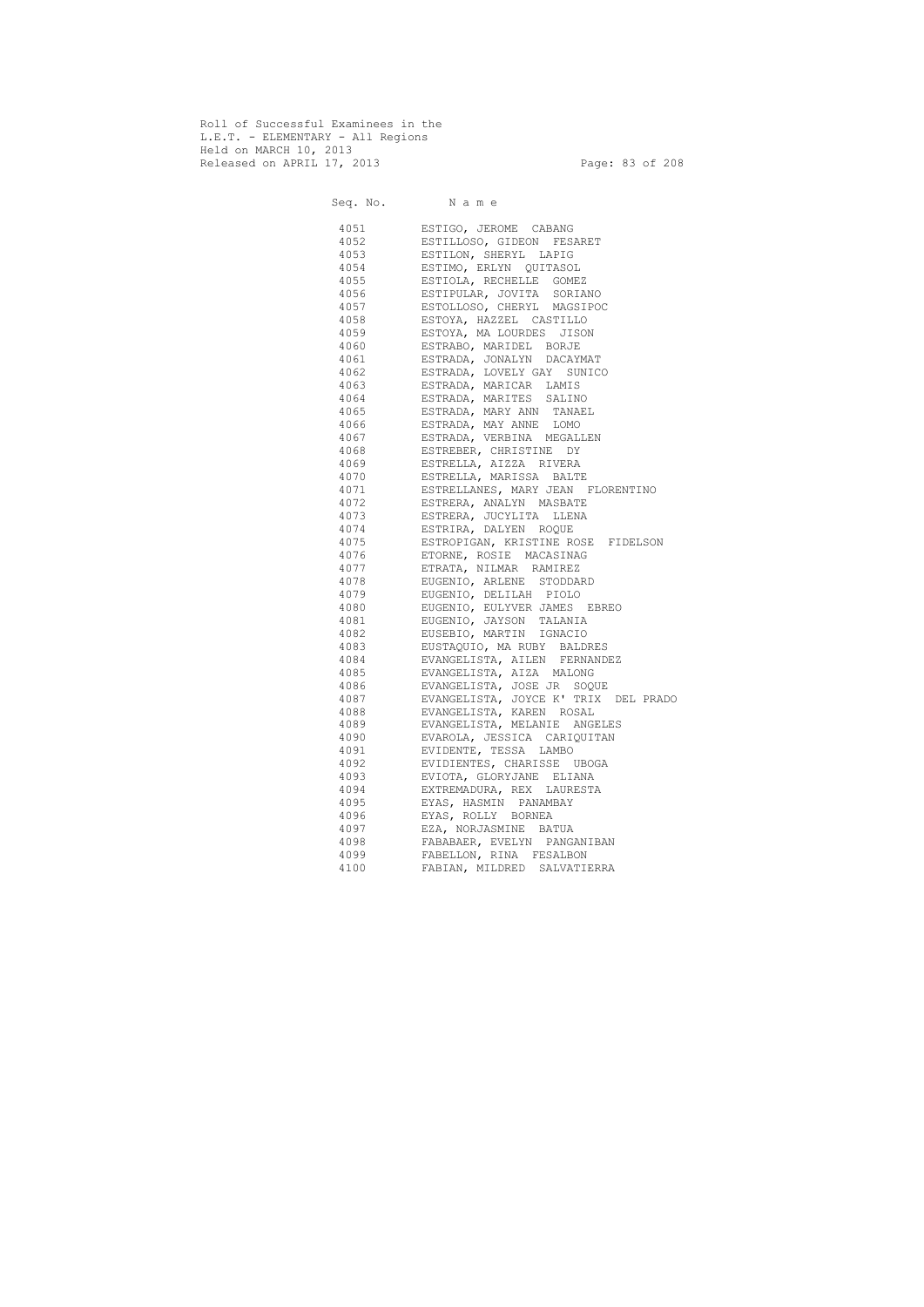Roll of Successful Examinees in the L.E.T. - ELEMENTARY - All Regions Held on MARCH 10, 2013 Released on APRIL 17, 2013 Page: 84 of 208

Seq. No. Name 4101 FABILLAR, CARIN REFUELA 4102 FABILLAR, FE MABILANGAN 4103 FABILLAR, MELVIN BENDIJO 4104 FABILLARAN, KATHY CADUNGOG 4105 FABRAQUEL, KAREN BULORAN 4106 FABREGAS, AIMEE CUEVAS 4107 FABRICANTE, NORY GARCIA 4108 FABRO, EVALYN DAUG 4109 FABROS, FELOMINO ANTIMANO 4110 FACTOR, IVY HABALO 4111 FACTOR, MA VISITACION GONZALO 4112 FACTOR, MARIA FE GABUCO 4113 FACTORA, ANDREA KAMIL CALUYA 4114 FACUN, JOSEFA VILLADARES 4115 FACUN, OLIVIA PASCUAL 4116 FADERAN, MAYLIN TOMAS 4117 FADERAN, PEDRO SAPICO 4118 FADO, GERLYN GALAY 4119 FADRIQUELA, DONNA GRACE FERRANCO 4120 FAELDAN, MARICAR AREJOLA 4121 FAIGANE, RUBETH JULLEZA 4122 FAJA, CHERYL DE DOMINGO 4123 FAJARDO, ALMA MAHUSAY 4124 FAJARDO, ANNABELLE AGUSTIN 4125 FAJARDO, MERILYN VILLAS 4126 FAJARDO, REGINA DEL ROSARIO 4127 FAJARDO, ROSEMAE GUECO 4128 FAJILAGOT, SUSAN FADRIQUELA 4129 FAJILAN, JEANE LUMBRES 4130 FAJUTNAO, AURA MAY FRANCISCO 4131 FALAMINIANO, LESLIE MANZANO 4132 FALAYAS, LOVELL GENE 4133 FALCONETE, MERLY PADAO 4134 FALGUERA, JENIELYN AGANG 4135 FALHOUT, MARILYN TINOY 4136 FALLARIA, JAM VISAYA 4137 FALOMARES, JOSEPHINE FAJUTRAO 4138 FAMAHILIN, JIMMY QUIBEL 4139 FAMARIN, DHANA ROSE FAMIS 4140 FAMERO, FIONNA SALVADOR 4141 FAMI, JOVILYN PLATILLA 4142 FAMINI, IRENE FAMADULAN 4143 FAMINIALAGAO, GWEN MARIE SANTOS 4144 FAMOSO, JOE MARK NOBLE 4145 FAMULERAS, MARICRIS FORTALEZA 4146 FANCUBILA, LOLIVIC JUNGCO 4147 FARILLON, LIEZEL GELORYAO 4148 FARIÑAS, SHERYL JIMENEZ 4149 FARNAZO, EMELYN ESPINOSA 4150 FAUSTINO, RIZZA SILVANO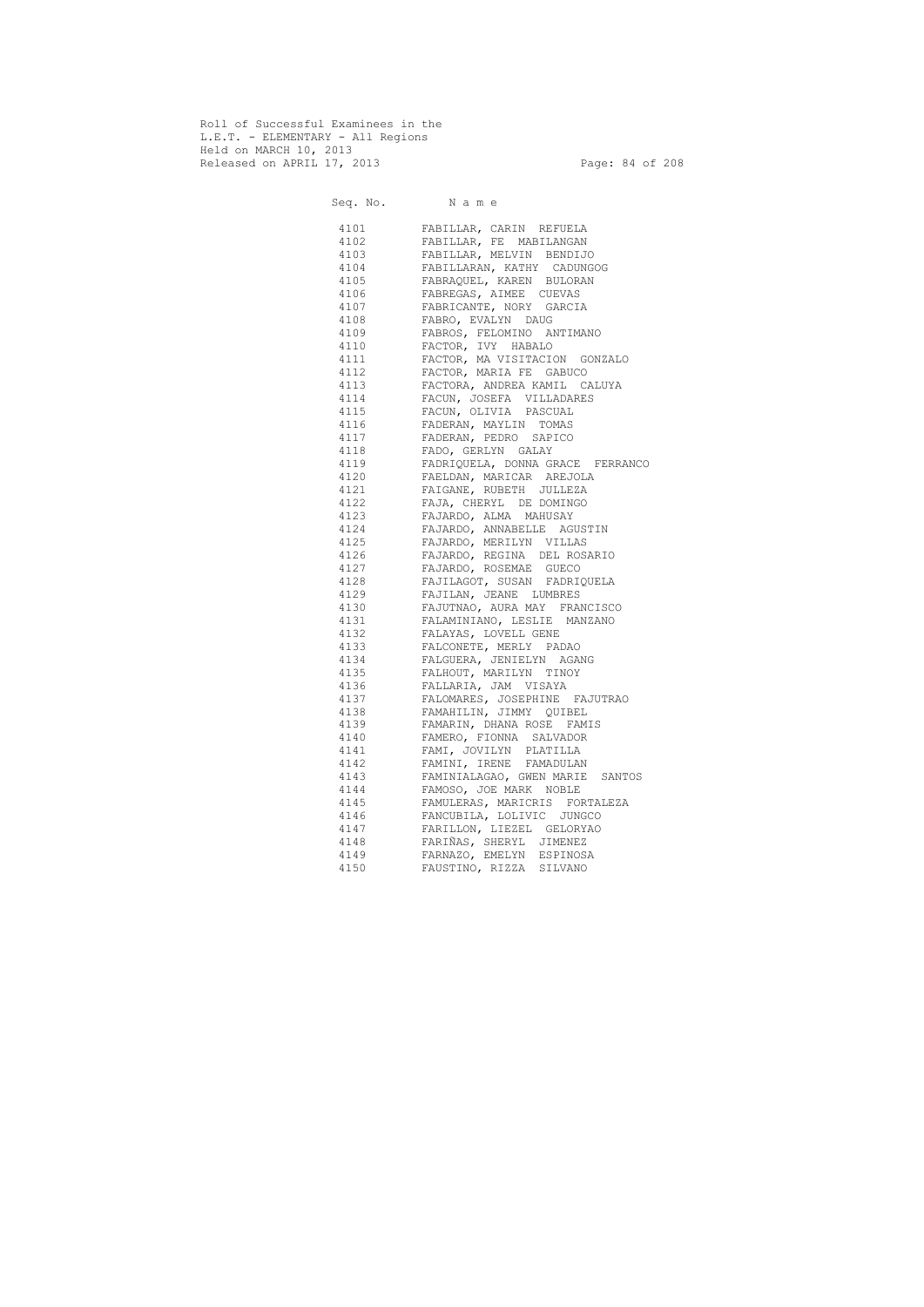Roll of Successful Examinees in the L.E.T. - ELEMENTARY - All Regions Held on MARCH 10, 2013 Released on APRIL 17, 2013 Page: 85 of 208

Seq. No. Name 4151 FAUSTO, RODELYN SAGUBAN 4152 FAYRE, MARICEL LUBGUBAN 4153 FEDELIN, FLORIE JOY FERRERA 4154 FELAMIN, JENNEFER BALITAYO 4155 FELICEN, ADALYN DAGANIO 4156 FELICES, DIONESIO JR BARIA 4157 FELICES, GLENNEL SALVADOR 4158 FELICIANO, JOANNA ROSE PINTO 4159 FELIPE, AMOR OBRA 4160 FELIPE, ARJAY ALMUENA 4161 FELIPE, CHARITY DANGUE 4162 FELIPE, MARLON LENIN SEVILLA 4163 FELISILDA, DECEMMEH LYNN AVENIDO 4164 FELIX, JOSEPHINE CACAL 4165 FELIX, MIRIAM JUGARAP 4166 FELIZARDO, MAY PALMA 4167 FELIZARTE, NIKKI RODRIGUEZ 4168 FELLAZAR, LIZA DIONALDO 4169 FELONIA, JASON GAYO 4170 FERMACE, MARY GRACE MORDENO 4171 FERMANO, AMALOU ORCENA 4172 FERMANO, JENELYN ECAT 4173 FERMANO, MELVIN ALINGASA 4174 FERNANDEZ, ALBERT MARTINEZ 4175 FERNANDEZ, ALMA RAMAT 4176 FERNANDEZ, ANECITA VERGARA 4177 FERNANDEZ, CELITO BALUCA 4178 FERNANDEZ, ETHYL BURLAT 4179 FERNANDEZ, GALILEA ANGANGAN 4180 FERNANDEZ, GWENDALYN ARO 4181 FERNANDEZ, JASMIN LEONILLO 4182 FERNANDEZ, JAY RIZ TARROZA 4183 FERNANDEZ, JEAN ABAD 4184 FERNANDEZ, JOHN RENEL ANDREW BAYOTAS 4185 FERNANDEZ, KEZIA JEAN PAREÑO 4186 FERNANDEZ, MELARDINE ZUBIAGA 4187 FERNANDEZ, RICARJUNE SARAGUSA 4188 FERNANDEZ, RICHELLE BANDOLA 4189 FERNANDEZ, ROSE ANN CORTEJOS 4190 FERNANDO, JOANNALYN LEGASPI 4191 FERNANDO, KATHERINE PAREL 4192 FERRAN, DARWIN MORENO 4193 FERRAN, MELODY MASAMAYOR 4194 FERRANCO, NOIDA AMARO 4195 FERRER, ANNALIE MACARAEG 4196 FERRER, ANTHONY DACANAY 4197 FERRER, ARISTOTLE ANDRION 4198 FERRER, ARLENE CALUGAY 4199 FERRER, CHERRY ANN TICMAN 4200 FERRER, CHRISTIANA ALMOJUELA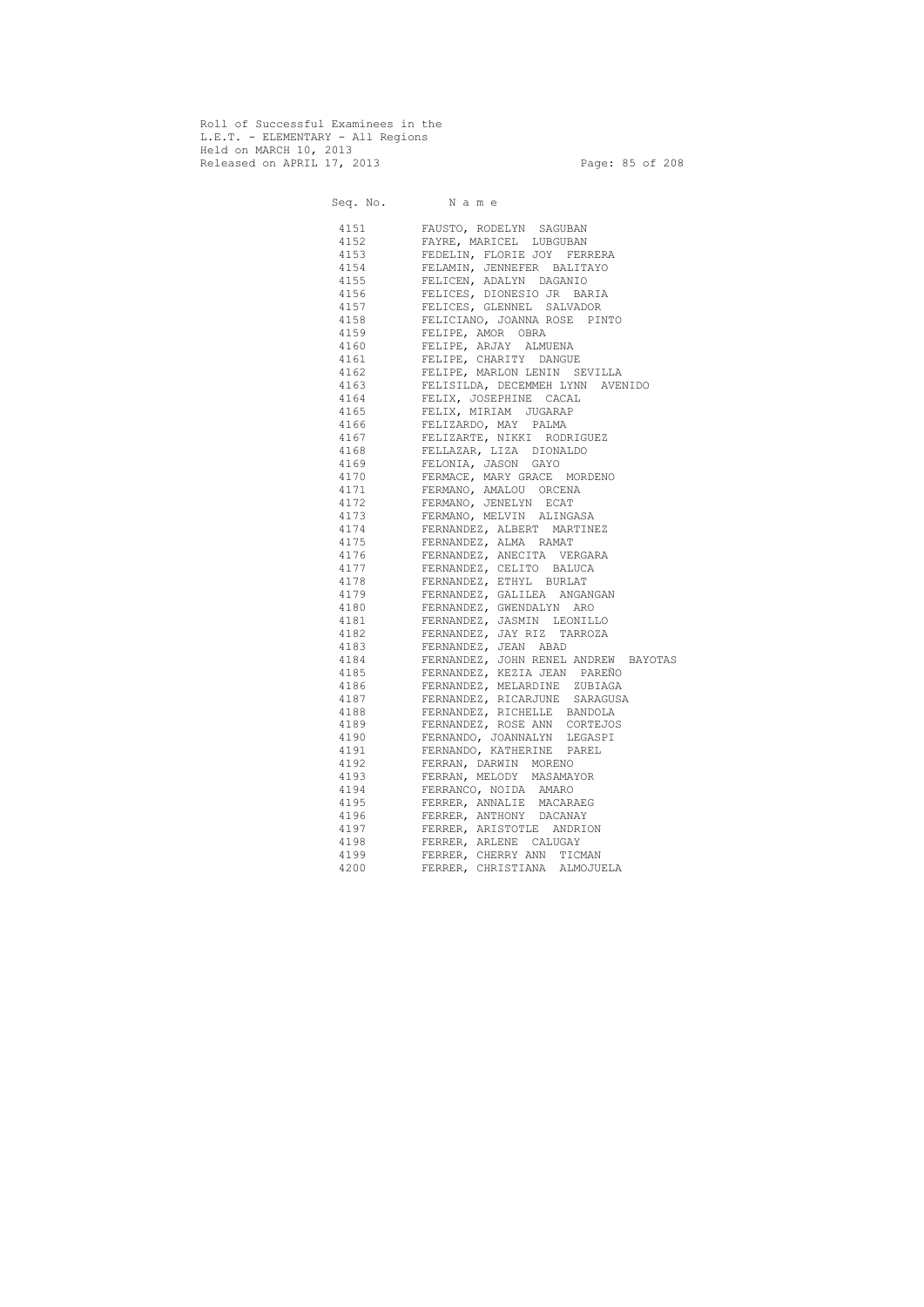Roll of Successful Examinees in the L.E.T. - ELEMENTARY - All Regions Held on MARCH 10, 2013 Released on APRIL 17, 2013 Page: 86 of 208

 Seq. No. N a m e 4201 FERRER, CORAZON TERRADO 4202 FERRER, CRISTITA VALDEZ 4203 FERRER, DIVINA ECLARINAL 4204 FERRER, FRANZ FEDEREZ 4205 FERRER, JENNIFER TARUN 4206 FERRER, MARICHELLE VINLUAN 4207 FERRER, RUTH ANN SOLOMON 4208 FERRERAS, ALONA CHAVEZ 4209 FERRERAS, MELISA GIRAY 4210 FERRY, APPLE AZUSANO 4211 FESARIT, MARICEL MARCELO 4212 FETALVER, LEAH JOY PAREN 4213 FIEDACAN, JOHN ARBEL FAJUTAGANA 4214 FIEL, ANTHONY ALEGADO 4215 FIEL, FARRAH CASTRODES 4216 FIEL, IVETTE VICENCIO 4217 FIEL, JHEAN DELANTAR 4218 FIEL, RENAN MALINAO 4219 FIELD, JEFFERSON DAVID 4220 FIESTADA, CHERIE MAY FAMERO 4221 FIGUERAS, JANICE PASION 4222 FIGUEROA, CANDICE VARELA 4223 FIGUEROA, GERLYN RAYA 4224 FILLON, EMILY REMINAJES 4225 FLAUTA, MARY ANN RANQUE 4226 FLOR, CHERRY FE LAROSA 4227 FLORDELIZ, JOSE NUDO 4228 FLORENDO, FRANCIA COLONA 4229 FLORES, ANA KATRINA TAMAYO 4230 FLORES, BENJIE URBESO 4231 FLORES, BERNADETTE MONTOYA 4232 FLORES, BERNIÑO AL MIEDA 4233 FLORES, CARLA JANE PERON 4234 FLORES, CATHERINE GUYLAN 4235 FLORES, CRISTY ALMEROL 4236 FLORES, DAISIE CAYABYAB 4237 FLORES, FRITZIE LOVE SABUCIDO 4238 FLORES, GEMMA DE-ARO 4239 FLORES, HARRIS MORALES 4240 FLORES, HONEY GRACE TREJEROS 4241 FLORES, JANUARY ENTERIA 4242 FLORES, JAYSON SUANQUE 4243 FLORES, JEAN PROGELLA 4244 FLORES, JEFFREY BALABA 4245 FLORES, JEZABELLE AMAMANGPANG 4246 FLORES, JOAN ADODANG 4247 FLORES, LESLIE AQUINO 4248 FLORES, MAE GRACE TOMAS 4249 FLORES, MARIA DIVINIA CRODUA 4250 FLORES, MARIE JOY JARA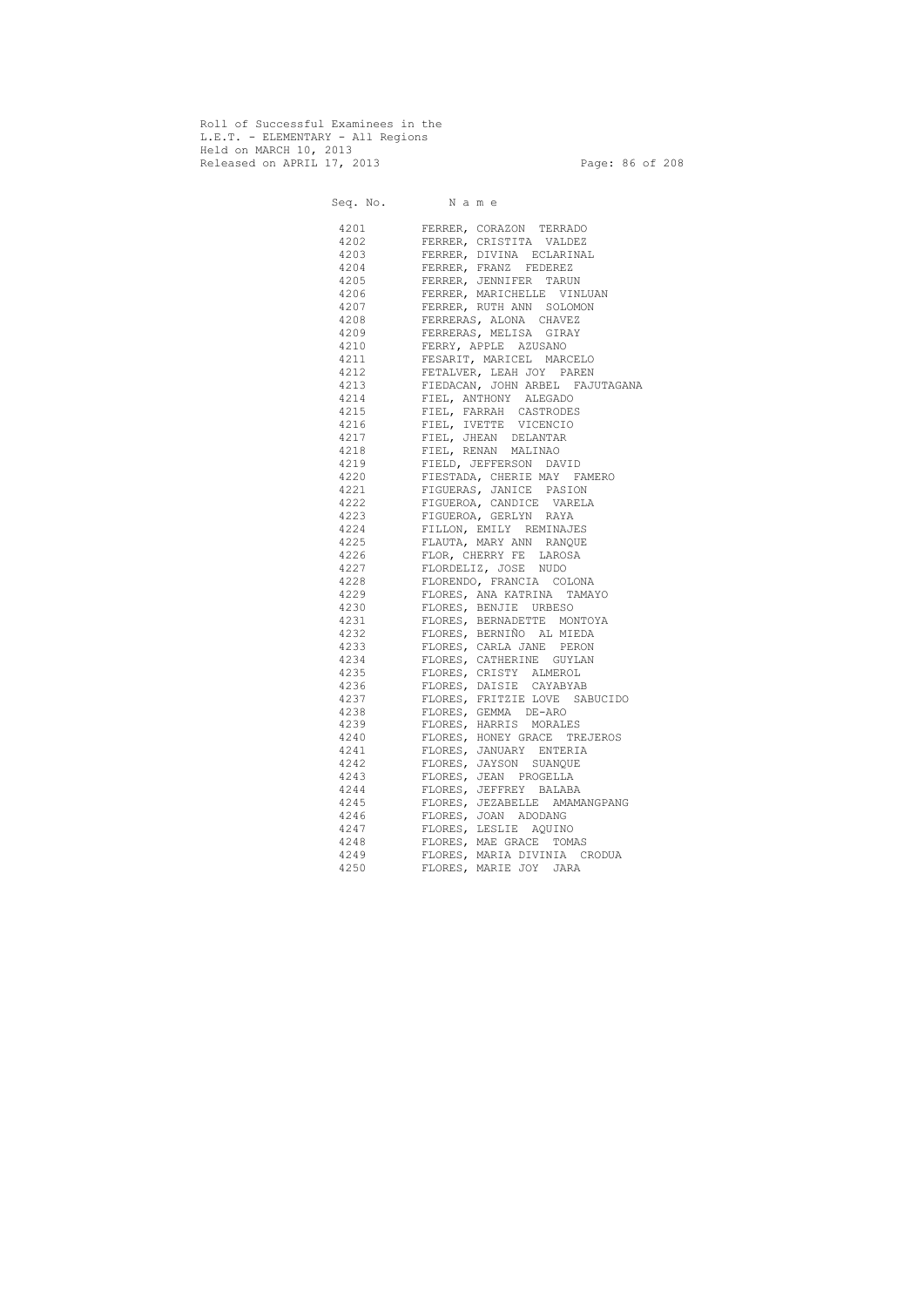Roll of Successful Examinees in the L.E.T. - ELEMENTARY - All Regions Held on MARCH 10, 2013 Released on APRIL 17, 2013 Page: 87 of 208

Seq. No. Name 4251 FLORES, MARY CLAIRE GELERA 4252 FLORES, NOVENA FLOR AMOR REDUCTO 4253 FLORES, RAMONCHITO CORTEZ 4254 FLORES, RONALD ESTRELLA 4255 FLORES, ROSALIE BETONIO 4256 FLORES, SHERYL PIGUEZ 4257 FLORESCA, CONNIE TEJANO 4258 FLOREZA, ARBEN EROT 4259 FLORIDA, ROSIE MARANAN 4260 FONTAMILLAS, ARMENIO JR BOONGALING 4261 FONTANILLA, ROSELYN DOCTOLERO 4262 FONTANOS, MARK ANTHONY OLBINADO 4263 FONTEJON, WINCHELLE FERRIOL 4264 FORBES, LOVELY ANDOJOYAN 4265 FORCADILLA, JACINTO JR ENHAYNES 4266 FORMENTERA, EVANGELINE CAYA 4267 FORMENTO, RASHELLE FERNANDO 4268 FORMILLES, FRANCISCO GOLANDRINA 4269 FORMILLEZA, JONA LIZA FAMINI 4270 FORNESTE, DERRICK HERNANDEZ 4271 FORROSUELO, MARY GLENN GIGANTO 4272 FORTES, MYRELL FULGUERAS 4273 FORTIN, EMLYN LEOMO 4274 FORTU, OFELIA FAJUTINA 4275 FORTUNADO, EDONNIE TEGUIHANON 4276 FORTUNO, PAUL JOHN DULA 4277 FORTUNO, RHEA FLORDELIZA 4278 FRAGATA, WILFREDO JR RANADA 4279 FRANCIA, AJELINA COMENDADOR 4280 FRANCIA, ANNABEL CORRE 4281 FRANCIA, CAREN ESTACIO 4282 FRANCISCO, ANALYN MINOR 4283 FRANCISCO, DARLYN CORTES 4284 FRANCISCO, ELISA BERGONIO 4285 FRANCISCO, ELLA MAE ZAMORA 4286 FRANCISCO, ELSA MACATO 4287 FRANCISCO, FERDINAND SAÑOSA 4288 FRANCISCO, FLORDELIZA MANALIGOD 4289 FRANCISCO, HERMES ESCRANDA 4290 FRANCISCO, JACQUELYN 4291 FRANCISCO, JENNY DIOLATA 4292 FRANCISCO, JOSE JR CANILLAS 4293 FRANCISCO, JUDHEN CADILEÑA 4294 FRANCISCO, KRISTINE MARIE PARCON 4295 FRANCISCO, LEONISA RUBIO 4296 FRANCISCO, MARICEL REGALADO 4297 FRANCISCO, MARY JANE BALUBAL 4298 FRANCISCO, MYLEN MALALUAN 4299 FRANCISCO, PRINCESS REGULTO 4300 FRANCISCO, RYNEL TORRES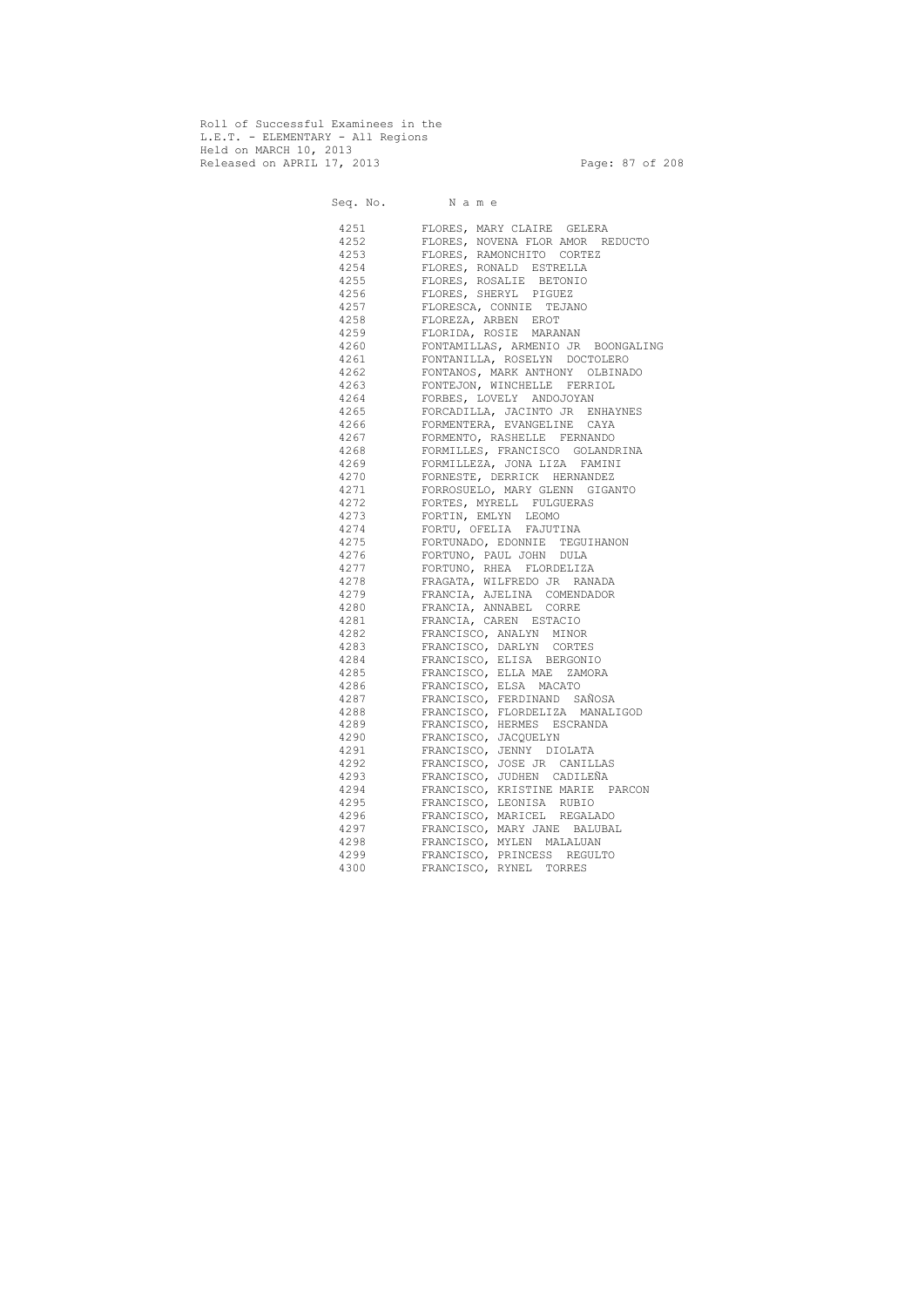Roll of Successful Examinees in the L.E.T. - ELEMENTARY - All Regions Held on MARCH 10, 2013 Released on APRIL 17, 2013 Page: 88 of 208

 Seq. No. N a m e 4301 FRANCISCO, SUNDEW SALIMBAG 4302 FRANCO, HANNAH MAE ONTEJO 4303 FRANCO, LORAINE SANTOS 4304 FRANCO, WELLANAE ALQUIZA 4305 FRANDO, ANNALYN SANCHEZ 4306 FRAYRES, MARIEVETCH BUESER 4307 FREJOLES, MYRNA MAE TORRES 4308 FRENCILLO, ALMA LABRADOR 4309 FRIA, ROSENDO GUERERRO 4310 FRIALDE, CHARIDEL RAPI 4311 FRIAS, ARNEL ABALOS 4312 FRIAS, JENNIFER TAMAYO 4313 FRIAS, MADONNA RESULTAY 4314 FRIAS, MARY GRACE GAELA 4315 FRIAS, ROSE ANN ALIPATO 4316 FRIAS, ROWENA LOPEZ 4317 FRIAS, WENDYLYN GABUYO 4318 FRIGON, MARY ANN SURIO 4319 FRIVALDO, IRIS NUÑEZ 4320 FROILAN, MA DANICA BACLLE 4321 FRONTERAS, ELESER BASLAN 4322 FRUELDA, RHODORA DONATO 4323 FRUGALIDAD, JORALYN ROSAS 4324 FUEDAN, MA ELENA EBUENGA 4325 FUENSALIDA, MARY ANN ESPLANA 4326 FUENTES, EFRIEL OLOFERNES 4327 FUENTES, GINALYN BACO 4328 FUENTES, LANILYN REGARA 4329 FUENTES, MARICEL ACERO 4330 FUENTES, MONALIZA MAKINANO 4331 FUENTES, ROSELYN GALES 4332 FUERTES, ELVIE MAE PENINOY 4333 FUERZAS, CRIZLLE JADE WATE 4334 FULLIDO, NAIDA MEDEQUISO 4335 FULO, GRACE ANN PADOLINA 4336 FUNDADOR, JOCELYN BOLHANO 4337 FUNDADOR, LESIL EDAÑO 4338 GA, DIRK TONGOY 4339 GAA, RICHEL BURGOS 4340 GAANO, GEMMA GABITO 4341 GAAYON, FREDA MADOGYOM 4342 GABAON, RICHELLE OQUINDO 4343 GABAS, GENIZA LANDONG 4344 GABAS, LIZEL TORON 4345 GABAT, DIANA NILO 4346 GABATO, JEMALINE SUPERALIZ 4347 GABAYAN, CHRISTINE ANN CACHO 4348 GABAYERON, PRINCESS BIONA 4349 GABEJAN, JAYRINE GUZMAN 4350 GABEJAN, JAYSON GUZMAN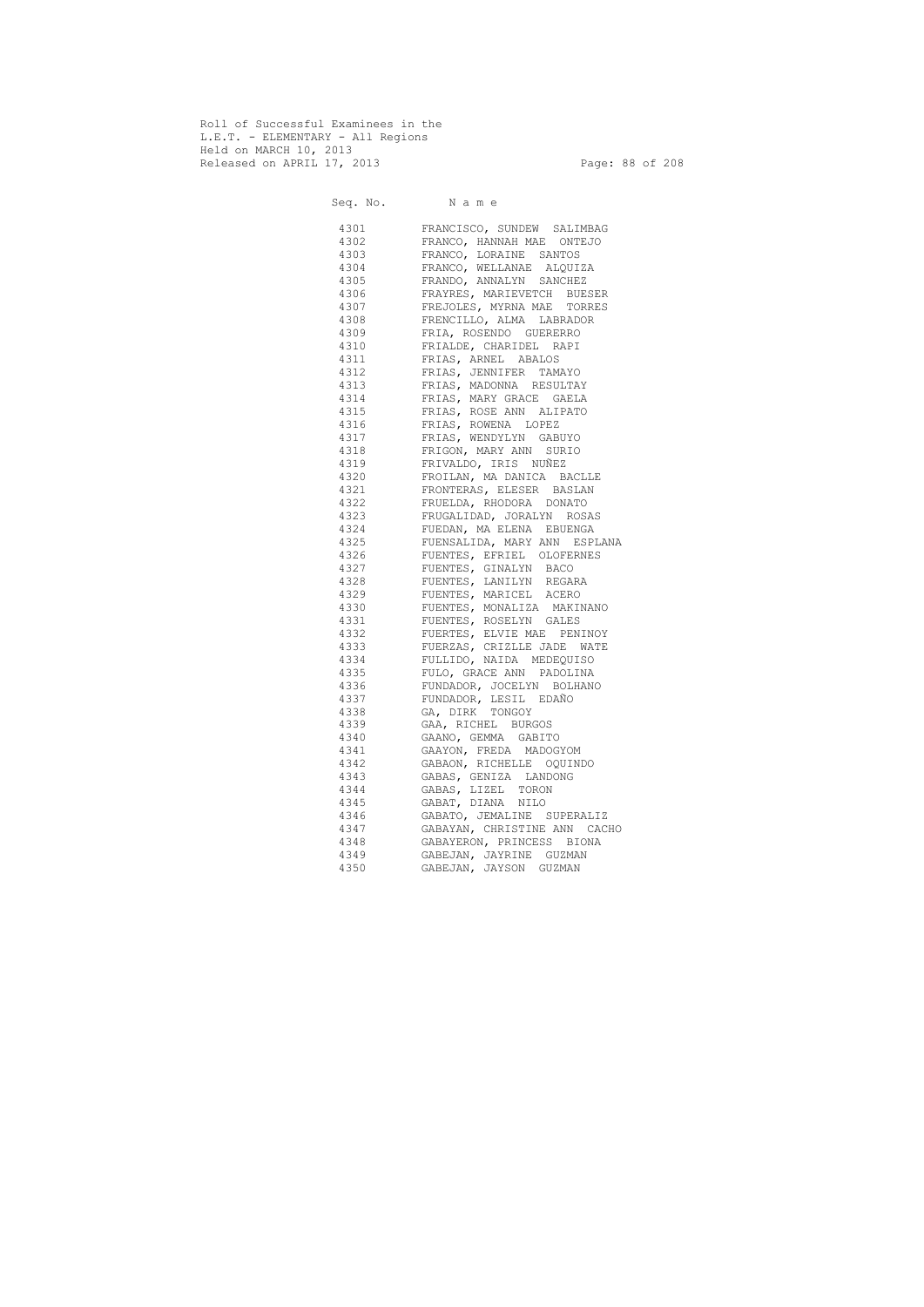Roll of Successful Examinees in the L.E.T. - ELEMENTARY - All Regions Held on MARCH 10, 2013 Released on APRIL 17, 2013 Page: 89 of 208

 Seq. No. N a m e 4351 GABERTAN, MARJURY CATIS 4352 GABIA, DONNA FORTU 4353 GABIANA, RENALYN MALAZARTE 4354 GABIETA, CARLOS GABIANA 4355 GABIONZA, MILAGROSA EVASCO 4356 GABISAY, EDUVEJES CUIZON 4357 GABITO, GRETCHEN BALLARAN 4358 GABITO, JENNY 4359 GABRIEL, ESMAIL COMADUG 4360 GABRIEL, MARY ANN PONTEJOS 4361 GABRIEL, VERCEL SUS 4362 GABRIELES, MAE GABRIELLE DE CHAVEZ 4363 GABUCAN, CRESZENAID BABE DUTOSME 4364 GABUL, MYLENE LUMMOC 4365 GABUT, PAUL BUSA 4366 GACA, RIZZA SALMINGO 4367 GACA, VITACHELLE LIMPIADO 4368 GACAD, REDEEM PARREÑO 4369 GACEREZ, DANIELL WILFRED LUDAN 4370 GACGACAO, JERALYN KEMPIS 4371 GACILLOS, ANALIZA GABORNES 4372 GACO, MARIA ROSE ANNE GIMENA 4373 GACOS, MARIA AILYN FUNGO 4374 GACUTAN, JANET FELIMON 4375 GACUTAN, MAYBELLE MEDILLO 4376 GADE, APPLE BUNGABONG 4377 GADIA, ASNAIRAH MACARIMPAS 4378 GADIA, MARY JOY TOBIAS 4379 GADIANO, ROWENA COLOMA 4380 GADINGAN, ALTHERES MENDOZA 4381 GADON, GERALDINE ESCONDO 4382 GAEN, KELVIN JOHN PASCUAL 4383 GAGABO-AN, JEEPREY BALDICAÑAS 4384 GAGARAO, LEAN FERRER 4385 GAGARIN, DARIUS RIGOR 4386 GAGARIN, GELUZVIMINDA LYNUN 4387 GAGARIN, MYLENE PADIT 4388 GAGARIN, SALLY SIMBULAN 4389 GAGATE, GEMMA TAMAYO 4390 GAGUE, LYNDON HERBOSO 4391 GAHOL, LENY SAMONTE 4392 GAHUSTA, GUENDOLYN ITUMAY 4393 GAIN, RANGIE AGUSTIN 4394 GAJE, CHRISTINE JAY LOPEZ 4395 GAJE, PRINCESS DALE BRONDO 4396 GAJELA, GLENDA CONTILLO 4397 GAL, BEVERLY PALUBON 4398 GALABAY, MADELLE BALANSAG 4399 GALADLAS, LOVERLYN DALAMON 4400 GALAGAR, JERALYN SAJULGA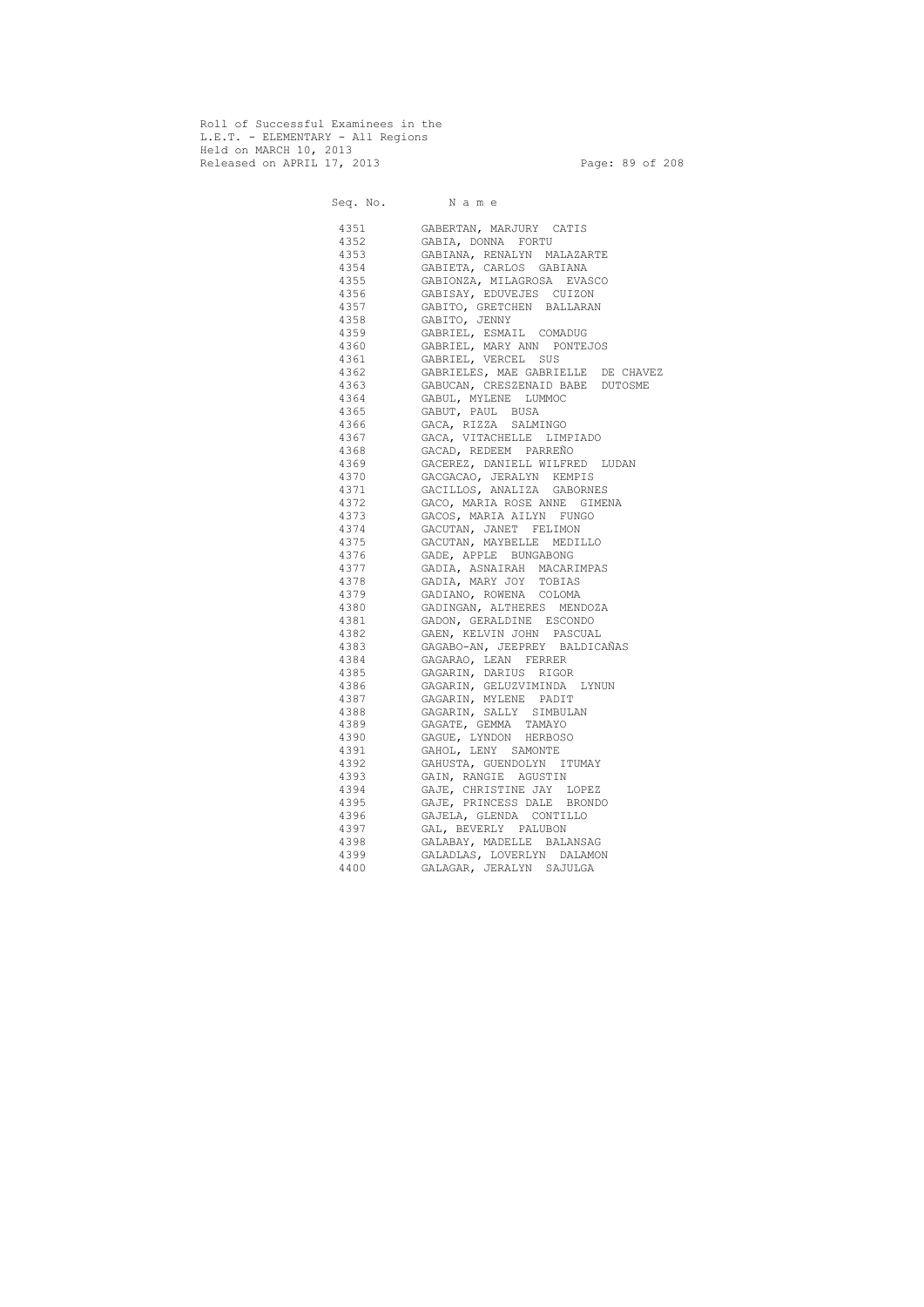Roll of Successful Examinees in the L.E.T. - ELEMENTARY - All Regions Held on MARCH 10, 2013 Released on APRIL 17, 2013 Page: 90 of 208

 Seq. No. N a m e 4401 GALAMBAO, MARCELINA BAJA 4402 GALAMITON, GENARO JR CAPALES 4403 GALANG, FLORIGEM REVINA 4404 GALANG, MARY QUETY MONTOJO 4405 GALANGA, JIZIKA MANAYAN 4406 GALANIDA, RENE RAZ 4407 GALANIDO, LEAH QUIJANO 4408 GALANO, RAMSEY DELGADO 4409 GALANZA, KYSEL JIKA MAY 4410 GALAPON, HONEY MARIE CUESTA 4411 GALAPON, ROWENA PACLEB 4412 GALARPE, BELEN MABALOS 4413 GALASI, LORIBETH GONZALES 4414 GALAY, CONCHITA CAÑA 4415 GALDONES, RACQUEL LICAY 4416 GALE, MA DISALYN CAGUIOA 4417 GALECIO, MA THERESA LOBEDESIS 4418 GALERA, JOHNFER TAPULAO 4419 GALES, REGIE ROBLIDO 4420 GALGO, MARIJEN HALASAN 4421 GALI, FIONA ALEXANDRA GONZALES 4422 GALIAS, ROXANNE JOY AVILLANO 4423 GALIB, ARJIE MUHMIN 4424 GALICIA, LEOMAR JOVE 4425 GALIDO, FLORENCE GILE DURAN 4426 GALIDO, ROWENA LEGASPI 4427 GALILI, GOLDA MEIR ROXANNE LUMAWAG 4428 GALIMA, LEE MADONNA SALCEDO 4429 GALIMBA, JOCELYN APOLONIO 4430 GALIT, LYN MORTA 4431 GALIT, RACIEL ADAMERO 4432 GALITA, ARVIE LENTEJA 4433 GALLA, JONALYN JARALBIO 4434 GALLAMOS, RIEZEL KIMNO 4435 GALLANO, EMILY BELGERA 4436 GALLARDO, CAROL DELA CRUZ 4437 GALLARDO, JOHANNIL GRACE CARLES 4438 GALLEGA, JACQUELINE 4439 GALLEGO, ALGIE DIAZ 4440 GALLEGO, CLAY U LEGARIO 4441 GALLEGO, HERMIN DELDO 4442 GALLEGO, MIRASOL FERNANDEZ 4443 GALLENERO, SHERWIN FANCUBELA 4444 GALLERA, MILONA AMOY 4445 GALLEROS, HEIDI GAMAO 4446 GALLO, JOGIE MARIE SOMPRIQUE 4447 GALLO, MARION GRACE DE SAN JUAN 4448 GALLOS, JENLY GANTIA 4449 GALLOS, MARIA KATRINA CLEMENTE 4450 GALMAN, JESSEBEL PINGOY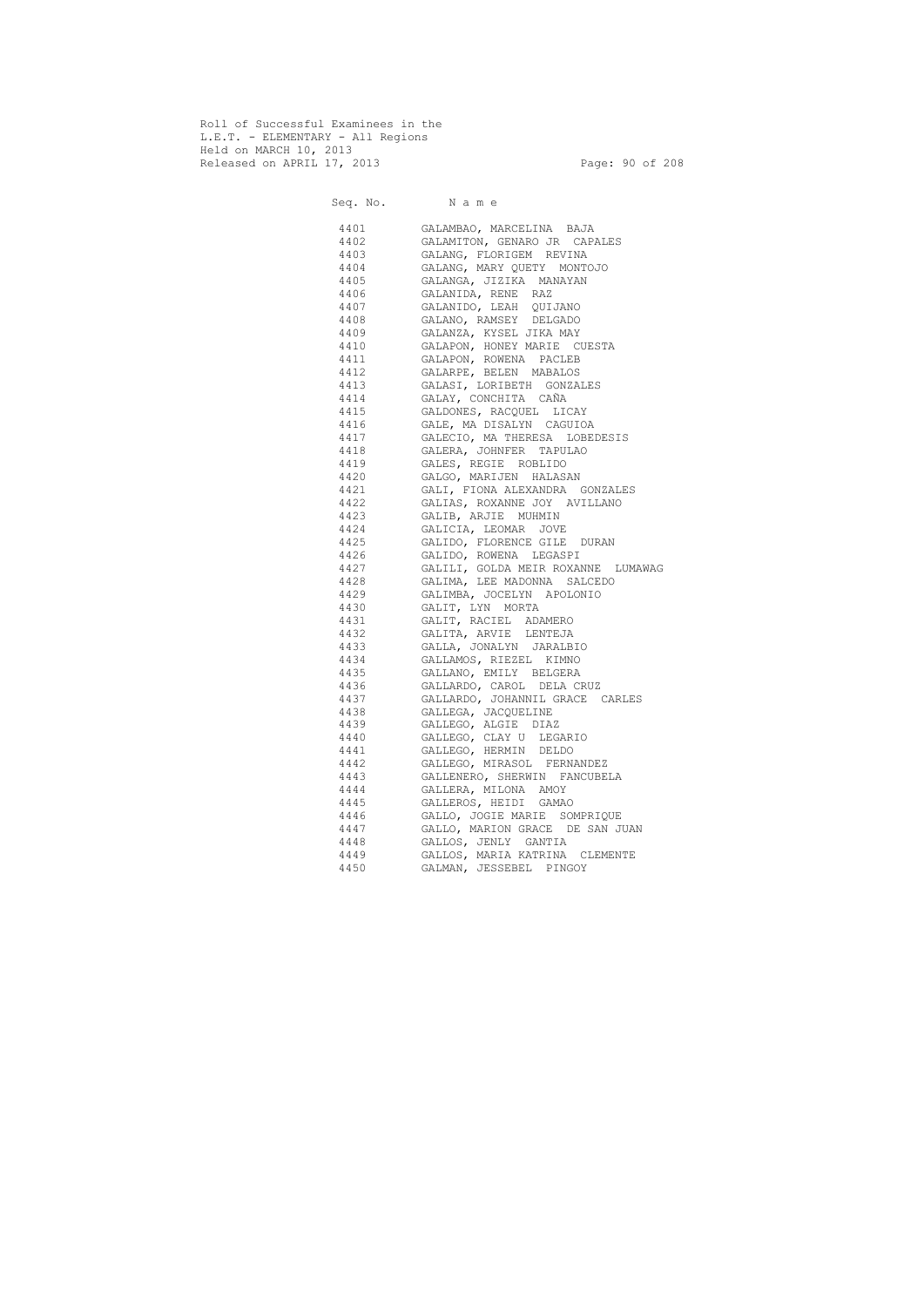Roll of Successful Examinees in the L.E.T. - ELEMENTARY - All Regions Held on MARCH 10, 2013 Released on APRIL 17, 2013 Page: 91 of 208

 Seq. No. N a m e 4451 GALON, ANNA LIZA MENOR 4452 GALONO, WELMAR CAPILA 4453 GALOPE, CRISELDA BERCES 4454 GALOPE, JOYRIEL PAROL 4455 GALOSO, KESIE ESPAÑO 4456 GALUGA, REMALYN HIDALGO 4457 GALUPO, LYZIEL MOMO 4458 GALVE, MAY JOY ABUNDA 4459 GALVE, WELLIAM CLAMOR 4460 GALVEZ, JHONNALEE DELOS REYES 4461 GALVEZ, MA JECELA ARCEÑO 4462 GALVEZ, MARIE LIZA MASA 4463 GAM, MANNYLOYD FRITCH LAGUMBAY 4464 GAMA, MA CRISTINA GALIT 4465 GAMANAY, JULIET REMOTIGUE 4466 GAMATAN, DOLORES GABATINO 4467 GAMAYAN, IRFA LEDESMA 4468 GAMAYON, IMEE CONARCO 4469 GAMAZON, SHELA SALTAT 4470 GAMBOL, ROVELYN PASCUA 4471 GAMENG, MELODY GACUTAN 4472 GAMEZ, NEIZEL MORING 4473 GAMIT, GELLIE GAIL GAMBOA 4474 GAMMAD, CHRISTIAN LIYAG 4475 GAMORA, GERSON TUBOG 4476 GAMUS, JOY IGNILAN 4477 GAMUYAO, SALLY DE LA CRUZ 4478 GAMUZA, ANTHONEE ANDRADA 4479 GAMUZA, PRECY JUNE GARSULA 4480 GANA-AN, FRANCE NICOLE FUTALAN 4481 GANAS, NANCY JOY PEREZ 4482 GANDALERA, TWINKLE CATUBING 4483 GANDAMASIR, ALAMENA LAGUINDAB 4484 GANI, HAIRIA ASGAR 4485 GANILA, KATHLEEN BACANI 4486 GANIR, MACLIN NICHOLE PABLO 4487 GANTAAN, HONEY JEAN MALANDI 4488 GANTAO, BEVERLY SUNGKIT 4489 GANZALAO, ALE ROSE LABRADOR 4490 GANZAN, DUNEZA SEMANERO 4491 GANZON, PERLA SAPERO 4492 GAPAR, BADRIA EVER 4493 GAPASANGRA, IRENE ALPAY 4494 GAQUING, JANE TOMILLOSO 4495 GARA, CHERELYN ABRAHAN 4496 GARABATO, ALVEN VILLANUEVA 4497 GARACHICO, REY MONTESA 4498 GARAIS, ELOISA RAMOS 4499 GARAY, ANABELLA TIÑGAL 4500 GARAY, MARICAR VENIAL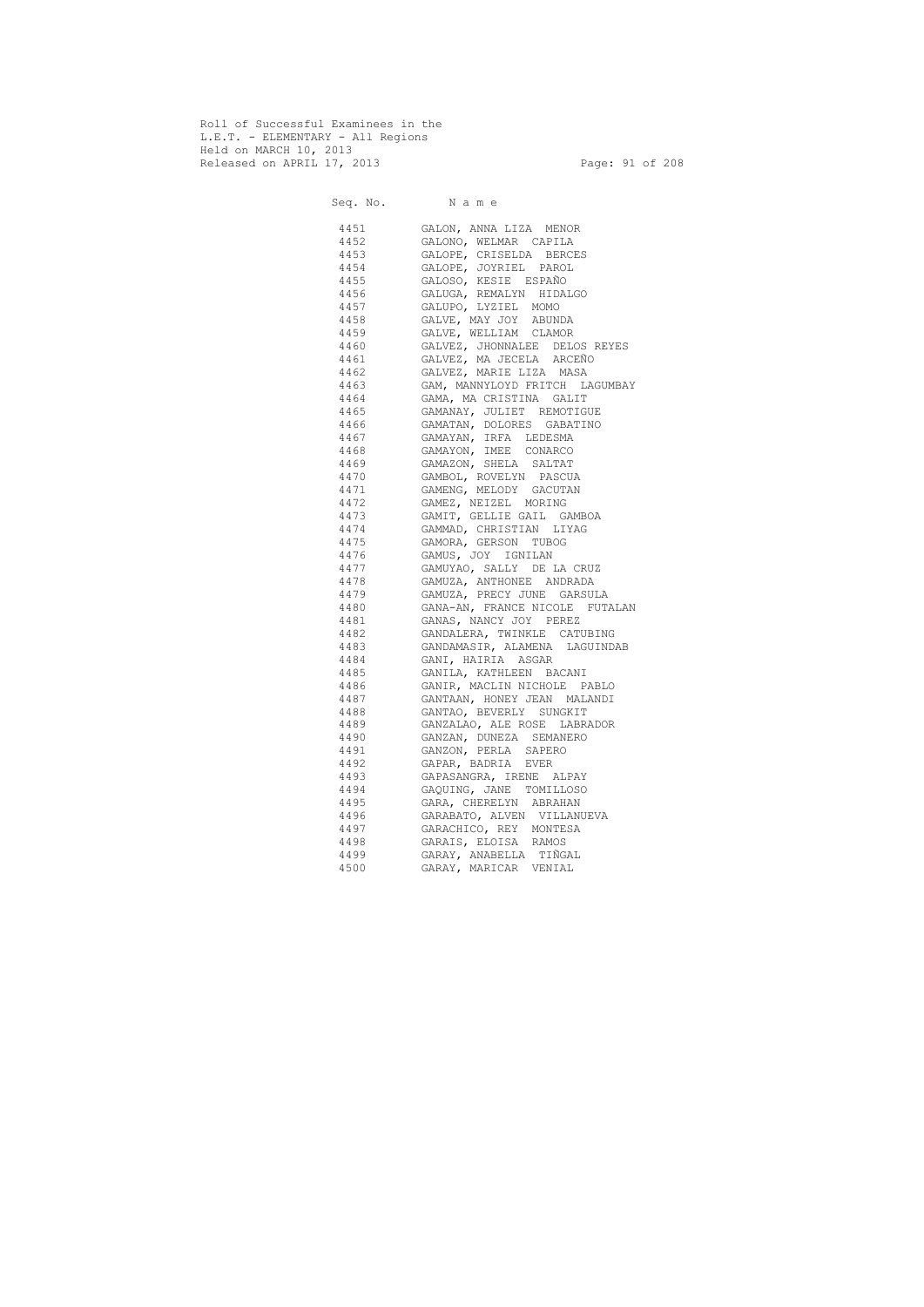Roll of Successful Examinees in the L.E.T. - ELEMENTARY - All Regions Held on MARCH 10, 2013 Released on APRIL 17, 2013 **Page: 92 of 208** 

|      | Seq. No. Name                  |
|------|--------------------------------|
| 4501 | GARAÑO, VICKY RANAY            |
| 4502 | GARBO, JIM CASIS               |
| 4503 | GARCHITORENA, ROGELIO JR CERON |
| 4504 | GARCIA, ANALY ARO              |
| 4505 | GARCIA, ARLYN ALFARO           |
| 4506 | GARCIA, CARRISE MARTIN         |
| 4507 | GARCIA, CATHY LYN MOLERA       |
| 4508 | GARCIA, CESIAH ROQUE           |
| 4509 | GARCIA, CHITO CASTRO           |
| 4510 | GARCIA, EDGAR CABANTUGAN       |
| 4511 | GARCIA, EMELY ANDAYA           |
| 4512 | GARCIA, ESTELA MALICDEM        |
| 4513 | GARCIA, EVANGELYN SAMPANG      |
| 4514 | GARCIA, GERALDINE PICARDAL     |
| 4515 | GARCIA, JANETH NACIN           |
| 4516 | GARCIA, JEAN MARJORIE GOLOSINO |
| 4517 | GARCIA, JENNIFER SUMOOK        |
| 4518 | GARCIA, JERALYN SIBI           |
| 4519 | GARCIA, JHON LEO GASPAR        |
| 4520 | GARCIA, JOCELYN FELICIDARIO    |
| 4521 | GARCIA, KATHLYN JOYCE CARREON  |
| 4522 | GARCIA, LANA GARCIA            |
| 4523 | GARCIA, MA AIZEL ROZAL         |
| 4524 | GARCIA, MAILYN FORTES          |
| 4525 | GARCIA, MARILOU ENAJE          |
| 4526 | GARCIA, MARITES VARGAS         |
| 4527 | GARCIA, MARY LAURENCE CANATUAN |
| 4528 | GARCIA, MELISSA ALONSO         |
| 4529 | GARCIA, NIEL KIM MANZANO       |
| 4530 | GARCIA, PAUL BRYAN VALDOZ      |
| 4531 | GARCIA, PRINCESS JOY QUINTIN   |
| 4532 | GARCIA, RACHELLE BANTIC        |
| 4533 | GARCIA, RANILO LABAJO          |
| 4534 | GARCIA, RESTY BERAN            |
| 4535 | GARCIA, REUBEN GALVEZ          |
| 4536 | GARCIA, RICA MARIANO           |
| 4537 | GARCIA, RIZALYN NIERVA         |
| 4538 | GARCIA, ROSECHELLE ANNE QUIA   |
| 4539 | GARCIA, VANESSA DOMINGO        |
| 4540 | GARCIA, VIRGILIO BUSTAMANTE    |
| 4541 | GARDE, BERNETH GAPOY           |
| 4542 | GARDE, MAYBEL CANO             |
| 4543 | GARDIOLA, MAR GIL MUNEZ        |
| 4544 | GARDOCE, JASMIN MACASAQUIT     |
| 4545 | GARDOSE, JOSEFINA GABAS        |
| 4546 | GARFIN, JOAN CONDE             |
| 4547 | GARGARITANO, GLORY<br>TEJADA   |
| 4548 | GARIANDO, ROSE ANN ABARING     |
| 4549 | GARIN, JENELYN GELIZON         |
| 4550 | GARIO, EDSELMAR CELINO         |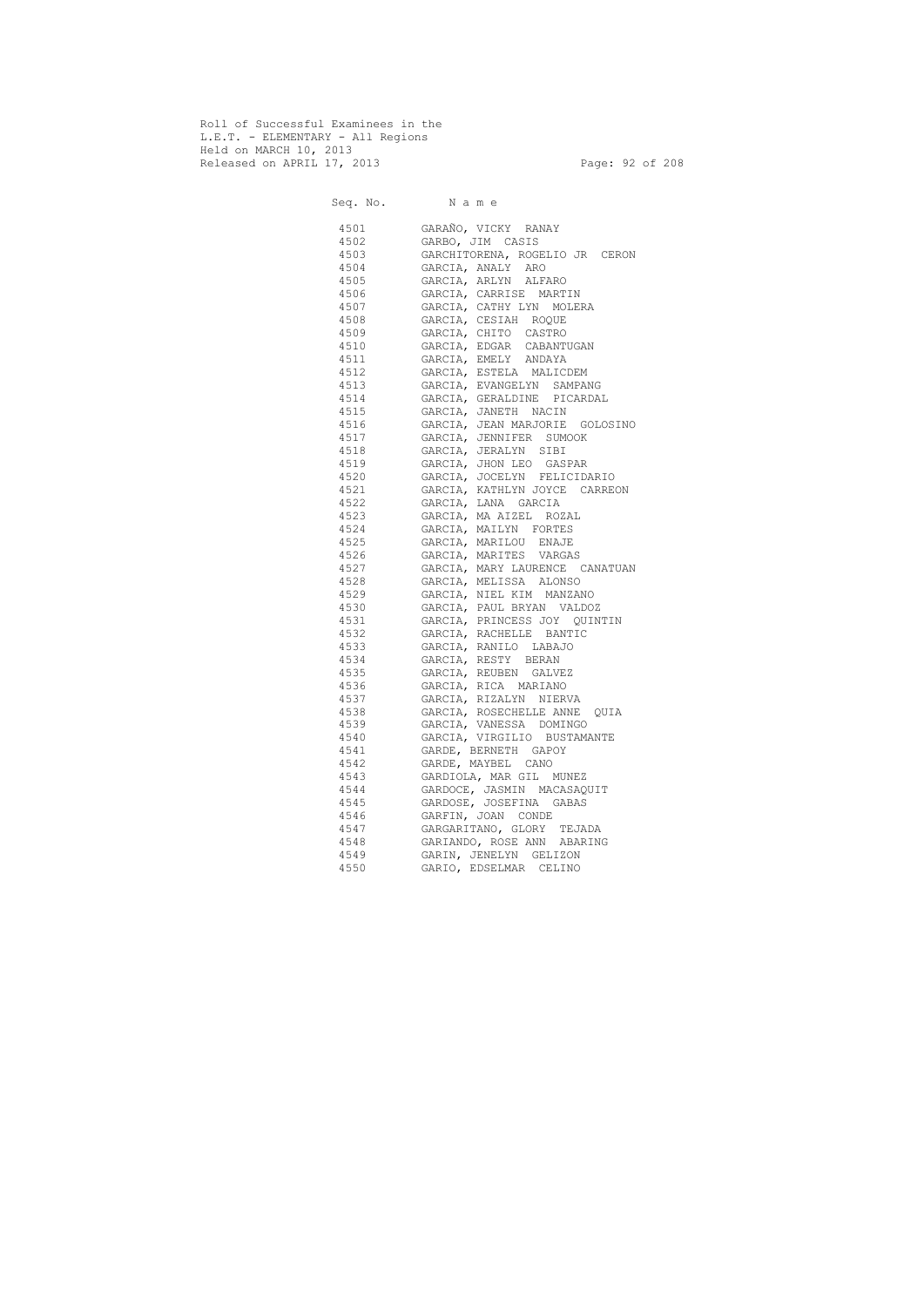Roll of Successful Examinees in the L.E.T. - ELEMENTARY - All Regions Held on MARCH 10, 2013 Released on APRIL 17, 2013 Page: 93 of 208

 Seq. No. N a m e 4551 GARLET, DIVINA JOY OCRETO 4552 GARO, LEONILA MARQUEZ 4553 GARRADO, NOEL LORICA 4554 GARRIDO, JANICE BORLASA 4555 GARRIDO, LINDON SERENIO 4556 GARRIDO, MARIA JENILYN ORACION 4557 GASANARA, NORSIDA SINAYANAN 4558 GASCO, SHERYL VIARUS 4559 GASCON, KATHRYN MAALA 4560 GASIGAS, OLIGARIO GANNAD 4561 GASING, ALEXIS CANOY 4562 GASMALA, NORHANIFAH MACABATO 4563 GASPAR, BERNADETH MAGALONG 4564 GASPAR, ROSEMARIE SAPE 4565 GASQUE, DOANNA MARIE VILLASQUEZ 4566 GATA, ROSEVIC MATEO 4567 GATAN, LHIESTRE MANALANG 4568 GATMAITAN, JAENA REYES 4569 GATOC, REYNA LYN ALIB 4570 GATON, RONALD GONZAGA 4571 GATUS, HERBERT DIAMANTE 4572 GAUDIEL, JHOANALYN BRONDIAL 4573 GAURANA, RHUBY BAIS 4574 GAURENO, WENILYN TILLO 4575 GAUTANE, JOSEPH MANANTAN 4576 GAVAN, ANNALEN MAHILUM 4577 GAVILANES, JOY NOMBRE 4578 GAVINO, MARY ANN OLSINA 4579 GAVIOLA, JOVELYN NACUA 4580 GAWAHAN, VERNIECEL AYUHAN 4581 GAWILAN, ELYROSE JOY GABAS 4582 GAYACAN, ANALYN MAGBAL 4583 GAYLO, DELAILA BAYUGA 4584 GAYMEN, MARK JOSEPH BASALONG 4585 GAYO, MA DAPHNE JAIMAICA PEREZ 4586 GAYO, RHEA NARCA 4587 GAYOSO, MARIEL JENNIFER GUARIN 4588 GAYOSO, MECHELL 4589 GAYRAMA, JESSICA ARABIANA 4590 GAYTANO, JING JING LAUREANO 4591 GAZER, FRITZIE ASPRILLA 4592 GAZMEN, EMMALYN SALARDA 4593 GEBILAGUIN, HAZEL REJUSO 4594 GEFES, MANNY CARITON 4595 GEGONA, ROWENA ALMEDA 4596 GELACIO, MAUREEN MARMOL 4597 GELAGA, JERRY NAVAJA 4598 GELICAME, LIZA APOSACAS 4599 GELIG, JANICE SALINO 4600 GELIG, MICHAEL GOMEZ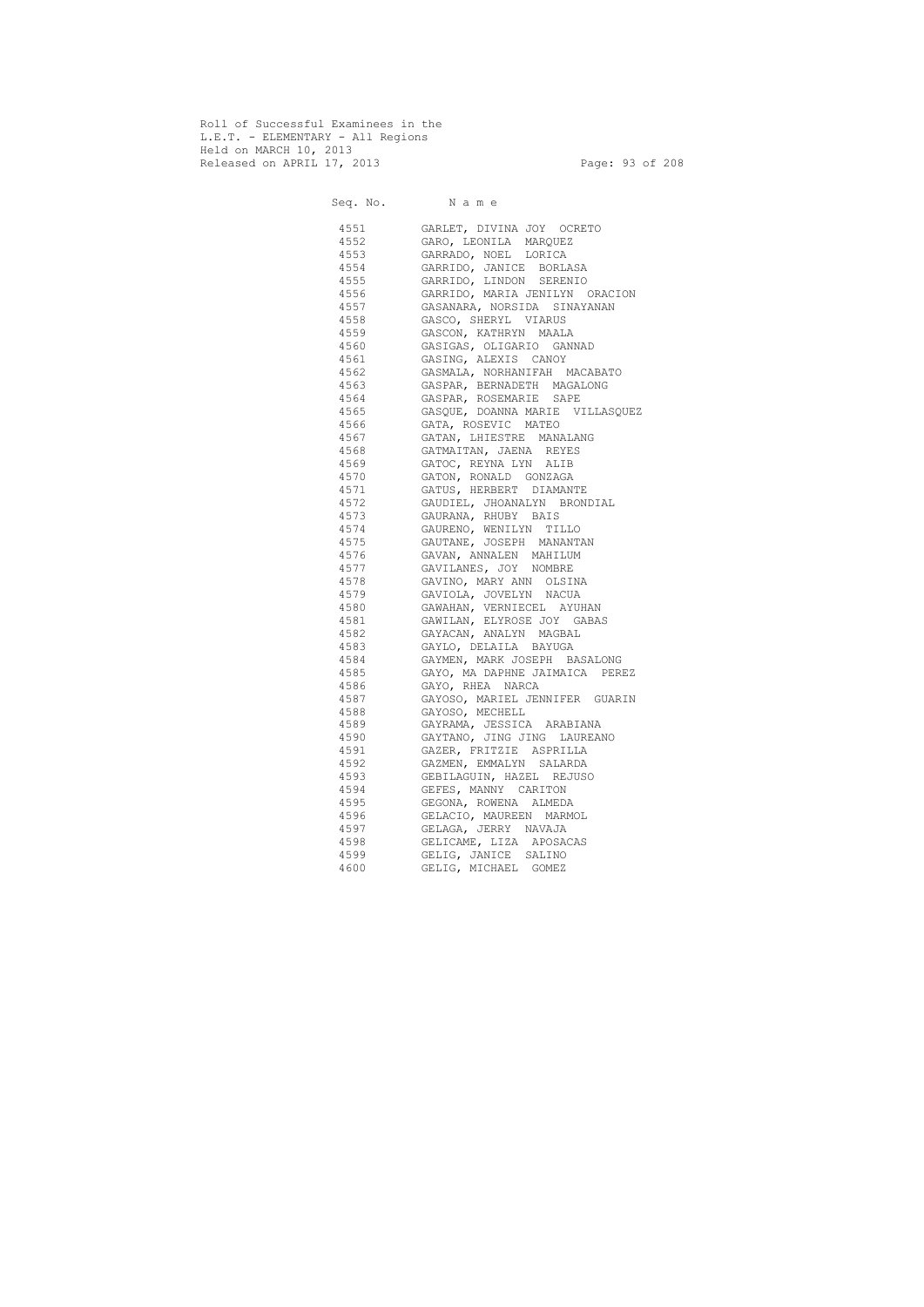Roll of Successful Examinees in the L.E.T. - ELEMENTARY - All Regions Held on MARCH 10, 2013 Released on APRIL 17, 2013 Page: 94 of 208

 Seq. No. N a m e 4601 GELLAMUCHO, GENEVA TIDULA 4602 GELOSO, JHONALYN CLAVERIA 4603 GEMINO, JEFREN GUNDA 4604 GENABE, MA ELISA SIERRA 4605 GENCONO, REGGIE DE GUZMAN 4606 GENER, KRISTINA BERNADETTE PEREZ 4607 GENERAL, SHEENA JANE DUQUE 4608 GENERALAO, ROLGIEN AGCANG 4609 GENETIA, RANDY DESABAYLA 4610 GENIO, JO-ANN JUAREZ 4611 GENOVE, GERALDINE REAZONDA 4612 GENOVE, MARY ROSE HOBENARIO 4613 GENSON, LEECIL DAIROCAS 4614 GENTON, VICTOR CARABIT 4615 GENTUGAO, ELJANE MARTINEZ 4616 GEPANAGA, HAZEL SANGRIA 4617 GEPANAGA, REIZEL MAE DIVINAGRACIA 4618 GERABAN, JOEY FULGAR 4619 GERALDEZ, CHARMINE RUTH BATULAN 4620 GERALDO, MELISA CARDINES 4621 GERALLA, ANGELIE GELIANGAO 4622 GERARCAS, GEMMA FORMILLES 4623 GERASMIO, GUADALUPE GARCIA 4624 GERAY, ROWENA SABINO 4625 GERBOLINGO, MARYANN PATOY 4626 GERENTE, GLEN OCENAR 4627 GERERO, MARIA CARRINE SERVANDO 4628 GERMINO, PAMELA MARIE ALLER 4629 GEROBIESE, MARITO 4630 GERODIAS, GLEN SALES 4631 GERODIAS, LOVELY JOY RODIL 4632 GERONA, JONATHAN ALIGARBES 4633 GERONDA, AIREEN QUINAL 4634 GERONES, JUL JAEL BADIANG 4635 GERONG, ARNOLD DALANGPAN 4636 GEROY, ANALIZA LADISLA 4637 GERUNDIO, VANESSA ASEO 4638 GESOYOT, RYAN LEGUARDA 4639 GESTIADA, JERALYN ARCENAL 4640 GESTOLE, ARLENE BRIONES 4641 GESULGA, GERALY PAREJA 4642 GEVEROLA, STEPHIE DELOS ANGELES 4643 GEYROZAGA, VINCE LIMOS 4644 GIANAN, GELYN ESTEBAN 4645 GIANAN, MARLENE CONDENO 4646 GIDOR, TEODORICO RICABLANCA 4647 GIENTE, JOVELYN RESARE 4648 GIGANTO, JENIE ALOB 4649 GIGANTO, RODERICK ROXAS 4650 GIL, JOSE KR BULLON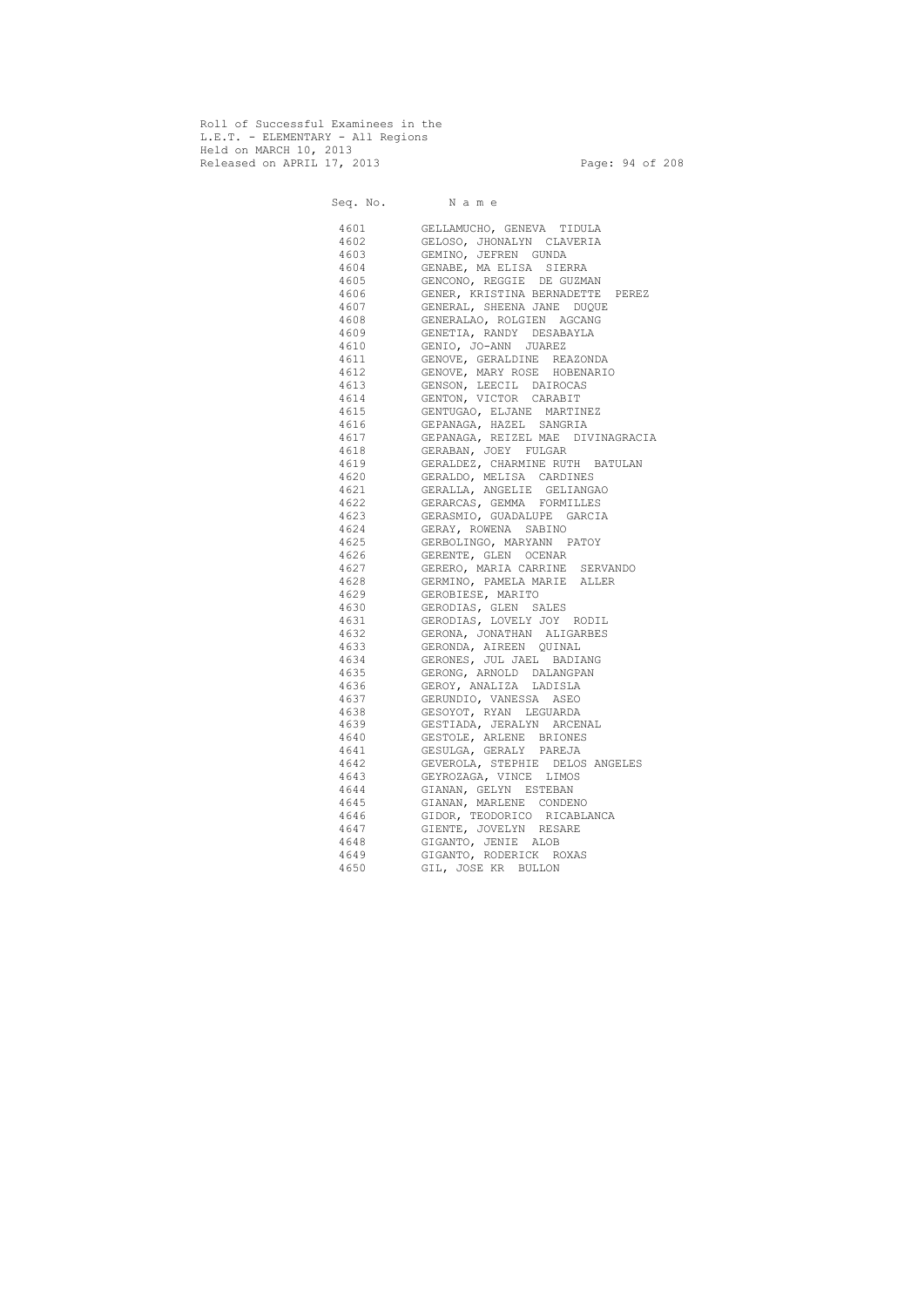Roll of Successful Examinees in the L.E.T. - ELEMENTARY - All Regions Held on MARCH 10, 2013 Released on APRIL 17, 2013 Page: 95 of 208

 Seq. No. N a m e 4651 GILANA, MARIA LOURDES MENESES 4652 GILAPAY, HAIDE VISCO 4653 GILBUENA, MARVIN PACLIBARE 4654 GILDO, ERIC POLIGRATES 4655 GILDO, MA TERESA SEVILLE 4656 GILI, MONZEAR ZAMBALE 4657 GILLADO, ARFEL BAUCAN 4658 GILLEGO, PRINCESS GRACELA 4659 GILZA, GLITER SOMO 4660 GIMANG, ELIZABETH ALBURO 4661 GIMAO, DANILO JR DOMINGUIANO 4662 GIME, KRISTAL FRANCIAL 4663 GIMONG, JENNYVAVE MOSQUEDA 4664 GINDAP, NADIA VOTACION 4665 GINE, JOMELYN DOMASIG 4666 GINELO, RICHIE ALICAWAY 4667 GINER, PEARLYN GIMENO 4668 GINEZ, SHIRLEY REMIENDO 4669 GIRAY, GINA NAZA 4670 GIRAY, MARIA LEIZEL PEREZ 4671 GIVA, ROVELYN UBAG 4672 GIWAO, JOHNSON LANGNGAG 4673 GLABOG, REYMARK TANGPOS 4674 GLARIAN, ELVIE MORENO 4675 GLASE, CECIL MARIE HALLAZAGO 4676 GLEMER, MA FE LUMAPAC 4677 GLENDRO, RAY-AN JOY TUPAS 4678 GLOBIO, EDELYN POMIDA 4679 GLORIA, DEBBIE GUILLERMO 4680 GLORIA, ROSE ANN LUCAS 4681 GLORIANA, ARGHIE BUENA 4682 GLORIANE, ALPHA SHARON TUAZON 4683 GLORIANI, CHRISTINE MARIE PENANO 4684 GLOVASA, IMELDA SEVILLA 4685 GO, ANDREA JANE DE GUZMAN 4686 GO, ANTONIA MIJARES 4687 GO, CHARITO PISNGOT 4688 GO, KRISTINE MELANIE SALOMEO 4689 GO, LERMA MAHIPUS 4690 GO, LINROSE PELEÑO 4691 GO, MARIANE GAY MARQUEZ 4692 GO, MARY ANN REGIO 4693 GOBASCO, FLORAMIE MERCOLITA 4694 GOCE, BERNADETT SYRIA MIRANDA 4695 GOCELA, IVORY BRAGAT 4696 GOCELA, MARISSA ARROFO 4697 GODILO, SANDRA LAGAMAYO 4698 GOGOLIN, JESSAMINE ABAYON 4699 GOHETIA, CHYLE SARMEN 4700 GOHOL, JOSE JR MAGBUTAY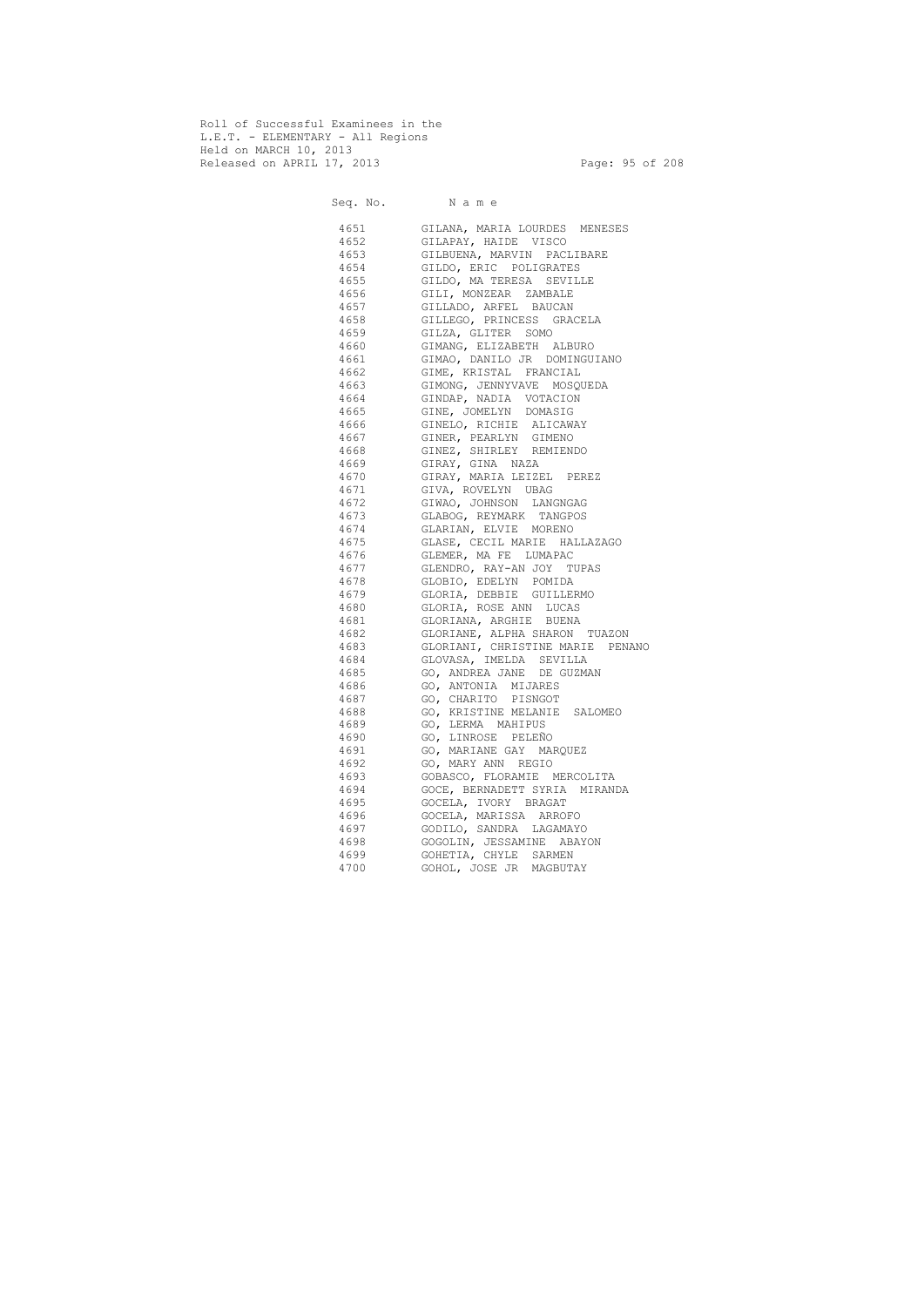Roll of Successful Examinees in the L.E.T. - ELEMENTARY - All Regions Held on MARCH 10, 2013 Released on APRIL 17, 2013 Page: 96 of 208

 Seq. No. N a m e 4701 GOJAR, HELEN GRASPELA 4702 GOJIT, RENE MACALONG 4703 GOLES, HERMILINDA HIDALGO 4704 GOLIAS, ALMA CABESAS 4705 GOLLOSO, LEA GOTLADERA 4706 GOLO, JULIA NUEZ 4707 GOLONDRINA, MA ESPIE ESPINA 4708 GOLONDRINA, NELSON DUPAN 4709 GOLONG, RONALYN CESAR 4710 GOLOSINO, LIEZEL PALATAN 4711 GOLOSINO, NIÑALITA LOPEZ 4712 GOLOSO, CHARMAINE MARQUEZ 4713 GOLPEO, JULIUS FORTUNO 4714 GOLPO, ERLYN TUDLA 4715 GOLPO, SHARLENE GERNALE 4716 GOMEZ, FILOMENA RELACION 4717 GOMEZ, JOCELYN CUNANAN 4718 GOMEZ, MARY LOU WALAWALA 4719 GOMEZ, MELISSA CANTA 4720 GOMEZ, NORIETA CARABBACAN 4721 GOMEZ, ROWENA ASUNCION 4722 GOMEZ, SHEILA MAY GACOSTA 4723 GOMEZ, SHIELLA MARIE ULARTE 4724 GONDALANGAN, JANISAN SINALINDO 4725 GONDEZ, MYLENE ESPELIMBERGO 4726 GONDRA, MICHAEL DISCUTIDO 4727 GONEDA, ALLAN ORPIANA 4728 GONGOB, MARQUEEN ELBA 4729 GONONG, AMALIA ANTONIO 4730 GONONG, ROMAR ESTRAILA 4731 GONZAGA, DIVINE CALES 4732 GONZAGA, JELET OMILGO 4733 GONZAGA, JOANNA MARIE BRICENIO 4734 GONZAGA, PRETCH ALEGA 4735 GONZAGA, REO RUIZ 4736 GONZAGA, RICZEL LOU CABUENAS 4737 GONZAL, MARICEL MERCADO 4738 GONZALES, ANDREA CUDIA 4739 GONZALES, ARLENE BOÑON 4740 GONZALES, ARNIE AMANTE 4741 GONZALES, BABY HEDELIZA TUNGOL 4742 GONZALES, CAMILLE GALON 4743 GONZALES, DINA HAVANA 4744 GONZALES, EMILENE LAZELLE MIRA 4745 GONZALES, HONEY BELLE ZORILLA 4746 GONZALES, JANETTE BARAL 4747 GONZALES, JANICE BERSALONA 4748 GONZALES, JEANA RAPADO 4749 GONZALES, JEANIBETH ALEJO 4750 GONZALES, JENNIFER TAGATA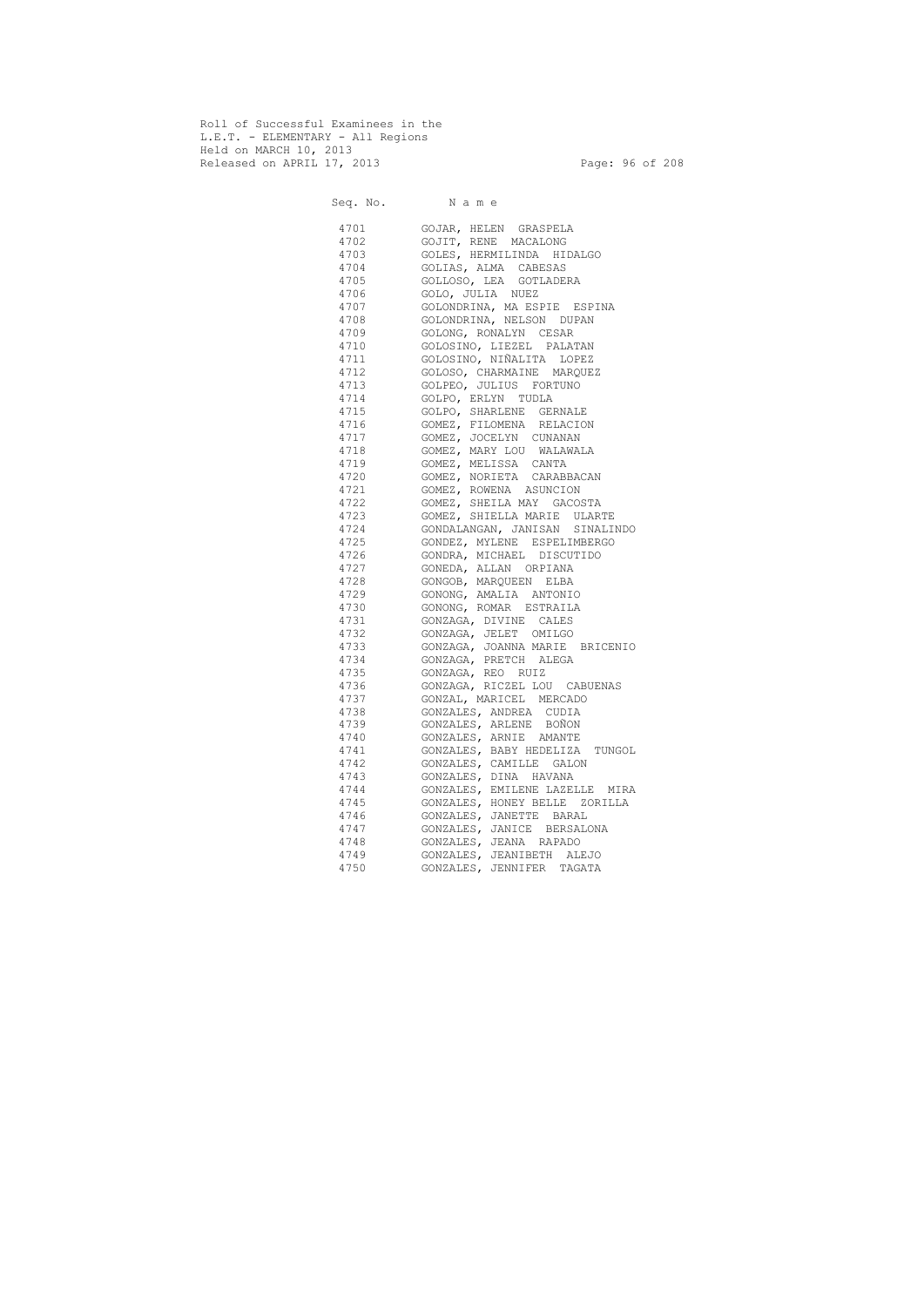Roll of Successful Examinees in the L.E.T. - ELEMENTARY - All Regions Held on MARCH 10, 2013 Released on APRIL 17, 2013 Page: 97 of 208

 Seq. No. N a m e 4751 GONZALES, JERLENE OCAMPO 4752 GONZALES, JERRY CASTRO 4753 GONZALES, JOSEPH CHRISTOPHER SAULOG 4754 GONZALES, JUDY ANN ARAO 4755 GONZALES, KAREN MILLETTE CORREA 4756 GONZALES, KRIS ANN GAUFO 4757 GONZALES, MA LERMA PORRAS 4758 GONZALES, MARY CRIS PERDIGUERRA 4759 GONZALES, MAY JOY DONAIRE 4760 GONZALES, NYMPHA CAPILI 4761 GONZALES, RINA GIGANTONE 4762 GONZALES, RODA LIZANO 4763 GONZALES, ROSALINA PASCUA 4764 GONZALES, ROSEJEAH GOLORAN 4765 GONZALES, ROSELYN FRANCISCO 4766 GONZALES, SUZETTE MAE GAMOS 4767 GONZALO, ROMNICK CORRAL 4768 GORDEVILLA, MARY HOPE LIBER 4769 GORGONIA, LEA BALADING 4770 GORICHO, JUDY ANN PARREÑO 4771 GOROSPE, FRANCESS LEE MADRONIO 4772 GOROSPE, MARICAR PANIS 4773 GOROSPE, MYLENE PAGALILAUAN 4774 GORTEO, ALIMAR GAYO 4775 GOZON, ROSALIE GULA 4776 GOZUM, MARICRIS TAGAO 4777 GRACILA, MARSIAN FREJAS 4778 GRACILLA, JESELYN GOZO 4779 GRAMAJE, MARY ANTONETTE CALIMAG 4780 GRANADA, ANN SARITA 4781 GRANADA, BOBBY JR ABCEDE 4782 GRANDE, JOBE JAPITANA 4783 GRATIL, RODA ESPIÑA 4784 GRATIL, ROSALINA GONZALES 4785 GREGORI, JEROME HUBILLA 4786 GREGORIO, AIZA PACQUIAO 4787 GREGORIO, ALGEN FLORALDE 4788 GREGORIO, DIONESA BETITA 4789 GREGORIO, JOSE JR DE VIVAR 4790 GREGORIO, MA KATHLEEN BADA 4791 GRENCIO, MARIBEL DELIMA 4792 GRENGIA, RICHEL LIBATAN 4793 GRIMPULA, JELYN GALECIO 4794 GRIPON, NELSA BOQUIO 4795 GUADALUPE, ANA MARIE MADRIAGA 4796 GUADE, JAFERSON PUMIHIC 4797 GUALBERTO, CHRISTINE ARANGUSTE 4798 GUALVEZ, MARITESS NIEVA 4799 GUAN, JANICE DE VILLA 4800 GUANGA, JOY NEQUINTO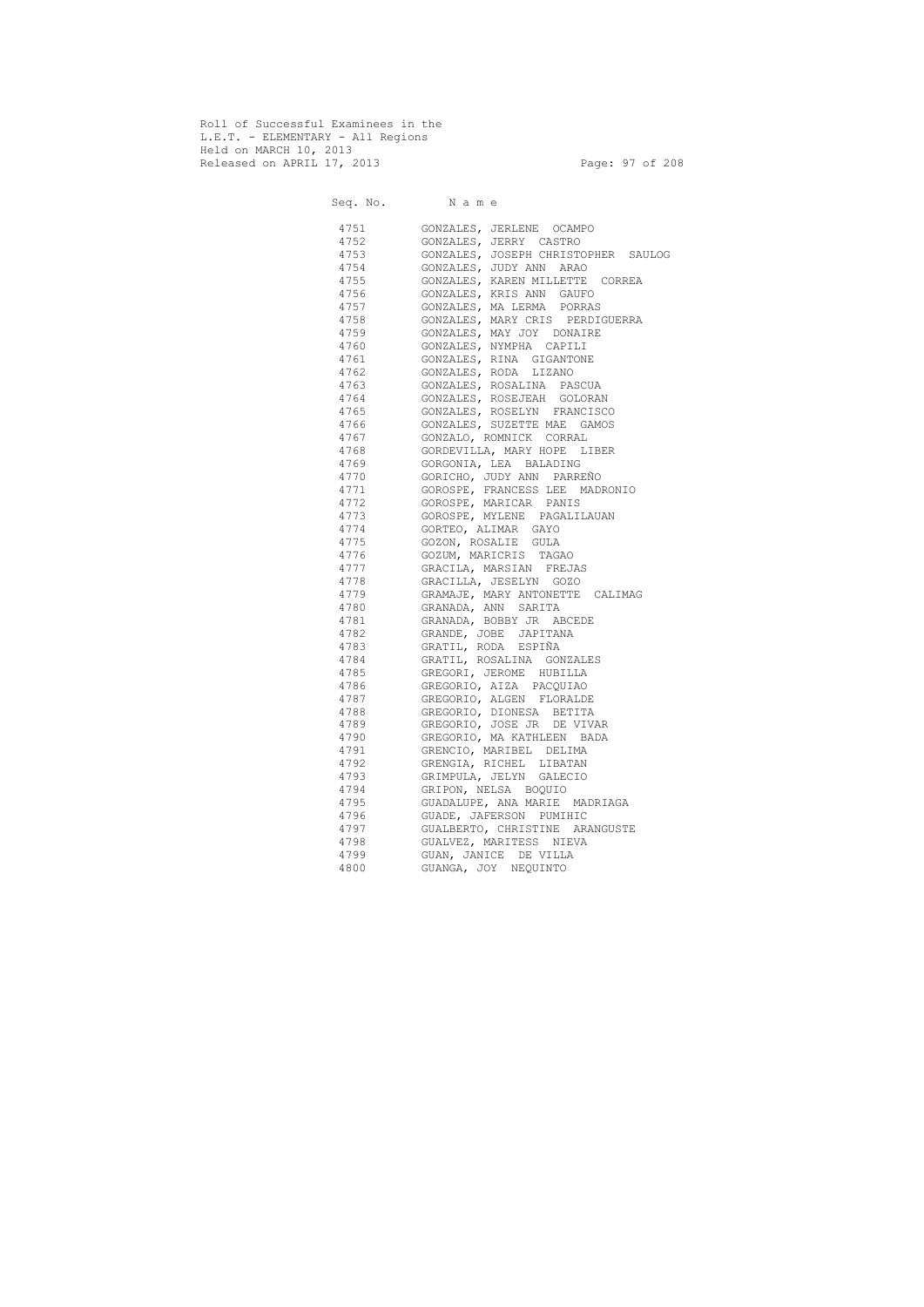Roll of Successful Examinees in the L.E.T. - ELEMENTARY - All Regions Held on MARCH 10, 2013 Released on APRIL 17, 2013 Page: 98 of 208

 Seq. No. N a m e 4801 GUANTIA, ERVIN GEGUILLAN 4802 GUANZON, DONNAH MARIE SAGUBAN 4803 GUARDIAN, FRANKIE RAPADA 4804 GUARDIAN, LINIE RAPADA 4805 GUARDIANA, ELONAH JANE BAGUIO 4806 GUARDO, SHIRLY JOY TORRES 4807 GUAREÑA, MILA PEDERIO 4808 GUARICO, JONALYN BELISON 4809 GUARIN, IRISH LORRAINE DE GUZMAN 4810 GUARIN, VANESSA BANEZ 4811 GUBAT, HANIYA PUKUNUM 4812 GUBAT, MARILOU ANDALES 4813 GUEBINCAN, GEMMALYN CAMASURA 4814 GUELAS, MARY ANN GAUPO 4815 GUERRERO, ANA KATHRINA AMION 4816 GUEVAN, CYNTHIA ESTEBAN 4817 GUEVARRA, CARMIE LOUH GLORIA 4818 GUEVARRA, CRISTEL ERIKA 4819 GUEVARRA, MARIA LAARNI TALLA 4820 GUEVARRA, SHERWIN MAGNAYE 4821 GUEVARRA, VERNICE OBREGON 4822 GUGMA, GLECHEL AGANTA 4823 GUIAMA, MAMATANTO BIRUAR 4824 GUIANALAN, TARHATA WAGUIA 4825 GUIANG, ANGELA ROZELE MONTES 4826 GUIANG, SARAH JEAN ALVAREZ 4827 GUIAPAL, ASISA SABAN 4828 GUIBONE, GINA UBA 4829 GUILARAN, JENIFFER SAMIJON 4830 GUILAYAN, AMIE LOU MONILAR 4831 GUILEB, CLAUDINE LEBII 4832 GUILING, NOROMBAE DIMNANG 4833 GUILLENA, CHARIE DALAYGON 4834 GUILLENA, MECHELLE DIGAL 4835 GUILLERMO, FLORADEL APOLDO 4836 GUILLERMO, JONALYN BUMAGAT 4837 GUILLERMO, MICHAEL RUBIATO 4838 GUILLERMO, ROGENE YOGYOG 4839 GUILLERMO, SHIRLEY MAGPALI 4840 GUILO, MELANIE LONZAGAY 4841 GUIMBONGAN, NORA ATTIH-NAN 4842 GUIMERY, LAVERN AGIR 4843 GUINAPON, MYRNA ARNOLD 4844 GUINAWAT, JOSEPHINE LENONIA 4845 GUINGAB, RODA BARCELON 4846 GUINITA, ROXANNE HONEY REROMA 4847 GUINONGO, KATHLEEN OHOMNA 4848 GUINSAN, MAVERICK LIBRADILLA 4849 GUINTO, JAHAZIEL ESVER 4850 GUINTO, JANETH LARA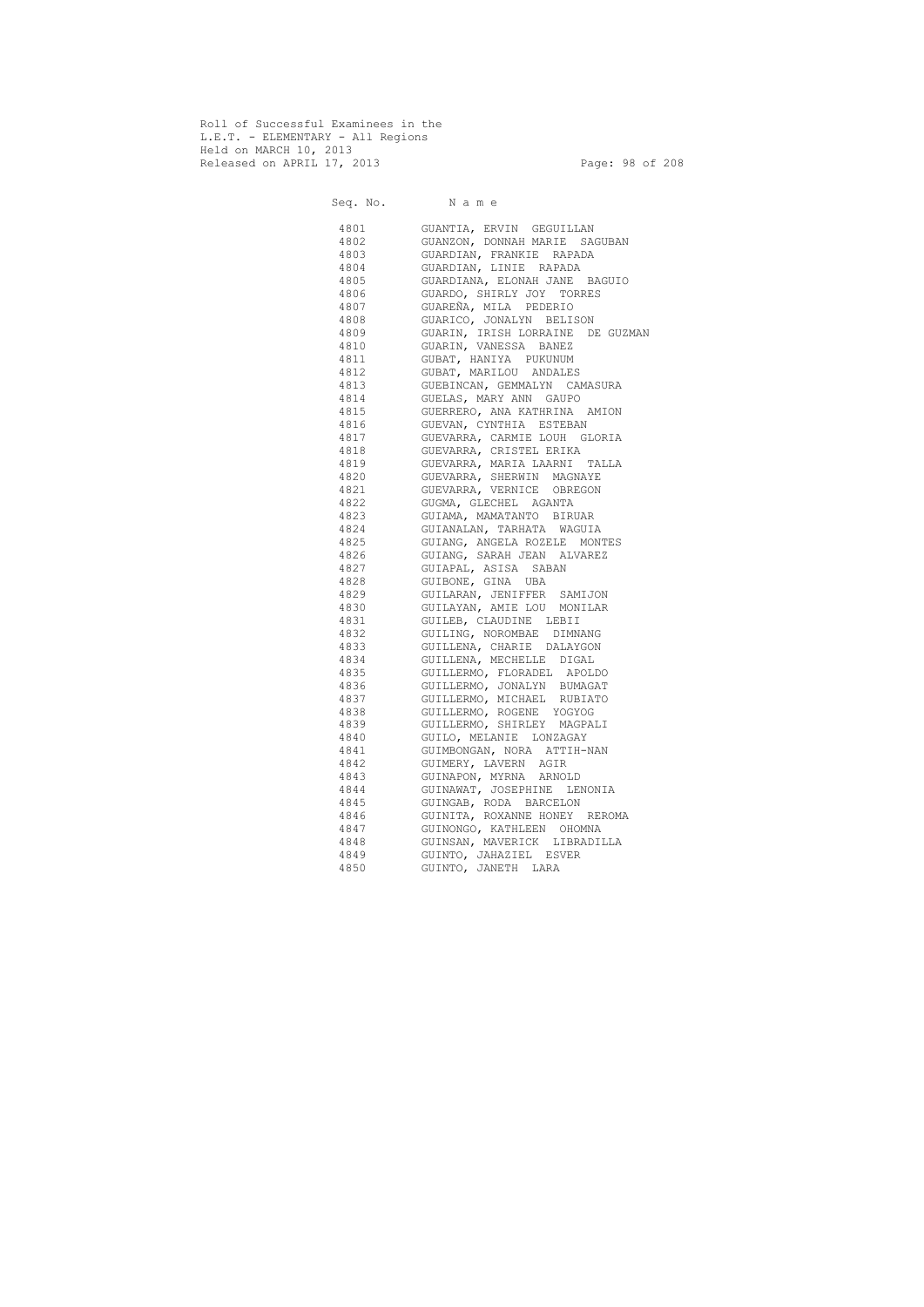Roll of Successful Examinees in the L.E.T. - ELEMENTARY - All Regions Held on MARCH 10, 2013 Released on APRIL 17, 2013 Page: 99 of 208

 Seq. No. N a m e 4851 GUINTO, PAMELA PEGOLLO 4852 GUIREBA, JASMIN RIVERA 4853 GUIRIBA, JANICE BENITEZ 4854 GUISIC, JOSEPHINE BALILI 4855 GUITA, SHERILYN NAZARENO 4856 GUIÑAREZ, MARIESAN PAYOD 4857 GULANDAY, ANECITA LUZANO 4858 GULAY, SERGIO JR BERNAS 4859 GULFAN, BAMBIE BACUS 4860 GULLA, FEBRUARY PUNTALAN 4861 GULLE, JESSA JAMILO 4862 GULLE, JOHANNEY BONGCALES 4863 GULTIANO, DELTHA PELIAS 4864 GUMAHUNG, IMIE LAMUSAO 4865 GUMANDER, LUMACOP JR MANGSAT 4866 GUMAPAC, MERRY GRACE OCON 4867 GUMAPAC, SHELLA BANOL 4868 GUMAPAS, LETECIA ROTE 4869 GUMARANG, JENNIFER BANTAYAN 4870 GUMARIN, VENUS GIMARANGAN 4871 GUMARU, JONATHAN BINAG 4872 GUMAYAGAY, ALMIRA BARBIN 4873 GUMBA, RACHELL FERNANDO 4874 GUMBAN, CIELITO ENANO 4875 GUMIRAN, LORNA PACCARANGAN 4876 GUMPAT, JUNAID BAUTE 4877 GUNAO, SHYGAIL JORDAN 4878 GUNDA, MADEL RIOS 4879 GUNDAN, LEIZL PATARAS 4880 GUNDRAN, DIOVEL LEA RAGUINDIN 4881 GUNHURAN, PRINCE GENESIS GEBA 4882 GUNSI, ANNIE ROSE CLAM 4883 GUNSI, ROSALIE SUAREZ 4884 GUNTANG, SHIERYL ALFEREZ 4885 GURBUXANI, SHANTE BONTUYAN 4886 GURO, ARIFA LABATO 4887 GURO, ASLIMAH DATUIMAM 4888 GURPIDO, REMA OLEGARIO 4889 GURREA, ALMARISA CAJES 4890 GUSI, JESICA MARIE MANDINGUIADO 4891 GUTANG, ELMER ALQUIZA 4892 GUTIB, JENNIFER 4893 GUTIERREZ, BETHEL ANN ALFONSO 4894 GUTIERREZ, DIANA ROSE VILLAROSA 4895 GUTIERREZ, JOAN LUZANO 4896 GUTIERREZ, JOANNAVIE SEGALLE 4897 GUTIERREZ, JULIE ANN DAGASDAS 4898 GUTIERREZ, MERLINDA BUSTAMANTE 4899 GUTIERREZ, RICHIELYNN QUIAMBAO 4900 GUTIERREZ, RIZA GARRIDO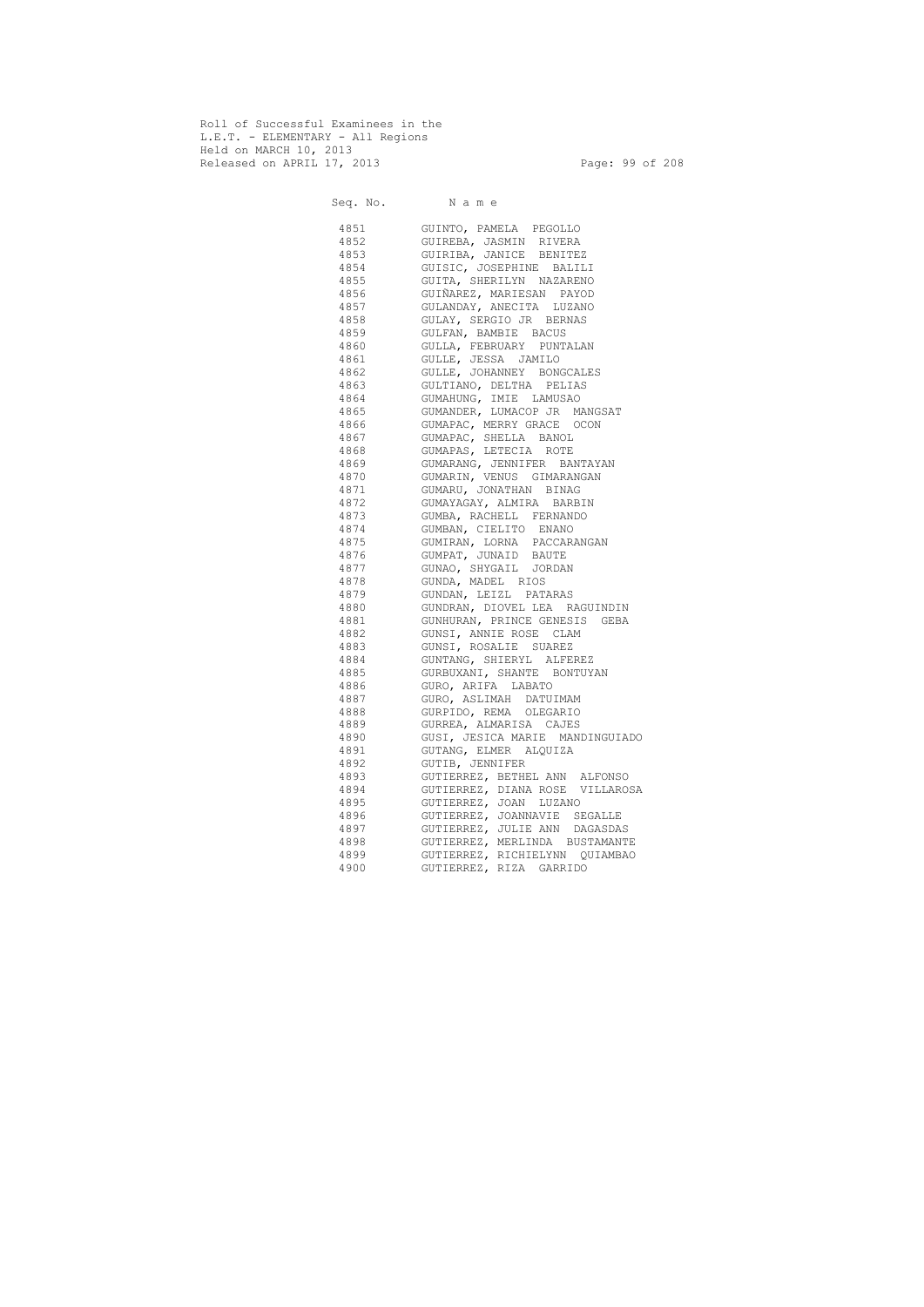Roll of Successful Examinees in the L.E.T. - ELEMENTARY - All Regions Held on MARCH 10, 2013 Released on APRIL 17, 2013 Page:100 of 208

 Seq. No. N a m e 4901 GUYA, RESIE CARPIO 4902 GUZMAN, DIVINE DINI-AY 4903 GUZMAN, FELIA TEJANO 4904 H ACMAD, ANISARAH BARUANG 4905 H AMIN, ALMIRAH AMAIKUROT 4906 H ESMAIL, FARHANA PANGCOGA 4907 H FAISAL, FAIZALIAH ADIGAO 4908 H IBRAHIM, NORJANAH TAHA 4909 H ISMAEL, ISHMIRAH PANDI 4910 H JAMEL, SITTIE AINA ALI 4911 H SATAR, INDERA AMEROL 4912 H SIRAD, ALAINA ALI 4913 HABAÑA, MICHELLE MANLINO 4914 HABERLE, LIEZL DIAZ 4915 HABIB, MOHAMMAD SAHATA AMBOLOTO 4916 HACUTINA, JUBILEE BELANO 4917 HADJI ABDUL RACMAN, SAADODEN BAGAMBANG 4918 HADJI ABUBACAR, ANISA H JAMIL 4919 HADJI AHMAD, JANISA BENASING 4920 HADJI ALI, ASMAILYN MACATANTO 4921 HADJI ALI, OMOLKHAIR RAWIAN 4922 HADJI IBRAHIM, SALIKA ESMAIL 4923 HADJI MALIK, MOHANIZA DABLO 4924 HADJI MUSTAPA, JOHAIMA LAGUINDAB 4925 HADJI SALIC, ASIMAH BENASING 4926 HADJI SALIC, JANIFAH BAYABAO 4927 HADJI TAIB, AQUISA BANGON 4928 HADJI WAHAB, RAHMA DITONGCOPUN 4929 HADJIACOB, AMANODIN HASSAN 4930 HADJIAMER, HANIFA BENITO 4931 HADJIOMAR, SHAHANIE SARIPADA 4932 HADUCA, JENEVIEVE HALUNAJAN 4933 HAGUYAYAP, JULIA LANGO 4934 HALANG, EMILETA SIENES 4935 HALINA, ARBIE ROSE BADRINA 4936 HAMORA, EMIL JANORAS 4937 HAPA, ANTONIETTE DACLAN 4938 HAPAYAN, ROWENA BALUNDO 4939 HAPIN, ERIC ENOLVA 4940 HAQUE, JESSA RAMOS 4941 HARID, ALAWYA JAPAR 4942 HAROON, JEANETTE ABENOJAR 4943 HASPE, LUZONIA MORENO 4944 HATA, ALTHEA PANDAKILA 4945 HATAP, MARIANE ESCOLANO 4946 HAVERIA, MARICRIS NILLMIDA 4947 HAYAGAN, LEA GIBAGA 4948 HAYAGAN, TERESITA II CULLANO 4949 HAYO, ELIZA MAGALLANO 4950 HEBRA, RAQUEL SOTOMIL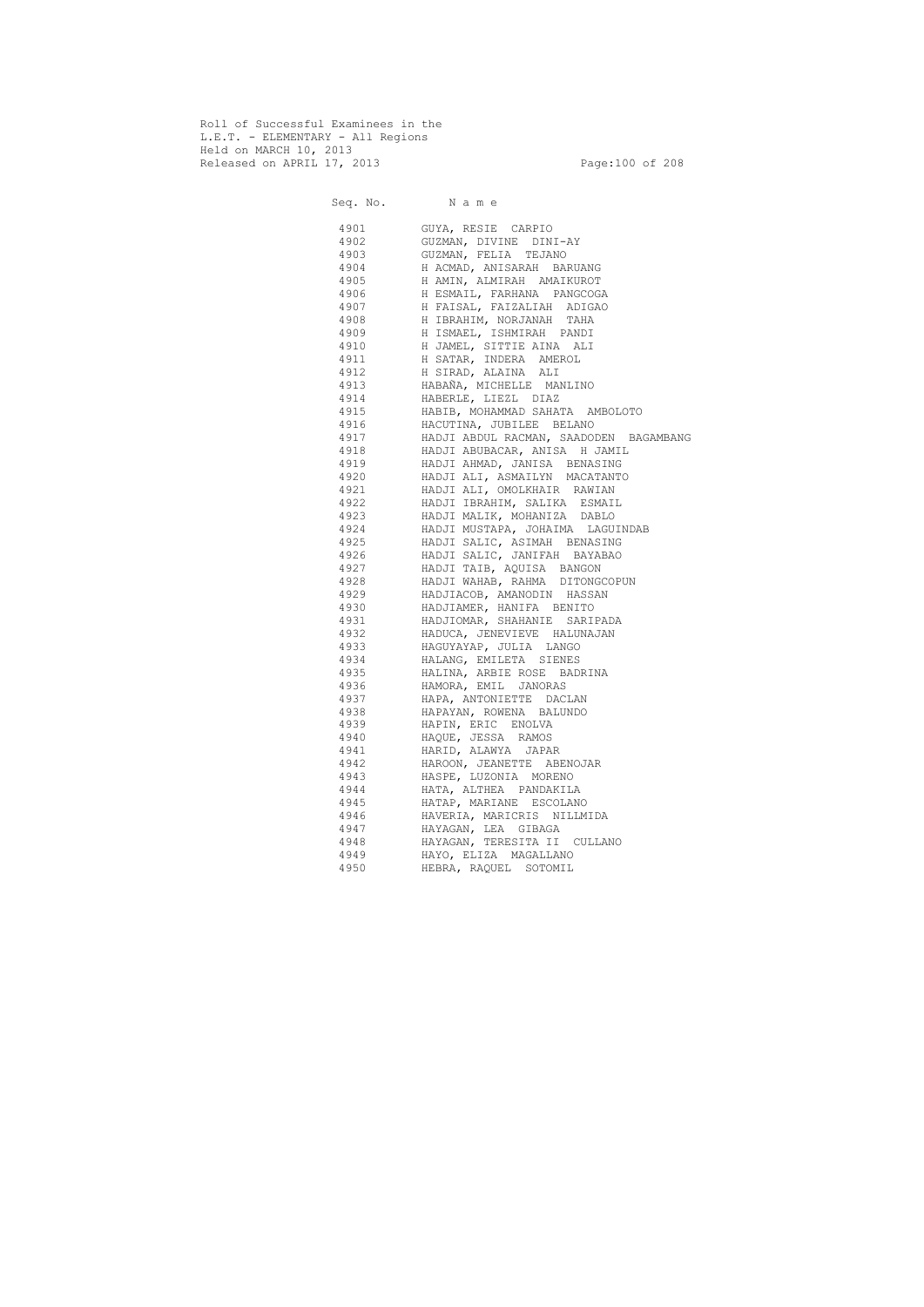Roll of Successful Examinees in the L.E.T. - ELEMENTARY - All Regions Held on MARCH 10, 2013 Released on APRIL 17, 2013 Page:101 of 208

Seq. No. Name 4951 HECHANOVA, WELCHERYLE LABITAN 4952 HECITA, MARK ANTHONY TEMPLADO 4953 HEGINA, ALVIN JERICO VILLAMOR 4954 HELARDES, MARYJOY HORILLO 4955 HEMEDEZ, JOHN RAPHAEL NAYNES 4956 HEMPLO, JUDELYN QUIRIOSO 4957 HENDRIS, BRIGITTIE RISTIE PILAPIL 4958 HENIAL, ALELIE MELU 4959 HERADURA, YOLANDA PALMA 4960 HERMANO, NARY LEE GALVEZ 4961 HERMEDIA, LILYBETH FACTOR 4962 HERMO, ANITA JARANE 4963 HERMOSA, JUDY GEMINO 4964 HERMOSO, LIWAYWAY SENDITO 4965 HERNANDEZ, AILEEN JOY LIBERATO 4966 HERNANDEZ, ARLENE ALINDUGAN 4967 HERNANDEZ, CHARMAINE MILLARES 4968 HERNANDEZ, CHERRIE DELOS SANTOS 4969 HERNANDEZ, EDLAN BONGON 4970 HERNANDEZ, HAIDE ANTIQUINA 4971 HERNANDEZ, JELYN JOY SELOM 4972 HERNANDEZ, LEIZEL RICOTE 4973 HERNANDEZ, SENANDO ESTERON 4974 HERNANDEZ, TRISHA MARIE QUIZON 4975 HERNANDEZ, VANESSA YANGO 4976 HERNANDEZ, VIOLA SARMIENTO 4977 HERRA, LEZELDA GREGORIO 4978 HERRERA, AMOR MIA TABADA 4979 HERRERA, CAMIA PONTING 4980 HERRERA, SHELLA CELESTRA 4981 HERRERAS, DIANA POSO 4982 HERUELA, MARYCAR BONA 4983 HEWE, SHELLA MAE DEMARCO 4984 HIANGAN, LOURDILYN GOSELA 4985 HIBAY, DAHLIA BOSE 4986 HIDALGO, JOSEPH MENDOZA 4987 HIJAPON, SHARON FAILON 4988 HILARIO, AIRENE LAORENO 4989 HINAMPAS, JANET 4990 HINAUTAN, ABBEY ULUAN 4991 HINGCO, SOFIA CASTILLO 4992 HINGPIT, CARLYN PABUAYA 4993 HINTO, SHERYL NOLLAN 4994 HIPE, DONNA JUSTIMBASTE 4995 HIPULAN, RICHEL ANTAWAG 4996 HISOLER, ESTEFFANIE 4997 HITALLA, CATHLYN JEAN MOJEDO 4998 HO, JONATHAN MARTIN 4999 HOLGADO, SHARELIE MARIE ORE 5000 HOLGADO, SHERLY CASTILLO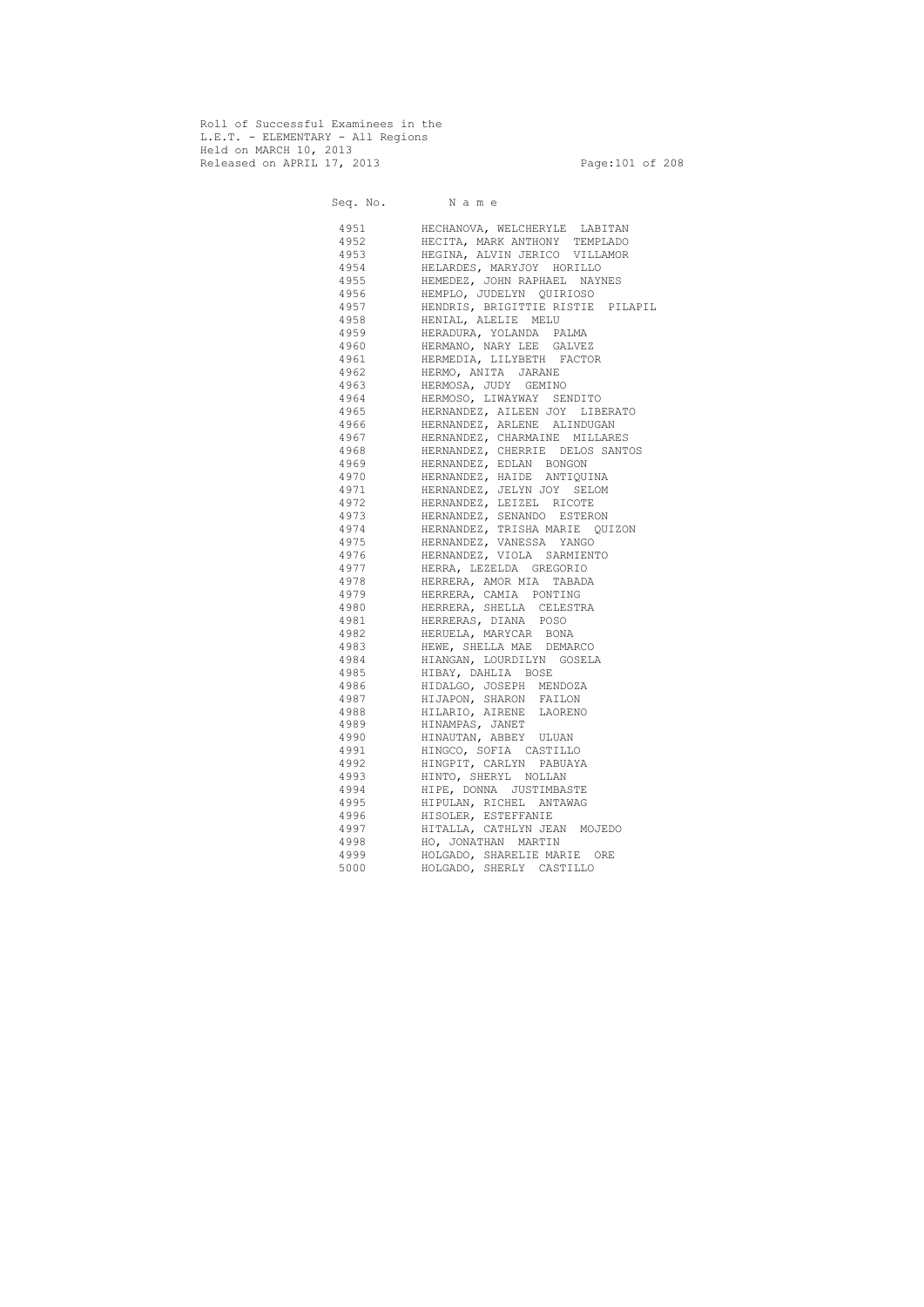Roll of Successful Examinees in the L.E.T. - ELEMENTARY - All Regions Held on MARCH 10, 2013 Released on APRIL 17, 2013 Page:102 of 208

 Seq. No. N a m e 5001 HOLLITE, DIVINE GRACE INLUCIDO 5002 HOLOYOHOY, MERIAM RUIZOL 5003 HORTELANO, LENY ESPESOR 5004 HUAB, LEILANI MICOSA 5005 HUAVAS, MITZI COLIPANO 5006 HUELAR, ELGIE PUAVIN 5007 HUERTAS, MANUEL RABI 5008 HUERTE, MA JOLLYCIEL AGUILAR 5009 HUFANA, ANABELLE DESU 5010 HUGGI, RODA BULANAY 5011 HUGO, JOAN ROBLES 5012 HUIT, MARICRES CARULLO 5013 HULGUIN, JULIE ALTEROS 5014 HULLANA, ROSELYN HULOG 5015 HUMANG-IT, EMMALYN CANTILANG 5016 HUMILDE, GERICK VILLARUZ 5017 HUPEDA, CATHERINE OLDOG 5018 HUSSIN, DINA LOBITA 5019 IBALE, MARICHO SALAZAR 5020 IBALLO, JUVEE AGDA 5021 IBARDOLAZA, KRIZZA MERINO 5022 IBAYAN, ELIZABETH ANNE QUIJANO 5023 IBAÑEZ, JEAN POLOYAPOY 5024 IBAÑEZ, LOREN 5025 IBAÑEZ, MARIA GILBUENA 5026 IBAÑEZ, MARJORIE FRONTERAS 5027 IBAÑEZ, MATEO CANTORIA 5028 IBAÑEZ, RAMIL ANDOYO 5029 IBAÑEZ, TONY ALVARADO 5030 IBBA, FAUJIA LADJA 5031 IBNO, NURHIMA AMILASAN 5032 IBNO, TADZMAHAL ABDULKALAM 5033 IBRAHIM, AMIRA OMAR 5034 IBRAHIM, ASLIAH SACANDATO 5035 IBRAHIM, HANNAH ASIRA 5036 IBRAHIM, NORAYA PENDATUN 5037 IBRAHIM, OMAIRA OMAR 5038 IBRAHIM, ZHULFICAR BASAL 5039 ICARO, TRICIA MAE NICOLAS 5040 ICO, MAUREEN OCAMPO 5041 IDALA, JEVA FELIX 5042 IDIAN, EVANGELINE LIPATA 5043 IDIO, HELEN GRACE NOVILLAS 5044 IDOS, EMMALYN PORTERA 5045 IDSLA, TARHATA BANTULINAY 5046 IDULSA, MARIA RITA GALGO 5047 IGNACIO, JOYCE ANN NAZAR 5048 IGNACIO, JULIE MAE KRISTEL OCAMPO 5049 IGNACIO, LEMAN MONDIA 5050 IGNACIO, MARIE CRIS VERTULFO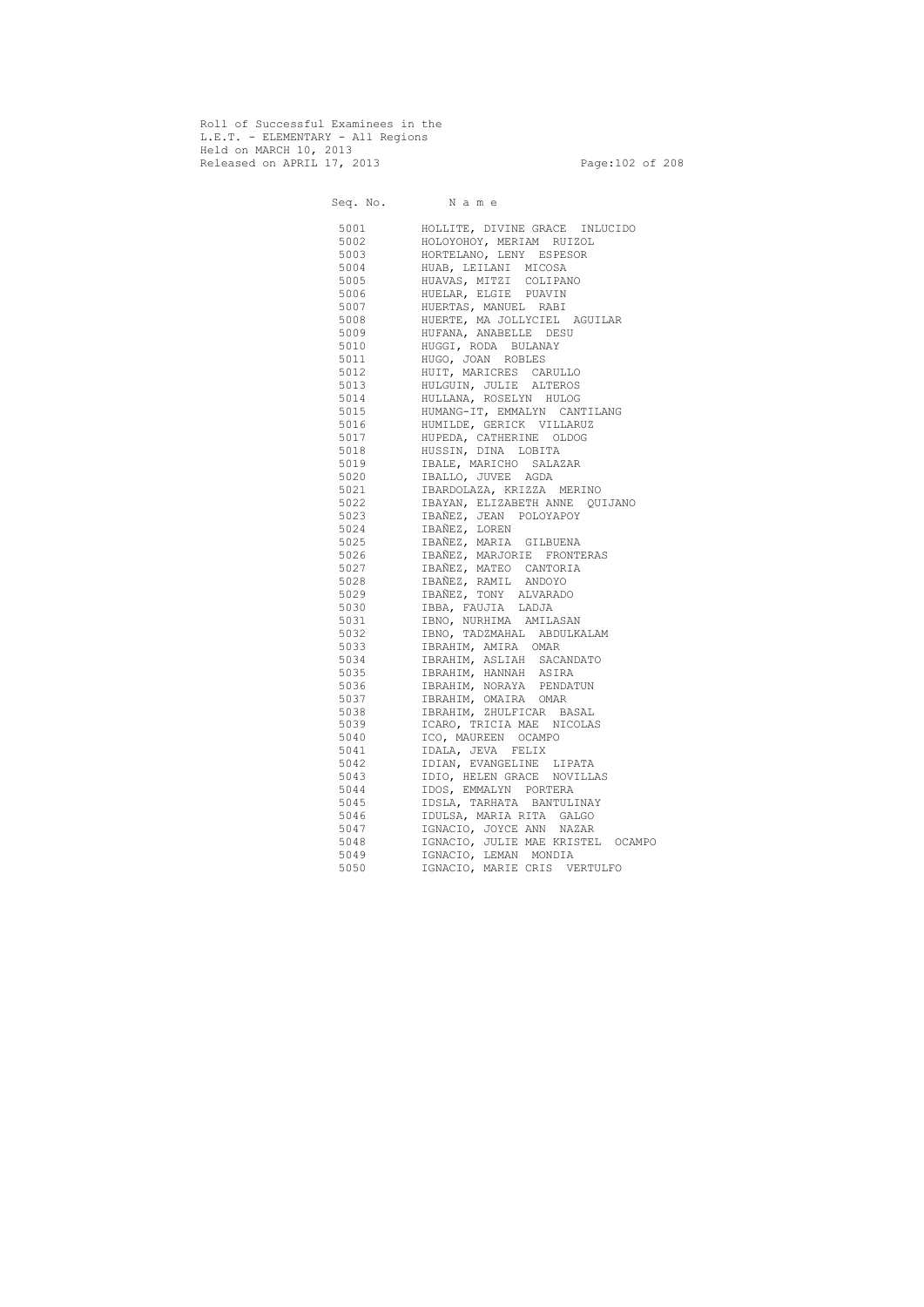Roll of Successful Examinees in the L.E.T. - ELEMENTARY - All Regions Held on MARCH 10, 2013 Released on APRIL 17, 2013 Page:103 of 208

 Seq. No. N a m e 5051 IGNACIO, MARIENEL EBREO 5052 IGNACIO, MERRY ANN VICTORIOSO 5053 IGNACIO, ROXAN GONZALES 5054 IGOT, GINALYN RANQUE 5055 IKAN, MARITES BIDBID 5056 IKLAMAN, MAIMANA MUHTAMAD 5057 ILAC, ELLAINE GRACE STA MONICA 5058 ILACAD, MA AYESSA ELOISE PALLADA 5059 ILAGAN, ANDREA ISABEL SARABIA 5060 ILAGAN, GELJEAN MADERAZO 5061 ILAGAN, GENEROSE MACATANGAY 5062 ILAN, MYLENE ZATA 5063 ILAO, JHOVEE KRIS LAGRAZON 5064 ILAO, JOANAVI AGUILA 5065 ILHIG, JENNYLEN CASINILLO 5066 ILISAN, NERVINA DERIADA 5067 ILOCSO, RONABEL JOY LABARDA 5068 ILON, FARISHA INTIK 5069 ILUMBA, CLARICE MARTIE GERMINANDA 5070 ILUSTRISIMO, JOMAR PITOGO 5071 IMAM, SAIDALI LINGCOAN 5072 IMASA, CHONA GAVINA 5073 IMBAT, THERESE ANNE OCTUBRE 5074 IMPERIAL, MA ANDREA BERMUNDO 5075 INAN, ERENEO JR DELA CRUZ 5076 INCLAN, JASON ROMISCAL 5077 INCLAN, KASSANDRA LUCILE STA TERESA 5078 INCLINO, JESSECA DELA FUENTE 5079 INDICO, DENNIS CASTILLON 5080 INDONG, REYMA ARTIZON 5081 INDUS, RUTH CABANIG 5082 INES, ROSE MAAN SARMIENTO 5083 INFANTE, DANIELLE CHRISTINNE MANUEL 5084 INFANTE, ERVIN ACEBRON 5085 INFANTE, MERIAN JUNIO 5086 INFIESTO, ROSEVEMINDA CAMPOS 5087 INFORTUNA, ROXAN 5088 INGCO, AGNES ESTANDARTE 5089 INOC, ARCHIE TESOY 5090 INOY, MERIAM BANTILAN 5091 INSIGNE, ALMA QUEBADA 5092 INSIPIDO, IFIE FABILLAR 5093 INTALES, CELESTE MAE BARQUIO 5094 INTERVENCION, EMMA PAPASIN 5095 INTIA, MYRNA TOLENTINO 5096 INTING, JENELITA LUMAGOD 5097 INTING, MA MIRASOL PATAYTAY 5098 INVENTO, REMGIE MANGUBAT 5099 IPAN, FEIL MARIE ESTANILLA 5100 IRAN, DINA CARCEDO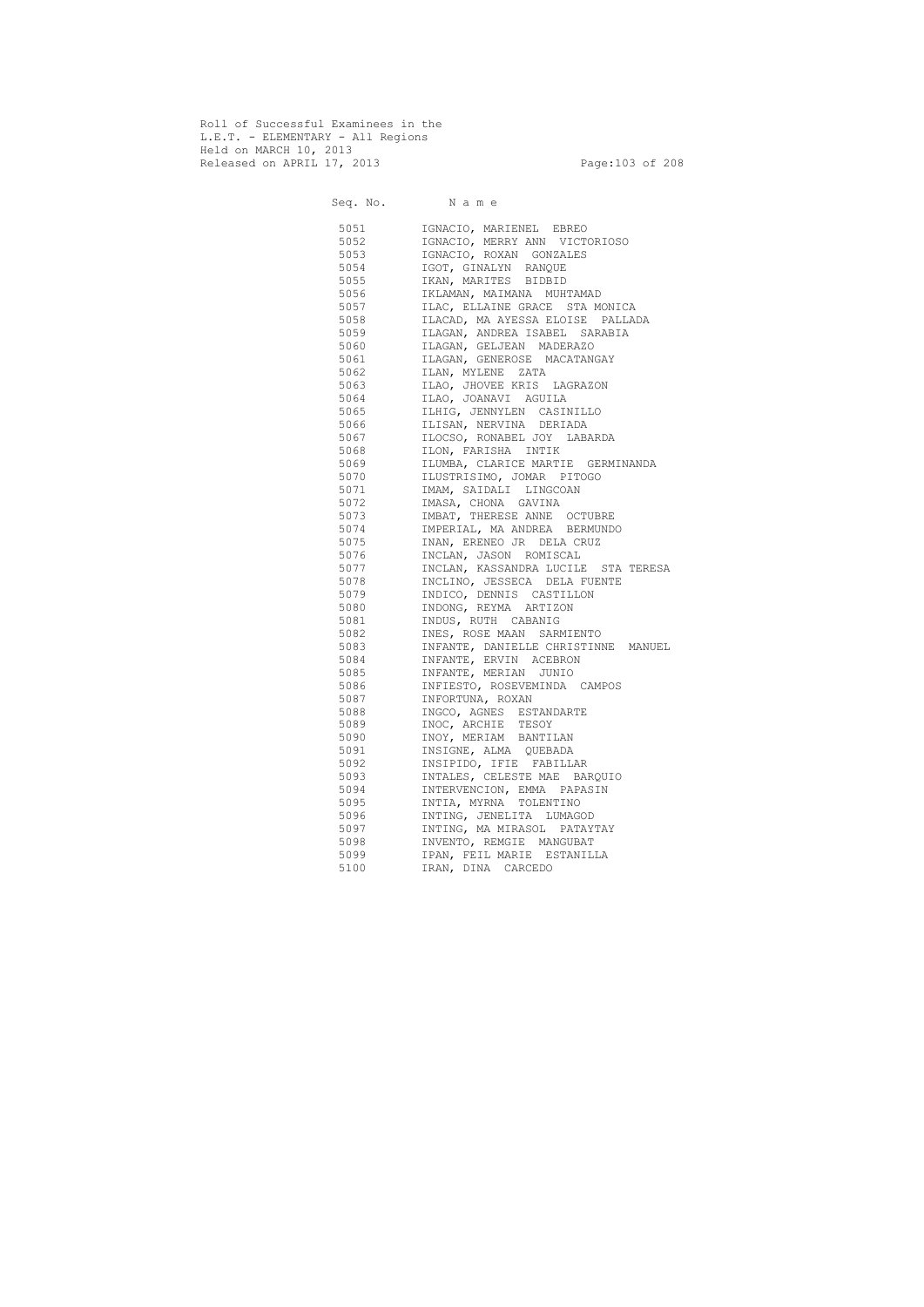Roll of Successful Examinees in the L.E.T. - ELEMENTARY - All Regions Held on MARCH 10, 2013 Released on APRIL 17, 2013 Page:104 of 208

 Seq. No. N a m e 5101 IRINCO, GILBERT ACEBUCHE 5102 IRINCO, JETCARL AÑONUEVO 5103 IRINCO, SHERRY ANN DELMORO 5104 ISABELA, ROMUALDO LUIB 5105 ISADA, MABELLE BARLUADO 5106 ISAW, JULITA ANDO 5107 ISIDRO, RAYMUND AGSAMOSAM 5108 ISIP, RUTHSELL NAPAO 5109 ISMAEL, BISMARK SAPPAYANI 5110 ISRAEL, ABEGAIL MORCILLA 5111 ISRAEL, SHERYL ANN AMOY 5112 ISTURIS, CARMEL ARIBAN 5113 ISTURIS, JOY REGALADO 5114 ISUELA, LANI BALAGUER 5115 ISUL, MAHMUD ISMAN 5116 ITING, RHEA ROMERO 5117 ITTONG, LORNA GASAGAS 5118 ITUMAY, REGINE VILLARTA 5119 IWAYAN, JEMBOY LAPARAN 5120 IYANA, ANITA CANO 5121 IÑEGO, MARICRIS CALICA 5122 JABA, MA RICHELE CABUEÑAS 5123 JABAYBAY, JUNRY QUIJANO 5124 JABEL, MARIA MAE FLORENCIO 5125 JABERINA, ETHELYN DELVO 5126 JABIAN, HANNAH HOPE PICHAY 5127 JABILLO, VILMA DESO-ACIDO 5128 JABONETA, NOVIE JOY DIAZ 5129 JABONETE, LEILANE CAMPO 5130 JABONILLO, MARY ROSE SAUL 5131 JACOB, ANABELLE DELANTAR 5132 JACOB, CHRISTINE HUIDEM 5133 JACOB, JOANNE EDEN CLEOFE 5134 JACOB, MARIA CRISTINA SAULO 5135 JACULBE, JUNREY AMAHIT 5136 JADAONE, MA FATIMA PANIMDIM 5137 JADLOC, AMELYN PADOC 5138 JADMAN, VEDIEN ORTIZ 5139 JADOC, ELMA DUCDUCAN 5140 JADULCO, ROWENA ESPREGANTE 5141 JAGONIA, RENELYN ANDING 5142 JAGURIN, BETH MOREÑO 5143 JAINAL, JAAFAR TULANG 5144 JAKOSALEM, ELMAE MADULIN 5145 JALAGNA, JENNELYN LIGUNAS 5146 JALANG, FARIDA ALIH 5147 JALAPAN, JENELYN BESTUIR 5148 JALBUENA, NELLYN FLOR JABONETE 5149 JALICO, JOHNREL CARNO 5150 JALIL, RAISALAM GADI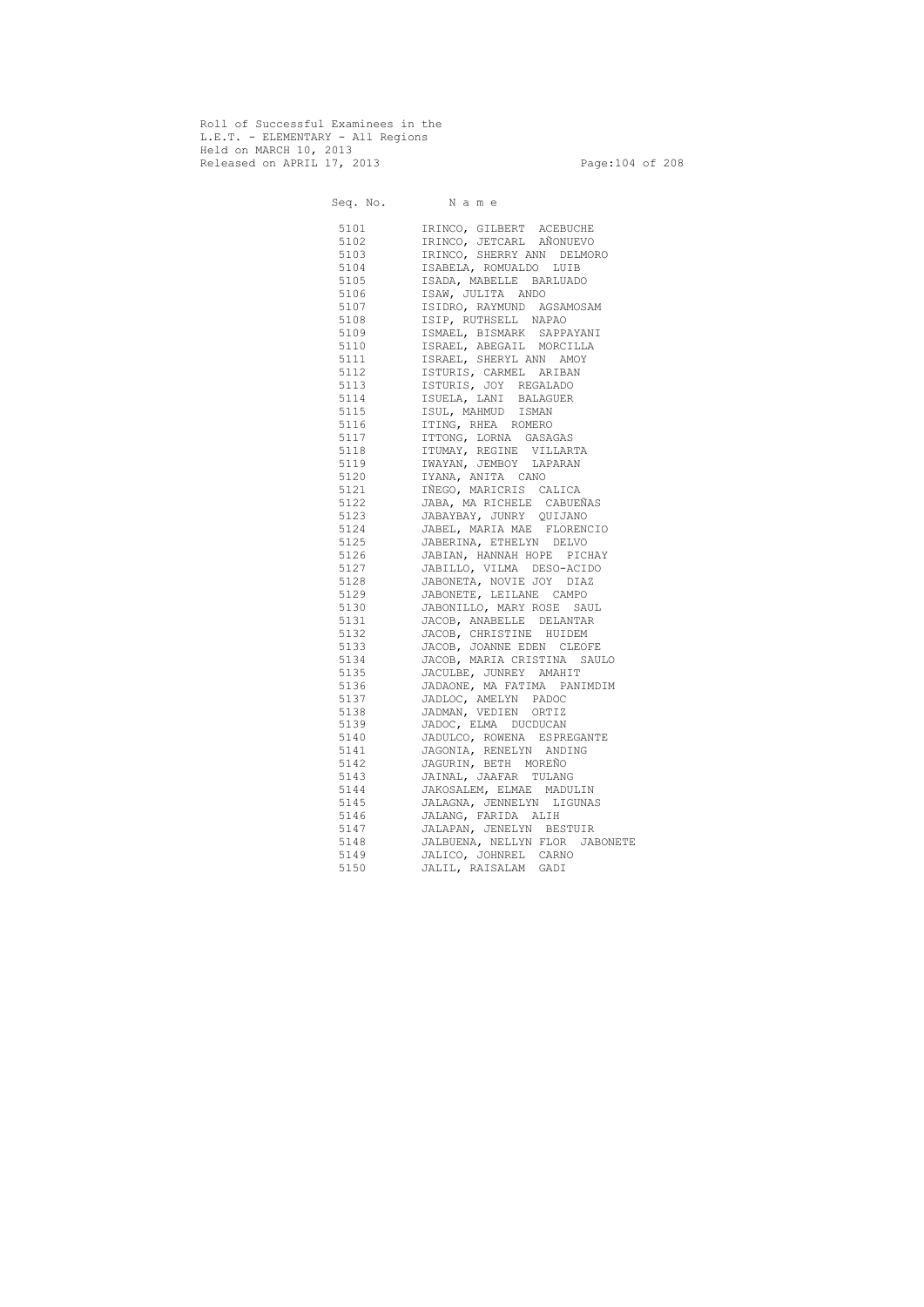Roll of Successful Examinees in the L.E.T. - ELEMENTARY - All Regions Held on MARCH 10, 2013 Released on APRIL 17, 2013 Page:105 of 208

 Seq. No. N a m e 5151 JALIPA, IRENE ROSE AMOR 5152 JALLA, CHIYENNE YANILLA 5153 JALMAANI, ALDRIN USMAN 5154 JALODIN, FATIMA BANSUAN 5155 JALOS, MA REGINE CEFERINA ALCOMENDRAS 5156 JAMAL, JOHARA ALI 5157 JAMALUDDIN, AL-LATIF SAPAL 5158 JAMAROLIN, JENEVIE BAGOR 5159 JAMER, HENRY CARAMOL 5160 JAMIL, AL-SHIDA KNAIK 5161 JAMIL, DIANA WAHAB 5162 JAMIL, MARIA ISABEL PARA 5163 JAMISOLA, CLARISA RICERRA 5164 JAMITO, ARNEL VILLANUEVA 5165 JAMOLO, ROCHELLE JANE SOURIBIO 5166 JAMON, LEAH ZAMBRANO 5167 JANDAYAN, CHERRY ALOTENCIO 5168 JANDAYAN, MARILYN DE CASTRO 5169 JANDOMON, RALPH CATUBAY 5170 JAPUS, MAY AN DELA CERNA 5171 JARABE, JENNELYN PAGAO 5172 JARABE, JOSEPH CENA 5173 JARADIL, SHARIEN AMIL 5174 JARALVE, TEODECIA RADA 5175 JARAMILLO, ARCELI ALCANTARA 5176 JARASA, ROVISON AMAN 5177 JARDENIL, FAITH CANDICE GAGATAM 5178 JARDIN, DENNIS MORALES 5179 JARING, MIRA ARAGON 5180 JARITO, SANDRA MASBATE 5181 JARO, ZEREY ANN MELLIZA 5182 JAROMAY, JONALYN DALIT 5183 JASMA, LEONORA RABANOS 5184 JASMIN, JOAN FELIX 5185 JATAAS, ROCHEL YULAS 5186 JATAAS, RODALYN MONTALLANA 5187 JAUG, VICTORIA SUERO 5188 JAUGAN, CHONALYN GERALDE 5189 JAVA, APRIL CARCILLAR 5190 JAVA I, GILLIAN ABALA 5191 JAVATE, LORIE GARCIA 5192 JAVIEN, ARLEEN CORPUZ 5193 JAVIER, GRETCHEN ROBERT 5194 JAVIER, HENRY CAREN RESTAR 5195 JAVIER, JOSEPHINE REGUNTON 5196 JAVIER, MARIA DIVINA POBLETE 5197 JAVIER, MARIFE ARQUIZA 5198 JAVIER, VANESSA JEAN LUMIDAO 5199 JAVIER, VANESSA MAE HANOPOL 5200 JAWOD, MARY JOY TALABUCON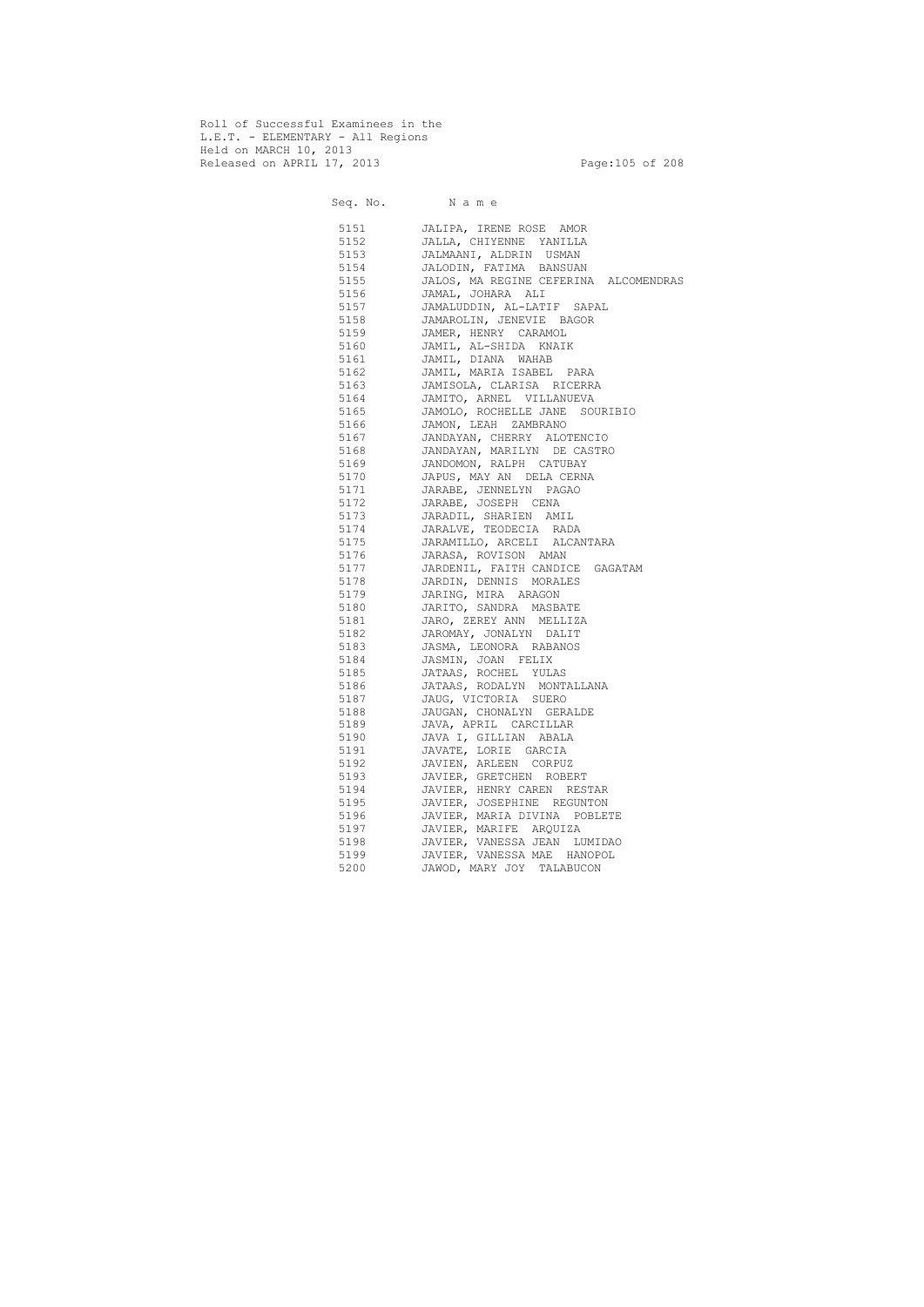Roll of Successful Examinees in the L.E.T. - ELEMENTARY - All Regions Held on MARCH 10, 2013 Released on APRIL 17, 2013 Page:106 of 208

 Seq. No. N a m e 5201 JAWOM, JESSIEL DUMANHOG 5202 JENELO, ANA JANE DELA CERNA 5203 JENILLA, REGIN RELATOR 5204 JEREMIAS, JOYCE UY 5205 JERUSALEM, GELLA PAHAGAC 5206 JERUSALEM, JOLLY ANN VILLARIN 5207 JIAO, HANNAH KATHRINA CABUSAS<br>5208 JIMENEZ, ESTRELLA RODRIGO 5208 JIMENEZ, ESTRELLA RODRIGO 5209 JIMENEZ, JENNIBETH LARIRIT 5210 JIMENEZ, MARIANNE LANSANGAN 5211 JIMENEZ, PRINCESS ANNE BARTULABA 5212 JIMENO, HAZEL OJASCASTRO 5213 JIMENO, RUTH ISAW 5214 JINON, CHRISTINE APSAY 5215 JINTALAN, JENEFER ORAA 5216 JOAQUIN, MARITONI VIVAR 5217 JOPIA, ANNIE ROSE CAPUYAN 5218 JORDAN, CATHIE FLORES 5219 JORDAN, LYNDE ABAJON 5220 JORTA, RICHARD PEGAR 5221 JOSE, KATRINE KEY OBILLO 5222 JOSE, ROONEY BAYUCOT 5223 JOSE, ROWELA MOGOL 5224 JOVENTUD, LOTLOT DIONSON 5225 JOVERTO, EVELYN CAGUMBAY 5226 JOVITA, RHEA RIVERA 5227 JOYA, LITHELMONA PILAPIL 5228 JOYOHOY, MELCHIE MELENDRES 5229 JUAB, MARILOU REPUELA 5230 JUALO, CHERIE LAUGO 5231 JUANE, CHARRIZE ANNE QUINTO 5232 JUANICO, JOSHILLA ORE 5233 JUANICO, SHEILA MAE PARCON 5234 JUANICO, WEA SARABIA 5235 JUANITES, JOYCE ALONZO 5236 JUANITES, SHERYL GONZALES 5237 JUAREZ, RIFLOR RABAGO 5238 JUAVE, WILMA ARCILLA 5239 JUDDA, HAIDA TAALAL 5240 JUDILLA, CONCEPCION SANTILLAN 5241 JUDILLA, RIMBEE ABEGONIA 5242 JUELAR, CHRISTINE IMPORTANTE 5243 JUGADO, ROWELLA SALI 5244 JUGAR, REMMA BAYAYAY 5245 JULAID, HARSIA HASSAN 5246 JULATON, MAE SEMBRANO 5247 JULIAN, CHENIE JAY GALLAZA 5248 JULIAN, RACQUEL GONZALES 5249 JULIO, LETY BALANI 5250 JULKI, MISBA ABDULA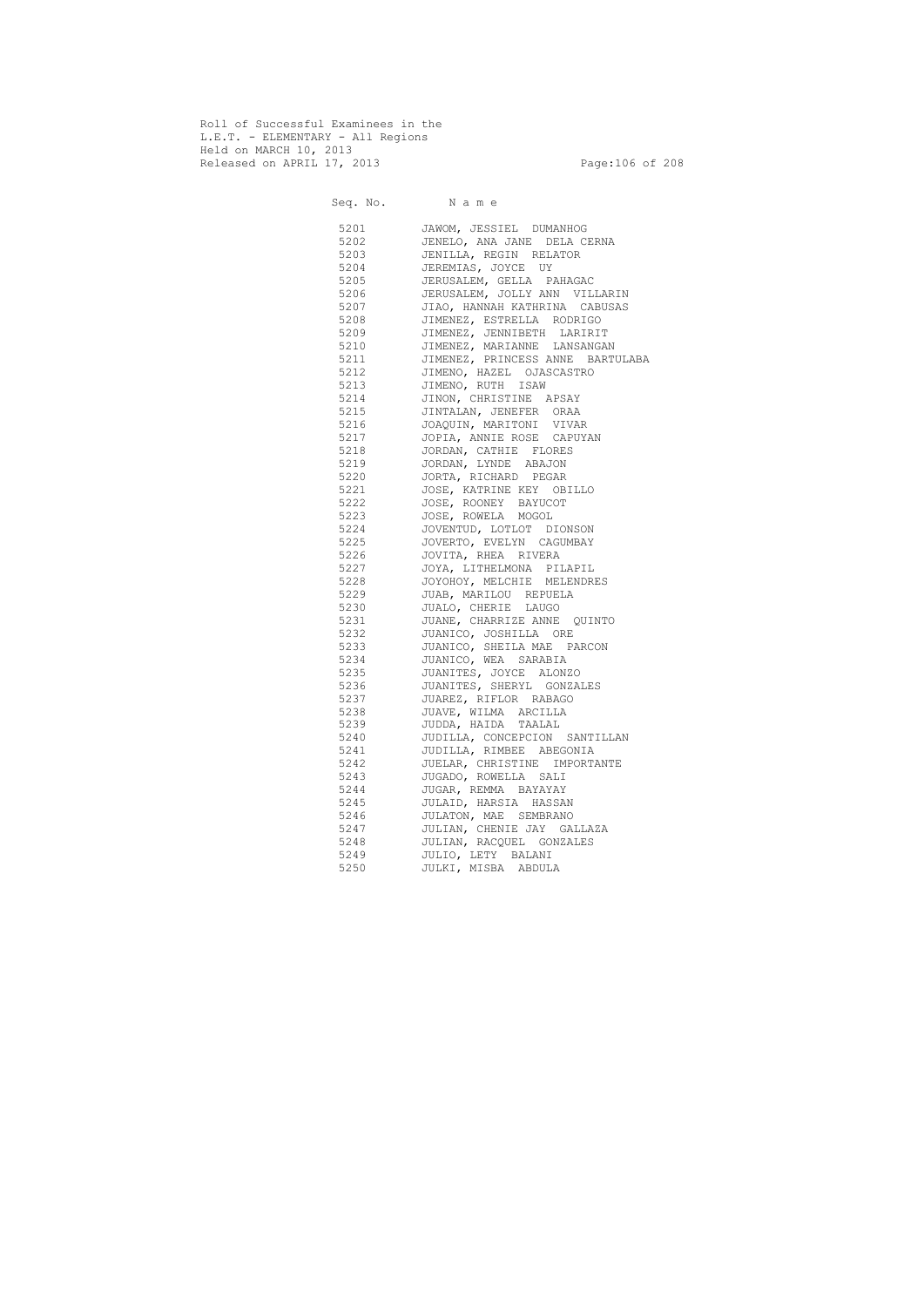Roll of Successful Examinees in the L.E.T. - ELEMENTARY - All Regions Held on MARCH 10, 2013 Released on APRIL 17, 2013 Page:107 of 208

 Seq. No. N a m e 5251 JUMAANI, ALNASRAM ABUBAKAR 5252 JUMAGDAO, LOVELY ROSALES 5253 JUMALON, ELSIE SALAC 5254 JUMANDOS, MARY GRACE MONTEDERAMOS<br>5255 JUMAO-AS, ARLENE CURILAN JUMAO-AS, ARLENE CURILAN 5256 JUMAO-AS, JUNREY CABAHUG 5257 JUMAWAN, AILEEN ORONG<br>5258 JUMAWAN, JOYCE LAM JUMAWAN, JOYCE LAM 5259 JUMAWAN, MELBERT JR TABADA 5260 JUNGCO, CHRISTIAN OFANDA 5261 JUNIO, JERYL TAGARO 5262 JUNIO, JORIELENE SOLIMAN 5263 JUNIOSA, JOCELYN ZARSAGA 5264 JUNTILLA, ROXANNE DUQUE 5265 JURADA, REYMA PLACERO 5266 JURADAS, NERISA BANDICO 5267 JURADO, JOCELYN DARO 5268 JURCALES, JUNNEL CAYA 5269 JUSTINIANE, DENMAR NEBRAO 5270 JUSTINIANO, JAYSON LOLONG 5271 JUSTOL, JORJEAN MARASIGAN 5272 KABONG, RIDZMAR HADANI 5273 KADIL, ZHARMINA ABUANA 5274 KADUSALE, MANILYN VILLARES 5275 KAKIM, MESRAIM MABANG 5276 KALALO, ALLANAH MAE AGUILA 5277 KALBI, SITTI JANIFA LIM 5278 KALIS, RUSTOM GANI 5279 KAMDAN, KALIMA GUZMAN 5280 KAMENSA, BAI MANTLI 5281 KAMID, JEMALYN DEODOR 5282 KANAKAN, PARID TANDAY 5283 KANG, JULIETA BEREDICO 5284 KASAN, ROCAINA CASANGUAN 5285 KASIM, MARY ANN ENGID 5286 KASIM, NAJIR ABANTAS 5287 KATIMBANG, KATRINA LALUNA 5288 KATIPUNAN, AIVIE SUMARIA 5289 KATIPUNAN, KYLE CYRUS ASTROLABIO 5290 KAW-HAD, MANILYN PANGANIBAN 5291 KEE, JONELYN DABLO 5292 KEITH, MA JESSA KALAW 5293 KEMPIS, ROSEMALINE MAJAM 5294 KIBAD, ROSELYNE PAY-OEN 5295 KINAZO, AUDREY ROSE SANORIA 5296 KINDICA, WELLIEBERT MAHINAY 5297 KINJIYO, NORLAYN BAISHA TOBIAS 5298 KINTANAR, MARIE ABIGAIL MANANSALA 5299 KIOCHO, JOY ANN KARE 5300 KIRIT, JOAN SUGABO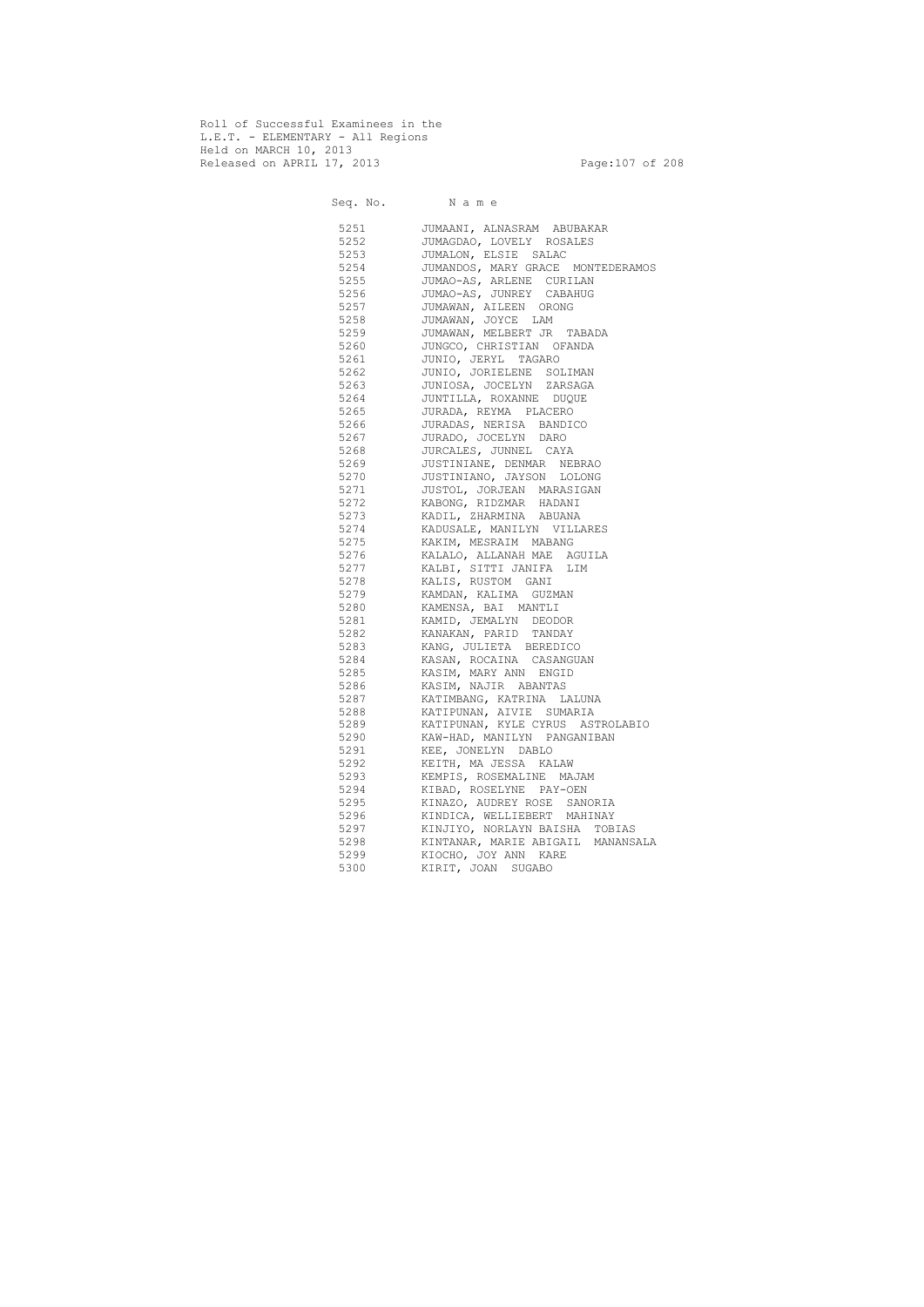Roll of Successful Examinees in the L.E.T. - ELEMENTARY - All Regions Held on MARCH 10, 2013 Released on APRIL 17, 2013 Page:108 of 208

 Seq. No. N a m e 5301 KISER, HAZEL DAWIGOY 5302 KUSAIN, JOHAIRI MAONGCO 5303 KUSAIN, NORIA BALAH 5304 LABAD, RAMIL DEYPALUBOS 5305 LABADAN, ORLY CABURAL 5306 LABAJO, RODOLFO JR TORRES 5307 LABANES, MARITA ABOGA 5308 LABAO, MITUS ANN CORSIGA 5309 LABARO, GERMAIN JUNE MARIE BACABAC 5310 LABASTILLA, VENUS JOY ENGLIS 5311 LABAY, MICHELLE MAGSINO 5312 LABIAGA, RHEA JEAN GALIDO 5313 LABIAL, CECILIA TENIO 5314 LABIAN, ANICETO JR LANIBA 5315 LABIS, MYRAFEL ABUCAYAN 5316 LABITA, DIANA MAY CABANES 5317 LABITAD, GENESIS RACAL 5318 LABITAD, JOVELYN GAKO 5319 LABITAG, CORAZON CAWILAN 5320 LABO, MA CHRISTINE BAÑAR 5321 LABOG, CLARE MENDOZA 5322 LABOG, MARITES NAVARRO 5323 LABOR, ROWELYN IGNACIO 5324 LABORTE, ROJILYN FABIAN 5325 LABORTE, ROMNICK CUTAMORA 5326 LABRADOR, ABEGAIL ABELLA 5327 LABRADOR, ANALYN ELESIO 5328 LABRADOR, HEIDE MENDOZA 5329 LABRADOR, MARIA ESTELA BANLAYGAS 5330 LABRADOR, MARICRIS DAIRO 5331 LABRADOR, MARISSA SERAPELOY 5332 LABRADOR, MARY JEAN PADASAS 5333 LABRADOR, ZENAIDA HILARIO 5334 LABRAGUE, DURIZA DELA PEÑA 5335 LABRAGUE, LUZVIMINDA NABLO 5336 LABUCA, ROMELY GABONADA 5337 LABURADA, IVY JUNE MARAGUINOT 5338 LACABA, MYJIELOU BUAL 5339 LACABA, RUFFA BUENSALIDA 5340 LACAMBRA, ANALYN AGABIN 5341 LACANARIA, LIESEL LACBAYEN 5342 LACAP, JOANA IRISH PRESTADO 5343 LACARAN, ESTELA MARIE ELIC 5344 LACASA, GLENDA PASQUITO 5345 LACAY, LENEMIE NODALO 5346 LACAYANGA, ANNA MAY LAMONTE 5347 LACBANES, MA ALINA ABRUGAR 5348 LACBAYEN, HAZEL GRAMATICO 5349 LACDAO, LORNA MARIGOCIO 5350 LACDAO, MARIBETH PO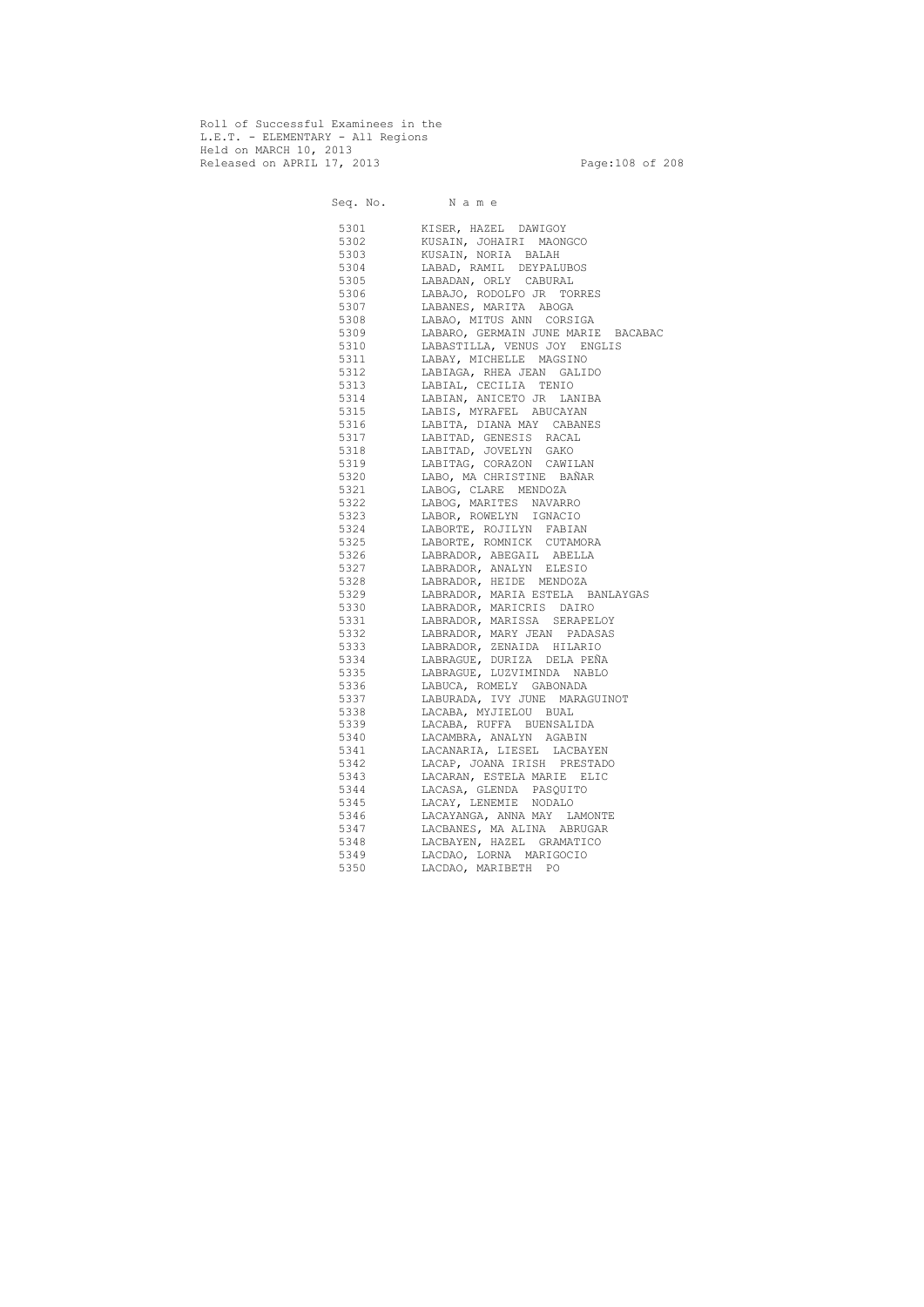Roll of Successful Examinees in the L.E.T. - ELEMENTARY - All Regions Held on MARCH 10, 2013 Released on APRIL 17, 2013 Page:109 of 208

 Seq. No. N a m e 5351 LACERNA, AUBREY ANN ALMAGRO 5352 LACHICA, RAPHYL DELA CRUZ 5353 LACIDA, JACQUILINE ABAQUITA 5354 LACISTE, LEAH PARAYNO 5355 LACORTE, ANALYN MENDOZA 5356 LACOSTALES, MARY ROSE MANGAMPO 5357 LACQUIA, MARIJOY GUINIBAY 5358 LACSON, CONNIE ANN DUFALE 5359 LACSON, ROWENA LAPUZ 5360 LACTUAN, ANITA SUMUHID 5361 LACUESTA, EMILINA BALINUYOS 5362 LACUPA, LORY CELLE LENTOCO 5363 LADA, RUBIE GENE DIAZ 5364 LADJALAWAN, JENNA IBBA 5365 LADOT, VIRGIE BARRIENTOS 5366 LADRINGAN, HAZEL JOY BIGLAIN 5367 LAFORGA, MIRIAM PALUYO 5368 LAGAHIT, JELOW HAYAHAY 5369 LAGAHIT, MARIE ANGELI AVENTURADO 5370 LAGAO, ELENA DELA CRUZ 5371 LAGARE, MYRA ABISON 5372 LAGARIO, MA NESSEL ANDRINO 5373 LAGARTO, JHON CLIENT GIRAY 5374 LAGAT, RAQUEL ALABA 5375 LAGATIC, RONNIE MAR PE BENITO 5376 LAGBO, ROMELYN ENFERMO 5377 LAGDAMIN, HARLYN TUPAZ 5378 LAGERA, MARICEL COBACHA 5379 LAGO, MADONA OLA 5380 LAGO, MARY ROSE OLA 5381 LAGO, NORLAINIE HADJI ALI 5382 LAGOYO, AMELA AYNAGA 5383 LAGRADILLA, FE ENCONTRO 5384 LAGRAMA, LELIBETH CORRAL 5385 LAGRIMAS, ALEX CABACANG 5386 LAGRIMAS, GINA ROSANO 5387 LAGRIMAS, JINALYN PINCA 5388 LAGRIMAS, MYLEN PALLER 5389 LAGROSA, PEACHIE PEPITO 5390 LAGUA, PAULINA JURADO 5391 LAGUARTILLA, ROMNICK ESMAS 5392 LAGUDA, JOEY JORGE 5393 LAGUE, MA SHEILA LAGAT 5394 LAGUERTA, MARIA CAROLINA ARANGUREN 5395 LAGUERTA, ROSE LYNN CUIZON 5396 LAGUINDAB, ALINADER TOMANTO 5397 LAGUINDAB, BAIMONA MAROHOM 5398 LAGUINDAY, CORAZON BAYAUA 5399 LAGULA, FLORENCE AMBROCIO 5400 LAGUMBAY, LEONORA ADIZAS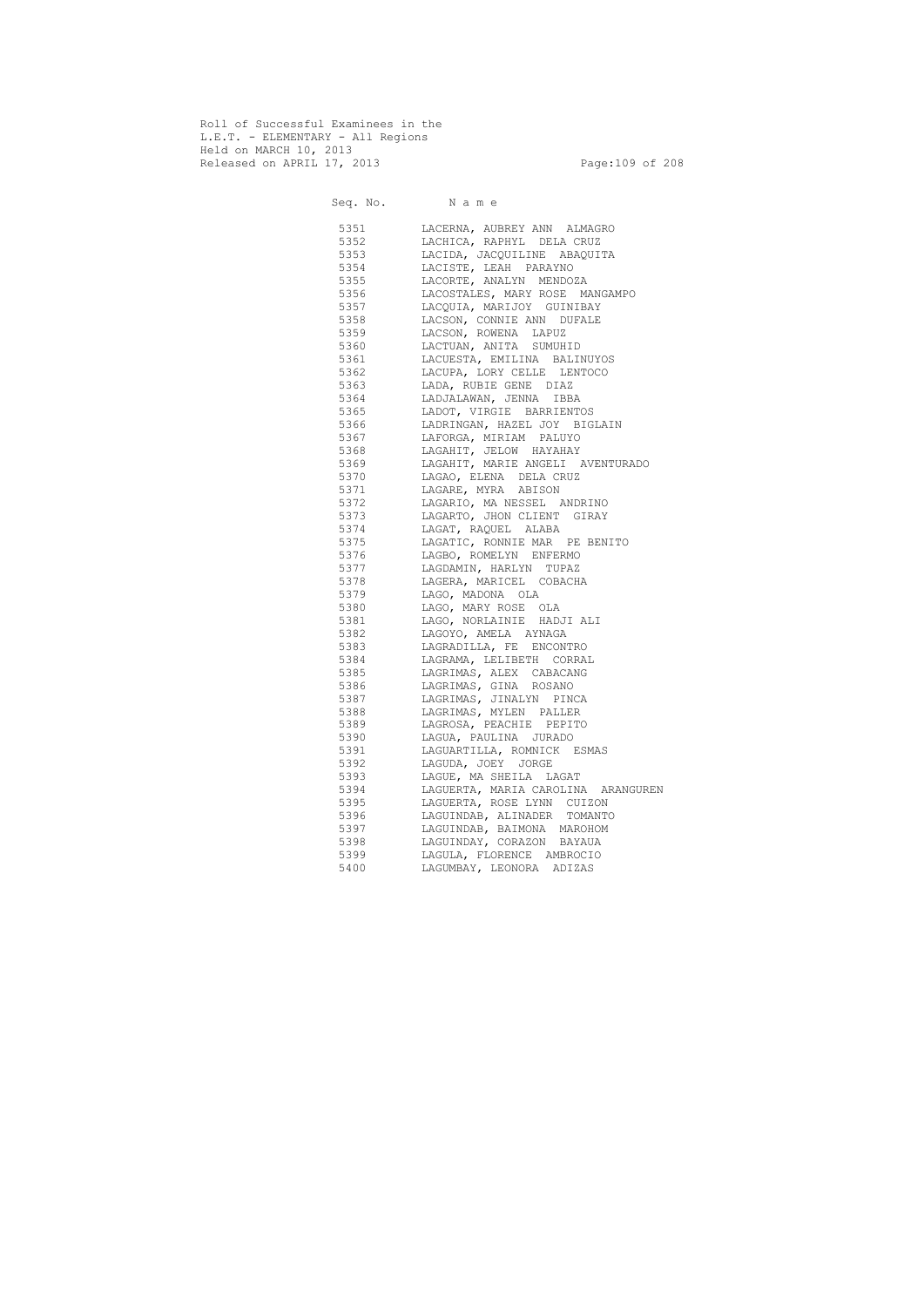Roll of Successful Examinees in the L.E.T. - ELEMENTARY - All Regions Held on MARCH 10, 2013 Released on APRIL 17, 2013 Page:110 of 208

 Seq. No. N a m e 5401 LAGUNA, JANAHLEEN QUESADA 5402 LAGUNAY, ELAH BARCELO 5403 LAGUNDAY, GIRLIE PIOJO 5404 LAGUNSAY, MERIAM AMBROSIO 5405 LAHAGAN, CERELE LEE BAAN 5406 LAHAMAN, JULHAYDA ENTONG 5407 LALAG, NINOY GUMABAO 5408 LALAGUNA, ANGELIUS MORALES 5409 LALAGUNA, JOMAR MARCAIDA 5410 LALANTACON, GLENN ENTERO 5411 LALICAN, PAUL ANTHONY DIOSMA 5412 LALIK, NIDZMA SALIH 5413 LALONGA, JINNIFER ANN TUGADE 5414 LALOSA, MARIA CRISTINA ELLAN 5415 LALUSIS, JOHN EDWARD ARDEVELA 5416 LAMAYO, JOSEPH GECEL EPANAG 5417 LAMBUSON, FERLYN NADALES 5418 LAMIGO, EBONY THERESE VARGAS 5419 LAMION, MICHAEL OCLARIT 5420 LAMONAY, KRISTINE MELLORES 5421 LAMOSTE, SETH SISICAN 5422 LAMPITOC, ARLENE GALAPON 5423 LAMPREA, JANETH JAMIO 5424 LAMSEN, BEBE CAYAGO 5425 LAMUG, VICKY TAGAPAN 5426 LAMUNDA, MELODINA LADISON 5427 LANCETA, CHERIL ROSE LEBUNA 5428 LANDAWE, RUTH CAHULOGAN 5429 LANDERO, JANNETTE PABILONA 5430 LANDERO, JUNREL GENSON 5431 LANDERO, SOL GONZAGA 5432 LANDEZA, CRUTIE ADRIATICO 5433 LANDICHO, ELAINE LUMBERA 5434 LANDICHO, KATHLYN SORA 5435 LANDICHO, KRISTINE DISEPEDA 5436 LANDIONGAN, JERAMIE LACSAPON 5437 LANDIZA, WINDEL ABARRACIA 5438 LANDRITO, REGINE JOY ORUGA 5439 LANGA, VALERIE MAE OLARTE 5440 LANGAM, JAYNE ANNE ENTIA 5441 LANGBIS, MERCY NGI-NGIAN 5442 LANGCAAG, MARICEL QUIMAY 5443 LANGCO, HALIMA SAMAT 5444 LANGFISAN, ELLEN BONGYAO 5445 LANGHAY, LEONARDO LIMPONG 5446 LANGILAO, ALIAH UMUNGAN 5447 LANGIT, ALMERA AGPOON 5448 LANGUTAN, ELMERA BARIMBAO 5449 LANO, GENEVIEVE BUENO 5450 LANORIAS, CRISTY LASCUÑA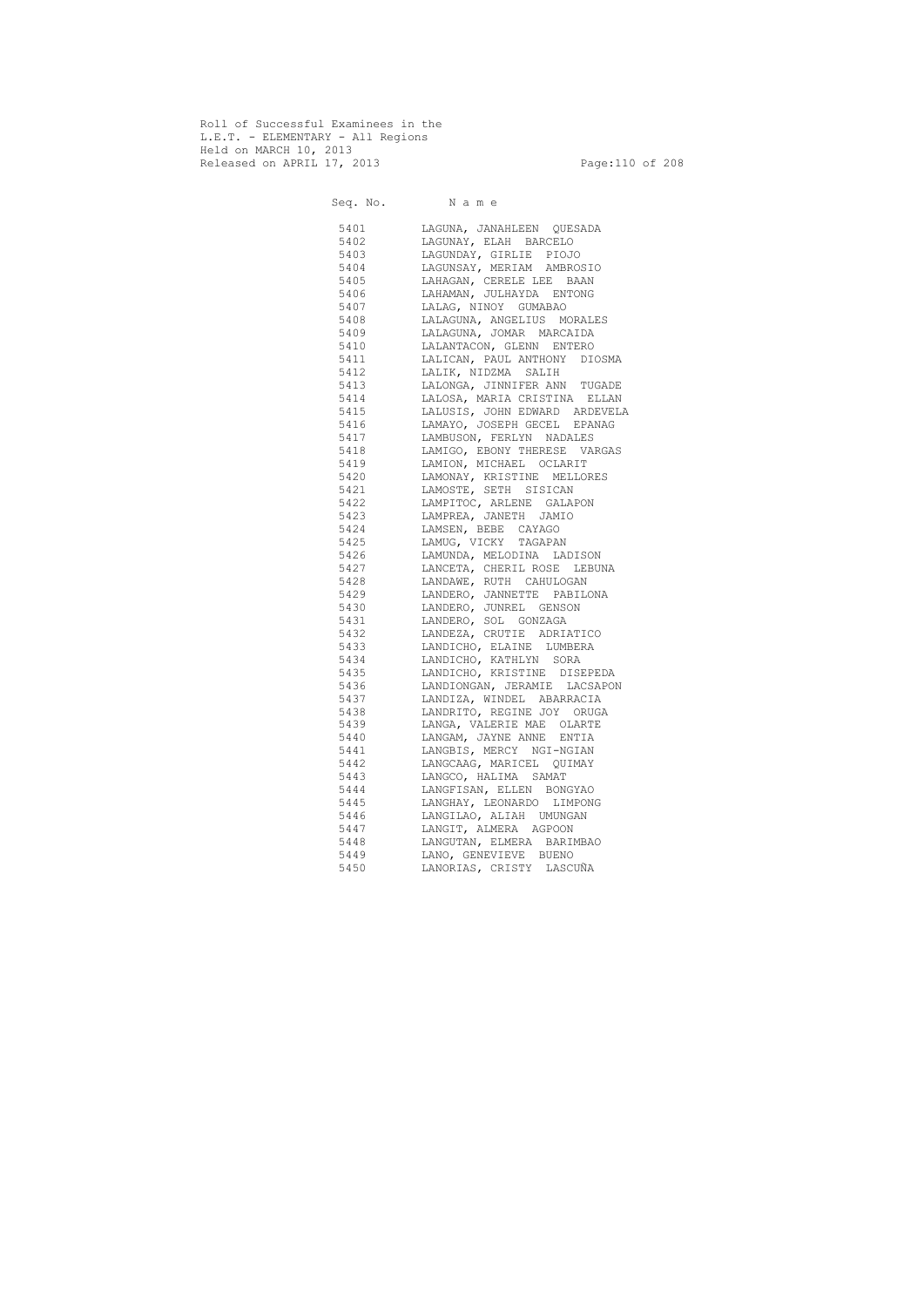Roll of Successful Examinees in the L.E.T. - ELEMENTARY - All Regions Held on MARCH 10, 2013 Released on APRIL 17, 2013 Page:111 of 208

 Seq. No. N a m e 5451 LANORIO, JOVY SEPULLA 5452 LANOT, MARCOS SUSTENO 5453 LANSANGAN, KRIS FEL SALTA 5454 LANTACA, LAILA SACRISTAN 5455 LANTACO, SHERYL VILLAGONZALO 5456 LANUEVO, BABY JEAN LOZADA 5457 LANZAC, CHOZA MAE LAPIZ 5458 LANZADERAS, GINAFER VICENTE 5459 LANZADO, MARGEN MANOS 5460 LANZADO, PHOEBE TAGUPA 5461 LAO, BOY GEORGE ALBEOS 5462 LAO, JERNEL RINCAL 5463 LAO, JOSEPH CHRISTOPHER GREGORIO 5464 LAO-ON, MAISARA ADIM 5465 LAPADAN, LAURA VANNESSA CARANDANG 5466 LAPADAN, VEBERLY WALES 5467 LAPAR, ANJELIE AROMBO 5468 LAPASANDA, EMILY JOVITA 5469 LAPAT, DIANA PEARL RODEROS 5470 LAPAZ, MARISSA RABANILLO 5471 LAPERA, ERWIN PEROCILLO 5472 LAPEÑA, WENNIE FLOR CARCUEVA 5473 LAPING, ROSELLER BERNARDO 5474 LAPINIG, KAREN RESNERA 5475 LAPIRAP, MA ANGELINE ROSALDO 5476 LAPITAN, JANE EMIA 5477 LAPIÑA, CHARITO CASTRO 5478 LAPNOLI, DIVINA BUSTAMANTE 5479 LAPOOT, CAROLIN BARING 5480 LAPRODES, CHERIEL PRESILDA 5481 LAPURA, MAUREEN BERINGUER 5482 LAPUS, LERAMAY BANGIS 5483 LAQUIORES, NANCY ARABIT 5484 LARA, DENDEN ARCILLA 5485 LARA, MARICEL ORACOY 5486 LARA, MONALIE CAPACIO 5487 LARAGA, GRACE HINGGO 5488 LARDIZABAL, JENNY TAGULAO 5489 LARDIZABAL, MARY ANN RABAGO 5490 LARDIZABAL, MYLA TAGULAO 5491 LARGO, ARGIE SALIGUMBA 5492 LARGO, JOSEPHINE JUANO 5493 LARGO, MARITES HERNANDEZ 5494 LARGO, MARY JANE SADIAL 5495 LARIDA, HERNALYN ENRIQUEZ 5496 LARINES, MARIA TERESA JUAN 5497 LARIOSA, ANGELOU ANO 5498 LARIOSA, ETHEL ALTAMERO 5499 LARIOSA, MARY ANN ABRASALDO 5500 LARISMA, MAYDEEGRACE NGALLAWEN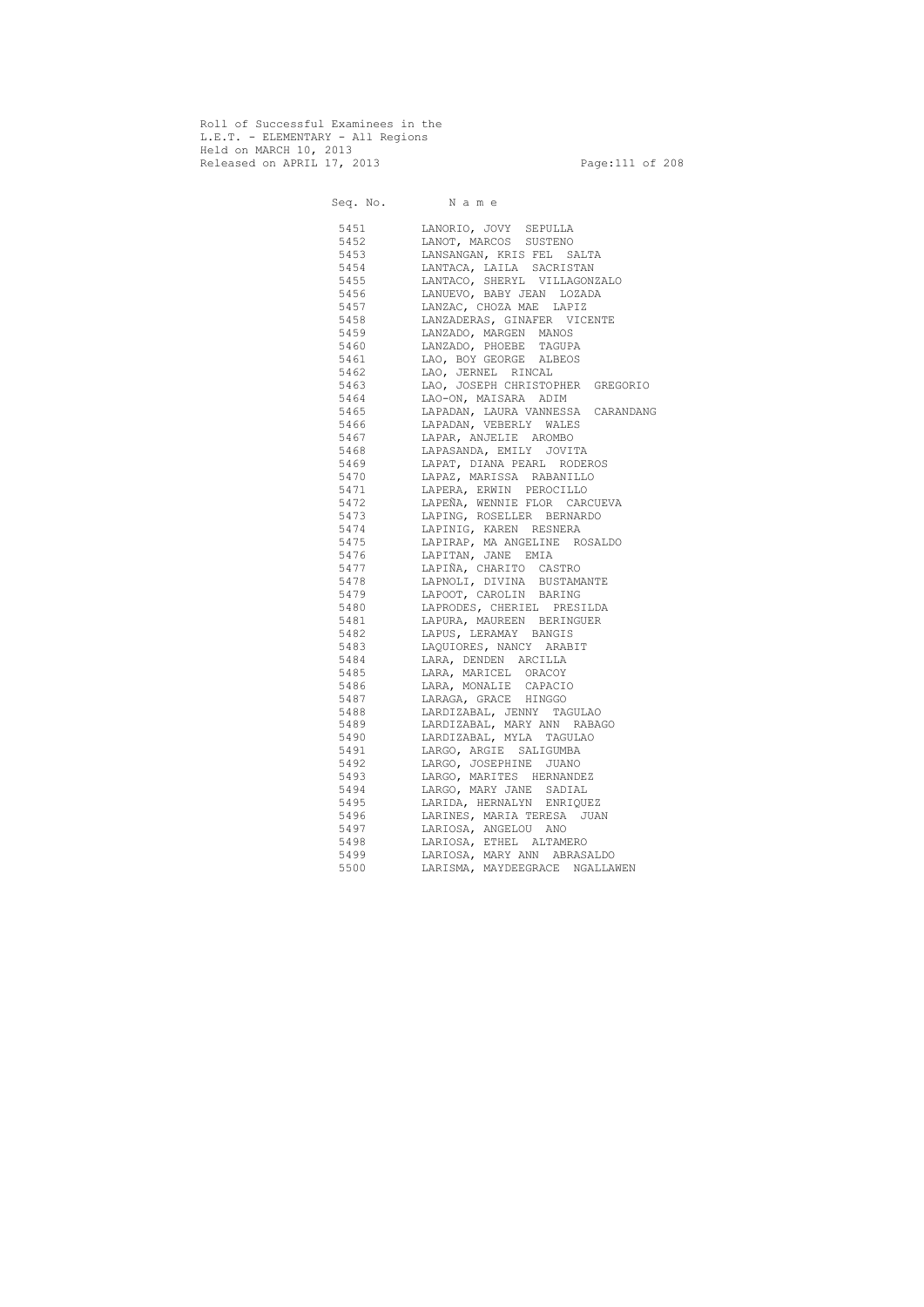Roll of Successful Examinees in the L.E.T. - ELEMENTARY - All Regions Held on MARCH 10, 2013 Released on APRIL 17, 2013 Page:112 of 208

 Seq. No. N a m e 5501 LAROGA, JOANNE ESTELLA 5502 LAROZA, ELIZABETH JUANITAS 5503 LASAD, WARA MATALAM 5504 LASALITA, MARIFE SANTILLAN 5505 LASAM, NORMAN SANTOS 5506 LASAN, GERONIMO AMPIL 5507 LASAY, SHEILAMIE MAGHUYOP<br>5508 LASCANO, FILIPINA GALAROZ. LASCANO, FILIPINA GALAROZA 5509 LASCUÑA, JURYLYN MONDAS 5510 LASDOCI, ELSIE GULBE 5511 LASIN, LIEZEL MACAPAGAL 5512 LASIT, KAREN HOYO-A 5513 LASTIMOSA, KRISTINE MAE JAURIGUE 5514 LASTIMOSA, MELODY ANN CABALUNA 5515 LASTIMOSO, ANN ROSE LASARA 5516 LASTIMOSO, ARLENE FUTALAN 5517 LASTIMOSO, CATHY ALMIRANTE 5518 LASTIMOSO, LASSIL AILYN SILVANO 5519 LASTIMOSO, MECHIEL 5520 LASTIMOZO, SHEINA MAE COMPLIZA 5521 LASTRADO, HAZEL ANN MAMON 5522 LASTRILLA, NOEMI PRADILLA 5523 LATA, ARLYN GAMMAD 5524 LATAGAN, JULIETA ALMOETE 5525 LATAOAN, MARGARETTE PAIT 5526 LATINA, LARRY PISADO 5527 LATIP, HADIGUIA ALIODIN 5528 LATOZA, IRENE ESTEVA 5529 LATOZA, MICHELLE MAGLANTAY 5530 LATOZA, NELMIE LAVILLA 5531 LATUMBO, FE BACSID 5532 LAUCE, JONALYN MERCADO 5533 LAUDE, ANA BELLA ARNAIZ 5534 LAUGAN, SHERYL TRAVERO 5535 LAUM, JANICE CASTRO 5536 LAUREANO, CELESTE BARCENA 5537 LAUREJAS, NIKIE ANN DELA PEÑA 5538 LAUREL, JEZHEEL SAN ANDRES 5539 LAURENTE, ANA LIZA LOMOCSO 5540 LAURETO, JOSIE LOPENA 5541 LAURO, EMILY YPIL 5542 LAURON, RECHELLE MAE ESPIRITU 5543 LAUS, NORJANE ARDIENTE 5544 LAUTA, SARALYN MORALDE 5545 LAUVEÑA, LIAN BANGA 5546 LAVADO, RANELYN PALCE 5547 LAVILLA, IVE BUTAYA 5548 LAVITORIA, MAE CRIS ANTONIO 5549 LAVIÑA, RESCEL LOPEZ<br>5550 LAWA, FAISAH BARAZAR 5550 LAWA, FAISAH BARAZAR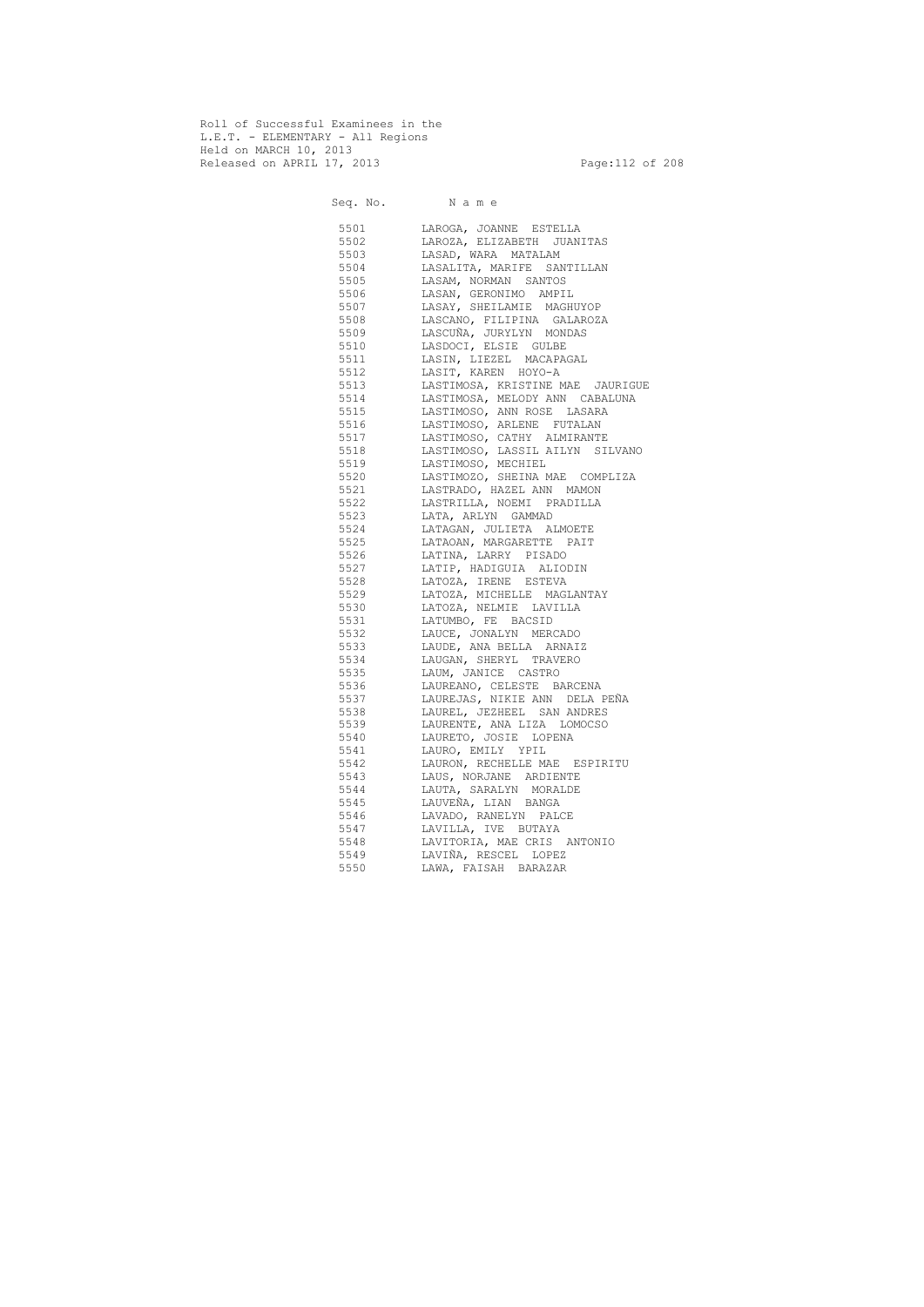Roll of Successful Examinees in the L.E.T. - ELEMENTARY - All Regions Held on MARCH 10, 2013 Released on APRIL 17, 2013 Page:113 of 208

 Seq. No. N a m e 5551 LAWAD, JOSEPHINE AGYAO 5552 LAWAS, MARICEL INSO 5553 LAWAS, RHODELYN SUMAHIT 5554 LAWI, ZUHAIRATE SALISIP 5555 LAWIS, MAREDITH SUBRIO 5556 LAXAMANA, JOVIANNE ROSE ORBISTA 5557 LAYA, RESTY SAGIPED 5558 LAYAWA, APRIL PALMA 5559 LAYDA, RICKY VALDEZ 5560 LAYLO, ADELA GARCIA 5561 LAYOGAN, JENEFER PACITENG 5562 LAYOLA, MADELYN DELOS SANTOS 5563 LAYOSA, AIDA LONEZA 5564 LAZADO, MICHAEL CELIMEN 5565 LAZARO, LAYZEL FALCUTILA 5566 LAZARO, MARY ANN DELA VEGA 5567 LAZARTE, LAGEN MAE GENAYAS 5568 LAZO, BEZALEL BARDOQUILLO 5569 LAZO, JESSICA FLORES 5570 LAZO, KRISTINE JOYCE RAMOS 5571 LAÑAS, ROSEMARIE RODELA 5572 LEABRES, ANNE KATLYNE CORPIN 5573 LEAL, APRIL LAMBOT 5574 LEAL, LEA MONINA VINLUAN 5575 LEAL, MONALISA BASINGIL 5576 LEAÑO, JOSEPHINE CASTAÑEDA 5577 LEAÑO, MINETTE JOY ANTONIO 5578 LEBANTE, LEA MANTILLA 5579 LEBICO, PURIZA PUJANTE 5580 LEBRILLA, MARIFE MAGNO 5581 LEBRINO, RICHARD CAPOQUIAN 5582 LECHIDO, ANA RAE SORIANO 5583 LECOTO, CHARYL ROSE LASTIMOZO 5584 LEDDA, ANGELICA RANGES 5585 LEDESMA, JENNY MAGLUYAN 5586 LEDESMA, ROBELYN RUBIS 5587 LEGARIO, ALMA LOZADA 5588 LEGASPI, ARMENIA BELLA ADAN 5589 LEGASPI, JANET SISMAET 5590 LEGASPI, JANIZA JUMAO-AS 5591 LEGASPI, KARISSE ANNE GRASPARIL 5592 LEGASPI, KATHLEEN ORBILLO 5593 LEGASPI, LEAH ANN VALLENDE 5594 LEGASPI, MA LIZA PORTILLO 5595 LEGHID, KIETHLEEN JANNAREE TANGO 5596 LEGISLADOR, MARIKA MADRONES 5597 LEGNES, ANLYN ABO-ABO 5598 LEGURPA, JINKY CONSTANTINOPLA 5599 LEJANA, JENNEFER DEMDAM 5600 LEMETARES, ARLEN SUBRENO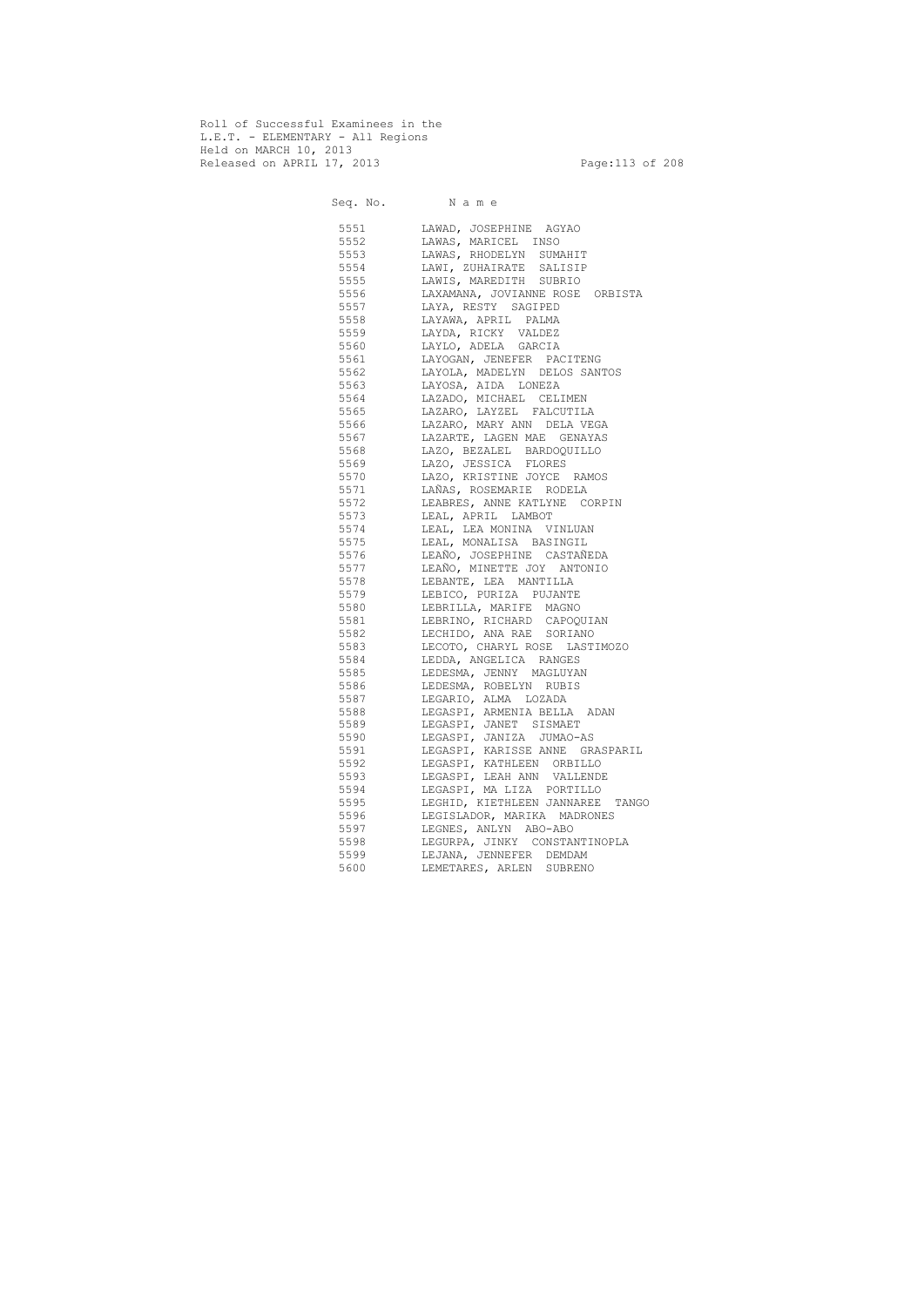Roll of Successful Examinees in the L.E.T. - ELEMENTARY - All Regions Held on MARCH 10, 2013 Released on APRIL 17, 2013 Page:114 of 208

 Seq. No. N a m e 5601 LEMI, CHYNNA JILLIAN PUA 5602 LEMOS, JOHN ALDUINE DE ASIS 5603 LENDIO, MEMVI REA 5604 LEONA, RUBY JEAN HERNANDEZ 5605 LEONARDO, GRACE 5606 LEONCIO, GLADYS JOY CABANTUD 5607 LEONEN, JENALYN MAGO 5608 LEONEN, VIRGINIA QUIMINALES 5609 LEONERO, MAYRILY GRACE ANDALEON 5610 LEONES, ARIESTELA LAVARIAS 5611 LEONOR, JULIE ANN TOLENTINO 5612 LEONOR, RONALYN MARTINEZ 5613 LEONORAS, MARLO SHEM GARNADO 5614 LEOSA, ANGELINE GUZMAN 5615 LEPAOPAO, FATIMA SABERON 5616 LEPATAN, JANETH SEVILLINO 5617 LEPITEN, JHUNREL MASONG 5618 LEPON, RINA MONTAÑO 5619 LEQUIGAN, GRAPES MAE PADIOS 5620 LEQUIN, ANALY CABOG-OS 5621 LERIO, NESELLE GERALDINE CARAMPATAN 5622 LERIO, SHEENA LONGOS 5623 LERIOS, AMOR AUXTERO 5624 LERIOS, MANSUETA MENIANO 5625 LERUM, BABY SANLER SAN PABLO 5626 LESIGUES, SANDRA RAMIREZ 5627 LETADA, ACE VILLAMOR 5628 LETEGIO, LYNNETH MAE FLORES 5629 LETIGIO, RENAN RUBIO 5630 LEVANTINO, MIA PATRICIA TORRE 5631 LEYNES, JOSEPHINE MENDOZA 5632 LEYSO, SARAH JEAN PARCON 5633 LEYSON, DIORJHINA LLOYD LOPOS 5634 LI, MIZPAH MAE ASIS 5635 LIBANAN, CECIL APELADO 5636 LIBATON, EMILY GEQUILAN 5637 LIBAWAN, ROXANNE LANZO 5638 LIBO-ON, LORELYN DELOS SANTOS 5639 LIBORO, MANILYN MORTIL 5640 LIBOT, MARIA JUVELYN MORIL 5641 LIBRES, ANGELITA LIMBAGA 5642 LIBUNAO, EMMA BUGAYONG 5643 LIBUNAO, MARIAN LEGASPI 5644 LICANDA, GERALYN NGOHO 5645 LICO, NICA REGINE VICTORINO 5646 LICONG, JESSICA ERIKA FIGUEROA 5647 LICOT, AIVA JANE DUCANTE 5648 LICTAG, MARGARITA FELIPE 5649 LIDDA, VICTOR PAGULAYAN 5650 LIGAN, KAREN OCHEA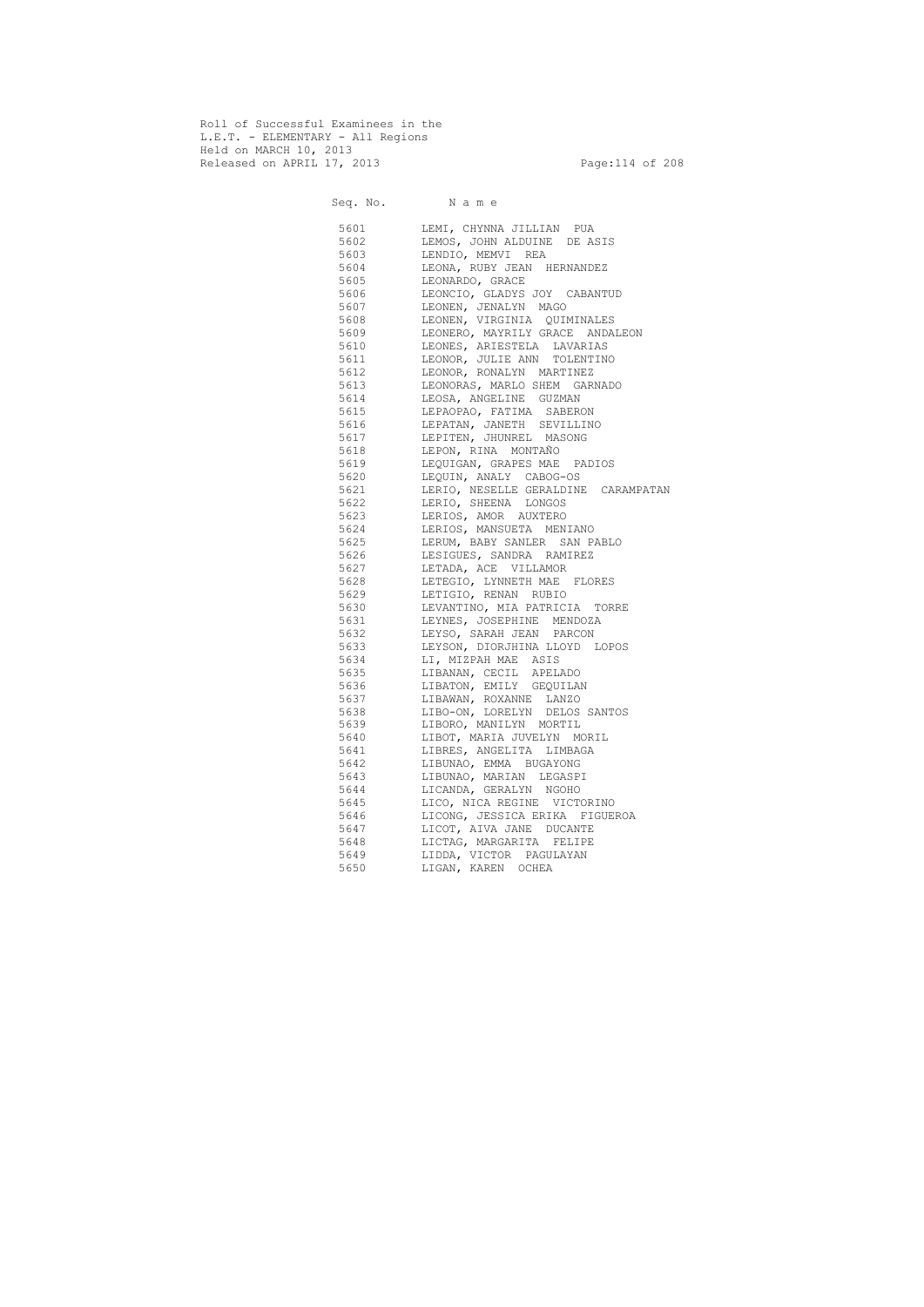Roll of Successful Examinees in the L.E.T. - ELEMENTARY - All Regions Held on MARCH 10, 2013 Released on APRIL 17, 2013 Page:115 of 208

 Seq. No. N a m e 5651 LIGAN, MILA GULTIANO 5652 LIGAN, SERVANDA RABUYA 5653 LIGAS, MARIA VICTORIA PARENO 5654 LIGUA, MARILYN ROSARIO 5655 LIGUTAN, RYAN DELIMA 5656 LIGUTOM, TESSIE GRAMATICA 5657 LIGWATAN, ARIEL GREG BINLINGAN 5658 LIM, CATHERINE MONTEHERMOSO 5659 LIM, CHARMILYN MACAPALLAG 5660 LIM, DONNA BELLE PE 5661 LIM, JUDITH HANDIG 5662 LIM, LEILANI CORRINE GONZALES 5663 LIM, MARIA FATIMA ABRICO 5664 LIM, RHEA MAE MANTE 5665 LIM, RIZA SURIO 5666 LIM, RONEL TEBERIO 5667 LIM-IT, ORLANDA DADO 5668 LIMA, ROLANDA LATOJA 5669 LIMAS, RUFA ARABEJO 5670 LIMBAG, JOHN PONGASI 5671 LIMBAGA, MA FATIMA MANEJA 5672 LIMBAGA, ROSEMARIE ESTIDO 5673 LIMBANA, IZA ASIGNAR 5674 LIMBO, BABYLYN PANGANIBAN 5675 LIMBONA, JAMALIA PAITING 5676 LIME, GIGIE MADRIAGA 5677 LIMO, MARIA TERESA LORENTE 5678 LIMOCON, JEAN LIQUIDO 5679 LIMON, LEAH PASCUA 5680 LIMPANGOG, JOSELITO POTOT 5681 LIMPAO, JALEHA NOAH 5682 LIMPIO, JANNELLE MONTECILLO 5683 LINAMAS, MARY JOY BISMANOS 5684 LINATOC, JUDITH PITOGO 5685 LINCUNA, JOAN OBRERO 5686 LINDA, MICHELLE CAUMPANG 5687 LINDAYAG, JEFFREY DOMAGTOY 5688 LINDAYAO, CHARITY MAQUILANG 5689 LINDO, ANDREA YSABEL FALGUI 5690 LINDO, MAILYN BELARMA 5691 LINDUNGAN, DELAILA PIANG 5692 LINGARO, RODEL VILLAESTER 5693 LINGLING, RANDY TIMBAWAWAN 5694 LINGUETE, RICHARD CONSULTA 5695 LINHAY, SERILYN SABALLA 5696 LINING, JOVELYN FONTANOSA 5697 LINNUM, ROWENA MAHITANG 5698 LINO, JERRY BUNTAS 5699 LINSAG, REUBEN GODITO 5700 LIPORADA, GINA INALISAN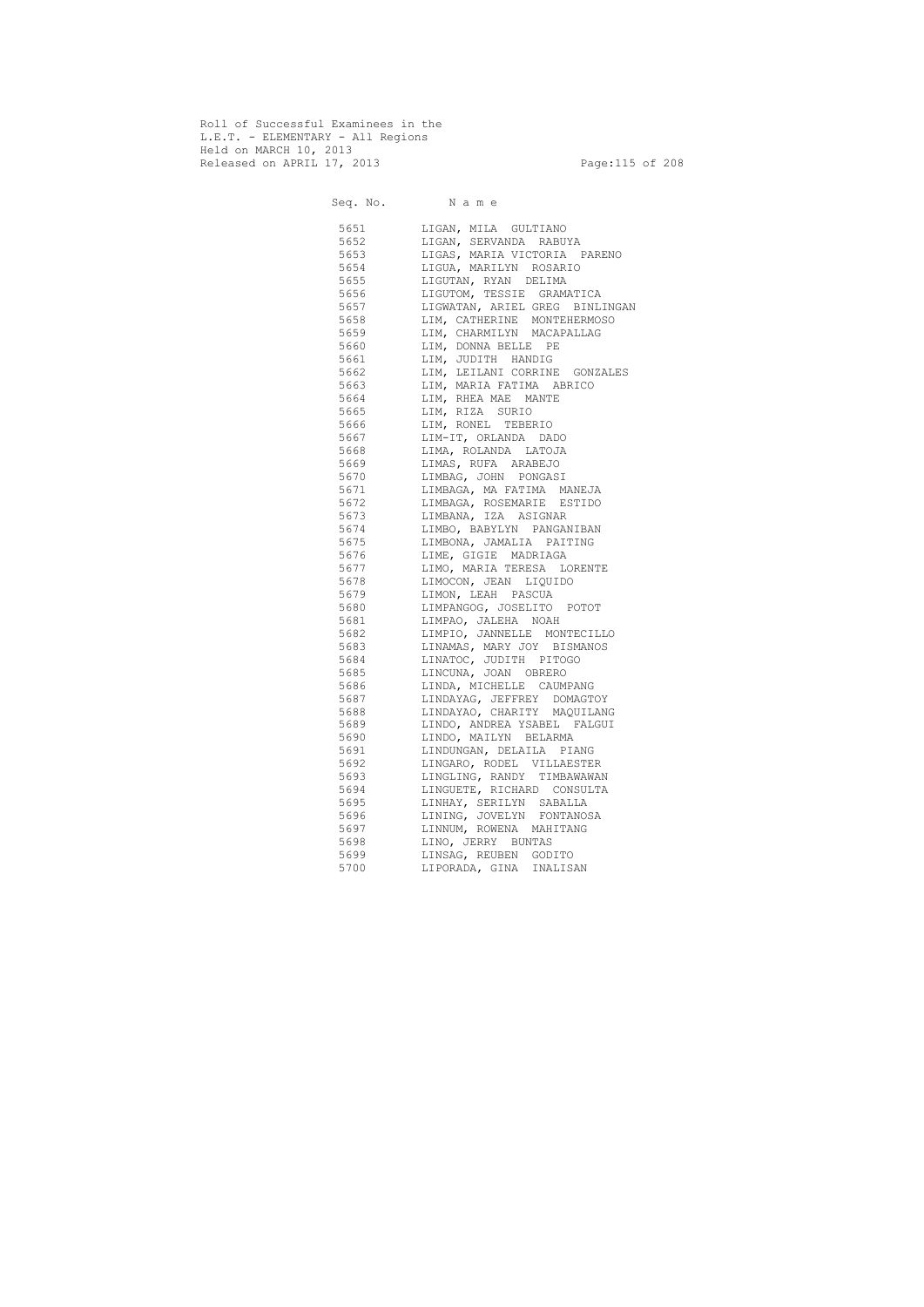Roll of Successful Examinees in the L.E.T. - ELEMENTARY - All Regions Held on MARCH 10, 2013 Released on APRIL 17, 2013 Page:116 of 208

 Seq. No. N a m e 5701 LIQUIDO, IVY QUITERIA COMON 5702 LIQUIGAN, FERRY ROSE SADSAD 5703 LIRASAN, MYTA CARMEN MIÑAO 5704 LISA, JOLLY MAY BERNAL 5705 LISAY, MARJORIE VILLANUEVA 5706 LISING, ELIZABETH ANCHETA 5707 LISONDRA, HASNYL CUBILLAN 5708 LISONDRA, JULIET SANDIGAN 5709 LIVA, SHYRIE PESCADERA 5710 LIWAG, FRANCES GEM FERNANDEZ 5711 LIWANAG, KAREN DELA CRUZ 5712 LIZA, CHERYL DELEGENCIA 5713 LIZANO, REX JAYSON VILLAOS 5714 LIZARDO, JOVY CLAIRE LAPAS 5715 LIZARDO, MANILYN CURA 5716 LLADOC, JOBELLE CIOCO 5717 LLAGAS, LORENZO PINEDA 5718 LLAMERA, DANICA CRUZ 5719 LLAMERA, EDRALYN MANGILOG 5720 LLANAS, NORILYN MONTEVEROS 5721 LLANASAS, AILYN WAQUIZ 5722 LLANDINO, MARLO JAKE POSTRERO 5723 LLANERA, FENNY ALANIS 5724 LLANERA, LEYZEL SILVA 5725 LLANETA, CHRISELLE MANRIQUE 5726 LLANETA, JOMAR BAYONITO 5727 LLANILLO, RISSA MAE GATCHALIAN 5728 LLANITA, MARYGRACE MISSION 5729 LLANOS, ANALYN SUERTO 5730 LLANOS, NOVABELLA LUZA 5731 LLANTE, ANTERO OPIZ 5732 LLANTO, MICHAEL TOLLEDO 5733 LLANTO, NENA VALENCIA 5734 LLARENAS, JONAH MATUTES 5735 LLAVA, MARIDEL AQUINO 5736 LLEGO, JUDITH SACRAMENTO 5737 LLEVA, DENNIS BORABON 5738 LLEVE, JOEY LUMBRE 5739 LLOBRERA, MARY ANN BOLOFER 5740 LLONADO, JULIE PADRIGON 5741 LLONO, HOWARD LEO KIMOS 5742 LLONO, MIRALUZ KIMOS 5743 LLONORA, MA RIZZA LOPERA 5744 LLORIN, JANET ORBON 5745 LLOVER, ELVIRA ERMINO 5746 LLUNAR, JENELYN COLLANTES 5747 LOBEDERIO, NEIL CALAGOS 5748 LOBIN, ROSETTE MALE 5749 LOBINA, RACHEL BOCAR<br>5750 LOBO, ANN JON MARBET LOBO, ANN JON MARBET TANTOG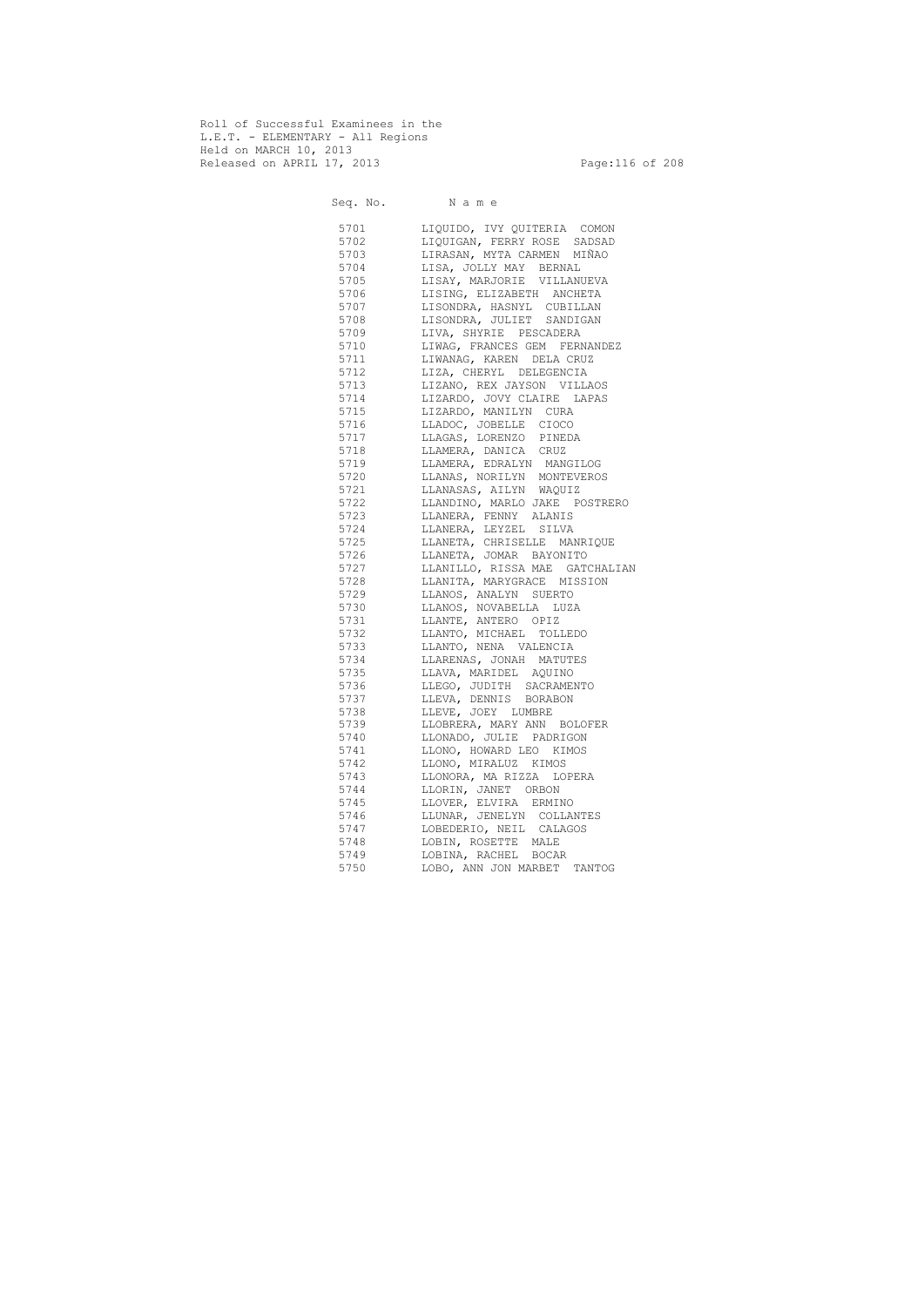Roll of Successful Examinees in the L.E.T. - ELEMENTARY - All Regions Held on MARCH 10, 2013 Released on APRIL 17, 2013 Page:117 of 208

 Seq. No. N a m e 5751 LOBOS, EMELITA NEMENZO 5752 LOBOS, LEA TAN 5753 LOBOS, REMY PEDAMATO 5754 LOBUSTA, MICHELLE ARIZ 5755 LOCION, MARIBEL MASONGSONG 5756 LOCSIN, RECEL ASOY 5757 LODO, JASMIN UY 5758 LOFRANCO, MARGIE TORREGOSA 5759 LOGARTA, CRISLIE CAPUL 5760 LOGATIMAN, FLORY MAY LIBOON 5761 LOGRONIO, JENESA BESERIL 5762 LOGUIVER, MARY ROSE CALUNIA 5763 LOMAGDONG, ARNEL CARDENAS 5764 LOMAHAN, MARIA TERESA VALENZONA 5765 LOMANGAYA, JESTER LOPERA 5766 LOMEDA, LUZVIMINDA OCCIANO 5767 LOMENTIGAR, LIEZEL ABRIGO 5768 LOMOLJO, JANETH GEBONE 5769 LOMOTAN, CARLSON AREVALO 5770 LOMOTOS, FE FERNANDEZ 5771 LOMOTOS, JANICE JORES 5772 LOMOTOS, JOCELYN MARTO<br>5773 LOMOTOS, LIZYL JANE LI 5773 LOMOTOS, LIZYL JANE LIGAN<br>5774 LOMPON, CRISALIE PACAL LOMPON, CRISALIE PACAL 5775 LOMUGDANG, JAY BANDIOLA 5776 LONGAKIT, DIVINA LARGO 5777 LONGASA, JACKYLYN MAGDANGAL 5778 LONGCAYANA, VILMA ERERO 5779 LONGCOP, ARLENE VILLAFLORES 5780 LONGNO, CRISANTA AYAHAY 5781 LONTOC, JOSSIE DE MESA 5782 LONZAGA, JOVELYN TAYPIN 5783 LOPE, RAQUEL ROSALITA 5784 LOPERA, ISIDORA CARPIO 5785 LOPEZ, ANGIE TRINIDAD 5786 LOPEZ, BEVERLYN OLBINADO 5787 LOPEZ, CYRIL JOHN ETORIAGA 5788 LOPEZ, ELISA TALANDRON 5789 LOPEZ, GRETCHEN ROCAMURA 5790 LOPEZ, KAREN OMADTO 5791 LOPEZ, LIEGANDY RECIMIENTO 5792 LOPEZ, LORD JOHN LOTIVIO 5793 LOPEZ, LOVELY ROSE MEDRANO 5794 LOPEZ, MARIE JEAN MILLARES 5795 LOPEZ, MARY ANN SANTOS 5796 LOPEZ, MARY CHRISTALYN SAONOY 5797 LOPEZ, MARY MELOUDY MERCED 5798 LOPEZ, PRINCESS MARIE DINGLE 5799 LOPEZ, ROLYN GUYHA 5800 LOPEZ, SANDRO DANIEL LUDOVICE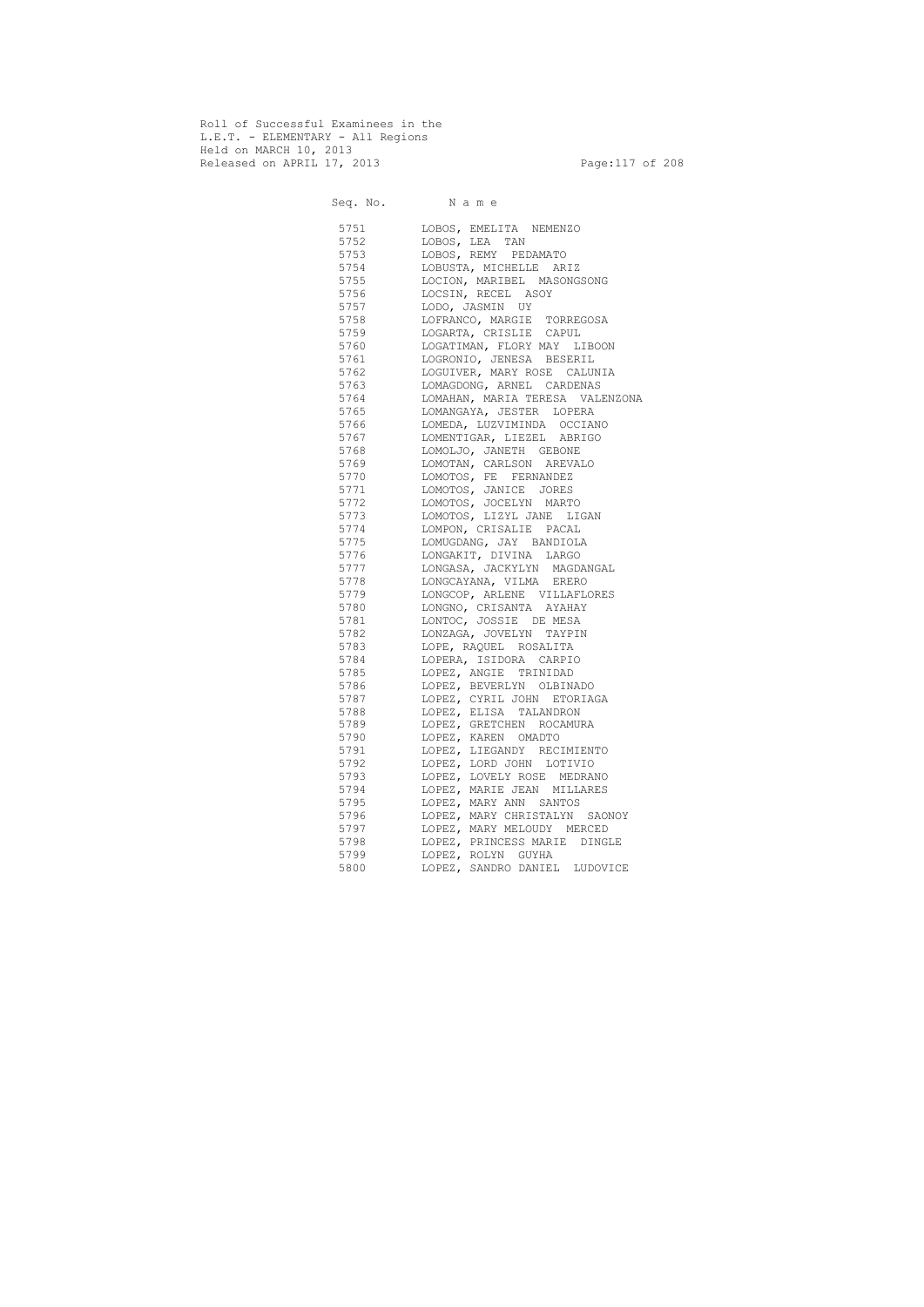Roll of Successful Examinees in the L.E.T. - ELEMENTARY - All Regions Held on MARCH 10, 2013 Released on APRIL 17, 2013 Page:118 of 208

 Seq. No. N a m e 5801 LOPEZ, SHARON MAY BENTAIN 5802 LOPIDO, MARIA CECILIA LUTERIA 5803 LOPIDO, RICHARD ORTIGUESA 5804 LOPINA, THERESA LABASAN 5805 LOQUE, MIRAFLOR ODVINA 5806 LOQUERE, MA JESSIE SALUTAN 5807 LOQUILLANO, ANNE ACERA 5808 LOQUILLANO, JENNY DERANO 5809 LOR, EVANGELINE CAPE 5810 LORBES, RAYMOND LOPEZ 5811 LORCA, RUBELYN MADERA 5812 LORECHE, MIRAFLOR MIJARES 5813 LOREDO, MA SHEENA PINEDA 5814 LOREJO, HAZEL GOYENA 5815 LOREN, MARIA LENY GUNGON 5816 LORENA, NICK ANTHONY TACBOBO 5817 LORENO, RHONA SUMBONG 5818 LORENZANA, MYLENE ASUNCION 5819 LORETO, MARY JANE RAMOS 5820 LOREZO, EMILY JATAAS 5821 LORIDO, IRENE FRANCISCO 5822 LORILLA, ELEANOR MEJILLANO 5823 LORILLA, JANET LOZENTALES 5824 LORION, ANAVELYN GABARDA 5825 LOSABIO, GIRLYN LOPERA 5826 LOTA, PRINCESS JOY PINTOR 5827 LOTA, SUSIESY FULLY 5828 LOTIVIO, ZALDY AVILA 5829 LOTRAGO, BENIR AMORES 5830 LOVINO, CHRISTIAN BUBAN 5831 LOWATON, LOVELY MANGUBAT 5832 LOWATON, NORLIE REQUEZ 5833 LOYOLA, LORNA MAY BATESTIL 5834 LOYOLA, MACY ANN NOCIDO 5835 LOZA, ELLEDEN GRACE DIAMONON 5836 LOZADA, AIVIE ACOSTA 5837 LOZADA, MARICHEL HUGO 5838 LOZADA, NIÑO CELESTIAL 5839 LOZADA, PEARL JOY AGOS 5840 LOZANO, CHRISTINE MARIE NOVELA 5841 LOZANO, JENNIFER BALDERAMA 5842 LOZANO, KRISTINE LUCIANO 5843 LOZANO, MURIELLE JOY CORPUZ 5844 LOZANO, SAHARA KATOH 5845 LOZARDO, ASUNCION BOMBASE 5846 LOZARITO, EMELIE PAREÑO 5847 LOZAÑES, WENAFLOR ABELLANO 5848 LUBA, GLENDA BANIEL 5849 LUBAS, ANABELLE SERANO 5850 LUBUGUIN, RUTH BUSTILLO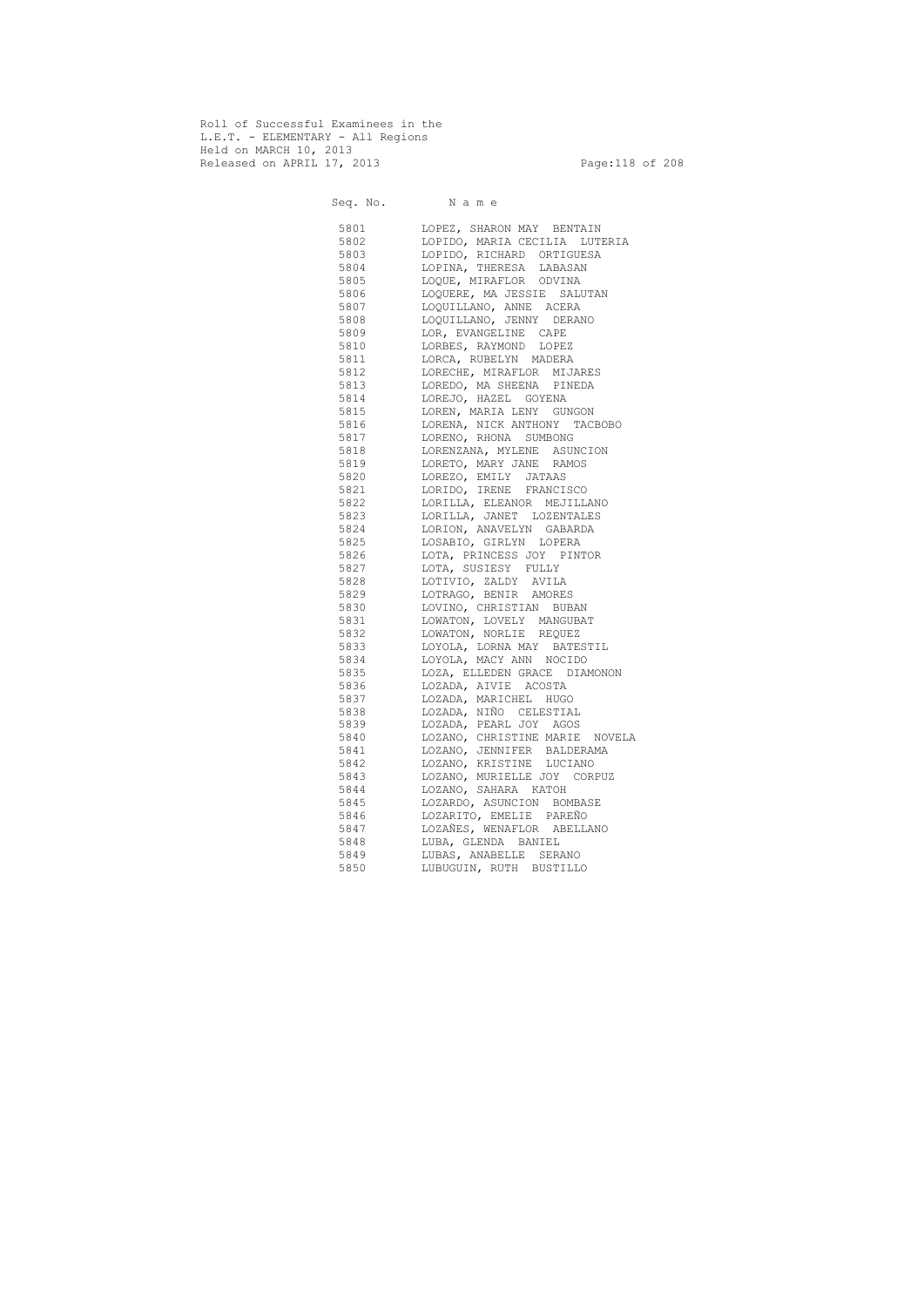Roll of Successful Examinees in the L.E.T. - ELEMENTARY - All Regions Held on MARCH 10, 2013 Released on APRIL 17, 2013 Page:119 of 208

 Seq. No. N a m e 5851 LUCABAN, FELIX TAN 5852 LUCAT, GEORGY MAYAO 5853 LUCAYA, JESELINE LOBERIANO 5854 LUCBAN, LIZENETTE ARYL BARANDINO 5855 LUCENA, JORJA HEBREO 5856 LUCENTE, RHEA DEALAGDON 5857 LUCERNAS, EULA DUARNAS 5858 LUCERO, CECIL VALENZUELA 5859 LUCERO, CHARIBELL ALAPIDE 5860 LUCERO, JACKLYN ILAIDA 5861 LUCERO, MELY MONTECALVO 5862 LUCES, RIVA NEMIS 5863 LUCEÑO, JEZREEL LAMONTE 5864 LUCIANO, PAULA JOANNA CASTANEDA 5865 LUCIÑO, JONALYN VICARE 5866 LUCMAN, AQUISAH DALIG 5867 LUCMONG, JUNEVIE MALAWI 5868 LUCOB, ABIGAIL SANTOYA 5869 LUDOVICE, RHEA NAVARRO 5870 LUEGA, FLORELLE MARIE MIANO 5871 LUGAPO, IVY ROSE LIGUES 5872 LUGASAN, ELPEDIO JR CABOBOY 5873 LUGASIP, JOSETTE PITAO 5874 LUGO, MARIZA ANDANG 5875 LUGOD, TEOVELYN OROYAN 5876 LUGSANAY, MANILYN TUMARONG 5877 LUGTU, ELIZALDE DELA ROSA 5878 LUIS, REGINA DURAN 5879 LUKBAN, JAN CHRISTIAN TRACY APANAY 5880 LUMACAD, NENALYN MAGLANGIT 5881 LUMAGBAS, JENNIFER SOMOOK 5882 LUMAGUI, CHESA GADUGDUG 5883 LUMAHO, SUSAN UDIAM 5884 LUMALANG, JOHN RALPH LLAPITAN 5885 LUMALANG, NELLY MAY MACATANGGA 5886 LUMANAO, AILENE ARAYAN 5887 LUMANAO, DIOBEL SITORRE 5888 LUMANGAYA, MA KAYCEE BARANDA 5889 LUMANGLAS, NICHELL DE LA PEÑA 5890 LUMANJAL, LONILYN GOMINAT 5891 LUMANOG, CONIE SALVACION 5892 LUMANOG, JOUANES ARANDOGA 5893 LUMAUAG, CHRISTY JIMENEZ 5894 LUMAYAGA, JENELYN LALIM 5895 LUMBAG, BRUNUEN BANIAGA 5896 LUMBAY, SHEILA DIGAL 5897 LUMBO, ABIGAIL ALVAREZ 5898 LUMIGOY, FELYN TAMPUS 5899 LUMITOC, JOEZHYRLY JUANICO 5900 LUMMAHO, GERALDINE BUY-AG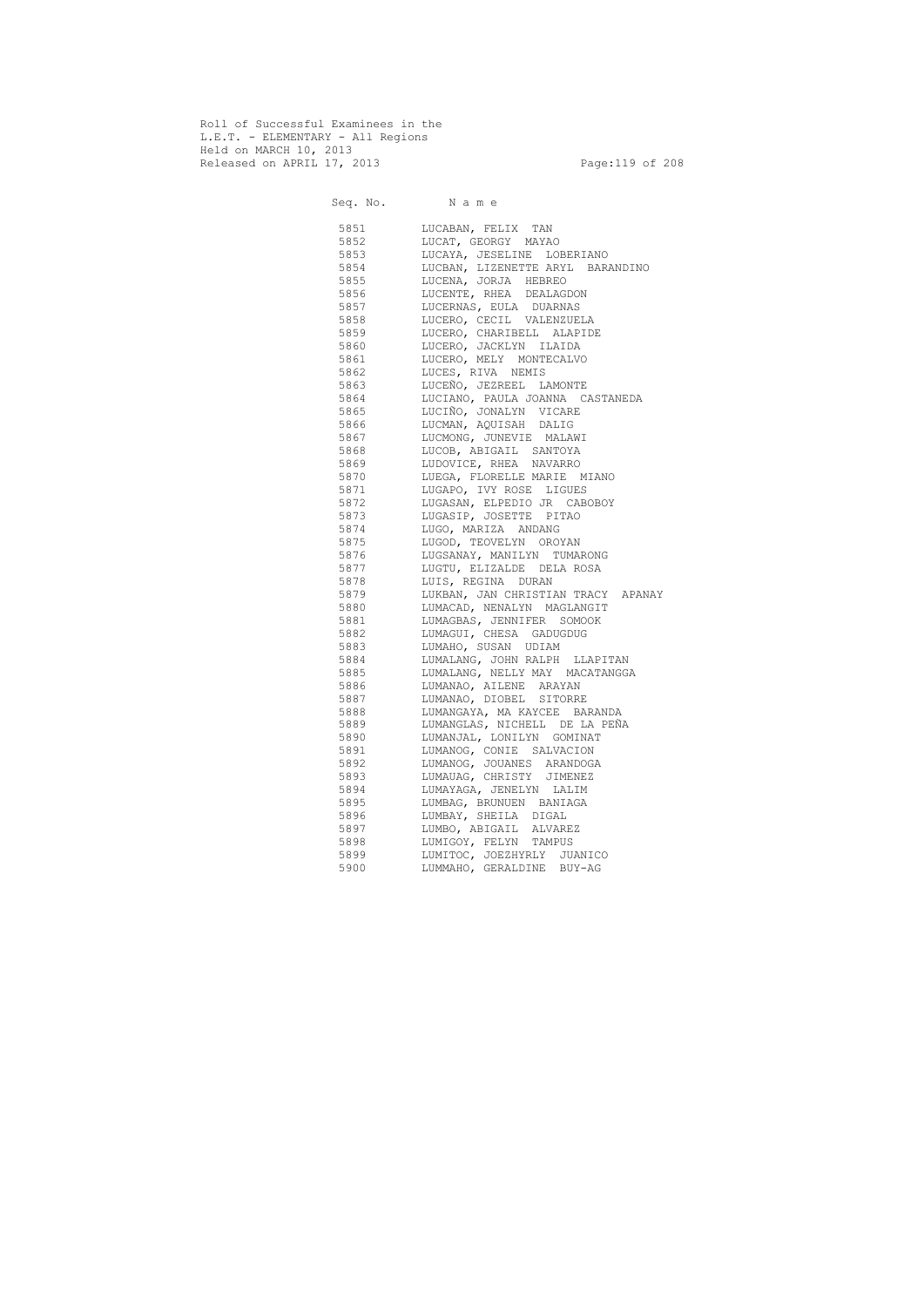Roll of Successful Examinees in the L.E.T. - ELEMENTARY - All Regions Held on MARCH 10, 2013 Released on APRIL 17, 2013 Page:120 of 208

 Seq. No. N a m e 5901 LUMNA, ROHAIDA CASANGOAN 5902 LUMOGDA, JAN RHEY PANUDA 5903 LUMONGTAD, JUVIEL BANSAG 5904 LUMPAS, CAROLYN TELAN 5905 LUNA, DIOSA CERSE 5906 LUNA, LANNY NAMBIO 5907 LUNOP, MARIE AIMEELETH ORIAS 5908 LUPA-I, DAISY TAYABAN 5909 LUPANGO, MA KICELYN TIROL 5910 LUPANGO, MARY JEAN ETCOBANEZ 5911 LUPAR, NIÑA HUMOL 5912 LUPINA, SANIE BULAGAO 5913 LUPOS, CHARRY BESAS 5914 LUPOYON, MARIFE TUBAL 5915 LUSTRE, ROWENA MENANCIO 5916 LUTAO, JOIE II GELICAME 5917 LUTERO, MYLENE ABANTES 5918 LUYAS, GEMMA PASASALA 5919 LUZA, JUNREL RONULO 5920 LUZANA, ANAZUL MALOLOT 5921 LUZANO, RUCHELL DICOLEN 5922 LUZARES, MARY ANN PASAJE 5923 LUZGAPA, OFEL MORENO 5924 MAALIHAN, MARIA PERPETUA AXALAN 5925 MAANO, BABELYN GALLON 5926 MAASIN, JELIE SANAL 5927 MAASIN, JOY DENIEGA 5928 MABA, YASSER GUTIERREZ 5929 MABAG, MICHAEL GUEVARRA 5930 MABAJEN, MARCELO CABRALES 5931 MABANAG, BONNEVIE LEAÑO 5932 MABANSAG, MIRYLL ANN MABINI 5933 MABASA, MARIA RIZALYN BERNADEZ 5934 MABATO, AGNES BADYANG 5935 MABAYAG, EMELY GRACE PAVER 5936 MABAYO, CATHERINE JEAN CARUZ 5937 MABBORANG, NOEL SIMANGAN 5938 MABIDO, JOVANIE SUAZO 5939 MABILING, JOCELYN REYES 5940 MABINGNAY, RONNEL NAVARRO 5941 MABINI, CHRIS BASTON 5942 MABINI, MARIA CAROLINA FAZ GENERAL 5943 MABINI, MARILYN 5944 MABOL, ELLEN DATUKALI 5945 MABUBAY, ROSELLE GABIN 5946 MABUG-AT, CAREN DULOTAN 5947 MABULAY, MELANIE ILAIDA 5948 MABULAY, REA ANTAZO 5949 MABUTE, CLARENCE JOY MAZO<br>5950 MACAAMBAC, AZENITH COLEGA MACAAMBAC, AZENITH COLEGADO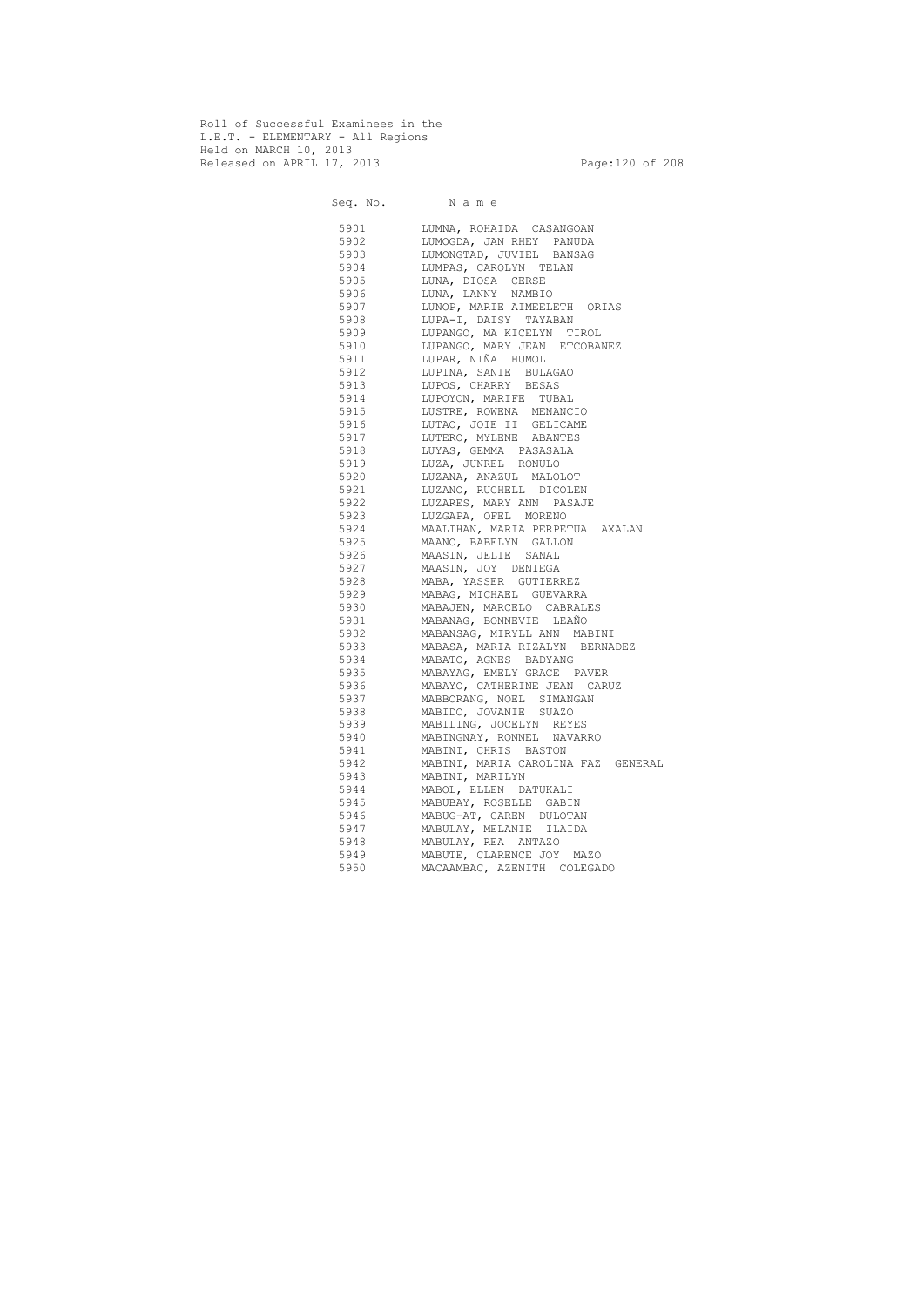Roll of Successful Examinees in the L.E.T. - ELEMENTARY - All Regions Held on MARCH 10, 2013 Released on APRIL 17, 2013 Page:121 of 208

 Seq. No. N a m e 5951 MACABAGO, DAYAMON ALIMONA 5952 MACABANTOG, ASLIMAH SANGCAAN 5953 MACABATA, JESA DE LA PEÑA 5954 MACABINGUIL, CONNIE CATUBAY 5955 MACABINTA, JUGYL SACASAN 5956 MACABUTAS, RUBY BARSANA 5957 MACACOWA, JUNAIRAH TACABOR 5958 MACACOWA, ROFAIDAH SOLAIMAN 5959 MACADAEG, GLENNIE MAE VALDEZ 5960 MACADANGDANG, RONNIE CAMACHO 5961 MACADAR, JOHAIMA CARIM 5962 MACAHIS, JASFE MAY JUMAWAN 5963 MACALALAG, CRESPIE RELATOR 5964 MACALAM, SHAMMAH JUNE LUMANAS 5965 MACALANGGAN, NASRIFA USMAN 5966 MACALINO, ROXAN CANLAS 5967 MACALIPAY, SERAFIN JR DELOS REYES 5968 MACALISANG, REYNALDO 5969 MACALOLON, MARDIYA DIBAGULUN 5970 MACALOLON, NORJANNAH SANGCAD 5971 MACALOLOOY, ROWENA ABANG 5972 MACALOS, SYRA ARIAS 5973 MACAMAY, LEDA PAZ GATASI<br>5974 MACANDAO, JUDITH BUMON-A MACANDAO, JUDITH BUMON-AS 5975 MACANTAN, HAZEL LEGUMBRES 5976 MACAPA-AR, MITOCUR JR SULTAN 5977 MACAPAAR, OMAIRA DIBA 5978 MACAPAGAL, CHERRY MAY VILLAGRACIA 5979 MACAPAGAL, ZENAIDA SALIC 5980 MACAPAGONG, EDSON ALQUEZA 5981 MACAPANAS, VABEL SALVADOR 5982 MACAPILI, YOLANDA TAN 5983 MACAPODI, RAIHANA MACABANGON 5984 MACAPUGAS, SHERA SICAT 5985 MACARAEG, JANET CARONONGAN 5986 MACARAEG, JENNIFER GAPASIN 5987 MACARAEG, KRISTINE JOY ACOSTA 5988 MACARAEG, MARC LARKINS BARAOED 5989 MACARAIG, REYNABETH LEONADO 5990 MACARAMPAT, SITTIE ASIYA USMAN 5991 MACARAUB, RAIDA VARGAS 5992 MACARAYO, FRANCES ANN ENRIQUEZ 5993 MACASALONG, NOSAIRA SARIP 5994 MACASALONG, SAMIM MAMAO 5995 MACASAYON, HADESSA MACASAYON 5996 MACASERO, ANDREIAN TAYO 5997 MACASI, RAIDA MACASI 5998 MACASINAG, MARGURY LITERAL 5999 MACASINAG, NERISSA MAGNO 6000 MACASINDEL, SETTIE SALMA LIMBONA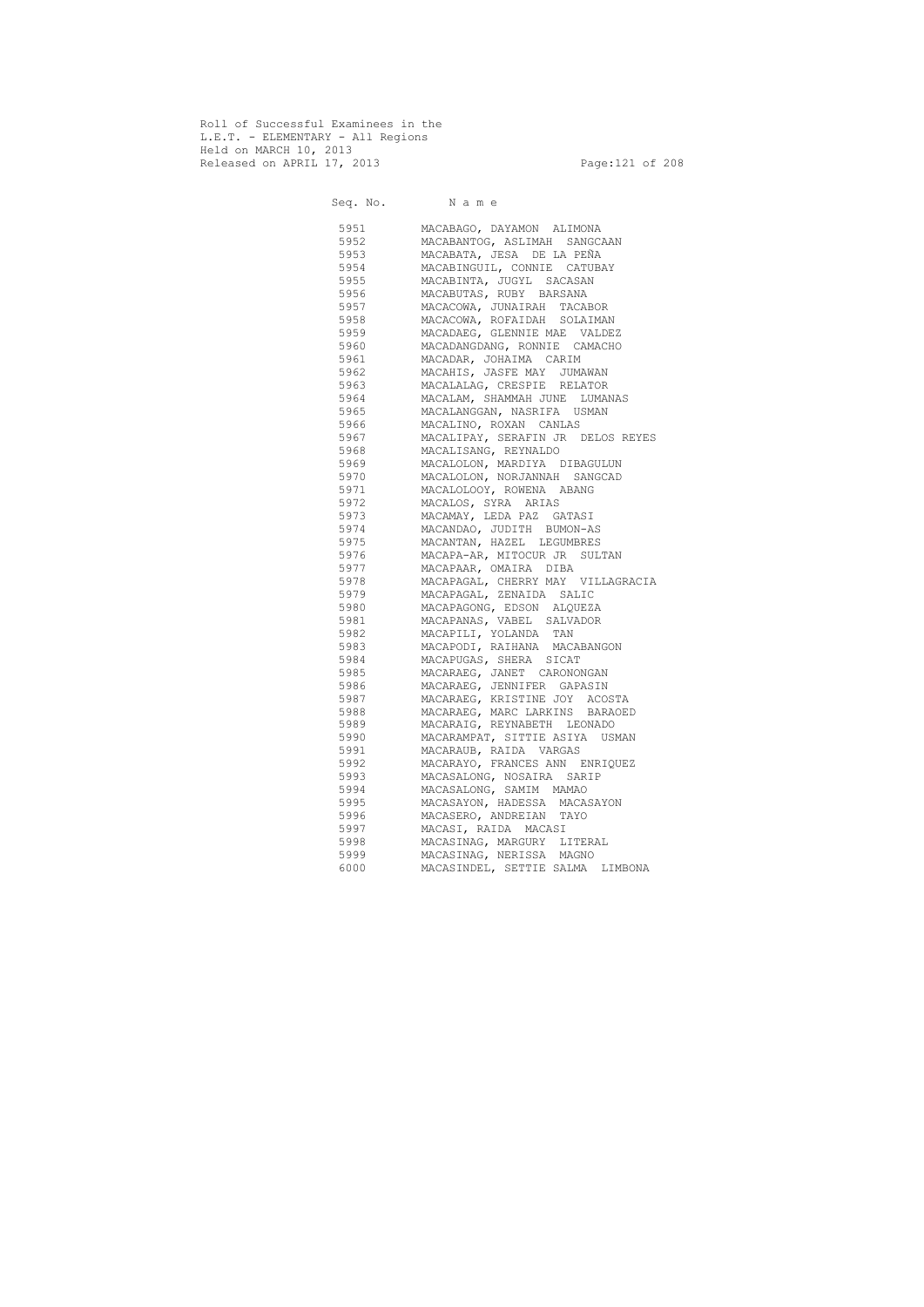Roll of Successful Examinees in the L.E.T. - ELEMENTARY - All Regions Held on MARCH 10, 2013 Released on APRIL 17, 2013 Page:122 of 208

Seq. No. Name 6001 MACASIRAY, CATHERINE FLORES 6002 MACASLING, JESSA DE JOSE 6003 MACASOJOT, MARISOL AMULONG 6004 MACASPAC, LORILYN MARCAIDA 6005 MACATAMAN, AISAH SANI 6006 MACATANTO, RAMIA MIMBALA 6007 MACATIAG, GLENNA JOY TUBIERA 6008 MACATUGGAL, MARIA CRISTINA TALOSIG 6009 MACAULING, CINDY GONZALES 6010 MACAWADIB, MONALINDA MACA-ANTAL 6011 MACAWILI, CHERRY GRACE CUARE 6012 MACAYA, LILIBETH CALDO 6013 MACAYAN, JAQUELINE PACIBE 6014 MACIAS, LANIE CARNISE 6015 MACLIN, ALAISA MACADAMPAS 6016 MACMAC, APRIL DELOS SANTOS 6017 MACOTIN, JANETH JUNTILLA 6018 MACSOD, JUHAIRAH SULTAN 6019 MACUA, ANNIEVERSE OLAER 6020 MACUD, NASHIBAH DAUD 6021 MADALINA, AIDA CONDES 6022 MADAMBA, JELYN LOBERIANO 6023 MADAMBA, LEAH FLORES 6024 MADARA, LYLENE AVILA 6025 MADARANG, HAZEL GARCIA 6026 MADARANG, KAREN JOICE PINEDA 6027 MADDAS, FANIPERAIZA SANGKAHAN 6028 MADEJA, JULIFER GONZALES 6029 MADERA, CATHERINE GUTIERREZ 6030 MADERA, CRISTYBELLE DATUWATA 6031 MADERAZO, LILIA LAGUTAP 6032 MADERAZO, MARYANN PLANAS 6033 MADERAZO, RYAN DELA CERNA 6034 MADERIA, SOFIA DUMARAN 6035 MADLANGSAKAY, CATHERINE GREGORIO 6036 MADOT, RACHEL SUAYBAGUIO 6037 MADRAGA, JESSICA ACUEZA 6038 MADREGALEJO, FLOCEL MAE SARA 6039 MADRIA, REBECCA GAMBA 6040 MADRIAGA, CHERRY ANGELINE LOMADILLA 6041 MADRID, ANALY NONDAY 6042 MADRID, DOLORES CASUGAY 6043 MADRIDEJOS, ALEJANDRO CALMATEO 6044 MADRIGAL, KATHLEEN ANNE CARBONELL 6045 MADRIGAL, ROAN MAE BUÑAG 6046 MADRONA, IYRIES MAGPATOC 6047 MADRONA, RODEL LOVERES 6048 MADRONERO, FATIMA PORFERIO 6049 MADRONERO, MA VIDA SAIMORIN 6050 MADURO, RUSSEL BINGHOY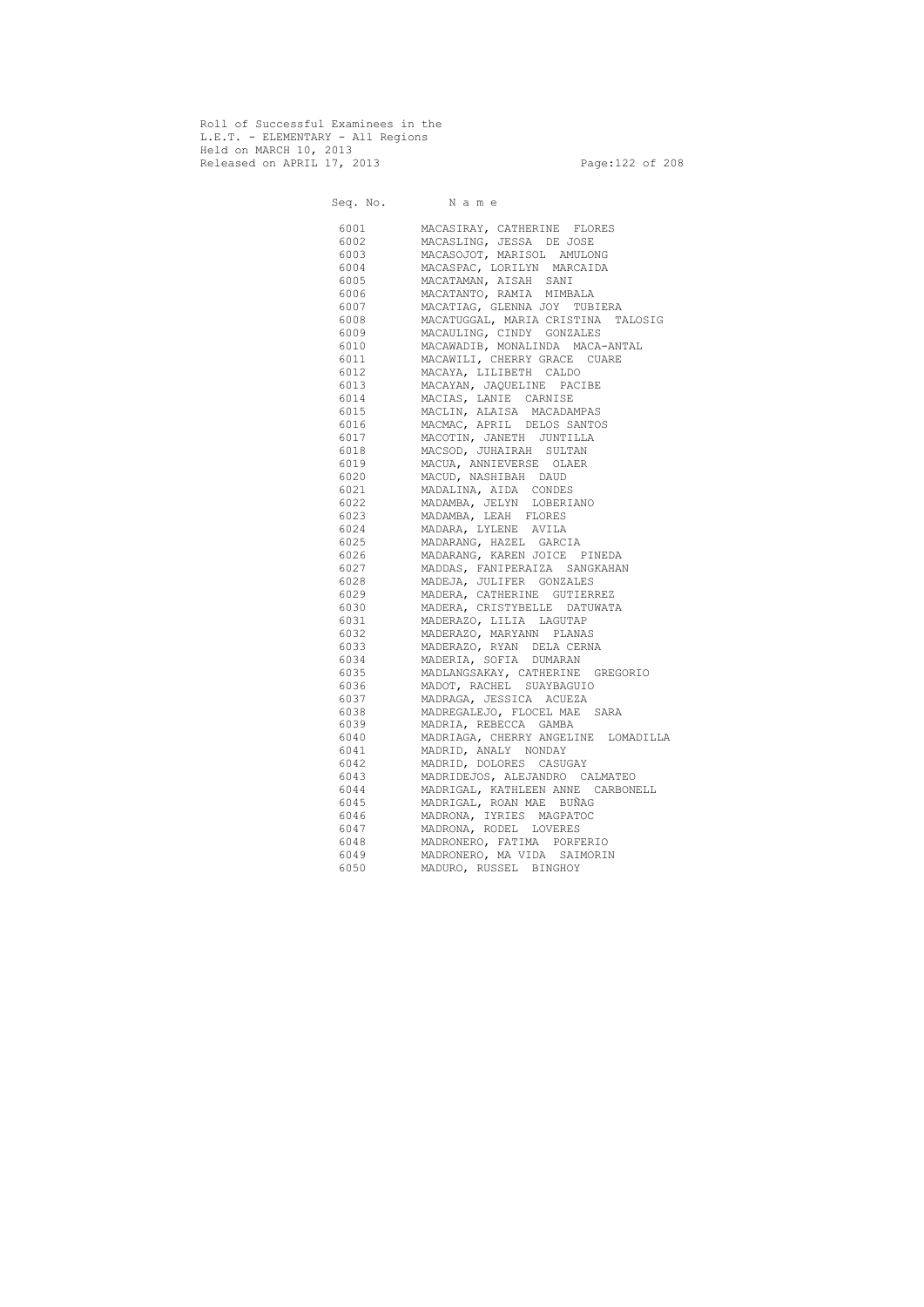Roll of Successful Examinees in the L.E.T. - ELEMENTARY - All Regions Held on MARCH 10, 2013 Released on APRIL 17, 2013 Page:123 of 208

 Seq. No. N a m e 6051 MAESTRAL, RHEA PARMAN 6052 MAG-ASO, LIZEL GENTICA 6053 MAGADAN, RICKY LAUREA 6054 MAGALLANES, JEJEROSE GARDOSE 6055 MAGALLANES, MA REGINA DIVINA 6056 MAGALLANES, ROSETTE UNIRA 6057 MAGALLANES, ROSIE BARCO 6058 MAGALLANO, LILY JOY GUMIMBA 6059 MAGALLON, RUEL BARCE 6060 MAGALUYAN, MONTATO PALAMAN 6061 MAGALUYAN, SAMIDA DALIMBANG 6062 MAGAN, LYKA GUADALUPE 6063 MAGANDAM, AILLEN GRACE DAUNGCAY 6064 MAGANGAT, MYRA MAE BUCCAHAN 6065 MAGANTE, AIZA TAGA-AN 6066 MAGAOAY, MARY GRACE FLORES 6067 MAGARANG, NAJRIA ALANGADI 6068 MAGARARU, BERMAL LOÑOSA 6069 MAGARARU, RAYCEL DE GUZMAN 6070 MAGAYAGA, ROSITA RONQUILLO 6071 MAGBANUA, GILMAR TIRADOR 6072 MAGBANUA, LIZA CORTEZ 6073 MAGBANUA, MELANIE RIVERA 6074 MAGBANUA, REY NUEVA 6075 MAGBANUA, SHENA MAE ALDEMITA 6076 MAGBOJOS, ERIKA MAE PALAYPAYON 6077 MAGBUHAT, AIREEN RODELAS 6078 MAGCULANG, RONALD AGALLA 6079 MAGDALINO, LORGY CENEZA 6080 MAGDARAOG, LIZA TURLA 6081 MAGDARAOG, NANNETTE VERGORO 6082 MAGDUA, KRISTINE BOYBOY 6083 MAGGAY, DEMETRIA TUPPIL 6084 MAGHANOY, SUSANA BALAYONG 6085 MAGHUYOP, JOVY ANN ABADIA 6086 MAGITLING, LERMA FERNANDEZ 6087 MAGLANTAY, KANELA DELOS SANTOS 6088 MAGLASANG, JENNIFER MISA 6089 MAGLASANG, NENNESA MONTERDE 6090 MAGLAYA, RODOLFO JR CANETE 6091 MAGLIBA, JIMMELY DUQUE 6092 MAGLINTE, GINALYN BUCA 6093 MAGLINTE, ROSHINA RODRIGUEZ 6094 MAGLIPAC, KRYSTEL MARIE LAPIZ 6095 MAGLIPAS, GENALYN LACANDILE 6096 MAGLUYAN, ARLENE BULACLAC 6097 MAGNAO, MARIVEL AYSON 6098 MAGNO, FREDIE RICK TING 6099 MAGNO, JAIKO JENNIFER ADDI 6100 MAGNO, LUDY MOVILLA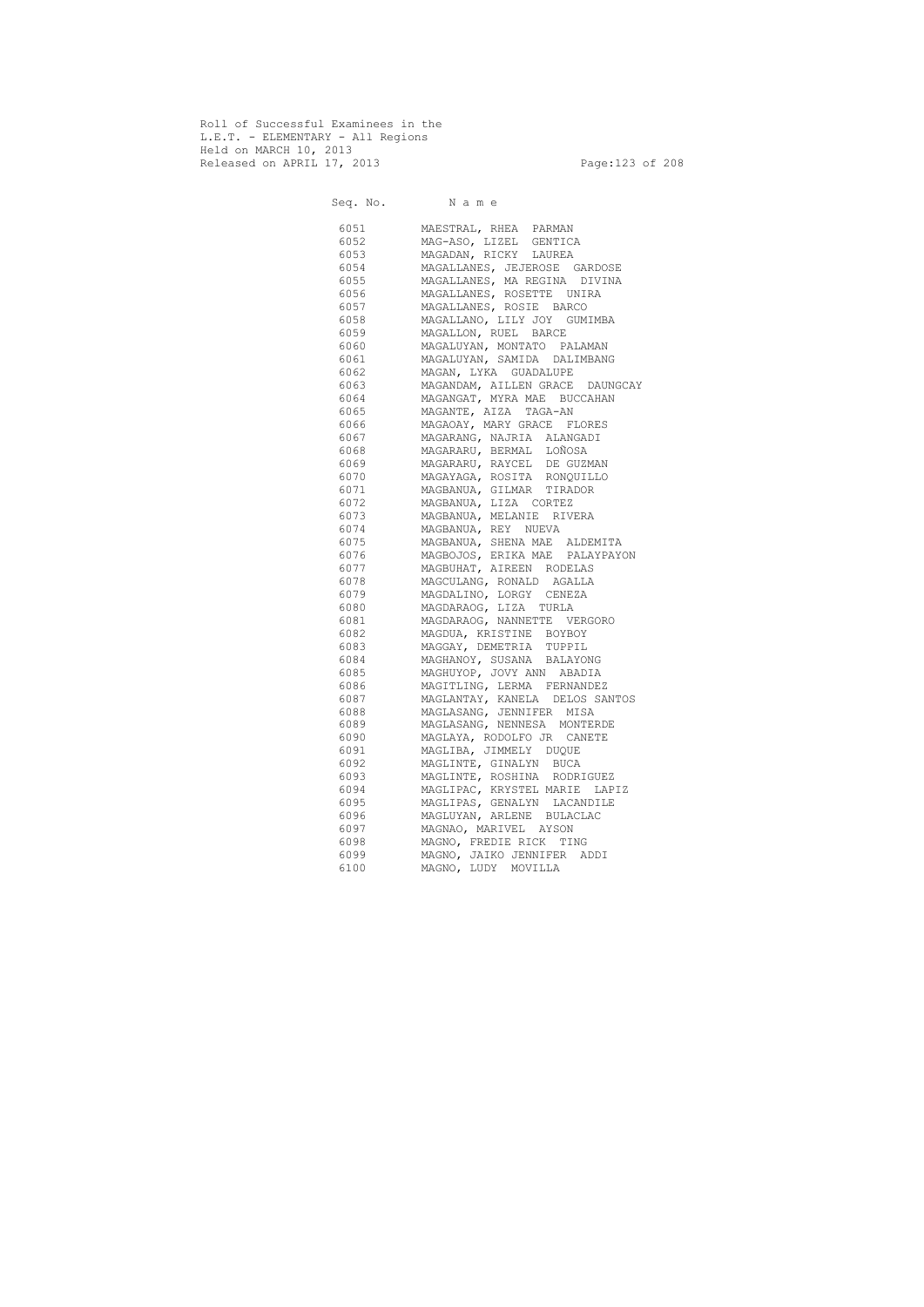Roll of Successful Examinees in the L.E.T. - ELEMENTARY - All Regions Held on MARCH 10, 2013 Released on APRIL 17, 2013 Page:124 of 208

Seq. No. Name 6101 MAGNO, PERLITA SILVERON 6102 MAGNO, ROSELYN CONTRILLAS 6103 MAGOMNANG, SAHRIMA MANGOTARA 6104 MAGONDACAN, AISHA IBRAHIM 6105 MAGONGCAR, JONAIRAH MAMASARAYA 6106 MAGPANTAY, JUVY ROSE SUMAGUI 6107 MAGPILE, RODELITO GAGALANG 6108 MAGRACIA, AIZA MORES 6109 MAGRAMO, SHEILA ESPLANA 6110 MAGSAYO, GENETH ABEJARON 6111 MAGSINO, ZUZIETH NAVOR 6112 MAGSIPOC, EMMIE ALOJIPAN 6113 MAGSIPOC, MIA ALOJIPAN 6114 MAGSON, NELIA CARBONILLA 6115 MAGSUMBOL, LADY DIANNE BALBOA 6116 MAGTAHAS, MARY JOY CAMANSE 6117 MAGTALAS, CRISTINA DEL ROSARIO 6118 MAGTARAYO, APRIL SAYSON 6119 MAGTIBAY, KARLA IBAÑEZ 6120 MAGTUBA, MARICUR OLIMAN 6121 MAGUAN, WENEFREDO CARIAGA 6122 MAGUIGAD, JOICE YVONNE DECENA 6123 MAHAYAG, RONIE BOY DISCALLAR<br>6124 MAHAYHAY, MA VIVIAN MORALES MAHAYHAY, MA VIVIAN MORALES 6125 MAHILUM, ISOLDE VERDAD 6126 MAHILUM, JEANNE BORRES 6127 MAHILUM, NECITA DOSAL 6128 MAHILUM, WILMIE JANE MARQUEZ 6129 MAHINAY, EFREN SILAGAN 6130 MAHINAY, JENNY DE REAL 6131 MAHINAY, MARY ANN COLO 6132 MAHINAY, MAY PRITOS 6133 MAHINAY, SHIELA MAY ALPASAN 6134 MAHOMAS, CATHERINE BARRIOS 6135 MAIK, GERTRUDE CLIFFORD 6136 MAINAR, CHERYL BELLOSILLO 6137 MAINAR, JOCYL JAULA 6138 MAJADORA, RHODAMIE CHIVA 6139 MAJAN, ARNALIZA SAHIDJANI 6140 MAKILAN, RUFFA MAY GENIT 6141 MAKILING, ANALYN PULGA 6142 MAKKATA, NURHANA SILANG 6143 MALA, LATIPHA SUMANG 6144 MALA, MELANIE UYAP 6145 MALABANAN, ROMILYN SAGALA 6146 MALACAD, WAINY JR MARFIL 6147 MALADIA, AIDELENE REALISTA 6148 MALAGA, PRECIOUS ABESIA 6149 MALAGAYO, ARLENE VILLAMIL 6150 MALAIT, BEVILYN ORTEGA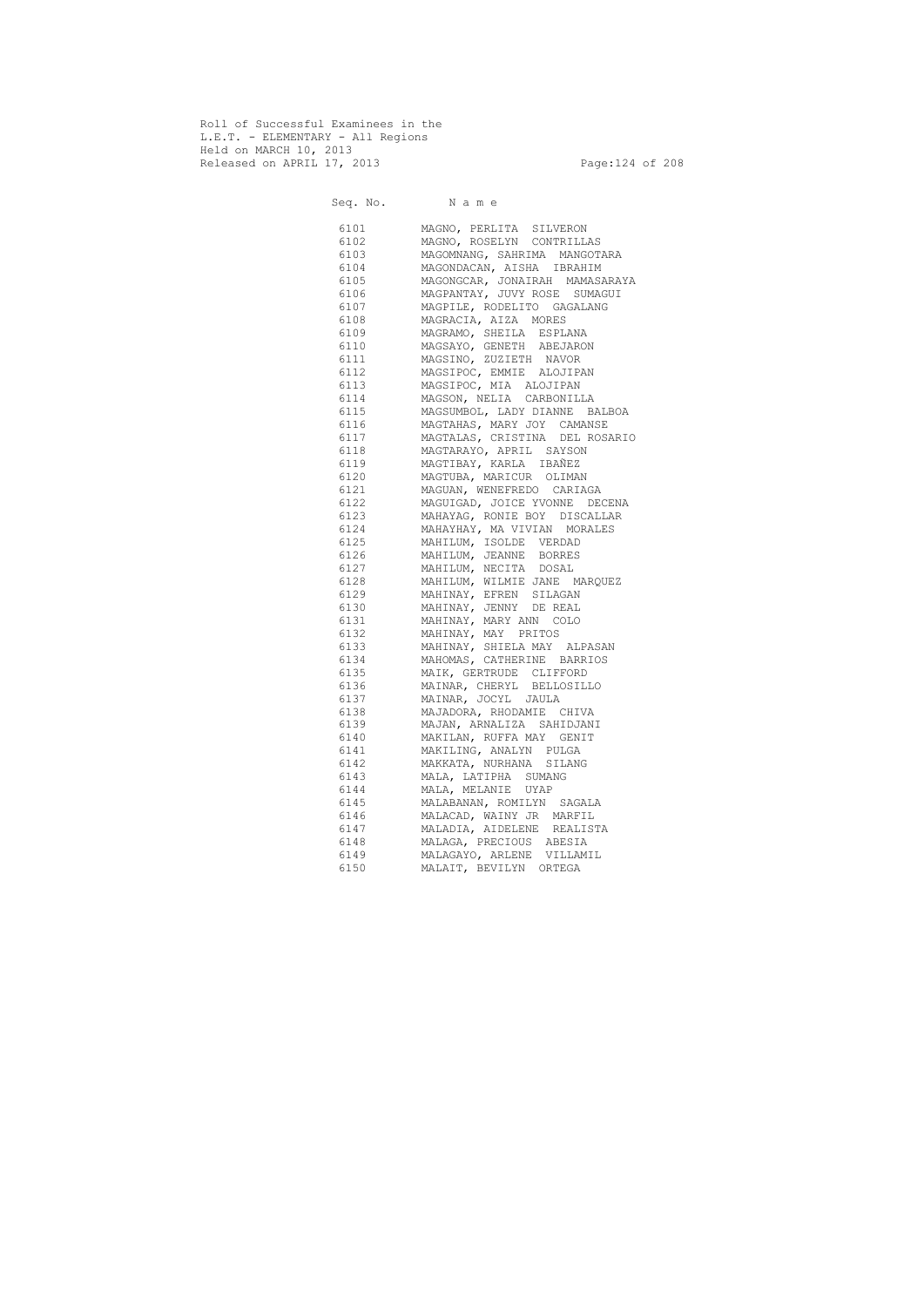Roll of Successful Examinees in the L.E.T. - ELEMENTARY - All Regions Held on MARCH 10, 2013 Released on APRIL 17, 2013 Page:125 of 208

Seq. No. Name 6151 MALALUAN, EVELYN BERNARDINO 6152 MALALUAN, NILDA LLASOS 6153 MALAMUG, MARICEL BALTAZAR 6154 MALANA, BHELMA CADDAUAN 6155 MALANOG, JIM BOY SALAYA 6156 MALASMAS, MARISSA CARANDANG 6157 MALATAG, VICTORIA PEDERE 6158 MALATE, LIMUEL LANIBA 6159 MALAVEGA, KAYE ARIMADO 6160 MALAWANI, AYNEE DUCOL 6161 MALAWI, ALIAH MALIK 6162 MALAYA, MERGLENNA ARMIL 6163 MALAZARTE, LUTCHE AUNZO 6164 MALAZARTE, WERLYN COCA 6165 MALBAS, MYLENE MIRAFLOR 6166 MALCONTENTO, RYAN GUIJARO 6167 MALE, RACHEL ANN ARENGA 6168 MALI, ROSITA GUMAMA 6169 MALIC, SITTIE AYNAH ALONTO 6170 MALIGAT, DOREEN POTESTADES 6171 MALIGSA, MA SASHELLE FLORES 6172 MALIHAN, ROSEMARIE DE JESUS 6173 MALIJOC, MARY GRACE TERROR 6174 MALIMATA, EVANGELINE PELAEZ 6175 MALIMBAG, KYSIAH MAE CANOY 6176 MALINAO, CLARIZA PRODIGALIDAD 6177 MALINAO, DENNY ZURITA 6178 MALINAO, EVELYN SUA 6179 MALINAO, FAHIMA DAUD 6180 MALINAO, GLECY ABELLADA 6181 MALINAO, JEREIL MAGLENTI 6182 MALINAO, LEONARDO TOMARONG 6183 MALINAO, LINO JR EDIANG 6184 MALINAO, MARITSA MEJOS 6185 MALINAO, TESCILLA BOSTRILLO 6186 MALINAY, MARIA REMA BESTO 6187 MALINAY, MARJO CRUZAT 6188 MALIPOL, BABY HAZEL CACATIAN 6189 MALLAPRE, MARIA LUISA MACASINAG 6190 MALLARE, ALMERA PAUS 6191 MALLARE, CATHERINE STA MARIA 6192 MALLARI, ELISA BONIFACIO 6193 MALLARI, GENEVIEVE ENRIQUEZ 6194 MALLARI, JOAN MANALANSAN 6195 MALLARI, PATRICIA MAGLAMBAYAN 6196 MALLO, RIALEN DELA PEÑA 6197 MALLORCA, ANNA ROSE SORSANO 6198 MALLORCA, JENELYN PANERIO 6199 MALOON, DESIREE CAHANDAB 6200 MALQUEZ, CHARLENE ALLUNAM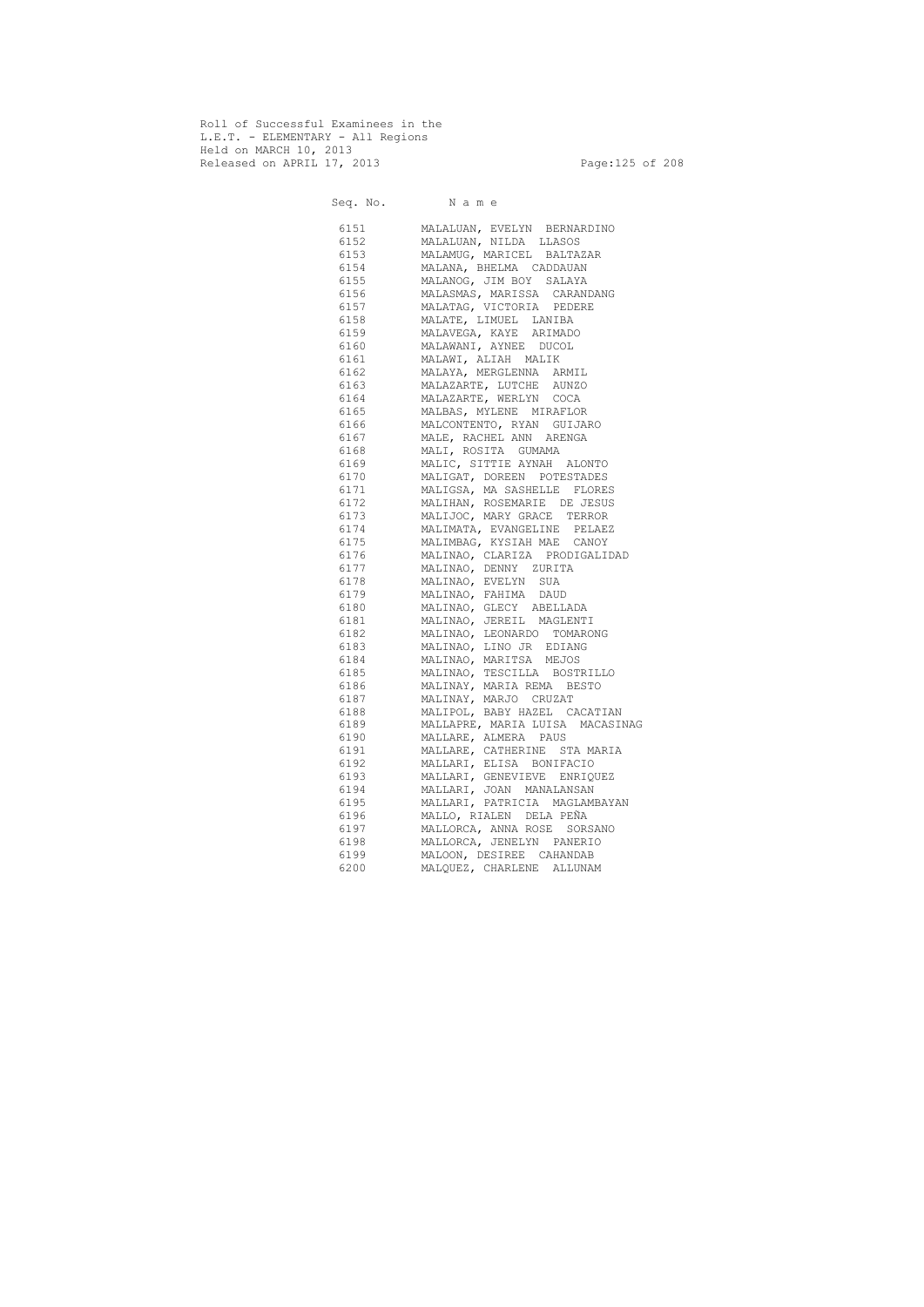Roll of Successful Examinees in the L.E.T. - ELEMENTARY - All Regions Held on MARCH 10, 2013 Released on APRIL 17, 2013 Page:126 of 208

Seq. No. Name 6201 MALTO, ARJAY MILLENA 6202 MALUBAY, ARBILYN LOU ESCABARTE 6203 MALUBAY, MARY JANE COPELAND 6204 MALUBAY, REAH ISABEL ANDALES 6205 MALUENDA, RENILDA DA-AL 6206 MALUENDA, SHEILA MAE PEREZ 6207 MALUTO, JOYCE ANNE CAIMOL 6208 MALVAR, KRISTINE JOY DELA FUENTE 6209 MALVEDA, EDWIN DE LAS ALAS 6210 MAMA, JONAINAH ALOYUDAN 6211 MAMAC, IRISH CADUNGOG 6212 MAMAHON, FRITZYMARIE HUNONGAN 6213 MAMALAC, GIELIN TACADAO 6214 MAMANAO, IVY PAGULAYAN 6215 MAMANGCAO, JARIA DIMASANGCA 6216 MAMANTAR, MAULIDA BAGUL 6217 MAMANTON, KIRSTENE MARIE PATINGKA 6218 MAMANTUC, NORHAINA TARUSAN 6219 MAMARIL, JESSA FERNANDEZ 6220 MAMAUAG, JULIET SARING 6221 MAMAWAN, KIMBERLY CALMA 6222 MAMAYANDUG, TEHAYAH PAGAYAWAN 6223 MAMAYSON, PRESCILA BUENAFE 6224 MAMHOT, ANA UTBO 6225 MAMING, VERONICA DULZURA 6226 MAMINTAL, BUTCH ARANG 6227 MAMINTAL, KHALID BANTO 6228 MAMUNTUAN, NILDA MACARONA 6229 MAMZA, MAUREEN CUBAROL 6230 MANAAY, SHEILA RUBELLOS 6231 MANACPO, ELENA CALABROSO 6232 MANACSA, JESUSA SANTOS 6233 MANAGAD, ADELA TABBUN 6234 MANAGAYSAY, CZARENA COTANAS 6235 MANAHAN, MARK JAYSON DELLOSA 6236 MANALANG, CARLA PALEJARO 6237 MANALANG, JESSICA RAZON 6238 MANALANSAN, MARLYN BALACCUA 6239 MANALAO, ISNIFA LUMPONG 6240 MANALASTAS, ALELI FERNANDEZ 6241 MANALILI, NIEVES LUXAMI VERDE 6242 MANALIM, GOLDA LEE MEJARES 6243 MANALO, ALEIA CABERTO 6244 MANALO, ANALIZA AÑONUEVO 6245 MANALO, CHARMAINE ROSE PEREZ 6246 MANALO, JENNIFER CABACANG 6247 MANALO, JHERIC BAQUIRING 6248 MANALO, JULY ANN JAVIER 6249 MANALO, KRISTINE ROSE MEJADO 6250 MANALO, LAARNI PATINO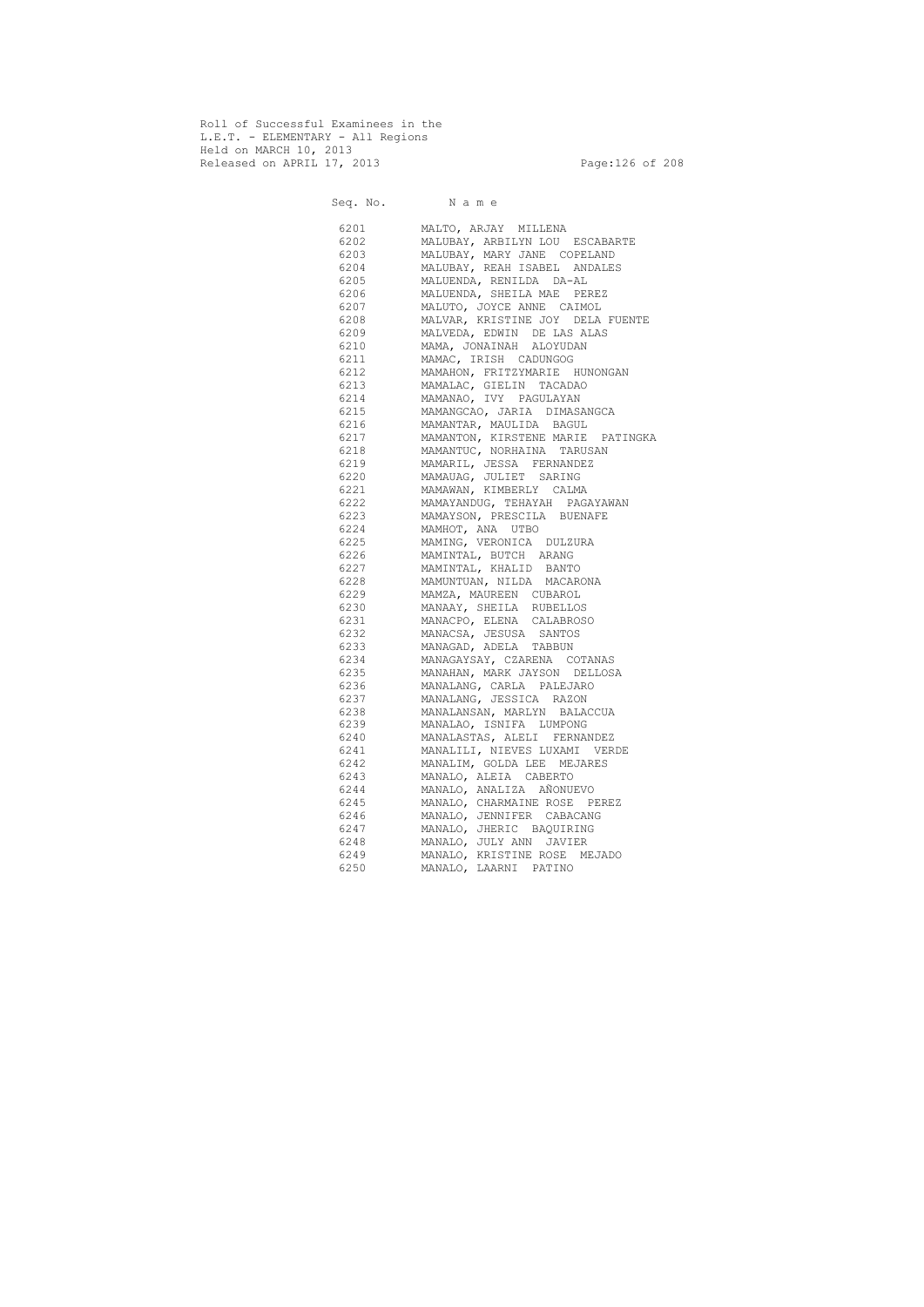Roll of Successful Examinees in the L.E.T. - ELEMENTARY - All Regions Held on MARCH 10, 2013 Released on APRIL 17, 2013 Page:127 of 208

 Seq. No. N a m e 6251 MANALO, RIZZELLE REYES 6252 MANAMPARAN, SOBAIDA BAGUAN 6253 MANANDING, MOHAMMAD USMAN 6254 MANANGKIL, JOAN PEREZ 6255 MANAOAT, THERESA RITUMALTA 6256 MANAOG, LUDILLE RIVERA 6257 MANAOIS, MERYLL BAUTISTA 6258 MANAPOL, ARMAINE MARIZ NOMBRE 6259 MANARES, ALELI JANE AVENIDO 6260 MANAS, EMARCON MANAOIS 6261 MANAS, NADINA GAMPAL 6262 MANATA, JESON BITANCUR 6263 MANATAD, JUVY PALOMA 6264 MANATAD, MICHAEL BALILI 6265 MANCENIDO, JULIE VI ORBIGOSO 6266 MANCIA, EMILY BONGHANOY 6267 MANDA, NORMALAH SAROZONG 6268 MANDAG, JOVEN CAMACHO 6269 MANDAGAN, MARCONIE ERFE 6270 MANDAL, ROSE ANTONETTE HINOGUIN 6271 MANDALAIT, MYRA SAPAL 6272 MANDALONES, JAY ANN SUMAMPONG 6273 MANDAP, ARNEL GARCIA 6274 MANDAS, ALBERT REY GANTIAO 6275 MANDAS, JERMARY VELLAS 6276 MANDING, INSIRAH SARIP 6277 MANDRILLA, ROSELL CANILLO 6278 MANEJA, CHARLIE ACOBA 6279 MANELA, IAN DIAZ 6280 MANGADANG, AISAH DARANDA 6281 MANGADANG, LAVILLA HAYANERA BALANUECO 6282 MANGALAO, MARJORIE MANINGDING 6283 MANGALIAG, MARIAN DE LOYOLA 6284 MANGALINDAN, JAYPEE VILLAFUERTE 6285 MANGALLAB, CAREN JOY PAHITONG 6286 MANGAMPO, ROCHELLE DAEP 6287 MANGANAAN, MAE ANN AMOR 6288 MANGANDOG, DIAMOND CABIB 6289 MANGANDOG, FATMAH MANGANDOG 6290 MANGANDOG, HANIFAH HADJI DAUD 6291 MANGANDOG, NASSIP RACMAN 6292 MANGANDOG, NORLAILAH HABIB 6293 MANGANIP, JUVELYN CORPUZ 6294 MANGAYAYAM, ANALYN NAVARRETE 6295 MANGDAG, SAIMA USMAN 6296 MANGGIS, AMERAH PUYAT 6297 MANGIAM, RAYMUND SEVILLA 6298 MANGIN, JELAINE LOMAYOG 6299 MANGOBOS, EUNICE ANNE HONRADE 6300 MANGOMPIT, ROSEMARIE MATILDO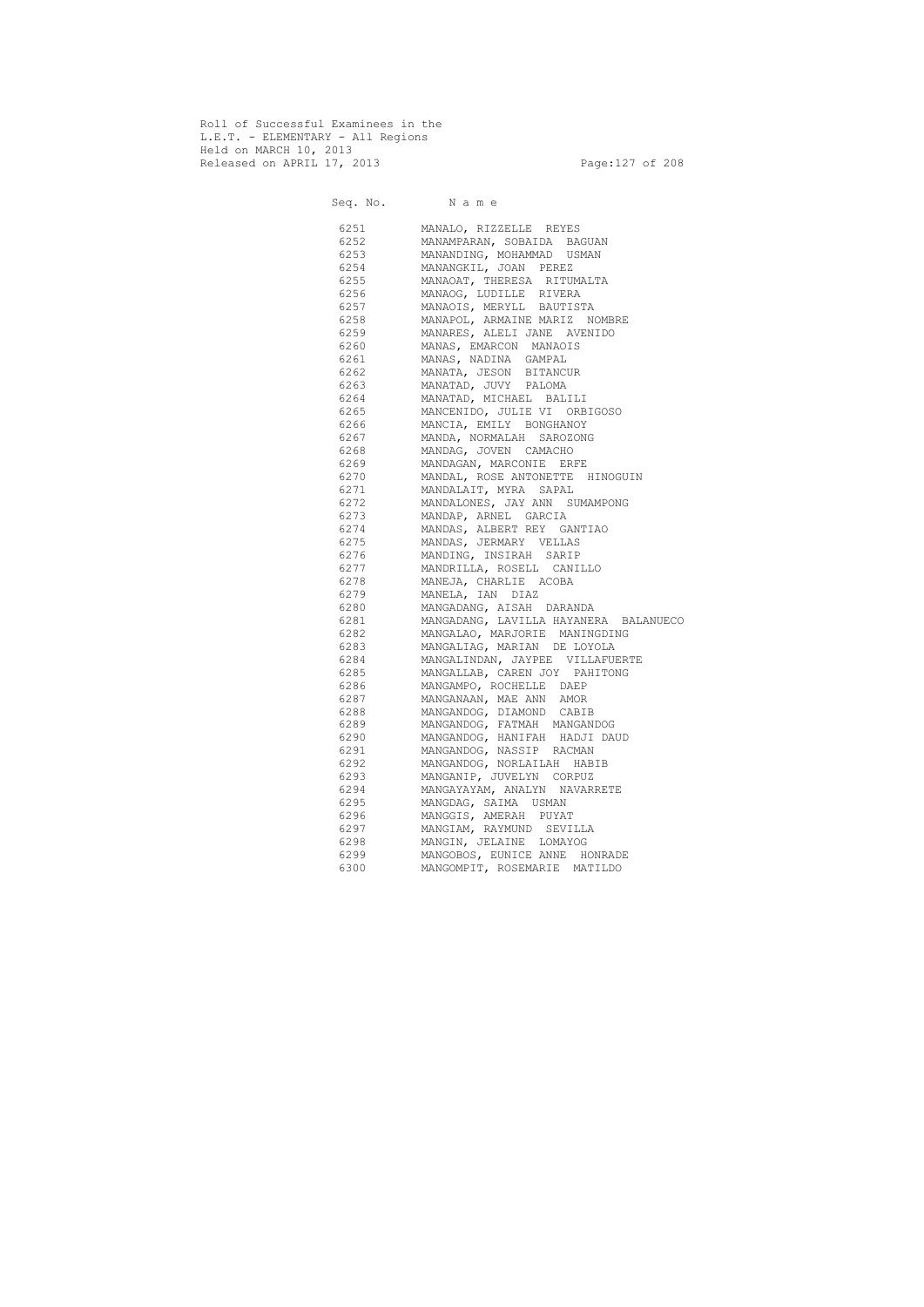Roll of Successful Examinees in the L.E.T. - ELEMENTARY - All Regions Held on MARCH 10, 2013 Released on APRIL 17, 2013 Page:128 of 208

Seq. No. Name 6301 MANGONA, MARY-ANN MEDINA 6302 MANGONDATO, NORFAIDAH MIPUKUR 6303 MANGONDAYA, AINAH MACABANGON 6304 MANGONSEK, RAQMA JINDANG TATAO 6305 MANGONTRA, SAHARA PUTOWAS 6306 MANGOSONG, ROCHELLE ANN VELORIA 6307 MANGOTARA, JAHANI MASCARA 6308 MANGUA, JOSEPHINE MALLORCA 6309 MANGUBAT, ALLYN OLARTE 6310 MANGUBAT, FLOREMAY ABELLANA 6311 MANGUBAT, MARIA TERESA ESPINOSA 6312 MANGUBAT, ROSELYN BREGENTE 6313 MANGUIAT, DHINA ROSE ANDAYA 6314 MANGUILIMOTAN, ANN MERYCHRIS GENON 6315 MANGUNDAO, JUMANAH NOOR 6316 MANGURON, NASIMAH UNTE 6317 MANGUSIN, MARY VEL GINES 6318 MANGYAO, EASTER TANGPUZ 6319 MANIAGO, JASMIN AYSON 6320 MANICANE, LAARNI TEPASE 6321 MANIDLANGAN, JESEBETH MODINA 6322 MANIEGO, MARIA CARMELA ROSARIO RICAFORT 6323 MANILING, TERESA CAYABYAB 6324 MANINGAT, LEOMAR DE JESUS 6325 MANINGDING, JANE MANONGDO 6326 MANIPOL, CARISSA ANN RELAO 6327 MANIRI, RAIHANA BACOLOD 6328 MANITE, WENDELL YUZON 6329 MANIWANG, CHRISTINE MARAGUINOT 6330 MANLA, MONNA LIZA CASO 6331 MANLAGNIT, JENNIFER PERELLO 6332 MANLANGIT, CHRISTOPHER PAROHINOG 6333 MANLAPAO, JUNREY BENEDICTO 6334 MANLAPAZ, NIÑO EPHRAIM BARTOLATA 6335 MANLIGUEZ, CHERYL NUNEZ 6336 MANLIGUEZ, ROLITA CANA 6337 MANLONG, MARJORIE 6338 MANLUNAS, RHODORA CAPITAN 6339 MANNAN, SHERMINA SAWADJAAN 6340 MANOG, CRIS BUTULAN 6341 MANONGDO, GEMMA SOLIS 6342 MANOOG, JENNELYN CUIZON 6343 MANSAWI, OMNIYAH AMANODDIN 6344 MANSUETO, DIANA ROSE BRIONES 6345 MANTALA, EMMANUEL PEREGRIN 6346 MANTILES, FLORENTINA RELATADO 6347 MANTILLA, JOVELYN CABERTE 6348 MANTONG, RETCHELL AURIO 6349 MANTUA, MILOS ROCHE 6350 MANUEL, CEDRIC DWAYNE GUINMAPANG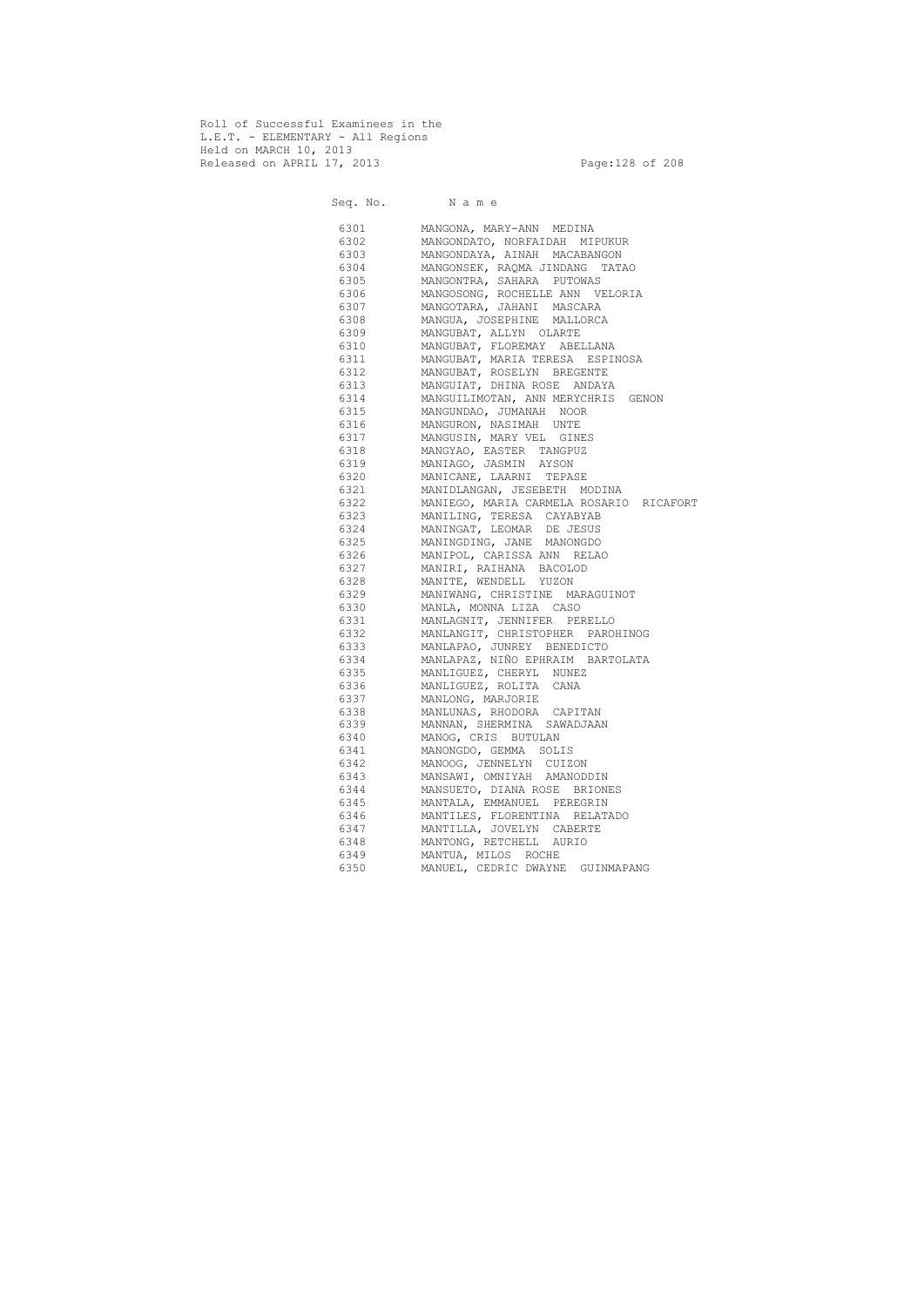Roll of Successful Examinees in the L.E.T. - ELEMENTARY - All Regions Held on MARCH 10, 2013 Released on APRIL 17, 2013 Page:129 of 208

Seq. No. Name 6351 MANUEL, CRISANDRA MANALO 6352 MANUEL, ELEONOR CAYAT 6353 MANUEL, KRISTINE MARIE TAMAYO 6354 MANUEL, LESLIE ALEXIS JOSE 6355 MANUEL, PAMELA MARIE MENDOZA 6356 MANUEL, SHIERYL SAMBRANO 6357 MANUNGGAL, ASNAIDA MAMA 6358 MANZANARES, TIFFANY JANE VILLACRUCIS 6359 MANZANILLO, MICHAEL JOHN VIERNES 6360 MANZANO, DIANE ANGELIQUE LUCAS 6361 MANZANO, JULIE ANN MANZANO 6362 MANZANO, LALLIE DIANNE HOPE BUALAN 6363 MANZANO, RESTITUTO VILLALUNA 6364 MANZANO, ROSELYN CABANTUGAN 6365 MAPAIT, ALMA SOLOMON 6366 MAPAMBOCOL, MONICA DEMALON 6367 MAPANDI, AINAH GOMEZ 6368 MAPATAC, MARINETH GUTIERREZ 6369 MAPULA, GEMMA TEVES 6370 MAPULA, JOLARLYN EDO 6371 MAQUILAN, REDOÑA SALIBONGCOGON 6372 MAQUIRANG, JOSIE FALCULAN 6373 MAR, JOJO MAQUISO 6374 MAR, RHEA GODINEZ 6375 MARA, JOANN TONGSON 6376 MARA-ON, JHUNMAE FELIAS 6377 MARAASIN, LICHEIL PEDRIGOSA 6378 MARABONG, OMAIRA LIDASAN 6379 MARAMION, REOLYN CAPANGPANGAN 6380 MARANDANG, JAMALIA PANDODUM 6381 MARANGA, JACQUILYN YTANG 6382 MARANGUIT, CHERYL LAQUINAN 6383 MARANGUIT, IRENE MODINA 6384 MARANTAN, MARISSA SALINGBAY 6385 MARARAC, RACHELLE ANNE GAYO 6386 MARASIGAN, SHERYL JORDAN 6387 MARATO, YUNOS SONDAON 6388 MARAVILES, JOVELYN REDONDO 6389 MARAVILLA, CECILIA LOMBOY 6390 MARAVILLA, MONICA RIVERO 6391 MARAVILLAS, SHEEN ANN COMPENDIO 6392 MARBELLA, AILEEN BERTILLO 6393 MARBELLA, JEFFREY BAÑARES 6394 MARCAIDA, MELANIE LISAY 6395 MARCELINO, APRIL ROSE BURGOS 6396 MARCELINO, ELLEN ROSE ZAUSA 6397 MARCELINO, MA LOLITA LACANARIA 6398 MARCELO, MARVIE ACAYAYAN 6399 MARCHAN, CYNDIE MARIE ALTURAS 6400 MARCIANO, BENJIE ALVAREZ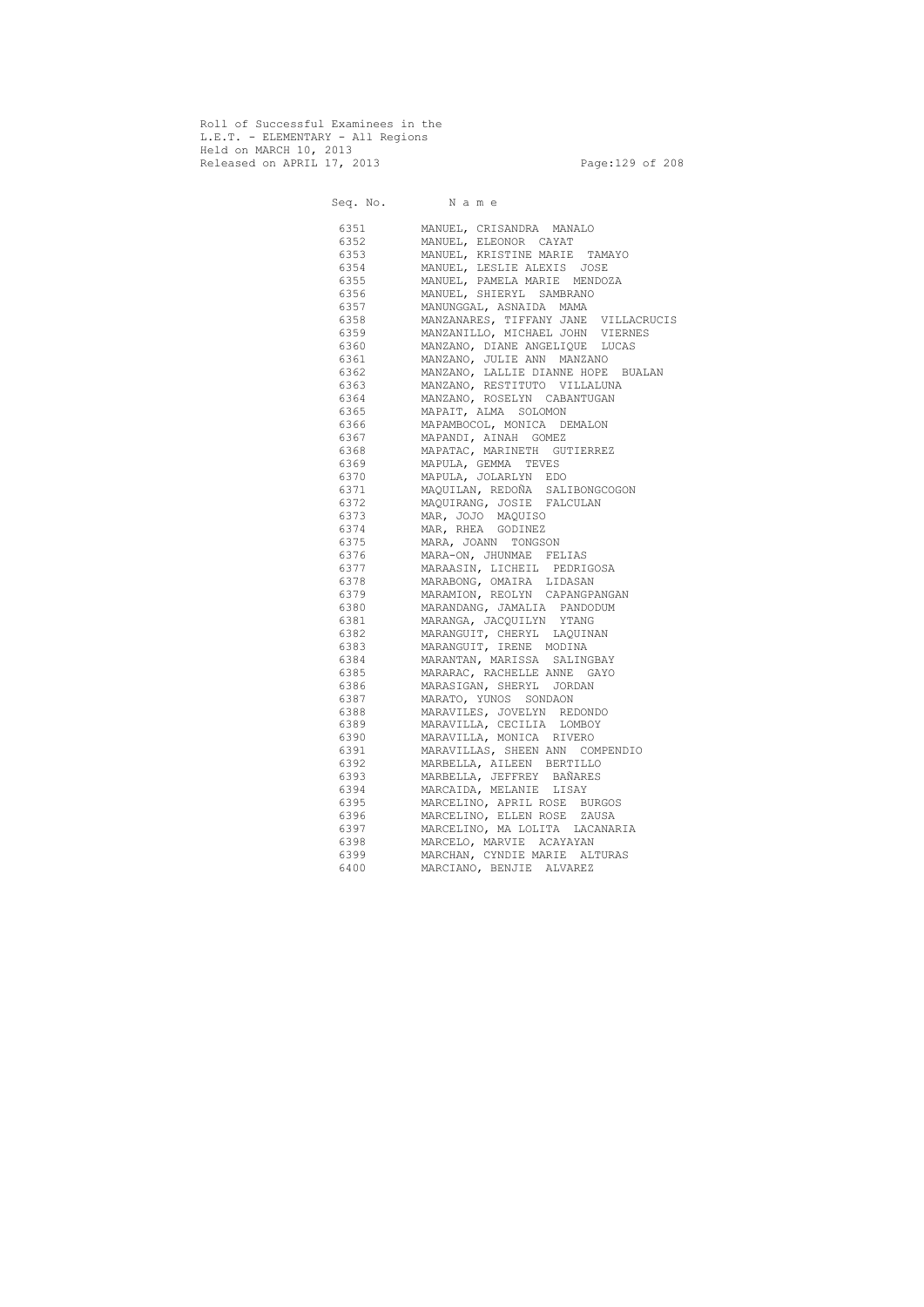Roll of Successful Examinees in the L.E.T. - ELEMENTARY - All Regions Held on MARCH 10, 2013 Released on APRIL 17, 2013 Page:130 of 208

 Seq. No. N a m e 6401 MARCOS, CHARITY BERMUDEZ 6402 MARCOS, JAY ANN SABORNIDO 6403 MARCOS, JOCELYN DELIZO 6404 MARCOS, MAE STEFHANNIE DE GUZMAN 6405 MARCOS, MARICEL CALABIAS 6406 MARCUM, REYLYN PAGALAN 6407 MARDO, EMELY QUIANGAO 6408 MARFEGA, MICHELLE AGNOTE 6409 MARFIL, ROMEO VEDEJA 6410 MARIAL, DAISY MANGUILIMOTAN 6411 MARIANO, JAYCER BRIONES 6412 MARIANO, MARK ANTHONY SAEL 6413 MARIANO, MARVELYN TIONGAN 6414 MARIMLA, BERNADETH LAYUG 6415 MARIMON, GLADYS RHEA POLINAR 6416 MARINO, DARREN BOY BARIOGA 6417 MARIO, ESTRELLA MORALES 6418 MARIÑAS, GRACE RIOLA 6419 MARIÑAS, MARICEL FIDEL 6420 MARIÑO, CHERRY ANN MORGADO 6421 MARIÑO, JASMINE BATISTIL 6422 MARIÑO, KAITH GWENEVERE CABANO 6423 MARIÑO, ROCKLEO VILLANUEVA 6424 MARJALINO, CRISTINA VARGAS 6425 MARJONI, RAPHNA POL 6426 MAROHOM, FAHIMA KAMAD 6427 MAROHOM, JOMAR VALLEJO 6428 MAROTO, JENILYN GAMBONG 6429 MARPA, TRIXIA PABLO 6430 MARQUEZ, CARMELIE SANTOALLA 6431 MARQUEZ, CARMI HALILI 6432 MARQUEZ, HELEN GUMANA 6433 MARQUEZ, JHYNNFORD ANDRADE 6434 MARQUEZ, MARIA CONSUELO ANGELES 6435 MARQUEZ, MARICAR DE GRACIA 6436 MARQUEZ, MARIELLA EUGENIO 6437 MARQUEZ, MARISTELA VICENTE 6438 MARQUEZ, MELANIE NIEVA 6439 MARQUEZ, MONETTE GOZAR 6440 MARQUEZ, ROWENA ONACIN 6441 MARQUEZ, TERESITA MANALO 6442 MARQUITA, ELNA JUMADIAO 6443 MARRON, MARIA BHIE LUCRICIA SISNO 6444 MARTE, NILDA GALIGAO 6445 MARTE, TRACY JUNE CUBERO 6446 MARTIN, ABIGAIL PASCUAL 6447 MARTIN, BELINDA REPONIA 6448 MARTIN, JENNET ARCEO 6449 MARTIN, MARY GRACE TRINIDAD 6450 MARTINEZ, CHARLENE MAALA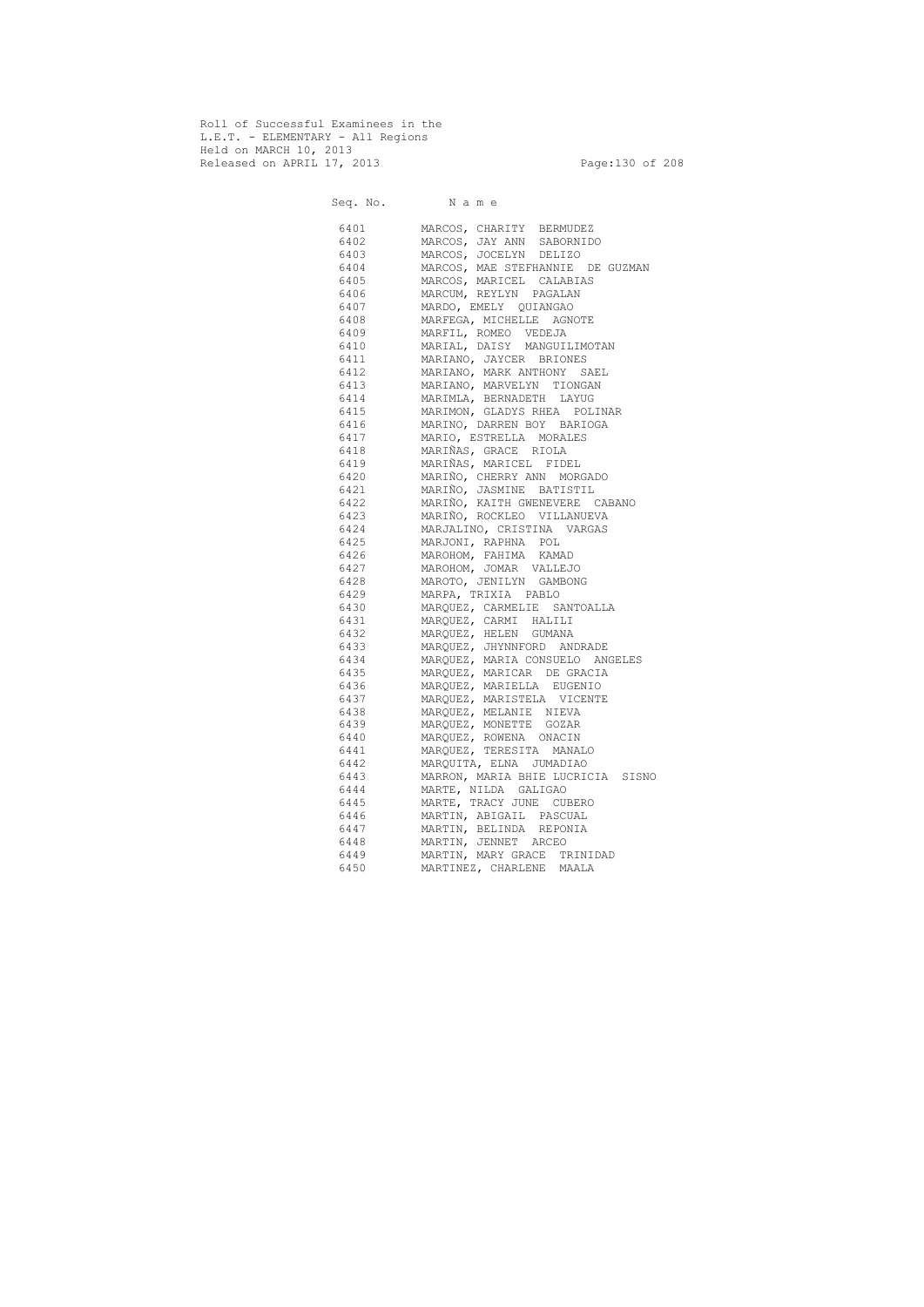Roll of Successful Examinees in the L.E.T. - ELEMENTARY - All Regions Held on MARCH 10, 2013 Released on APRIL 17, 2013 Page:131 of 208

 Seq. No. N a m e 6451 MARTINEZ, DIVINA SOLOMON 6452 MARTINEZ, JAY-ZANA LIM 6453 MARTINEZ, JENNY LYN PUMARES 6454 MARTINEZ, JONAH MONTEALEGRE 6455 MARTINEZ, JOREN GUMBAN 6456 MARTINEZ, JULIE LEONES 6457 MARTINEZ, KARIMA KELSEY IYOG 6458 MARTINEZ, KARIN RINGCONADA 6459 MARTINEZ, MARCHELLE JUGADORA 6460 MARTINEZ, MARJORIE BARCENA 6461 MARTINEZ, TESSIE DELOS SANTOS 6462 MARTINEZ, VIOLETA JACOBE 6463 MARTIREZ, MELVIN ESPINA 6464 MARTIREZ, REGINA MONROY 6465 MARTOS, MA CECILIA DIRECTO 6466 MARUHOM, MYRA MONDING 6467 MARUHOM, NAMERAH SARIP 6468 MARUHOM, RAHMA MINDALANO 6469 MARUHOM, SONAYA SALINDINGAN 6470 MARUHOM, SOPHIA DIMASANGCAY 6471 MARZONIA, ARNEL AVANZADO 6472 MASANGCAY, NOEL JR CANGCO 6473 MASAYA, JEAN ROSE HESITA 6474 MASCARDO, ESMAELA DIANN BANAYBANAY 6475 MASING, YUL ARL MAHINAY 6476 MASOG, SAGIRA SINDANG 6477 MASONG, JOSEPHINE LEPON 6478 MASONG, MARY CHRISTINE ABAO 6479 MASONG, RICHEL PELAYO 6480 MASTHUR, ZOKHARIMA DUMARAYA 6481 MASTURA, NAIMA MAMA 6482 MASUGOD, MYRNA ADLAWAN 6483 MATA, DENISE BRACERO 6484 MATA, GLICERIO JR DEL ROSARIO 6485 MATA, MICHELLE MELCHOR 6486 MATA, RIZALINA CASES 6487 MATAB, RITCHEL DIONSON 6488 MATANOG, ALANIAH BONSALAGAN 6489 MATARO, IVY SARSALEJO 6490 MATAS, ANNIE JEAN TUMIMBO 6491 MATEO, ARLENE SALVADOR 6492 MATEO, ARNEL BUCOG 6493 MATEO, BENCY SOLANGON 6494 MATEO, CONSUELO RAMOS 6495 MATEO, JAYBEE MAZO 6496 MATEO, JEMIMA MONTAÑO 6497 MATEO, ROBIN TORRES 6498 MATEO, ROCKY MENAS 6499 MATEO, ROSALINDA FLORES 6500 MATEO, WHENA DULUERAS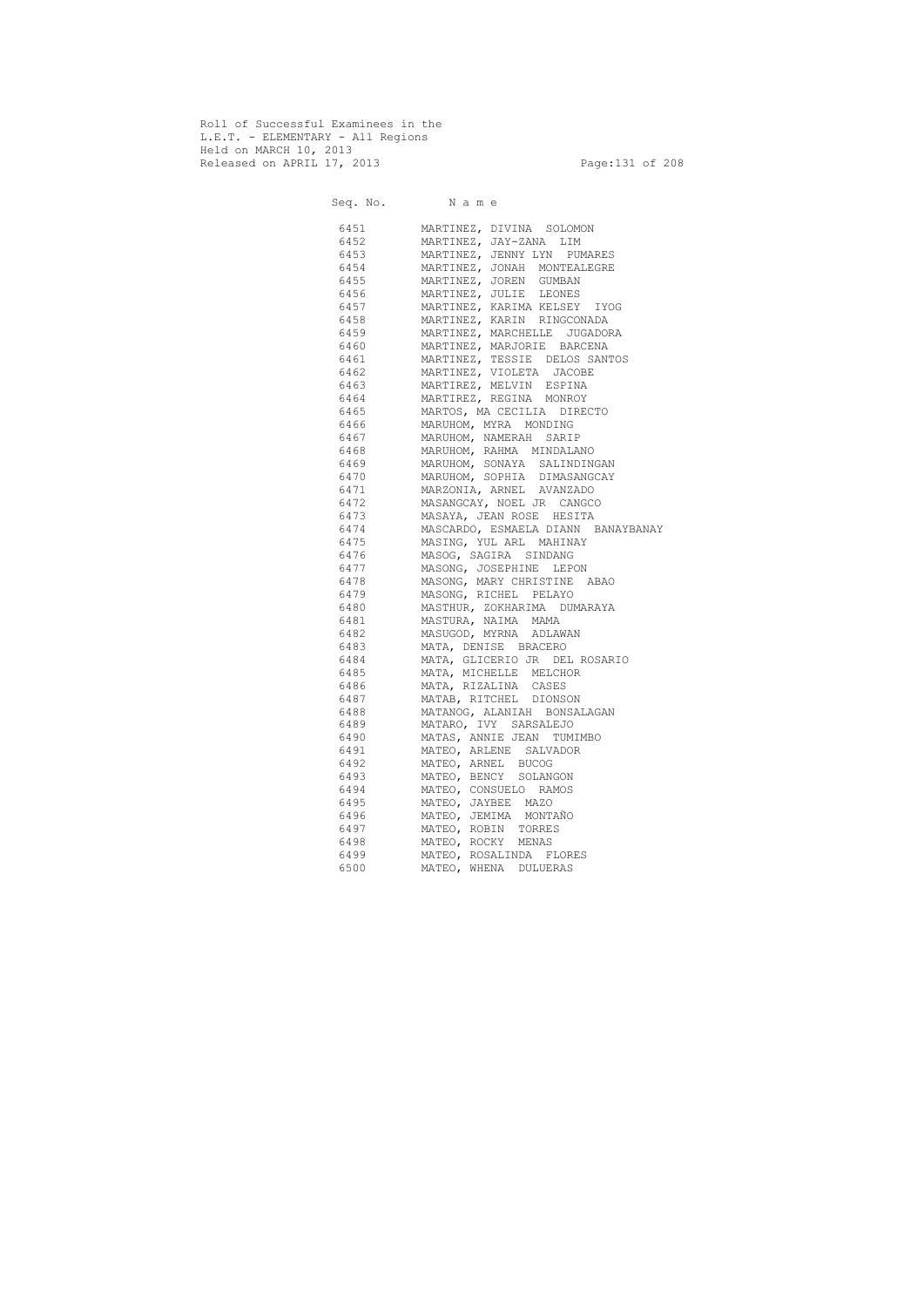Roll of Successful Examinees in the L.E.T. - ELEMENTARY - All Regions Held on MARCH 10, 2013 Released on APRIL 17, 2013 Page:132 of 208

 Seq. No. N a m e 6501 MATI-ONG, SHEILA EURICO 6502 MATIAS, LILY LACOSTALES 6503 MATIENZO, ROSAURO JR GILDO 6504 MATILDO, JEANY MARIE POLINAR 6505 MATILLANO, CHRISTY MAE VASQUEZ 6506 MATINING, GELAINE CONSIGNADO 6507 MATNOG, LYRA PINCA 6508 MATOBATO, EMILY BALMES 6509 MATOCIÑOS, MARY JOY LOSEÑO 6510 MATOCIÑOS, RIZA SARIO 6511 MATRES, GLYCERINE BARILI 6512 MATTALOG, DARWIN JR TALOSIG 6513 MATUGAS, JAY PAROHINOG 6514 MATURAN, ELISA SANICO 6515 MATUSOC, VANGELINE PIÑONES 6516 MAUJUD, RASHELL JALIL 6517 MAULA, MERCEDES SAMONTEZA 6518 MAULAS, WENCESLINA ESTORBA 6519 MAUNA, ALMAIDAH COSAIN 6520 MAUNTING, RAIHANA LAWI 6521 MAURICIO, ROSELYN VILLAS 6522 MAURILLO, MISHELLE ABENOJA 6523 MAURIN, REYNALY MALIN 6524 MAURING, ANA ROSE MIRAFUENTES 6525 MAUTANTE, SITTIE HAYNAH MACUD 6526 MAUTI, RASHEDA LINOG 6527 MAUTI, SALIMA RICO 6528 MAWARAO, SAAD COSAIN 6529 MAXILUM, SUSAN ORTEGA 6530 MAXIMO, MARJORIE ANN REYES 6531 MAYA, MARY ANNE GRACE BUGANTE 6532 MAYAO, ROVILYN PAULINO 6533 MAYHAY, ROSELL SALVADOR 6534 MAYNABAY, RONA TADLE 6535 MAYO, KEN DEGUINION 6536 MAYO, MALIKAH THOMAS 6537 MAYO, MARILOU SAGOMEZ 6538 MAYOL, VILMA ABARICO 6539 MAYORES, JONALYN SALCES 6540 MAYORES, ROCKY ILUSTRE 6541 MAYUGBA, JANET QUINTO 6542 MAÑOSA, ARTEMIO JR GARIG 6543 MEDALLA, MAEJOY BAS 6544 MEDALLA, ROLAND RAMA 6545 MEDECI, MELIZA ABUS 6546 MEDEL, LIGAYA MANOOK 6547 MEDEL, RICHELLE REDOBLE 6548 MEDENILLA, JERALDINE PINCA 6549 MEDENILLA, JESON NARCA 6550 MEDES, SHEILA SIVA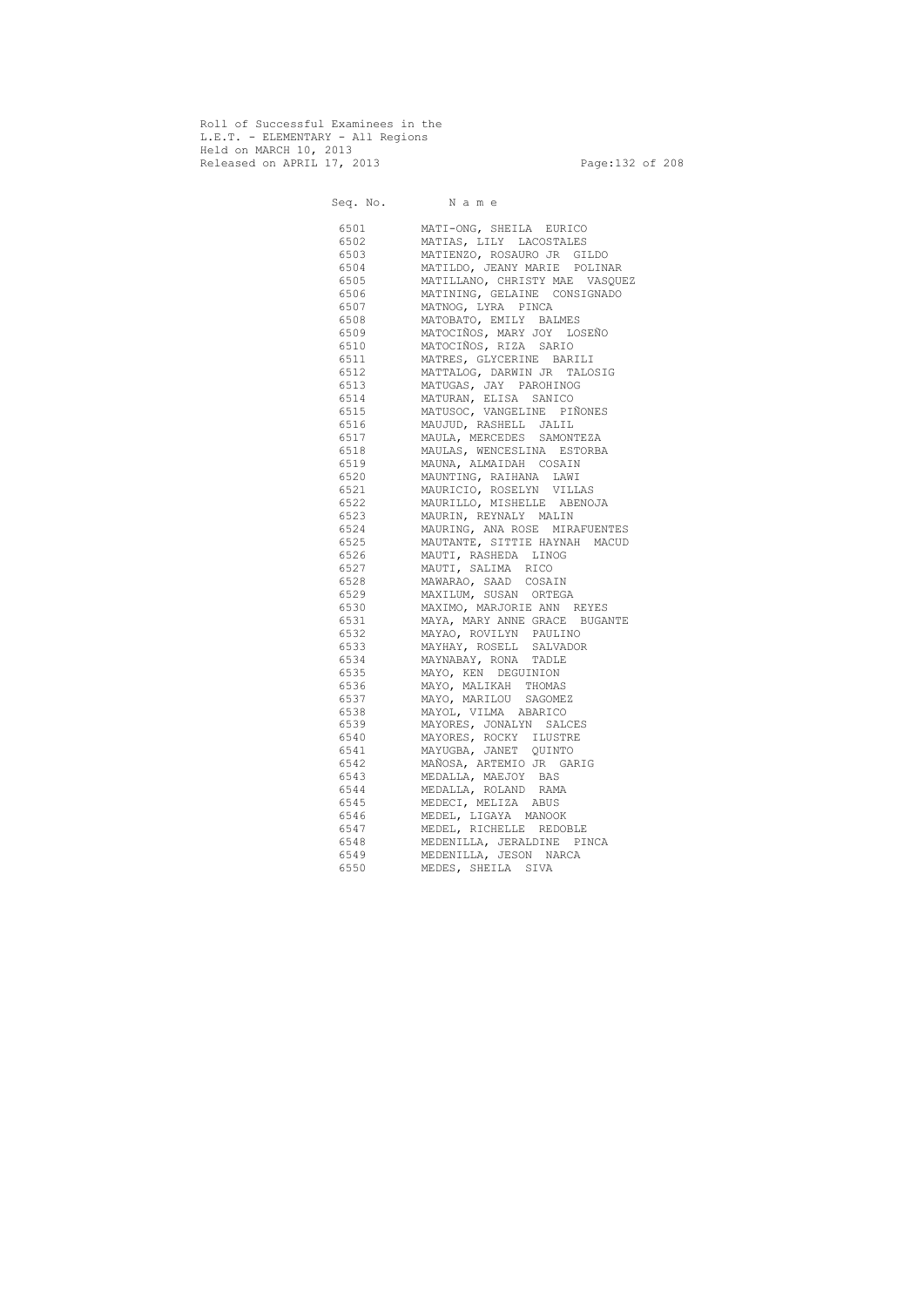Roll of Successful Examinees in the L.E.T. - ELEMENTARY - All Regions Held on MARCH 10, 2013 Released on APRIL 17, 2013 Page:133 of 208

 Seq. No. N a m e 6551 MEDINA, BARBRA GARCIA 6552 MEDINA, BEVERLYN BUNDOC 6553 MEDRINA, ALEXANDER BITANG 6554 MEIM, GRACE MAMARIL 6555 MEIMBAN, ANAJEPIA ABRINCIA 6556 MEJA, ROSELYN BENAIRES 6557 MEJIA, ANALYN MABINI 6558 MEJIA, JOANA MARIE GECOMO 6559 MEJIA, LORNA DE PAZ 6560 MEJIA, PETRA DOCENA 6561 MEJIDO, MA JINKY BADAJOS 6562 MEJOS, HAZEL HANDUGAN 6563 MELENCION, AINNE ABACAHAN 6564 MELENDRES, IVY DINEROS 6565 MELGAR, AIKO PAGADUAN 6566 MELIJOR, ALLAN PERVANDOS 6567 MELIO, MARIBEL LAMWAS 6568 MELITANTE, MARY ANNE MATURAN 6569 MELITANTE, SHIELA DELLOSA 6570 MELLA, LIZA BON 6571 MELLA, PAULA ANGELA PELAEZ 6572 MELLEJOR, CHARISE BANTING 6573 MELLINO, JINA LIMBAGO 6574 MELLIZO, JOAN DEOCAMPO 6575 MELOCOTON, AUGUST FRETZ PABILLORE 6576 MEMBRERE, ESMERALDA BENIASAN 6577 MEMORACION, STEVEN OPERARIO 6578 MEMORIAL, LORNA MADERA 6579 MENCIAS, GLADYS BARTE 6580 MENDEZ, ANGELINA DE GUZMAN 6581 MENDEZ, APRIL LOVE CARILLO 6582 MENDEZ, AYAN VELLOSANA 6583 MENDEZ, CRISTINA DELA CRUZ 6584 MENDEZ, JEMBOY BUGHAW 6585 MENDEZ, MYRNA PENIG 6586 MENDEZ, ROSEMARIE SALUDO 6587 MENDEZ, VANESSA VILLAREN 6588 MENDIOLA, ANNE FLORLYN DAVID 6589 MENDIOLA, JASON ROSAL 6590 MENDIOLA, SHERYL DELA CRUZ 6591 MENDONES, GINA BOSE 6592 MENDONES, MELANIE MENES 6593 MENDOZA, AGNES MARCHA 6594 MENDOZA, AIZA CLARIBEL TARRAYO 6595 MENDOZA, ANA FE AGUSTIN 6596 MENDOZA, GERALDINE SULAYAO 6597 MENDOZA, JANINE DIAZ 6598 MENDOZA, JERRY OSIAS 6599 MENDOZA, JESON CANOY 6600 MENDOZA, JONALETH DIAO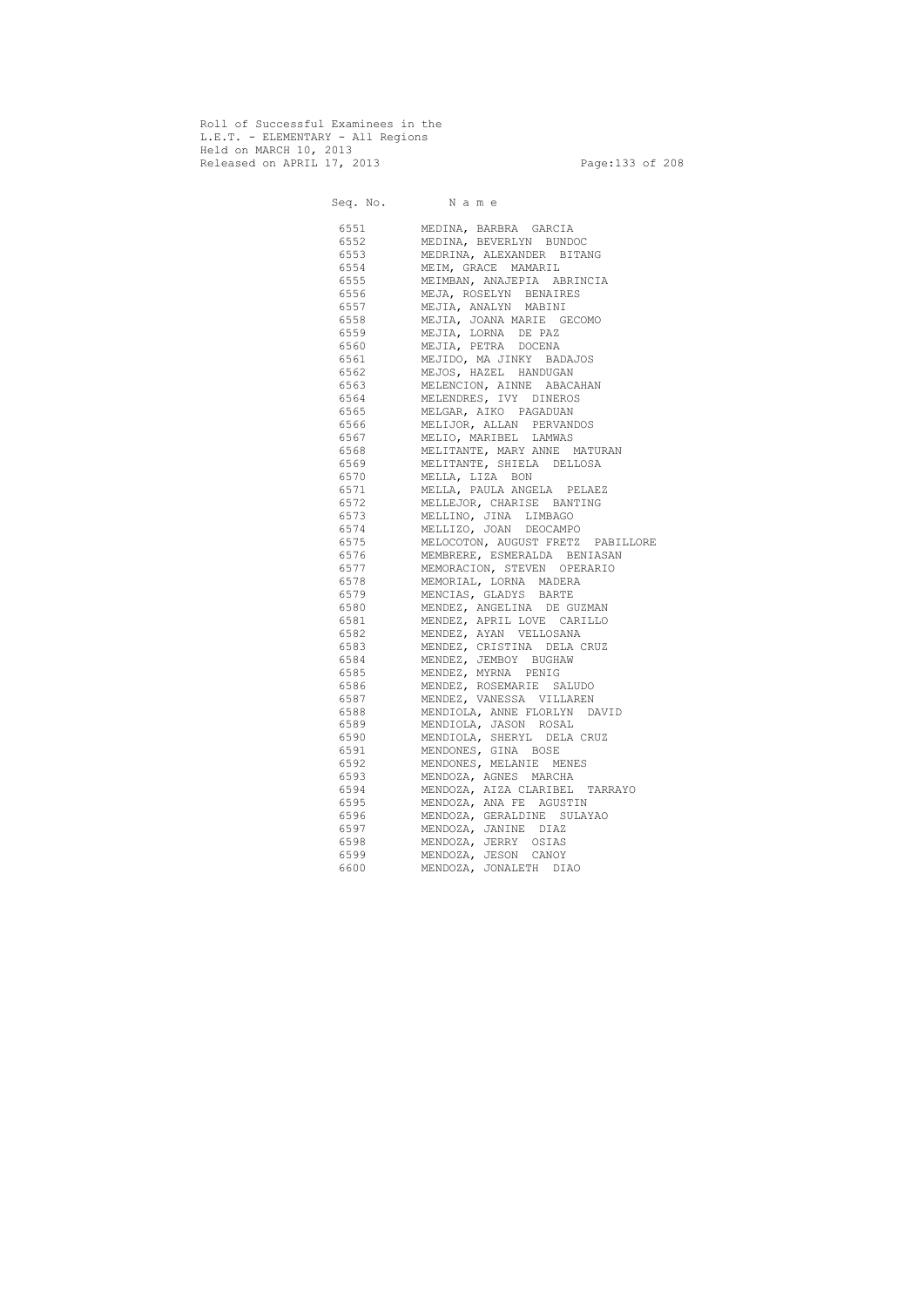Roll of Successful Examinees in the L.E.T. - ELEMENTARY - All Regions Held on MARCH 10, 2013 Released on APRIL 17, 2013 Page:134 of 208

 Seq. No. N a m e 6601 MENDOZA, JULIUS LOLA 6602 MENDOZA, KATHLENE CLEMENTE 6603 MENDOZA, KRISTINE BALASTA 6604 MENDOZA, KRISTINE JOY DELOS SANTOS 6605 MENDOZA, LEAH ALUB 6606 MENDOZA, LORELYN MENDOZA 6607 MENDOZA, MA THERESA PLAZA 6608 MENDOZA, MARK ANTHONY CENTINO 6609 MENDOZA, MICHAEL MENIA 6610 MENDOZA, MYLENE REBETA 6611 MENDOZA, MYRA GABAY 6612 MENDOZA, PRECY DELA CRUZ 6613 MENDOZA, RACHELLE CAPURAL 6614 MENDOZA, RHEA TORRES 6615 MENDOZA, ROMA SILVA 6616 MENDOZA, SUNSHINE DOROTHY CRISOSTOMO 6617 MENESES, RHEA FERNANDEZ 6618 MENGOTE, MANILYN LEBRINO 6619 MERCA, GRETCHEN SACAL 6620 MERCADER, RINALYN ABIO 6621 MERCADER, RONALYN JARAMILLA 6622 MERCADO, ALIENA MALATE 6623 MERCADO, ANNA GRACE CABATUAN 6624 MERCADO, APRIL TABUNAN 6625 MERCADO, CHRISTOPHER DEINLA 6626 MERCADO, DANISE JOY ERISPE 6627 MERCADO, EDNA MONTOYA 6628 MERCADO, FREYA JOY TOLENTINO<br>6629 MERCADO, JOANNE BERNADETTE T MERCADO, JOANNE BERNADETTE TITAR 6630 MERCADO, LEA ANNE KATHRINE CALUSIN 6631 MERCADO, MARIAN AUMENTADO 6632 MERCADO, MARILYN MOLO 6633 MERCADO, MELANIE ROQUE 6634 MERCADO, MELINDA PIS-AN 6635 MERCADO, RACHEL ALBUENA 6636 MERCADO, VANESSA GONZALES 6637 MERCANO, JOELAN SALVADOR 6638 MERCED, OLEGARIO JR TORILLAS 6639 MEREDORES, JANE FLORINA LIGUMBRES 6640 MERIDA, DOLORITO JR GALICHA 6641 MERILLANA, CHARMAINE GAY DAMASCO 6642 MERILLES, AIKO GACOSTA 6643 MERINO, SHEENA TORREN 6644 MERIÑO, MILANIE ANCHETA 6645 MERIÑO, NINA MARGARITA RODIL 6646 MERTO, FE PALMA 6647 MESA, JULIET CATINGGAN 6648 MESA, MONALIZA RODRIGUEZA 6649 MESEQUITA, JUNABELLE GUMITON 6650 MESIAS, GREZELDA CALIMLIM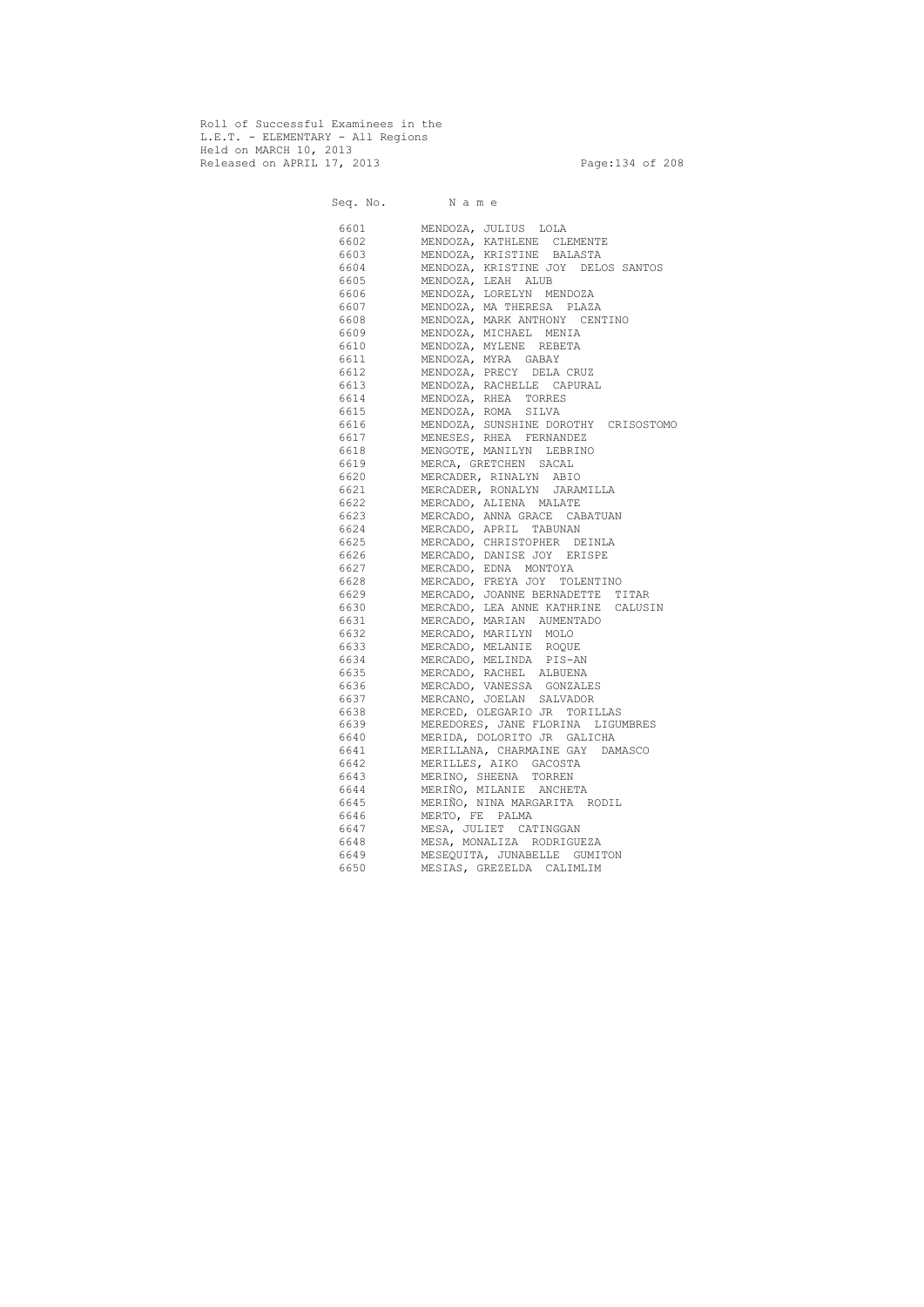Roll of Successful Examinees in the L.E.T. - ELEMENTARY - All Regions Held on MARCH 10, 2013 Released on APRIL 17, 2013 Page:135 of 208

 Seq. No. N a m e 6651 MESO, EVELYN NACUNA 6652 MESTIOLA, ILYN CAÑA 6653 METANTE, ANGELA MORENO 6654 METIN, REENA LEAH JANDA 6655 MIA, ROSA BELEN 6656 MIAN, ELLA MARIE REPONTE 6657 MIASCO, BOBBY APOSTODERO 6658 MICABALO, LIZA DURAN 6659 MICIANO, RONNIE MENORCA 6660 MICO, JONALYN MERCADO 6661 MICU, JAYSON SALAZAR 6662 MICUA, MARICEL ZETA 6663 MIER, CHESA ALCANTARA 6664 MIGALLEN, ELINITA MAKIG-ANGAY 6665 MIGUEL, FLORALYN LINGAD 6666 MIGUEL, JUMAR JUANICO 6667 MIGUEL, MARIEL AGUSTIN 6668 MIGUELA, MA TERESA KARLA ALGONES 6669 MIGULLAS, MARIA NILGEN SAPURAS 6670 MIJARES, GERMILYN FERRY 6671 MIJARES, HALYN GOMEZ 6672 MIJARES, MARIAN MARTINEZ 6673 MIJARES, MELLICENT JOY CAINDOC 6674 MILAGROSO, REY CADIZ 6675 MILANES, LOU ANN CURA 6676 MILANO, CELFA LABELLA 6677 MILANTE, MAILYN RESOLA 6678 MILLA, SHERYLOU ABOBO 6679 MILO, KAREN DULAY 6680 MIMIS, AILEEN DE ROBLES 6681 MIMMING, LEONIDA MAGGAY 6682 MINA, GLAIZA CAMILLE CACULITAN 6683 MINA, RODORA LUCENA 6684 MINDO, ANTONIO JR ABARINTOS 6685 MINGARACAL, JENY NATURA 6686 MINGO, MARILOU RESPECIA 6687 MINGOY, ROSIE CORTES 6688 MINGUITA, ANARYN ESCUYOS 6689 MINGUITO, ELENA BALDADO 6690 MINGUITO, EVELYN MAYAGMA 6691 MINORAS, MARGIE CALOG 6692 MIOLE, ANGELICA BATISTIL 6693 MIQUE, LEOMY BUCAD 6694 MIRA, ANGELA JACQUEZ 6695 MIRABEL, MARIA GRACIELLE LOVENDINO 6696 MIRABETE, RHYAN LORILLA 6697 MIRADOR, MERYGEN EBAL 6698 MIRAFLOR, MA CLAIRE JOY LUSTRE 6699 MIRAFLORES, ELIZABEL BARON 6700 MIRAFLORES, SHEILA MAE BABAC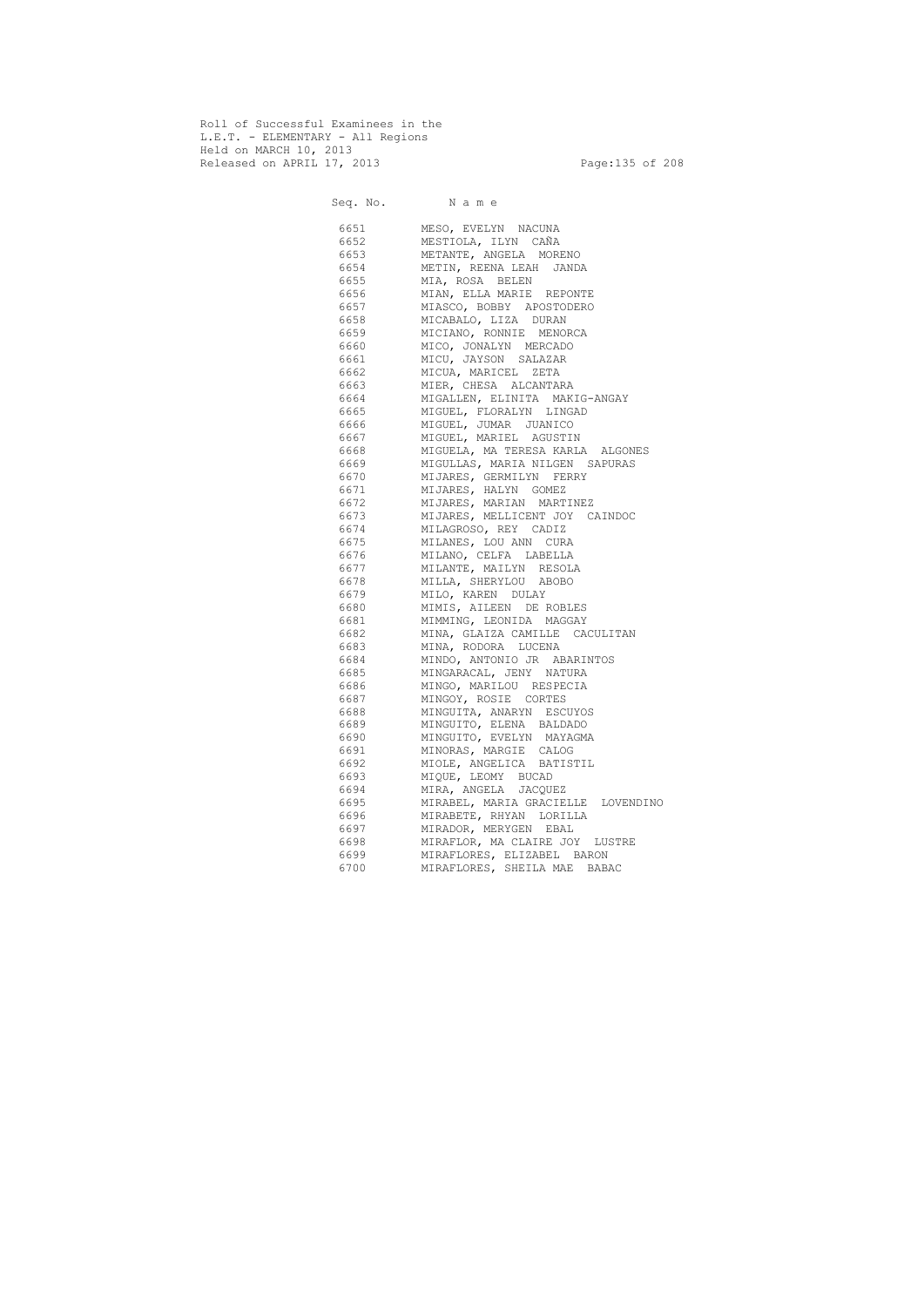Roll of Successful Examinees in the L.E.T. - ELEMENTARY - All Regions Held on MARCH 10, 2013 Released on APRIL 17, 2013 Page:136 of 208

 Seq. No. N a m e 6701 MIRANDA, BABELYN SALAZAR 6702 MIRANDA, JAMAICA BERNARTE 6703 MIRANDA, JAN MICHAEL CAGUIAT 6704 MIRANDA, MARK JOSEPH SUPERIO 6705 MIRANDA, REJINE JOYCE AGUILA 6706 MIRANDA, RENDEL BARBANTE 6707 MIRANDILLA, JOANNA ZAPE 6708 MIRANDO, MARY ANN SAMSON 6709 MIRAS, JENNY BALUYOT 6710 MIRASOL, JANICE LIRASAN 6711 MIRASOL, JOSEBEL ALATA 6712 MIRAVALLES, ROSSANA VILCHES 6713 MISA, MYLENE MENDOZA 6714 MISCALA, TERESA OBEJAS 6715 MISOLES, ROSEMARIE JOSE 6716 MISON, IRENE JOY JUBILO 6717 MISSION, ARNEL BATCHELLER 6718 MISTOSO, ANA MARIE RUIZ 6719 MIÑON, MA CARLA JEAN GALLOS 6720 MIÑOZA, ANGELENE CEBALLO 6721 MOBO, RUTH PALACAY 6722 MOCLES, SOFAIDA SULANTING 6723 MOCON, DONNA BUENAVILES 6724 MODESTO, ZARAH GRACE ALMERO 6725 MOHAMAD, ASIYA SAILILA 6726 MOHAMAD, BAINISA SAGABAY 6727 MOHAMAD, MILDRED FABIAN 6728 MOHAMMAD, ALIEDE HAJAD MOHAMMAD, NORBA TAHIMING 6730 MOHAMMAD, NORHANIFAH ALIP 6731 MOHAMMAD, ROHANA PANDITA 6732 MOICO, JASMIN OJANO 6733 MOISES, JAYSON SALIVIO 6734 MOJENO, MA CHARITO SABUNGAN 6735 MOJICA, ANGELINA BARROS 6736 MOJICA, FLORENCE NIÑO 6737 MOJICA, FRAN GRACE JALAGAT 6738 MOJICA, JUVY ANA BALASBAS 6739 MOLBOG, RACHELLE FLORES 6740 MOLDE, JAY LOU VILLAROSA 6741 MOLDEZ, RUTH APOLINARIA 6742 MOLE, JUNEKHO DIAMANTE 6743 MOLERO, NORCHEL FUENTES 6744 MOLINA, GEAN GOROSPE 6745 MOLINA, JAYSON DIZON 6746 MOLINA, LOUIE BIDES 6747 MOLINA, MERLITA MALONES 6748 MOLINA, NELIA DORIA 6749 MOLINA, REGINALD BAUTISTA 6750 MOLINA, RESHIELLE JANE TEJERERO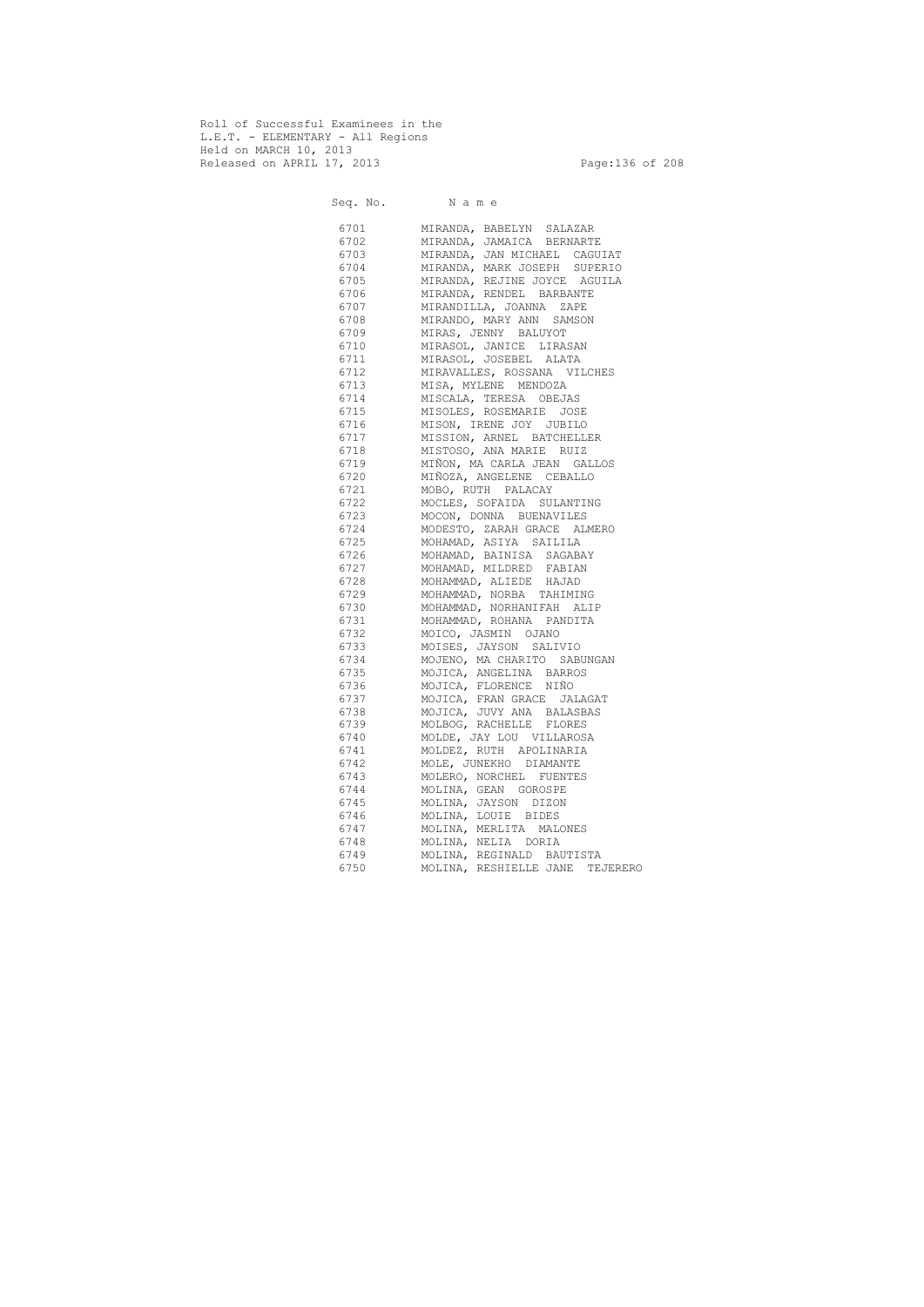Roll of Successful Examinees in the L.E.T. - ELEMENTARY - All Regions Held on MARCH 10, 2013 Released on APRIL 17, 2013 Page:137 of 208

Seq. No. Name 6751 MOLIT, BOBBIE PAGLINAWAN 6752 MOLLANEDA, EMILY CONSULTA 6753 MOLLEDA, LORAJEN RABINO 6754 MOLO, MARIA THERESA MERCURIO 6755 MOLO, URIZABETH PEREZ 6756 MOLON, GEMMA PELEÑO 6757 MOLOS, ROSALIE GONE 6758 MONACILLO, EDILBERTO III SOLASCO 6759 MONARES, LIBRADO TAGALOG 6760 MONASTERIAL, CYNTHIA PRUEL 6761 MONCEDA, JANE BONGO 6762 MONDANO, DEVONNE SAJOL 6763 MONDARES, MARIA ELISSA BEBITA 6764 MONDIA, ALLEN SALEM 6765 MONDIA, GLORIE JOY PESTANIO 6766 MONEBA, MARICEL PACHO 6767 MONG, PRECY LUZ 6768 MONICIT, JOAN RICA ZULITA 6769 MONILLO, MICHELYN ALABADO 6770 MONREAL, DONNA CECILE BALOPIÑOS 6771 MONREAL, JAZTINE BANAYO 6772 MONREDONDO, RACHEL ROSSETTE EBCAS 6773 MONSANTO, MA CRISTINA ESCASURA 6774 MONSENDO, IMELDA TALIDONG 6775 MONSOD, JESSICA ANNE FENOL 6776 MONTALBA, CARSHENA LOQUELLANO 6777 MONTALBAN, AIZA NACIONAL 6778 MONTALBAN, MA LOUCYL NAPARATO<br>6779 MONTALBAN, RUBY OUILARIO 6779 MONTALBAN, RUBY QUILARIO 6780 MONTALBO, MARITES CAPILI 6781 MONTALES, JELLYN PENDON 6782 MONTANA, CHEDEL MARIE EVARDONE 6783 MONTAÑO, CHARY CHIN 6784 MONTAÑO, JOYSIE BATAQUIN 6785 MONTAÑO, MARYJANE VICENTE 6786 MONTE ALEGRE, LOURDES MATA 6787 MONTEAGUDO, MA GINA MONZOLIN 6788 MONTECASTRO, EMEE JOY LATOZA 6789 MONTECILLO, LEONARDA ABARQUEZ 6790 MONTEFRIO, MAE MAGBANUA 6791 MONTEJO, FRANCIS VILLAFLOR 6792 MONTELLANO, MERADYL LINGUIS 6793 MONTEMAYOR, APRIL ANNE CABUYADAO 6794 MONTENEGRO, AGNES LAURENTE 6795 MONTERO, AIVEN MAY MANDAL 6796 MONTERO, BLANCH AURELIO 6797 MONTERON, ALRAZIL ILLANI 6798 MONTEROZO, ROSALIE LIYAG 6799 MONTES, EDGAR CABANDAY 6800 MONTES, SAMIARA DALANDING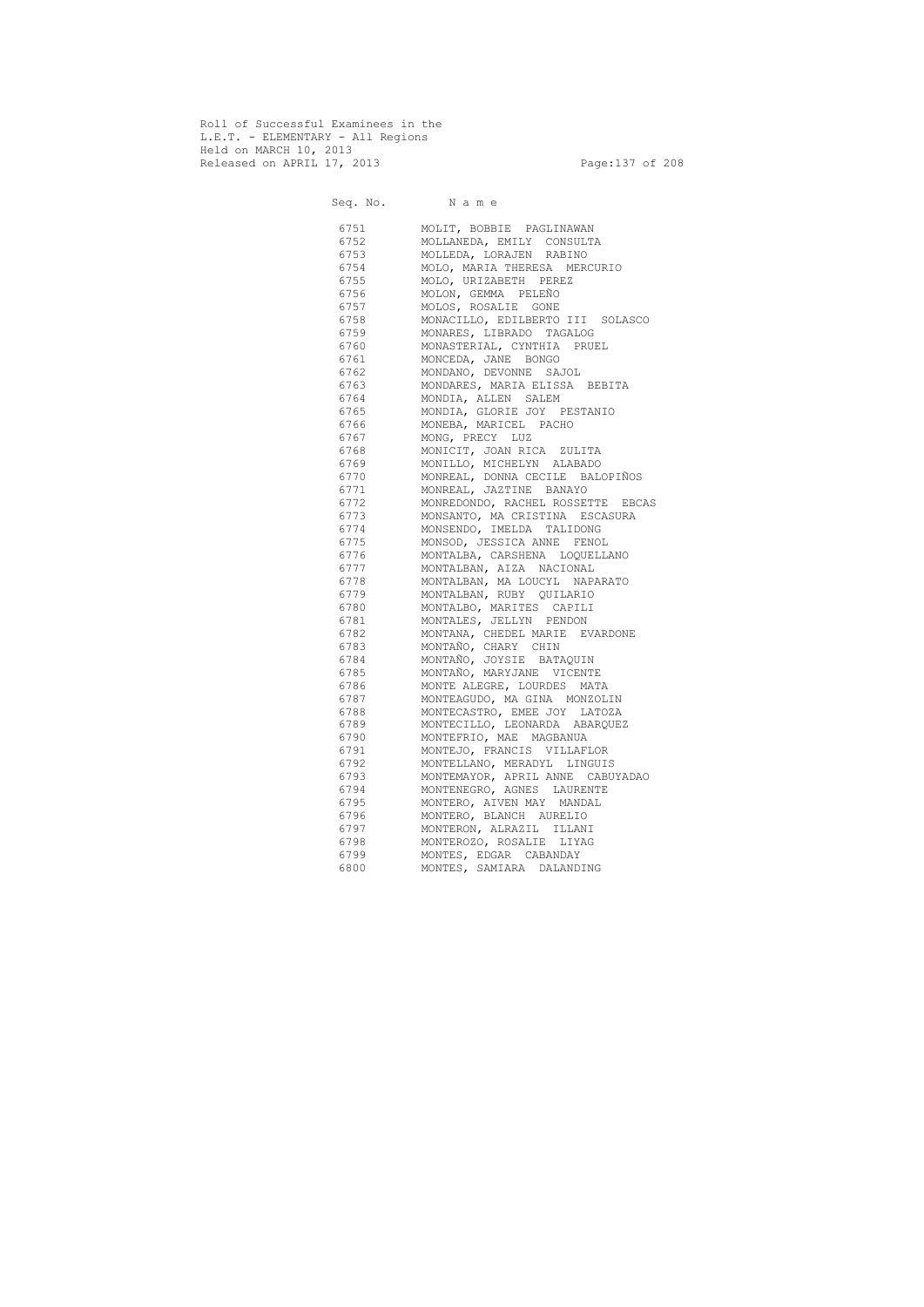Roll of Successful Examinees in the L.E.T. - ELEMENTARY - All Regions Held on MARCH 10, 2013 Released on APRIL 17, 2013 Page:138 of 208

 Seq. No. N a m e 6801 MONTESCLAROS, ROSE PARILLA 6802 MONTIANO, CHINILYN HONORICA 6803 MONTIANO, MELODY MENESES 6804 MONTIBON, REZMAY MOISES 6805 MONTON, BENRYL CERVANTES 6806 MONTON, DAISYCEL JUALO 6807 MONTOR, HANIYA MAI 6808 MONTOYA, AILEEN MAY PERALTA 6809 MONTOYA, ARAINE JANE MAGANDING 6810 MONTOYA, ARLINE PONTEROS 6811 MONTOYA, DIVINA SORIANO 6812 MONTOYA, REYSHEL DOMINGO 6813 MONTOYO, ROSIE BELARMINO 6814 MONZON, DANIELLE GABACA 6815 MOOG, JENALYN BILANGON 6816 MOQUETE, LEDIA DEFEISTA 6817 MORA, JENNIFER COPILLO 6818 MORADA, NOEMI PANDIS 6819 MORADA, ROSAMAY OROC 6820 MORADO, MARLON TINASAS 6821 MORAL, RONALD FEDERIZO 6822 MORALA, CHRISTINE SALBANIERA 6823 MORALA, RUTH LUMACAD 6824 MORALEJO, RENALYN OGARIO 6825 MORALES, ENOCENCIA CAYME 6826 MORALES, GILBERTO BAYAUA 6827 MORALES, GIRLIE MARQUEZ 6828 MORALES, MILDREY BANTIAD 6829 MORALES, MONICA HERRERA 6830 MORALES, RICHARD FERNANDEZ 6831 MORALES, RIZZA GALERO 6832 MORALETA, RHIENALYN DEAÑO 6833 MORALINA, ANGELINE LOREMIA 6834 MORANA, MA FE BEBOSO 6835 MORDEN, RUTCHEL CABABAT 6836 MORDIDO, MA EDEN RUBEN 6837 MORE, GRACE BALDOS 6838 MORELLA, JOY PEDRAJAS 6839 MORENO, ANDRO MARTUS 6840 MORENO, JENIÑA POSCANO 6841 MORENO, JIMMY SORIANO 6842 MORENO, JOY EVANGELIO 6843 MORENO, KRISTINE MAY EVANGELIO 6844 MORENO, LEOVAGENIA PAULA GORRES 6845 MORENO, MA RHODORA ORLIDO 6846 MORENO, NECILL PEPITO 6847 MORENO, NELIA LUMIGUID 6848 MORESCO, JESSICA ORDIZ 6849 MOREÑO, RICKY DANIEL 6850 MORILLO, ARLYN PANAGUITON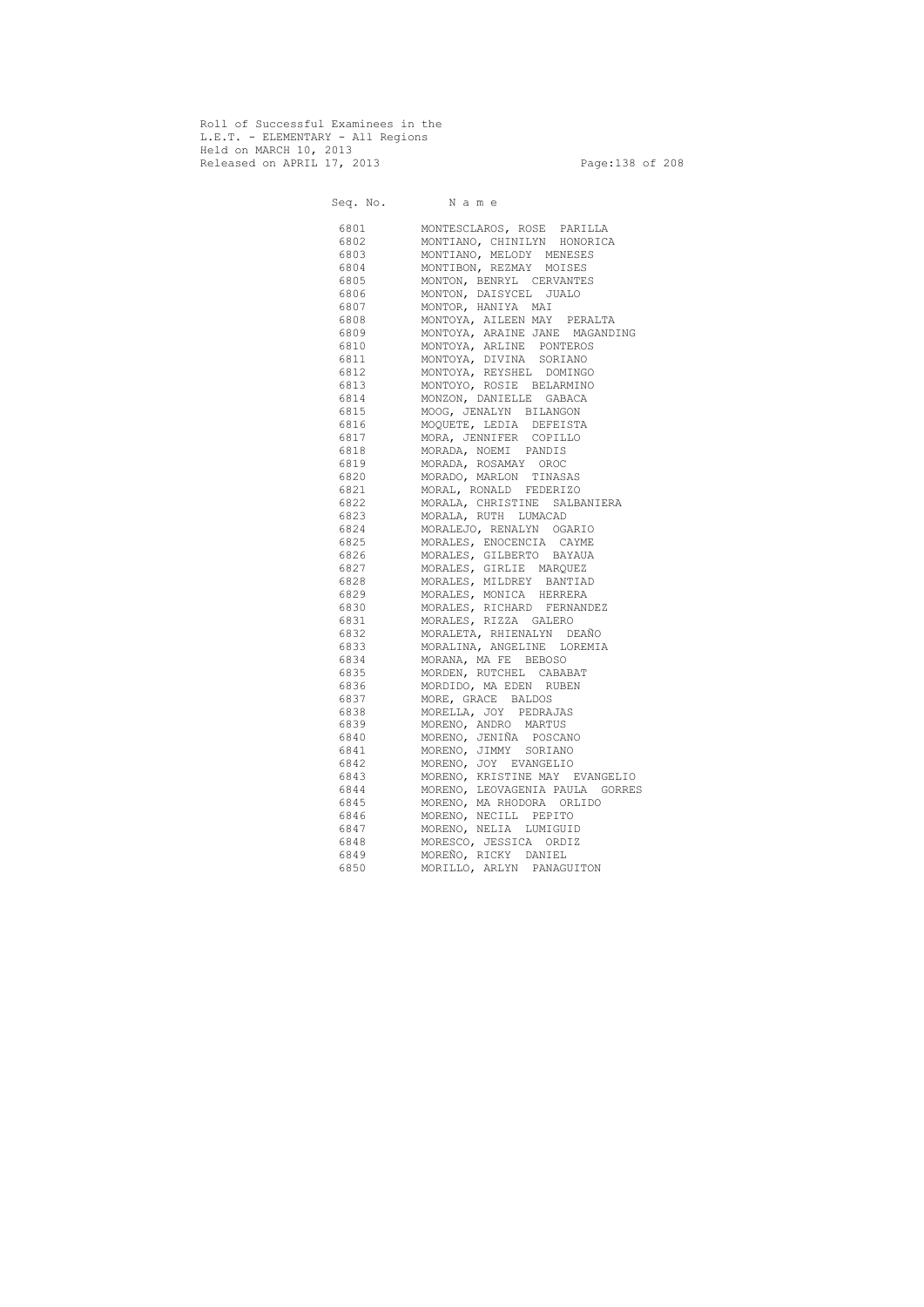Roll of Successful Examinees in the L.E.T. - ELEMENTARY - All Regions Held on MARCH 10, 2013 Released on APRIL 17, 2013 Page:139 of 208

 Seq. No. N a m e 6851 MORILLO, LALYN SAMPAN 6852 MORO, ROHANA ROMONDAO 6853 MORONIA, DAISY MENDOZA 6854 MORTEL, MERRY EVE SENYAHAN 6855 MORTEL, WILLIAM REY MARFIL 6856 MORTERA, ANALYN MUROS 6857 MOSENDE, REMA CERBITO 6858 MOSLARES, ZALES OROSCO 6859 MOSQUEDA, ADEZEL BORJA 6860 MOSQUEDA, GIRALYN CARBONILLA 6861 MOSQUITE, MAR MATUGUINA 6862 MOSQUITO, JEAN PARCON 6863 MOSQUITO, JENITH BASIBAS 6864 MOSTER, JESSICA DE LEON 6865 MOSTOLES, CYRILL REODIQUE 6866 MOSURA, MAHALOU RUBANTES 6867 MOTASAM, NORAYDA MOHAMMAD 6868 MOVERA, HITCHELL GEE EROA 6869 MOYANO, ROWENA MORAL 6870 MOZO, RANSEL CUSTODIO 6871 MUALLAM, MYRNAMIN ABDULHAMID 6872 MUCHUELAS, WENDRA TAN 6873 MUEGA, MARVIN ESPAÑOLA 6874 MUHAMMAD-ALI, REHAMINAH MAHDALI 6875 MUKAMMALA, SHAIBA UNSUL 6876 MULDI, LOIDA PROBITCHO 6877 MULDONG, DAISY MIRAS 6878 MULI, IRENE VALENZUELA 6879 MULO, EMILY PISCOS 6880 MULOS, LISA SUELLO 6881 MUNDA, ANNA GISELLA TOGADO 6882 MUNDALA, LIEZEL PAPONG 6883 MURCIA, MARICEL RABINO 6884 MURGA, RESANIE MANA-AY 6885 MURILLO, EILEEN CABAJAR 6886 MURILLO, JENER CALAS 6887 MURILLO, MARIA RINA TENIO 6888 MURSIDI, ESTRINA HULMA 6889 MUSA, ABDULWADUD MAJID 6890 MUSA, AIDA TAHER 6891 MUSANIF, NOROLHAYA USMAN 6892 MUSICO, ROXAN SALLIENTE 6893 MUSNI, ELMA CAÑEDA 6894 MUYANO, JOY MUNDIA 6895 MUYCO, GEELYN PANES 6896 MUÑASQUE, MARY GRACE JAKOSALEM 6897 MUÑEZ, EASTAN ROSANNO LUCBAN 6898 MUÑOZ, CRISLYN ARNADO 6899 NAAG, JANET MARQUESES 6900 NABALES, LIZA CALAPU-AN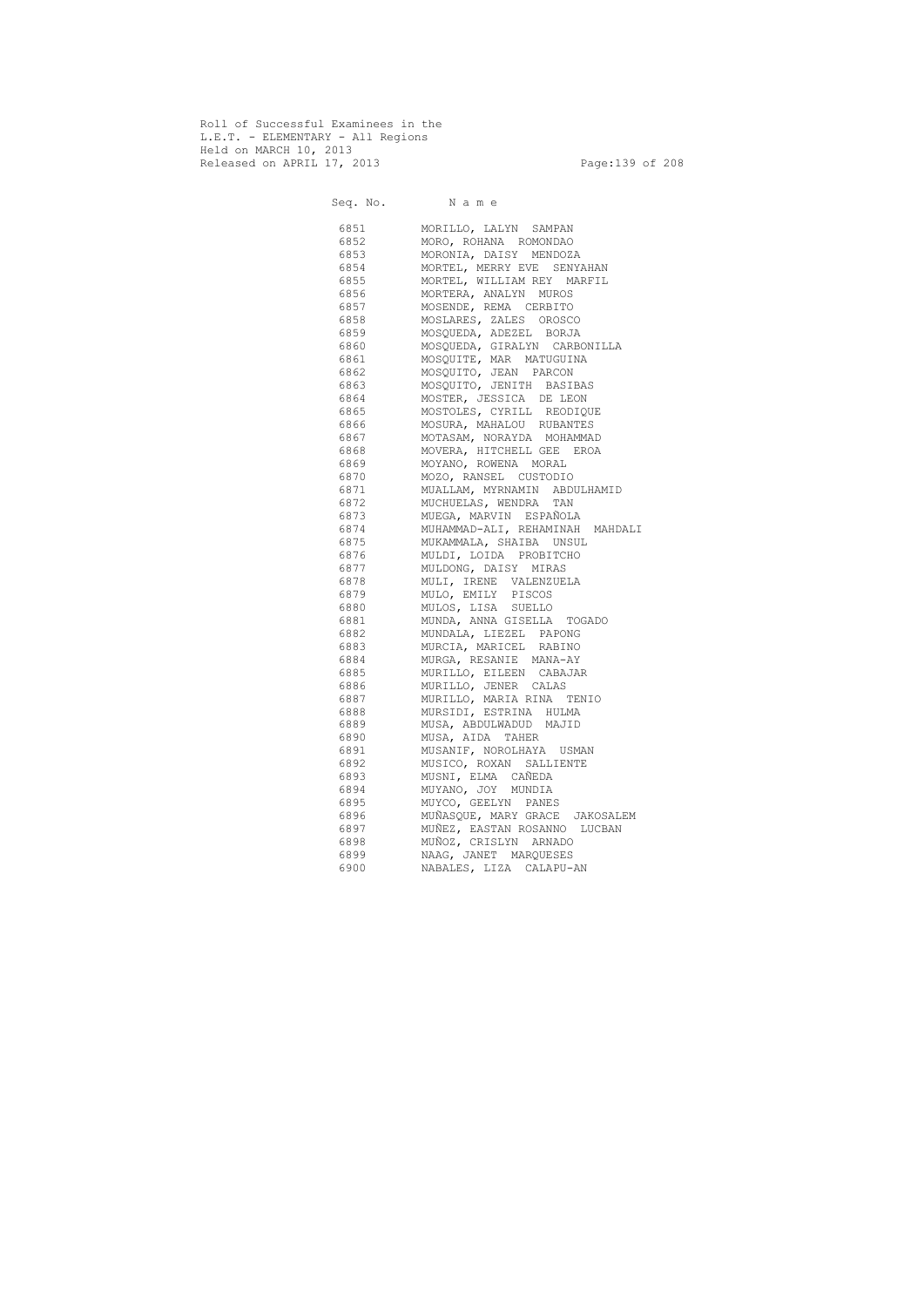Roll of Successful Examinees in the L.E.T. - ELEMENTARY - All Regions Held on MARCH 10, 2013 Released on APRIL 17, 2013 Page:140 of 208

 Seq. No. N a m e 6901 NABALES, ROGELYN DELAPEÑA 6902 NABARTE, CINCHU GRACE LOZADA 6903 NABLE, CELESTINA SACARES 6904 NABLE, LIEZL SELLOTE 6905 NABLO, DIANA ROSE ROMA 6906 NABOR, JHONARD BRAGADO 6907 NABOR, JONATHAN TACUD 6908 NACARIO, MARIBEL ELCARTE 6909 NACASABUG, MARIAN LOVELYN ANDICO 6910 NACASI, CRISELDA RODRIGUEZ 6911 NACAYA, CHARETE SUMAPAD 6912 NACIS, ELENA ALZATE 6913 NACOR, JELLYMAE CAÑEDO 6914 NACOR, LENI MAPULA 6915 NACORDA, JONAH MAE GEÑOSO 6916 NACUA, CHONA RAFOLS 6917 NADA, MARIA JEZZEL CABRIGA 6918 NADAL, EDELYN DOCTOR 6919 NADAL, KAREN VALERIE REDONDO 6920 NADDUHA, SYRLBIA MAUJUD 6921 NADELA, BABY AGANG 6922 NADURA, JESTER CHEERY RUIZ 6923 NAFIANGOR, CHARDY KEITH ABEYA 6924 NAGANGI, CHERRY GUINID 6925 NAGUIAT, MARGOT JANE GONZALES 6926 NAIGAN, LORA HAMA STEPHANIE DEL BARRIO 6927 NAINGUE, PRINCE MAE JANOY 6928 NAIVE, MARY GRACE SERENIO 6929 NAJIAL, RONA MAE ANDRIANO 6930 NALAGON, JUNALYN QUIAMCO 6931 NALAM, JANA JANE SALDOGA 6932 NALANGAN, RAYDEE CAÑEDA 6933 NALO, DAHLIA MONTERO 6934 NALUPA, HELEN AMONCIO 6935 NALZARO, MYCEL CAÑETE 6936 NAMA, JENNY MILLOROSO 6937 NAMBATAC, MARIFE NABANGUE 6938 NAMIT, RUBY JACOB 6939 NAMORO, WILMA CABAÑES 6940 NANGGAN, ELNA DALANON 6941 NANOL, KAREN MAE PEREZ 6942 NAPARAN, MARITESS VIDAD 6943 NAPATUD, JANET FELIPRADA 6944 NAPEEK, ARLENE MORRIS 6945 NARA, ESTRELLA GALULA 6946 NARA, MARGIE YNOY 6947 NARAG, CRIMA MONTAS 6948 NARAG, JOSSIE QUINAGORAN 6949 NARAG, MICHAEL MACARIOLA 6950 NARAG, RENALYN TURINGAN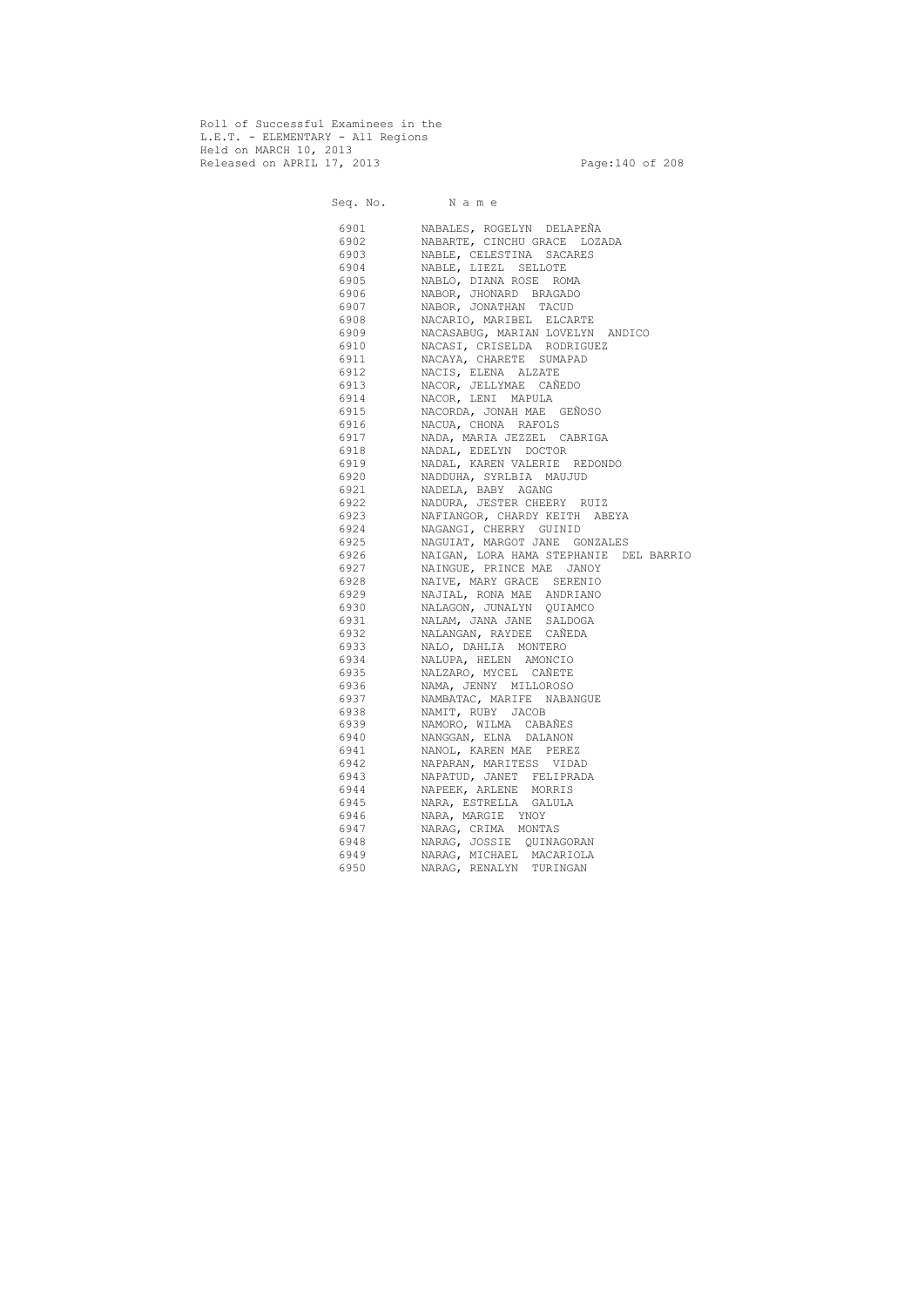Roll of Successful Examinees in the L.E.T. - ELEMENTARY - All Regions Held on MARCH 10, 2013 Released on APRIL 17, 2013 Page:141 of 208

 Seq. No. N a m e 6951 NARAJA, JANICE ALBAO 6952 NARANDAN, ELENA GABATO 6953 NARIDO, LALITH MELISSA GRANADOS 6954 NARITA, JENNIBETH FLORES 6955 NARRO, MIA JOY RESPICIO 6956 NARTIA, CRISTIAN OCHIGUE 6957 NARVASA, MARY JOY LIMA 6958 NASIRIN, PAKSA AUNA ANDIL 6959 NASRODEN, ZENAIDA PUNDA 6960 NASTOR, JHOMAR CAGAMPANG 6961 NATAD, JACKLYN DE GUZMAN 6962 NATAD, JANE MOLINA 6963 NATAY, ARAVEL MONTEMAYORES 6964 NATE, BABYLYN MOICO 6965 NATINGA, KAREN MENDOZA 6966 NATINGA, VANESSA SIOTE 6967 NATIVIDAD, AUBREY PATRICIO 6968 NATIVIDAD, ZENAIDA SANGALANG 6969 NATO, REVELITA DE ASIS 6970 NATOR, ROSSLYN JOYCE GENILLA 6971 NATUEL, ENNY SELDA 6972 NATURA, DAISY GUBAC 6973 NATURALIZA, LOU REZ GUMAGAY 6974 NAVAJA, RAY ANTHONY MAGLASANG 6975 NAVALES, ANGELICA DACUT 6976 NAVALTA, ZAYRA MONTERO 6977 NAVARES, BELINDA LERION 6978 NAVARO, RIYAHLIN ACOSTA 6979 NAVAROZA, LEA JABINAR 6980 NAVARRA, JESSIE MAE TOLETE 6981 NAVARRETE, ARNOLD BONGOLAN 6982 NAVARRO, BREZZY MAE ALINDAO 6983 NAVARRO, CATHRINA DELOS REYES 6984 NAVARRO, DAISY ABIADA 6985 NAVARRO, JACKIELOU PERALTA 6986 NAVARRO, JUNIL LUMAGBAS 6987 NAVARRO, RAIXA SANTOS 6988 NAVARRO, ROSEMARIE GRAVAMIN 6989 NAVASCA, ANELYN VISTAL 6990 NAVIDAD, JAIME JR CABIAO 6991 NAYIC, SHERHANA JAMIH 6992 NAYLON, MARY NORVIE QUIAMCO 6993 NAYRE, MERLEEN TOMAS 6994 NAYVE, APRIL ROSE TEJERO 6995 NAZAORA, NORAYNI AMBOLOTO 6996 NAZARENO, MENCHITA DOMINGO 6997 NAZARENO, RENE PANDILI 6998 NAZARINO, VILMA DURON 6999 NAZARREA, MARY JANE ECLEO 7000 NAÑAR, CHERRYLIN GILE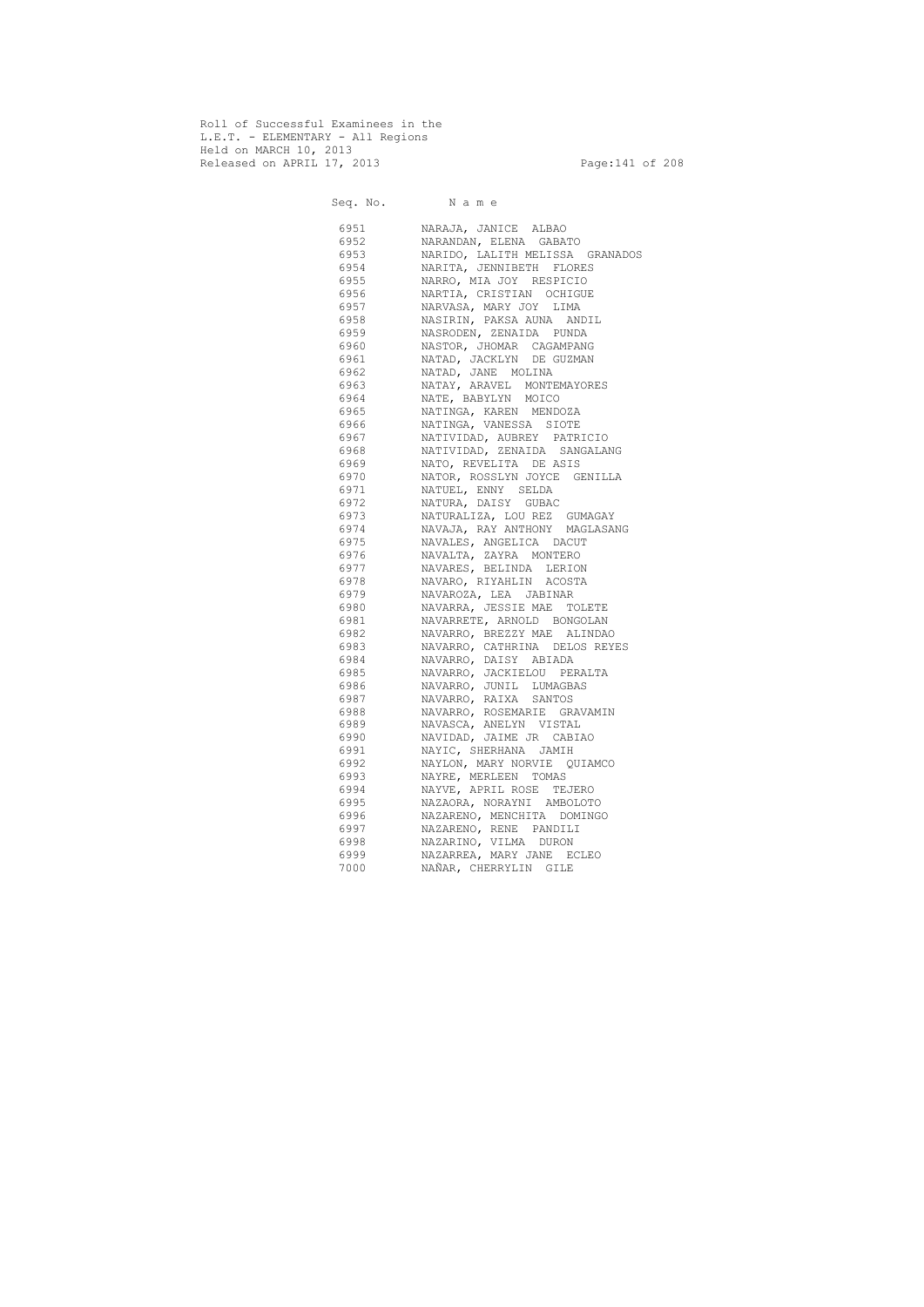Roll of Successful Examinees in the L.E.T. - ELEMENTARY - All Regions Held on MARCH 10, 2013 Released on APRIL 17, 2013 Page: 142 of 208

 Seq. No. N a m e 7001 NEBREJA, ELVY DOLLETE 7002 NECESARIO, GERALDINE DOMINGO 7003 NECOR, MECHILE OLBINAR 7004 NECOR, RONIE ESPAÑOLA NEDRUDA, JAY TORLAO 7006 NEGADO, JENNY RUTH PEREZ 7007 NEGRANZA, JEFFERSON GACUTNO 7008 NEIZ, GENELYN VERDIDA 7009 NEMEÑO, EUNICE ROSARITO 7010 NEO, SANDRA ANTONIO 7011 NEO, ZARAH JOYCE SARMIENTO 7012 NEPASCUA, ARIES BAUTISTA 7013 NEPOMUCENO, EDWIN CARUANA 7014 NEPOMUCENO, JESSUSA CASIDSID 7015 NERA, NIÑO MANAYAN 7016 NERI, CHRISTINE MAE JUGALBOT 7017 NERIZON, HENRY JR VILLASIS 7018 NERONA, RICSON FACUN 7019 NEROZA, JANICE CELIS 7020 NERVAR, SUSAN NABIONG 7021 NESTAL, JENNIFER TATAD 7022 NGAN-OY, MARY POLAWES 7023 NGIDAYAN, JOYCE ABCAS 7024 NIAN, SITTE NORIA MALON 7025 NIBALVOS, EMREICH EUGENIO 7026 NICANOR, CHARRY SOE BAGONA 7027 NICAR, MARIVIC TABLERO 7028 NICART, HONEYPEARL PANTALIANO 7029 NICOLAS, NORA DE CASTRO 7030 NIDO, JUSTINE ANA MOGADO 7031 NIEBLA, RIZALYN CABUCOS 7032 NIEVA, JANICE NEBRES 7033 NIEVA, LYN JOY LUNAS 7034 NIEZ, SHIELA MARIE RONDEZ 7035 NILLAMA, RIZA OTLANG 7036 NILLO, MARILOU PALAYLAY 7037 NIMO, JENNYLYN NIEVES 7038 NINTING, ESTRELLA SAUPIT 7039 NIONES, SUZZETE SUMAGANG 7040 NIPAS, LIEZL MIRABALLES 7041 NISCE, MARI NIKOLA CRISOLOGO 7042 NIVERA, MALIEDEL SINGCOY 7043 NIÑO, DONALYN BALIDIO 7044 NOBLE, MYLENE CASINO 7045 NOBLEJAS, JENNIFER GINO 7046 NODADO, ERNAL JOVIT RODENAS 7047 NOGA, JERRY NUÑEZ 7048 NOGADAS, NORVILLA LUGNASAN 7049 NOMIO, HIDELISA RAMULTE 7050 NONAR, NESIE ESMAMA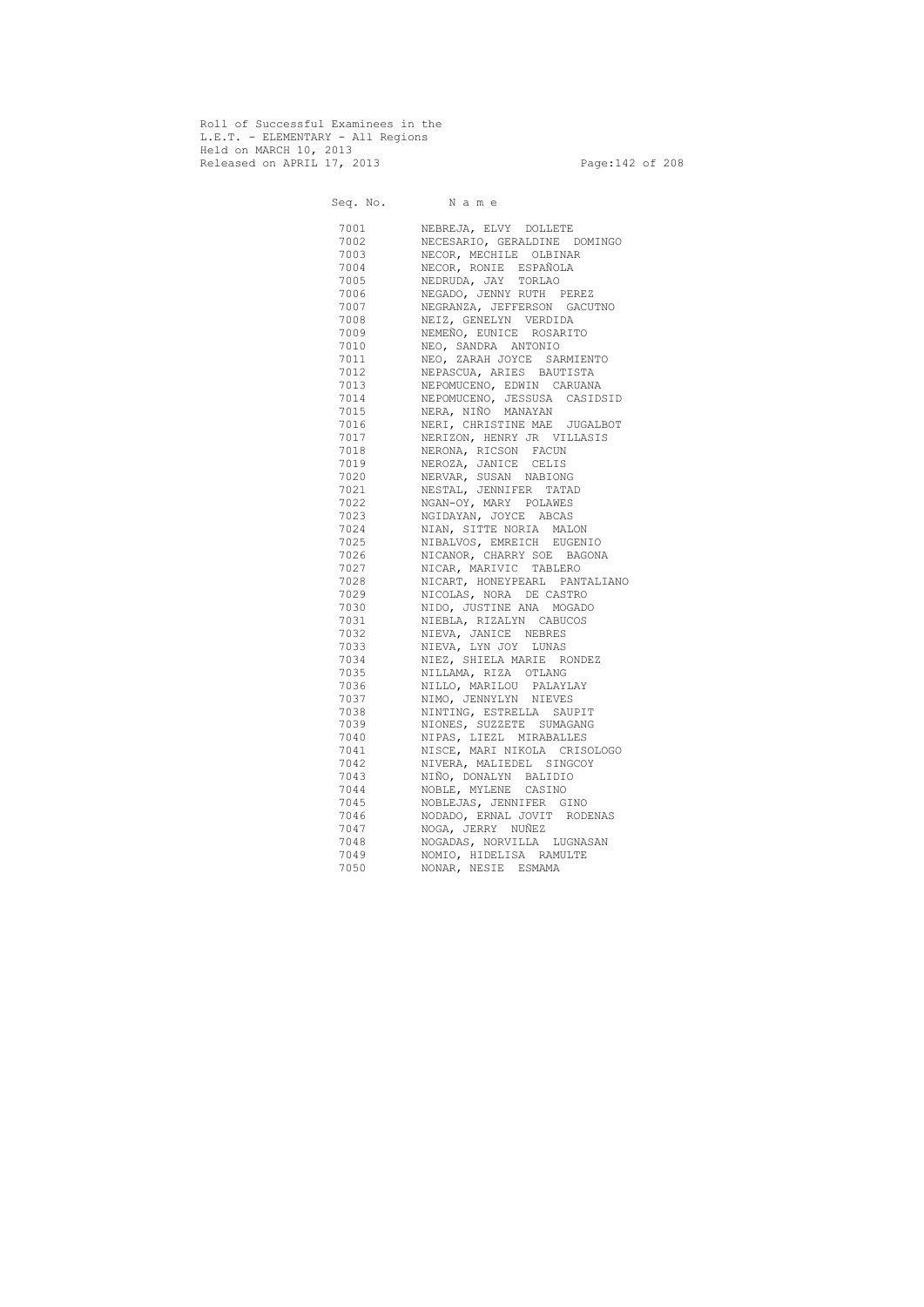Roll of Successful Examinees in the L.E.T. - ELEMENTARY - All Regions Held on MARCH 10, 2013 Released on APRIL 17, 2013 Page:143 of 208

 Seq. No. N a m e 7051 NONO, ISABELITA CABRERA 7052 NOORA, LYRA PELAGIO 7053 NOORA, MERCY TRINIDAD 7054 NOR, AMADOR ALAMADA 7055 NORIEL, MICHAEL JOHN DE LEMOS 7056 NOROMBABA, JESSA ORQUE 7057 NOROMBABA, MATEA MAISO 7058 NOTADO, MAY ALUMBRES 7059 NOTARTE, MA FE MORTA 7060 NOVA, ANALYN BEA 7061 NOVAL, GRACE MAMALING 7062 NOVEDA, MABEL DAYLO 7063 NOVIDA, EVERLYN CABANILLA 7064 NOVO, EDWIN PAPAS 7065 NOYA, JONALYN LAO 7066 NOYNAY, CHERRY MONCADA 7067 NUESCA, GERAISA GRYNNE MACARAEG 7068 NUEVAESPAÑA, EMILLA OCCEÑA 7069 NUEVO, JANNETTE DELOS SANTOS 7070 NUGAS, MARILOU MANDANAO 7071 NUGUID, FORTUNE BIANCA CAMILLE AGUDON 7072 NUGUIT, AGNES DILAO 7073 NUGUIT, VANESSA NICART 7074 NULJAID, MELDI-RASHIA AKIMUDDIN 7075 NULLEN, ANALIZA LEAH SANTIA 7076 NULO, ANGELYN LLOBRERA 7077 NUMERON, CHERYLL ORANZA 7078 NUNTING, ESMAIL SAIK 7079 NUYLES, CRIZ TAN 7080 NUÑEZ, LLOYD PATRICK TELEBRICO 7081 NUÑEZ, MICHELLE PASION 7082 NUÑEZ, NOLIRIC TRIGUERO 7083 NUÑEZ, ROSEMARIE ESCOTOTO 7084 NUÑEZ, SALLY MIRANDA 7085 NUÑEZ, SAMUEL VILLLAGANAS 7086 OANDASAN, JENEALLE BARBER 7087 OANES, DOMIXANDER REBLEZA 7088 OASNON, JESSICA NIÑA ESPANTO 7089 OASNON, JESUSA NIÑA ESPANTO 7090 OBAR, RHEGIN LINDO 7091 OBEDA, CHONA NATUEL 7092 OBEDA, LUCIANA AMOR 7093 OBEN, MARLON VELASCO 7094 OBIAS, JENELYN FANDIALAN 7095 OBIAS, MARIFE LOVINA 7096 OBIAS, MICHELLE TAMAYO 7097 OBILLO, JUDYLYN LUCENARIO 7098 OBIS, DHONA BHELL MENDARO 7099 OBISPO, JELLY GERONIMO 7100 OBISPO, MARY JOY MALANA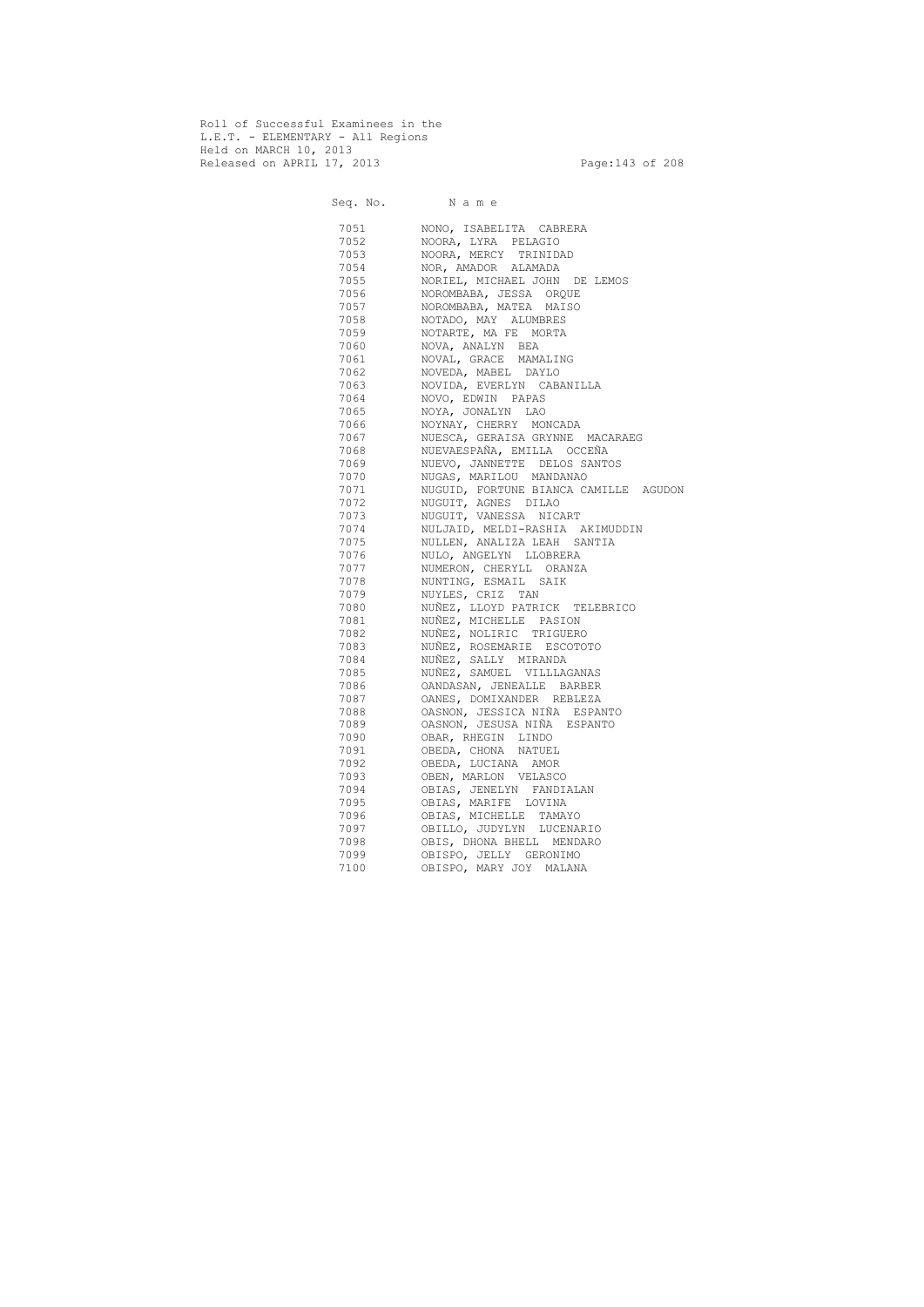Roll of Successful Examinees in the L.E.T. - ELEMENTARY - All Regions Held on MARCH 10, 2013 Released on APRIL 17, 2013 end and the Page: 144 of 208

| Seq. No. Name |                                     |
|---------------|-------------------------------------|
| 7101          | OBLEA, NOEMAE PRITZ MARIE MACARANAS |
| 7102          | OBLINO, ARA LODONIA                 |
| 7103          | OBLINO, JEAN SILAPAN                |
| 7104          | OBLIOPAS, GAUDENCIO JR GABIANA      |
| 7105          | OBNASCA, CATHERINE EDAN             |
| 7106          | OBONGEN, HAZEL JOY MEMBRADO         |
| 7107          | OBOSIN, FRANCISCO JR CABUGAWAN      |
| 7108          | OBRA, JESSICA SERAFICA              |
| 7109          | OBREGON, DRETCHEN JOY VALENTEROS    |
| 7110          | OBUGA, JOSIE JALALON                |
| 7111          | OCADO, JEAN RAGAODAO                |
| 7112          | OCALE, RUFFA CABUEÑOS               |
| 7113          | OCAMPO, ANGELENCA RIVERA            |
| 7114          | OCAMPO, BERNARDO JAVIER             |
| 7115          | OCAMPO, CHRISTOPHER GONZALES        |
| 7116          | OCAMPO, FATIMA LIGSA                |
| 7117          | OCAMPO, LORENA CARREON              |
| 7118          | OCAMPO, MARICEL ALCANTARA           |
| 7119          | OCAMPO, MAVEL REDITO                |
| 7120          | OCAMPO, MERLY BACUD                 |
| 7121          | OCCEÑA, AINEL SANCHEZ               |
| 7122          | OCENAR, AILEEN IBAÑES               |
| 7123          | OCENAR, NANCY JACUTINA              |
| 7124          | OCEÑA, MARICEL ALBARICO             |
| 7125          | OCFEMIA, KAREN ALLORDE              |
| 7126          | OCHATE, JEANLIE ABANGGAN            |
| 7127          | OCHEA, JOCELYN NGUJO                |
| 7128          | OCHO, JENNY TIEMPO                  |
| 7129          | OCLARINO, MADILYN TUTANES           |
| 7130          | OCLARIT, ROVIELYN CUERBO            |
| 7131          | OCON, DOREEN MARTOS                 |
| 7132          | OCON, JOHN ROBERT RODA              |
| 7133          | OCON, SHIELA ANN MARIE DE LEON      |
| 7134          | OCSEBIO, REMA TAMAYO                |
| 7135          | OCSIO, JOY ANNELIE YU               |
| 7136          | OCTAVIANO, LYRMA ANGOL              |
| 7137          | OCTAVIO, HERNALYN COTMAYA           |
| 7138          | OCTOBRE, JOEL SALO                  |
| 7139          | ODAL, CHERRY MAY AVENTAJADO         |
| 7140          | ODAL, NORHAYA DARIMBANG             |
| 7141          | ODCHIGUE, AIZA ALMONTE              |
| 7142          | ODE, RONILIE CAMACHO                |
| 7143          | ODELL, ALMA ENDENCIA                |
| 7144          | ODEVILAS, ADELFA DABAN              |
| 7145          | ODIN, SITEHAWA ABDULA               |
| 7146          | ODITA, JOSEPHINE PADRIQUEZ          |
| 7147          | OFIANA, ANNALOU CALONGE             |
| 7148          | OGAHAYON, ROWENA JUNTONG            |
| 7149          | OGALE, MA GINA BEBITA               |
| 7150          | OGANIA, MA KAREN QUIJANO            |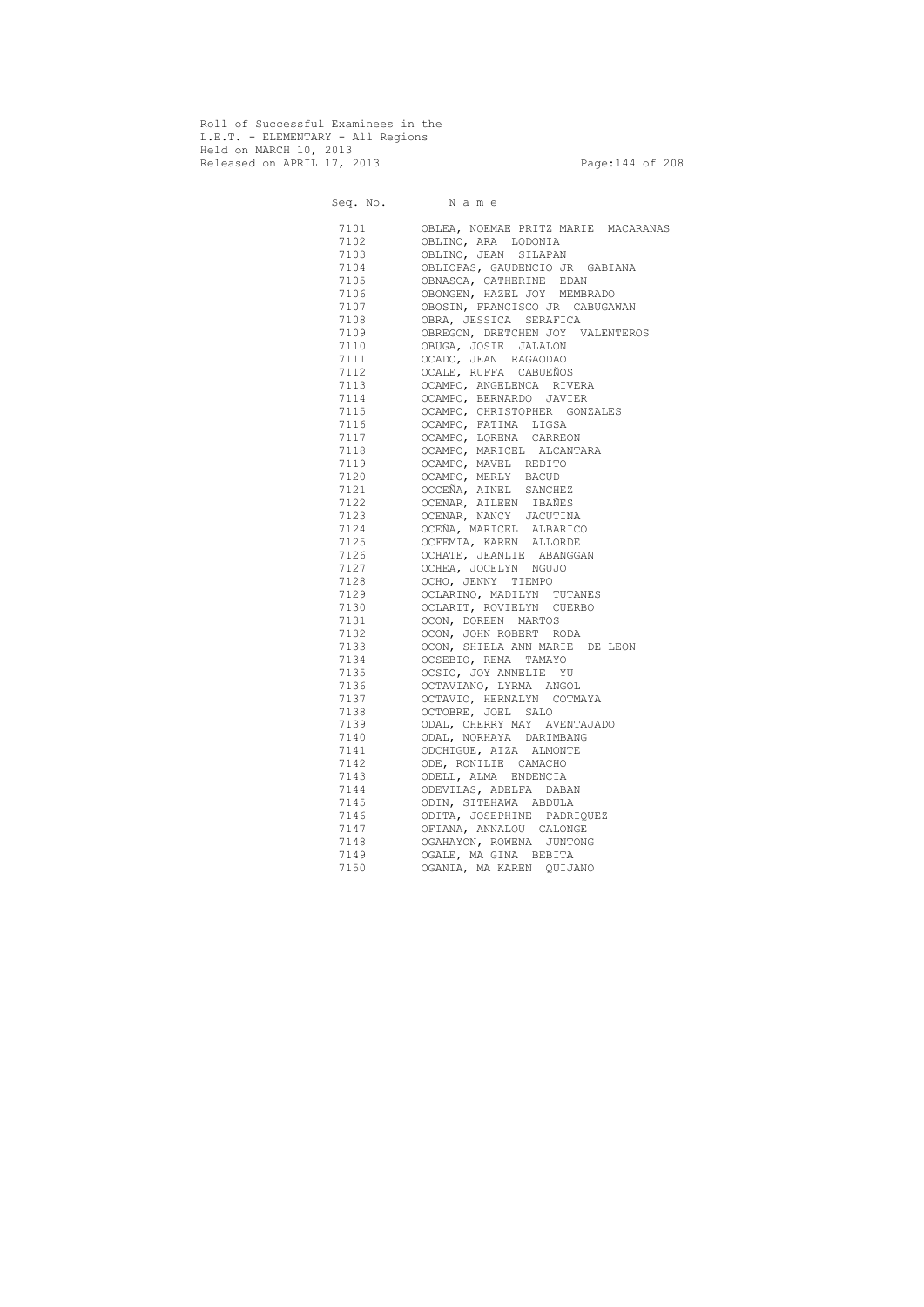Roll of Successful Examinees in the L.E.T. - ELEMENTARY - All Regions Held on MARCH 10, 2013 Released on APRIL 17, 2013 Page:145 of 208

 Seq. No. N a m e 7151 OGATIS, DARYL ALVAREZ 7152 OGATIS, ROSALINDA VILLACRUZ 7153 OGAYAN, ANGELITA GULGULWAY 7154 OGAYON, RIZA CATALLA 7155 OGERIO, MA IRENE ZARATE 7156 OGORDA, CATHRENE JOY ACOSTA 7157 OGTONG, DIVINE GRACE BARRIOS 7158 OLAES, NAZARVIN REYES 7159 OLALIA, MINDA GALOPE 7160 OLANDESCA, MARC JOSEPH RODENAS 7161 OLANO, MONTISA BALAQUIO 7162 OLAPANI, EDIR REGALADO 7163 OLARTE, ABRAHAM JR CLACIO 7164 OLARTE, ARLY JOY DAGOS 7165 OLARTE, CASTOR JR ANDALES 7166 OLASIMAN, ANABEL ENCENARES 7167 OLASIMAN, CHRISTINE MAE PARAGAS 7168 OLAVARIO, DINA MARFIL 7169 OLAÑO, KATHLEEN JOY CATOLOS 7170 OLDAN, MARY JEAN GARCIA 7171 OLE, JOY CANETE 7172 OLEA, MA CRISTINA GARBACIO 7173 OLEA, MARIA RIELLA CEA ESTOQUE 7174 OLEVERIO, RITCHELLE CANIOS 7175 OLI, ANDY ASUERE 7176 OLIGANE, JOSEFINA MACARAEG 7177 OLING, GENALINE VALIENTE 7178 OLITAN, NEDY RELAMPAGO 7179 OLIVA, MANNIELLE MAE TOLENTINO 7180 OLIVAR, ARIANE AMISTAD 7181 OLIVAR, GLIZA CALOÑGE 7182 OLIVAR, ODESSA ROCULAS 7183 OLIVARES, ARNEL VILLAREJO 7184 OLIVER, GRACE ROTAZO 7185 OLIVERON, JEANNYLIZA CONJE 7186 OLIVO, CORNELIA ESGUERRA 7187 OLIVO, SARAH MAE GUDES 7188 OLLERAS, MARK ANTHONY MERCADO 7189 OLLET, CHESTER GIL VERGA 7190 OLLETA, EVELYN TABLO 7191 OLLINA, MICHO SIRAY 7192 OLVIDO, EDITHA PLEÑOS 7193 OMAGAP, JANICE TY 7194 OMALE, VICTOR PLOTINO 7195 OMAMBAC, RETZEL PESCADOR 7196 OMANDAC, BRYAN COLITA 7197 OMANDAM, COLEN FUENTES 7198 OMANDAM, MARIVIC BUCHAN 7199 OMAR, OMAIRAH DIMALOMPING 7200 OMAR, WAHIDA SAWAL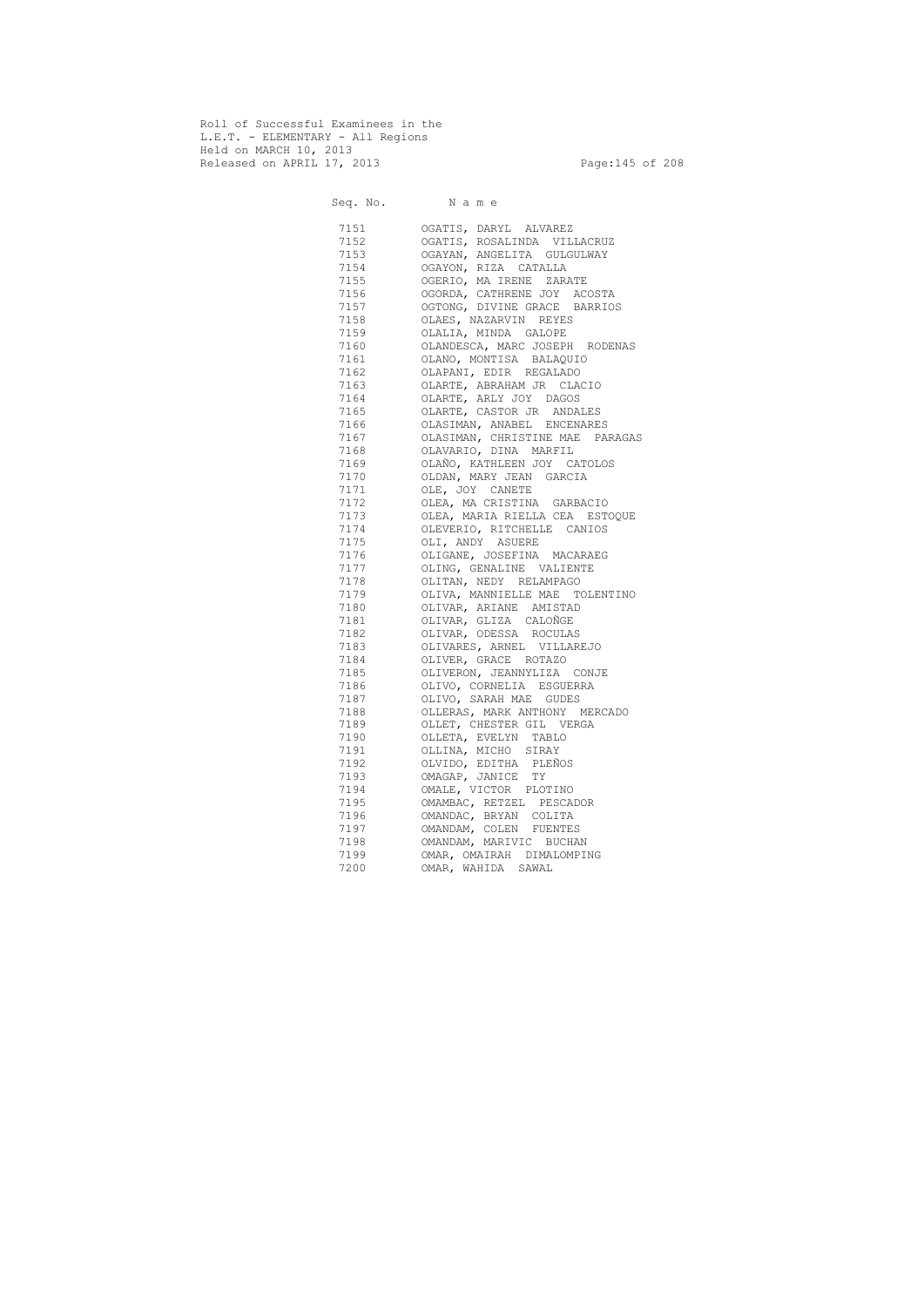Roll of Successful Examinees in the L.E.T. - ELEMENTARY - All Regions Held on MARCH 10, 2013 Released on APRIL 17, 2013 Page: 146 of 208

 Seq. No. N a m e 7201 OMASDANG, CATHY GAY ACEDO 7202 OMBAJIN, CINDY ARCAYOS 7203 OMBOY, TINY ANN TISON 7204 OMBROG, RELYN GALLEGO<br>7205 OMEGA, YVBETTE VILLAR OMEGA, YVBETTE VILLARDO 7206 OMICTING, JERALDINE ECO 7207 OMILDA, DARLENE JOSE 7208 OMILIG, HEIDE SIERAS 7209 OMISOL, VIAVELYN HAMPAC 7210 OMO, ROSEMARIE BATI 7211 OMONGOS, JUDITH BASILGO 7212 OMPAD, MELISSA IGOT 7213 ONAN, MELISA BALDEO 7214 ONARIO, EVA MINA 7215 ONDA, AGNES ONDA 7216 ONDA, KENNY ROGER WAGA 7217 ONDAYANG, EGMEDIO JR DADIVAS 7218 ONDIVILLA, FJORD WAMIL 7219 ONDOCON, JIONALYN MAPANDO 7220 ONDOY, LAVINIA FEROLINO 7221 ONESA, ARMANDO JR NOVA 7222 ONESA, JENELYN CERVANTES 7223 ONG, DANIEL JR PALABAY 7224 ONG, LEVILYN GARDOSE 7225 ONG, MARIA DELA PAZ HIPOLITO 7226 ONG, MARIFE DELOS SANTOS 7227 ONG, MARY GRACE LIMBO 7228 ONG, MILBEN CAPUNDAG 7229 ONGCOY, REZ GUILLER ABING 7230 ONOFRE, ARCHIE FORTUNA 7231 ONREJAS, SHARA KRISTA DELA BAJAN 7232 ONTOG, HILDA BARRUN 7233 ONTOLAN, CAROLINE JANE PAGHASIAN 7234 OPADA, ROSALIE SAJULAN 7235 OPERARIO, OSCAR JAY JR CALDA 7236 OPEÑA, CATHERINE CARIAS 7237 OPEÑA, MELANIE MANACIO 7238 OPEÑA, NILO JR RONQUILLO 7239 OPIÑA, PAMELA JIMLAN 7240 OPLE, JANETTE TINAPAY 7241 OPONDA, CAROLINE MAY AÑANA 7242 OQUENDO, ROWENA DELA CRUZ 7243 ORA, RONNA LIZA RETANAL 7244 ORACION, LIEZEL VITUALLA 7245 ORACION, VANESSA PONTE 7246 ORACOY, ROVIE JANE CARNICER 7247 ORAG, ANNALIZA ERONG 7248 ORAÑO, ALFIE ROSE DELA PAZ 7249 ORBETA, CHERIZA MANZANO 7250 ORCAJADA, SUELYN TUPAS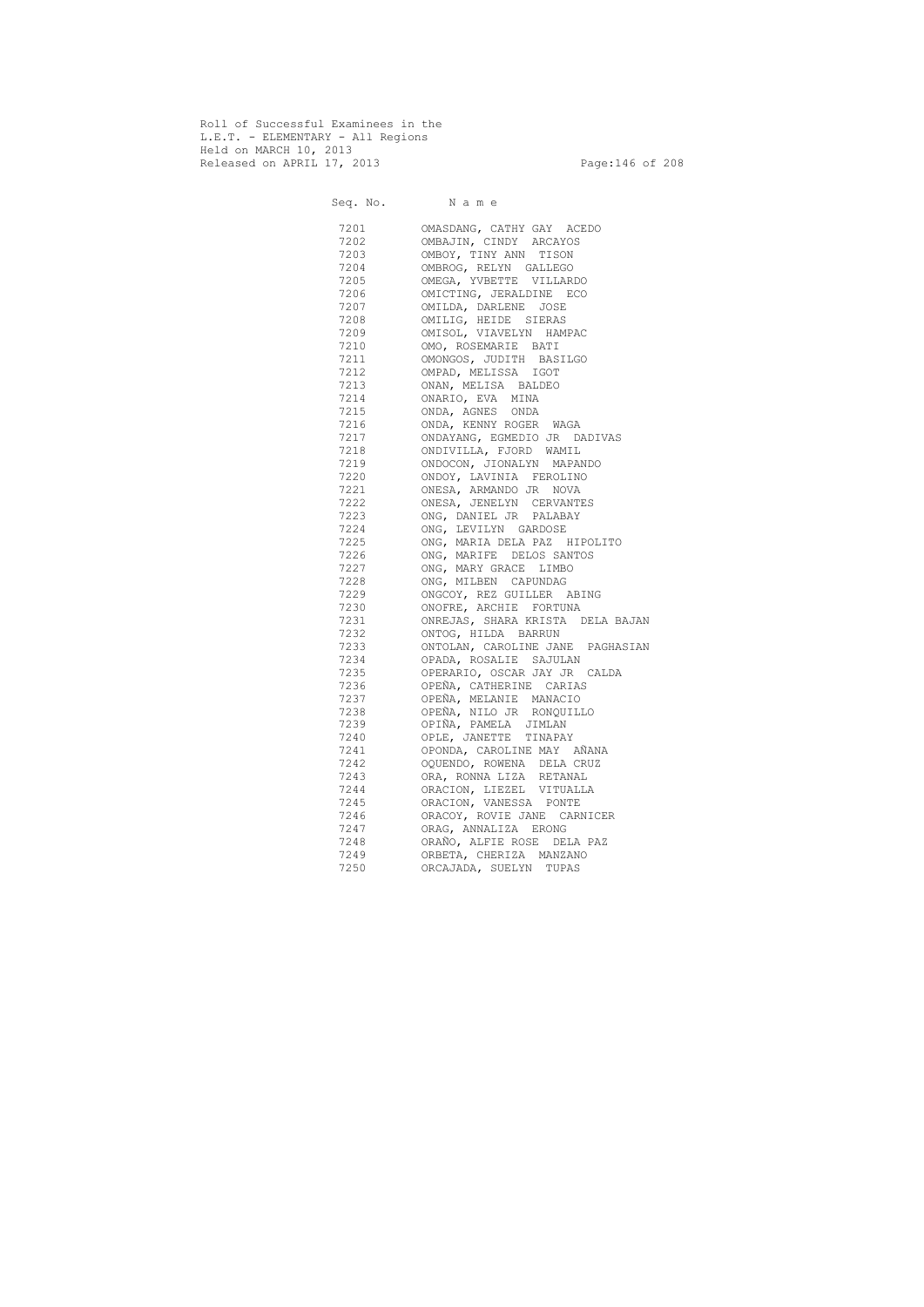Roll of Successful Examinees in the L.E.T. - ELEMENTARY - All Regions Held on MARCH 10, 2013 Released on APRIL 17, 2013 Page:147 of 208

 Seq. No. N a m e 7251 ORCAJO, JELYN LIBRETA 7252 ORCINO, ROVIE MAE MARARAC 7253 ORCULLO, MA CHRISTIE PEARL CORPUZ 7254 ORDANEZA, MERCY GASQUE ORDANIEL, RHODA MAY DELFIN 7256 ORDAS, HANSEL UBALDO 7257 ORDAS, RIZA ASUNCION 7258 ORDENACION, NICK DRAPER 7259 ORDENIZA, ELVIE ATANOSO 7260 ORDIALES, VIENNA MARIELLA LIWANAG 7261 ORDINARIO, KATRINA GERONIMO 7262 ORDIZ, DEMOSTHENES JR TIEMPO 7263 ORDONIO, JORDAN MERCURIO 7264 ORDOÑEZ, BLENDA ACOSTA 7265 ORDOÑEZ, FRANCES IRISH COLENDRES 7266 OREJAS, CHERRY JOY SOLIS 7267 ORELLANO, MARY KHRIS FLEUR SAYSON 7268 ORESCO, DALIA FLORES 7269 ORETA, AIZEL SERRANO 7270 ORGADA, MARIVIC REALIS 7271 ORGANIZA, SABINO JR BAÑOC 7272 ORGO, IMELDA EDMAR MEDIOS 7273 ORIAS, JUMAR SIOC 7274 ORIEL, JONALYN CORDERO 7275 ORIENTE, REGIEFEL VERGARA 7276 ORILLA, JENNY-VI MATA 7277 ORILLOSA, LEORY DIONISIO 7278 ORIMACO, REY ARCHIE ABRICA 7279 ORIO, MARISOL APOLINAR 7280 ORIO, MELANIE ALBURO 7281 ORION, DENNA JANE PAGLINAWAN 7282 ORLINA, JANICE DISPOLON 7283 ORNIDO, MICHELLE GUARDIANO 7284 ORNOPIA, JENNIFER FEROLINO 7285 OROCAY, LORNA RECOMONO 7286 ORONGAN, NEVIEJEN ESTRELLES 7287 OROPESA, AMY ARTISTA 7288 OROS, AIMEE-JESSA CATUBAO 7289 OROSA, JOVERTO NIPA 7290 OROT, MARY GRACE ABATAYO 7291 OROZCO, ALYZA JOY BILOG 7292 OROZCO, MARIA ROSEAN LLOVIT 7293 ORQUISTA, MERALYN GAMALA 7294 ORQUISTA, RENE LUCAR 7295 ORSAL, EVANGELISTA BURAC 7296 ORSIT, MARCELINA LANGGAO 7297 ORTAZO, ESTERLITA DABUET 7298 ORTEA, DIOLITO ORROZ 7299 ORTEGA, AIDYE AHYN GALVE 7300 ORTEGA, ALVIN MALLARI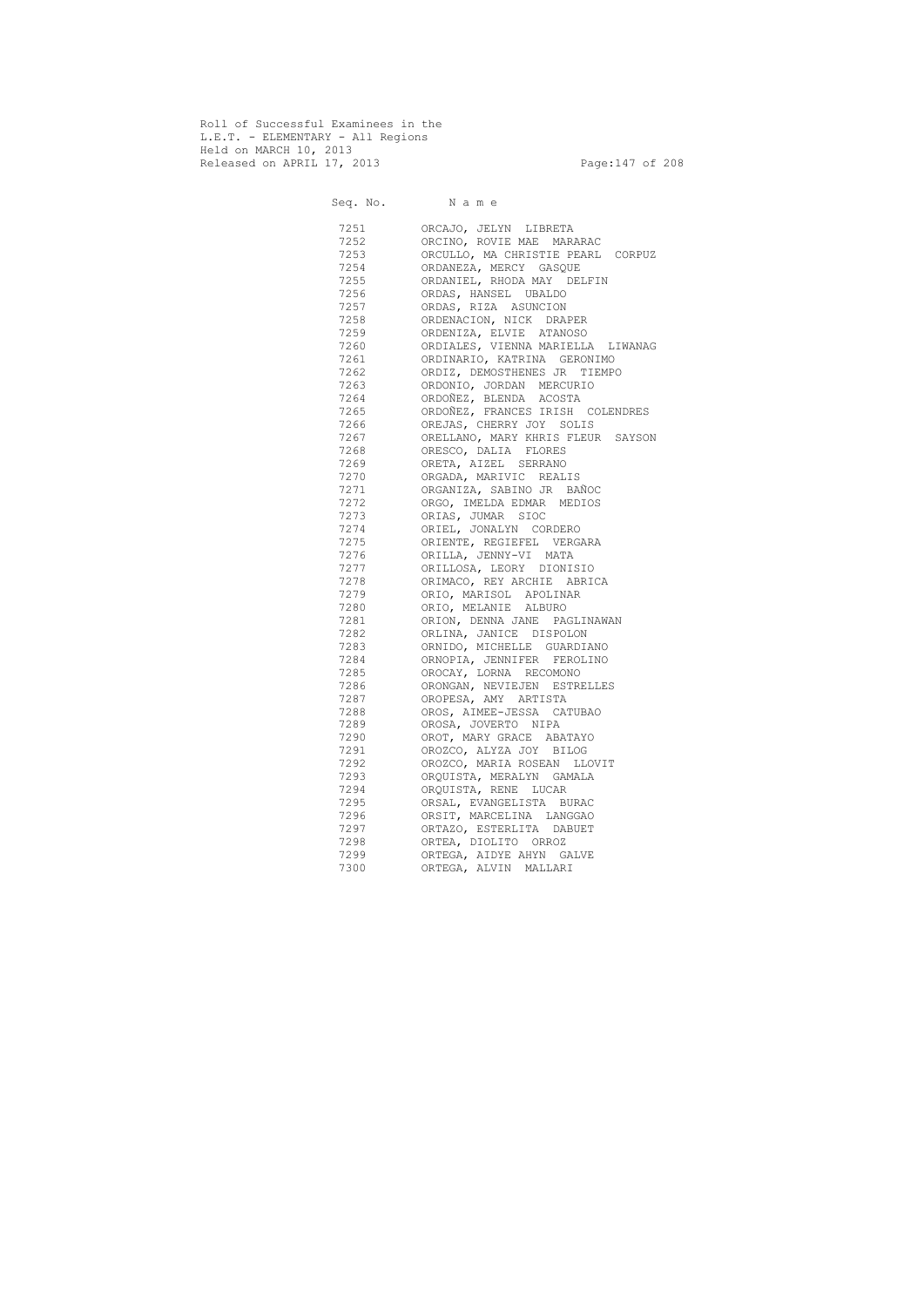Roll of Successful Examinees in the L.E.T. - ELEMENTARY - All Regions Held on MARCH 10, 2013 Released on APRIL 17, 2013 Page:148 of 208

 Seq. No. N a m e 7301 ORTEGA, EUNICE JALAYAJAY 7302 ORTEGA, HAZEL TOLEDO 7303 ORTEGA, JULIUS BRIAN GALVEZ 7304 ORTEGA, LANIE VARGAS ORTEGA, MA CRISTY FAJARDO 7306 ORTEGA, MARYROSE LANDICHO 7307 ORTEGA, MYLA FERRER 7308 ORTEGA, RUBYLYN OLOROSO 7309 ORTEGA, VICENTE GAILAN 7310 ORTEGA, VICTOR IMMANUEL 7311 ORTIAGA, LORIE ANTHONY SANGCAP 7312 ORTIGUERO, CHERILOU DE LOS SANTOS 7313 ORTILE, MARIA CRISTINA BENGUSTA 7314 ORTIOLA, RITA BELLO 7315 ORTIZ, CRISTY RIVERA 7316 ORTIZ, EMELIE QUENOPKOP 7317 ORTIZ, JEAMIA ERIKA TAMARES 7318 ORTIZ, JEANELYN ELARDO 7319 ORTIZ, JESSICA CINCO 7320 ORTIZ, KHENDY LOABLE 7321 ORTIZ, RAYMART MADRIGAL 7322 ORTIZ, RIZALYN SANCHEZ 7323 ORTIZ, ROSANNA ALEJANDRE 7324 ORTIZ, ROSEMARIE MOLINA 7325 ORTUA, RICARDO GARRADO 7326 OSABEL, MARY ANN BARICUATRO 7327 OSABEL, ROSEVELINDA PEPITO 7328 OSAYAN, MARIA CRISTEL APORADO 7329 OSIS, MARIA JUDITH AURELLANA 7330 OSMA, MA APRIL ANN SARMIENTO 7331 OSOP, NORJANAH ZAINAL 7332 OSORIO, RUBY ROSA SUPITER 7333 OSQUIZA, ELLEN TOMAS 7334 OSTING, LEAH KIMBUNGAN 7335 OSUNERO, LEA NAMIT 7336 OTACAN, RENAN BADOC 7337 OTAMIAS, JANINE CH ANTIPOLO 7338 OTARES, FRANCINE BORROMEO 7339 OTAÑES, JEAN GUITA 7340 OTE, ELMER OCTAO 7341 OUANO, ALEXANDER ARTESANO 7342 OUANO, JOSEPHINE BATALUNA 7343 OWAO, JONNA DANGPAYAN 7344 OYANGOREN, ROSIE BACELISCO 7345 OYAO, ELLIE ROSE CORTES 7346 PAA, MARICEL ASIDO 7347 PAALAN, SHEILA MAE SANTIAGO 7348 PAAÑO, ROSEY SERUJANO 7349 PABELLON, LESTHER JOHN LABAWAN 7350 PABERECIO, MERILYN GALARPE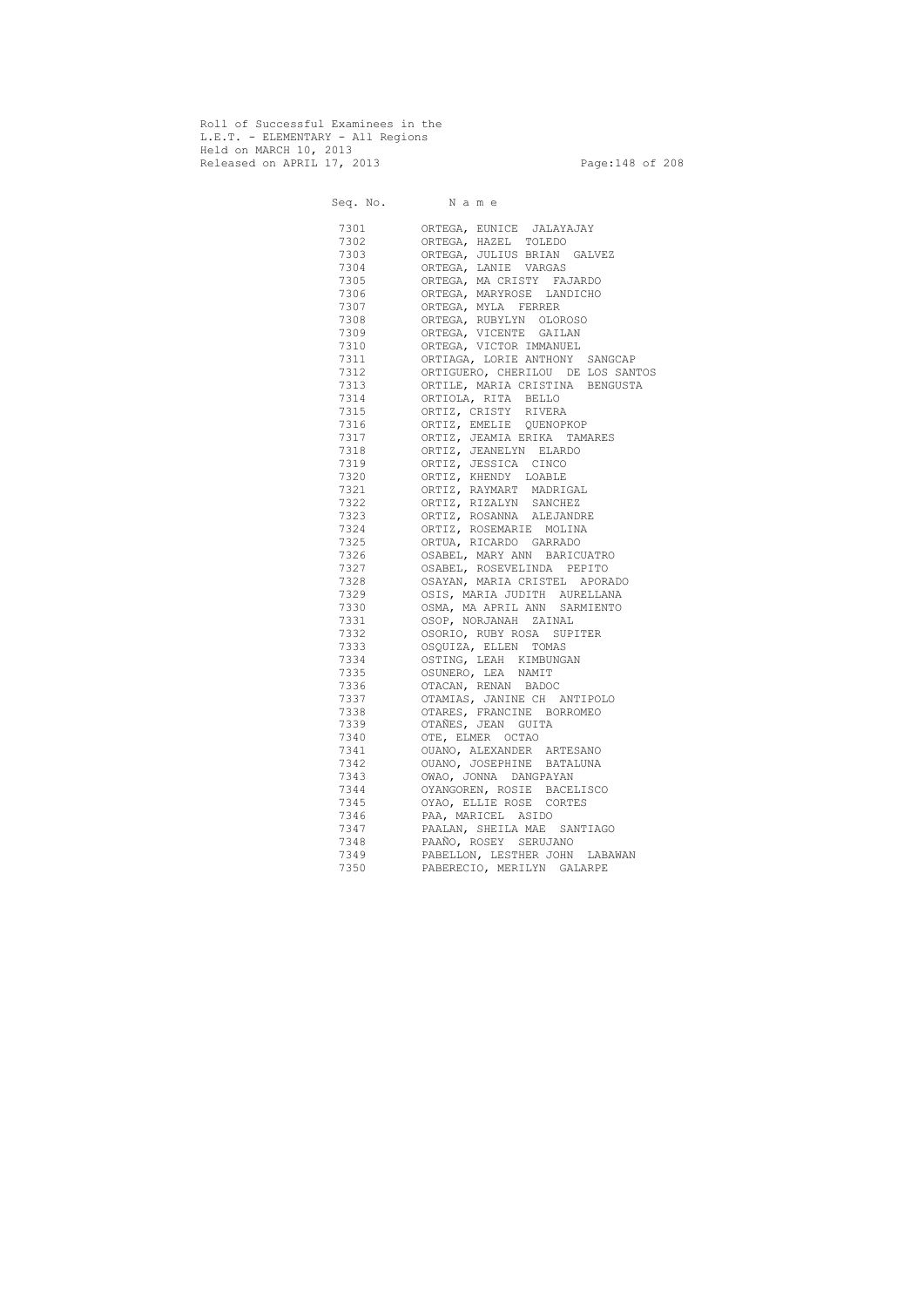Roll of Successful Examinees in the L.E.T. - ELEMENTARY - All Regions Held on MARCH 10, 2013 Released on APRIL 17, 2013 Page:149 of 208

 Seq. No. N a m e 7351 PABILARIO, CHERRY JIL SALGADO 7352 PABILONA, CHAT PAMA 7353 PABILONA, RAQUEL HAYAO PABLEO, LIONEL IBAN 7355 PABLO, AMY ROSE TONGON 7356 PABLO, GLORY JANE TUMPONG 7357 PABLO, JAYMON TARAYAO 7358 PABLO, JONALYN AGITO 7359 PABLO, ROSALINA TARE 7360 PABONITA, ARLYN BRIETA 7361 PABOR, JOEY LOGARTO 7362 PABUAYA, RONALIN ESPANTALEON 7363 PABUNAN, LEA MANALO 7364 PABUNAN, METZIE JOY SIANGCO 7365 PABUSTAN, CHEENIE LOREN BALINGIT 7366 PABUSTAN, SARAH KRISSETTE BALINGIT 7367 PACA, CATHERINE ABABA 7368 PACALDO, CATHYLEE CAPAROSO 7369 PACALDO, JOANA JEAN AGCOPRA 7370 PACANA, LODELYN DAL 7371 PACAYRA, MARILYN OCASLA 7372 PACCARANGAN, FRANCIA CACAYAN 7373 PACETE, IRISH CAMANO 7374 PACHECO, DINA DAO-ANG 7375 PACHECO, ROSALIMA CAASI 7376 PACHECO, ROSE MAE TANJUSAY 7377 PACHES, CHENIE MARIE PACIENTE 7378 PACHOCO, ANGELITA AMADAR 7379 PACIA, ROCHELL PITA 7380 PACIO, LOIDA AGSAOAY 7381 PACLAUNA, NOVELIZA MARIBOJOC 7382 PACLIBAR, FILOTEA AGNES MEJIA 7383 PACLIBARE, VANNIE LOU PRESNO 7384 PACO, DAPHNEE SARMIENTO 7385 PACO, MA ESTER BAGASON 7386 PACOLA, HERNA ROSE NAVARRA 7387 PACOMA, BART JAYFERZON CABRILLAS 7388 PACOT, CONEY MAE PESCADERO 7389 PACQUINGAN, GERALYN ETCHEVARRE 7390 PACTOL, MARY GRACE ARAGON 7391 PACUAN, PRINCESS KUIZON 7392 PACULABA, ROSEMARIE GUARDARIO 7393 PACUPAC, JENNYLYN TUNAY 7394 PACUPAC, RUTH REGINA TAMON 7395 PADAYAO, EVELYN TRESVALLES 7396 PADAYHAG, ELY JAY LUNA 7397 PADAYHAG, MELVA VENDER 7398 PADAYOGDOG, JEAN CLEMENCIO 7399 PADERES, MOONYEEN PADILLA 7400 PADERNAL, REZYL CERBAS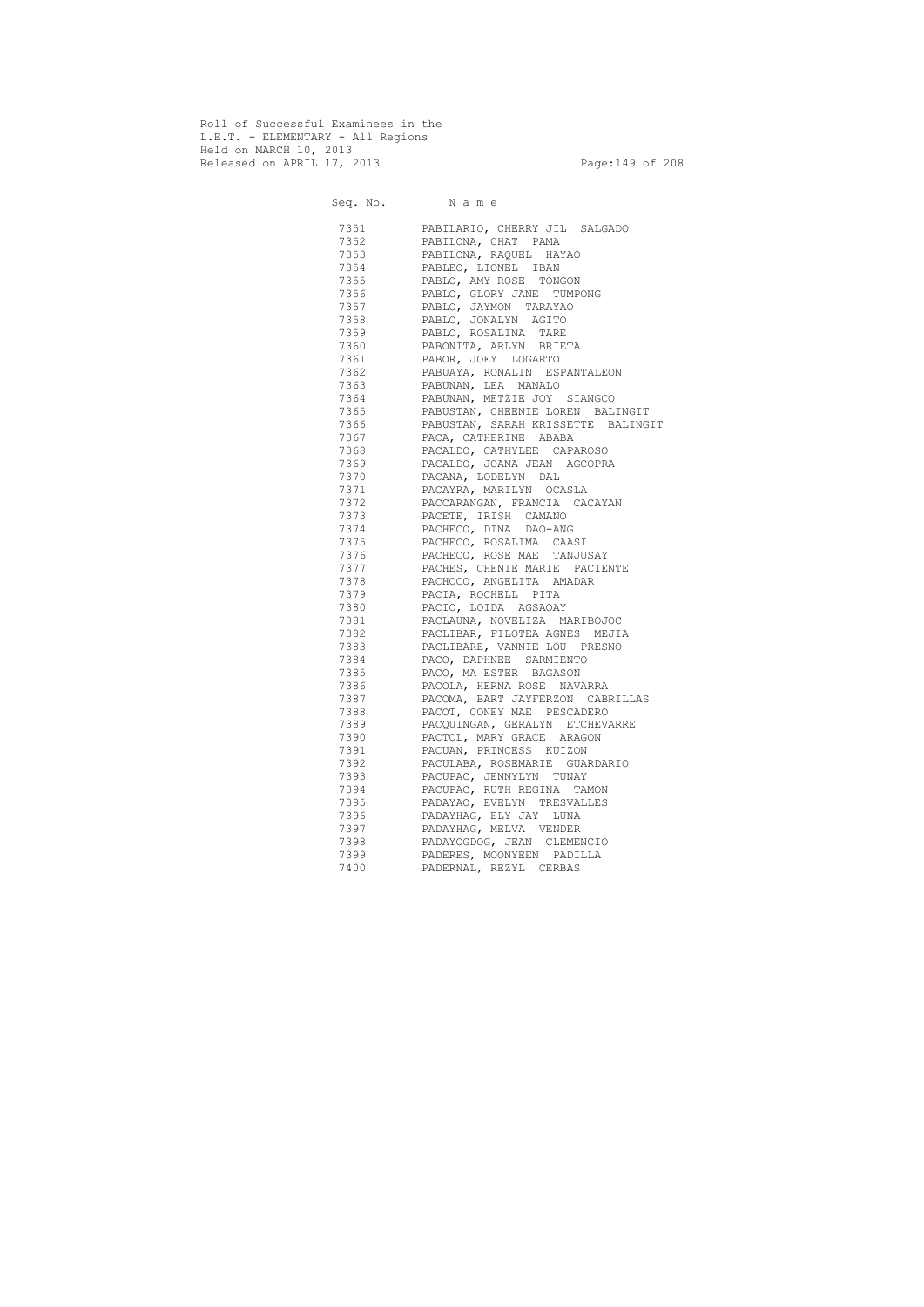Roll of Successful Examinees in the L.E.T. - ELEMENTARY - All Regions Held on MARCH 10, 2013 Released on APRIL 17, 2013 Page:150 of 208

 Seq. No. N a m e 7401 PADERON, MILDRED DE GALA 7402 PADIDA, JAYNE ELVIE BALAWANG 7403 PADILLA, GINA DELA PEÑA PADILLA, MARICEL NOLASCO 7405 PADILLA, RHOMELYN MARIE GALINDON 7406 PADILLA, RIZZA REYES 7407 PADILLA, RONALD BERNAL 7408 PADILLA, RONIEL LAMOSTE 7409 PADILLO, MAUREEN LALU 7410 PADIN, JOMELYN SANBUENAVENTURA 7411 PADIN, MARIA LOIDA SUMAYO 7412 PADING, JURRY BACULIO 7413 PADIOS, JHONRY PALOMAR 7414 PADLAN, RANIELYN MORONDOZ 7415 PADLAN, ROSE ANNE DADO 7416 PADRIQUE, ALLAN DIANGSON 7417 PADRIQUE, MARY ANTONETTE ANSALI 7418 PADRONES, LEONORA PADILLA 7419 PADUA, ANGIELYN RAMOS 7420 PADUA, GARIN DIANELA 7421 PADUA, JANETTE CONSORTE 7422 PADUA, LOUELLA VILLENA 7423 PADUA, MANUEL AVANILLA 7424 PADUA, MYKELL BONAOBRA 7425 PADUA, NORIAN CABARRUBIAS 7426 PADUA, ROBERTO JR PAGARA 7427 PAET, ROMEL PALACIO 7428 PAEZ, FRANCILANE OBRERO 7429 PAGA, VICENTA SERUBIN 7430 PAGAD, MARLYN BARINAN 7431 PAGADO, ERIKA JANE CORTES 7432 PAGADUAN, DIVINA PAJELA 7433 PAGADUAN, ELSA DE LIRA 7434 PAGALAN, FRITZIE MORAGA 7435 PAGALING, CRISSEAN MAGALLANES 7436 PAGALPALAN, SHEILA MAE BOMBEO 7437 PAGAR, GREZI KIWENG 7438 PAGARAGAN, MARGARITA VALENTIN 7439 PAGARAGAN, PRIMA DONNA ALCALDE 7440 PAGASIAN, EVELYN NADELA 7441 PAGAT, MARGARITA BADOR 7442 PAGATPATAN, RIZZA TABERNERO 7443 PAGAY, JANICE ANN RAPANAN 7444 PAGCALIWAGAN, JEANNE HERNANDEZ 7445 PAGDALIAN, MONICA PELIÑO 7446 PAGDATO, IVY PALLADO 7447 PAGENTE, LORIE MAY 7448 PAGHUBASAN, APPLE JOY SABUCOHAN 7449 PAGHUBASAN, ELAILEN MACHICA 7450 PAGLICAWAN, MARIA THERESA TAJONERA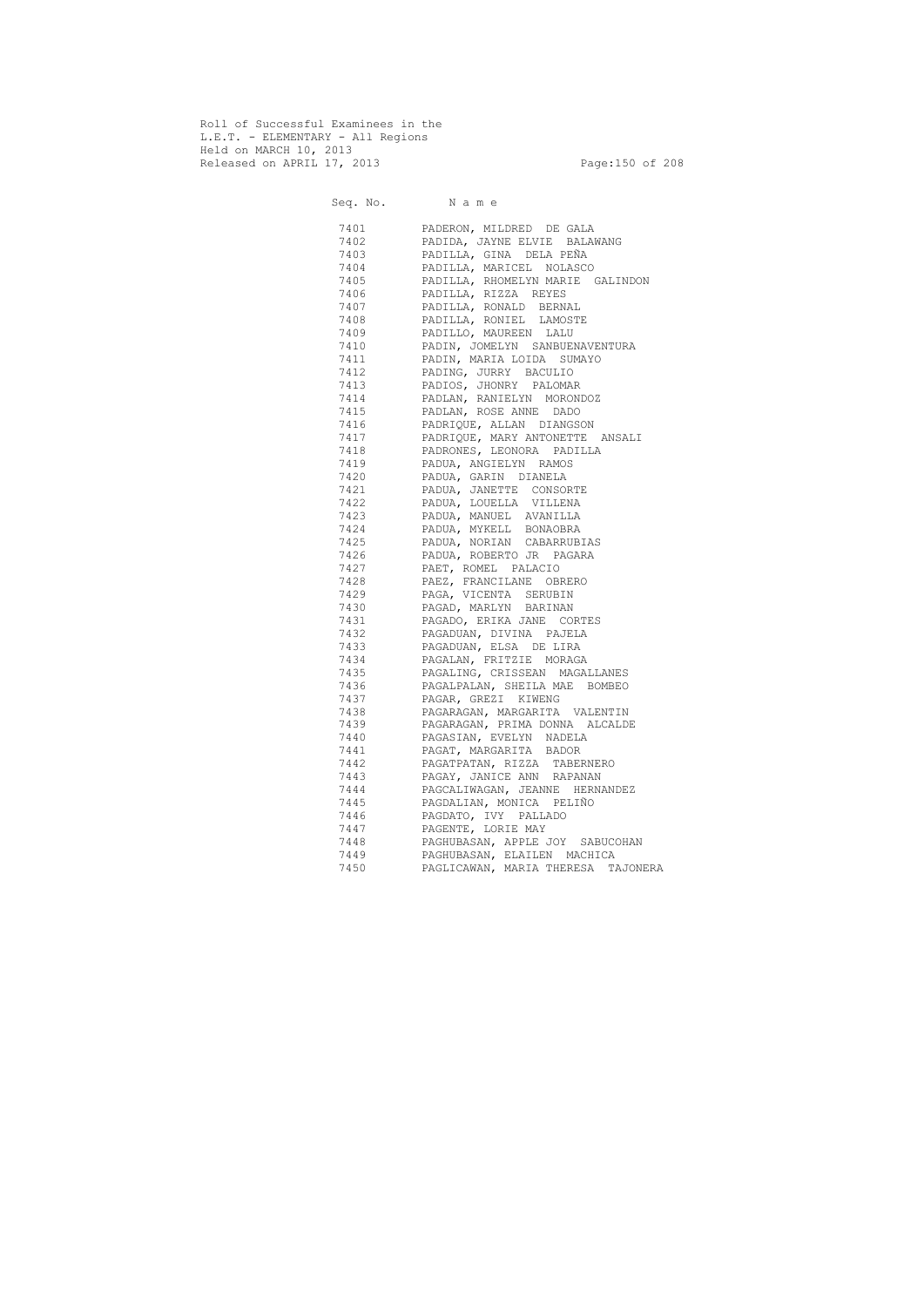Roll of Successful Examinees in the L.E.T. - ELEMENTARY - All Regions Held on MARCH 10, 2013 Released on APRIL 17, 2013 Page:151 of 208

 Seq. No. N a m e 7451 PAGLINAWAN, RICHELLE ALBACIETE 7452 PAGLINAWAN, WILJOY MINIAO 7453 PAGOCAG, ROHAYNA KUSAIN 7454 PAGSUGUIRON, JEANETTE BAÑEZ 7455 PAGTALUNAN, JEAN ROSE MALLARI<br>7456 PAGUICAN, CHRISTY LUSTERIO PAGUICAN, CHRISTY LUSTERIO 7457 PAGUIO, MARISSA ESPINOSA 7458 PAGULAYAN, CHERYL ZINAMPAN 7459 PAGULAYAN, HAZEL CORPUZ 7460 PAGULONG, DORINA VILLAMORA 7461 PAGUNTALAN, GENEROSE PALMES 7462 PAHANONOT, ESMERALDA AGUANTA 7463 PAHILGA, ALONA DIAROTA 7464 PAHIT, BB NICOLASITA JAVINES 7465 PAHIWON, KAREN AMBALOJO 7466 PAHUYO, NOBEA AMOR MAGDASAL 7467 PAIMALAN, MARILYN QUIETA 7468 PAIRAT, BABYJANE CASTARDO 7469 PAITAO, ROHAIMAH PALAWAN 7470 PAJA, MELINDA ICARA 7471 PAJAC, JENNIFER DURIN 7472 PAJARES, MARINA CALAPANO 7473 PAJARES, RASTY LOGON 7474 PAJARILLO, ARMELYN ADORENO 7475 PAJARITO, BARBARA DRIZA 7476 PAJE, JAY COSTALES 7477 PAJO, LUZMINDA YECYEC 7478 PALAAD, SHIELA LAPUZ 7479 PALACA, MARY-AN LABARO 7480 PALACAY, JANICE MABINI 7481 PALACIO, SHIRLY CABACANG 7482 PALAFOX, ROXANNE MERCADO 7483 PALAGANAS, JEROME TUGADE 7484 PALAGAR, DONALYN LEBRILLA 7485 PALAGTIOSA, LOWILYN REDOBLES 7486 PALANCA, CRESLIE JEAN DELA ROSA 7487 PALANGAO, RINA CATALUNIA 7488 PALAO, KHAYRIA DIANGKA 7489 PALARA, RUTH MIRANDA 7490 PALARCA, SALLY SUAREZ 7491 PALASAN, MARIA ELAINE LOU CEDEÑO 7492 PALATTAO, ADELAIDA INAS 7493 PALATTAO, BARTOLOMEA CANCERAN 7494 PALAWAN, JANODIN MANGRAY 7495 PALAÑA, MARIA LEA ELACION 7496 PALCE, SHEILA AMADO 7497 PALCONE, AMIPHIL CANOZA 7498 PALCONIT, MELCHIE CORPIN 7499 PALCONIT, NANCY AGOSTO 7500 PALECHON, KEYCY NANGLEG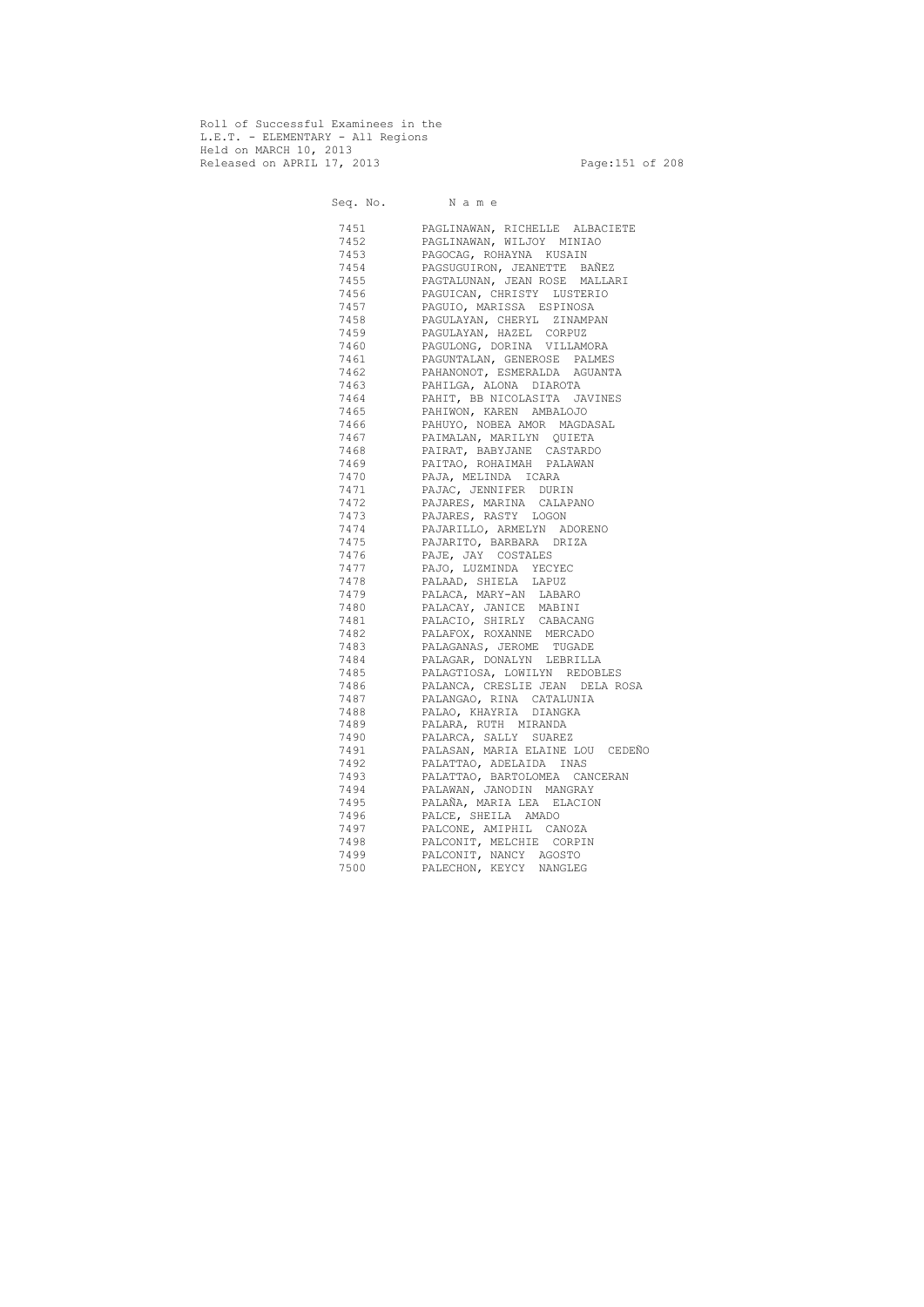Roll of Successful Examinees in the L.E.T. - ELEMENTARY - All Regions Held on MARCH 10, 2013 Released on APRIL 17, 2013 Page:152 of 208

 Seq. No. N a m e 7501 PALENCIA, CHARLIE ANTONIO 7502 PALENCIA, MARY GRACE DE VERA 7503 PALERACIO, DANICA ANN SERRANO PALERMO, ANALYN ZULUETA 7505 PALERMO, MARY JANE PADERNAL 7506 PALICTE, EDRALIN TORREFIEL 7507 PALIGUTAN, HENRY GUMATA 7508 PALIN, ROSETITA BADILLA 7509 PALINACION, VICTOR II CABINTOY 7510 PALINLIN, MARK LOUIE ABDON 7511 PALINO, JEDD ANTAO 7512 PALINO, JONALYN PACULDAR 7513 PALITAYAN, ANALIZA CUPIDO 7514 PALLERA, GLADYS ARINZOL 7515 PALLERMO, LORETO JR DONATO 7516 PALLON, EVELYN LATURNAS 7517 PALLONES, JUDITH LAYONG 7518 PALMA, ARLENE COMPLETO 7519 PALMA, DOMINADOR JR PALOMA 7520 PALMA, ELEOSIX CORNELL 7521 PALMA, JULEMIE ALQUIZA 7522 PALMA, NOVALYN DALING 7523 PALMA, STEPHANIE ROSE MEGUILLO 7524 PALMERA, GLACY JEAN PAGANDAHAN 7525 PALMERO, VIVIAN RIEGO 7526 PALMES, IRENE LOSERIAGA 7527 PALMES, ZYREEN JOY ACANA 7528 PALMON, ROSENDA REVESENCIO 7529 PALOMA, ALDEN AMADOR 7530 PALOMA, ANNIEBY OCCIDA 7531 PALOMAR, JUVY DELINGON 7532 PALOMAR, KRIZA JANE CARDONA 7533 PALOMARES, KRIS KIMBERLY MORENO 7534 PALOMILLO, JENNIFER PALENCIA 7535 PALOMO, ELEONOR ELLAINE PINEDA 7536 PALOMO, JEZEBEL GAYABAN 7537 PAMA, AILEN BARCENAS 7538 PAMA, HADRIAN ORDANIEL 7539 PAMAN, ROCHELLE DUNGOG 7540 PAMARAN, ANA ROSE PALABRAS 7541 PAMAT, SILVANA UNGAB 7542 PAMATIAN, WELLA JANE ADAJAR 7543 PAMING, SHERRYL MAESA 7544 PAMOCOL, ROY SALVADO 7545 PAMPELLONA, ARLYN HIRAMIA 7546 PAMPILO, MARITES MACATIPON 7547 PAMPLONA, SHARON VENTOROSA 7548 PAMUNAG, ZYLA METHOS DEMAYO 7549 PAN, RAUL ANGLIT<br>7550 PAN, ROLAND OYAM PAN, ROLAND OYAMAN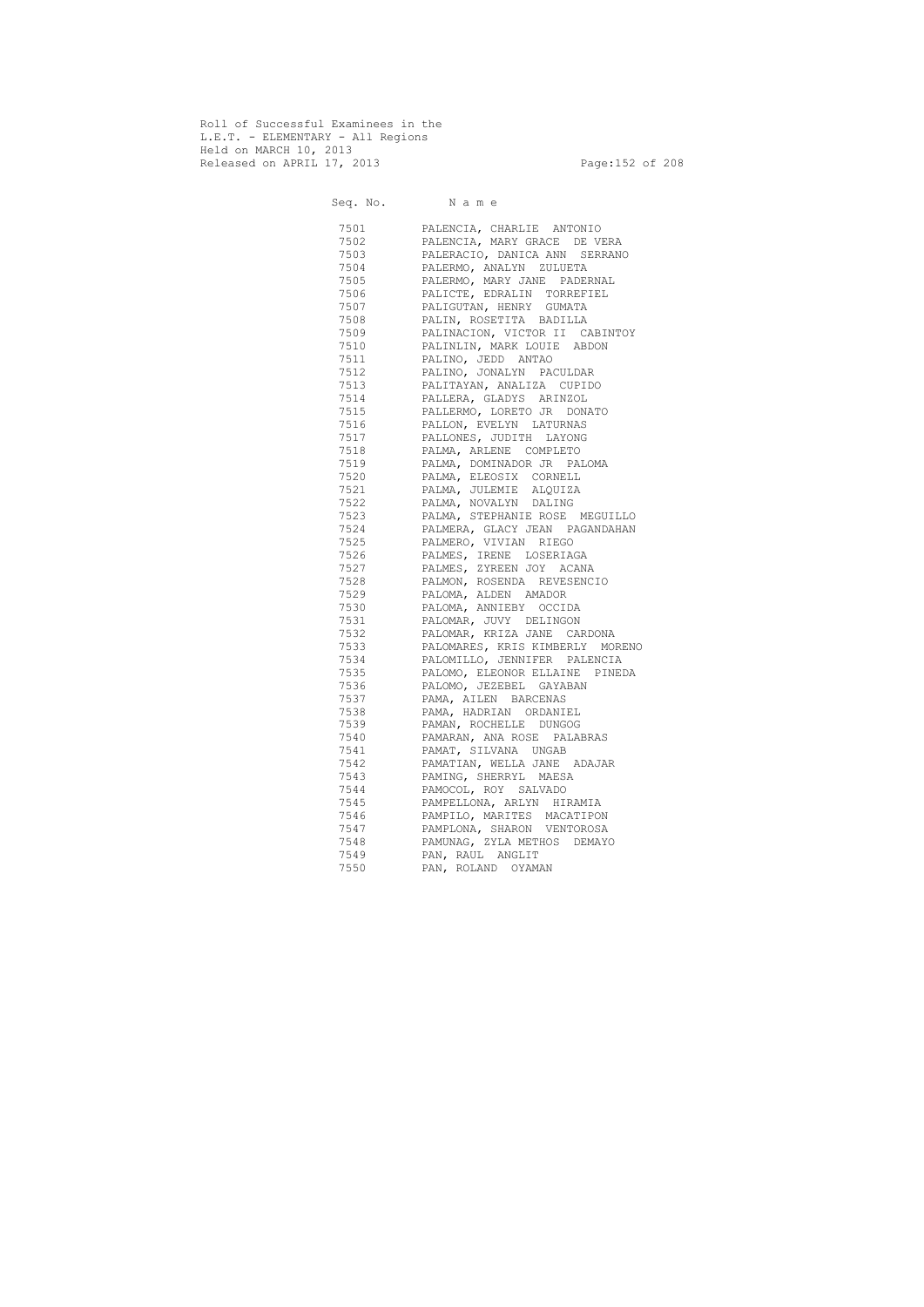Roll of Successful Examinees in the L.E.T. - ELEMENTARY - All Regions Held on MARCH 10, 2013 Released on APRIL 17, 2013 Page:153 of 208

 Seq. No. N a m e 7551 PANABANG, LILYBETH LALUGAN 7552 PANAGUITON, IMEE PACTURAN PANAGUITON, LENY MANGISEL 7554 PANALIGAN, ANNALYN DISO-ASIDO 7555 PANANDIGAN, SAIDA MAMASAO 7556 PANANGGALAN, ANALIE ORTIZ 7557 PANANGGULON, SARAH JEAN EMAN 7558 PANANGUI, ELDA CASTILLEJO 7559 PANAY, ARABIA TANJILI 7560 PANBANGAN, JALILA ABDULLAH 7561 PANCHO, RINA DAG-UMAN 7562 PANCITO, REA MEE BAUYA 7563 PANDALAN, JULIN BUYONG 7564 PANDATU, MARY GRACE GOMEZ 7565 PANDIAL, MARILYN HAGAYAN 7566 PANELO, MARIA SYBEL HIPOS 7567 PANER, MARIEVELLE MAG-USARA 7568 PANERGAYO, APPLE MAGPANTAY 7569 PANES, REZZA JAY TIANGA 7570 PANGALONG, MARY JANE LAGIALI 7571 PANGANDAMAN, JEHAN SOLAIMAN 7572 PANGANDAMAN, MOHAIMA SALIBUT 7573 PANGANDAMAN, MUJAHIDAH RIGARO 7574 PANGANIBAN, JANEL CABALAG 7575 PANGANIBAN, NANCY SIAZON 7576 PANGANIBAN, TEODORO PAÑA 7577 PANGANORON, MA JOY TAMAYO 7578 PANGARUNGAN, NORHANAH MAUNA 7579 PANGILINAN, ELAINE SINDON 7580 PANGILINAN, ESTHER GABUYO 7581 PANGILINAN, JOVELYN BELLO 7582 PANGILINAN, ROXAN NUNAG 7583 PANGUNOTAN, NORIA MACARINDIG 7584 PANIERGO, MELANIE OFALSA 7585 PANILAG, JENEVIE MACALINAO 7586 PANILAGAO, CRISTALYN JANE TAMBIGA 7587 PANILLON, ANGELIC MAGLASANG 7588 PANIMPA, JENELYN DEGAMO 7589 PANINGBATAN, RIZALYN PERALTA 7590 PANIS, GERLIE MARIANO 7591 PANIS, HAZEL OYZON 7592 PANIS, MARY JOY ALVARAN 7593 PANIZA, EMILIA BATALLONES 7594 PANIZA, MARY GLEN ELBANBUENA 7595 PANLILIO, MAYOLYN YUSO 7596 PANOLONG, NOR-AIN ZOLAICA 7597 PANONTONGAN, FAHAD TUDDAO 7598 PANTALEON, ORLANDO II BACOLOD 7599 PANTALUNAN, MADEL AGUILAR 7600 PANTINO, DEBORAH SAYAGEN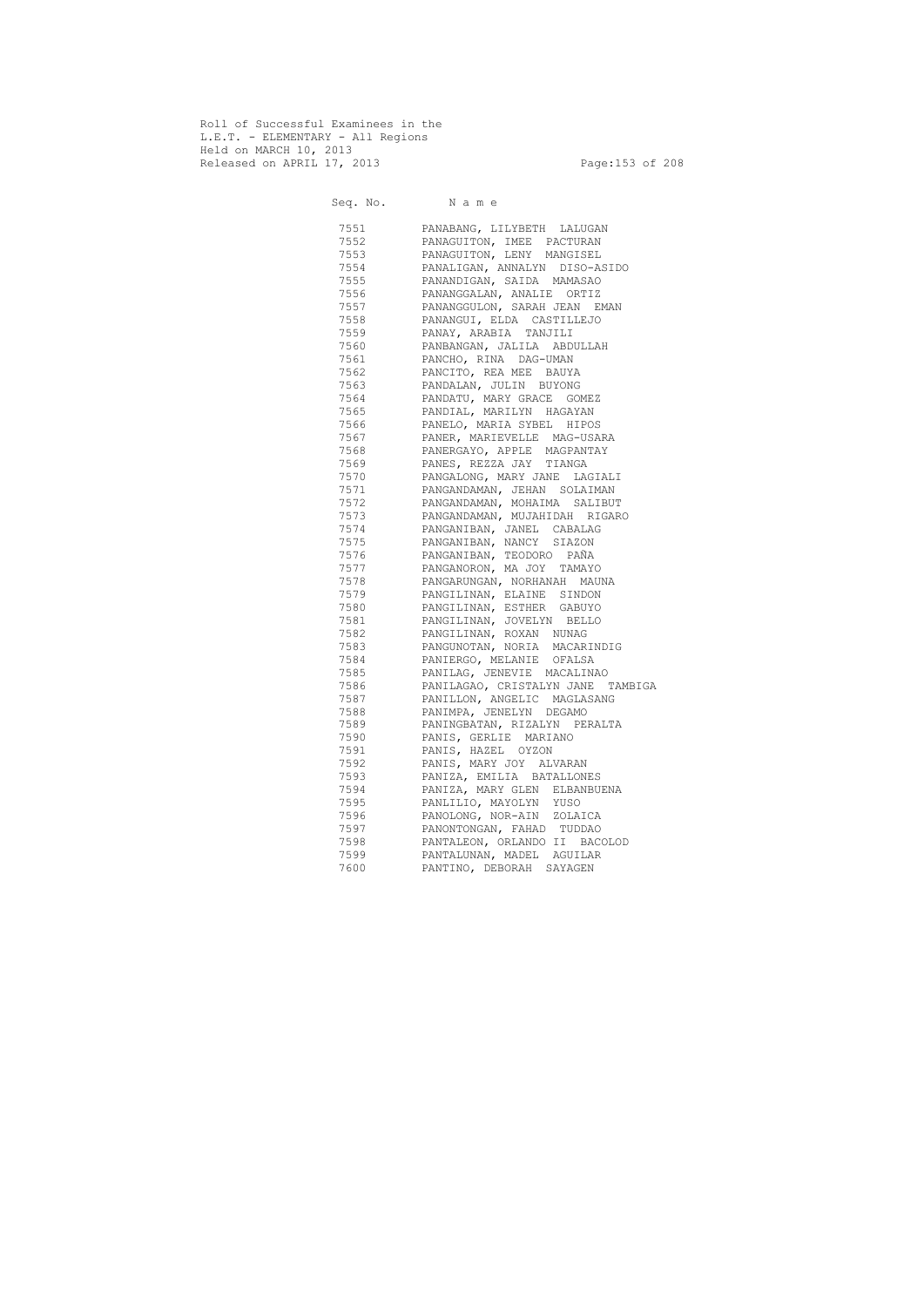Roll of Successful Examinees in the L.E.T. - ELEMENTARY - All Regions Held on MARCH 10, 2013 Released on APRIL 17, 2013 Page:154 of 208

 Seq. No. N a m e 7601 PANZA, ROSALIE CABAÑAS 7602 PAPALID, JEAN ROSE TANO 7603 PAPARES, RENALYN ICATLO 7604 PAPELERA, MELOJEAN JAMILI 7605 PAPIONA, RONALYN GRUTA<br>7606 PAPNA, VENUS FRAGA PAPNA, VENUS FRAGA 7607 PARADERO, JONATHAN ALCALDE 7608 PARADERO, MANUEL NABUTAS 7609 PARAGAMAC, CERILA MAKILING 7610 PARAGAS, RUBY GRACE DE GUZMAN 7611 PARAGGUA, JOY PACHECO 7612 PARAISO, JHERICA SILEN 7613 PARAN, SARAH MAE MANOS 7614 PARANGUE, CHEENEE LEONOR 7615 PARAS, DONNA ALTHEA EVANGELISTA 7616 PARAYNO, AMALIA PABUNAN 7617 PARAYON, LEAH MAE NAVARRO 7618 PARCON, MALAYA MANUEL 7619 PARDILLO, JUNALYN ADLAWAN 7620 PARDO, EVELYN PAMING 7621 PAREJA, ALAN GUINOCOR 7622 PARES, KAREN DEOCAMPO 7623 PARI-AN, MADEL DE LA TORRE 7624 PARINA, WILNEA GAÑA 7625 PARINGIT, BENJO SAMSON 7626 PAROCHA, ALVA BENITO 7627 PARREÑO, APRIL ROSE SABITERO 7628 PARTIDA, JOMABELL DEUS 7629 PARUBRUB, GLAYZA BAUTISTA 7630 PARUNGAO, BENJIE LAGLIVA 7631 PARUÑGO, JERAMIE SANGCAP 7632 PASAHOL, SHERYL BAROJA 7633 PASAMIC, NOVELITA DIZO 7634 PASAMONTE, GLADYS GOLARES 7635 PASAOA, PRISCILLA CARAULIA 7636 PASAOL, ALYSSA MARIE ROBLE 7637 PASAY, JESSAH MAE ERANA 7638 PASAYLO, BERNADETH NUÑEZ 7639 PASCAN, FATIMAH MACARAMBON 7640 PASCIORCO, MARGIE BUCOG 7641 PASCO, MARILYN LAGUE 7642 PASCUA, BRENDALYN TRAJANO 7643 PASCUA, GABRIELLE LUMJOD 7644 PASCUA, GRACE ARAGON 7645 PASCUA, MARILOU MANUEL 7646 PASCUA, TINY KAREN SEGARINO 7647 PASCUA, VIRGILIA CORPUZ 7648 PASCUAL, ELSIE TANDEC 7649 PASCUAL, LAILANI CORPUZ 7650 PASCUAL, LESTER GUEL CINENSE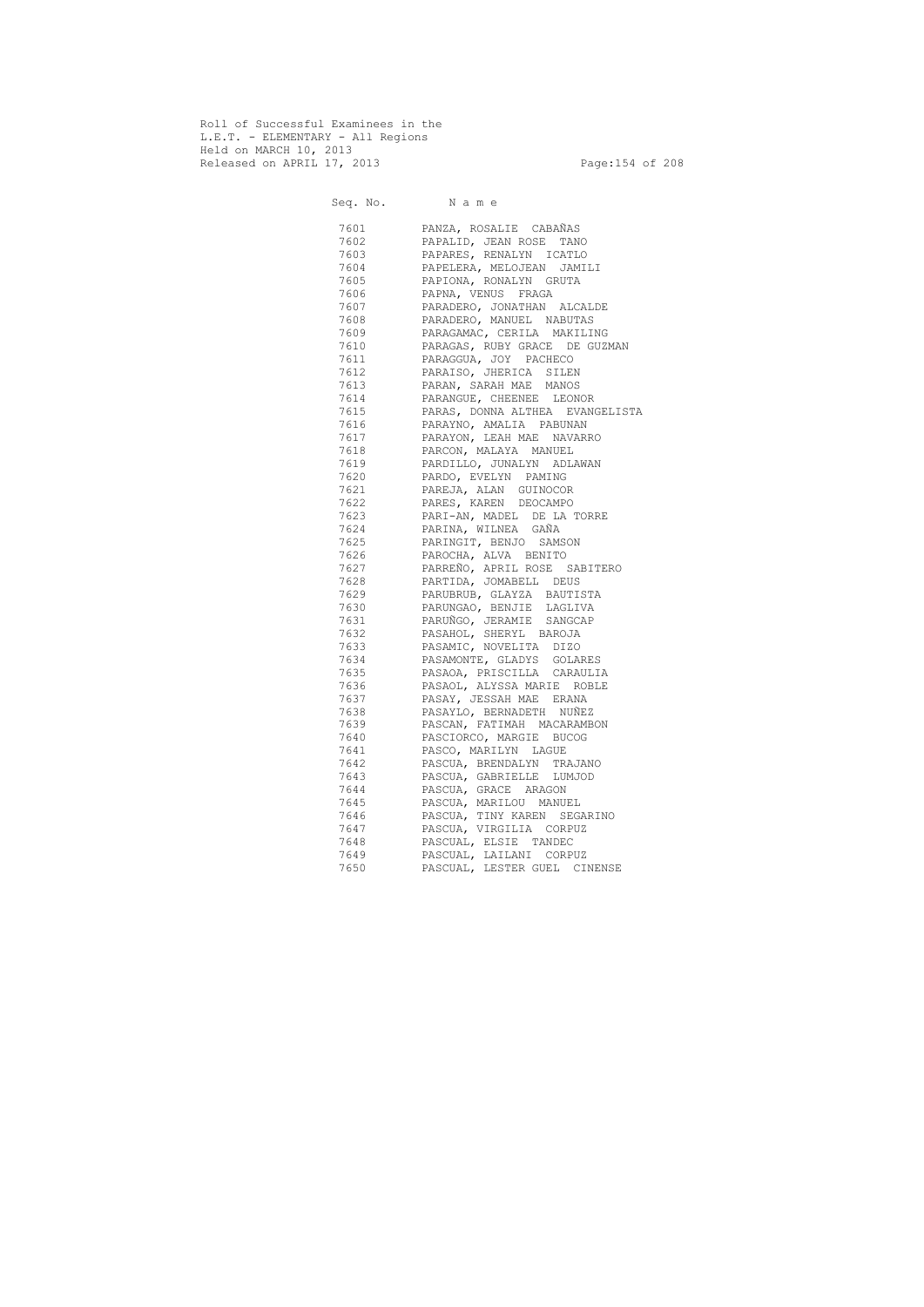Roll of Successful Examinees in the L.E.T. - ELEMENTARY - All Regions Held on MARCH 10, 2013 Released on APRIL 17, 2013 Page:155 of 208

 Seq. No. N a m e 7651 PASCUAL, MARY ANN BUGARIN 7652 PASCUAL, NOIMELYN SOLIMAN 7653 PASCUAL, RHEAN MARIE FAJARDO 7654 PASCUAL, SHERYL SITJAR 7655 PASIAN, LEA ROSE APALLA 7656 PASILAN, SHERYL BACARRO 7657 PASILANG, MARJORIE GEMINA 7658 PASINAG, LOWEL DEITA 7659 PASION, ANICETO JR ALDE 7660 PASION, IRMA AINZA 7661 PASKING, EDWIN LAOAG 7662 PASQUITE, HARRIET VIVAS 7663 PASSILAN, DAHLIA RODRIGUEZ 7664 PASTEDIO, STEFANY CABALLERO 7665 PASTOLERO, ANTONIO JR LADAO 7666 PASTOR, KAREN PATRICIA DALANON 7667 PASTOR, ROMEO JR OTTANA 7668 PASTORAL, MERLYN ROLDAN 7669 PASTORAL, SOLRINA DE VERA 7670 PASTORIZA, RICARDO JR DESIERTO 7671 PASTRANA, FRITZI BERGINIZA 7672 PASTUTIYO, JESSIE JR VILLANUEVA 7673 PASUNTING, RIZA TUGONON 7674 PASUQUIN, MARILOU MAGLANGIT 7675 PASUQUIN, MARILYN MENDOZA 7676 PATACSIL, JULIE CRIS CAMION 7677 PATAGNAN, FILOMENA ALCANTARA 7678 PATAGO, GRACE MANAGBANAG 7679 PATALINGHUG, MERRY CRIS LABADOR 7680 PATAROQUE, EVELYN MALLEN 7681 PATILLAS, LUGEN OBAR 7682 PATNAAN, MARICEL MAGUIWE 7683 PATOS, IRISH LAKILAK 7684 PATOY, RENAMIE MANGUBAT 7685 PATRICIO, LESSEL AMBITO 7686 PATRICIO, MARICRIS AGUANTA 7687 PATRICIO, MARITCHO ORBISTA 7688 PATRIMONIO, LORYCEL INVENTOR 7689 PATRIMONIO, MARIA MICHOL PALMAERA 7690 PATRIMONIO, YOKO ANDO 7691 PATRON, FLORRECYL MAPULA 7692 PATUBO, MARITES BAUTISTA 7693 PAUD, MAE CAREN BIH-AGON 7694 PAUG, GLENDAMIE BACON 7695 PAUL, HERMENCITA PRECILLAS 7696 PAULITE, JOVENCIO SAN ANTONIO 7697 PAUNAL, BERNALYN CABUAL 7698 PAUSANOS, JHONNALYN MESIONA 7699 PAUSANOS, REHILDA ZARAGOZA 7700 PAVER, MARY STELL BANAGLORIOSO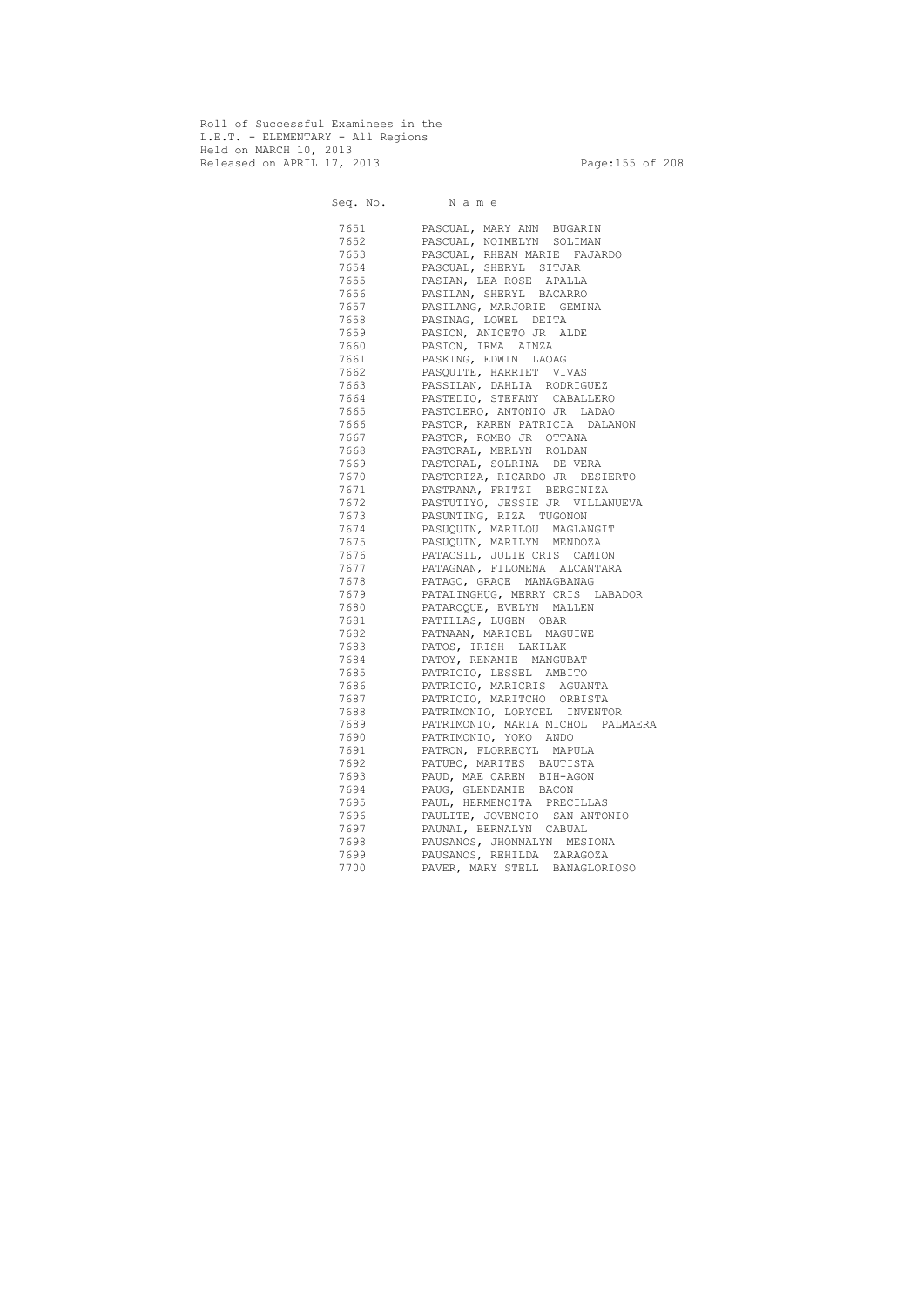Roll of Successful Examinees in the L.E.T. - ELEMENTARY - All Regions Held on MARCH 10, 2013 Released on APRIL 17, 2013 Page:156 of 208

 Seq. No. N a m e 7701 PAVIA, DONABEL NAÑOZ 7702 PAVIA, SHIELA MAE BONITA 7703 PAWAAN, MELYCRIS VALLE 7704 PAYCANA, DANIEL NOJOR 7705 PAYLA, EPIFANIO JR MASE 7706 PAYNE, JAZIEL GEM CALAYAG 7707 PAYOT, MARILYN MIASCO 7708 PAYSON, JOY SON 7709 PAZ, DAWN CAMILLE DE JESUS 7710 PAZ, JOSEPHINE GOZO 7711 PAZON, RYAN TENEDERO 7712 PECARANA, MARY ANN UGAT 7713 PECAYO, ERNESTO ABRIS 7714 PECENIO, DEISY QUIMBO 7715 PECHON, JOEY SAGUIPED 7716 PEDRAJA, LIZA TUMAMPIL 7717 PEDRAJETA, WILVIC CAPUZ 7718 PEDRAZA, CHERRY ANN ROSILLO 7719 PEDRIGAL, EDNALYN FRIAS 7720 PEDRIÑA, JINGLOW 7721 PEDRO, CHERRY ANN NONAN 7722 PEDROSA, GARRY VELASCO 7723 PEDROSA, NOEL MAGLINTE 7724 PEDUHAN, JANETH DIOSANTA 7725 PEGARIDO, JENILYN SANICO 7726 PELAEZ, DESSIERIE CATAMBAY 7727 PELAEZ, JAMES KEVIN MOSICO 7728 PELAGIO, JAYMA BELL LOPEZ 7729 PELECIA, MARJORIE BERMAS 7730 PELEGRINO, MARICAR TINGSON 7731 PELIA, JENNY GUARINO 7732 PELINO, ELIANE FLOR RAPADO 7733 PELIO, EPHRAIM LIANZA 7734 PELONE, KARLA MAE ENCARNACION 7735 PELONIO, RONNA FAITH TARAYA 7736 PENAR, PEARLY ANNE LIBOON 7737 PENDATU, SITIE RADIA SANOH 7738 PENDATUN, NORLAILAH SAKINA 7739 PENDATUN, NORODIN TALUSOB 7740 PENDATUN, VADEZ III JUSON 7741 PENDEJETO, RECHEL OBEDENCIO 7742 PENDI, SURAIDA PALAO 7743 PENDOR, ROSELYN CAROL CLAVE 7744 PENES, RACHEL BIADORA PENEYRA, VALERIE GOMEZ 7746 PENILLA, RICHIE II CARASCAL<br>7747 PENOTE, FE LOGROÑO PENOTE, FE LOGROÑO 7748 PENPEÑA, RIA BERIAL 7749 PENTECOSTES, CHRISTIAN JESSEL PEPANIO, JENELY DELOS SANTOS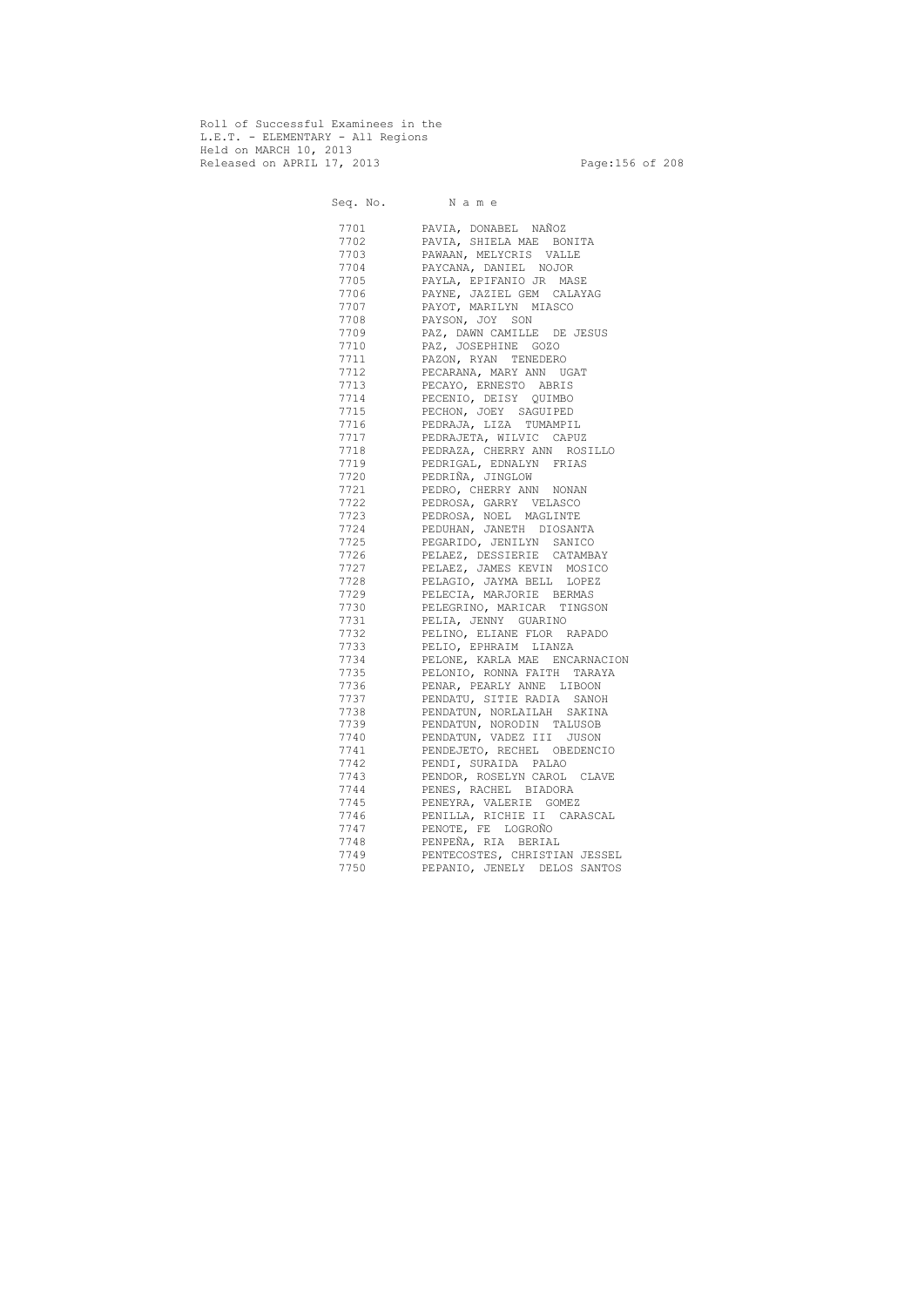Roll of Successful Examinees in the L.E.T. - ELEMENTARY - All Regions Held on MARCH 10, 2013 Released on APRIL 17, 2013 Page:157 of 208

 Seq. No. N a m e 7751 PEPITO, MEJORIE VIVA 7752 PEQUIT, DELIA ESTRADA 7753 PERALES, JEANILYN TAUTHO 7754 PERALES, RICANNETTE DAUG 7755 PERALTA, ALONZO MACAM PERALTA, ANNA ROSE DURAN 7757 PERALTA, MARICAR GAUDIA 7758 PERALTA, RACHEL CUNAHAP 7759 PERANDO, MAE CLAIRE CABRILLOS 7760 PEREDA, JOANNE CAGUITLA 7761 PEREJAN, ROCEL CENABRE 7762 PEREMNE, TERRY JOHN LUBBUI 7763 PEREZ, BELMALYN BELLO 7764 PEREZ, BEVERLY VILLAVICENCIO 7765 PEREZ, BRENDA DELA ROSA 7766 PEREZ, FE SUSUBAN 7767 PEREZ, GIRLIE EDRADAN 7768 PEREZ, GLAZED DRIZ 7769 PEREZ, JAYSON VILLARUZ 7770 PEREZ, JENELYN COMIA 7771 PEREZ, JHERUN TOMIAS 7772 PEREZ, JHONA GOROSPE 7773 PEREZ, KENNETH JANE HERMUNDA 7774 PEREZ, LEALYN SALAMANCA PEREZ, LORENA CAUSAPIN 7776 PEREZ, LOWELA DAVID 7777 PEREZ, MA RIA ZUSETTE CABILIN 7778 PEREZ, MARIA KRISTINE CUDIAMAT 7779 PEREZ, MARLESA MEDINA 7780 PEREZ, PRECILLA ALIPUSTAIN 7781 PEREZ, RHEA REMOLINO 7782 PEREZ, RIZZA JANE BONDA 7783 PEREZ, ROLAND LUMANTAO 7784 PEREZ, SARAH JANE TIAMZON 7785 PERIANES, ALEJANDRA SOLMEO 7786 PERICO, NELY ANN TACUSALME 7787 PERILLA, FELICIANO CEAZAR III ZAMORA 7788 PERILLA, RONILO BALUGO 7789 PERION, CHRISTINE JOY VILLANUEVA 7790 PERMEJO, LIEZL BERTULDO 7791 PERMOCILLE, PANCHO SANTILICES 7792 PERNES, IRISH SARMIENTO 7793 PERNIA, PATRICK LEGASPI 7794 PEROCHO, AMY MOJADO PEROCHO, JANICE CURIBA 7796 PEROCHO, VEMCOFER ALBARICO<br>7797 PEROCHO, VIRMAINE KIMBERLEEI PEROCHO, VIRMAINE KIMBERLEEN LAPINIG 7798 PEROMINGAN, ROWENA AMAGAN 7799 PEROS, JONAH MAY MAPUTOL<br>7800 PEROSO, JULIET LUCHAVEZ PEROSO, JULIET LUCHAVEZ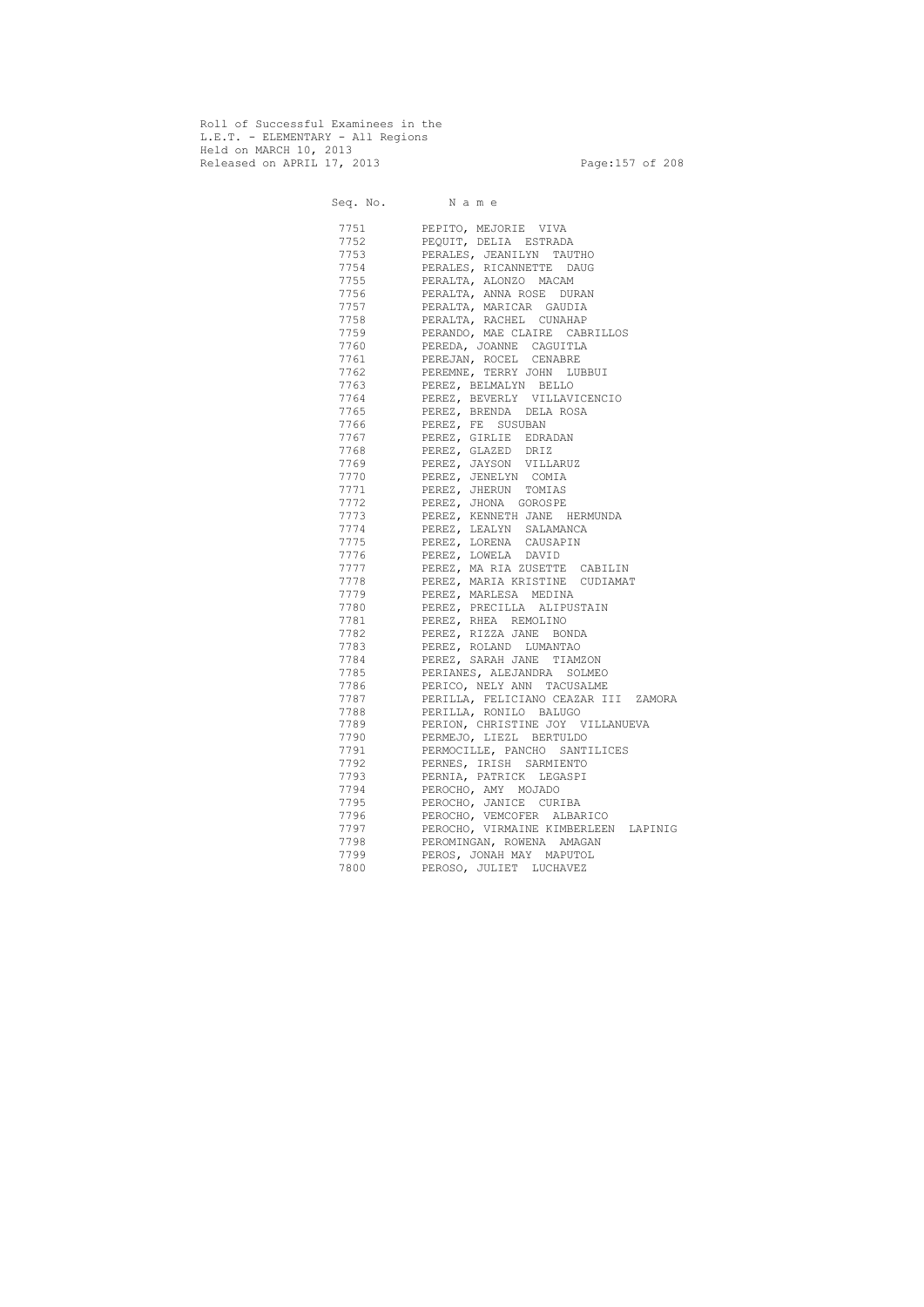Roll of Successful Examinees in the L.E.T. - ELEMENTARY - All Regions Held on MARCH 10, 2013 Released on APRIL 17, 2013 Page:158 of 208

 Seq. No. N a m e 7801 PERPETUA, JEMAYMA JOY RABACCA 7802 PERRERAS, VILMA MANDAPAT 7803 PERTIBLE, RUBELYN SANTOS 7804 PESIDAS, LIRA ATA 7805 PESIGAN, JOY ARNIGO<br>7806 PESQUIRA, ROSE GALE PESQUIRA, ROSE GALE JAPOS 7807 PETALLO, IVY KEZIA GUMAPAC 7808 PETEROS, FREDDIE III CRUIZ 7809 PETIILAN, NOR-AIN HADJI BASHER 7810 PETILO, SERINEROSE HINGPIT 7811 PETILUNA, ANELINE TAPING 7812 PETILUNA, IRISH JOY OGARIO 7813 PETROS, RITZIE DANDOY 7814 PEÑA, CHONALYN ARTOZA 7815 PEÑAFIEL, IRISH LEYSA 7816 PEÑAFLOR, JAYCEL CALDERON 7817 PEÑAFLOR, LEONARDO PASTRANA 7818 PEÑAFLOR, RODOLFO JR SINANGOTE 7819 PEÑAFLORIDA, JANE NUFABLE 7820 PEÑAMANTE, MARGIE DINGALAN 7821 PEÑAMORA, LUCELLE ANDRINO 7822 PEÑARANDA, JOSEPH ALBERT JIMENEZ 7823 PEÑARANDA, MAITA GABON 7824 PEÑARANDA, MIA GABON 7825 PEÑARANDA, RONALD SABORDA 7826 PEÑAS, AILYN BERTULFO 7827 PEÑAVERDE, LOIDA BABIERA 7828 PEÑAVERDE, ROSE ANN DEJUCOS 7829 PIAMONTE, MARY JANE RAMOS 7830 PIAO, JAYPEE CAWALING 7831 PIAPES, GAYMARIE DALAGAN 7832 PICARDAL, MARK JASON ZAMBRONA 7833 PICHAY, ANNA PATRICIA ECHIVERRE 7834 PIDO, CRESENCIA QUERIDO 7835 PIDO, FRENCESS OBRENCE 7836 PIDO, KRISTINE BAGGAY 7837 PIEDAD, JOELYN TOREJAS 7838 PIELAGO, DAN JOASH RAMOS 7839 PIELAGO, NEFANIE VERGARA 7840 PILANDE, GERALDINE BECO 7841 PILAPIL, GEMMA PRIETO 7842 PILAPIL, MAILA HALAYAHAY 7843 PILAPIL, MARIA LESLEY ENGLIS 7844 PILAR, DARWIN ZULUETA 7845 PILAR, MA HAZEL JANE RABY 7846 PILARCA, ANA LIZA ANDAL 7847 PILARCA, MARY JEAN MAGONDAYAO 7848 PILI, FRANCIA ORTIOLA 7849 PILIEN, EDMUNDO AGUSTIN 7850 PILING, ZARFIYA HAMDAN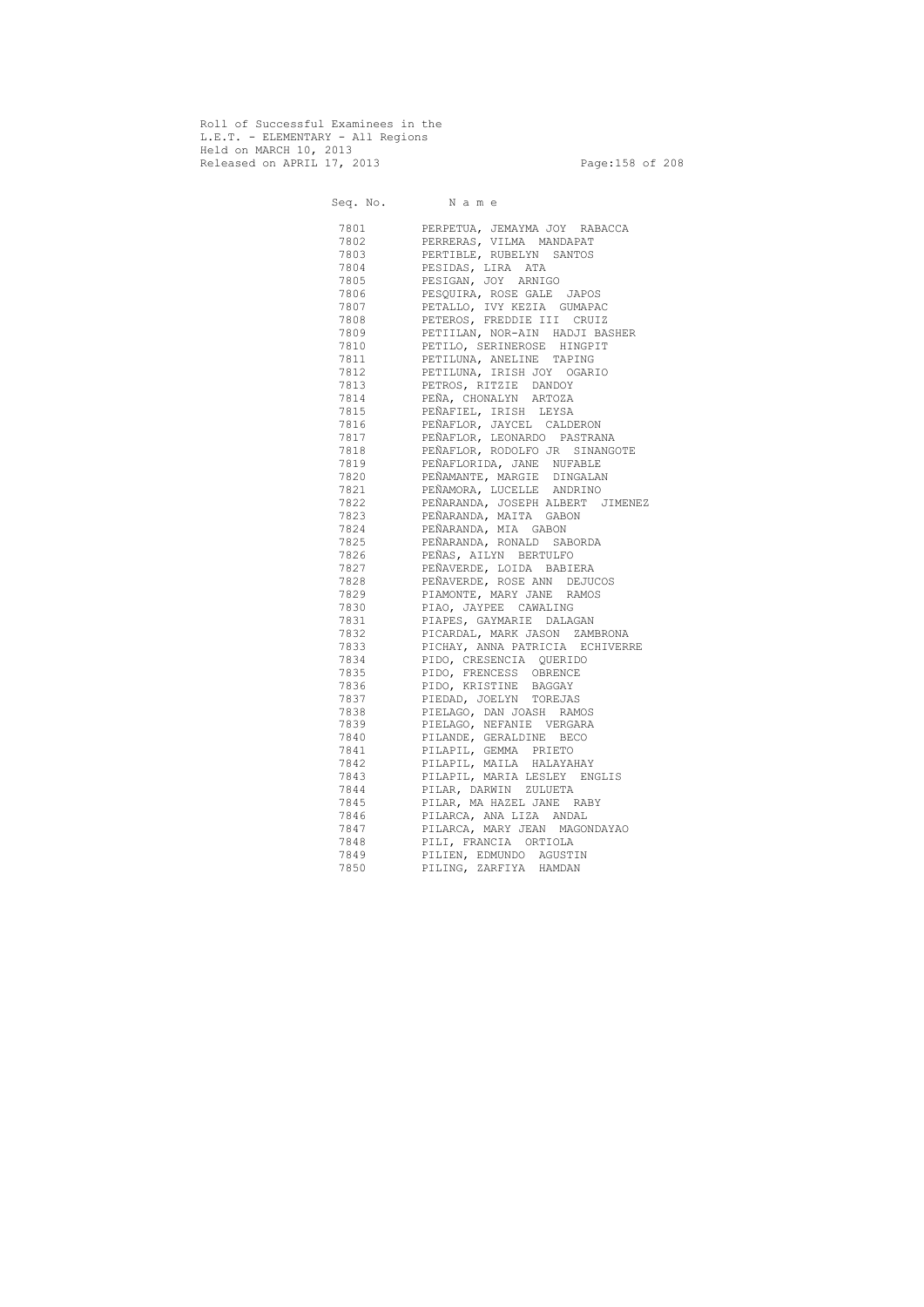Roll of Successful Examinees in the L.E.T. - ELEMENTARY - All Regions Held on MARCH 10, 2013 Released on APRIL 17, 2013 Page:159 of 208

 Seq. No. N a m e 7851 PILON, JOVALYN TAEBAS 7852 PILOR, BEVERLY 7853 PILOTON, MANILYN DIAZ 7854 PIMENTEL, CRISTINA BANITON 7855 PIMENTEL, EUFEMIO JR GENZOLA 7856 PIMENTEL, LADYLYN ASIM 7857 PIMPING, SAHARA MACALANGAN 7858 PINANGAY, LUANIE LURA 7859 PINASAS, ERMIE BARREDO 7860 PINAY-AN, MARIA THERESA DINULUNG 7861 PINCA, CHONA MARIE FEDERNALES 7862 PINCA, GERALD BALLADO 7863 PINDIARA, HANANIAH HADJI NOOR 7864 PINEDA, ANGELO ABOBO 7865 PINEDA, APPLE JOY RIVERA 7866 PINEDA, JOAN VILLANUEVA 7867 PINEDA, MADELINE BERNARDO 7868 PINEDA, MARJORIE ANNE LONOZA 7869 PINEDA, MARY ANN MAMANGON 7870 PINEDA, MARY ANN MARIANO 7871 PINEDA, PERCIVAL QUINDOZA 7872 PINEDO, ALVIN CAGAMPANG 7873 PINGLI, LESIL BOHOLST 7874 PINLAC, AILEEN JELL MAGTIBAY 7875 PINLAC, MARICEL REGATCHO 7876 PINO, JOVENCIO JR LASOLA 7877 PINO, LEISEL BOYLES 7878 PINO, MANILEN GENEL 7879 PINONGAN, SARAH JANE FRANCISCO 7880 PINONGGAN, FEJI GLORIA 7881 PINOY, LIEZEL CARISMA 7882 PINTAL, GLAIZA GRACE ADLAWAN 7883 PINTANO, CHEREZE NAVARRA 7884 PINTO, ANTHONY REPUYA 7885 PINTO, ARLENE CACOLITAN 7886 PINTO, LEA RUTH ESOY 7887 PIOLINO, REGINA ALA 7888 PIOQUINTO, AMOR NAMOCATCAT 7889 PIOQUINTO, JUDETH TAYRUS 7890 PIOSANG, RAQUEL MACARIO 7891 PIQUETE, RICHELL BORROMEO 7892 PISO, PRINCESS LYN ANTONIO 7893 PITAS, ROSEBEL BLANCADA 7894 PITOGO, GODILEN ANTIQUANDO 7895 PIZARRA, MARICEL GARCIA 7896 PIZON, JUDITH PEPITO 7897 PIZON, MIRA FE LAMANILAO 7898 PIÑALOSA, MARIEFE ONABIA 7899 PIÑERA, LIEZL MANDA 7900 PIÑERO, GERALDINE DOMEN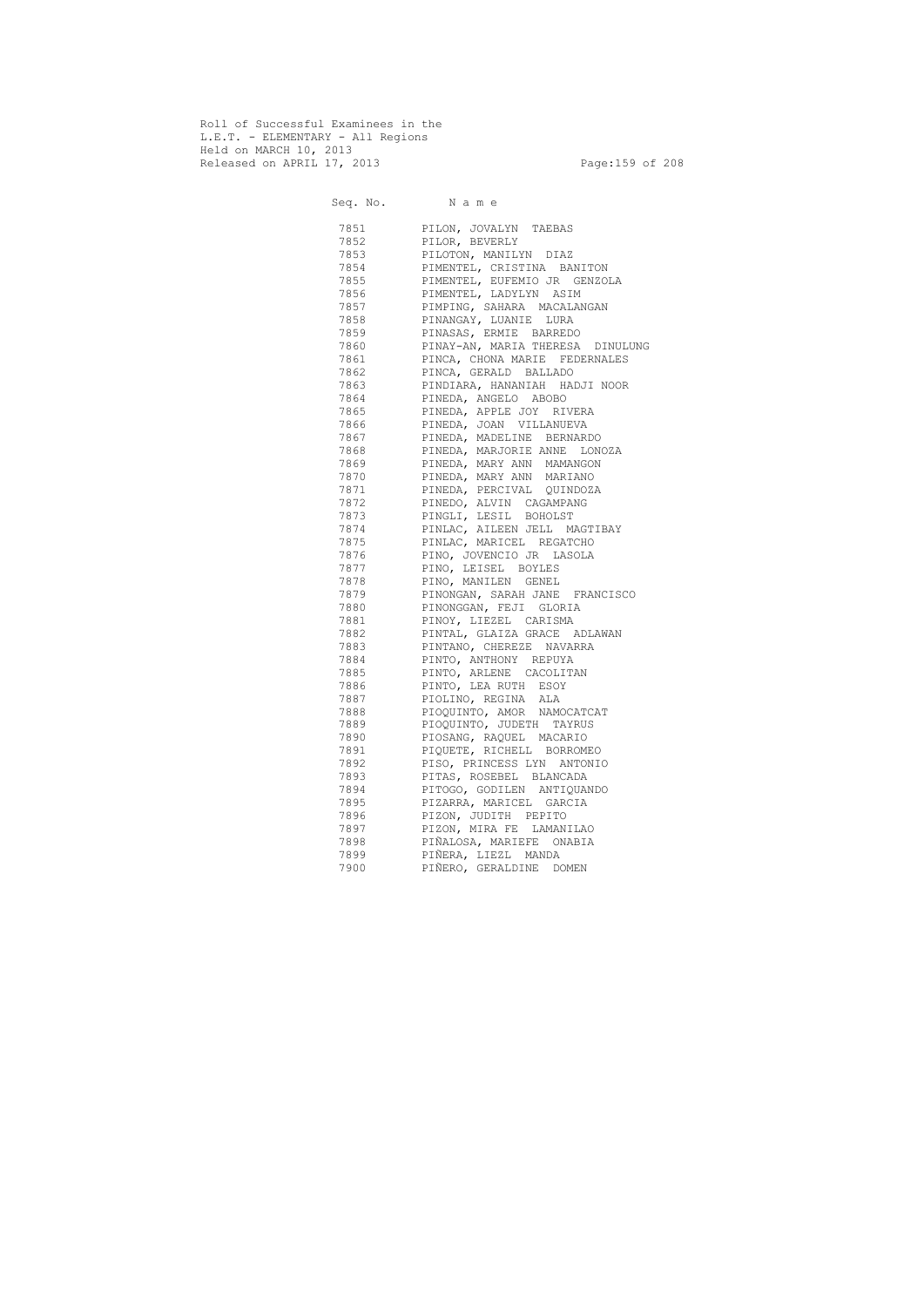Roll of Successful Examinees in the L.E.T. - ELEMENTARY - All Regions Held on MARCH 10, 2013 Released on APRIL 17, 2013 Page:160 of 208

 Seq. No. N a m e 7901 PIÑERO, JENNY CARIGAN 7902 PLACIDO, JOCELYN LEPON 7903 PLACIENTE, MA CHARINA PAJANUSTAN 7904 PLAMIANO, MAY GASGA 7905 PLAMIO, JHASTINE GEROBIN 7906 PLANAS, ALVIN LAURIE 7907 PLANAS, MELINDA GARCIA 7908 PLANDANO, LUZLY PARONDA 7909 PLANDO, DENNIS BEADNIS 7910 PLANGCA, LADY MAE MAHUSAY 7911 PLANIA, EVELYN NUEVO 7912 PLANTAR, JOURMA FABE 7913 PLAQUIA, SANROSE GUTIERREZ 7914 PLARIZA, MA LAILA JEAN GEVEROLA 7915 PLAYDA, CHELLA SARIO 7916 PLAZA, CHRISTINE JOY OMELES 7917 PLAZA, JASON GULFERIC 7918 PLO, NORAIZA YAHYA 7919 PLONDAYA, AGNES PEGALAN 7920 PLOPENIO, PERLA FERNANDEZ 7921 PLOTEA, NECHAEL AGAPITO 7922 PLUMA, RIJEH COLALJO 7923 POBLETE, JUNALYN REOBILO 7924 POBLETE, RHODORA CONTRERAS 7925 POCHE, MARINA LAO 7926 POCONG, JENELYN OMAGAC 7927 POGOSO, JANINE LEVERIZA 7928 POGOY, KRISJEN SANCHEZ 7929 POJAS, AGNES TUBIO 7930 POLANCOS, ALMA ESTREMOS 7931 POLENDEY, SALLYBETH SERIA 7932 POLICARPIO, CATHERINE GERTOS 7933 POLICARPIO, LORWIN DELA CRUZ 7934 POLICARPIO, MARILYN VILLAFLOR 7935 POLINAR, CHARMINE ARUELO 7936 POLINAR, RAZEL NGUHO 7937 POLING, NORMALAH GADONG 7938 POLLENTES, KAREN ROSE BALITE 7939 POLO, ELNA DANIOT 7940 POLUTAN, JUNELO DUTERTE 7941 POMANTOC, RICHARD ALLAN REYES 7942 POMAREJOS, NIÑA SHERYL CASILLANO 7943 POMARES, MARK TROY BAYDED 7944 POMBO, EMELY MISON 7945 PONCARDAS, GLENDALE BAING 7946 PONCARDAS, JACQUE LOU BAING 7947 PONCE, MA JILLEAN FE RONATO 7948 PONTEMAYOR, JEZAMIE BENDANILLO 7949 PONTERAS, ANALIE DUMAGO 7950 PONTEREZ, JANICE DIGNADICE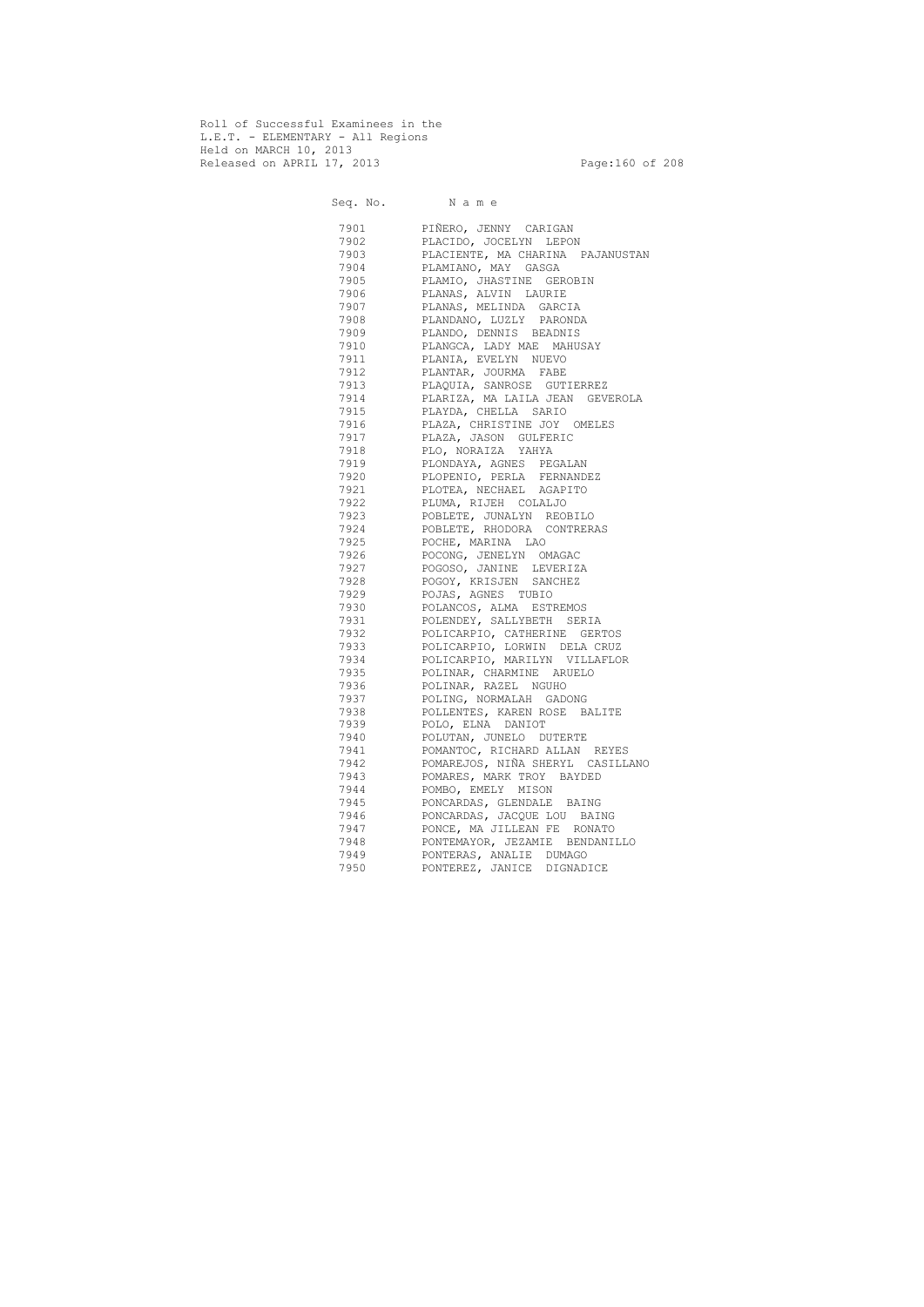Roll of Successful Examinees in the L.E.T. - ELEMENTARY - All Regions Held on MARCH 10, 2013 Released on APRIL 17, 2013 Page:161 of 208

 Seq. No. N a m e 7951 PONTOY, ROMA NUÑEZ 7952 PONTRIVIDA, ELSIE FERNANDEZ 7953 POQUIZ, MAYLYN MORALES PORAL, SHALLOU MAE SUCALDITO 7955 PORCEL, KATES MANDID PORCIA, ELOISA GIBAGA 7957 PORCIONCULA, DYANE NIGOZA 7958 PORDALIZA, JACKIELYN BULANGIS 7959 PORDESIMO, ERICA STEFFI GRACE PARCIA 7960 PORLARES, MARLYN BERNANESA 7961 PORRAS, GRACE ORAIS 7962 PORRAS, JELANIE CARBON 7963 PORRAS, MARITES PEÑARUBIA 7964 PORTALES, GENELENEE MOLINA 7965 PORTE, BERNADINE CAPARAL 7966 PORTE, MA SALVE DADULA 7967 PORTES, DAISY LABORA 7968 PORTILLO, KRIS DAVE ALCOBER 7969 PORTUGAL, MARY ROSE LIWANAG 7970 POSADAS, CYNTHIA DELA CRUZ 7971 POSECION, MA CHRISTINE MINERVA 7972 POSOS, GEMMA PASCO 7973 POSTIGO, BRIX LECIAS 7974 POSTO, SUSET JUMADAY 7975 POSTRADO, BEVERLY RECOHERMOSO 7976 POSTRANO, MENCHU DELA PEÑA 7977 POTAO, RAKILA EBRA 7978 POTAYRE, WILSON YBAÑEZ 7979 POTENCIANO, MARK BERNARDO 7980 POTES, MARIEL JAY SONIO 7981 POTESTAD, KIERUVEIN AMADEO 7982 POTESTADES, THARLENE MIRAS 7983 POTOT, JEANETTE ACEBUCHE 7984 POTOT, JESTONI LIMPANGOG 7985 POVADORA, HAZEL CAGOCO 7986 PRACAMBO, JHONY MARK FLORES 7987 PRADO, AILYN NIENDA 7988 PRADO, JOCELYN PEDRALVEZ 7989 PRADO, LEONIDEZA LINGAYON 7990 PRADO, MAE JOY GRIJALDO 7991 PRAGA, JEZALYN BALIMIENTO 7992 PREGLO, GENER LYSTER RODRIGUEZ 7993 PRENIANO, MERLINDA DEANDRES 7994 PRESBITERO, JHONNA SOTONIEL 7995 PRESENTE, GENIE DIVINO 7996 PRESTOZA, MARILYN IGLESIAS 7997 PRIETO, KEHNIE TACDERAN 7998 PRIMNE, AILYN CONDE 7999 PRIOL, JONALYN ALDE 8000 PROCESO, VIRGIE CATI-AN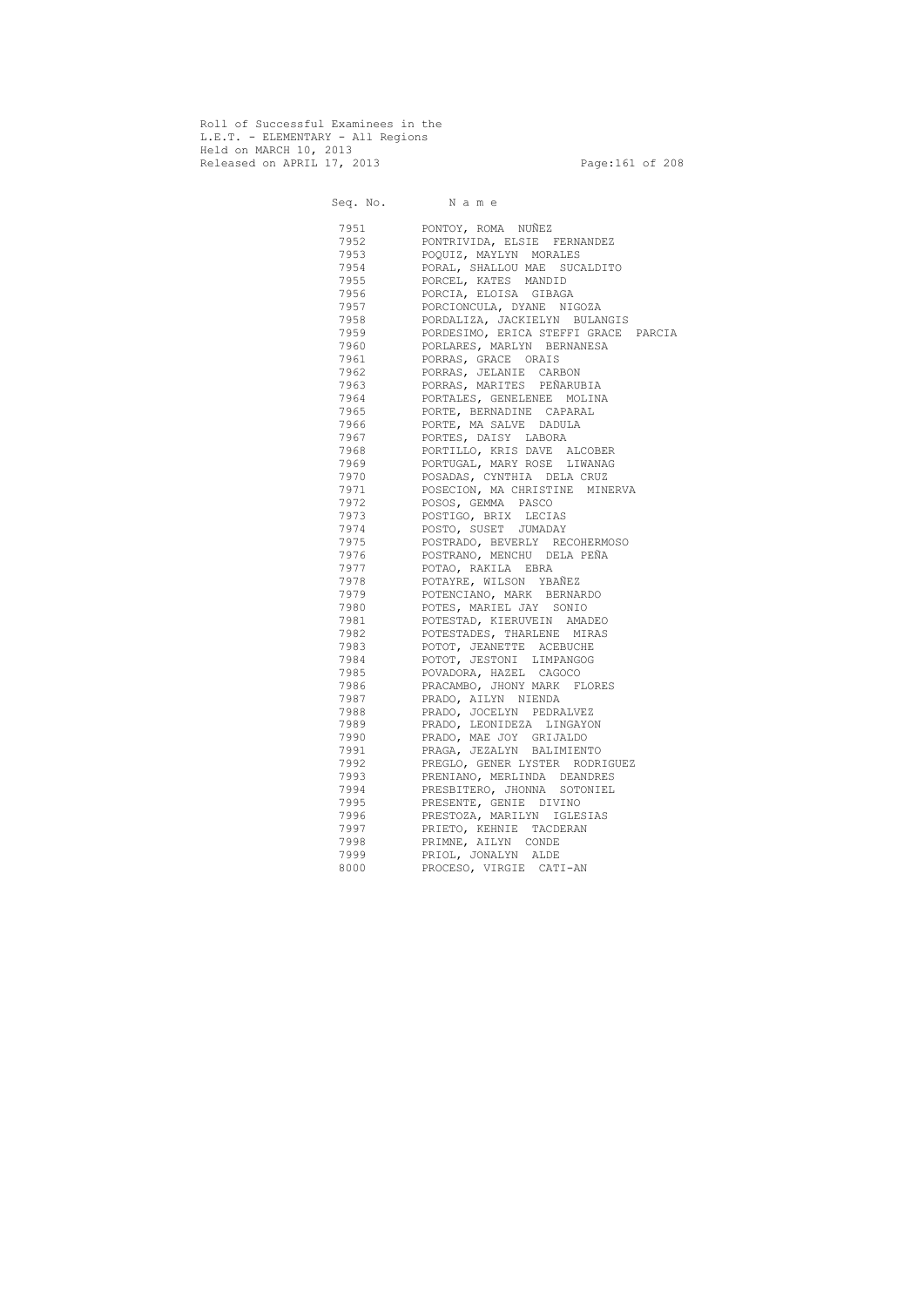Roll of Successful Examinees in the L.E.T. - ELEMENTARY - All Regions Held on MARCH 10, 2013 Released on APRIL 17, 2013 Page:162 of 208

 Seq. No. N a m e 8001 PROCHINA, JOI OTACAN 8002 PUA, MYRAH ANDUS 8003 PUA, RANDY LINDO 8004 PUDDIN, NURLIA JAMADAIN 8005 PUGAHAN, JERELYN DEGAMO 8006 PUGAL, EMALYN TORRES 8007 PUGONG, TIMOTHY DULNUAN 8008 PUGOY, JENNIFER SY 8009 PUGUON, GERALDINE DUMAHIN 8010 PUIG, AILEEN PEDREGOSA 8011 PUIG, SHIANY DIACUNA 8012 PULGA, ADELINA FRANCISCO 8013 PULGO, FERNANDO CABRERA 8014 PULGO, THELMA MONTERNEL 8015 PULI, JENNYFER ALTAREJOS 8016 PULIDO, LORENDA SOLMERANO 8017 PULIDO, MARIA ANGELA ATENDIDO 8018 PULIDO, SHENNIE TAMAYO 8019 PULMANO, FEBY LABUSTRO 8020 PULMANO, JESTER WADIA 8021 PULUTAN, ROSE ANN BONDAD 8022 PULVERA, RHYAMIE SUMAYANG 8023 PUMALO, DIGNA DIMI-ANG 8024 PUMARADA, ROCSAN BLASE 8025 PUNDINLAN, SHANINA DOMINGUEZ 8026 PUNDOGAR, ALEYAH BATO 8027 PUNDOGAR, AQUIZA MANUMBILAO 8028 PUNGLO, HARIDJA BUWANGKAN 8029 PUNONG BAYAN, JULIE ANN PONCE 8030 PUNSALAN, AIRYL DABUCO 8031 PUNTUNGAN, SAVIRUDDIN MASTURA 8032 PUNZAL, MYRA GRACE MIRA 8033 PUNZALAN, RAQUEL ISIP 8034 PUNZALAN, ROSIELLE ANNE BARLAN 8035 PUNZALAN, VERNA ANAMI 8036 PUQUIN, DAISIE CASCAYAN 8037 PURA, ANNY ENTAC 8038 PURA, REGINA CAG-ANG 8039 PURINO, JOY ANN PEREA 8040 PURISIMA, SHIENA MARIE SUMILI 8041 PUROL, CYRIL REYES 8042 PUROL, GLADYS PAGASIAN 8043 PUTAO, VISSEL VISAYAS 8044 PUTOL, ELSA ADVINCULA 8045 PUTONG, LUZ SAPONG 8046 PUYOD, NANETTE MATUNDAC 8047 QUARTERO, RAFFY BALITA 8048 QUE, CHELO MARIA ESTRERA 8049 QUEBEC, RAQUEL ABATAS 8050 QUEME, FATIMA CLAMAR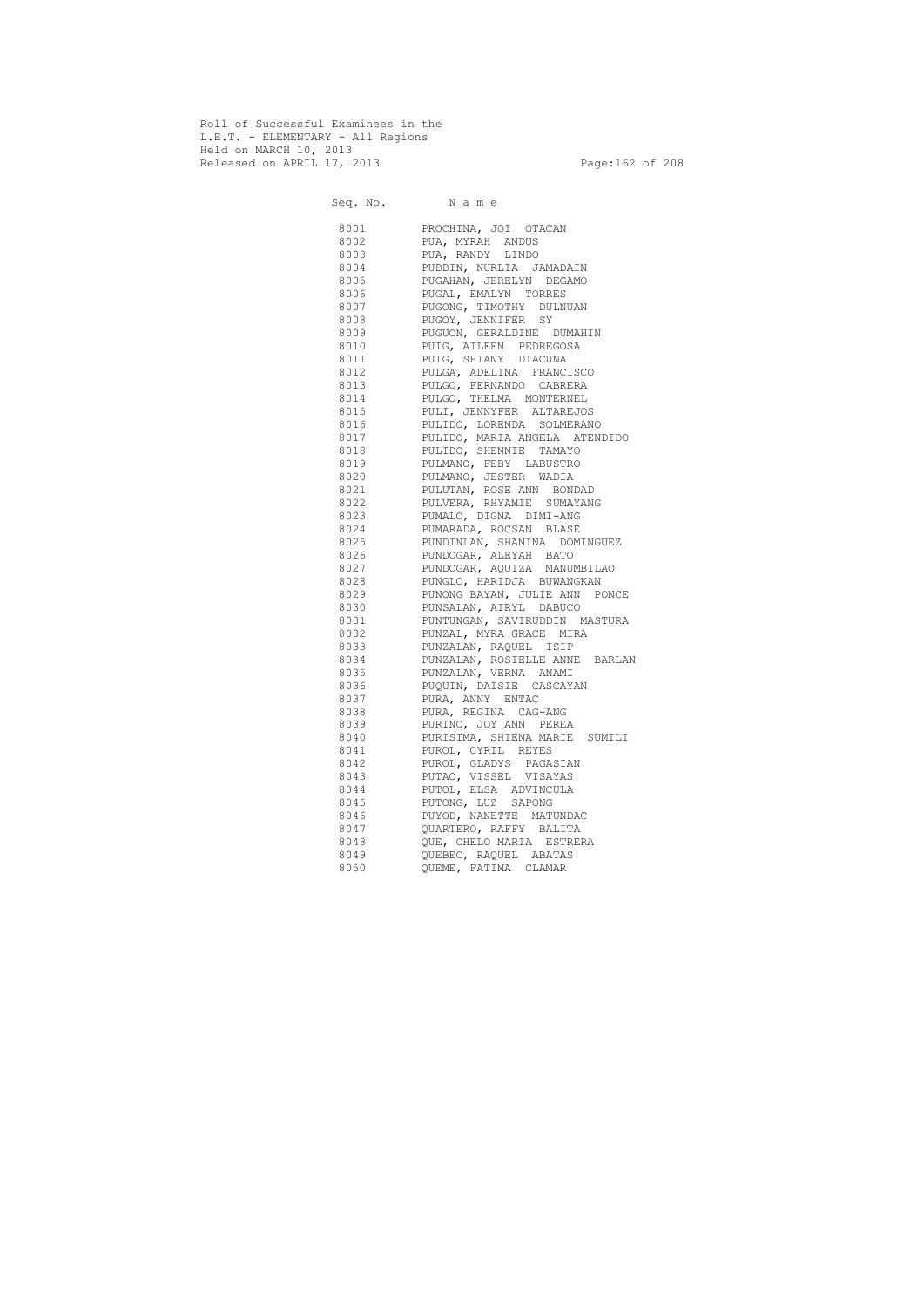Roll of Successful Examinees in the L.E.T. - ELEMENTARY - All Regions Held on MARCH 10, 2013 Released on APRIL 17, 2013 Page:163 of 208

 Seq. No. N a m e 8051 QUEMORA, JOAN ELAINE PADILLA 8052 QUERIJERO, JO ANN AGLIPAY 8053 QUERVO, LORLY JANE GALIENDO 8054 QUESIMUNDO, JORGE CALOÑGE 8055 QUEZON, ANA SAYSON 8056 QUIAMBAO, MARIA NIÑA QUIRIT 8057 QUIAMBAO, RONALYN DELA CRUZ 8058 QUIAMCO, ANIELYN ROMANDE 8059 QUIAMCO, EDWIN ONG 8060 QUIAPO, EDEN FE DOLORZO 8061 QUIAZON, CRISTINA LEGASPI 8062 QUIBAN, WILFREDO JR LEE 8063 QUIBIN, ROSEMARY EMPERADOR 8064 QUIBLADO, DESIREE BELISARIO 8065 QUIBUYEN, JERRY LYN MATIAS 8066 QUIDET, CLIF JOHN APAO 8067 QUIETA, ROGIE MAE MISO 8068 QUIJANO, ELAINE DELOS REYES 8069 QUIJANO, MARIEGOLD BABATID 8070 QUIJANO, MARY JANE OMOTONG 8071 QUIJANO, MARY JOY DECIPOLO 8072 QUILANG, SHALOM ANGUSTIA 8073 QUILARIO, MENGIL SARONG 8074 QUILATON, MARIEL SUNDO 8075 QUILATON, MARILYN SUNDO 8076 QUILATON, RONA ELERIO 8077 QUILAY, ANNALIZA COLLADO 8078 QUILIOPE, ARON CABUAL 8079 QUILOJANO, GRACE RUBIN 8080 QUIMADA, MARY ROSE QUINTUA 8081 QUIMBO, MARIBEL CATIAN 8082 QUIMLAT, ROMMEL IBIAS 8083 QUIMOD, JEAN SURA 8084 QUIMQUE, LAARNI ARPON 8085 QUIMQUE, NIÑA BOSQUIT 8086 QUINE, JEAN ABENGOZA 8087 QUINIT, MERLINDA ABAIGAR 8088 QUINIVISTA, JELYN GASPAR 8089 QUINTANA, DORCAS JUNEDEL TENCHAVEZ 8090 QUINTO, ARLENE MAQUILING 8091 QUINTO, DETCHIE ANN RITO 8092 QUINTO, JAYCUS MADRID 8093 QUINTO, JESSA MARIE VICENCIO 8094 QUINTO, MARICEL TION 8095 QUINTO, ROSE MARIE CARAULIA 8096 QUINTO, STELLA MARIS CO 8097 QUIOCSON, MAICA HAZEL DE LA CRUZ 8098 QUIRAO, GRETA DEGRACIA 8099 QUIRINO, AMY PALABRICA 8100 QUIRONA, VIRGIE MEJIA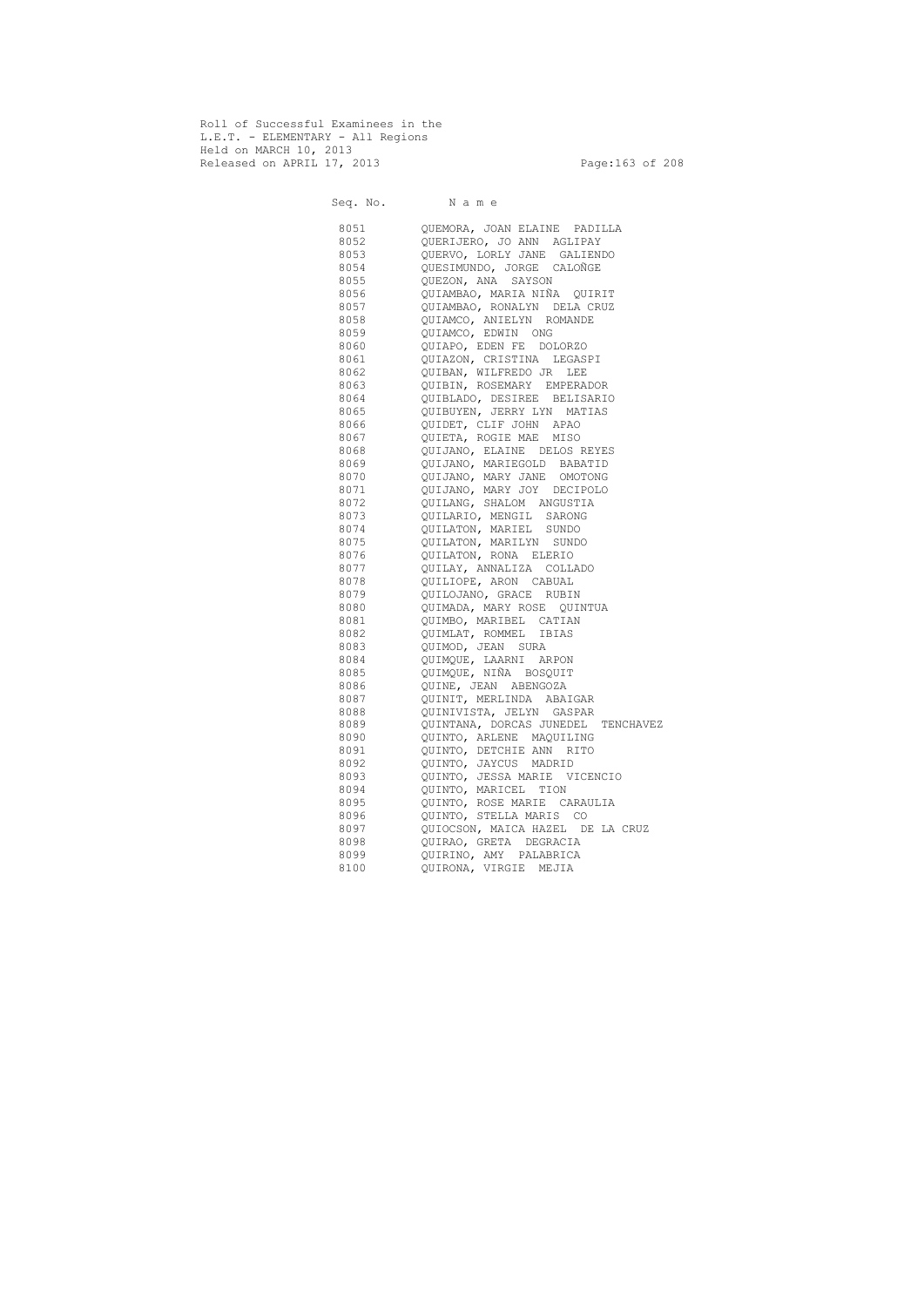Roll of Successful Examinees in the L.E.T. - ELEMENTARY - All Regions Held on MARCH 10, 2013 Released on APRIL 17, 2013 Page:164 of 208

 Seq. No. N a m e 8101 QUISADA, GERLYN SELLOTE 8102 QUISAO, JOAN ROMEN 8103 QUISEL, AIZA TANO 8104 QUISEL, EMELIA ALAJAS 8105 QUISOL, VONNETTE ALIM 8106 QUITALEG, RODESSA JOY MARIANO 8107 QUITLE, MERIAM BANES 8108 QUITLONG, ALILE LOPEZ 8109 QUITO, LORIE MENDOZA 8110 QUITOLBO, SHAHLAH MAE BOCOBO 8111 QUITONG, CHONA QUERUBIN 8112 QUITOR, NICY BALASABAS 8113 QUITORIANO, FEZZIEL CAJELLA 8114 QUIZO, NORA DAGALE 8115 QUIÑO, ABEGAIL MANALASTAS 8116 QUIÑO, FLORA MAE REBARTER 8117 QUIÑONES, JHOSELA IGNACIO 8118 QUIÑONES, JOANA JAY REGOSO 8119 QUIÑONES, QUEENE MARIE CANOY 8120 RABAGO, CORAZON MADELOZO 8121 RABAGO, MARIBETH ABABON 8122 RABAJA, JULIETA RIGONAN 8123 RABANES, MERALIN SEPADA 8124 RABANO, ARDELENE FELIX 8125 RABANOS, ALEJANDRO JR CORSILLES 8126 RABAYA, RAY JANE CABRILLAS<br>8127 RABENA, RENELYN CORDERO RABENA, RENELYN CORDERO 8128 RABENO, NORELYN ANDA 8129 RABINO, MARILYN TAPTI 8130 RABINO, RONNIE GUTIERREZ 8131 RABOR, JONALYN MEDEQUILLO 8132 RABUYA, JENNIELYN ESCANILLA 8133 RACAZA, CHRISTINE ANN DEMETRIA 8134 RACIMO, MAYVELYN PIOQUINTO 8135 RACMAT, RAYMAH GUNDUL 8136 RADA, JANE BELOY 8137 RADA, JOSEPHINE VILLANUEVA 8138 RADA, RONALD RAFOL 8139 RADA, SHENIROSE VICENTE 8140 RADAZA, FAITH AIME DAEL 8141 RADIA, NORJANAH CADIADATO 8142 RADOC, MELIEFER GRUMO 8143 RAFAEL, GELEAN CABODILLO 8144 RAFAEL, MARIA FILIPINA MALLANAO 8145 RAFAEL, NERRYZA ENDRINA 8146 RAFAEL, RACHIEL MASINAS 8147 RAFALES, RAMEL QUINILITAN 8148 RAFALLO, FLORMIDA BIGAS 8149 RAFANAN, MICHELLE GAMUEDA 8150 RAFANAN, RUSSEL JHON BUGUIS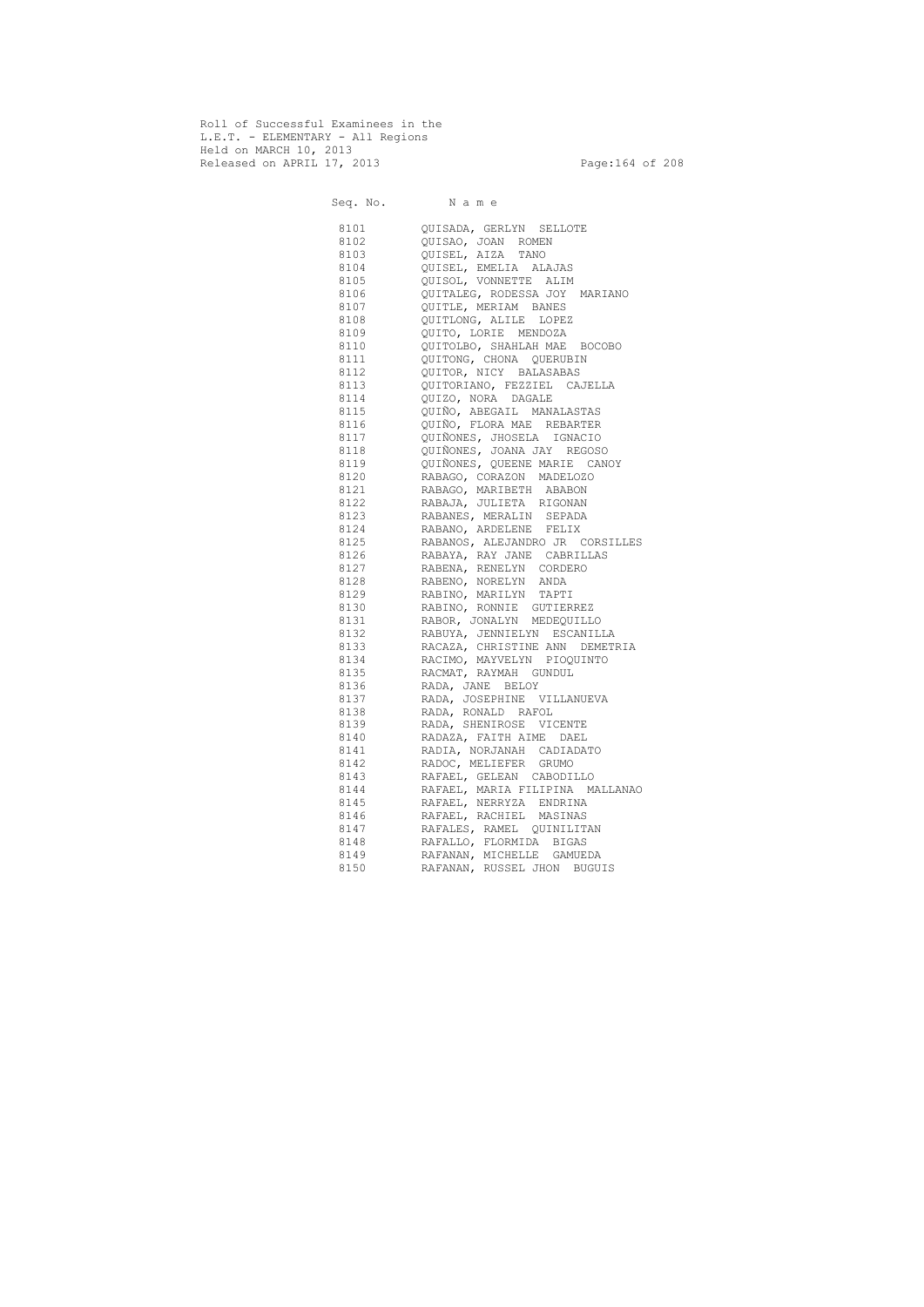Roll of Successful Examinees in the L.E.T. - ELEMENTARY - All Regions Held on MARCH 10, 2013 Released on APRIL 17, 2013 Page:165 of 208

 Seq. No. N a m e 8151 RAFOLS, FELIX III HIDA 8152 RAGA, MANILYN SIA 8153 RAGAODAO, RONIA MALIBAGO 8154 RAGAS, GENNY LAQUINTA 8155 RAGAY, FRANCISCO ABODILLA 8156 RAGAY, MARIANNE CHRISTIE SECUYA 8157 RAGOS, ROWENA LUMAWON 8158 RAGPALA, ANNIE CASTRO 8159 RAGUAL, JESSICA ACHUELA 8160 RAHIM, ZUKIRA MAGUID 8161 RAJAHBUAYAN, ELABAI GUIAPAL 8162 RAMAJO, JULIE-ANNE MORALES 8163 RAMAL, ROSENIE CABALLERO 8164 RAMAS, ARTJONE ROBLE 8165 RAMAYRAT, MARCEL CUSTODIO 8166 RAMBOYONG, CATHERINE FIDELINO 8167 RAMERI, ARIANNE JOY EMILIADA 8168 RAMIREZ, AIMEE CAYSOEN 8169 RAMIREZ, EMERALD DUMANAN 8170 RAMIREZ, IRISH GROSPE 8171 RAMIREZ, LEA BARCELONA 8172 RAMIREZ, LEANN ROSE MAHASOL 8173 RAMIREZ, LEONALYN SULIT 8174 RAMIREZ, MELGIE AGUAS 8175 RAMIRO, AILEEN PANCHO 8176 RAMO, ROSELYN DUCOY 8177 RAMOGA, ERLINSE ABADIES 8178 RAMON, JENALYN ANANAYO 8179 RAMONEDA, RHEA MAE OROCIO 8180 RAMONES, RACQUEL SANTIAGO 8181 RAMOS, AILEEN PAMELA AGAS 8182 RAMOS, BEATRICE ALYNA ESPINELI 8183 RAMOS, BEVERLY ONGSIAKO 8184 RAMOS, CELESTE ESPINA 8185 RAMOS, CHERRY DOMINGO 8186 RAMOS, CHERRY-ROSE DELECTOR 8187 RAMOS, CRISDEL DEPOSITARIO 8188 RAMOS, CRISTINALYN MENDOZA 8189 RAMOS, CRISTINE JOY DELOS SANTOS 8190 RAMOS, ERIC JIMENEZ 8191 RAMOS, FLORENCE NOMEL 8192 RAMOS, GRACE AGUSTIN 8193 RAMOS, GRAZIEL JOY MAGONCIA 8194 RAMOS, JONALYN BUENAVENTURA 8195 RAMOS, KATHLYN NAAGAS 8196 RAMOS, LADY JOY CABRERA 8197 RAMOS, MA JASMIN FORTES 8198 RAMOS, MANILYN LILIS 8199 RAMOS, MARIA KRISTINA BANDOLA 8200 RAMOS, MARIBEL TUMBAGA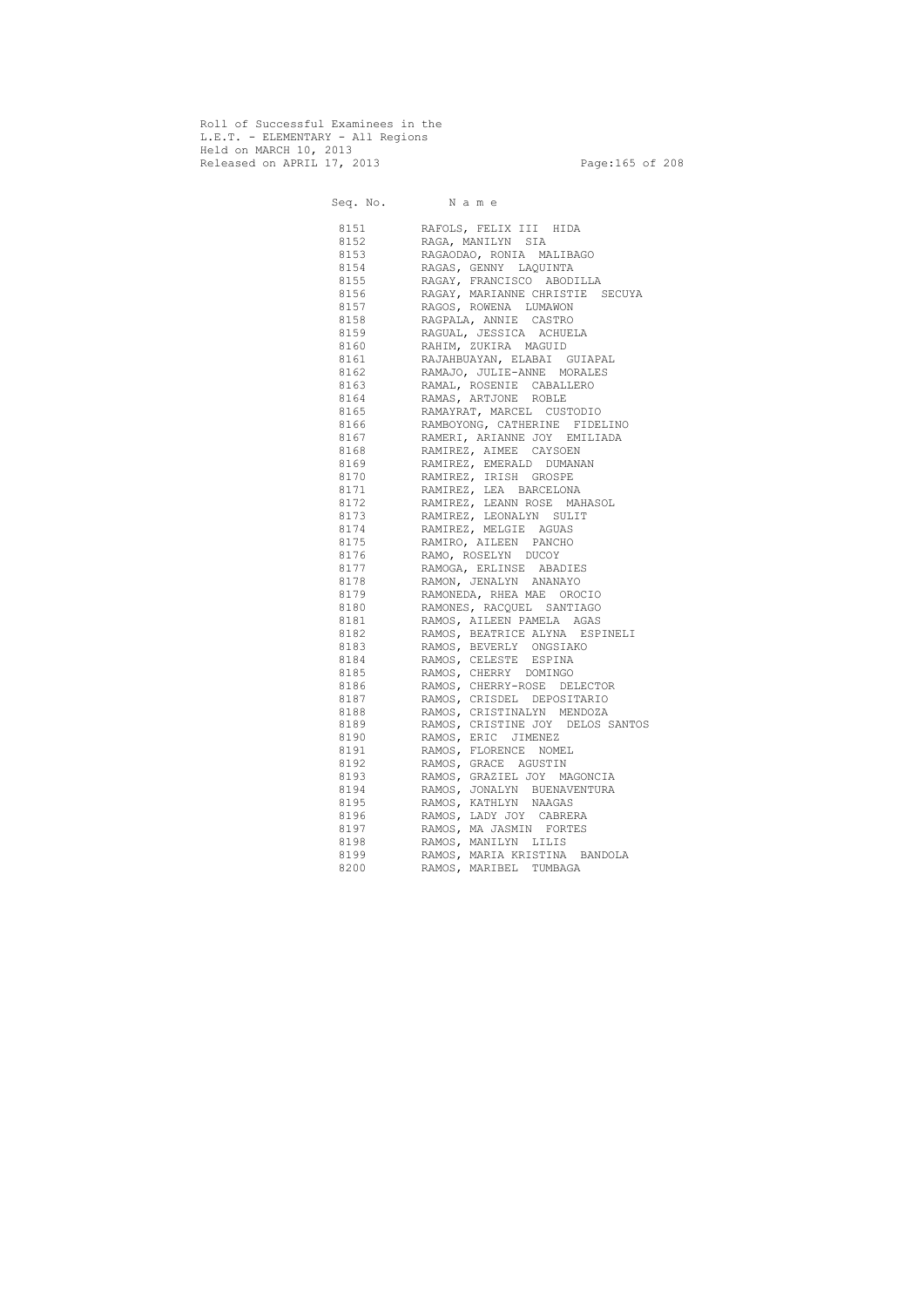Roll of Successful Examinees in the L.E.T. - ELEMENTARY - All Regions Held on MARCH 10, 2013 Released on APRIL 17, 2013 Page:166 of 208

 Seq. No. N a m e 8201 RAMOS, MARK ANTHONY MILANA 8202 RAMOS, MARLON SALIMO 8203 RAMOS, MELISSA GASPE 8204 RAMOS, MICHELLE ANNE SANTIAGO 8205 RAMOS, NIKKI MARGA VERSOSA 8206 RAMOS, REA SEÑORA 8207 RAMOS, RODELETTE SUMIRAN 8208 RAMOS, SODUMIA NIÑA MENDOZA 8209 RAMOS, ZYRA AMPAT 8210 RAMPAS, JONALYN LIZ 8211 RAMPATAN, JUBAIDA BADSO 8212 RAMSE, DESIREE BANTANG 8213 RANCAP, GRACE MESINA 8214 RANCE, CHERM RODRIGUEZ 8215 RANCES, RONA NEDEA 8216 RANCES, RUTH YOSORES 8217 RANCHEZ, ROLAND ASISTIN 8218 RANGAIG, ASMALIAH MACALOLON 8219 RANGEL, MARY FAITH RIVERA 8220 RANGIRIS, ROCAYA BANTOG 8221 RANILE, HACHEL JANIOLA 8222 RANILLE, MARITES ANTONIO 8223 RANOCO, DAISY JANE MORAN 8224 RANOLLO, SUSAN CALLEDO 8225 RANQUE, DIODIE MASEPIQUEÑA 8226 RANQUE, EVANGELINE TENORIO 8227 RANQUE, WILMA TABAMO 8228 RAPATALO, PRECYL DORIA 8229 RAPER, GLORYFE CALUNSAG 8230 RAQUEL, JULIETA BIGLANG-AWA 8231 RAQUEL, MARICEL ATIENZA 8232 RAQUIL, MIRIAM DELA CRUZ 8233 RARA, IRISH MANPATILAN 8234 RARO, LORELYN ARENAL 8235 RASALAN, AILEEN GUILLERMO 8236 RASAY, RITCHEL YARCIA 8237 RASCAL, FARHANA MACABANDING 8238 RASHID, ROHANISAH MAMBUAY 8239 RASONABLE, J-CELL LLANOS 8240 RASUMAN, ISNIHAYA BENANING 8241 RATABAN, NAIMAH GUINAR 8242 RATERTA, JUVELYN BARON 8243 RATIO, HERBERT CASIÑO 8244 RAYON, JULJET DAJOYA 8245 RAYOS, CLARINDA TALUGCO 8246 RAYOS, ROMELINARD EBORA 8247 RAYPON, AZENITH SESALDO 8248 RAZ, SUSANIE DELANTE 8249 RAZO, NIÑA SILVA 8250 RAZON, LADY ENAMOR CADUNGON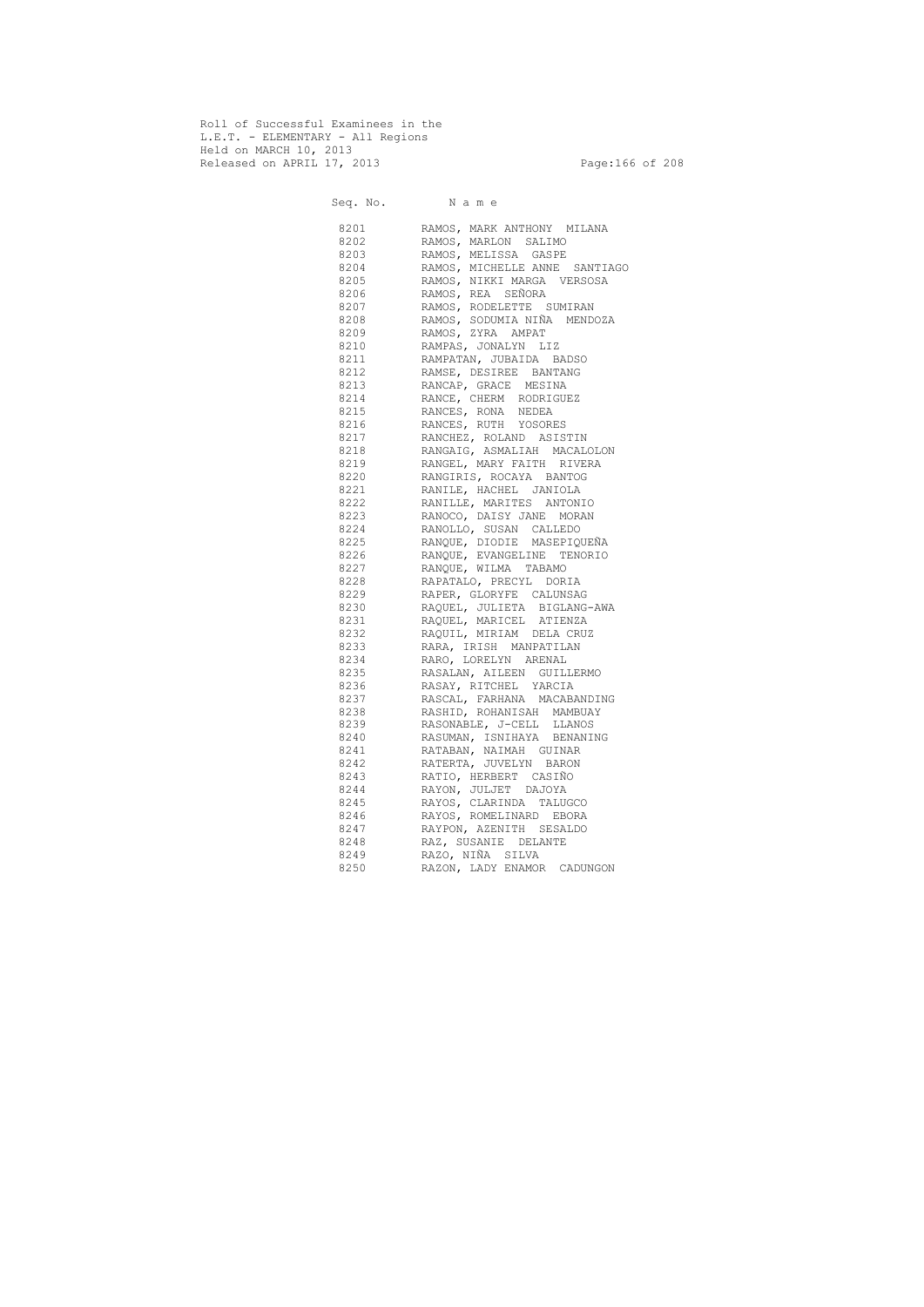Roll of Successful Examinees in the L.E.T. - ELEMENTARY - All Regions Held on MARCH 10, 2013 Released on APRIL 17, 2013 Page:167 of 208

 Seq. No. N a m e 8251 RAZONABLE, GLENN IROSIDO 8252 RAZONABLE, MARICAR DELFINO 8253 RAÑOSA, BENILDA DE MESA 8254 REAMBONANZA, MARY JANE JAVIER 8255 REANCHO, ANA MARIE MARIMON 8256 REAS, JONED ISEDRA YUNZAL 8257 REAÑO, NERINA MONIDA 8258 REBATO, JAY-R PALMARES 8259 REBAY, LUZVILLA AGNO 8260 REBITO, JAY JOSEPH BRAZA 8261 REBLEZA, DAYLYN MAY PIALA 8262 REBLINGCA, LORRAINE PAQUIDONGAN 8263 REBONG, LAVENIA GONZALES 8264 REBOSURA, AILYN CANOY 8265 REBUSADA, BRIX EWA 8266 REBUSTILLO, BEBETH HOMO 8267 RECAFRANCA, ELARDE ABELILLA 8268 RECALDE, MICHELLE BUÑAG 8269 RECAMARA, LIDELINA GALLEPOSO 8270 RECAÑA, RACHEL ANNE MENORCA 8271 RECIDE, WILMA LUGTO 8272 RECIO, DAISYRIE MORFE 8273 RECOLOSADO, JC LYNN PADUA 8274 RECORTE, ROMELYN CELESTIAL 8275 RECTO, GERLIE BAÑAS 8276 RECTO, LOLIBETH SIXON 8277 RECTO, NELYN RODEO 8278 RECTO, RACQUEL GARCIA 8279 REDILLAS, DEVINA DAGCUTA 8280 REDOBLE, ROMEO LAPUT 8281 REDOLOSA, CRISTY TAYAG 8282 REDUBAN, EVELYN CABIA 8283 REFESADA, MARELO LALUNA 8284 REFUGIA, JULIEN APRIL ALIX 8285 REGALA, JUNALYN AMBAY 8286 REGALA, OFELIO JR YUMUL 8287 REGALADO, JOAN CACHIN 8288 REGENCIA, CRISTIAN REY 8289 REGIDOR, MARICAR CARAO 8290 REGIS, ALAN PADOLINA 8291 REGNO, JANE VILLADIEGO 8292 REGULTO, ANGELINE CORNEJO 8293 RELAMPAGOS, STEPHANIE MARIE CASIÑO 8294 RELENTE, GENEVA CARLA DE GUZMAN 8295 RELENTE, LANILYN BUHATIN 8296 RELEVANTE, CATHERINE RENEGADO 8297 RELEVO, RETCHE GARRIDO 8298 RELLAMA, ABBE LOR 8299 RELOVA, MISCHELLE BANGCALE 8300 RELOX, ROCHELLE MENDEZ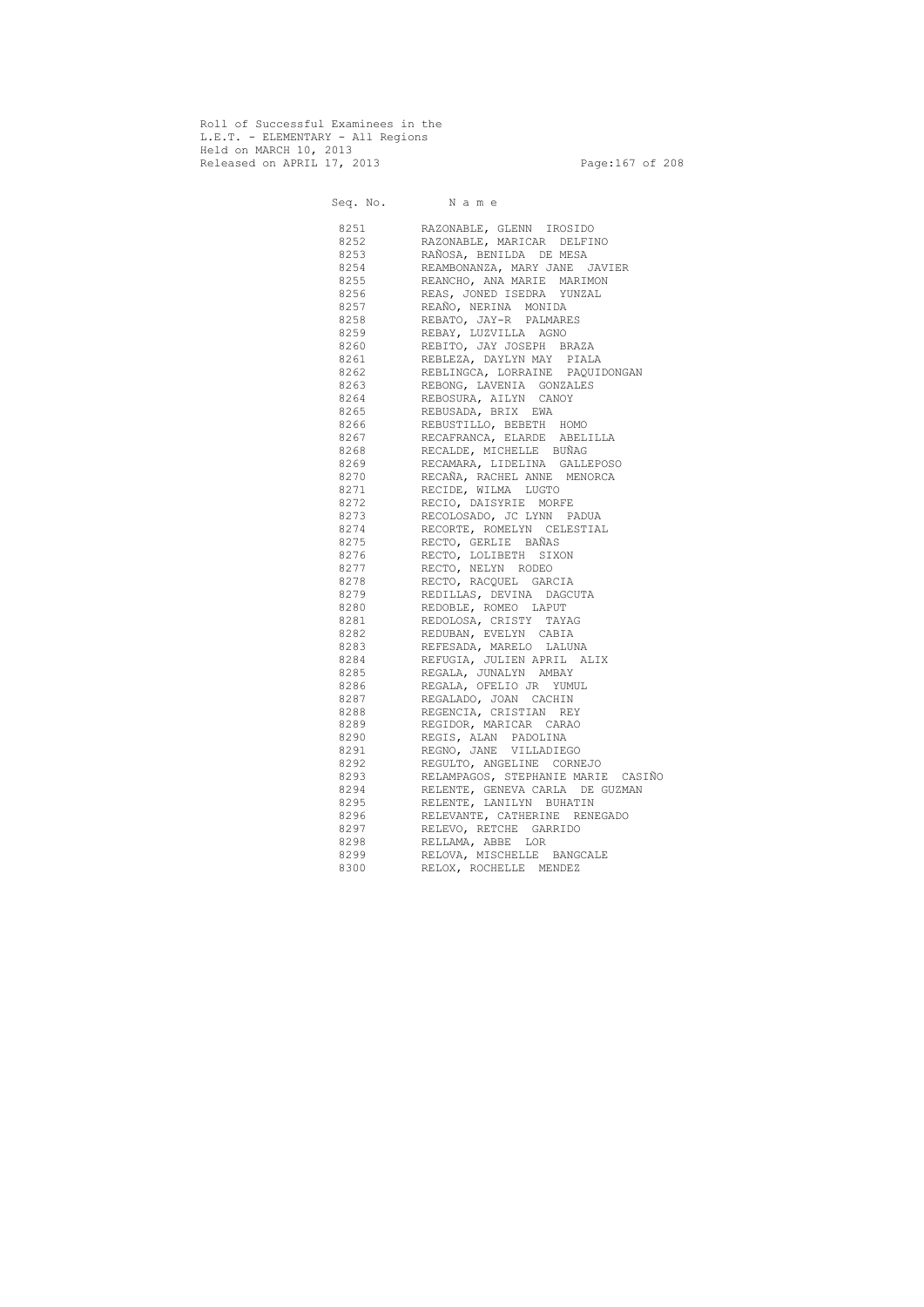Roll of Successful Examinees in the L.E.T. - ELEMENTARY - All Regions Held on MARCH 10, 2013 Released on APRIL 17, 2013 Page:168 of 208

 Seq. No. N a m e 8301 RELOX, RONALIZA MENDEZ 8302 RELOX, RUBY ANN ROYO 8303 REMARCA, RANILYN DOMINGO 8304 REMEDIO, ERLIZA SUAN 8305 REMEDIO, MELCRIS ANN 8306 REMETRE, JEHRYL MONTELEJA 8307 REMO, MARIA LUZ ARNAIZ 8308 REMONSADA, CHERRIE MAE YAÑEZ 8309 REMOROSA, JAY PAMUGAS 8310 REMOTING, LEAH GALAN 8311 REMUDARO, MARY RUBIELYN ARANETA 8312 REMULTA, JOE MARIE MANGUBAT 8313 RENCONADA, RAFFIE LEROG 8314 RENDADO, MARK ANTHONY DELON 8315 RENION, ANITA BAGSAO 8316 RENOVALLES, SHIELA MAE MARANTAL 8317 REOLALAS, GENEVIE PERIDO 8318 REPALDA, CRISTALYN MANATAD 8319 REPALDA, MARISOL TAACA 8320 REPATA, CHRISTINE ARNESTO 8321 REPDOS, SAMUEL DELICA 8322 REPESO, KATHLEEN ROSE SOROTE 8323 REPIZO, MARICEL RIBOT 8324 REPOLLO, MARCELINO LACUESTA 8325 REPONTE, MIRIAM ALALONG 8326 REPOSAR, JENNIFER BALDERIAN 8327 REPOSO, GENELYN DARADAL 8328 REPUTANA, MABEL QUIDET 8329 REQUINA, MARIETTA MAGLASANG 8330 REQUIO, JOMALYN SEGUBIENSE 8331 REQUIRME, MARY GRACE FAJARDO 8332 REQUITA, REBEKAH PROVIDO 8333 REQUIZO, JEANILYN JAMERO 8334 RESARE, MELISSA LOZANO 8335 RESCO, NORALYN PALAYA 8336 RESIERDO, JEVVY BORILLO 8337 RESNGIT, HANNAH NERISSA VISTAR 8338 RESOL, MARIA ANTONETTE SIBUYO 8339 RESPECIA, RITCHIE SILMARO 8340 RESPETO, CHERRY DESEO 8341 RESPETO, TERESA BASILLA 8342 RESPICIO, MARY GRACE SELDA 8343 RESTIFICAR, WAYLON CHAN 8344 RESUELLO, JERMERLYN CALICDAN 8345 RESURRECCION, REENA LOU CAMADO 8346 RESURRECCION, ROY CLAUDIO 8347 RETARDO, PAZ KATRINA RUEGO 8348 RETES, AUDREY DINAWANAO 8349 RETUERTO, AIDEE MARIEL PEREZ 8350 RETUERTO, MARJIE PERINO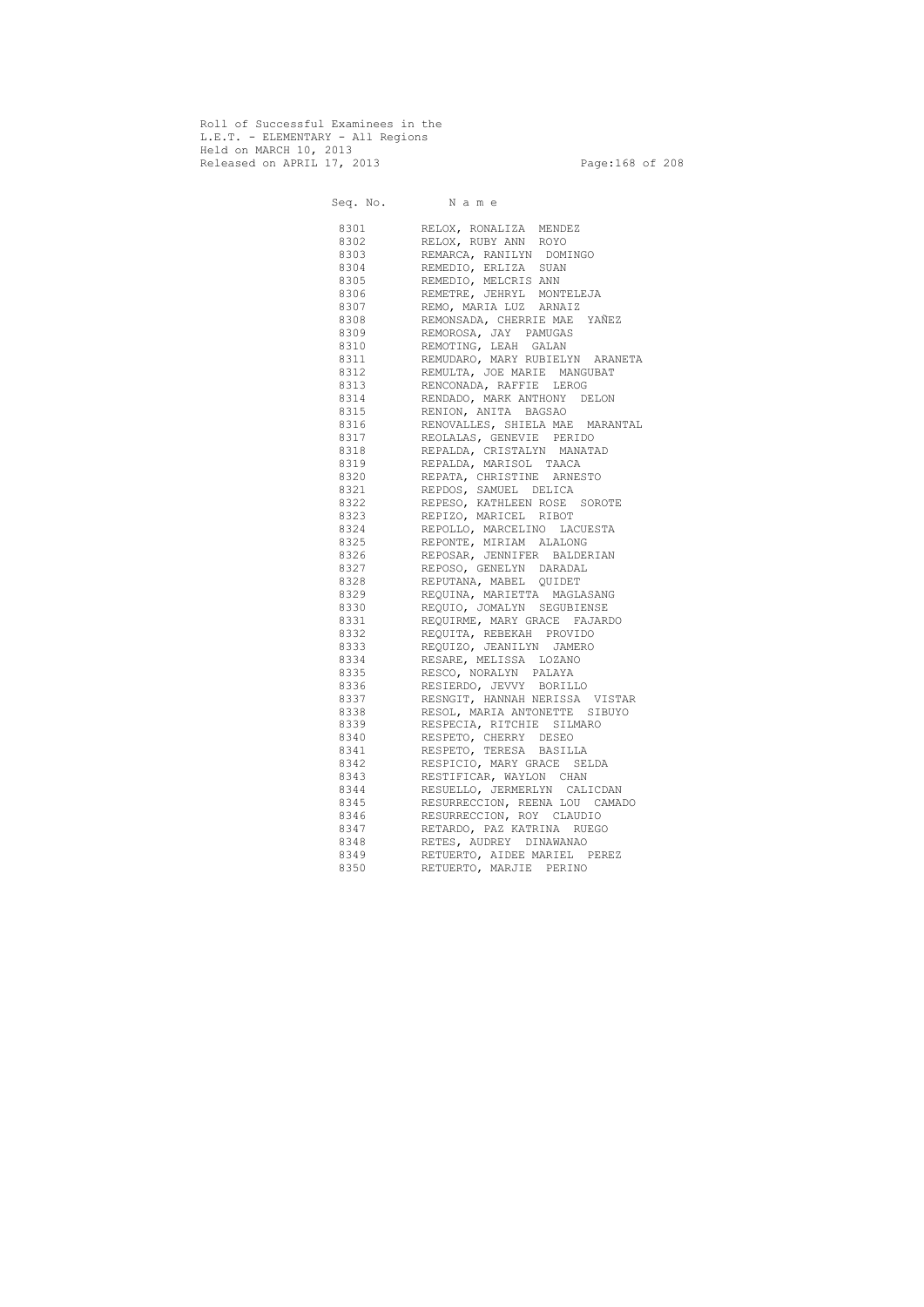Roll of Successful Examinees in the L.E.T. - ELEMENTARY - All Regions Held on MARCH 10, 2013 Released on APRIL 17, 2013 Page:169 of 208

 Seq. No. N a m e 8351 RETURBAR, NICHOLS OBIDA 8352 RETUYA, QUENNIELYN CLEMENTE 8353 REUSORA, JESSA TURCENO 8354 REUYAN, KAREN TIPORA 8355 REVALEZ, MONA GRACE GONZALODO 8356 REVELLAME, JOMAR AGUILAR 8357 REVELO, PRINCESS DIANNE TANDAYO 8358 REVEREAL, ROSENIE CABANERA 8359 REVIDAD, SHIENA CLAUDELL POOT 8360 REVILLA, LESLIE CASAG 8361 REVIRA, LUDIBELLE CHUA 8362 REY, ANDY PERMEJO 8363 REY, ROWENA HERNANDEZ 8364 REY MATIAS, LEONORA CORTEZ 8365 REYES, ALONA VALENCIA 8366 REYES, ANGELICA EDDY PAQUIDING 8367 REYES, ANGELITA CUNANAN 8368 REYES, ANNA MAE RIMON 8369 REYES, ARVIN SANTOS 8370 REYES, BERLETH MORALES 8371 REYES, BERNADETTE PAJADO 8372 REYES, CRISTINE JOY RIVERA 8373 REYES, EDSON PANGILINAN 8374 REYES, ELIZA ANGELES 8375 REYES, EVAMAE DOLLERA 8376 REYES, FRINE GASTANES 8377 REYES, GOBET CRUZ 8378 REYES, ISABEL SIMO 8379 REYES, JEAN MAMALIAS 8380 REYES, JOSEPHUS ROA 8381 REYES, JOVITA CABELLO 8382 REYES, JUDY JEAN DELA RAMA 8383 REYES, LAILA SORIANO 8384 REYES, LEA ALZULA 8385 REYES, LESLIE ANN ABARRA 8386 REYES, MANILYN ELLAMIL 8387 REYES, MARINA NARDO 8388 REYES, QUEENIE LANZADERAS 8389 REYES, RACHEL ALPUERTO 8390 REYES, RICHARD PIEZA 8391 REYES, RUBY MASANGYA 8392 REYES, RUFA BUGUINA 8393 REYES, SHERONA MENDOZA 8394 REYMUNDO, AIMIE DAQUIOAG 8395 REYNA, DIVINE GRACE LOQUETE 8396 REYNON, GRACE MAE BALLESTEROS 8397 REYNOSO, ARLENE ENRIQUEZ 8398 RIANO, MELFE CAMPO AMOR 8399 RICAFORT, JANNET ARAYAN 8400 RICALDE, MA REINA PAREDES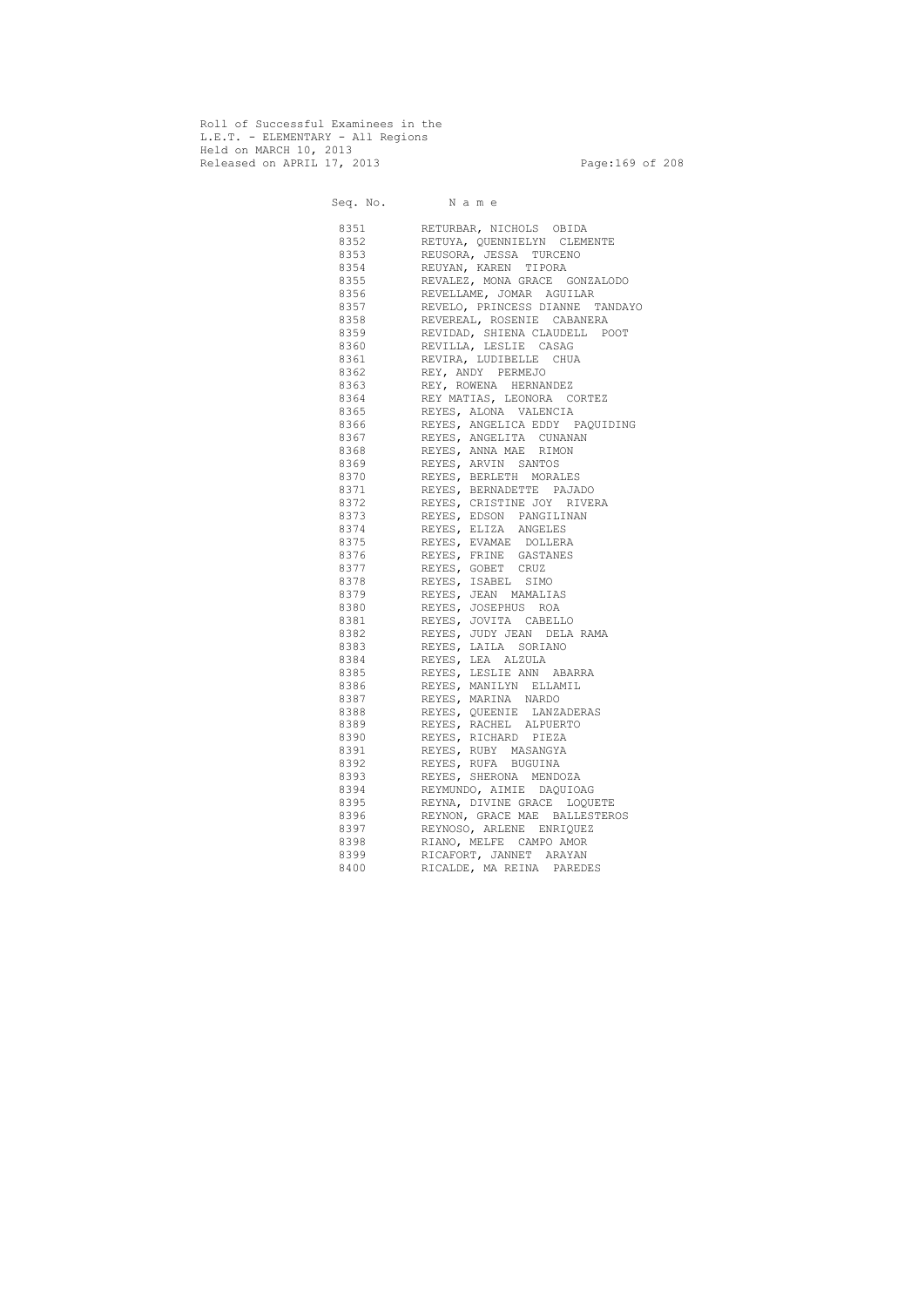Roll of Successful Examinees in the L.E.T. - ELEMENTARY - All Regions Held on MARCH 10, 2013 Released on APRIL 17, 2013 Page:170 of 208

 Seq. No. N a m e 8401 RICALDE, RUTH TIBAYAN 8402 RICAMARA, JAYCEL FERNANDEZ 8403 RICO, ALMA CAVAN 8404 RICO, CHERISH-ANN RUGA 8405 RICO, JESSA ESPAÑOLA 8406 RICO, NELCY LAZARRA 8407 RICO, ZENAIDA PANCITO 8408 RICOHERMOSO, DARLYN MIÑAO 8409 RICOHERMOSO, JOVIE MATIAS 8410 RICON, JOCELYN TABUYO 8411 RICON, SUNSHINE REBATE 8412 RIDAO, AUGUSTO OBAÑA 8413 RIEZA, FREDALYN AZNAR 8414 RIGONAN, JESSICA IVORY CASTRO 8415 RIGOR, RONALD PARUA 8416 RIO, KEYVEN RAY MONTIBON 8417 RIOVEROS, ROWENA RAMERO 8418 RIPDOS, RHIA MAY JAYME 8419 RIVAS, HANNA THERESA FUERZAS 8420 RIVAS, JESA RONI 8421 RIVAS, MARY-CRIS ZOZOBRADO 8422 RIVERA, AILYN MIAM 8423 RIVERA, ARLENE MAMIIT 8424 RIVERA, BEBERLEY SELIM 8425 RIVERA, CATHERINE VALDEZ 8426 RIVERA, CHINKY WHARTON 8427 RIVERA, CLEOFE EMELO 8428 RIVERA, JENNY MANSIT 8429 RIVERA, JERONE ROBIAS 8430 RIVERA, JESSER JR DASMARIÑAS 8431 RIVERA, JESSICA CORPUZ 8432 RIVERA, LORY PAZ BARCELONA 8433 RIVERA, MARIBEL BALAJADIA 8434 RIVERA, MARY ANN AREVALO 8435 RIVERA, MICHAEL ACEBRON 8436 RIVERA, MICHELLE GALLETO 8437 RIVERA, RHOY CARAAN 8438 RIVERA, ROWENA PATRON 8439 RIVERA, SHEENA LYN CASUGAY 8440 RIVERA, SHELLA MAY GABORNO 8441 RIVERA, SHIELA JAMPIL 8442 RIVERAL, ROWAN DOLINO 8443 RIVERO, SHEENA RELLETA 8444 RIZADA, JEANELYN SINAJON 8445 RIZAGA, PRINCESS ANN ARRO 8446 RIÑON, MA LUISA SAPNAY 8447 ROA, HYDIE MACAPAYAG 8448 ROA, NANCY ODAL 8449 ROA, RANELLE LUBGUBAN 8450 ROA, ROMYLIN FELICIO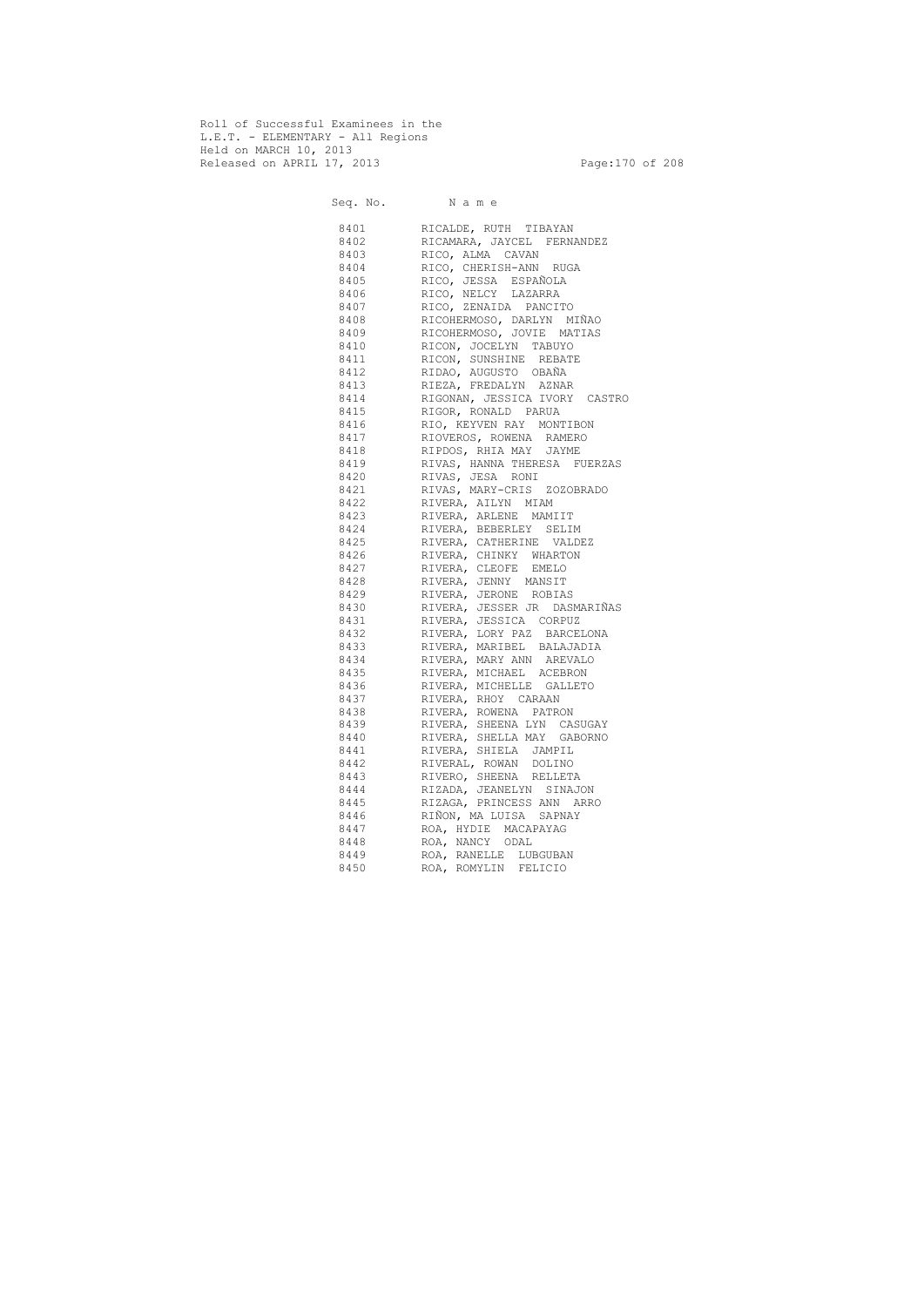Roll of Successful Examinees in the L.E.T. - ELEMENTARY - All Regions Held on MARCH 10, 2013 Released on APRIL 17, 2013 Page:171 of 208

 Seq. No. N a m e 8451 ROBERO, ROANETTE UGAS 8452 ROBES, MARIE ROSE CRUZ 8453 ROBION, JEAN TENTATIVA 8454 ROBISO, ELBEN DEATRAS 8455 ROBISO, GLENORA VILLETA 8456 ROBISO, REMMELY RAMIRO 8457 ROBLE, BONITA CLAIRE LOPEZ 8458 ROBLES, FRANCISCO JR DECINILLA 8459 ROBLES, GIRLY GELILANG 8460 ROBLES, LOVELY LUMANAS 8461 ROBLES, ROWENA GUDIN 8462 ROBLES, SEVERINA RODRIGUEZ 8463 ROBRIGADO, SHEILA SANTELICES 8464 ROCA, ALLAN MONTANO 8465 ROCERO, ABEGAIL CLARICE CADIZ 8466 ROCERO, DAISY GABRENTINA 8467 ROCERO, MARALIZA NARISMA 8468 ROCHE, NELGINE MADERSE 8469 ROCO, GENIA SAGARINO 8470 ROCULAS, ALMA POBE 8471 RODA, NEIL JAY GASPAR 8472 RODA, NELSA DEL ROSARIO 8473 RODAS, GINALYN CRUZ 8474 RODEL, CHARMIE LEGADA 8475 RODELAS, ANALYN ROYO 8476 RODELAS, VIVIAN PACILAN 8477 RODICA, JEREMIE BUENAVENTURA 8478 RODIMO, LUCRECIA PATAGANAO 8479 RODOLFO, MARICHEL CASINDAD 8480 RODRIGO, AIDEEN SABOCOHAN 8481 RODRIGUEZ, APRIL GULMATICO 8482 RODRIGUEZ, ARMINDA MORALES 8483 RODRIGUEZ, FLORA CAYETANO 8484 RODRIGUEZ, FLOREL GERONAN 8485 RODRIGUEZ, GERLIE CUEVAS 8486 RODRIGUEZ, JENNIFER FERNANDEZ 8487 RODRIGUEZ, KARAH ANCAJAS 8488 RODRIGUEZ, MARIA MARS AGUILAR 8489 RODRIGUEZ, MARIA ROSALIE LLANA 8490 RODRIGUEZ, MARIA STELLA ANA DE CASTRO 8491 RODRIGUEZ, MARITES ILIAGA 8492 RODRIGUEZ, QUENSELLE LYNE TABUA 8493 RODRIGUEZ, RICHELLE MAGBANUA 8494 RODRIGUEZ, RODEL TEJARES 8495 ROGERO, PABLITO JR MALAMO 8496 ROJAS, ANIE MAY VENTURA 8497 ROJAS, DARICE MARION SUMILLANO 8498 ROJAS, KESHEEN SABATIN 8499 ROJERO, JOCELYN BANAWIS 8500 ROJIE, ROSENANG TARIS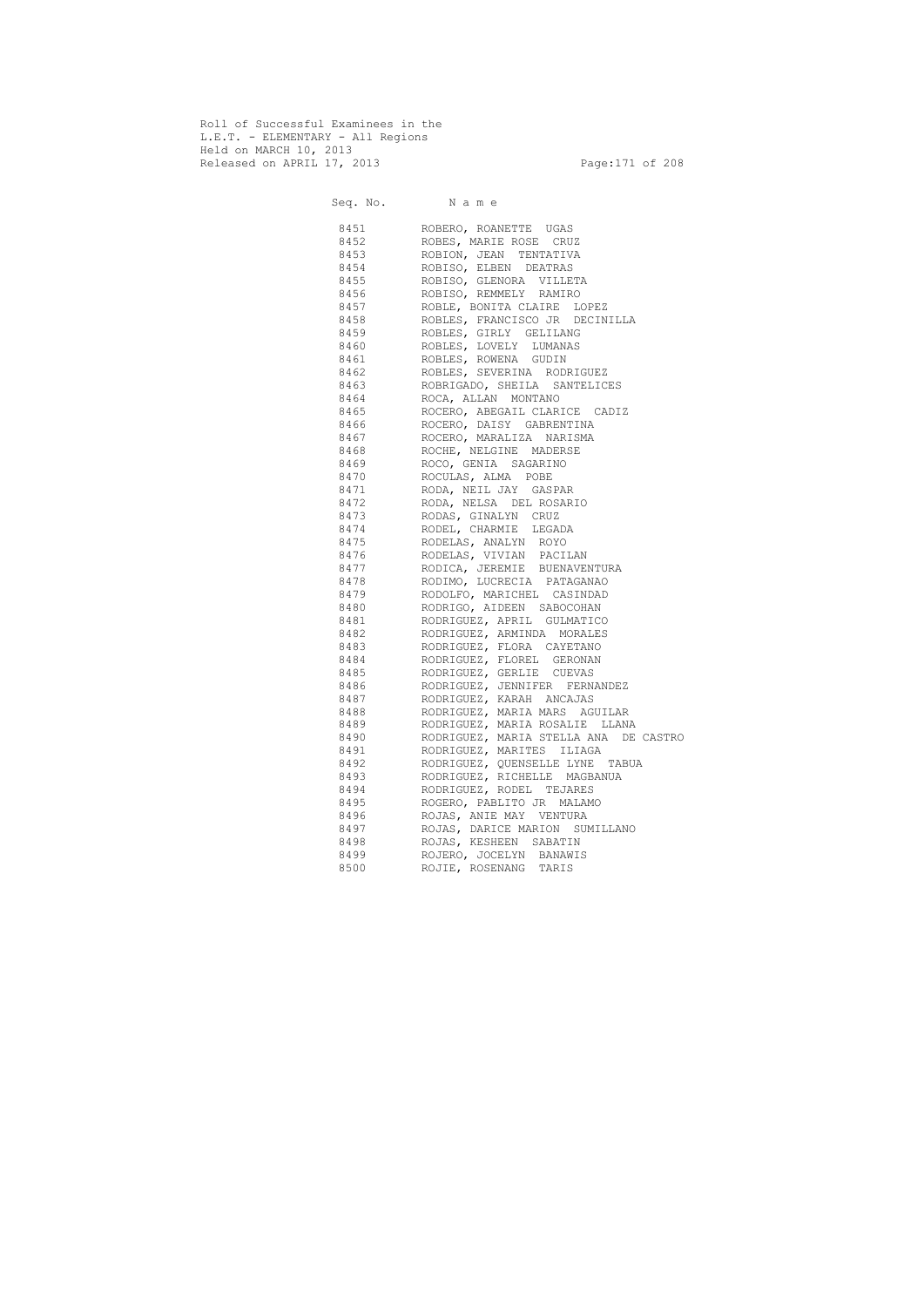Roll of Successful Examinees in the L.E.T. - ELEMENTARY - All Regions Held on MARCH 10, 2013 Released on APRIL 17, 2013 Page:172 of 208

 Seq. No. N a m e 8501 ROJO, BERNETH ETINO 8502 ROJO, CHENNEE PEARL DOONG 8503 ROJO, ROSANA CANILLAS 8504 ROLDAN, ARNOLD JR SALTERAS 8505 ROLDAN, CINDY PADERES 8506 ROLDAN, MARICEL BUTASLAC 8507 ROLLAN, DANALYN 8508 ROLLANO, ARLYN MAE MARTINEZ 8509 ROLLON, JOVYLYN PALLUGNA 8510 ROLUNA, MARY ANN TEQUILLO 8511 ROM, PILIPINAS ALFANTA 8512 ROMANA, MARITES QUEBADA 8513 ROMANCE, JENELYN PONCE 8514 ROMANCE, RICA BOLAO 8515 ROMANO, AURORA MARIANO 8516 ROMANO, DONNA ALEN 8517 ROMANO, GERRY ARASA 8518 ROMANO, JANNES REYES 8519 ROMANO, KEVIN MAMALIAS 8520 ROMAQUIN, DINA ESTOYA 8521 ROMERO, GLENDA RANCES 8522 ROMERO, JOSIELYN MILLAMINA 8523 ROMERO, KATRINA ROSE PADULLO 8524 ROMERO, LAILANI CARRERA 8525 ROMERO, MA CORAZON ARCEO 8526 ROMERO, RIALINDA FLOR 8527 ROMERO, RICHELLE JEAN BUENO 8528 ROMERO, ROSALIA DELA CRUZ 8529 ROMULO, ANALYN AURELIO 8530 RONAMO, ROJANE ORNOPIA 8531 RONATO, JULIE ANN ACUIN 8532 RONATO, ROSANA TRINIDAD 8533 RONCESVALLES, JENNY REA 8534 RONCO, JOURNIE DELGADO 8535 RONDA, RAQUEL LOTOK 8536 RONDAEL, LEODERICK HILARIO 8537 RONDAIN, FLORDELISA VILLAESTER 8538 RONDARES, ARISTOTLE GARCIA 8539 RONDERA, EMILY PELAEZ 8540 RONDEZ, LEOMIE LAMONTE 8541 RONDINA, DARIL LIMBAG 8542 RONDINA, EMA LYNETTE 8543 RONDINA, JONA LIZA MICUA 8544 RONDINA, RIANNE GALA 8545 RONI, SHELLA REGALA 8546 RONQUILLO, ANAN ORDANEZA 8547 RONQUILLO, AYESHA RENEYAH OZELLE FLORES 8548 RONQUILLO, JEANNE GRACE DOY 8549 RONQUILLO, LORENZO JR LANDIG 8550 ROPAL, KATLEEN BRIZUELA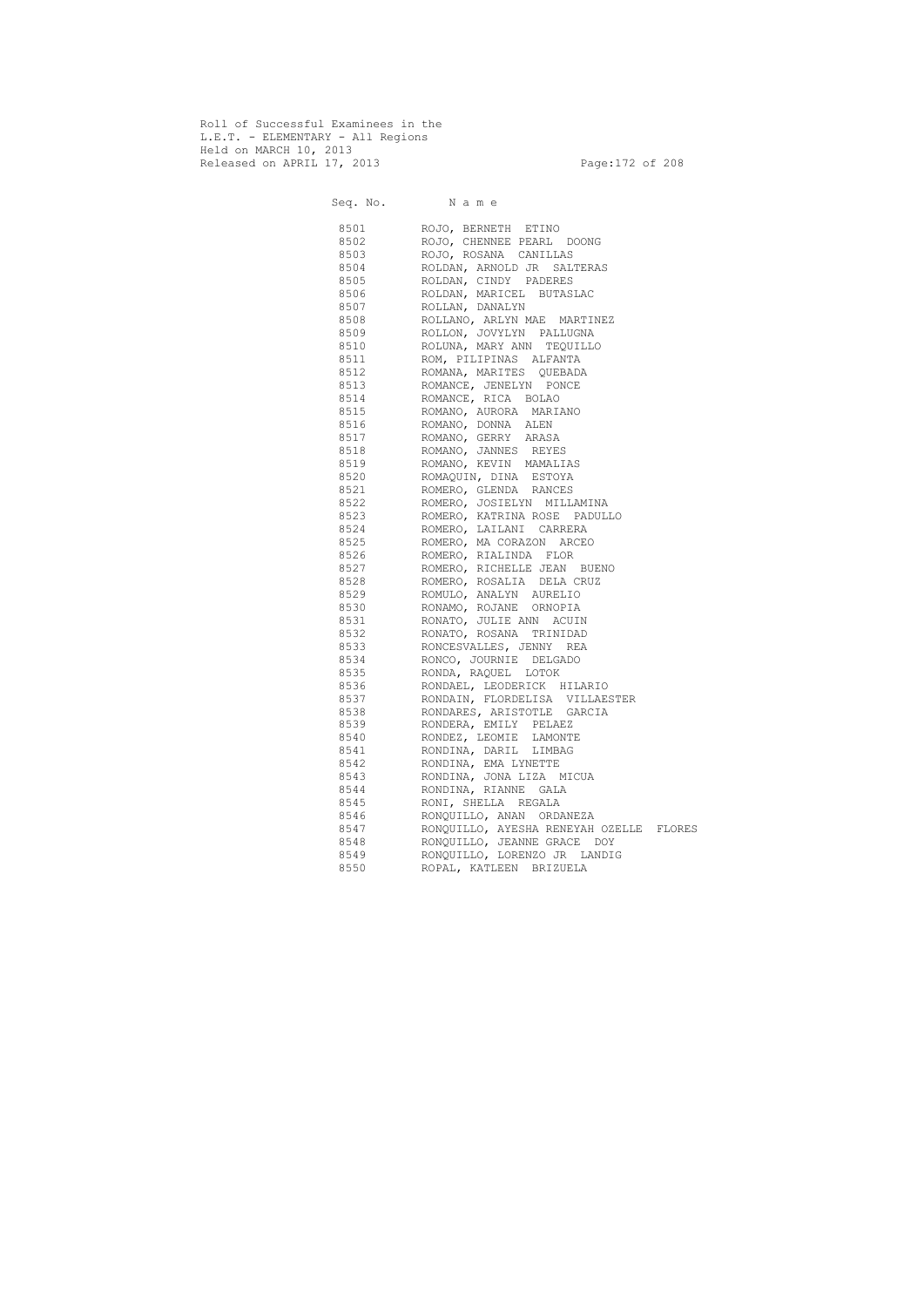Roll of Successful Examinees in the L.E.T. - ELEMENTARY - All Regions Held on MARCH 10, 2013 Released on APRIL 17, 2013 Page:173 of 208

 Seq. No. N a m e 8551 ROPEDO, PRECIOSA CACDAC 8552 ROQUE, GINA ONDE 8553 ROQUE, MARCO VEGA 8554 ROQUE, RAISA SAGUN 8555 ROQUE, TERRY-JANE DIZON 8556 ROS, ADRIANO TUPAS 8557 ROSAL, JOCELYN PATACSIL 8558 ROSAL, MAYVEL LOPEZ 8559 ROSAL, RODA MEI GARAÑO 8560 ROSAL, RUBELIN QUILATES 8561 ROSALDO, RIANNA-LEE VALLISCAS 8562 ROSALEJOS, LAARNI DATUIN 8563 ROSALES, AGNES OY 8564 ROSALES, ALDA AGUILAR 8565 ROSALES, BENJAMIN JOSE NEILO 8566 ROSALES, MA JOHN RAY ROSALES 8567 ROSALES, MICAELLA PAULA ORTIZ 8568 ROSALIN, JAZEL MAY DE LA SALA 8569 ROSALINDA, JAMES VERANO 8570 ROSANTO, GEMMA VACUNAWA 8571 ROSARIO, CRESILDA SORIANO 8572 ROSARIO, MARGIE ARNONOBAL 8573 ROSARIO, SONIA MAPALO 8574 ROSAS, OSCAR JR REJAS 8575 ROSETE, LESLY DAYUDAY 8576 ROSETE, YEIL KATERINA ZAPANTA 8577 ROSOS, DAN GUTIB 8578 ROSOS, LIZEL MENDOZA 8579 ROSS, JASMINE OLLAVE 8580 ROSS, MARJORIE MANALO 8581 ROXAS, CHARESSE ANN PAGLINAWAN 8582 ROXAS, EVAN GELINE QUIRAY 8583 ROXAS, JONAH CAMBAYA 8584 ROXAS, REY ABAO 8585 ROY, ANECITA GILO 8586 ROY, MARIELLE ROBISO 8587 ROY, MELANIE DE GUZMAN 8588 ROYERAS, LEOCADIA ALICANDO 8589 ROYO, JEDILYN RUGA 8590 ROYO, LEONISA MORTEL 8591 RUADO, MARICEL MARIN 8592 RUADO, MERIAM GADO 8593 RUBAC, CRESELDA MOGADO 8594 RUBAS, REINA KATHLEEN MECCA 8595 RUBAYA, WILBER ANGELO DISCUTIDO 8596 RUBIA, NARCISA IBASAN 8597 RUBIA, RAYNAN BULAWAN 8598 RUBIANES, IRENE POLITA 8599 RUBIN, ELSE PIGTE 8600 RUBIO, EDGAR DELLAVA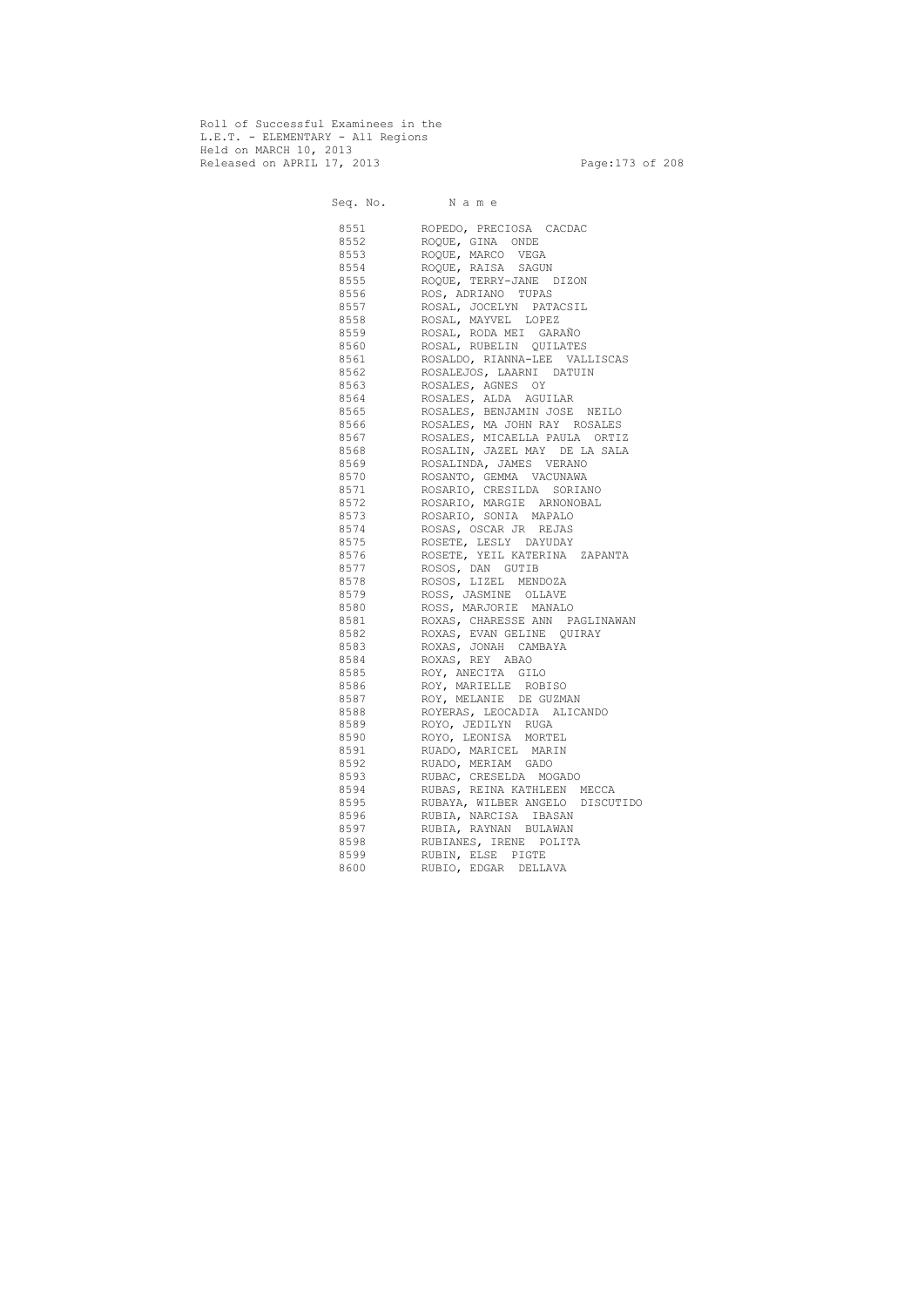Roll of Successful Examinees in the L.E.T. - ELEMENTARY - All Regions Held on MARCH 10, 2013 Released on APRIL 17, 2013 Page: 174 of 208

 Seq. No. N a m e 8601 RUBIO, IVY JOY MENTANG 8602 RUBIO, JOHN ELBERT HAYES 8603 RUBIO, SHEILA MACION 8604 RUBIS, MARISSA CARIAGA 8605 RUEDA, MICHELLE SANTIAGO 8606 RUEDA, RUTH SAYCO 8607 RUELAN, CAROLYN IRENIA 8608 RUELAN, ERWIN ALENSONORIN 8609 RUELOS, REYANGELICA GENCIANA 8610 RUFO, SALVACION SAMSON 8611 RUFON, JOHN ALLEN CABUSAS 8612 RUIZ, APRYL JAMOLOD 8613 RUIZ, JANET RODAVIA 8614 RUIZ, JOHANNA MARIE CAORTE 8615 RUIZ, MARILYN BERJA 8616 RUIZ, MARY ANN SANTILLAN 8617 RUIZ, MYLENE LOBRIDO 8618 RULE, FLORELYN PURLAS 8619 RULLAN, MAYBEL FABROS 8620 RULLODA, JENALYN MEJIA 8621 RUPIN, SHEILA TRUMPETA 8622 RUSIANA, RUBY ROSSANA ESPINO 8623 RUTOR, DONALYN ROMANO 8624 RUTOR, LIBERTY ROGON 8625 SAAVEDRA, JACKIELOU PEREZ 8626 SABAC, BEVERLY ANN TONGOL 8627 SABACCO, MARIELLAIZA MARIZ MAGDATO 8628 SABADO, ANGELO LINSANGAN 8629 SABADO, CHASTINE GRACE CASTRO 8630 SABADO, DAILYN LAGNASON 8631 SABADO, DELIA MIANA 8632 SABADO, LEONALYN INFANTE 8633 SABADO, MAMERTA CANTOR 8634 SABADO, RIYA MENDOZA 8635 SABADUQUIA, MARIA AUXILIA PAGAPULAAN 8636 SABALBERINO, EVANGELINE BANDILLA 8637 SABALLE, JENELYN ARSENIO 8638 SABAN, EDWIN JR CARUANA 8639 SABANDAL, ANNABELLE MORADA 8640 SABANG, MARILOU GASTADOR 8641 SABARILLO, ELMER LACIDO 8642 SABAS, ALONICA DAÑO 8643 SABAS, MARY RUSTANETTE DAMILES 8644 SABATER, EDCELLE BORNALES 8645 SABAY, SHERADIE SABIO 8646 SABEJON, ROSEMARIE RECONALLA 8647 SABELLA, MARICEL CABORNAY 8648 SABELLANO, BOEDELYN RAMAS 8649 SABELLANO, CLAIRE RELABO 8650 SABEQUIL, MHERYLL PADILLA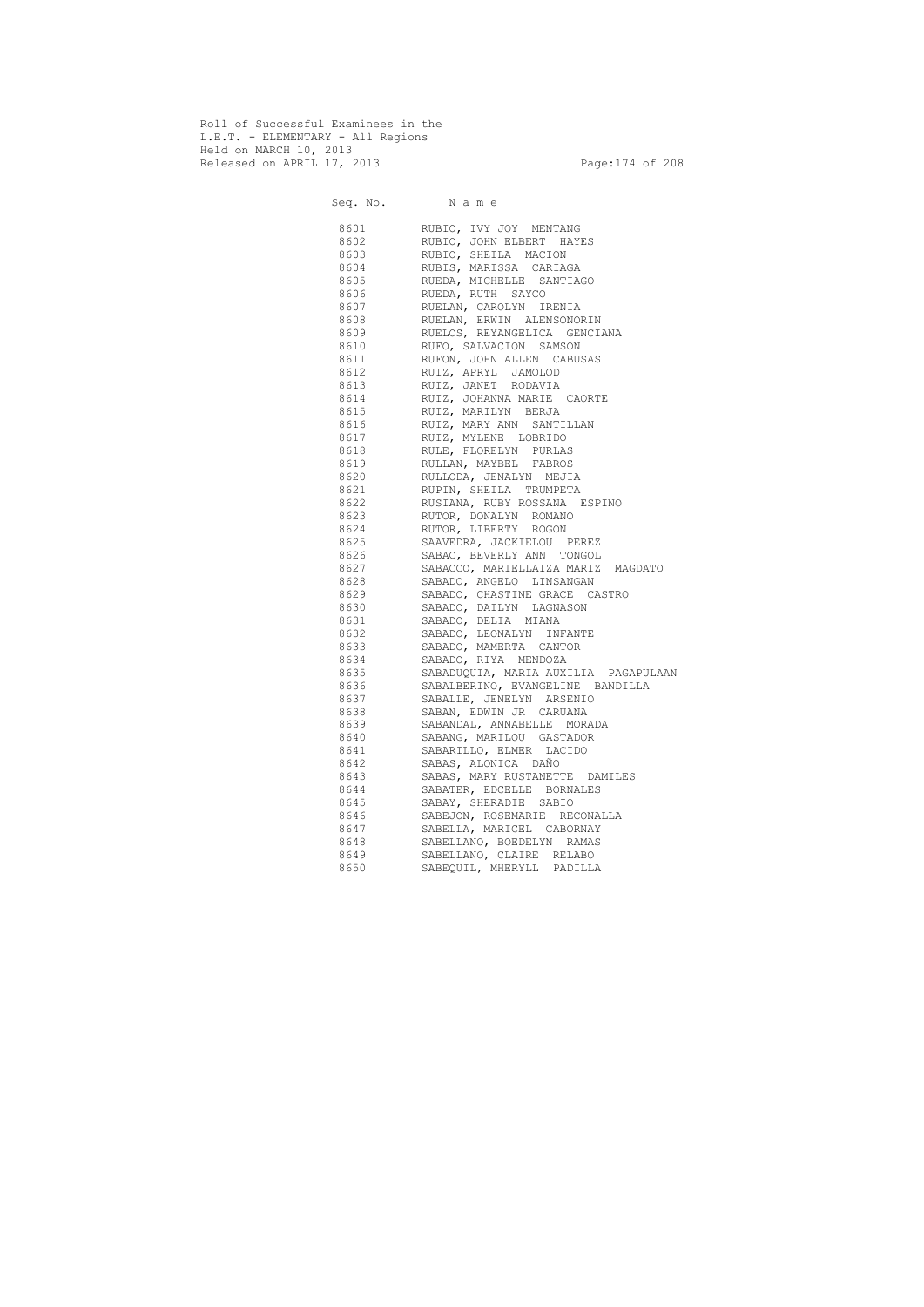Roll of Successful Examinees in the L.E.T. - ELEMENTARY - All Regions Held on MARCH 10, 2013 Released on APRIL 17, 2013 Page:175 of 208

 Seq. No. N a m e 8651 SABERON, CRIS-AN 8652 SABERON, ROXANNE DAE JALIQUE 8653 SABID, KATHLEEN BICOY 8654 SABIDO, CHERRY LYN ALMONGUERA 8655 SABIDO, VIOLA AGABON 8656 SABIDOR, ALOJA CIEGO 8657 SABIDOR, ROMEL INSEPEDO 8658 SABIO, ALVIN-JAY ALLEJE 8659 SABIO, JEFF ROY VALMORES 8660 SABIO, ROCHELLE ANN LABADIA 8661 SABIT, RENANTE ESTONILO 8662 SABLAWON, DANNY REFORZADO 8663 SABLON, RALPH ALPHONSE AYSON 8664 SABOBO, RODEL DE LA CRUZ 8665 SABONG, EDGAR TAMBIS 8666 SABORNIDO, LARMEN JOY DAZO 8667 SABROSO, JESSICA DE GUZMAN 8668 SABTALI, SURIANA IMLANI 8669 SABTURAIN, JIMSON WADJA 8670 SABUAG, MARILOU BALLESTEROS 8671 SABUGAA, CHRISTOPHER RAMOS 8672 SABULAO, ESTEBAN JEREMIAS ASERIT 8673 SABULAO, NICOLAS JR ESPINA 8674 SABULAO, RENALYN ODIONG 8675 SACALA, JOVY RELLITA 8676 SACAR, NABILA ELIAS 8677 SACAR, NESRIEN DIMAAYAO 8678 SACAR, SAHANIE MAI 8679 SACATANI, HAIDE LAGUIP 8680 SACLA, DIVINA PETTENG 8681 SACLANGAN, KENTSALEI BANG-OTAN 8682 SACLERIN, MIRAFLOR CAIS 8683 SACOSO, MARY JOY MALALAY 8684 SACPA, JENIE ROSE BALANG 8685 SACRO, REINA GERNAN 8686 SACUPON, FELDA PAGLIAWAN 8687 SADIAN, VANESSA SAJUL 8688 SADIASA, NOEME FUENTES 8689 SADIWA, ELMAR SARMIENTO 8690 SAGA, LOLITA SERING 8691 SAGABAEN, MICHELLE CALAGUAS 8692 SAGALA, ALMALYN JILHANO 8693 SAGARINO, AUGIE CLARIN 8694 SAGAYSAY, MARIA ELENA SUBIA 8695 SAGOSARA, HEDAYA CAMOLO 8696 SAGUID, MELVIN DULNUAN 8697 SAGUID, MIRCELYN MARANAN 8698 SAGUITAN, MILA RODRIGUEZ 8699 SAGUN, DIANA PRANSA 8700 SAGUN, IMELDA GUILING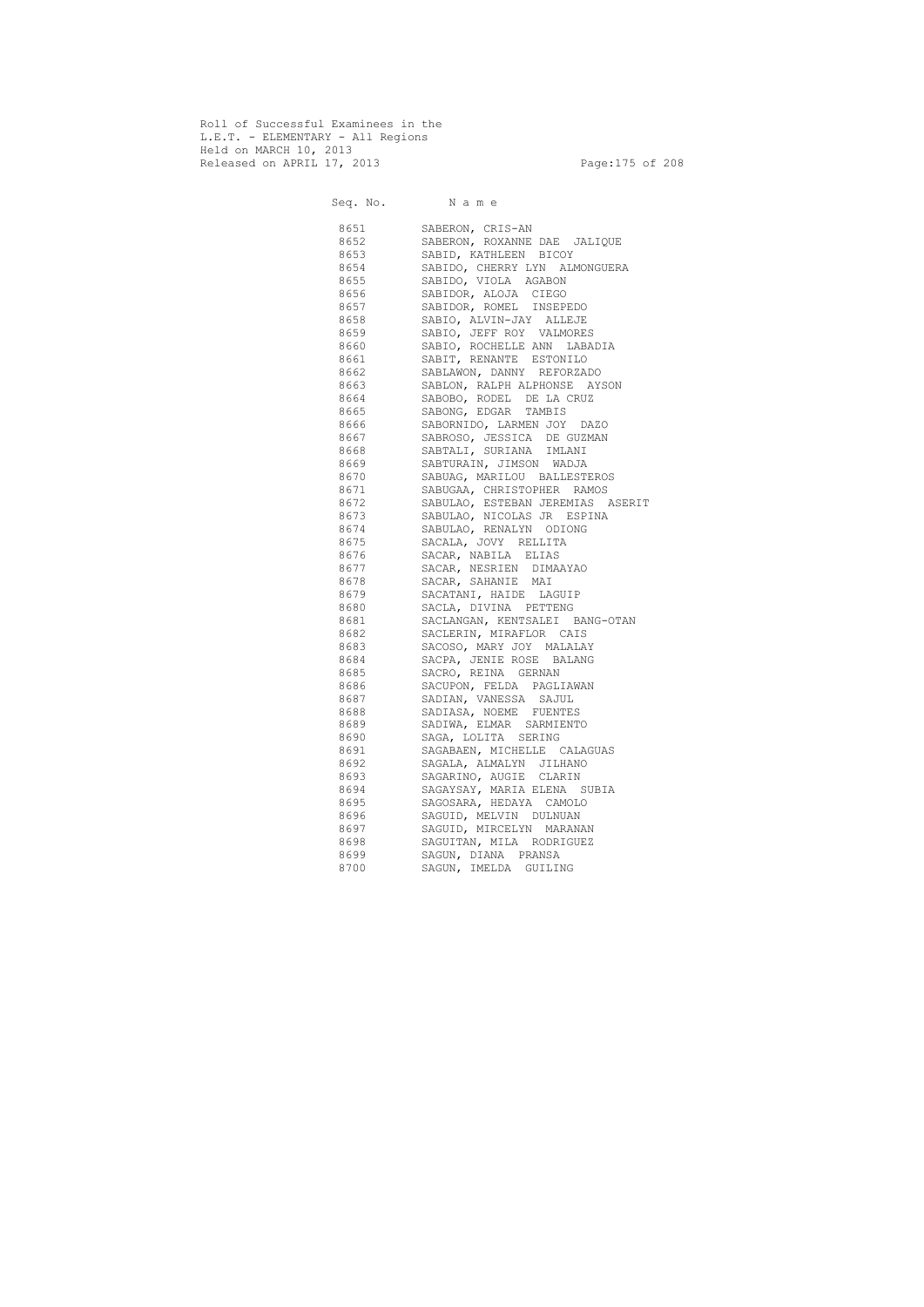Roll of Successful Examinees in the L.E.T. - ELEMENTARY - All Regions Held on MARCH 10, 2013 Released on APRIL 17, 2013 Page: 176 of 208

 Seq. No. N a m e 8701 SAGUN, JOY BARROGA 8702 SAGUSAY, ALONA GUMAPANG 8703 SAHIRON, DESMONA SABAL 8704 SAJISE, MARIA LYN CASIANO 8705 SAJOL, SHIELA GORDONAS 8706 SAJOR, GLETCHEN BABANO 8707 SAJOR, JOBILLE SOBING-SOBING 8708 SAJULGA, ARTEMIO JR ANOOS 8709 SAJULGA, JUMILMAR SUMITNAN 8710 SAJULGA, ROSARIO ENTE 8711 SAKID, PAUL PANGO 8712 SALAAN, JOCELYN CANDA 8713 SALAAN, REZA EMBATE 8714 SALABAO, ANNABELLE MEJORADA 8715 SALAC, CELIA PALMERO 8716 SALAC, RENALYN ALVAREZ 8717 SALADAGA, AIZABETH MARTINEZ 8718 SALADAGA, BERNADETTE BAGONDOL 8719 SALADO, ANNABEL OCHEA 8720 SALADO, TARA SHEEN DUMDUM 8721 SALAHUDDIN, ALPHA MANSUL 8722 SALALIMA, MARISOL MORANTE 8723 SALALIMA, SARAH JANE TOLOSA 8724 SALAMERA, GLAIZA MORAL 8725 SALAMERO, MARICAR CASTRO 8726 SALAMIDA, CATHERINE FIGUEROA 8727 SALAMIDA, MARLOU JAKE CANCIO 8728 SALAN, JOEL TULDA 8729 SALANDANAN, RANDY DELA ROSA 8730 SALANGSANG, LEONARD SEVILLA 8731 SALANGUSTE, CATHYRINE NOTARTE 8732 SALANIO, RUSSELLE ALBOLERO 8733 SALAPUDIN, JERIC KINUDAL 8734 SALARDA, GINA LYN MADRONA 8735 SALATAN, ANNIE CAMANGEG 8736 SALAUM, JESSA RAMOS 8737 SALAZAR, DIVINE GRACE CAISIP 8738 SALAZAR, ELEWIN SOLA 8739 SALAZAR, GINA RELI 8740 SALAZAR, JANES BANTINAN 8741 SALAZAR, KAREN REBADOMIA 8742 SALAZAR, LADY DIANNE CASTRO 8743 SALAZAR, MA DHONNA ECHAVEZ 8744 SALAZAR, MA THERESA CONDES 8745 SALAZAR, MELINDA DECENA 8746 SALAZAR, MELVIN CURAMPEZ 8747 SALAZAR, RHEA MAY BERMEJO 8748 SALAZAR, RIZA GRANADA 8749 SALAZAR, SILVESTRE DORIA 8750 SALBINO, ISABEL MARCOS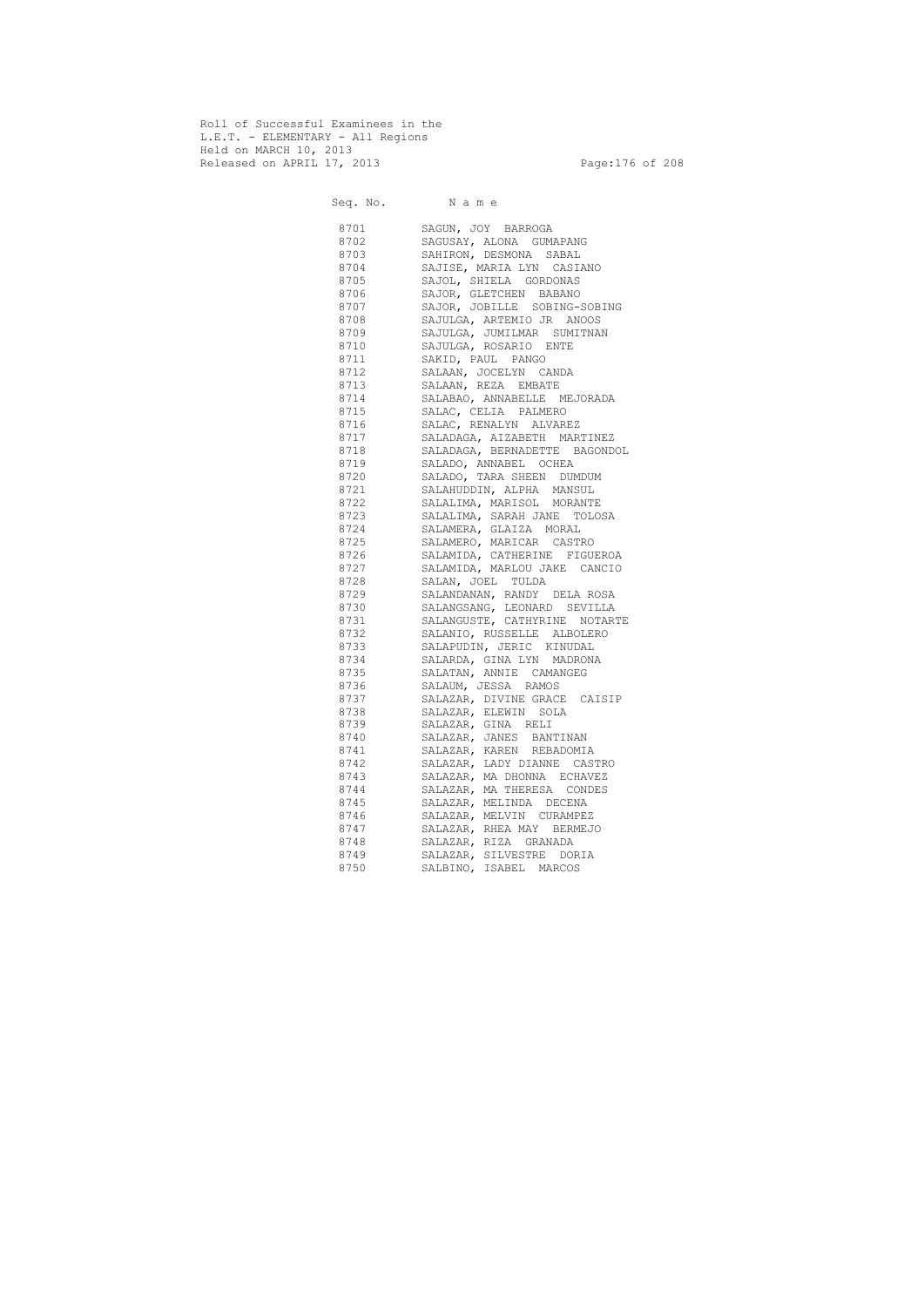Roll of Successful Examinees in the L.E.T. - ELEMENTARY - All Regions Held on MARCH 10, 2013 Released on APRIL 17, 2013 Page:177 of 208

 Seq. No. N a m e 8751 SALCEDA, JOVELYN ABOGADO 8752 SALCEDO, CHERLIE SARENAS 8753 SALCEDO, ELMO DE LIMA 8754 SALCEDO, JULIE FE TABAMO 8755 SALCEDO, LEONILA ANDAWAS 8756 SALCEDO, MICHELLE BALDOS 8757 SALDAÑA, GILYN OMPOC 8758 SALDEVAR, CAREN CASIANO 8759 SALE, SANRYL SUCLOM 8760 SALENTES, LIEZL PACIENCIA 8761 SALERA, SHARI MAE RAMILLETE 8762 SALES, BERNADETTE GOROSPE 8763 SALES, JULIET CLAVECILLA 8764 SALES, LEO JOSEPH SALMOREN 8765 SALES, MARISSA NASAM 8766 SALES, MARVIN NASAM 8767 SALGADO, MARILOU ARQUILITA 8768 SALGARINO, JOAN JUMAO-AS 8769 SALI, NIHMA MARAJAL 8770 SALIBAD, MAYA SALVA 8771 SALIDO, CIONILYN FAJUTNAO 8772 SALIENTE, ARLENE FUENTES 8773 SALIGIDAN, SAMIRA CALAMONGGI 8774 SALIK, JOEHAR ESMAIL 8775 SALIK, MAHIRAH BATUGAN 8776 SALILING, LELIOSA NUÑEZ 8777 SALIM, ANISA HAYUDINI 8778 SALIMBO, FAIROUZ PANTAO 8779 SALIMBO, SITTIEHAYA PAUTIN 8780 SALINAS, COLETA LOSORATA 8781 SALINAS, EDELYN EHAREZ 8782 SALINAS, HAIDEE TABADA 8783 SALINAS, JOKER ESTRADA 8784 SALINGSING, ROSE IONESS DY 8785 SALIOT, JENEVIE DAGAMIANO 8786 SALIOT, REMELYN VIÑAS 8787 SALISE, ARLYN JERUSALEM 8788 SALLADOR, GIRLEE BELONIO 8789 SALLAVE, ANTONETTE BALINAS 8790 SALLAYA, EDRALIN BAGIWAN 8791 SALLO, CLARIBELLE CARPILA 8792 SALLY, NARISAH ESMAIL 8793 SALMASAN, ALONA VILOS 8794 SALMASAN, PHEL PICAO 8795 SALMAYOR, NOEL TOLEDO 8796 SALMAZAN, BONIFACIO JR MEMBRADO 8797 SALO, NUR-ASIAH BISTON 8798 SALOCOT, FREDJAY EDILLON 8799 SALOMON, EVANGELYN RAPIZA 8800 SALOMON, KARA MAE MONDERO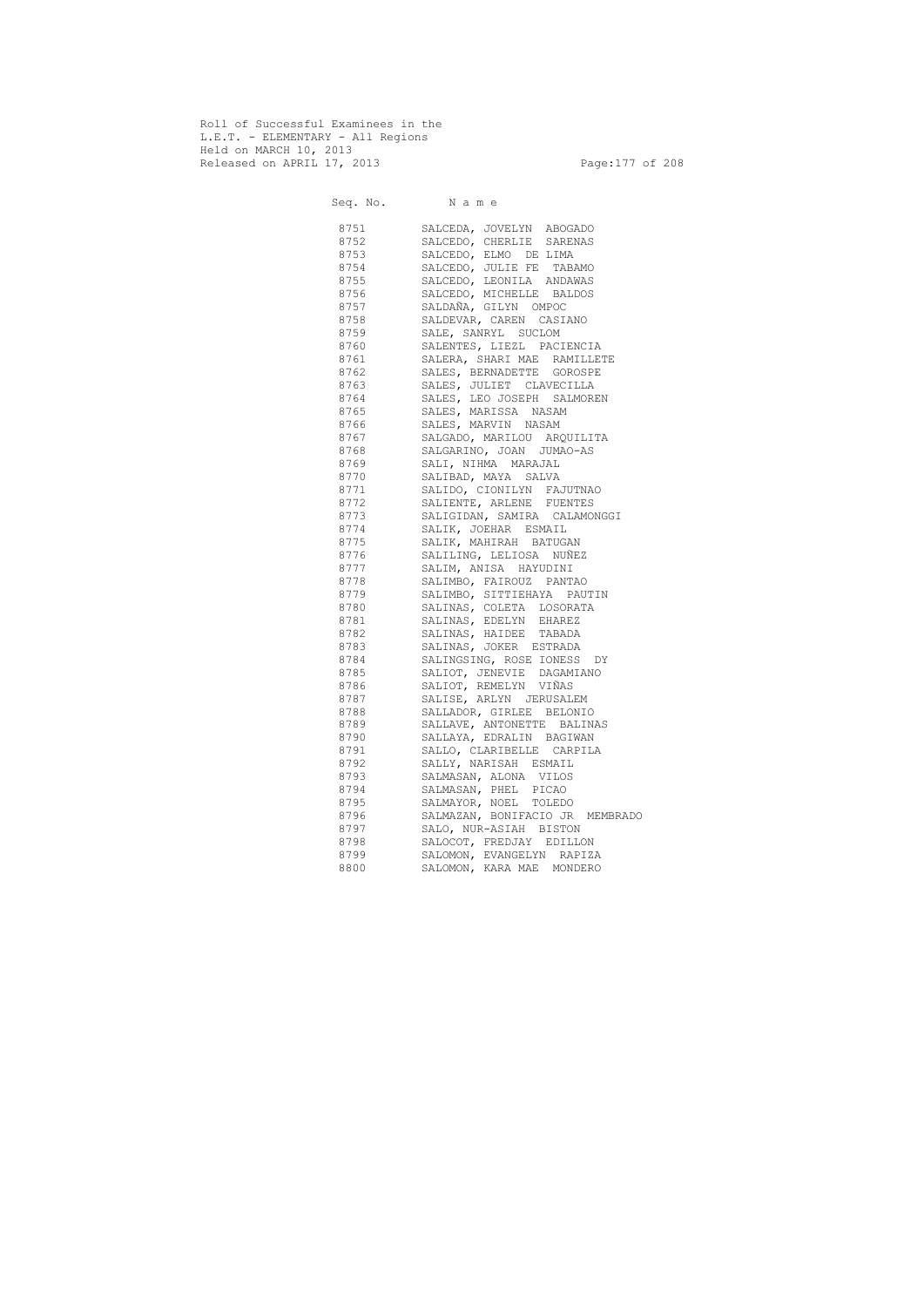Roll of Successful Examinees in the L.E.T. - ELEMENTARY - All Regions Held on MARCH 10, 2013 Released on APRIL 17, 2013 Page: 178 of 208

Seq. No. Name 8801 SALON, ROBERTO JUSTINIANA 8802 SALPID, RIO LYN GUMBAN 8803 SALUBA, LYNETTE FERRER 8804 SALUDARES, JENNY CLAIRE BALAIS 8805 SALUDARIO, MYRA NAZAM 8806 SALUDES, RODERICK SANTOALLA 8807 SALUDEZ, ANALYNN EDUARDO 8808 SALUDEZ, MARJORIE GULENG 8809 SALUPAN, ROSILYN PETALINO 8810 SALURIO, MA VENDETTA ORTEGA 8811 SALUSOD, JOCEL DAGANGAN 8812 SALUSTIANO, MARY GRACE FELISMINO 8813 SALUTA, MICHELLE REGLA 8814 SALVA, GIL OLAGUER 8815 SALVA, TERESITA PAGARAN 8816 SALVADOR, ELLEN JANE GALANGA 8817 SALVADOR, IMELDA SANTIAGO 8818 SALVADOR, JOLITO LACHICA 8819 SALVALEON, ANA LIZA DEL CASTILLO 8820 SALVALEON, MARICEL MABALO 8821 SALVATIERRA, GERALD CASTILLO 8822 SALVATONA, DONATO MARIA YBONY REYCABURDA 8823 SALVIEJO, DIANA VALDEZ 8824 SALVIO, DAVEN CRIS CELEBRADO 8825 SALVO, TITUS LUCERO 8826 SAMACO, SHELA MARIE QUINLOG 8827 SAMAD, JOHAINAH MUNDIG 8828 SAMARO, TREXXIA ANN NAVARRO 8829 SAMBAYON, LENIE TUMAMPOS 8830 SAMBELON, JOSEPHINE SEREÑO 8831 SAMBILAN, ROWYDA ENDAL 8832 SAMBITORY, ROFAIDAH MAMARINTA 8833 SAMBRANO, JACKIELYN GALLIGUEZ 8834 SAMILLON, ERNA SINGSON 8835 SAMIMI, LAILANI MANDORI 8836 SAMONTE, CORINA MALDONADO 8837 SAMONTE, MARISSA GRAVADOR 8838 SAMPAN, JENNY JEAN BALANSAG 8839 SAMPANG, ISNANG HADJULA 8840 SAMPIANO, ACLIMA BATUA 8841 SAMPIGAT, ZANDRA TAKOKAN 8842 SAMSON, MARY JEAN EBARSABAL 8843 SAMSON, SMITH DIVINO 8844 SAMUYA, CHRISTY GENOSAS 8845 SAMUYA, MARY JOYCE ANN LAPERA 8846 SAN, HASMIN RENDAJE 8847 SAN ANGEL, NOLY JANE SUAN 8848 SAN DIEGO, GODFREY PONCE 8849 SAN FELIPE, VERNA LYN BAUTISTA 8850 SAN FRANCISCO, LYLE JAY FLORES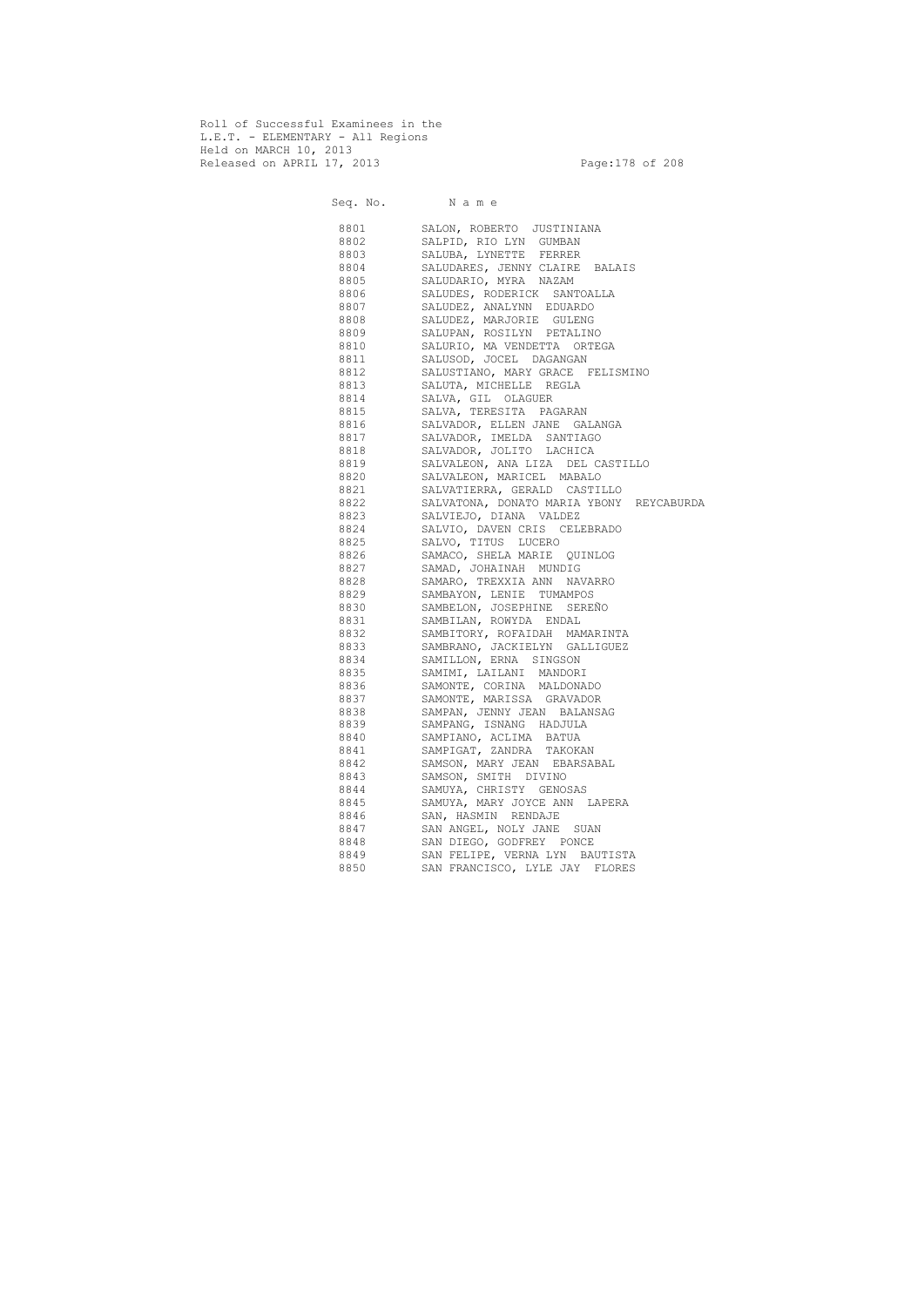Roll of Successful Examinees in the L.E.T. - ELEMENTARY - All Regions Held on MARCH 10, 2013 Released on APRIL 17, 2013 Page: 179 of 208

 Seq. No. N a m e 8851 SAN JOSE, ARLYN TORIBIO 8852 SAN JOSE, SARAH DABOCOL 8853 SAN JUAN, AIBHEL MACASO 8854 SAN JUAN, RITA JR PAPRUZ 8855 SAN JUAN, SANDRA HAPIL 8856 SAN LUIS, EDGAR CABUÑAS 8857 SAN PEDRO, AILEEN JIMENEZ 8858 SAN RAMON, SHARINA TOLEDANA 8859 SAN ROQUE, JOY BARRA 8860 SANCHEZ, ADELYN HOYOHOY 8861 SANCHEZ, ANABELLE RIVAS 8862 SANCHEZ, BEVERLY AGORING 8863 SANCHEZ, DANAH MAY ZARATE 8864 SANCHEZ, FRANCIA DOLLENTE 8865 SANCHEZ, HAROLD RYAN DOMINGO 8866 SANCHEZ, JESSICA MAGNO 8867 SANCHEZ, JULIE MAE GABINEZ 8868 SANCHEZ, MAY ANN OLIQUINO 8869 SANCHEZ, MERCEDITA FERNANDEZ 8870 SANCHEZ, MICHELLE IBAÑEZ 8871 SANCHEZ, STEVENSON TIGNO 8872 SANCHO, JEAVIE BAHIAN 8873 SANDAG, MERAFEL SAPATAN 8874 SANDAGA, YALYN TERRENAL 8875 SANDAGON, RICHARD DADO 8876 SANDIEGO, ELEANOR MANUEL 8877 SANGAB, MAY MASIRAG 8878 SANGALANG, HAZZEL LOYOLA 8879 SANGALANG, JOY DOMINGUEZ 8880 SANGALANG, OLIVER MALLARI 8881 SANGASINA, LOVILOU BALANA 8882 SANGCAP, JOY FELIZARDO 8883 SANGCOPAN, NOBAISAH ALAPA 8884 SANGCOPAN, NORAISAH ACOON 8885 SANGIL, LORELIE SARMIENTO 8886 SANGKULA, DAYANG-DAYANG AR-SHENA UMAL 8887 SANGLAY, CATHERINE CARIAGA 8888 SANICO, MARY GRACE CAPUNO 8889 SANISET, MERIAM TEÑOSO 8890 SANOY, JEAN FE SUMIWAN 8891 SANSAN, HYRA 8892 SANSARONA, JOMAILA ALIODING 8893 SANSON, LILIBETH LABONETE 8894 SANSONA, ELSA ESMERALDA REYES 8895 SANTA ROSA, LEONARDO SULLANO 8896 SANTAMENA, JOANNE SANTIAGO 8897 SANTANDER, EMMANUEL VIDAD 8898 SANTANDER, RONRON VILLAMIN 8899 SANTIAGO, CZARINA MARRI PARCUTELA 8900 SANTIAGO, DEARLY FERNANDO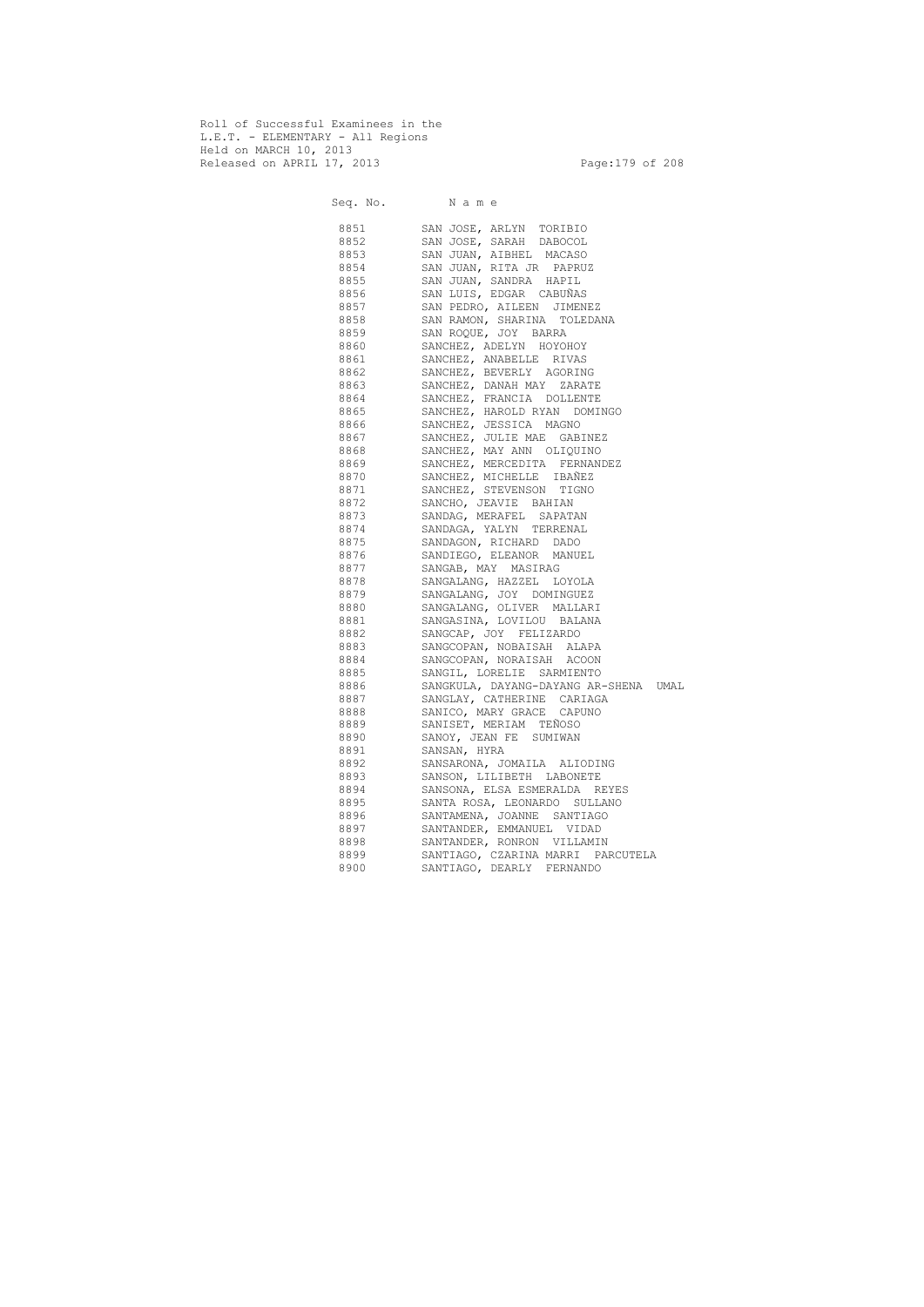Roll of Successful Examinees in the L.E.T. - ELEMENTARY - All Regions Held on MARCH 10, 2013 Released on APRIL 17, 2013 Page:180 of 208

Seq. No. Name 8901 SANTIAGO, DOHNA ANGELI LINAO 8902 SANTIAGO, MADEL MERCADO 8903 SANTIAGO, MHANDY CATULAY 8904 SANTIAGO, PATRICK PALMA 8905 SANTIAGO, REALYN BAUTISTA 8906 SANTIAGO, ROSIE LACITA 8907 SANTIANA, VERONICA NATAD 8908 SANTICAN, SITTIE SHAHANIE MACARIMBANG 8909 SANTILLAN, LORELYN FORCADAS 8910 SANTILLANOSA, RUBEL DOMINGO 8911 SANTOS, CATHERINE ENRIQUEZ 8912 SANTOS, CRISTINA RAMOS 8913 SANTOS, EDWIN BRAVO 8914 SANTOS, GLADIES ABARRIENTOS 8915 SANTOS, GLAIZA ESPINO 8916 SANTOS, HERMINIA MARTIN 8917 SANTOS, HONEY MAE CUETO 8918 SANTOS, JEN-RAY NOVESTERAS 8919 SANTOS, JESSELYN AFAN 8920 SANTOS, JONATHAN ARQUITA 8921 SANTOS, JOSIE ODIAMAN 8922 SANTOS, KATRINA CLARIN 8923 SANTOS, KIM IRISH ESTIVA 8924 SANTOS, LEAR CABASAL 8925 SANTOS, LIBERTY PACLEB 8926 SANTOS, LOISEL COLEEN VILLAFLOR 8927 SANTOS, MA LARA ANGELA FONTANILLA 8928 SANTOS, MARIETTA ASUNTO 8929 SANTOS, MARK GIL LANON 8930 SANTOS, MARY ANNE BAUTISTA 8931 SANTOS, MARY CLAIRE SUPAN 8932 SANTOS, MARY GRACE LIMON 8933 SANTOS, MARY JOY QUITALEG 8934 SANTOS, PATRICIA CHARMAINE MORALDE 8935 SANTOS, REA SEMILLANO 8936 SANTOS, RHEA SANTOS 8937 SANTOS, RODRIGO JR INCOG 8938 SANTOS, ROWENA SIMIPAO 8939 SANTOS, VIVIEN SINAWAD 8940 SANTOS, ZAIDA RAMOS 8941 SANTOSIDAD, RHODORA DEVELLES 8942 SANTUYO, FRANCEINE JUDITH GARGANTA 8943 SANUT, MARY JANE BACULI 8944 SAPALICIO, ROMMEL BAÑAGA 8945 SAPALLIDA, PAUL IAN ANDABON 8946 SAPALLIDA, PRECY BAGNOL 8947 SAPARE, IAN MANNEL BRILLANTES 8948 SAPE, LIEZEL TADEO 8949 SAPICO, ANTONIO PAJENAGO 8950 SAPID, HERMANA CALIMUTAN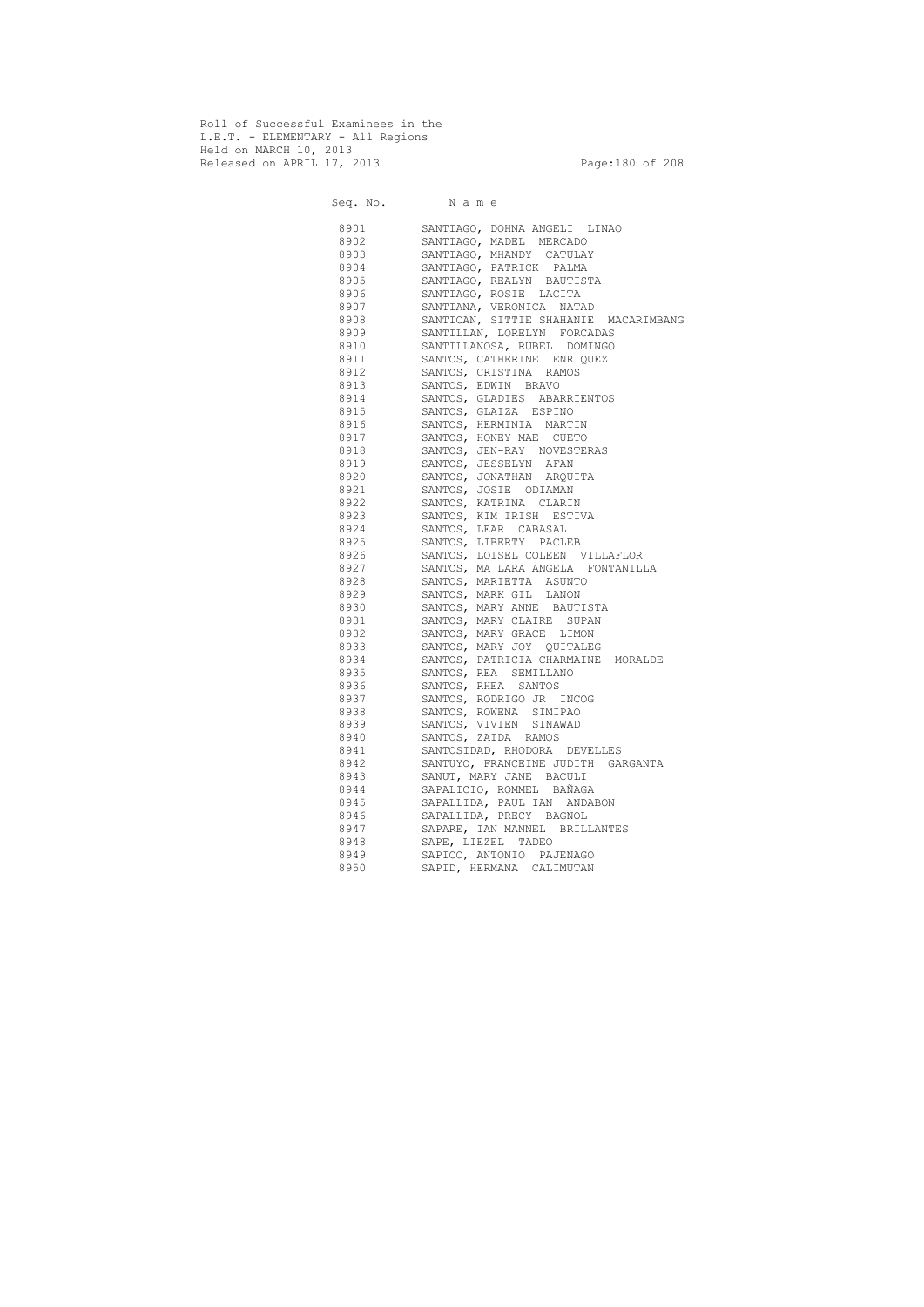Roll of Successful Examinees in the L.E.T. - ELEMENTARY - All Regions Held on MARCH 10, 2013 Released on APRIL 17, 2013 Page:181 of 208

Seq. No. Name 8951 SAPIRAO, FIESTITA VENANCIO 8952 SAPO, SHEILA MARIE AUSTERO 8953 SAPORNA, VANIZA MANAHAN 8954 SAPUNGAN, DESIREE LICOT 8955 SAPURANI, HAMMISA IBRAHIM 8956 SAQUEZ, ROMEL GARRIDO 8957 SAQUING, MARLYN SIMANGAN 8958 SAQUING, NELMARIE BACCAY 8959 SARABIA, ANGELA BATILO 8960 SARABIA, JOJILENE APUEN 8961 SARABIA, LADY LEEN SOLATORIO 8962 SARABILLO, MAE VILLO 8963 SARAIL, FATIMA NADDUHA 8964 SARAJILLA, ADELITA GARZON 8965 SARANG-EY, MOISES PIL-EY 8966 SARANILLO, MAY CUICO 8967 SARANILLO, PETRONIO JR ANEGA 8968 SARAOS, RELYN NAFARRETE 8969 SARAUSOS, LUCY MALIJAO 8970 SARAY, DIMPLE DIGUETO 8971 SARAZA, NADIALYN ESPAÑOLA 8972 SARCAOGA, AIZA PAJARON 8973 SARCAUGA, MARINELLE CAMPANER 8974 SARCEDA, RUBY JANE DUCUSIN 8975 SARDADILLAS, MARCY MAGBANLAG 8976 SARDAÑA, GELLIE BOTONES 8977 SARDONA, JOHN CASTUERA 8978 SARGENTO, THERESE JEAN CLEMENTE 8979 SARIANA, GLYN REGIDOR 8980 SARIBBAL, NURHADZRI JANING 8981 SARILLANA, HAYDEE MORALES 8982 SARIMONG, MARY JOY SUMUGAT 8983 SARIP, ALIAH BANDAS 8984 SARIP, NORWINA MAROHOM 8985 SARIPADA, ADAWIYA SUCALAT 8986 SARIPADA, HANIYAH PAKER 8987 SARIPADA, NORSIDA DISOMANGCOP 8988 SARMIENTO, ANA BELEN AGOSTO 8989 SARMIENTO, BERNIE LAZARO 8990 SARMIENTO, ENRICO ESCANER 8991 SARMIENTO, GRACE RODRIGUEZ 8992 SARMIENTO, JANNETH SALAGUBANG 8993 SARMIENTO, JENNIFER SERRANO 8994 SARMIENTO, JESSICA DOMINADO 8995 SARMIENTO, MARLYN JANE ALBANO 8996 SARMIENTO, MONICA SANTOS 8997 SARMIENTO, REGINA GARCIA 8998 SARMIENTO, WILMA ANANAO 8999 SARNO, JUANNA BISAYA 9000 SAROL, EMELIO CABRERA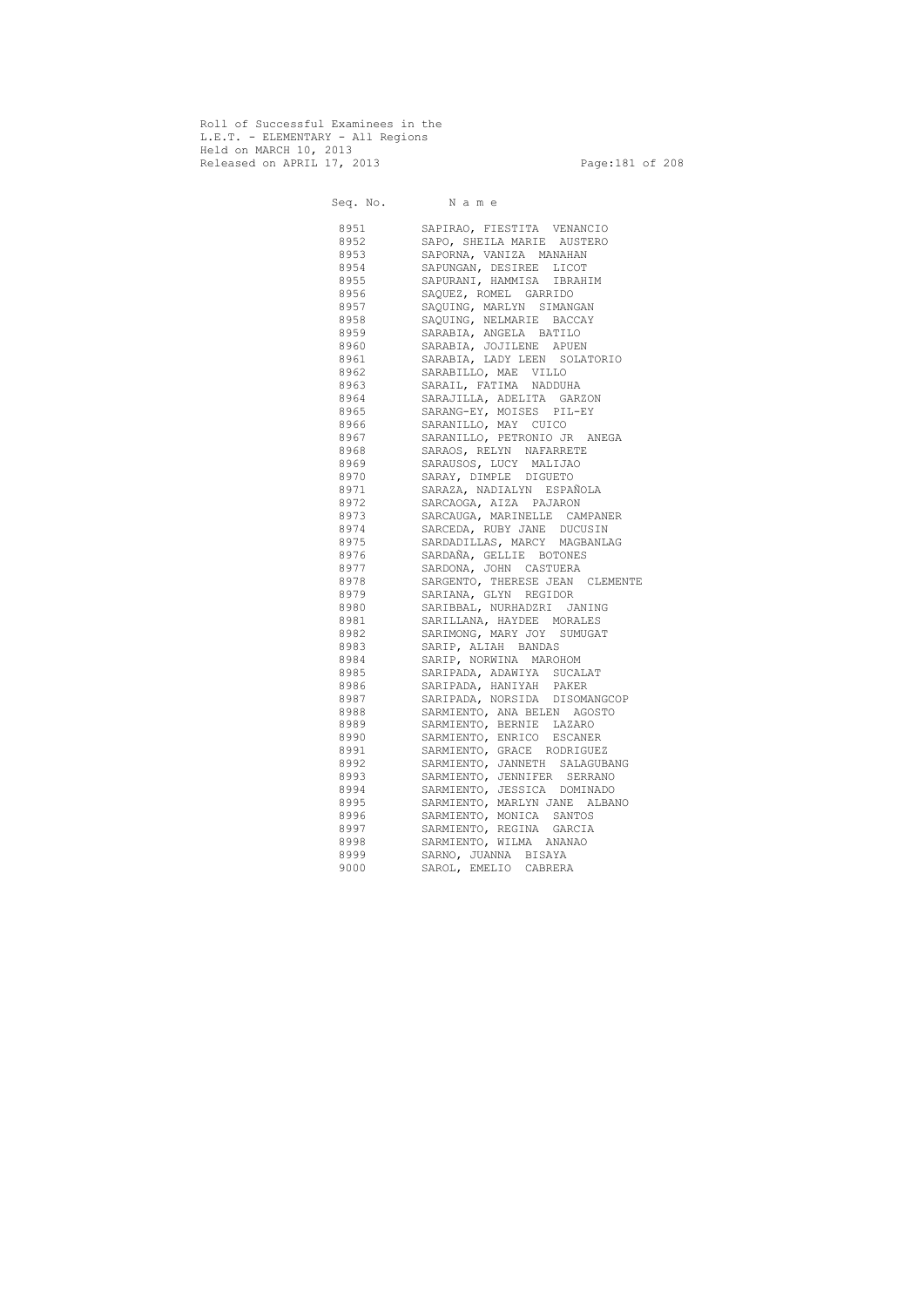Roll of Successful Examinees in the L.E.T. - ELEMENTARY - All Regions Held on MARCH 10, 2013 Released on APRIL 17, 2013 Page:182 of 208

 Seq. No. N a m e 9001 SARONA, ELVIRA TOLENDRES 9002 SARPAMONES, ROCHELYN AYENTO 9003 SARSABA, EMILINA DABON 9004 SARSOZA, CAROLINE FUERZAS 9005 SARSUA, AIZA CASPILLO 9006 SARTE, MERCY COSTILLAS 9007 SARTING, EDEN ROSE DUMARAN 9008 SARUPAN, JONAH LYNN ARANCES 9009 SARZUELO, JOSEPHINE OSCAR 9010 SASAN, MARJIL TIK-ING 9011 SASIS, VEINA MARISH GUANCO 9012 SASUTONA, JHONNA BATALLER 9013 SATUR, JUVILYN HUFANA 9014 SATURINAS, BETTY CABARRUBIAS 9015 SATURINAS, GERALDINE MANANGLI 9016 SATURNINO, REYDEL LABANON 9017 SATURNINO, ROMA ONGONION 9018 SAURE, BABY JOANA ELENE VIDAD 9019 SAWADAN, JENY ANNE RIGOR 9020 SAYCO, SHEMARIE MARIANO 9021 SAYCON, DALME GARCIA 9022 SAYMARAN, ABDULJABBAR SAMPANG 9023 SAYSON, ALLENJANE MACABABAT 9024 SAYSON, CHARITO MACUA 9025 SAYSON, JADE TAMPOS 9026 SAZON, SOLBERT JR FUENTES 9027 SEBASTIAN, MA LYKA CARO 9028 SEBELO, REMEDIOS ROSARIO 9029 SEBUALA, REXTER PORTA 9030 SECRETARIO, CATHERINE REYES 9031 SECULA, LADY ANN VERDIDA 9032 SEDA, MYRA GARCIA 9033 SEDANO, NIMFA FAITH TUMBALI 9034 SEDICO, HEROE DUEÑAS 9035 SEGARA, MERRY GRACE CATAM-ISAN 9036 SEGISMUNDO, KRISTINE MARIE MONTAÑANO 9037 SEGUBIENSE, JOAN SASOTA 9038 SEGUERA, DOREEN BLANCO 9039 SEGUERRA, MA ARLENE ABILLADA 9040 SEGUI, JANE ROSE ABILA 9041 SEGUNDO, MICAH POLITO 9042 SELEBIO, CHRISTOPHER MORES 9043 SELGAS, LORY JOY SARUNAY 9044 SELIM, ARCHIE DAMAS 9045 SELIM, EDISON DANDOY 9046 SEMBRANA, GLADYS QUIDEM 9047 SEMBRANO, ANGELINE MARIE 9048 SEMINE, GRETEL MATA 9049 SENA, ANALU BASCO 9050 SENA, ROSEANNE MAY CO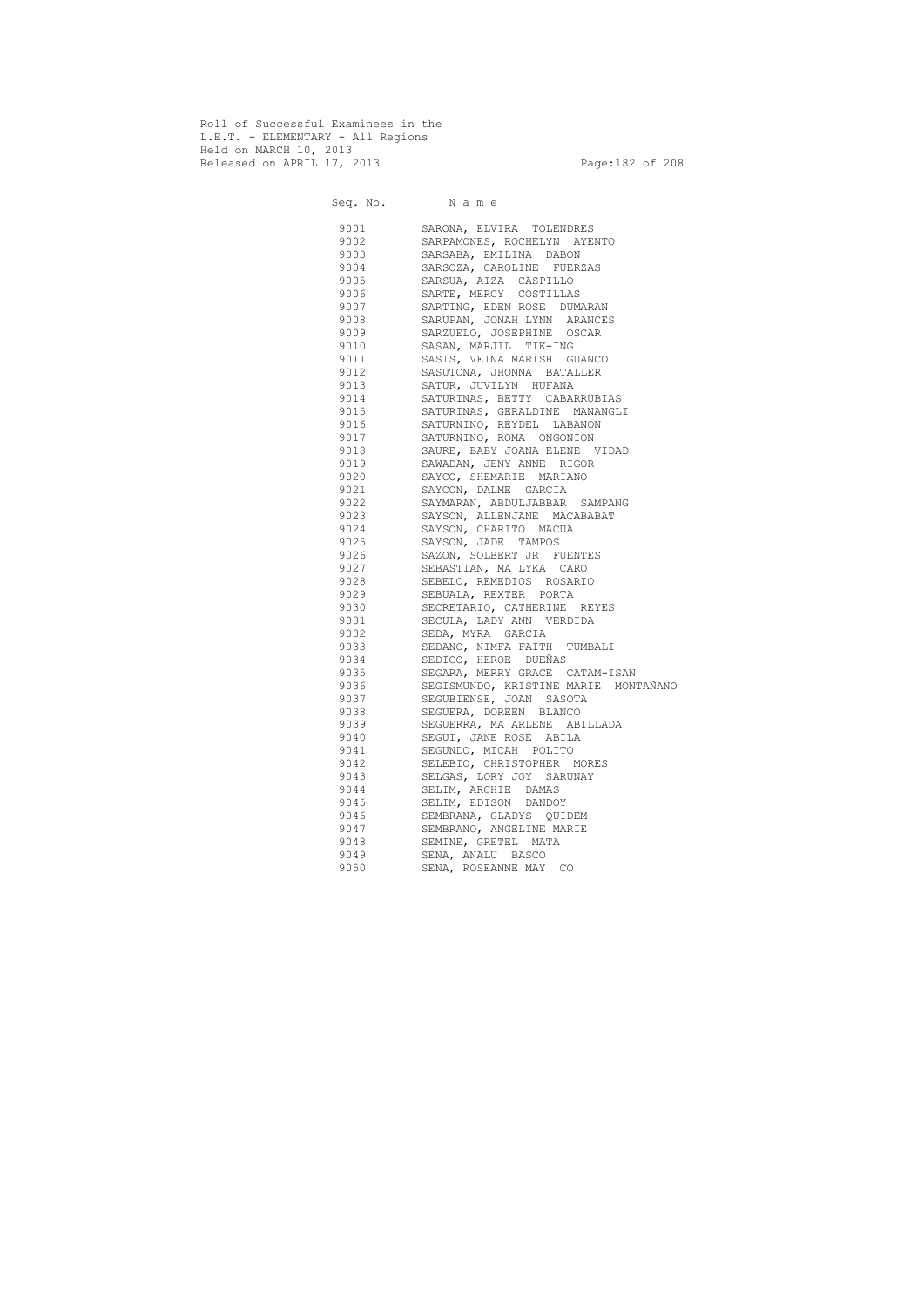Roll of Successful Examinees in the L.E.T. - ELEMENTARY - All Regions Held on MARCH 10, 2013 Released on APRIL 17, 2013 Page:183 of 208

 Seq. No. N a m e 9051 SENA, SHERYL SEVERINO 9052 SENDAYDIEGO, ELISA LANDICHO 9053 SENIT, KRISTINE MONTALLANA 9054 SENOBIO, FRANCIS JAKE LABENIA 9055 SENOBIO, FRED ESTO 9056 SEPAGAN, FRANCIA GONZALES 9057 SEPE, HAZEL FAITH BAYBAY 9058 SEPE, JEZAREL LANGIT 9059 SERADA, GECKY ELARCO 9060 SERGIO, GERALD PERIDA 9061 SERIGILLA, MELCHI CABRERA 9062 SERINO, DONNA MALIG-ON 9063 SEROJE, MARIA SHIELA CAITUM 9064 SERQUIÑA, GEMAICA ANDRES 9065 SERRANO, AIJENE MACALINAO 9066 SERRANO, ALMIRA QUERODA 9067 SERRANO, MANILYN SIOB 9068 SERRANO, MARISSA YAP 9069 SERRANO, MICHELLE KIM TORRES 9070 SERRODO, EMELY TAMONAN 9071 SERUNDO, JERICO GABANI 9072 SERVANCIA, BONIFACIO ROGER III SUMULOD 9073 SESBREÑO, RUSSELL AIMEE BREGAUDIT 9074 SESE, ANGELIQUE VERANO 9075 SEVIDAL, RUEL SOLIS 9076 SEVILLA, DARLYN REGONIA 9077 SEVILLA, JEVY BAJA 9078 SEVILLA, KRISTEL ALTHEA COJA 9079 SEVILLA, MARIA CARMELA SENORA 9080 SEVILLA, RICHELLE LOPEZ 9081 SEVILLA, RITCHE PONGON 9082 SEVILLE, REA MAITA CONCEPCION 9083 SEVILLENO, ANN MICHELLE SERBISE 9084 SEVILLENO, LANY SERVIDAD 9085 SEÑORA, JENNIFER QUIZON 9086 SHARIP, PRINCESS RASHIDA PUMBAYA 9087 SHIEKADATU, ANISAH ABUBACAR 9088 SIA, AYME ESTAÑO 9089 SIABOC, JANETH BULALA 9090 SIADING, JONEL AGUSTIN 9091 SIAGAN, CHONA LLABRES 9092 SIANO, MIRAFLOR RANIDO 9093 SIAREZ, GRACE MACUGUE 9094 SIASAR, ROWENA TULING 9095 SIBAL, MADELYN TUMBALI 9096 SIBAYAN, ELVIE LABIN 9097 SIBAYAN, KATHERINE MALAZO 9098 SIBLERO, SANDRA BONTIA 9099 SIBONGA, ALMA PADUHILAO 9100 SIBONGA, QUEM LIBRE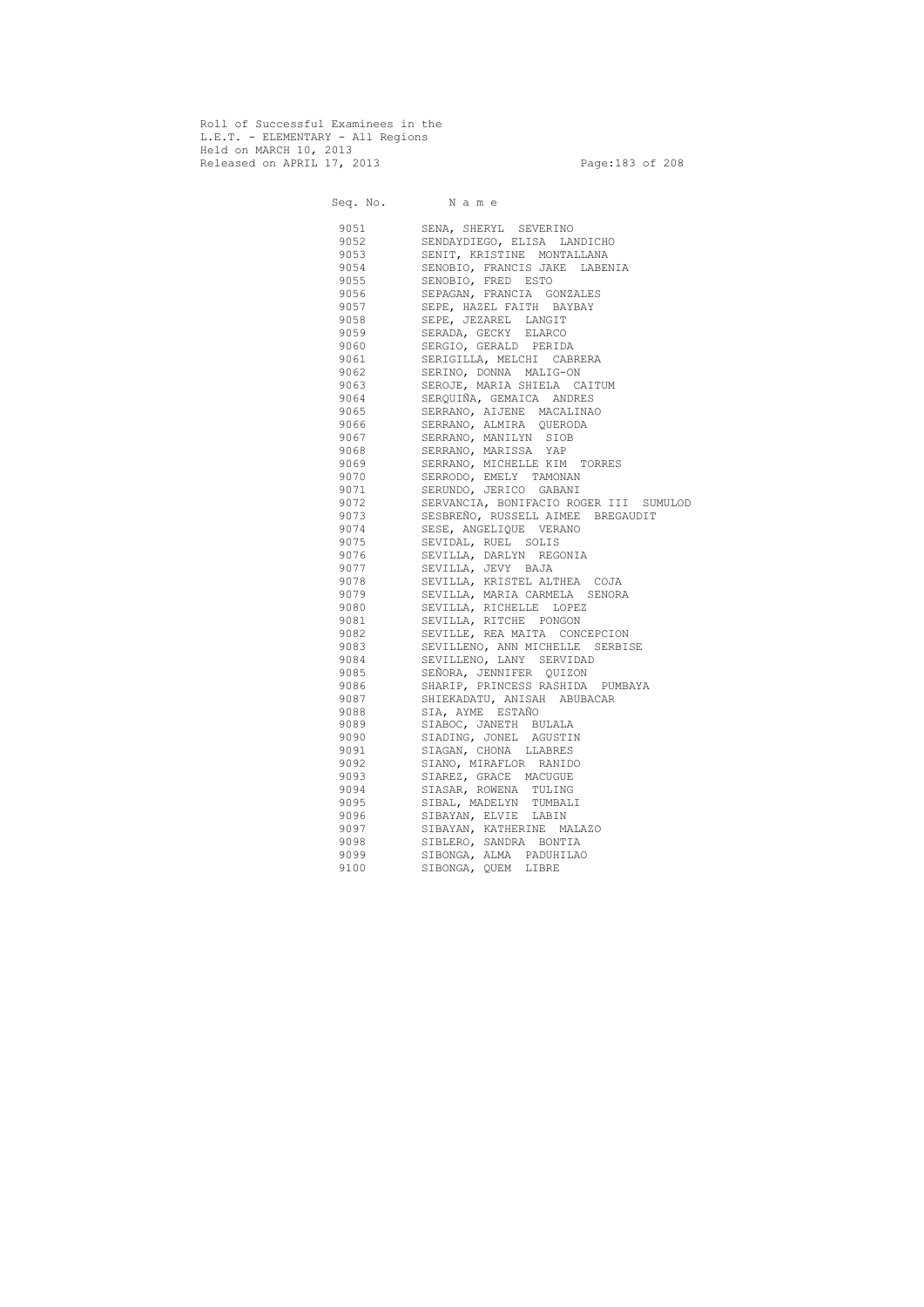Roll of Successful Examinees in the L.E.T. - ELEMENTARY - All Regions Held on MARCH 10, 2013 Released on APRIL 17, 2013 Page:184 of 208

Seq. No. Name 9101 SIBUMET, FRANCISCO VERGARA 9102 SICABALO, MARIA ROSE SEALONGO 9103 SICAO, ANALIE PANDAY 9104 SIDLACAN, SOLITA TEBRERO 9105 SIDO, JACQUELYN SAGUINGAO 9106 SIENES, MANILYN ORAYE 9107 SIENES, MIRAFLOR SUMILE 9108 SIERVO, LOIDA GERERO 9109 SIEZ, CHARLYN CABADONGA 9110 SIGNO, MARISSA DE VILLA 9111 SILANG, EDEN MARANAN 9112 SILANG, MABELL BALAGTAS 9113 SILARAN, DARRELLE HOPE AGUINALDO 9114 SILAWAN, LESLIE MAE PINO 9115 SILAYA, HERLYN JOY SARA 9116 SILHAY, JAYPEE DOJENIO 9117 SILLACAY, YUMIBINA UDTOHAN 9118 SILLOTE, MARICRIS LIBREA 9119 SILVA, LORELYN CABIGAS 9120 SILVA, MELANIE FELICIO 9121 SILVA, VERONICA ESTRADA 9122 SILVANO, DINAHMIE CANJA 9123 SILVANO, SALIMAR GALLANO 9124 SILVANO, VIRGINIA GALLANO 9125 SILVERIO, REX VERSOZA 9126 SILVOSA, ALLAN YLANAN 9127 SIM, MENCITA CASIMERO 9128 SIMANGAN, CHARMING BABARAN 9129 SIMANGCA, MINERVA SUMAGANG 9130 SIMBALLA, SALVACION HOBAYAN 9131 SIMBLANTE, FRIXIE RIZA MALBAS 9132 SIMBULAN, ELAINE MAGLALANG 9133 SIMEON, ARIANE MAE ABOYME 9134 SIMLON, NURSHIMA BASALUDDIN 9135 SIMON, LIANNE JOY JOSE 9136 SIMOSA, FRANCISCA VENTOLERO 9137 SINAWAD, JINKY CALOPEZ 9138 SINGAYAN, MONESA IBRAHIM 9139 SINGCO, MARIQUITH CALLETOR 9140 SINGCULAN, MARISSA SIMBORIO 9141 SINGHEDAS, CHARRY MAE GO 9142 SINGSON, SHYREIN BAQUIANO 9143 SININING, JHOAN COSTELO 9144 SINOC, IRISH MABELLE DALUGDOG 9145 SIOCO, CHARMAIGNE JADE GARCIA 9146 SIPALAY, KEVIN ALMIRAÑEZ 9147 SIPE, LIEZL JOY BACBAC 9148 SIQUETE, LAMBERT RICO 9149 SIRIBAN, KIM BRYAN ESLAFOR 9150 SISCAR, MA ALTHEA DIAZ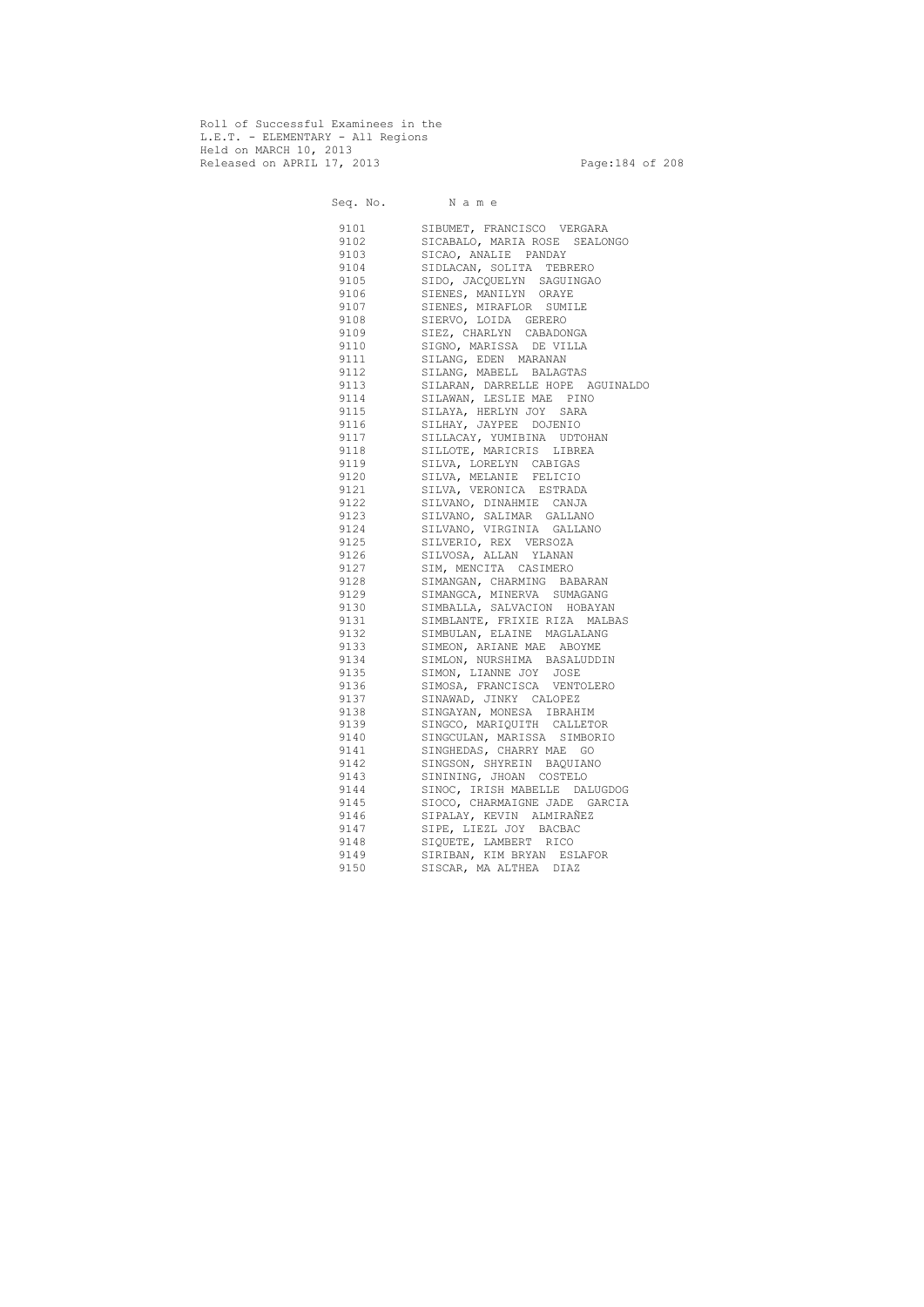Roll of Successful Examinees in the L.E.T. - ELEMENTARY - All Regions Held on MARCH 10, 2013 Released on APRIL 17, 2013 Page:185 of 208

Seq. No. Name 9151 SISI, MARIE FE DAO-WAN 9152 SISMUNDO, FLORENCIO JR GARDE 9153 SISON, AMY CAYAMSO 9154 SISON, JAYSON ATANACIO 9155 SISON, MELISSA ROGUEL 9156 SISTER, EVANGELINE VALEÑA 9157 SISTER, JOAN POBLETE 9158 SISTOSO, CYNTHIA PADILLA 9159 SOBREVEGA, RUTH AGBON 9160 SOBRIAN, IRENE MATUGAS 9161 SOCO, ANGEMAE GABUNADA 9162 SOCOR, ALIAH SAMBOLAWAN 9163 SOFOCADO, SHEILO ORMOC 9164 SOGOY, MARICRIS DELA CRUZ 9165 SOLAIMAN, DARIA EBONA 9166 SOLAIMAN, JELLAN MACASI-IL 9167 SOLAIMAN, NORMAZA DANDANG 9168 SOLAIMAN, NURIEJAN BUTUAN 9169 SOLAIMAN, ROHAIDA MINIDAL 9170 SOLAIMAN, ROHAYA MINIDAL 9171 SOLAIMAN, SAIMAH PASAGUE 9172 SOLAMO, MELLISSA GRACE MALBAROSA 9173 SOLANOY, AILYN GONZALES 9174 SOLATORIO, KATHRYNA GODOY 9175 SOLAYAO, CHARISE IMEE ALIBAY<br>9176 SOLEDAD, ZYRAKANE MAE BARRER. 9176 SOLEDAD, ZYRAKANE MAE BARRERA SOLIDUM, SANDRA OFREDO 9178 SOLIJON, LARRY ITOM 9179 SOLIJON, MANILYN BOLONDRO 9180 SOLIMAN, ANGELA CRISTINA ARTIFICIO 9181 SOLIMAN, JESSICA MARIE LUBIS 9182 SOLIMAN, JOVIE CASTRO 9183 SOLIS, CAROLYN CAMBARIJAN 9184 SOLIS, JENNYLYN FORMENTERA 9185 SOLIS, KIM FRANCIS TUVILLA 9186 SOLIS, QUEENY MARY QUERIJERO 9187 SOLIVA, MAY ALROSE MACARANAS 9188 SOLIVEN, LEAH ESTACIO 9189 SOLLESTRE, EMILOU ODIAZ 9190 SOLLORANO, JENNEFER ROAN 9191 SOLMAYOR, CHERILLE PILLO 9192 SOLMERANO, REMY ABELLA 9193 SOLOCIO, JANICE LIMO 9194 SOLOMON, JANICE TRES REYES 9195 SOLON, SHAYNE ABACAHIN 9196 SOMBRIO, HAZIEL LOBRIGAS 9197 SOMERA, NATHANIEL CONCEPCION 9198 SOMINE, RIZA ELERIA 9199 SOMIRADO, HEDJARAH UNDA 9200 SOMIRADO, NORAIMAH UNDA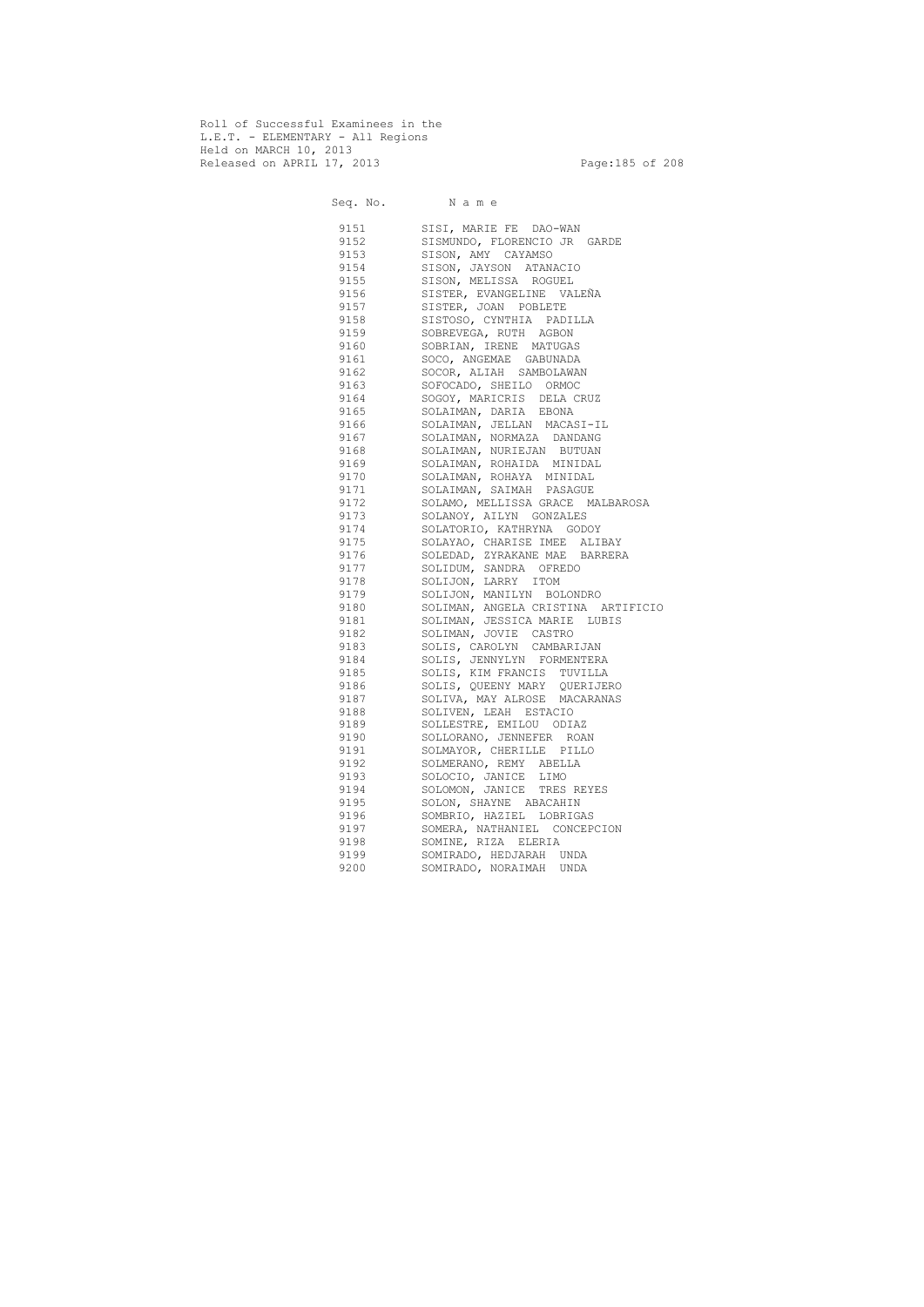Roll of Successful Examinees in the L.E.T. - ELEMENTARY - All Regions Held on MARCH 10, 2013 Released on APRIL 17, 2013 Page:186 of 208

 Seq. No. N a m e 9201 SONGKIT, MARK RONALD ANGCHICO 9202 SONSONA, MARIA JESSIELYN COSTAÑOS 9203 SONTOSIDAD, MARLYN ALDIANO 9204 SOQUIÑO, ELAINE REMO 9205 SOREÑO, CHARISMA LIGO 9206 SORIANO, ABNER RYAN NOBLE 9207 SORIANO, APRILYN VALENTON 9208 SORIANO, ARLENE BALANLAYOS 9209 SORIANO, ARLYN MARTIN 9210 SORIANO, DANTE NACNAC 9211 SORIANO, HANNA SHEN NALAUNAN 9212 SORIANO, JENIFFER POLKING 9213 SORIANO, JONATHAN DELA CRUZ 9214 SORIANO, MARICEL GUITERING 9215 SORIANO, MARIXIE JOY ERFE 9216 SORIANO, MERVIN DELA CRUZ 9217 SORIANO, MICHELLE CASTILLO 9218 SORIANO, NICILYN MAURILLO 9219 SORIANO, ROWELYN ICABANDI 9220 SORILLA, REYNALIE ROSAL 9221 SORINGA, KATHLEEN MAE BAGAYAN 9222 SORROSA, JOSE ALJON BARRIENTOS 9223 SOSON, MARIFE PACAÑA 9224 SOSOSCO, CHERYL BUHAY 9225 SOTEA, KHRISNA MAE AUSAN 9226 SOTELO, ANGELICA ALBERTO 9227 SOTES, JOYZEL MAE PABAYOS 9228 SOTTO, WRENLYN FAJUTAGANA 9229 SOYASA, EVELYN JABONETE 9230 SOYLON, JOY AMIGLEO 9231 STA ANA, CHERRY ROSE DE LEON 9232 STA MARIA, MARILOU BAES 9233 STA MARIA, QUEEN MARY GRACE TIBURCIO 9234 STO DOMINGO, ELVIE JAVIER 9235 STO TOMAS, NONET LAGMAY 9236 STO TOMAS, PETER ARNOLD PATANYAG 9237 SUALOG, MONA LYSSLYN SACAPAÑO 9238 SUAN, ANGELYN BARASAN 9239 SUAN, EXPEDITA BUNTAG 9240 SUAN, REENA DE VEYRA 9241 SUANICO, MARITES MARTINEZ 9242 SUAREZ, DWIGHT MEJORADA 9243 SUAREZ, HANZANE DARO 9244 SUAREZ, LIEZEL TONGCUA 9245 SUAREZ, MARY JO ORBESO 9246 SUASIN, ALMA PINES 9247 SUBALDO, BENNIE FLOR DULAY 9248 SUBALISID, EXCEL MORTIFERO 9249 SUBINGSUBING, MICHELLE LARIOSA 9250 SUBRADO, SAIDA BAUTIL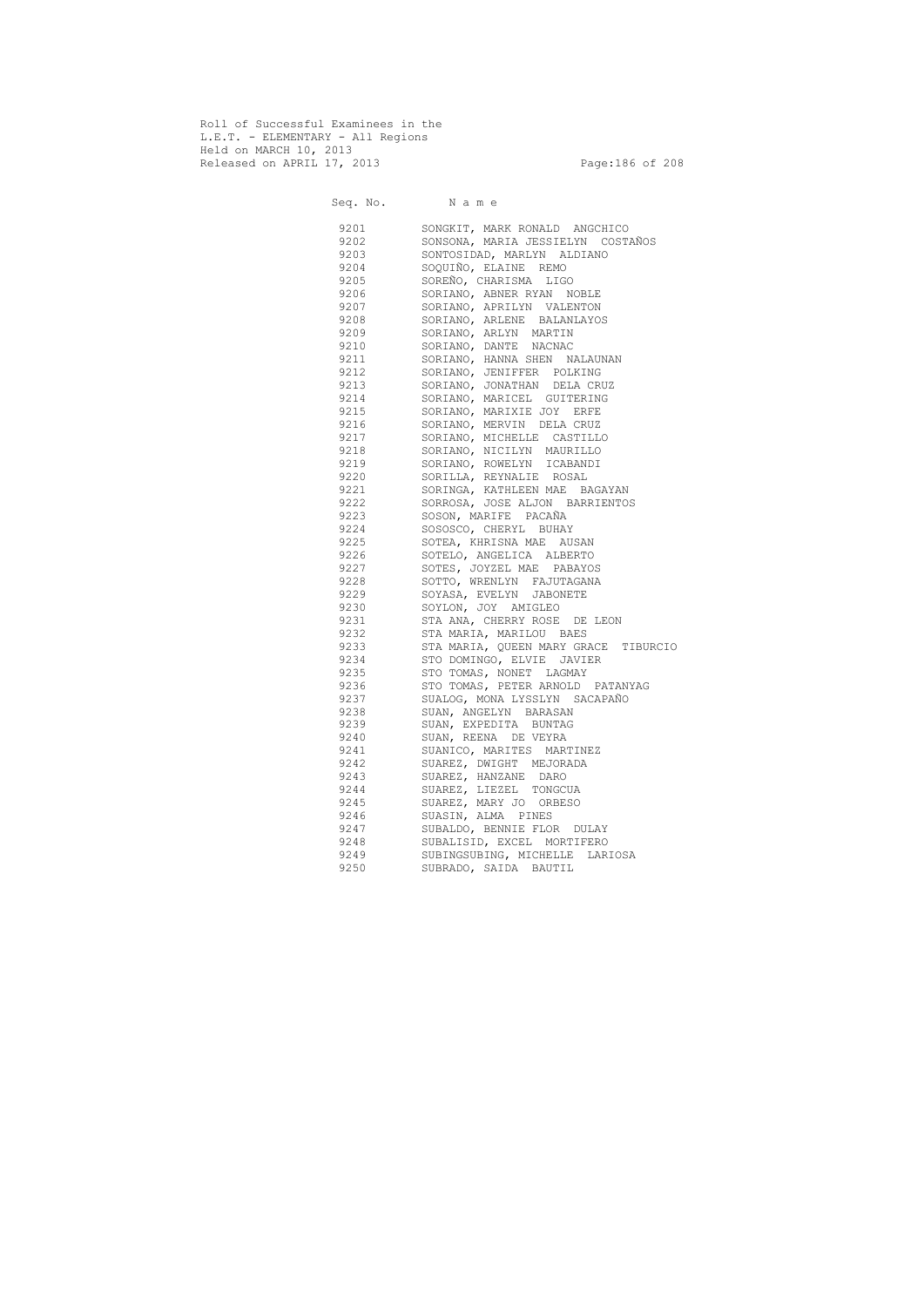Roll of Successful Examinees in the L.E.T. - ELEMENTARY - All Regions Held on MARCH 10, 2013 Released on APRIL 17, 2013 Page:187 of 208

 Seq. No. N a m e 9251 SUCATAN, RANIA CATUYO 9252 SUCDAD, RIZA CARIAS 9253 SUDARIA, EDVELYN MARTINEZ 9254 SUDARIO, MIZZEL CABUSAS 9255 SUDIO, LEAH MAE CANIEDO 9256 SUGANOP, LADY LOU DANIEL 9257 SUGURAN, SHARON INTEGRO 9258 SUICO, MARY JOSEPH CALINAWAN 9259 SUING, MICHELLE BASCO 9260 SUIZO, FILIPINA MANALO 9261 SULABO, LUZYL FAJUTINA 9262 SULAIMAN, NURAIDA LAMAG 9263 SULAY, JANICE DUCUSIN 9264 SULIT, JENELITO NATINGGA 9265 SULIT, JOANNA 9266 SULIT, MARJORIE REYES 9267 SULLA, MAYBELIN TINDOGAN 9268 SULLANO, ALMA ZAMORA 9269 SULLANO, JUVEL MARABODOS 9270 SULLANO, SHIRLEY MALOLOY-ON 9271 SULLANO, VITCHIE YORDAN 9272 SULOG, JOHAYNAH CABUGATAN 9273 SULPOT, CHERRY GUEVARRA 9274 SULTAN, HEDJARA APONIE 9275 SULTAN, NORHAINAH MACALABA 9276 SUMADIA, ROSANIE JABONITA 9277 SUMADIC, MA CHERY ROSE SOBREDO 9278 SUMADSAD, DALIA AROJADO 9279 SUMAEL, CHARISE JANE MAGTOLIS 9280 SUMAGAYSAY, JENNIFER GRUYAL 9281 SUMAGAYSAY, YMARI BAJAN 9282 SUMAGUINA, SHAMS CASANGUAN 9283 SUMALINOG, MIRA FE LUMAGOD 9284 SUMAMPONG, ISRAEL LLEMIT 9285 SUMANG, ERNA MICHELLE GARGANTA 9286 SUMANG, LALIA SANGCAD 9287 SUMANG, MCNELL ALPUERTO 9288 SUMANGIL, JOSSEBEL TONIDO 9289 SUMANOY, MARRYJOY SERVAS 9290 SUMAPAL, SANJIAVELA DOLLETE 9291 SUMAPIG, JECIBETH PAPEL 9292 SUMARINO, LARIZA RODELA 9293 SUMAWAY, JADE FLORENTINO 9294 SUMAYA, JOHNY CALUSTRE 9295 SUMAYA, LESLIE COMA 9296 SUMAYAN, JOVELYN SALIDO 9297 SUMAYOP, EVA MENDOZA 9298 SUMIDO, MARY CEL MACHECA 9299 SUMILE, MERCY SOL VILLACURA 9300 SUMIOG, RHADNIE FIEL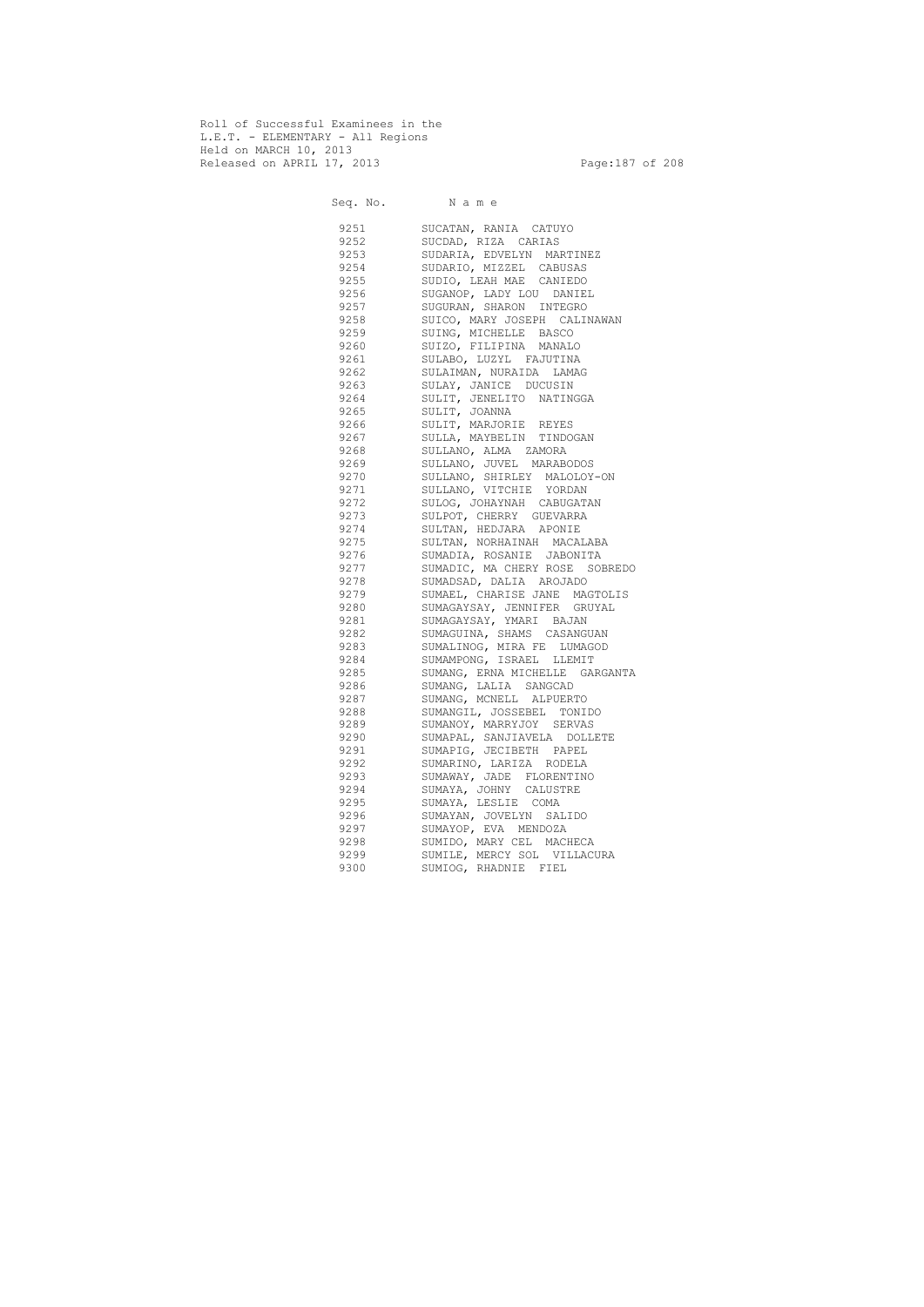Roll of Successful Examinees in the L.E.T. - ELEMENTARY - All Regions Held on MARCH 10, 2013 Released on APRIL 17, 2013 Page:188 of 208

 Seq. No. N a m e 9301 SUMONDA, DIONALYN VILLEJO 9302 SUMONDA, LEA ALAMAN 9303 SUN-OC, ROBERT MOLINA 9304 SUNGA, JERYL CORONADO 9305 SUNGA, MARIEL POLINTAN 9306 SUNGGALING, ANGELICA SINSON 9307 SUNIEL, JAIME SUAL 9308 SUNOGAN, MA APRIL ROSE ORTIZ 9309 SUPERALES, MAYETH MORIE 9310 SUPERIORIDAD, KRISTINE MEMORIAL 9311 SUPERO, JULITO BENTO 9312 SUPETRAN, JOCELYN EVANGELIO 9313 SUPINO, ARLYN MIRANDA 9314 SUPREMO, LOLITA CORTEZ 9315 SUQUIB, ISABEL ENTROLISO 9316 SURARA, ANNA LIZA LUCENO 9317 SURATOS, JASMIN DIZON 9318 SURIO, JOYCE HUBAC 9319 SURIO, LEA MONDERIN 9320 SURITA, JESSA MAE RIJON 9321 SUSAYA, LEIZEL CHUA 9322 SUSI, CARMELA ARAGO 9323 SUSMIRAN, LUCELLE TAGAYLO 9324 SUSON, ANNA MAE BARRO 9325 SUSTENTO, ROSALIE QUIACHON 9326 SUSTIGUER, APRIL ROSE PUDADERA 9327 SUSTIVERIO, ELLEN ESBER 9328 SUTER, FARAH MAE ORAPA 9329 SUYCANO, MARIA CHARINA MANIPOL 9330 SUYU, MARYJANE GUIQUING 9331 SUÑIGA, MARY JOY CABANSAG 9332 SY, PRINCESS GRACE OBOD 9333 SY GOCON, MARITESS TIQUIA 9334 TA-A, PINKY BOLAÑOS 9335 TA-AO, JERILYN BONGAD 9336 TAASAN, JOVANIE LOBREZA 9337 TABADA, MARIA FRANCY ROCHA 9338 TABADA, ROSALINDA DABLEO 9339 TABAGAN, FLORABEL TINO 9340 TABAGAN, HELEN REGASPI 9341 TABAGO, AMALIA PASCUAL 9342 TABAMO, ELVIE YAMIT 9343 TABANAO, ANECITO NARVAL 9344 TABANAO, LUCY ROXAS 9345 TABANAY, BENJAMIN JR ADUANA 9346 TABAQUE, MARIA TERESA DELEGENCIA 9347 TABAR, BETHFLOR SOLANO 9348 TABAYAY, MARICRIS QUITOLLU 9349 TABAÑAG, GERCEL MORALIDAD 9350 TABERARA, LORAINE LETARGO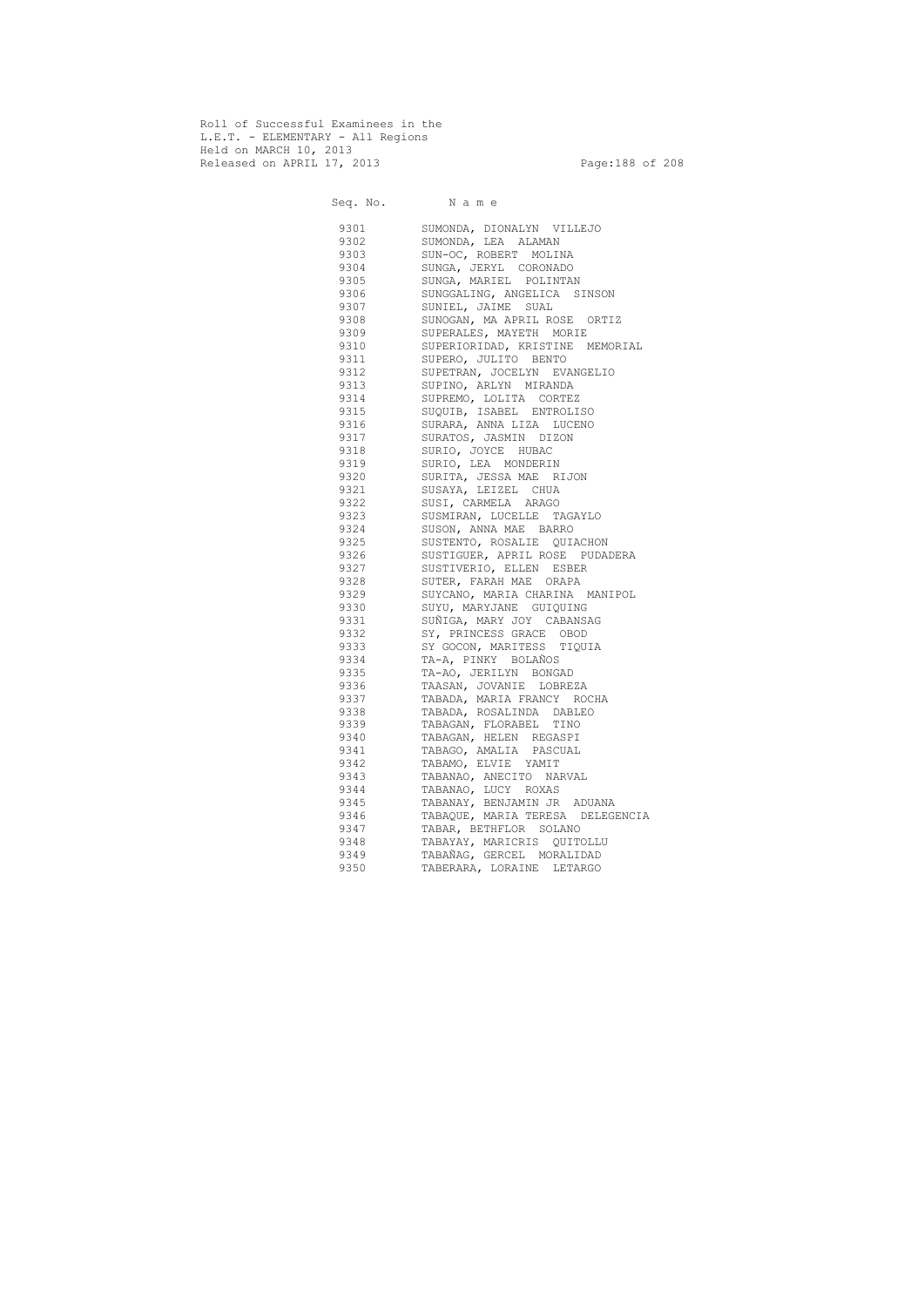Roll of Successful Examinees in the L.E.T. - ELEMENTARY - All Regions Held on MARCH 10, 2013 Released on APRIL 17, 2013 Page:189 of 208

 Seq. No. N a m e 9351 TABERNA, BERNADETTE AUSTRIA 9352 TABIFRANCA, ALFIE SALVALLON 9353 TABIL, GIRLIE CARIÑO 9354 TABILAS, LONILYN MIGUEL 9355 TABILID, ROSENIE CASALMER 9356 TABION, MA JENELYN TANILON 9357 TABLADA, EUNICE MABANGLO 9358 TABLIGA, MONALIZA BACACAO 9359 TABLIGAN, JUDY MARY CLAVER 9360 TABORADA, RICHELLE MARIE RULIDA 9361 TABUCOL, DEBIE JANE OCHAVEZ 9362 TABUNA, WILMA JUNGAY 9363 TABUNDA, JOSEPHINE BARTOLOME 9364 TABUNGAR, ESTEFA VENUS GARAVILES 9365 TABURA, MARIA GRACELAH LABAJO 9366 TABURADA, FREDGELINE URBANO 9367 TABUZO, JOANA MARIE GONZAGA 9368 TACADAO, HILYN TALARON 9369 TACULOD, EDSEL SUMAYLO 9370 TADAO, ERLINDA GULLUNAN 9371 TADAYA, EVELYN LANGUIDO 9372 TADEJA, MAE LUZ PEPUGAL 9373 TADEO, MARY GIZETTE GONZALES 9374 TADEO, NOEL SANAO 9375 TADLAS, ANABEL LOVENIERO 9376 TADLAS, CATHERINE TUMAMPUS 9377 TADLAS, ZHELLY JEAN SALDUA 9378 TADO, RICA MAGLIPAS 9379 TAGALA, SHERLYN ADDEP 9380 TAGALOG, DARYLL ANNE GALLOSA 9381 TAGALOG, ERMA YRUMA 9382 TAGALOGUIN, MYLA YANZON 9383 TAGANNA, NOLI CIRERA 9384 TAGAO, BERNIE QUIJANO 9385 TAGAPUEN, ANGELINE LUSTICO 9386 TAGAPULOTAN, BETHLEHEM CAPE 9387 TAGARINO, RIZALYN TIGAS 9388 TAGARO, LOVELY MAE DOCDOC 9389 TAGATA, MA IMNAS LUNINGNING LAMPITOC 9390 TAGHOY, ROSITA 9391 TAGO, HEIDI NALLA 9392 TAGO, LIDA CENIA 9393 TAGOSI, MICHELLE SILA 9394 TAGUD, MERABEL CAHIG 9395 TAGUIAM, MARY CRIS SIRINGAN 9396 TAGUIC, HARRY DAWN CALME 9397 TAGUPA, JUVY MACABUDBUD 9398 TAGUPA, ROZEL ANCOG 9399 TAHOP, CLEOFE BIDON 9400 TAHUM, FELMAR FERRER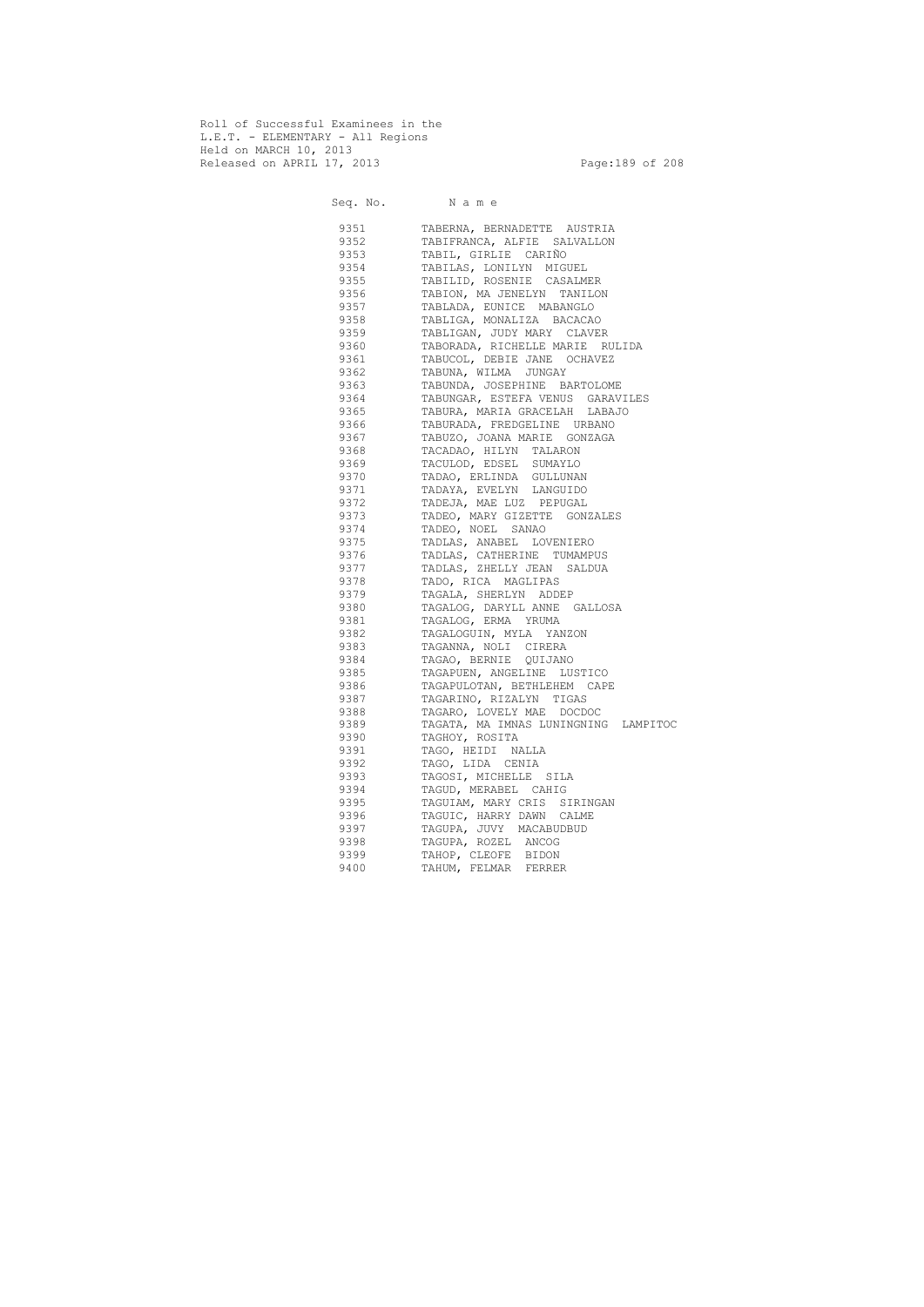Roll of Successful Examinees in the L.E.T. - ELEMENTARY - All Regions Held on MARCH 10, 2013 Released on APRIL 17, 2013 Page:190 of 208

 Seq. No. N a m e 9401 TAJAN, ERWIN BANGAYAN 9402 TALAGSA, DIANA MONICA PERENIO 9403 TALAMPAS, ARMIE BAUTISTA 9404 TALANGAN, JUVY SENDICO 9405 TALARO, DONNA GRACE CHIKINO 9406 TALATALA, MARIA ANGELA TRINIDAD 9407 TALAUE, MARILOU ALLAM 9408 TALAUGON, JOSEPH REYES 9409 TALBO, CINDY CRUZ 9410 TALES, SPRITE MANANGKIL 9411 TALIBGOS, ANABELLE OBEDO 9412 TALILISAN, JENNIFER BADUA 9413 TALIMAN, MARC GIL BACAR 9414 TALIQUIG, RETCHEL BALINGAN 9415 TALISIC, ARNEL CAMONGAY 9416 TALISIC, MARIFE CARPIO 9417 TALISIK, JENERIC DE ASIS 9418 TALLEDO, CHERRYLANE ARGONCILLO 9419 TALLEDO, GRACE AM-IS 9420 TALLER, MARY CLAIRE BESONIA 9421 TALLO, CRISELDA DEJARDE 9422 TALLO, REY VINCENT FERNANDEZ 9423 TALLON, RAMMUEL FLORES 9424 TALON, MARY ANN ACOSTA 9425 TALOSIG, CHERRY MAY YRREVERRE 9426 TALOSIG, GINA MAE SAMOY 9427 TALPLACIDO, ANNALYN BASA 9428 TALUA, ROSEMARIE MADRONERO 9429 TALUNDOK, ANNIE GRACE PANGILAMON 9430 TALUNTON, ANSELMO JR TALABONG 9431 TALUSAN, OME ISLA 9432 TAMALLA, PRINCESS PAGADOR 9433 TAMANG, ELENA MAMARIL 9434 TAMANG, JAZIL MILTON 9435 TAMANI, RODERICK DELA CRUZ 9436 TAMANI, ROMNICK GAMMAD 9437 TAMARAY, JAMES GABONA 9438 TAMARGO, JERRY MAE CALAMBA 9439 TAMARRA, JASMIN TABADA 9440 TAMAYAO, CYNDY BACTAD 9441 TAMAYAO, YOLANDA ARJONA 9442 TAMAYO, EFREN GULIMAN 9443 TAMAYO, KRISTINA DELA CRUZ 9444 TAMAYO, MARILOU MARAMBA 9445 TAMAYO, REAGAN OLING 9446 TAMBA, IVY JOY SERUE 9447 TAMBAGO, ELIAKIM RIVERA 9448 TAMBALQUE, JEROMES DEVERA 9449 TAMBAN, JENELEE VILLAROJO 9450 TAMBAOAN, CAROLINE CUISON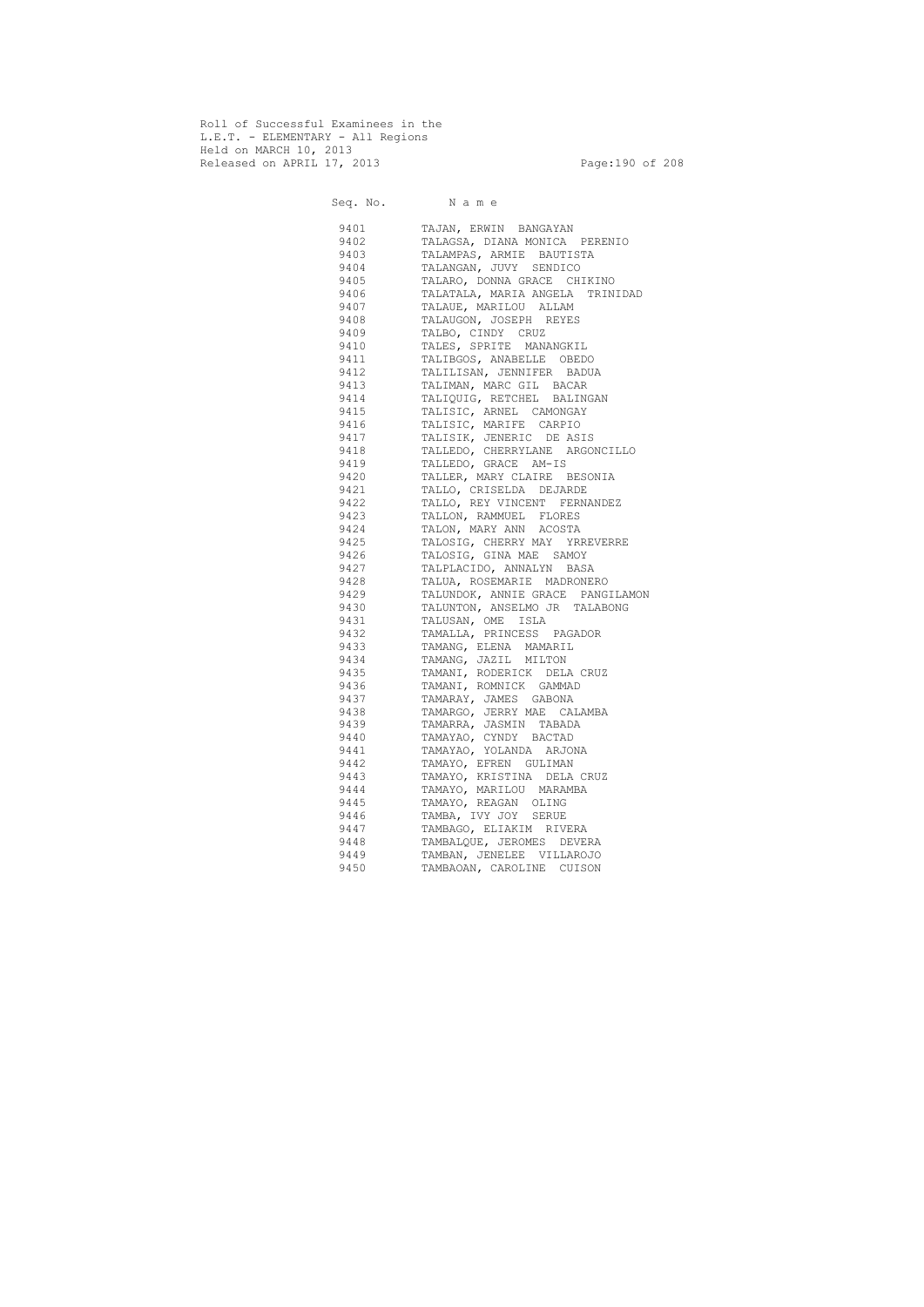Roll of Successful Examinees in the L.E.T. - ELEMENTARY - All Regions Held on MARCH 10, 2013 Released on APRIL 17, 2013 Page:191 of 208

 Seq. No. N a m e 9451 TAMBAUAN, EVERLY BINAYUG 9452 TAMBIS, CHESELLE MATAGANAS 9453 TAMBOONG, FLORIME PAMINE 9454 TAMBULA, JELLY COLEGADO 9455 TAMIDLES, MERWEL RUEDA 9456 TAMPALING, IRISH CUERING 9457 TAMPARONG, MARY JANE ARCEBAL 9458 TAMPUGAO, SORHAINE RESTILLADOR 9459 TAMPUS, GEMMA BATAS 9460 TAMSE, CEZAMIE NOMBRE 9461 TAMSI, CHRISTIAN REY JANEO 9462 TAMULAC, ALOHA MAE ELAMPARO 9463 TAN, AIZA MAGBANUA 9464 TAN, BERNICE CAMILLE VELOSO 9465 TAN, ESTELA MARIE ESTOQUE 9466 TAN, ESTRELLITA PULONG 9467 TAN, JEAN CLAUDE MANGA 9468 TAN, LYN LAGARTO 9469 TAN, MARICHU RAMOS 9470 TAN, MARJURIE CODERA 9471 TAN, MUNAIRE CATIPAY 9472 TAN, REGGIE FRANCISCO<br>9473 TANAWAN, IRISMAE BUDA 9473 TANAWAN, IRISMAE BUDADONG<br>9474 TANDA, MACELESTE TREBITA TANDA, MA CELESTE TREBITA 9475 TANDUYAN, JURY SUAN 9476 TANGALIN, MAY LLARENAS 9477 TANGBAWAN, FRANCIS TABAG 9478 TANGCAWAN, DANILO BALORO 9479 TANGCO, ARISTOTLE JR ILUSTRE 9480 TANGENTE, ANNAGEL ROTANTE 9481 TANGGAO, NAIMA BANTILAN 9482 TANGPOS, ALEJANDRO ENTERA 9483 TANGUAN, MICHELLE PASILAN 9484 TANGUNAN, ILONAH JEAN MORILLO 9485 TANGUNAN, ROSE ANN RICARDO 9486 TANIZA, HENREI RICHARD VILLAFLORES 9487 TANODRA, GELIA SABANAL 9488 TANONGTANONG, ARTEMIO DACALOS 9489 TANTE, ARIEN GARIANDO 9490 TANTE, EDMUND ABANILLA 9491 TANTE, MYRENE LINUGON 9492 TAONG, ROWELL BAÑAGA 9493 TAPADERA, CHRISTIAN MANALAD 9494 TAPALES, DIANNE AÑABEZA 9495 TAPI-ON, CLARIZZE LARA PAREJA 9496 TAPIA, JOANA MARIE ROBLES 9497 TAPIADOR, ANGELYN MUÑOZ 9498 TAPIC, JOCERY PIANO 9499 TAPIC, MARC KELVIN ORDOÑEZ 9500 TAPULAO, JENNYCAR ASIS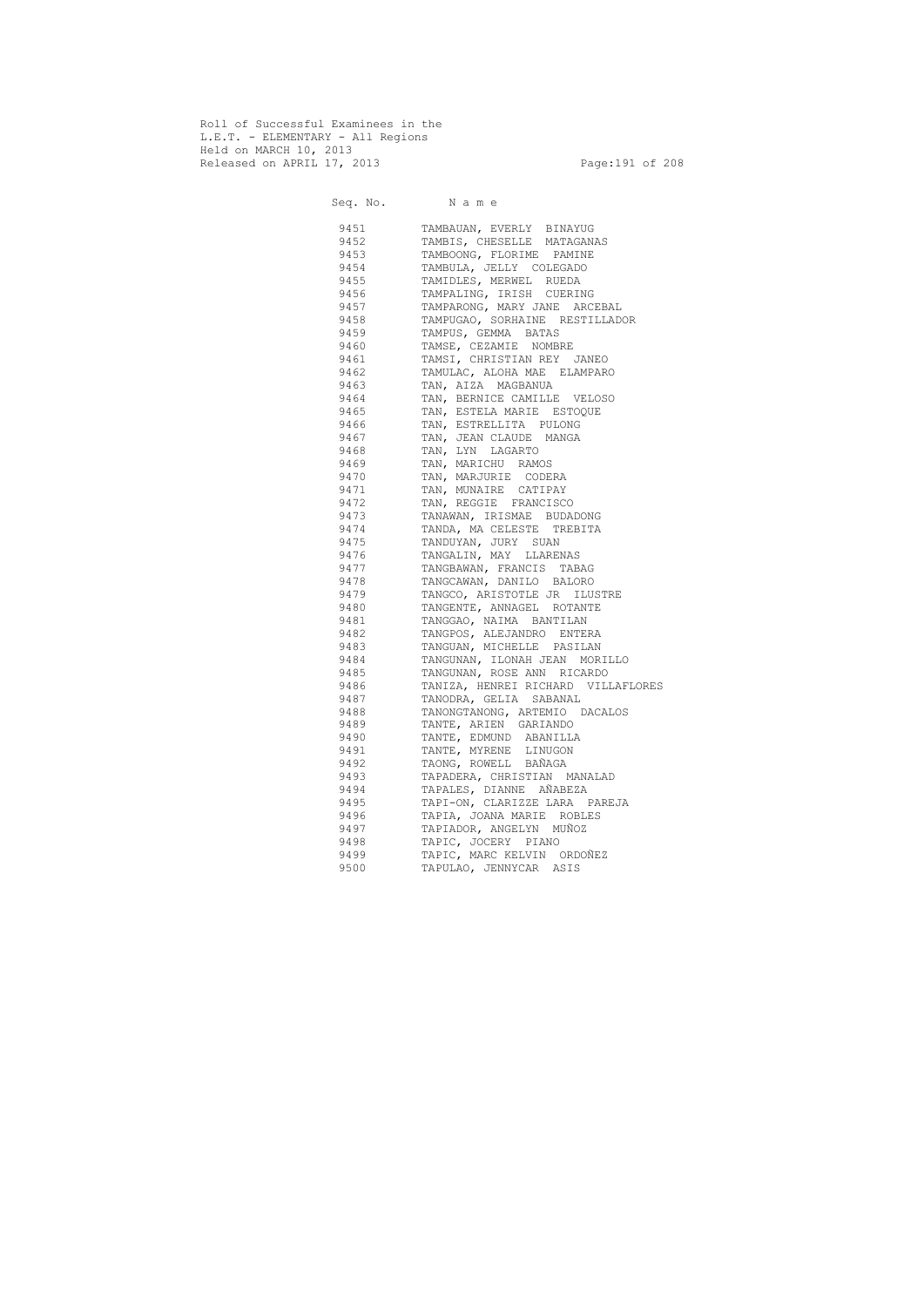Roll of Successful Examinees in the L.E.T. - ELEMENTARY - All Regions Held on MARCH 10, 2013 Released on APRIL 17, 2013 Page:192 of 208

 Seq. No. N a m e 9501 TAQUINES, RICHARD FRANCISCO 9502 TARAY, JENNIBETH PADEROG 9503 TARIFA, ROWENA MONTOYA 9504 TARINAY, JOMELYN TUPASI 9505 TARLIT, HOPE PAESTE 9506 TAROG, CECILLE DE LA CRUZ 9507 TAROSANAN, BERNARD ALLAN CAMUS 9508 TARROBAGO, EMILYN CORNEJO 9509 TARRONAS, MARICRIS SUSMEÑA 9510 TARRONAS, VENUS TOLENTINO 9511 TARUCAN, BEVERLYN QUINIO 9512 TARUN, CHITA ESTEBAN 9513 TATAD, KERRY LOU SIBAL 9514 TATAD, LURIFE TACASTACAS 9515 TATAD, MECIEL BERNAL 9516 TATEL, ARLENE RODRIGUEZ 9517 TATEL, LYKA TAYOTO 9518 TATOY, JOVELYN RIZADA 9519 TATOY, LINN MARYANE ALEDO 9520 TAUB, CRISLYN ANTANOY 9521 TAUB, MILDRED ALOB 9522 TAULE, ALONA CORONEL 9523 TAVAS, JACQUELINE GACUSANA 9524 TAYA, CHERRYL NARVAEZ 9525 TAYA, ELIONOR BALUYAN 9526 TAYA, RASMIAH MAONGCO 9527 TAYA-AN, TESSIE BULAWIT 9528 TAYABAN, ANALYN TOMLAYON 9529 TAYABAN, ROWENA SISON 9530 TAYAG, JENNIELYN SALALILA 9531 TAYLAN, MARJAYSON DUCAY 9532 TAYLOR, CESIAH PELIÑO 9533 TAYO, ABIGAIL SABANAL 9534 TAYO, LEILANI MACARAEG 9535 TAYONE, REDGIN MAE SINU-AG 9536 TAYONGTONG, YVONNE LUBRICO 9537 TAYPIN, SARAH ESPINOSA 9538 TAYWAN, ROSALIE MAMBO 9539 TAÑAN, CAROLINE GOMEZ 9540 TAÑOLA, MARJORIE QUINTO 9541 TEAÑO, JOVELYN AGCAOILI 9542 TEBAG, RITCHIE ONDON 9543 TEBANG, MARICEL PIT 9544 TECSON, MERRY GRACE ELIZAN 9545 TEJADA, EVANS GAIL CAABAY 9546 TEJADA, MARY GRACE BONIAO 9547 TEJADA, MIA JESTIN OLEA 9548 TEJADA, RONALD ESTACIO 9549 TEJANA, JEANETH CABANDO 9550 TEJERERO, RICHARD TEOPE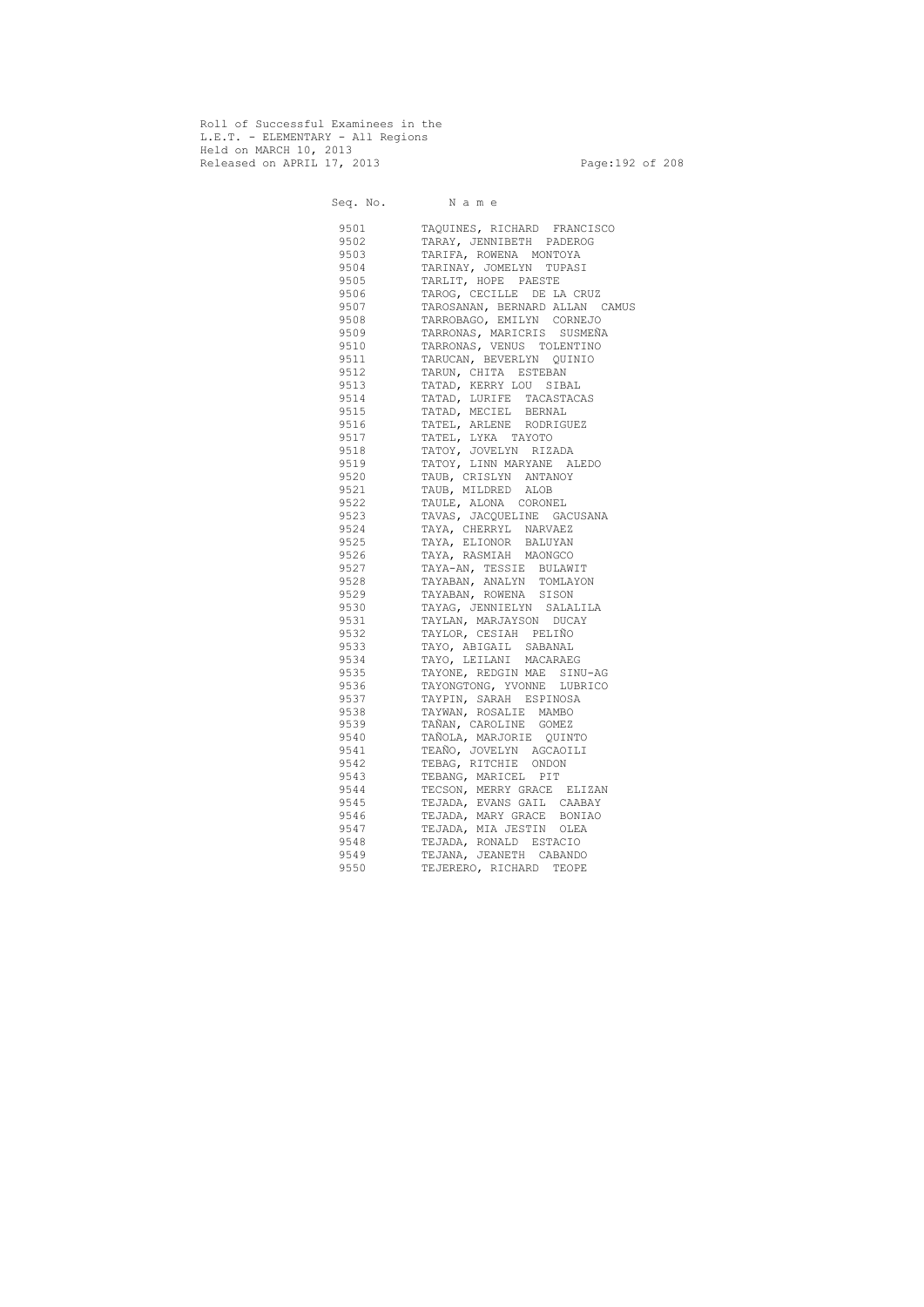Roll of Successful Examinees in the L.E.T. - ELEMENTARY - All Regions Held on MARCH 10, 2013 Released on APRIL 17, 2013 Page:193 of 208

 Seq. No. N a m e 9551 TELAN, PEARL JOY ANGCOY 9552 TELAN, SHASHA DANAO 9553 TELEB, JOAN LUMBAO 9554 TEMEÑA, LEILANI LLANOS 9555 TEMONIO, DIASEHNEL GUMALAL 9556 TEMPLA, CHARLETTE JANE MAG-ASO 9557 TEMPORADA, JESTER IDIONG 9558 TEMPORADA, RECIL BACANE 9559 TEMPORAL, AILEEN SALANIO 9560 TEMPORAL, LEONILA SANTUA 9561 TENEBRO, GLADYS SIARZA 9562 TENEDERO, ANAMIE TENDIDO 9563 TENEDERO, EVELYN GREPALDEO 9564 TENEDERO, GENE FLORES 9565 TENEFRANCIA, ERWIN BACOLOD 9566 TENEFRANCIA, IAN GRACE ABELO 9567 TENERIFE, MARICEL DELA CRUZ 9568 TENOR, MELODY CARTING 9569 TENORIO, IMIE SALAZAR 9570 TENORIO, MAMERTO GARCIA 9571 TENORIO, RUFFA ALMENDRAS 9572 TEO, FATIMA CARPENTERO 9573 TEODORO, JOANNA MAY FRANCISCO<br>9574 TEODORO, REGINE GRACE BAUTIST TEODORO, REGINE GRACE BAUTISTA 9575 TEODORO, TEODERICO BELISON 9576 TEODOSIO, LEA RIANO 9577 TEOFILO, AILA MANALOTO 9578 TEOXON, JACKELYN PASA 9579 TEPAN, MALYN MAPAIT 9580 TEQUILLO, MAILYN BARUEL 9581 TERANA, EXCEL MANATAD 9582 TERAZA, AIRRA MAE ECITO 9583 TERAZA, JASSEVYTTE JOY RACHO 9584 TERGA, EDGAR PARILLA 9585 TERIO, ANECITA ESPAÑOL 9586 TERO, RICHIELYN SARAMOSING 9587 TERRADO, DANTE ALCANTARA 9588 TERTE, AMIE CABRERA 9589 TESORO, JELYN LLAVE 9590 TESORO, KATHERINE TUMANGUIL 9591 TESTON, JENNICA DIÑOZO 9592 TETING, ISKANDAR GALBON 9593 TEVES, MARY GRACE BARDAJE 9594 TEVES, RANDY DEIMOS 9595 THORNTON, SHERYL PARAS 9596 TIAGA, CHERRYLIE HERNANDEZ 9597 TIAMZON, LOVELY MAGDALENA 9598 TIANAN, MARITES DE VERA 9599 TIAO, PRECIOUS SOLOMON 9600 TIAÑO, AGNEL WENIS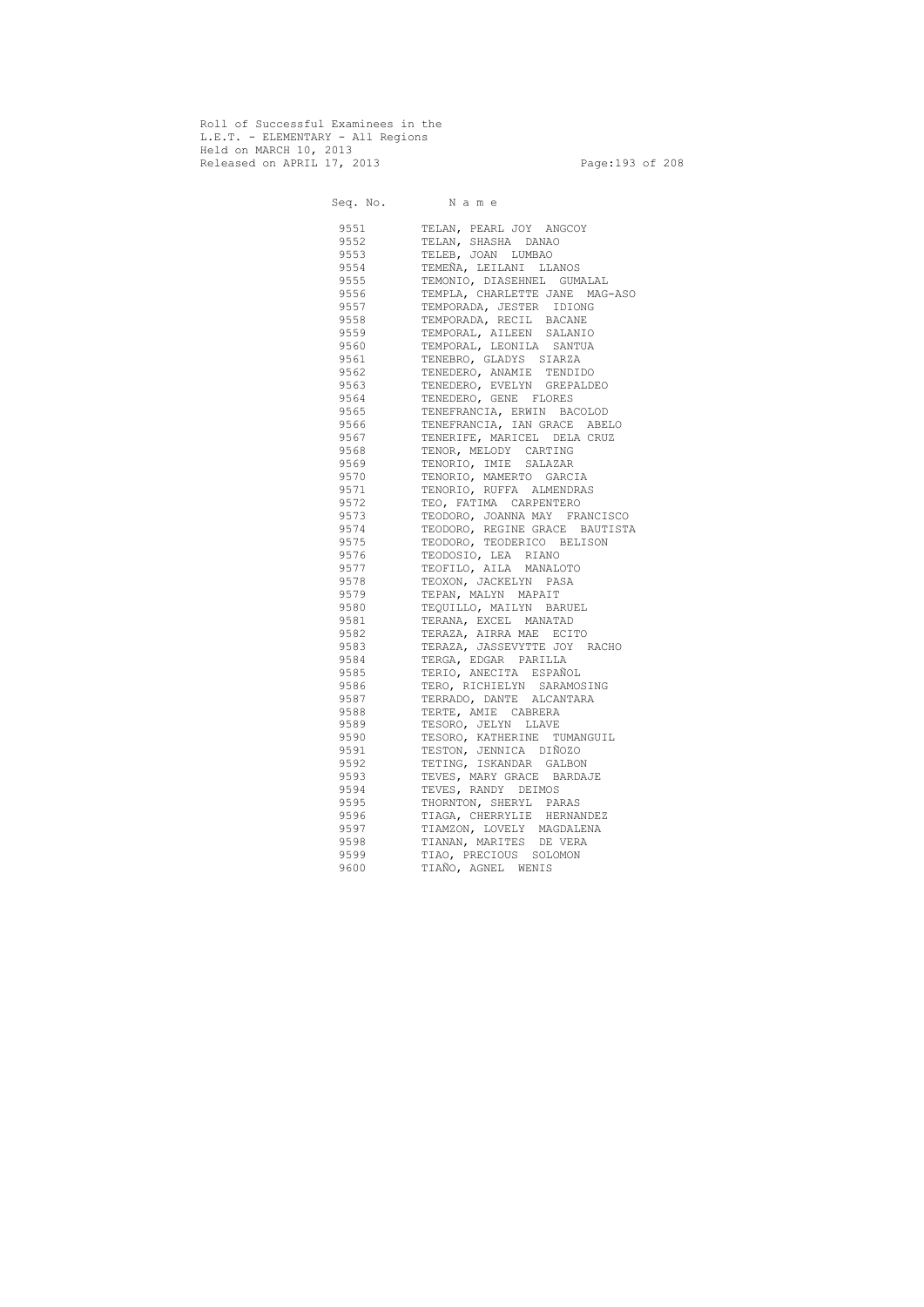Roll of Successful Examinees in the L.E.T. - ELEMENTARY - All Regions Held on MARCH 10, 2013 Released on APRIL 17, 2013 Page:194 of 208

 Seq. No. N a m e 9601 TIBAY, JAYLENE RAE ESPIRITU 9602 TIBAYAN, KATRIN ESPINILE 9603 TIBON, ANTHONY ROGIN DUAN 9604 TICA, RENALYN JIMENEZ 9605 TICOCO, SAMRAH HADJIOMAR 9606 TICONG, ANNALUNA YANA 9607 TIERRA, ERIKA RAÑON 9608 TIFORA, CHERRY MAE ALVIZO 9609 TIGLAO, SHIELA MARIE CABIGTING 9610 TIGMO, MARIA LORETO NAMOCATCAT 9611 TIGRANES, VILMA VASQUEZ 9612 TIGRES, GIRALDINE TABURAZA 9613 TIJADA, BELEN BACALSO 9614 TIJAM, CONCEPCION ABELLO 9615 TILAR, RAZEL EUSEBIO 9616 TILLOR, JAYPEE SINCERO 9617 TIMBAL, JUNE CEL GARCIA 9618 TIMBAL, RESTY PISCOS 9619 TIMMONGNIN, DAVIS BANIYA 9620 TIMOTEO, LEAN REGINE GAMPAY 9621 TIMOTEO, MARIE FE DUMAGUING 9622 TIMTIMAN, MANILYN PORTILLO 9623 TINA, MARY JOY TAYROS 9624 TINAMPAY, NORAH FAYE CABARRUBIAS 9625 TINDAHAN, GENELYN LIMBAGO 9626 TINGAL, ANALYN STELLA 9627 TINGGO, MA SHIELA COMEJERO 9628 TINGKANG, MARICEL GARGOLES 9629 TINGZON, MARICEL PINKY CRIS ORTIZ 9630 TINGZON, MICHAEL DASIG 9631 TINIO, LORELIE SUAREZ 9632 TINOC, ARLENE POLIC 9633 TINONHAY, IVY SEÑAL 9634 TIONGCO, YVONNE BALASE 9635 TIONGSON, ANALIE BARON 9636 TIONGSON, MARITES DUMAGUIT 9637 TIONGSON, VINUS MORING 9638 TIPANERO, ERLINDA MONTEJO 9639 TIPAY, SHA SHE DEL MUNDO 9640 TIRA, PATRICK QUEÑUNES 9641 TIRADO, AMIE JEAN ALBONA 9642 TIRARIRAY, ERLYN CALAMBA 9643 TIRIA, ROSCEL RIGOR 9644 TIRO, JEA CARLA MAE BABA 9645 TISMO, MERIAM MAKILING 9646 TISON, MARIVIC ESPENASE 9647 TIU, RUFINA CARLA 9648 TOBES, JOBETH ALCERA 9649 TOBIAGON, NELLY BUYAGAN 9650 TOBIAGON, OLIVIA BUYAGAN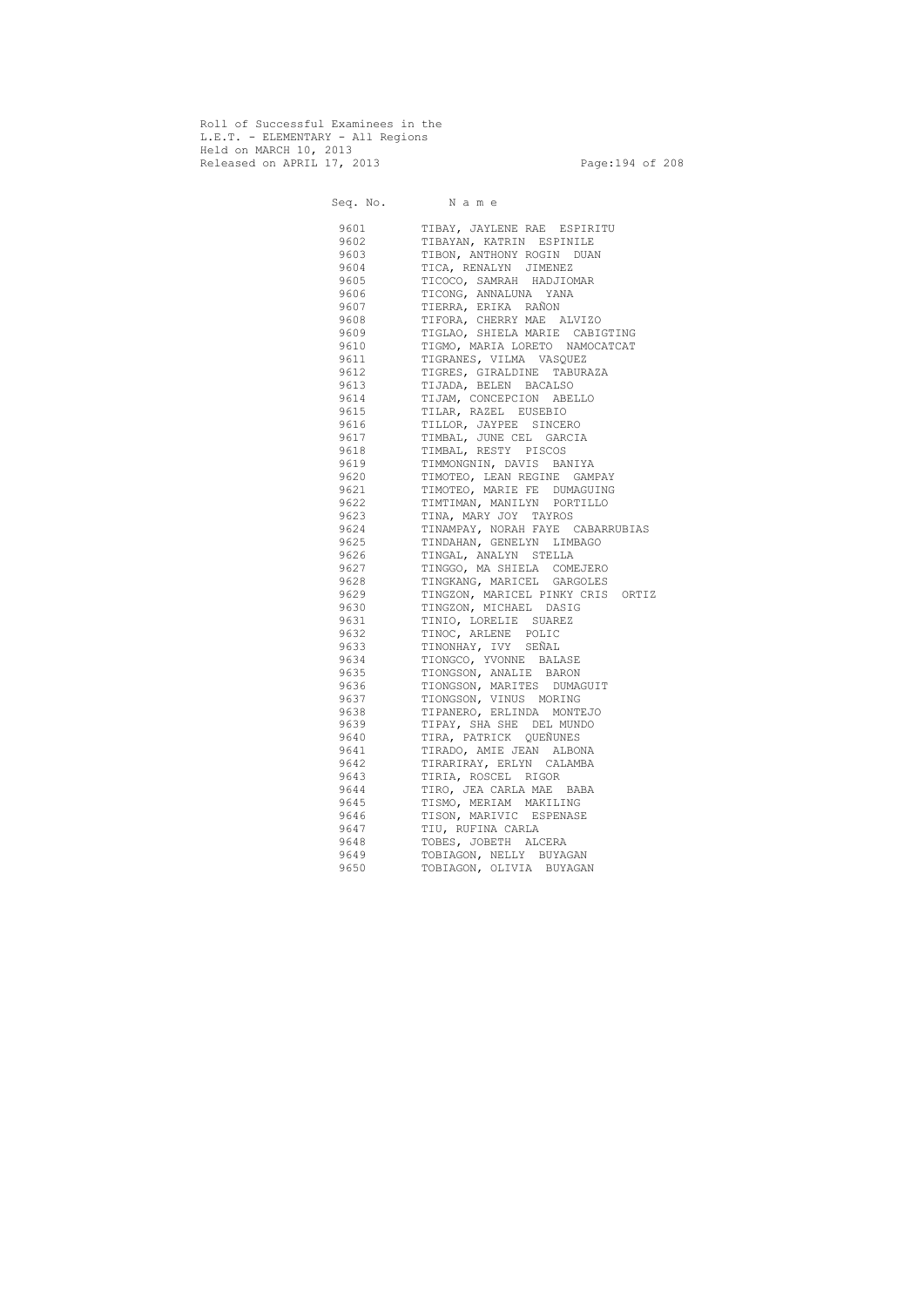Roll of Successful Examinees in the L.E.T. - ELEMENTARY - All Regions Held on MARCH 10, 2013 Released on APRIL 17, 2013 Page:195 of 208

 Seq. No. N a m e 9651 TOBIAS, ULYSSES BAUSON 9652 TOCMO, JOCELYN GAYOSO 9653 TOLEDO, AUREALYN COSGAPA 9654 TOLEDO, JEAN ALAMAN 9655 TOLEDO, ROSE JEAN TAPIO 9656 TOLENTINO, ANNABEL SAN GABRIEL 9657 TOLENTINO, CHRISTINA DE LEON 9658 TOLENTINO, CRISTINE TORRES 9659 TOLENTINO, JUDITH AGRON 9660 TOLENTINO, KRISTINE MINDANAO 9661 TOLENTINO, LANIROSE ROSELES 9662 TOLENTINO, MA MELANIE BORLON 9663 TOLENTINO, RITCHEL QUINLOB 9664 TOLERO, TESA PAUBSANON 9665 TOLIBAS, AGNES MATURAN 9666 TOLIBAS, CHARLES CONJURADO 9667 TOLIS, JUNEREY DALINA 9668 TOLOP, EMERITA DECIO 9669 TOLOSA, HONESTY MIRASOL 9670 TOMAMBILING, ROHAIMA BASMAN 9671 TOMAQUIN, RHIN KATHLEEN PUGOY 9672 TOMARONG, FLORDELIZA MAHINAY 9673 TOMARONG, GENECRIS BUHISAN 9674 TOMARONG, RUBY JUMALON 9675 TOMAS, ROWENA OTRILLO 9676 TOMBIGA, ROSEMARIE DENSING 9677 TOMBOC, ELBERT JOHN PLARIZAN 9678 TOMELDEN, MER ANN CEREZO 9679 TOMES, MARICEL LUMBAO 9680 TOMO, ALYN MANGANGOT 9681 TOMOLAC, MYLINE HERNANE 9682 TONATO, JESSICA ARCEDE 9683 TONDO, RENE JR BENARAO 9684 TONGCO, CHRISTOPHER AGUILAR 9685 TONGCUA, RUEL RELANO 9686 TONIZOL, MICHELLE GENOVA 9687 TONOG, ABBA KARINA COBREROS 9688 TONTO, SAADIA AMPUAN 9689 TOQUERO, CERISE ANNE MONGAYA 9690 TOQUERO, PAMELA BIANCA GARCIA 9691 TOR, ERIK BINSON LAURENTE 9692 TORCELINO, RACHELLE TESORERO 9693 TORCITA, LANIE DALUPANG 9694 TORCULAS, REZILLE LUMAGBAS 9695 TORIBIO, ARDIN YSUG 9696 TORIBIO, MA PERLITA LYNDA CALIXTRO 9697 TORING, FLORDELIZA SOSMEÑA 9698 TORINO, KATHRINE MAE LUMAHANG 9699 TORIO, HARLENE QUINTO 9700 TORIÑA, JOY MORALES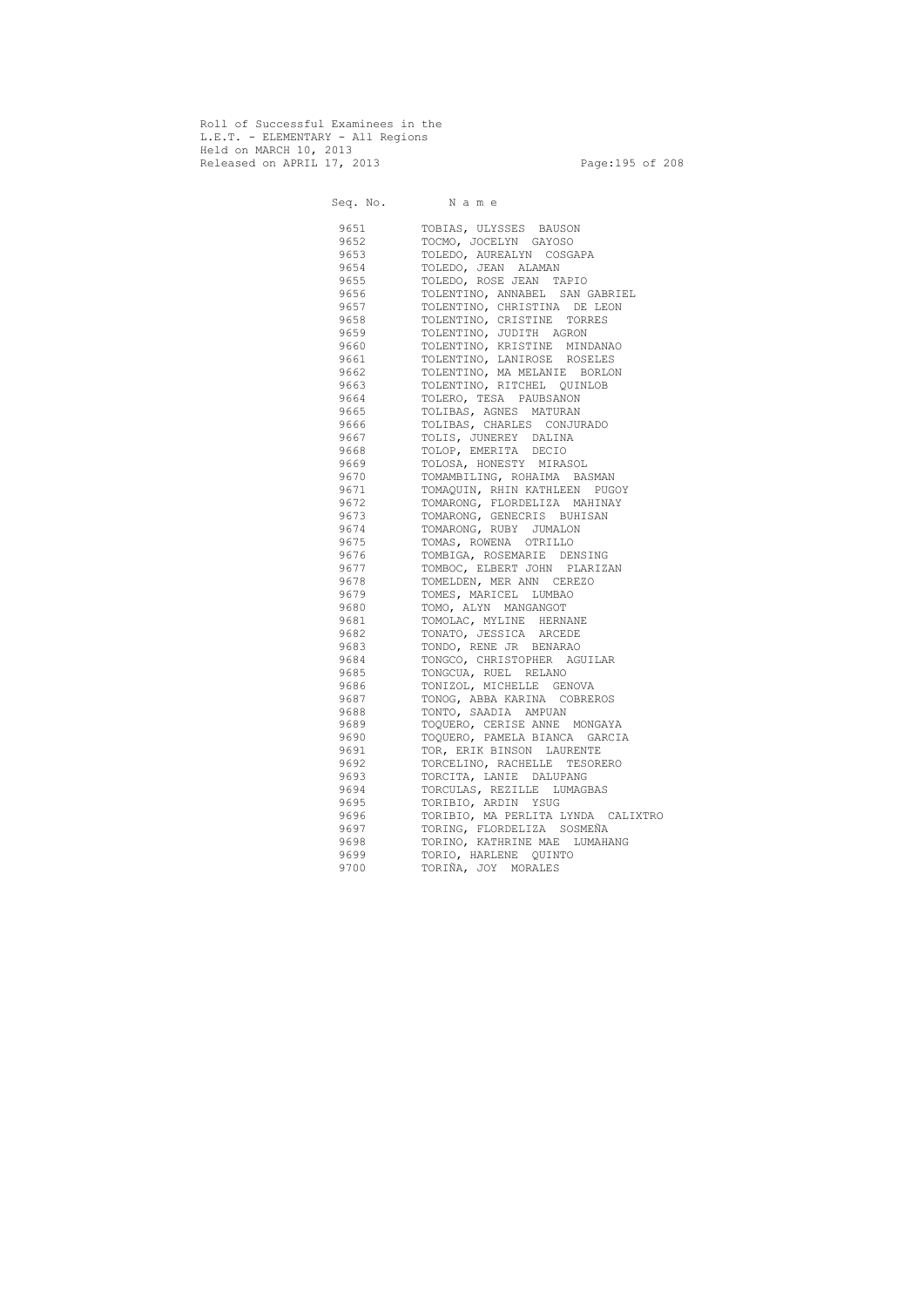Roll of Successful Examinees in the L.E.T. - ELEMENTARY - All Regions Held on MARCH 10, 2013 Released on APRIL 17, 2013 Page:196 of 208

 Seq. No. N a m e 9701 TORNO, RYAN MACASPAC 9702 TORONON, LYN CAMANSI 9703 TORRALBA, GWENDOULYN CREO 9704 TORRALBA, IVY SANCHEZ 9705 TORRALBA, JOAN ROBANTE 9706 TORRALBA, MYREE CHARITY VITOR 9707 TORREGOSA, ROSE ANN CENTILLAS 9708 TORREGOZA, CHERRY ANN CUSTODIO 9709 TORREJAS, ZOSIMA 9710 TORREJOS, PRECY ALJOS 9711 TORREJOS, SHEILA MARI ANAYA 9712 TORRENTIRA, MARICEL MOSEQUERA 9713 TORRENUEVA, REME ANGELIE LAURENTE 9714 TORREON, PHOEBE SHEEN AÑASCO 9715 TORRES, ALMA CARREON 9716 TORRES, EVANGELINE VILLAR 9717 TORRES, HAZEL ANDO 9718 TORRES, JENNIFER SARNE 9719 TORRES, JOAN OPULENCIA 9720 TORRES, MA DULCE ASISTADO 9721 TORRES, MARY ANN RAMIREZ 9722 TORRES, NINA ALFONSO 9723 TORRES, PRECIOUS ANN DELA CRUZ 9724 TORRES, RONELL JOSEPH MAURO 9725 TORRES, ROQUISA MARIE CATACUTAN 9726 TORRES, YESSA MARIE PILAR PIÑERO 9727 TORRES, ZENEVELLE POBLETE 9728 TORREVILLAS, HAZEL GABISAN 9729 TORRIJOS, LIZA MARIE PATNUGOT 9730 TOTECA, SUE ANNE DEVILLERES 9731 TOTESORA, LOVELY JOY DEQUILATO 9732 TOVERA, ARLENE ROSE REGACHO 9733 TOYLO, DIONAFE 9734 TOÑACAO, RONNABEL VILLAROSA 9735 TRAJE, ANALYN MAE BENGGAN 9736 TRANCA, CATHERINE NORICO 9737 TRANILLA, SOFRONIA SEGUNDO 9738 TRAPSI, MAY-ANN QUINTILLAN 9739 TRAYCO, LOUTER JOY CARLOS 9740 TRE-INTA, ESRAH MAE ALDEGUER 9741 TREMEDAL, ARIANNE CABILIN 9742 TREVENIO, JASMIN MARIE 9743 TRIBUCIO, JACQUELINE YEE 9744 TRIBUNALO, RESSA HOLAMPONG 9745 TRILLO, CRISTAN LAGUITAN 9746 TRINCHERA, BENIGNO JR ORONOS 9747 TRINIDAD, ANGELICA ADRIANO 9748 TRINIDAD, GABRIEL LLADO 9749 TRINIDAD, MA KRISTINA GUERRERO 9750 TRINIDAD, MADELYN DACILLO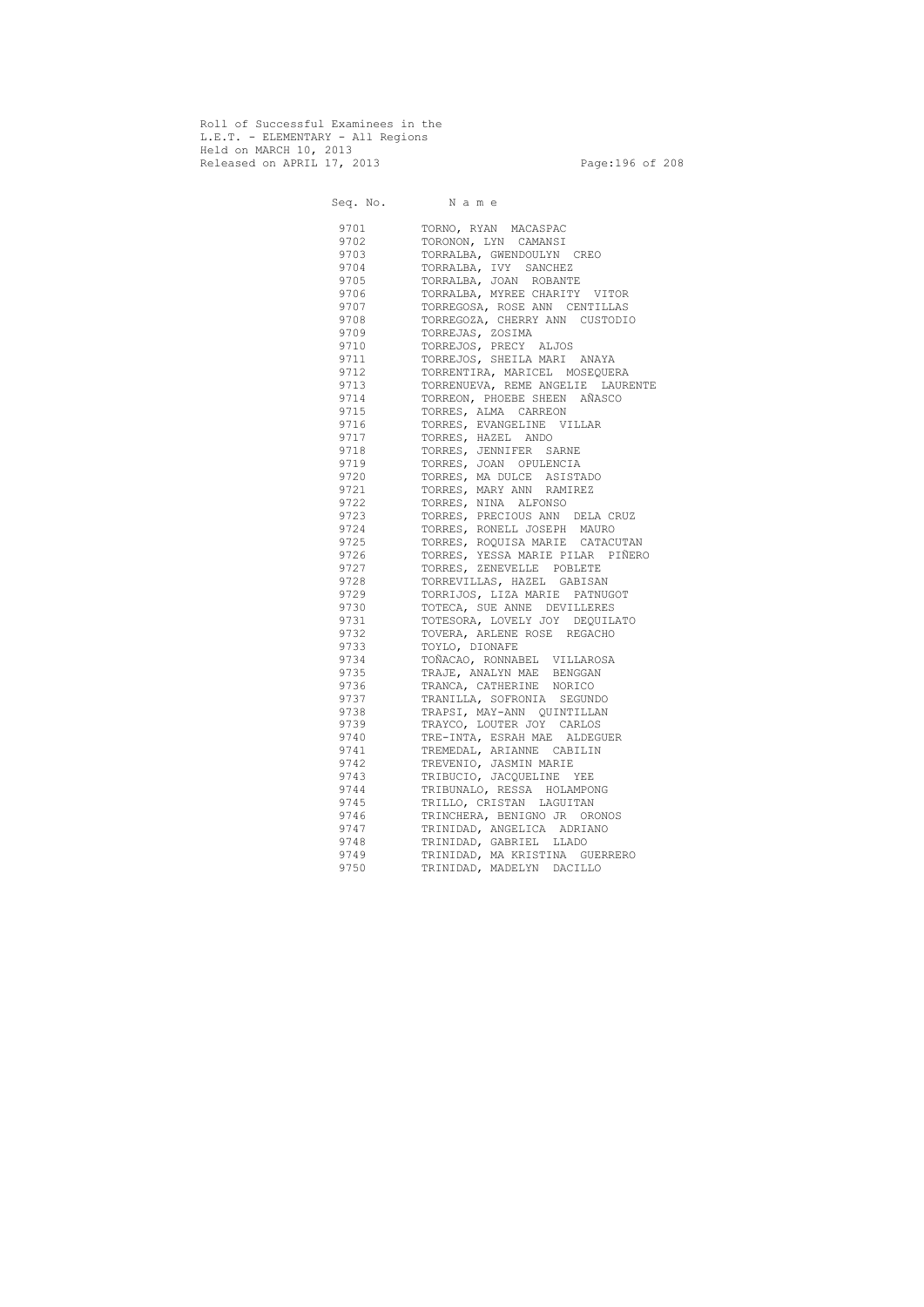Roll of Successful Examinees in the L.E.T. - ELEMENTARY - All Regions Held on MARCH 10, 2013 Released on APRIL 17, 2013 Page:197 of 208

 Seq. No. N a m e 9751 TRINIDAD, MYLENE PADUA 9752 TRINIDAD, RAZEL LAUNIO 9753 TRIO, AIZA JOMILLO 9754 TROCIO, KHARELLE ROSE DORONILA 9755 TROTA, MARILOU GAMBITO 9756 TROZO, VICTORINO ASUQUE 9757 TRUGILLO, LOVELY JEAN GRUMEZ 9758 TRUMATA, JUDITH JOROLAN 9759 TRUYO, MAITA LIMPANGOG 9760 TUADA, AGNES BACUSMO 9761 TUALLA, MARIA THERESA TABILOG 9762 TUAN, RAHIMA ALON 9763 TUANDA, ANIE ROSE ADRIATICO 9764 TUARES, CYNIEL ROSE BARONA 9765 TUAZON, JACKIE LOU ESCAÑO 9766 TUAZON, MARITES BROJAS 9767 TUBALLAS, BONA LICANDA 9768 TUBAÑA, MARIA TERESA TANORA 9769 TUBBAN, REMEGILDA UL-UL 9770 TUBERA, CATHERINE BATALLER 9771 TUBIANO, MA KATRINA BALSACAO 9772 TUBICE, JUSTINE JALIMAO<br>9773 TUBIO, REYNOLD ACURAM 9773 TUBIO, REYNOLD ACURAM<br>9774 TUBLE, CLARIZA HUBAC 9774 TUBLE, CLARIZA HUBAC<br>9775 TUBO, CHERYL ADLAWON 9775 TUBO, CHERYL ADLAWON<br>9776 TUBON, MEILIN FLORES 9776 TUBON, MEILIN FLORES<br>9777 TUBONGBANUA, ALMA CRI 9777 TUBONGBANUA, ALMA CRISTY BUTASLAC 9778 TUCALO, SITTIE AMERAH MALAWI 9779 TUCCAT, ROSE FERNANDEZ 9780 TUD, MERIAM ATREGENIO 9781 TUDLASAN, NENEN MAGDAO 9782 TUDON, SITTIE AIZA BANTAS 9783 TUDTUD, AVELINO DENAQUE 9784 TUGAS, YUMELYN ANTAW 9785 TULABING, EMILYN DELA TORRE 9786 TULABING, RUSSEL CACALDO 9787 TULAGAN, JINKY DE GUZMAN 9788 TULAÑA, ANGELYN YAP 9789 TULIAO, GRACE DOMINGO 9790 TULLO, AIRESS MADELLAINE CURIA 9791 TULUGAN, NOREEN CORPUZ 9792 TUMANG, ARNOLD VALENCIA 9793 TUMAPA, TONI KINLAH CLAVERIA 9794 TUMARONG, JONA MEJICA 9795 TUMARONG, RITA RITCHEL CABALIT 9796 TUMBAGA, JONILI GARCIA 9797 TUMBAGA, ROXANNE CAANAWAN 9798 TUMBALE, RUFFA ANGCUELAS 9799 TUMBALI, VAL BAGGAYAN 9800 TUMBIGA, DELSA BALANGIGUE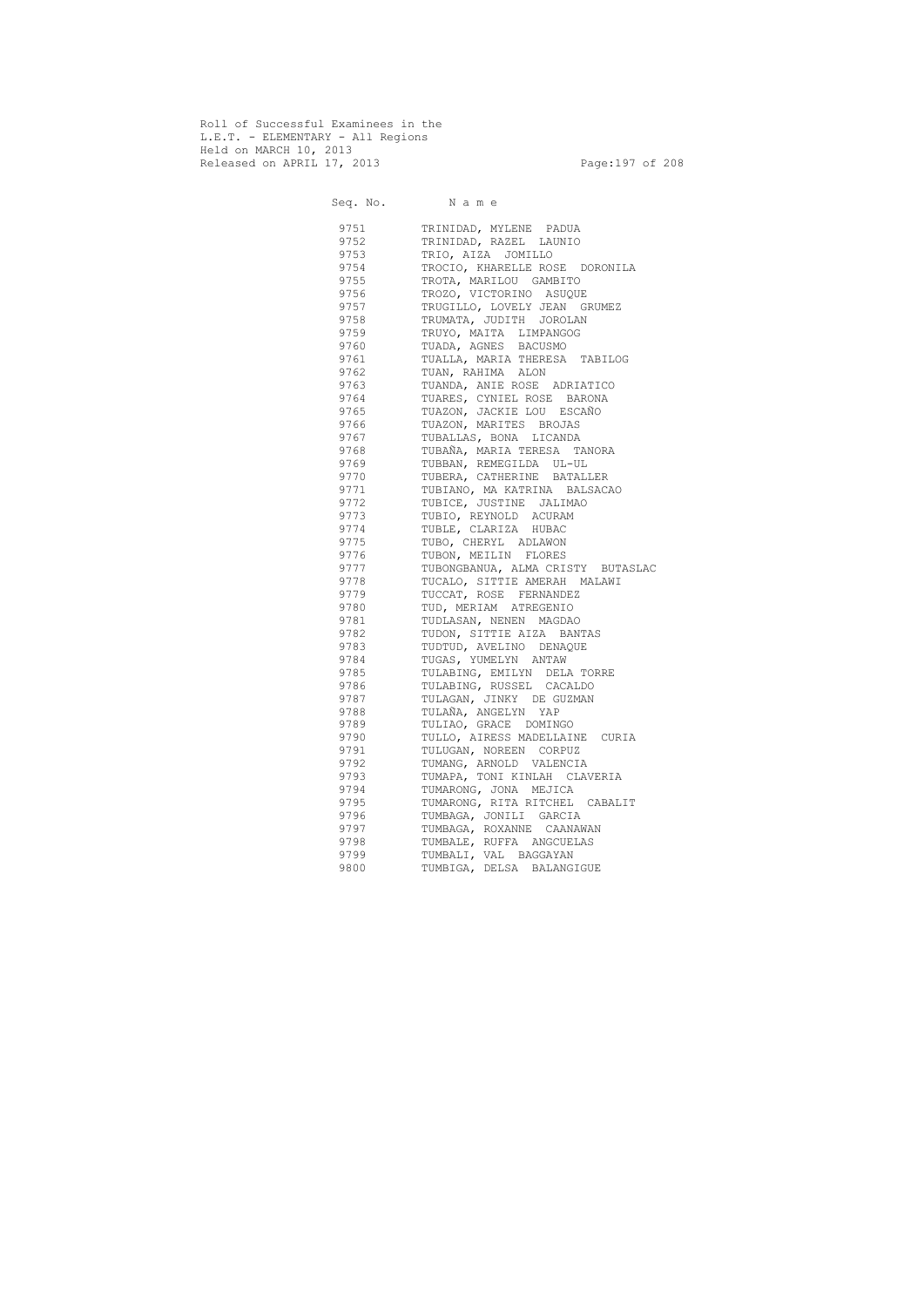Roll of Successful Examinees in the L.E.T. - ELEMENTARY - All Regions Held on MARCH 10, 2013 Released on APRIL 17, 2013 Page:198 of 208

 Seq. No. N a m e 9801 TUMOG, SAADA DIKILATAN 9802 TUMPAP, JOHN MAYNARD DANIEL 9803 TUNAC, LOVELYN PEREZ 9804 TUNGCAB, BABY REYNA DIAZ 9805 TUNGCUL, MARICAR BAGGAYAN 9806 TUPAS, APRIL JOY OPINION 9807 TUPAS, EDMUND IBALARROSA 9808 TUPAZ, LARA MICHELLE BALACANO 9809 TURA, MARSHALL VICTOR TAJANLANGIT 9810 TURCAL, ANNIE JANE DAÑO 9811 TURING, MARISOL ALCERA 9812 TURINGAN, ARLAJ SOMERA 9813 TURLA, JERRYLYN CALDERON 9814 TURNO, CARMELA LABAJO 9815 TURNO, JENALYN MANDIANG 9816 TURTOGA, GLENDA MEJASCO 9817 TURTOGA, NIÑO YBAÑEZ 9818 TURTOSA, SIXTO JR II TOMAS 9819 TUSAN, GERALDINE TANGGE 9820 TUSI, ANA LUZ GONZALES 9821 TUSOY, MARY GRACE TUTANES 9822 TUTONA, MARY JOY CREBELLO 9823 TUTOR, GRACE REYES 9824 TUYAC, SHIELA AGUILAR 9825 TY, ANTONETTE LAO 9826 UBA, GLOCELYN DUGAY<br>9827 UBAC, ARLENE QUENIN UBAC, ARLENE QUENING 9828 UBALDO, JEANILYN GARROTE 9829 UBAY, HERBERT WINSTON AGUDA 9830 UBAY, MARY-ANN ANUA 9831 UBINA, LORNA BALDIRAY 9832 UCAB, ETHEL MAE SABEJON 9833 UCHI, RAQUEL OCIO 9834 UDARBE, RUTH SILUBRICO 9835 UDAUNDO, ROCHIE MARAVILLA 9836 UDIONG, EDITH TIMPUG 9837 UDTOHAN, EASTERN NADINE AVISO 9838 UDTOJAN, LUZLY BISMAR 9839 UGA, JOVELYN AMORES 9840 UGBANIEL, MAY JOY EJERCITO 9841 UGDAMIN, LLOYD MARK CARMELOTES 9842 UGTONG, PAMELA CRESCINI 9843 UKA, SITTIE JANE TAYUAN 9844 ULANDAY, FREDELIE BARAQUIO 9845 ULANDAY, ROCHELLE REVOLDELA 9846 ULAR, MARIVIC CARMONA 9847 ULAYE, CLARISSA CABRAL 9848 ULEP, AIMEE MIRAMONTE 9849 ULNAGAN, LORNA DACOYCOY 9850 ULOG, JAKE INFANTE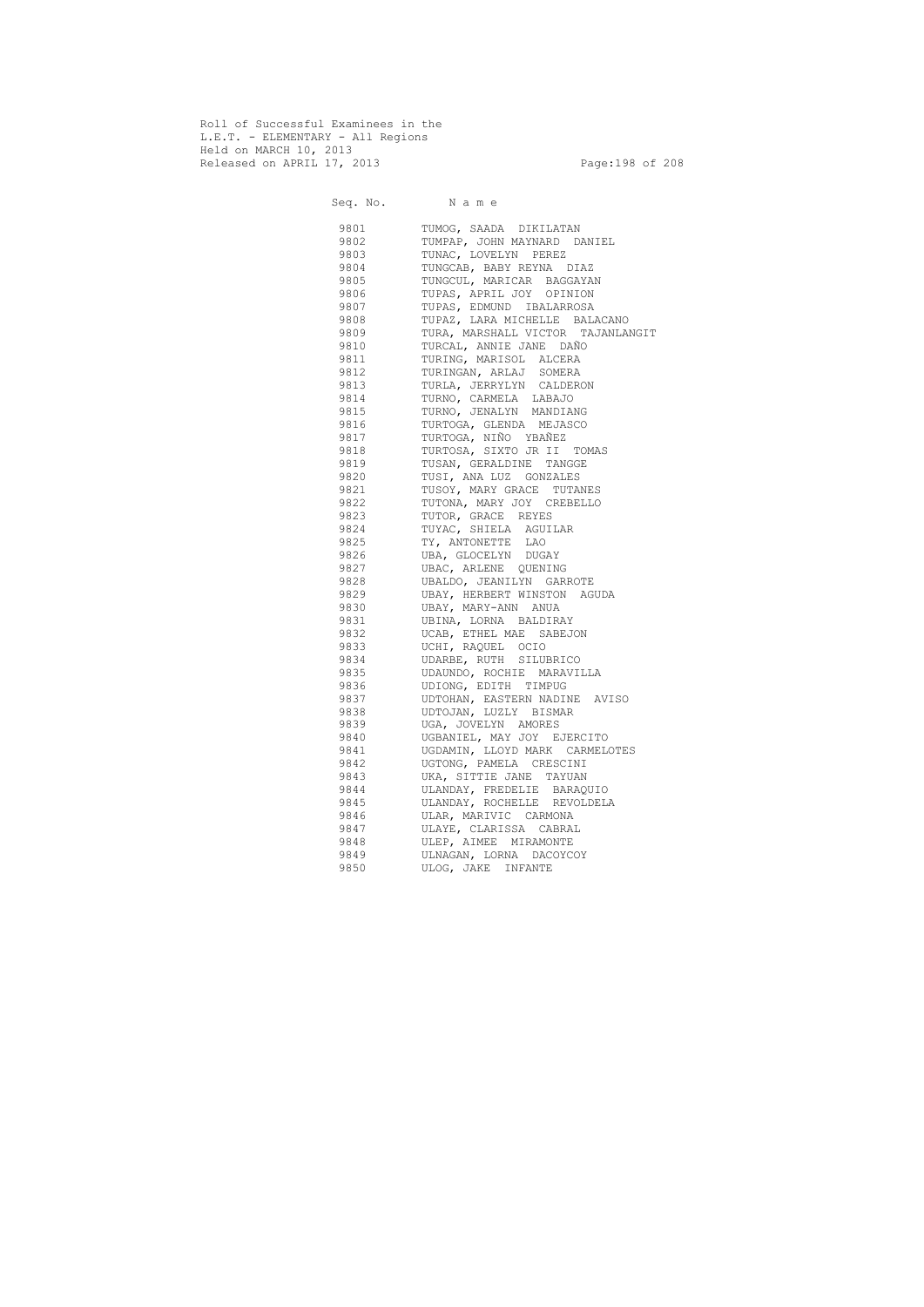Roll of Successful Examinees in the L.E.T. - ELEMENTARY - All Regions Held on MARCH 10, 2013 Released on APRIL 17, 2013 Page:199 of 208

 Seq. No. N a m e 9851 ULPINDO, RECHELLE JOY ALMAZAN 9852 ULTRA, LOREFE MIRASOL 9853 UMACAM, RONALYN LUGO 9854 UMADHAY, SALLY ANNIE LOU SORTIDO 9855 UMAGAP, ARPIL JOY RUEDAS 9856 UMALI, JOY KENETTE GUTIERREZ 9857 UMALI, MARICEL FAJUTRAO 9858 UMALI, MELANIE MALABO 9859 UMALI, MERCY MINA 9860 UMALI, SOLLY AMAN 9861 UMAMBONG, HAZEL TAYCO 9862 UMANDAL, JOANN ROLLON 9863 UMAYAM, ROSALIE AYSON 9864 UMINGLI, CHRISTINE MAINA 9865 UMIPIG, DENNIS LICTAWA 9866 UMPARA, JANIPHA MUA 9867 UMPARA, NAIFA ALIMODA 9868 UNABIA, JUVELYN PANO 9869 UNAY, IRENE VALERA 9870 UNAY, JOVITA CALINDONG 9871 UNAY, MARLINA ALTAZ 9872 UNDANG, GARRY SARABIA 9873 UNDURAN, JESACRE QUIMEQUIME 9874 UNGAD, ELOYD ENGALLADO 9875 UNGAG, SITTIE KUSAIN 9876 UNGCO, ROSE BARBARA ARCANGEL 9877 UNGRIA, VERNADHETTE RAGUINDIN 9878 UNTALAN, DAISY JUNIO 9879 UNTALASCO, NOEMI RUIZ 9880 UNTE, NORMINAH CAPAL 9881 UNTONGA, SA-ADA DIANAL 9882 URAG, DANAH RUTH BEDAÑA 9883 URBANO, DIVINA BAHINGAWAN 9884 URBANOZO, CHERYL DE LOS REYES 9885 URBANOZO, RELYN MAE CORTEZ 9886 URGELLES, JON BRYAN UMBAN 9887 URIARTE, MA MARTA URRA 9888 URINGAN, UNELYNE DEYANG 9889 UROT, GLAIZE TANEO 9890 URSAIZ, SERGS PALACIO 9891 URSAL, MANILYN SINADJAN 9892 USARAGA, DAISY JANE QUEZON 9893 USMAN, NORJEHAN AYESHA ARUMPAC 9894 USMAN, RAHIMA SUBBOH 9895 USMAN, SHIRMAHAL ISAHAC 9896 USO, NORLINA TANDAY 9897 UY, CHERRYL MAE BUTCON 9898 UY, JINGLE HANNAH OMBLERO 9899 UY, JUNDDY SYNE GRAMATICA 9900 VA-AL, SHYRINE MARCIAL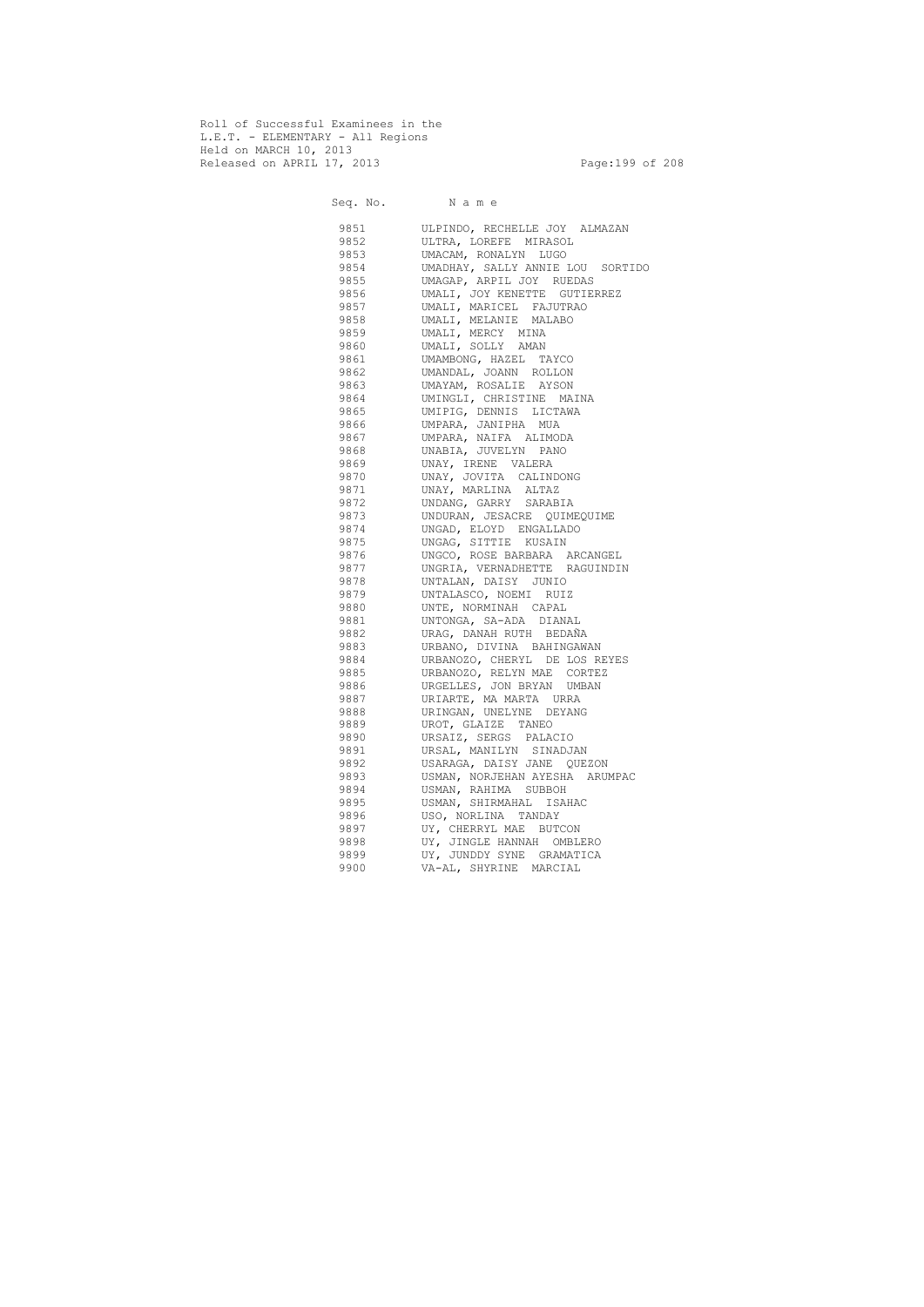Roll of Successful Examinees in the L.E.T. - ELEMENTARY - All Regions Held on MARCH 10, 2013 Released on APRIL 17, 2013 Page:200 of 208

 Seq. No. N a m e 9901 VALBUENA, REVINA BERNABE 9902 VALCOBA, LAURICE MARIE IPAPO 9903 VALDERRAMA, CARMELA VICTORIA MAGBANUA 9904 VALDERRAMA, LIBERTY BUAN 9905 VALDEZ, CARMINA MARIA TRINIDAD OLIVES 9906 VALDEZ, FEBERLYN ITOG 9907 VALDEZ, JANETTE NONAT 9908 VALDEZ, JANETTE REGOSANTE 9909 VALDEZ, JENNIFER GANDA 9910 VALDEZ, MARK JOSEPH PILA 9911 VALDEZ, ROSALINA ULAR 9912 VALDEZ, SHEILLA MARIE JOPANDA 9913 VALDOZ, DIONALYN DAPIT 9914 VALDOZ, PATRICIA JOAQUIN 9915 VALENCIA, JENNEE ANGELES 9916 VALENCIA, LAARNI SANTOS 9917 VALENCIA, LYKA DIMAGUILA 9918 VALENCIA, MARILYN LLANES 9919 VALENCIA, MARYFER BOLO 9920 VALENCIA, MICHAEL JOHN TION 9921 VALENCIA, ROXANNE HECHANOVA 9922 VALENCIA, SARAH JOY GALLARDO 9923 VALENDEZ, AILEEN LIBRE 9924 VALENIA, MARY JUDE PEDROSA 9925 VALENTE, JOMER UMILIG 9926 VALENTIN, JANICE BALTAZAR 9927 VALENTON, RACHEL DORONIO 9928 VALENZUELA, EMMY ARIOLA 9929 VALENZUELA, JEB NEIL ECHEVERIA 9930 VALENZUELA, JOYCE LAYNESA 9931 VALENZUELA, MARY ROSE SALVADICO 9932 VALERA, JULIETA MANUEL 9933 VALERA, MARITES PONELAS 9934 VALERIO, JOCEL PAMAYLAON 9935 VALERIO, MELANIE DINO 9936 VALETE, WILMA RAMOS 9937 VALIENTE, AIRIS MAE TERANTE 9938 VALIENTE, LUZVIMINDA GALE 9939 VALINO, ERIZA ANCIADO 9940 VALINO, PRECIOUS MARIE FORONDA 9941 VALLARTA, KLAUDEEN CORITHA CAYME 9942 VALLE, RECHELL ABAD 9943 VALLEJO, JERTRUD ESTUESTA 9944 VALLEJO, ROGINE ALBERTO 9945 VALLEJO, SEOGARRY RANIEN 9946 VALLERAZ, LORILYN DE LA CRUZ 9947 VALLES, MA RONELYN HAUDAR 9948 VALLES, MARY ROSE LIMALIMA 9949 VALMADRID, NADHLENE JOY LAYUG 9950 VALMORIA, MARLENE ABEJERO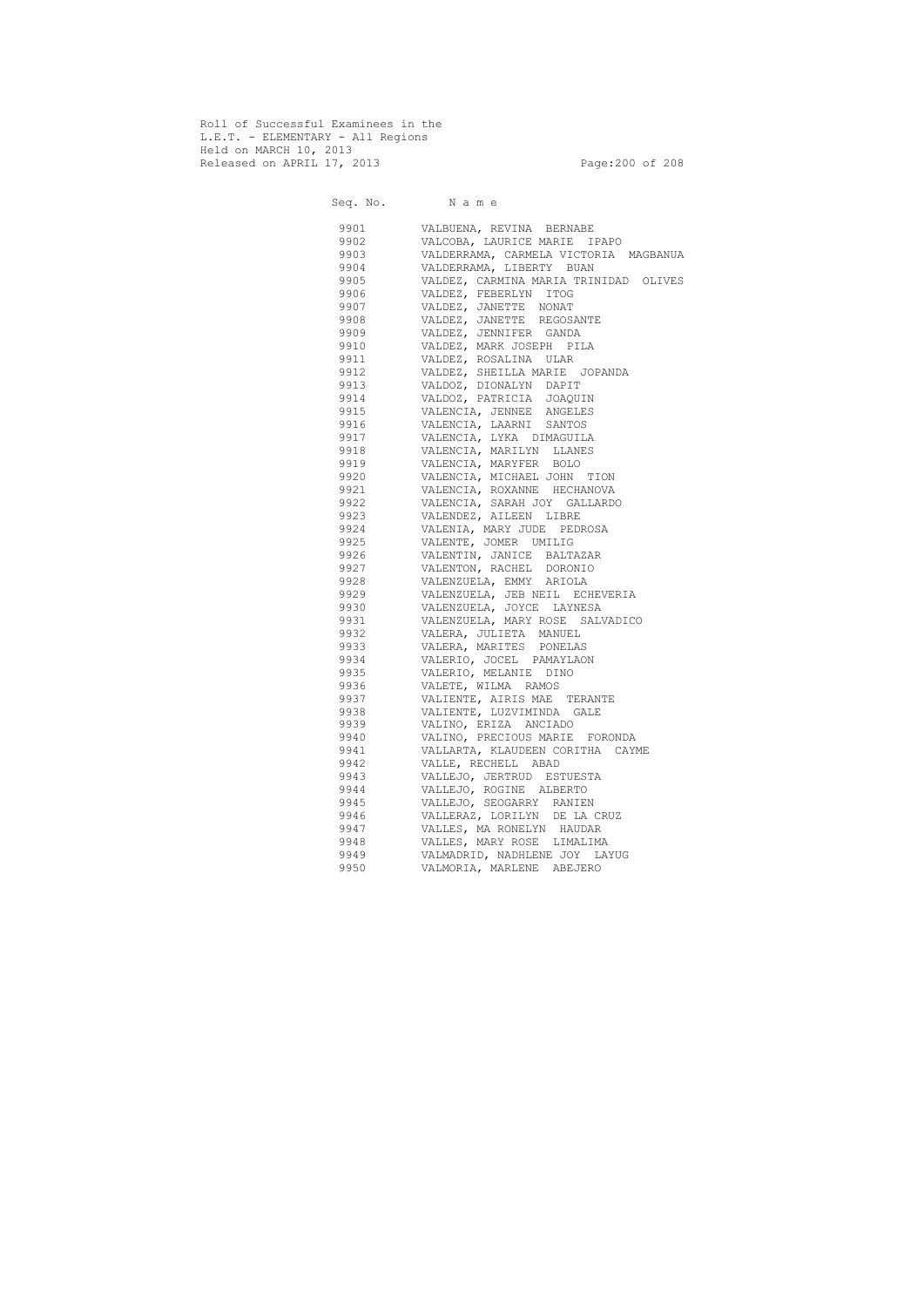Roll of Successful Examinees in the L.E.T. - ELEMENTARY - All Regions Held on MARCH 10, 2013 Released on APRIL 17, 2013 Page:201 of 208

 Seq. No. N a m e 9951 VALOIS, APRIL LOU DEL ROSARIO 9952 VALOR, MARY ANN MANGUILIMUTAN 9953 VALOROSO, ALBERT ABRINA 9954 VALZADO, JEFFTY CUI 9955 VALZADO, RECHYL BARDENAS 9956 VANGUARDIA, ALDRIN ROMANO 9957 VANICER, PAZ ELUMBA 9958 VANZUELA, JENY MAE GARCISO 9959 VARELA, CHERYL LIM 9960 VARELA, REYMON DELOSO 9961 VARGAS, ANECIA ISORENA 9962 VARGAS, CRISTY JOY TEOPE 9963 VARGAS, ERIC RAÑESES 9964 VARGAS, MA LOBELLE EROY 9965 VARGAS, PRECEL DIAMOS 9966 VARGAS, VICTORIA POGOSO 9967 VASAY, NORIE JANE ANTIQUEN 9968 VASQUEZ, ARLENE BADDUNGON 9969 VASQUEZ, ERLYN COMENDADOR 9970 VASQUEZ, JULIA ENOPIA 9971 VASQUEZ, NEIL DRANREB PRINCESA 9972 VAUGHAN, JAMES ROBERT RECABORDA 9973 VECIDA, ANA LIZA BERNAL 9974 VECIDOR, ZENAIDA RABAJA 9975 VECINAL, RHEO BALAG 9976 VEDAÑO, ERICKSON CAO VEGA, HANSEN DARRYL MIRA 9978 VEGA, JANELIZA MALIN 9979 VEGAFRIA, RUFEMA GORDON 9980 VELARDE, MARY LOURD RUBIO 9981 VELASCO, CHEERYLYN CAYAPAN 9982 VELASCO, DEBRA BAYLON 9983 VELASCO, IMELDA DORMIENDO 9984 VELASCO, RICHEL HUETE 9985 VELASQUEZ, MARY GRACE BALITOS 9986 VELASQUEZ, MASSEL MONTE 9987 VELASQUEZ, RICKY DELADIA 9988 VELICARIA, STEPHANIE FLEUR MANUEL 9989 VELOSO, LUCILLE ANGELIE MONTEMAYOR 9990 VENIEGAS, ANGELITA NERONA 9991 VENTURA, CHARLENE GONZALES 9992 VENTURA, DON ROVEN JAMES BUGAS 9993 VENTURA, GAY DYLYN TALAVERA 9994 VENTURA, NOAN MADRIAGA 9995 VENTURA, RUTHCHIE GUZMAN 9996 VENTURINA, JOSE YALONG 9997 VENZUELA, CANDYLHOU DE GUZMAN 9998 VERA CRUZ, MA DIVINA MATURAN 9999 VERANA, RUTH ORTEGA 10000 VERANO, MA FE PEDERE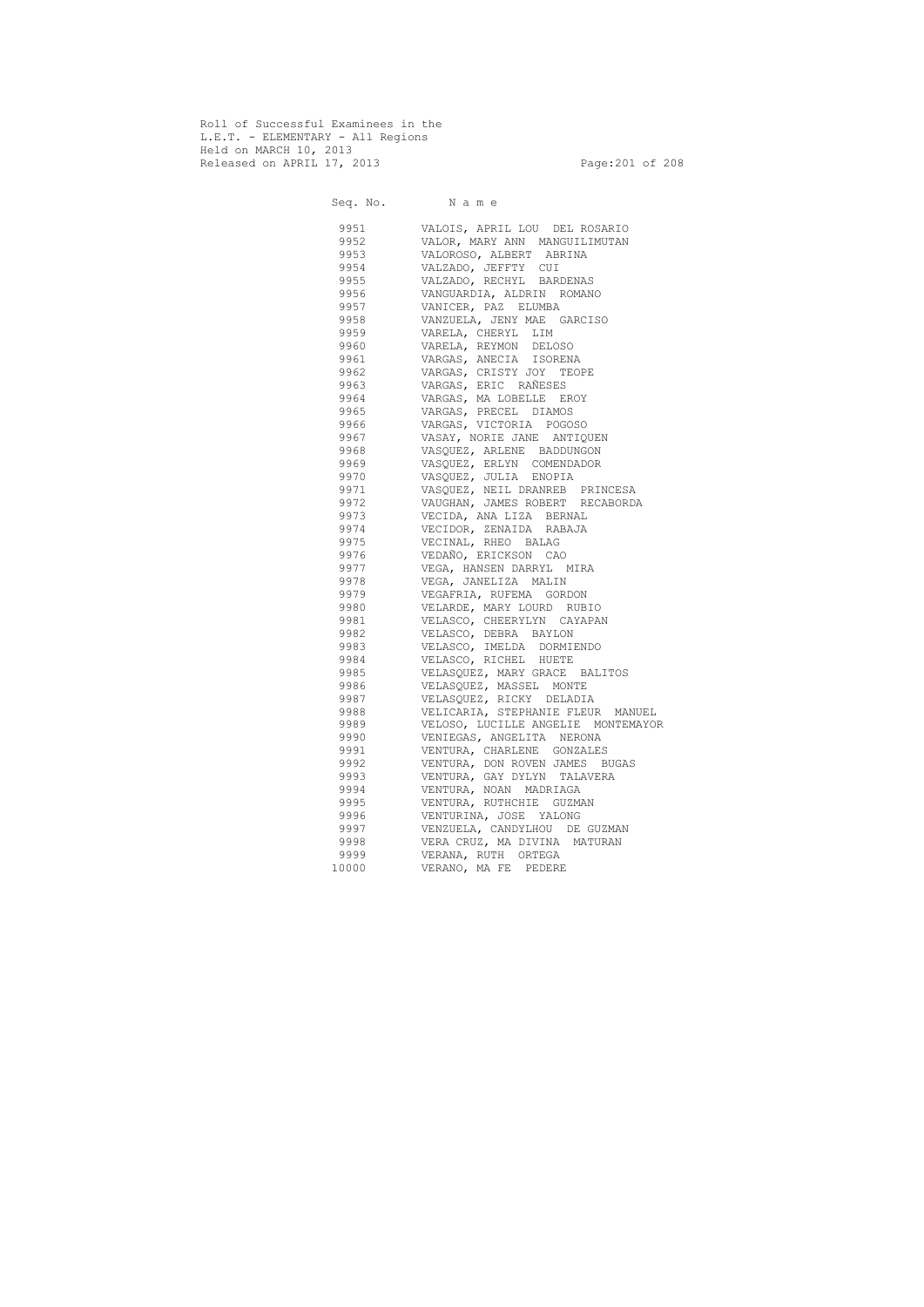Roll of Successful Examinees in the L.E.T. - ELEMENTARY - All Regions Held on MARCH 10, 2013 Released on APRIL 17, 2013 Page:202 of 208

Seq. No. Name 10001 VERDAD, ROXAN NUEVAS 10002 VERDADERO, JOVELYN ANCHETA 10003 VERDE, REINALYN CRUZ 10004 VERDERA, SHIELA AMOR ESCOTE 10005 VERGARA, CATRINA LACSON 10006 VERGARA, CHAVRENA MARFIL 10007 VERGARA, CORINA PADILLA 10008 VERGARA, EDLYN NALUZ 10009 VERGARA, ELSIE MARIE MUGATAR 10010 VERGARA, EXOPERIO II BULANON 10011 VERGARA, GRACE LLORCA 10012 VERGARA, MARY ROSE BASAR 10013 VERGARA, NORILYN MORALES 10014 VERGARA, PATRICIA MAXINE DAZO 10015 VERGARA, SANTI VALLESPIN 10016 VERONILLA, MARVIE PANINGBATAN 10017 VERSOZA, WILMA TURING 10018 VERTUDEZ, RAZ DALAYGON 10019 VERULA, LEO HINAUTAN 10020 VERULA, MAY PSYCHE BECAS 10021 VERZOSA, JOHCEL BAÑAS 10022 VERZOSA, RUTCHEL VARONA 10023 VESTAL, GRACE YECYEC 10024 VESTOSO, FLORE MAY ANGELADA 10025 VIAZON, ALMIRA GEVERO 10026 VIBAL, DOMINIC DACOCO 10027 VIBAR, CARLA JOY MAGTUNAO 10028 VICENTE, ADELINE ALEJANDRO 10029 VICENTE, ALMAGEN BERNALDEZ<br>10030 VICENTE, MAHALYN ASOY 10030 VICENTE, MAHALYN ASOY<br>10031 VICENTE, VANGIELYN HO 10031 VICENTE, VANGIELYN HONNAG<br>10032 VICO, HELEN DE TORRES 10032 VICO, HELEN DE TORRES<br>10033 VICTORINO, JANET SALV VICTORINO, JANET SALVA 10034 VICTORIO, GEMMA GAVIOLA 10035 VICTORIO, GLENDA GAVIOLA 10036 VIDAL, ANGELINE MANALO 10037 VIDAL, MARITA AMPARO 10038 VIDAL, RODA MAE ANGAYAN 10039 VIDIOT, CHRISTINE JOY ALIMANGGO 10040 VIERNES, JENEFER PARASDAS 10041 VIERRAS, CHRISTINE CASTILLO 10042 VIGO, MARIE SOL ENCIO 10043 VILLA, JENNIFER BEDEO 10044 VILLA, MARIVIC BAYLON 10045 VILLA-ABRILLE, RONELYN BANTO 10046 VILLACARLOS, DEXTER BATUHAN 10047 VILLACARLOS, LOU NOVICIO 10048 VILLACENCIO, RUTH TORRES 10049 VILLACENSIO, ERLINDA TURNO 10050 VILLACERAN, ANA ROSE BATIANCILA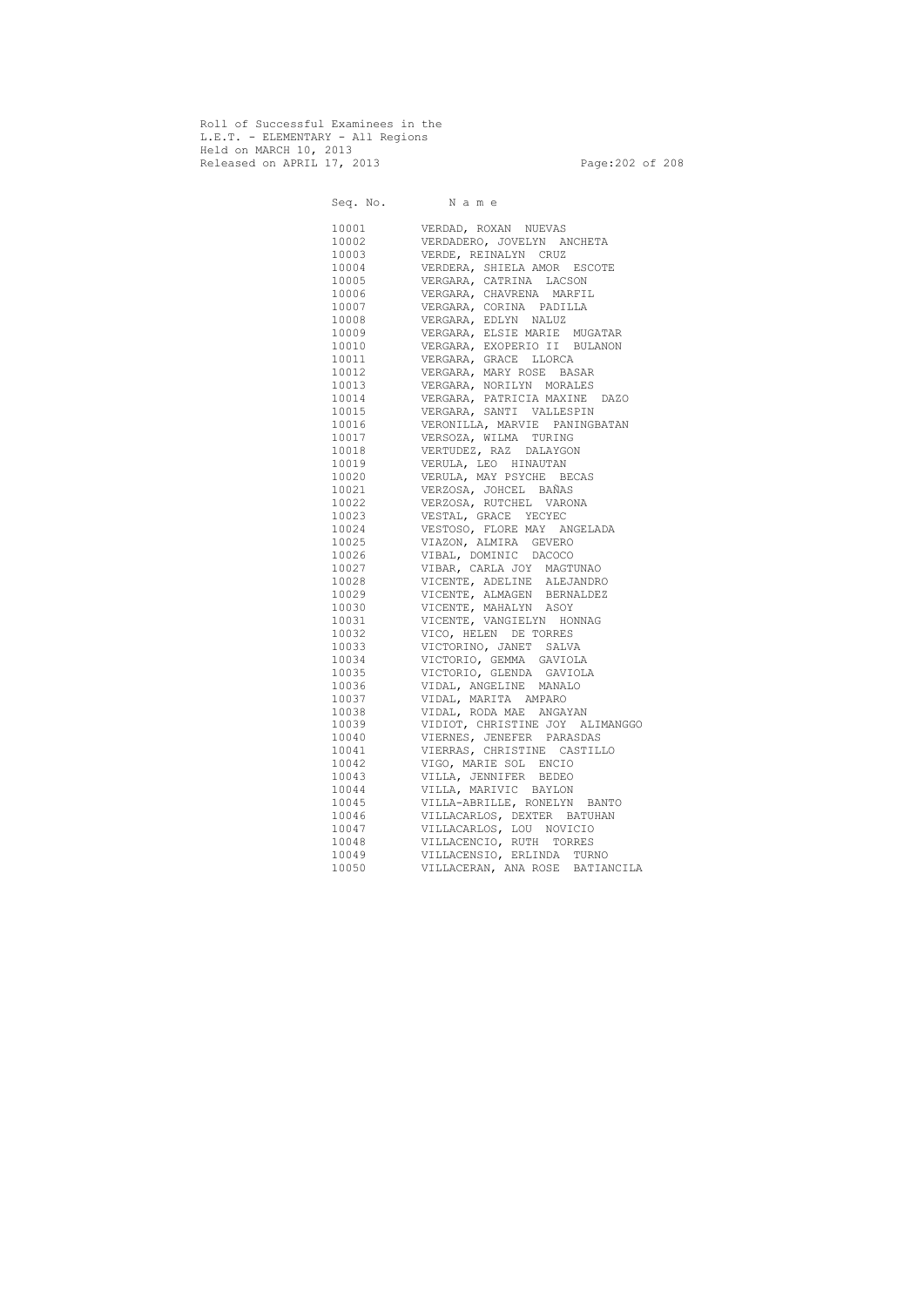Roll of Successful Examinees in the L.E.T. - ELEMENTARY - All Regions Held on MARCH 10, 2013 Released on APRIL 17, 2013 Page:203 of 208

Seq. No. Name 10051 VILLACORTE, MARILYN PALACIO 10052 VILLACRUCIS, JENELYN ZAMORA 10053 VILLADOLID, EDRALYN MASCARIÑAS<br>10054 VILLAFLOR, EDELYN DUCANES VILLAFLOR, EDELYN DUCANES 10055 VILLAFLOR, JOCELYN CANILLO 10056 VILLAFRANCA, JACKLYN DACILLO 10057 VILLAFUERTE, ROWE LOIS GORREON 10058 VILLAGONZALO, RIO REBALDE 10059 VILLAGORDA, DENARD TAMIS 10060 VILLAHERMOSA, ZENDY AUMAN 10061 VILLALON, MA ANGELITA FERNANDEZ 10062 VILLALUNA, MARIA CORAZON BARRIENTOS 10063 VILLAMENA, RACHELLE ALPAY 10064 VILLAMIL, MARICEL GAHILOMO 10065 VILLAMIN, SHERLYN VILLARANTE 10066 VILLAMINA, NERCY NAPA 10067 VILLAMOR, KATHLEEN FUENTENEGRA 10068 VILLAMOR, MA ANN BELLE GENISTON 10069 VILLAMOR, ROSALIE ANUAT 10070 VILLANO, JENNIFER BULALA 10071 VILLANUEVA, AILEN ARBIS 10072 VILLANUEVA, BABY LEE GELOS 10073 VILLANUEVA, CHARITO CASACLANG 10074 VILLANUEVA, CHARO LARGO 10075 VILLANUEVA, CZARELLE BERNARDO 10076 VILLANUEVA, DEMALYN RAMIREZ 10077 VILLANUEVA, EIREN PACTO 10078 VILLANUEVA, EMILY PASCUA 10079 VILLANUEVA, HELMA ASCAÑO 10080 VILLANUEVA, JANE GIRL TURNO 10081 VILLANUEVA, JANINE EVANGELIO<br>10082 VILLANUEVA, JESSA CRISTINE P 10082 VILLANUEVA, JESSA CRISTINE PUNIO 10083 VILLANUEVA, JOCELYN ESTRELLA<br>10084 VILLANUEVA, JOENAH MONTERO VILLANUEVA, JOENAH MONTERO 10085 VILLANUEVA, JOVY AQUINO<br>10086 VILLANUEVA, LIGAYA CORD VILLANUEVA, LIGAYA CORDERO 10087 VILLANUEVA, MARY ANN TUMBADO 10088 VILLANUEVA, MAYLAYCA MUHI 10089 VILLANUEVA, PAMELA DIPASUPIL 10090 VILLANUEVA, PEDRO CARIÑO 10091 VILLANUEVA, REY DIAMANTE 10092 VILLANUEVA, REZIEL SANGRADOR 10093 VILLANUEVA, RODERICK LACHICA 10094 VILLANUEVA, ROWENA NICOR 10095 VILLANUEVA, SHEILA BUOT 10096 VILLANUEVA, SHYRIN JORNADAL 10097 VILLANUEVA, WILHELMINA MAURICIO 10098 VILLANUEVA, ZUSIE MARIE CLARO 10099 VILLAR, ADONIS SALES 10100 VILLAR, DIWANA RIZO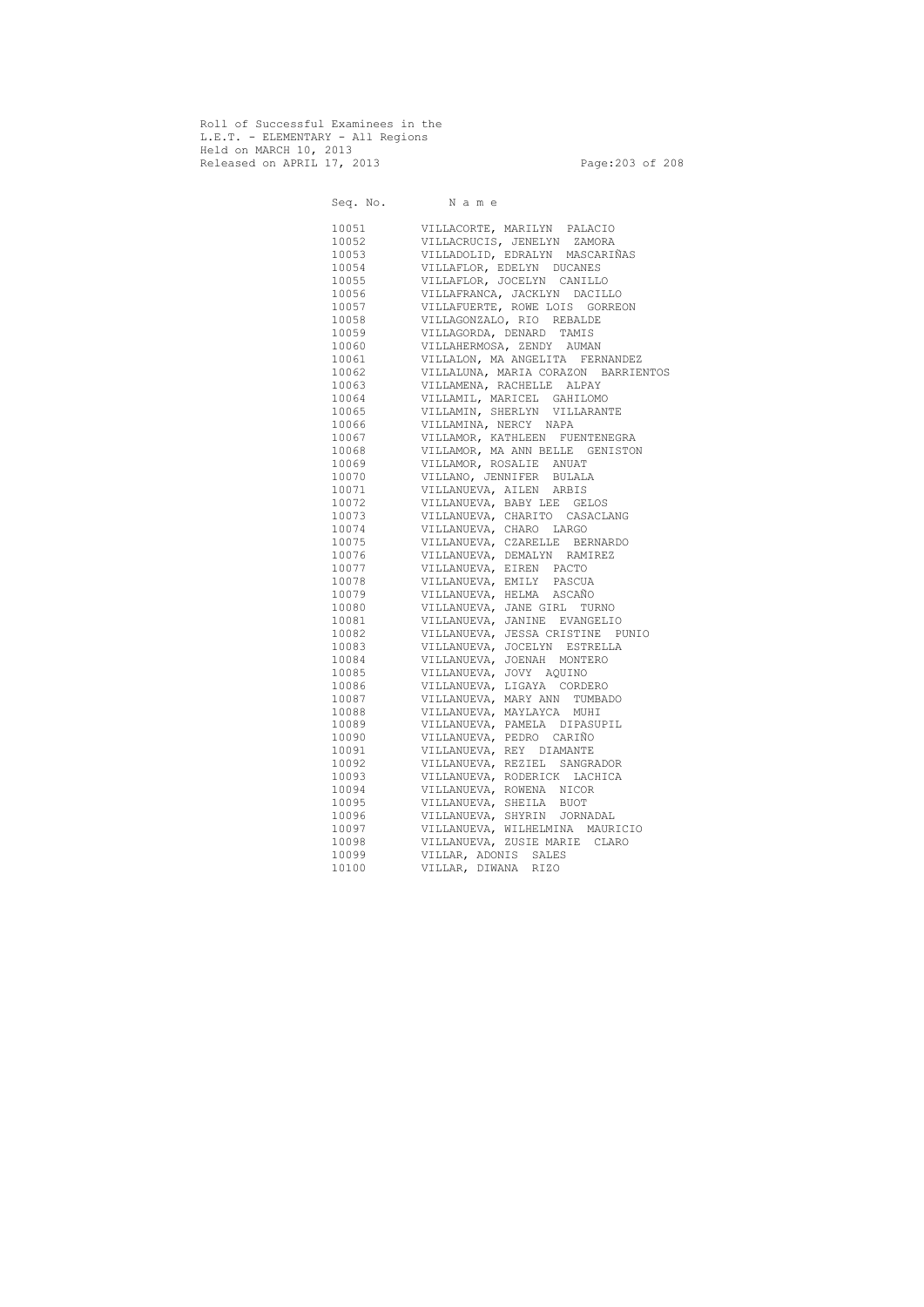Roll of Successful Examinees in the L.E.T. - ELEMENTARY - All Regions Held on MARCH 10, 2013 Released on APRIL 17, 2013 Page: 204 of 208

|       | Seq. No. Name                     |
|-------|-----------------------------------|
|       |                                   |
| 10101 | VILLAR, MARY GRACE BIE            |
| 10102 | VILLAR, MONICA                    |
| 10103 | VILLARAMA, RODEL GERMAN           |
| 10104 | VILLAREAL, ANTHONY EROYLA         |
| 10105 | VILLAREAL, ELAIZA MARIE DAGDAG    |
| 10106 | VILLAREAL, JANICE CUBALLES        |
| 10107 | VILLAREAL, JOYCE RESURRECCION     |
| 10108 | VILLAREAL, MARK ANTHONY URSUA     |
| 10109 | VILLAREAL, MARVIN MORE            |
| 10110 | VILLAREAL, MARYJANE AMPARO        |
| 10111 | VILLAREAL, SHIELA GATMAITAN       |
| 10112 | VILLAREAL, SONIA DOMINGO          |
| 10113 | VILLAREY, RUBY MARIE SANCHEZ      |
| 10114 | VILLAREYES, RAQUEL PUNO           |
| 10115 | VILLARIAS, HONEY LYN MANZANARES   |
| 10116 | VILLARIAS, JAYCEL GEMENTIZA       |
| 10117 | VILLARIAS, MARICAR PASINABO       |
| 10118 | VILLARIN, APRIL JOY BACONGA       |
| 10119 | VILLARIN, JEANETH MIÑOZA          |
| 10120 | VILLARIN, VICENTE JR LUMAYNO      |
| 10121 | VILLARIN, VIVIAN ANCAJAS          |
| 10122 | VILLARIÑA, GLENDIL AÑO            |
| 10123 | VILLARONTE, MA LORENA MAG-ASO     |
| 10124 | VILLAROSA, CARLA PAPIÑA           |
| 10125 | VILLAROSA, CHARLINE VEGA          |
| 10126 | VILLAROSA, ROWENA MONTEJO         |
| 10127 | VILLAROSA, ROXANIE BARROS         |
| 10128 | VILLAROZA, JENNIBETH MALAMUG      |
| 10129 | VILLARTA, MICHELOU FAYE BROCE     |
| 10130 | VILLARUBI, ANNABELLE PAULINO      |
| 10131 | VILLARUZ, LIGAYA BALATUCAN        |
| 10132 | VILLASANTA, AIMEE OLAYBAL         |
| 10133 | VILLASENCIO, SHIELA CEBALLOS      |
| 10134 | VILLASIN, REYNALDO LEGASPI        |
| 10135 | VILLASIS, SHEILA MARIE NANAGAD    |
| 10136 | VILLASOR, JONATHAN JR CORALDE     |
| 10137 | VILLASOTO, JESTER ALEGRE          |
| 10138 | VILLATO, CHARIZA MAE GOLOSINDA    |
| 10139 | VILLAVER, ROSALINDA CUEVAS        |
| 10140 | VILLAVEZA, ELIZABETH MONTOYA      |
| 10141 | VILLE, SOLAICA LOURDES MONTESINES |
| 10142 | VILLEGAS, AILYN REMULTA           |
| 10143 | VILLEGAS, CARELYN LANGAM          |
| 10144 | VILLEGAS, EMILIA BANAC            |
| 10145 | VILLEGAS, JANETH VIAJE            |
| 10146 | VILLEGAS, JOSEPHIN CORDIBILLO     |
| 10147 | VILLEGAS, JOWAJAR DAGOS           |
| 10148 | VILLEGAS, JUSTINE IGNACIO         |
| 10149 | VILLEGAS, KARLA BARANDA           |
| 10150 | IBAÑEZ<br>VILLEGAS, RICHEL        |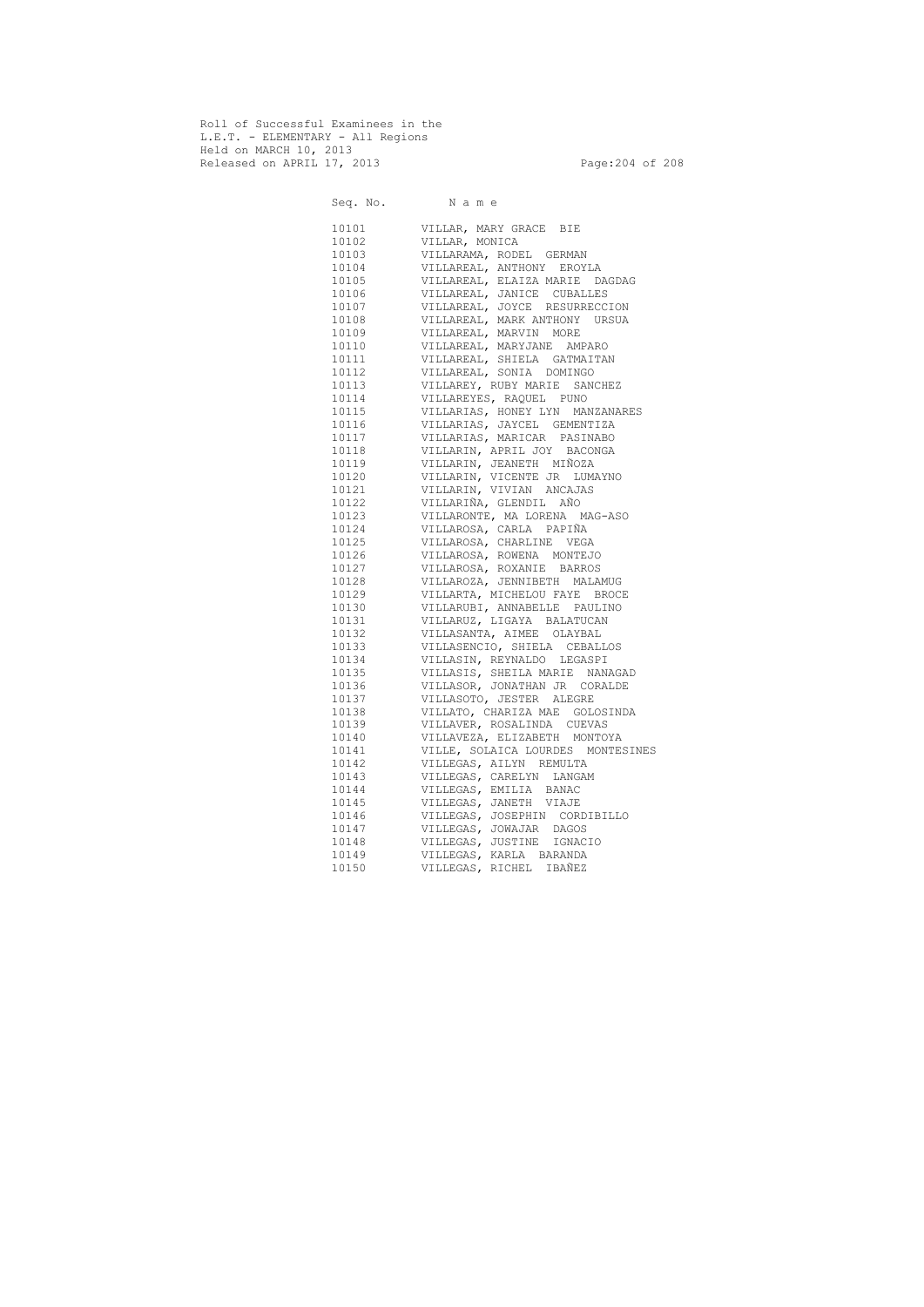Roll of Successful Examinees in the L.E.T. - ELEMENTARY - All Regions Held on MARCH 10, 2013 Released on APRIL 17, 2013 Page:205 of 208

Seq. No. Name 10151 VILLENA, BEATRIX IGNACIO 10152 VILLENO, PRINCESS NIZZA SAHAGUN 10153 VILLETE, GLORIA VILLANUEVA 10154 VILLEZA, PSYCHE LLORICO 10155 VILLINA, RUBYDETH ESPINO VILLO, ROSALIE PAUNILLAN 10157 VILLONES, MARYNE GONGOB 10158 VILLONES, RHETT REY ANCHOJAS 10159 VILLORENTE, ELEZA MANDAGUIT 10160 VILLOSO, LESTER BAGALIHOG 10161 VILLOTE, MARIA VICTORIA ESPAÑA 10162 VILORIA, JEFFREY FERRER 10163 VILVESTRE, PATRICE ABELLANA 10164 VINGNO, LORRY YUDE 10165 VINLUAN, FARLYNE SHEEN EKID 10166 VINOYA, RICHARD ISUAN 10167 VINUYA, JANE ESPINELI 10168 VINUYA, ROWENA BOQUIREN 10169 VIOLATA, ANSEN ROMERO 10170 VIRAY, JOSIE-ANN VALLESTERO 10171 VIRREY, RONDHIE DEL VALLE 10172 VISAGA, CHRIS GREGORIO 10173 VISAYA, SHIRLY BASILOY 10174 VISCA, ANNALEE MATEO 10175 VISDA, LEONISA VILLESTER 10176 VISORIO, JOANA ERARDO 10177 VISTA, ARLYN CERILO 10178 VISTAL, NORBERTO TONGCO<br>10179 VITAL, LOUENA ROSE RELU 10179 VITAL, LOUENA ROSE RELUCIO 10180 VITOR, JOCELYN APARRE 10181 VITOR, PEDRITA APARRE 10182 VIZARRA, JONABETH VIZCONDE, MARIBEL ALCAIDE 10184 VIZCONDE, MARICEL QUILANG 10185 VIÑAS, JERICO JEMINEZ 10186 VIÑAS, LABYRENTH KAY MORILLO 10187 VIÑAS, LESIEL LAMUD 10188 VIÑAS, NESTOR JR BURABO 10189 VO, FLORENCE LUMAPAS 10190 VOLANTE, ARIS BARAQUIEL 10191 VUELTA, JOY BANIEL 10192 WACDAGAN, JERIC MALLONGGA 10193 WACNANG, MARIA PUYAAO 10194 WAGIA, ROSHAIDA KATIGAN 10195 WAIS, FREDA LICLIC 10196 WAJE, MA CARESS DEDICATORIA 10197 WALLANG, SOLEDAD CAYSO 10198 WASSIG, NORY NGAYAC 10199 WATAN, GERLYN TUMAMAO 10200 WATIN, ALEXI CARIENENA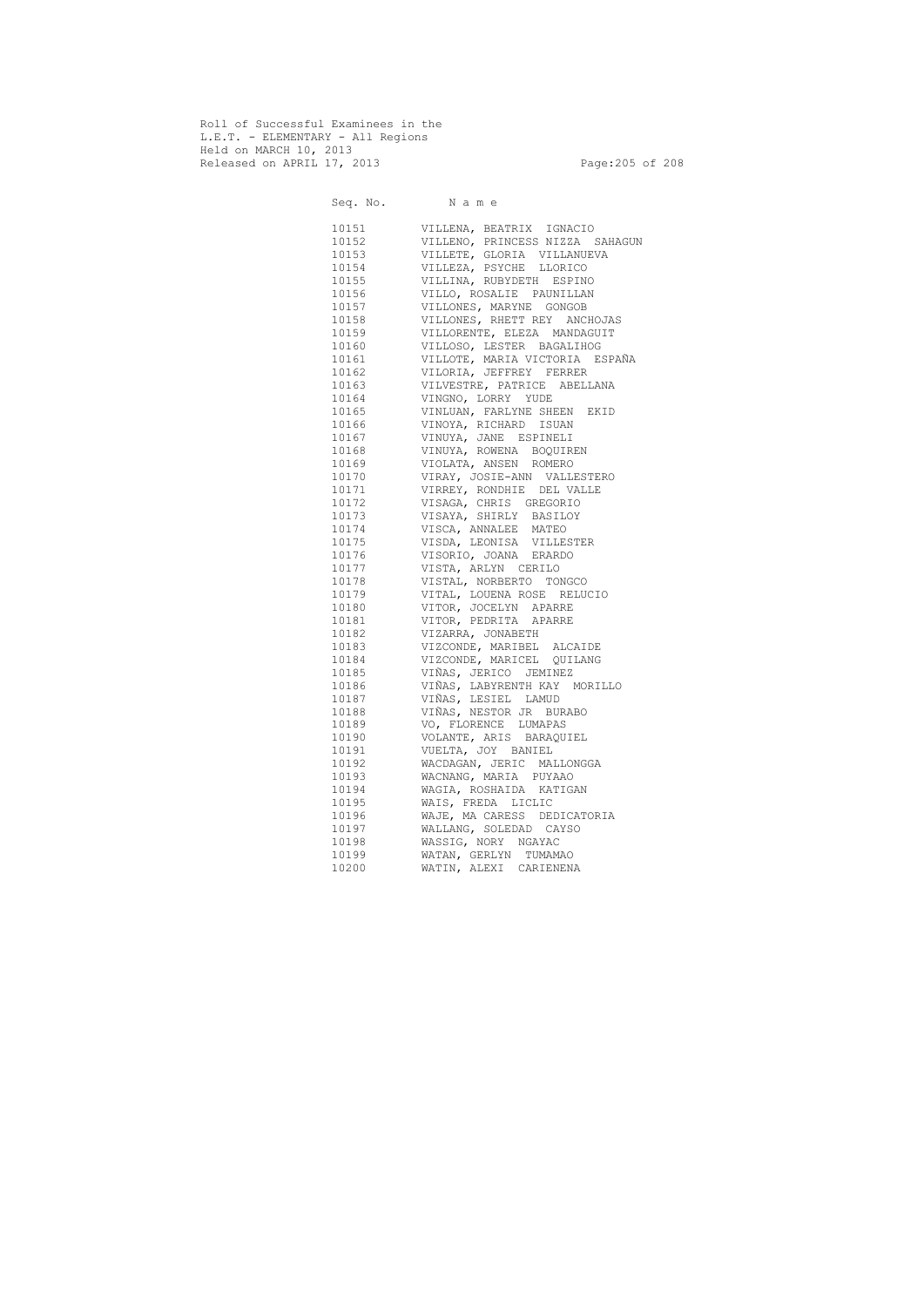Roll of Successful Examinees in the L.E.T. - ELEMENTARY - All Regions Held on MARCH 10, 2013 Released on APRIL 17, 2013 Page:206 of 208

Seq. No. Name 10201 WAYAN, FHERLYN GRACE OCO 10202 WENCESLAO, IRENE CULLANTES 10203 WEST, GERALDINE JAMIO 10204 WILLIAM, WYN BITANAS 10205 WILLY, ALDRIN ESNARA 10206 WONG, MYLENE AGBAYANI 10207 WOO, MICO TALLEDO 10208 YABAO, MARIA ABIGAIL GABING 10209 YAC-AO, JANICE BAS-IL 10210 YACAP, JENNY LYN AGUNOS 10211 YACO, MA CRIZEL CUSI 10212 YADAO, SHERLYN TEGUINOS 10213 YAGOS, MARRYBETH AMORA 10214 YAMOMO, ALEJO JR LARGO 10215 YAMUTA, DAISY ARANAS 10216 YANSON, MAYLEN CAMAYUDO 10217 YAO, JUANITO RICKY CACATIAN 10218 YAON, MARIA MATET CABALQUINTO 10219 YAP, CYNDRELL GRACE HILBERO 10220 YAP, DEAVI MONTALLANA 10221 YAP, JOSIE FUNTINILLA 10222 YAP, JOYLEEN OTOC 10223 YAP, JULIE ANN SAVELLON 10224 YAPOC, JUDILYN TAHUDAN 10225 YASAÑA, JOHNNY MAR GARIN<br>10226 YASIL, RADZMIN AMMAN 10226 YASIL, RADZMIN AMMAN<br>10227 YATA, MARICEL BAYANG YATA, MARICEL BAYANG 10228 YBAÑEZ, CHRISTINE SINCONIEGUE 10229 YBAÑEZ, KELVIN AYING 10230 YBAÑEZ, MARY ANTONIETTE DE LOS REYES 10231 YBAÑEZ, NERLIN ENRIQUEZ 10232 YBAÑEZ, VICTORIA PATIGAYON 10233 YEBES, MARY CAS PASIG 10234 YECYEC, JANICE MALAQUE 10235 YECYEC, MELDRED AWITIN 10236 YERRO, GERALDINE CUSTODIO 10237 YGOT, JONALIE MONTERDE 10238 YGOT, MA VERONICA HIDAMA 10239 YLANAN, CHERRILYN OCAÑA 10240 YLANAN, EMERALD TERANA 10241 YLAYA, JUVIE MIASCO 10242 YLAYA, MARIA FE NASARIA 10243 YLAYA, RITCHIE II CANASA 10244 YMAS, LOLITA BACTOL 10245 YMATA, ROWENA OLESCO 10246 YOCOGCO, YVONNE PARREÑAS 10247 YORDAN, JECARYL PELONES 10248 YOSHIOKA, PINKY DALUD 10249 YOSORES, CYRIL PLAGATA 10250 YOSOREZ, MARIA GLENDA AYAD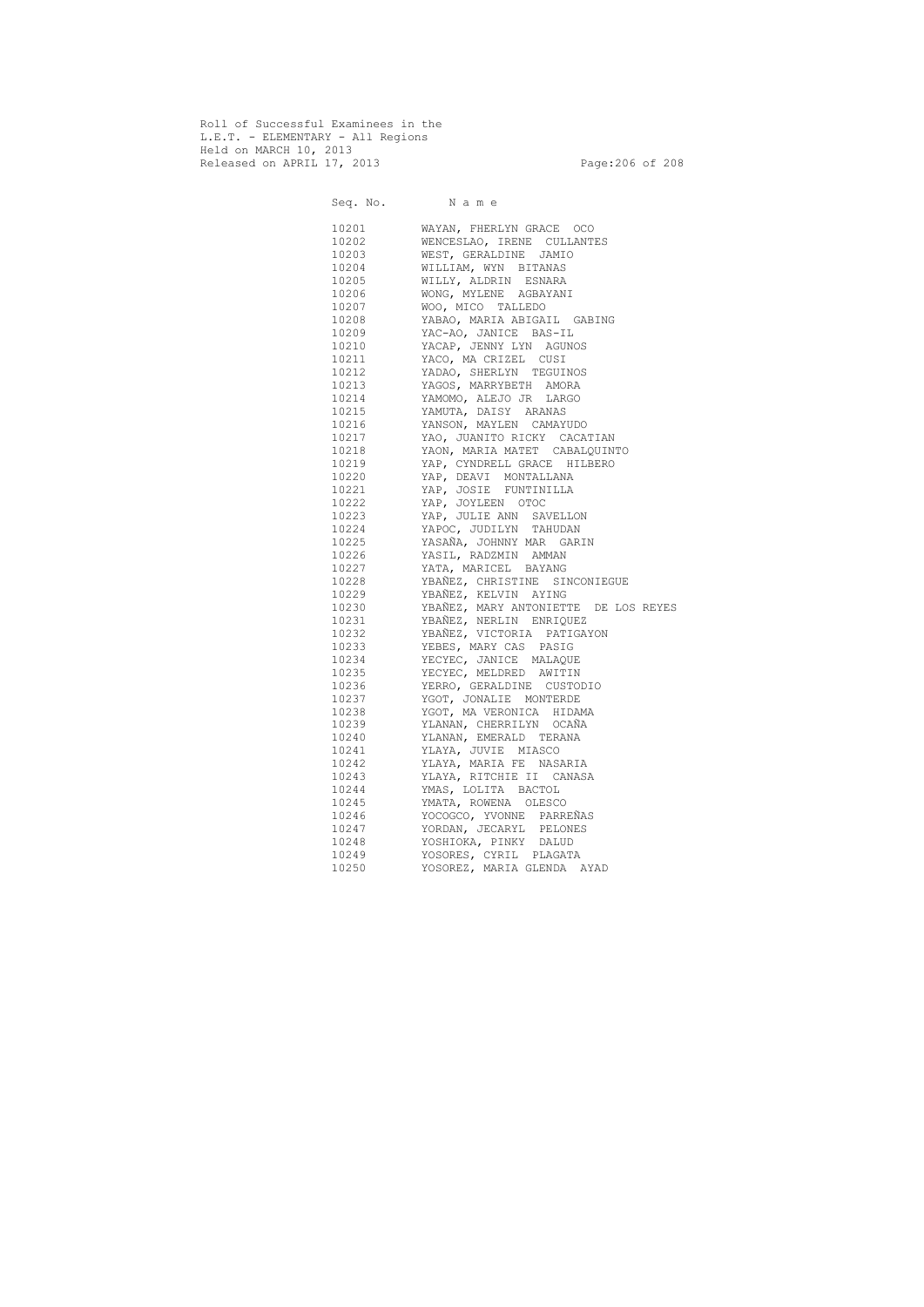Roll of Successful Examinees in the L.E.T. - ELEMENTARY - All Regions Held on MARCH 10, 2013 Released on APRIL 17, 2013 Page:207 of 208

 Seq. No. N a m e 10251 YOTELA, AMIE CORONG 10252 YOUNG, DANILO JR VILLACASTIN 10253 YRUMA, ABNER TENEDERO 10254 YSOLA, ANECITO SAMOREN 10255 YSULAN, RUMAR CABAHUG 10256 YU, GILBERTO JR GILBUELA 10257 YU, GRACE ANN MADERA 10258 YUARATA, BONIEVI FRANCISCO 10259 YUBAL, JO-ANNE NABORA 10260 YULIP, RONA GRACE DULCE 10261 YUNGCO, REMELE AREVALO 10262 YUNGOT, ROLAND PORMENTO 10263 YUNOS, HASNIA MANALUNDONG 10264 YUSI, MARCHU DEJUMO 10265 YUSON, TYRON PAKIDING 10266 YUSOP, SHARRA-JAY JAILANG 10267 YUTRAGO, LEE NARD BENITEZ 10268 ZABALA, CHIERYL MAE PEREZ 10269 ZABALA, LILIWA BUAZON 10270 ZABALLERO, ERNIE QUITOR 10271 ZABALLERO, PEDRO LUMONSOD 10272 ZABALLERO, PRESCILLA REGALADO 10273 ZABANAL, GERSON ABIQUE 10274 ZABAT, RYAN RODRIGUEZ 10275 ZACAL, JOANA NECY CALER 10276 ZACARIA, SOHRIA BASMALA 10277 ZACARIAS, JUVY LUPANGO 10278 ZAFRA, SHEILA MAE INFIESTO 10279 ZALUN, MA TERESA BINARAO 10280 ZAMARRO, ROBIE PAGARA 10281 ZAMORA, CONCORDIA CAMASO ZAMORA, EMARIE COGAL 10283 ZAMORA, JESSA TANYA BARTIANA 10284 ZAMORAS, GLENDA DORIMON 10285 ZAMUDIO, CELYNE CELESTINO 10286 ZAMUDIO, MISHELL CAUDILLA 10287 ZAPANTA, HAZIEL ABIERA 10288 ZAPANTA, MARISSA MUAREZ 10289 ZAPATA, AILYN MANGILOG 10290 ZAPICO, DAX ROQUELLO DY 10291 ZARAGOZA, LEAH SIANO 10292 ZARAGOZA, NOLISSA NATURAL 10293 ZARATE, MARY DIANE BATO 10294 ZARATE, SALVADOR JR ESPELITA 10295 ZATA, SUZETTE BATIANCILA 10296 ZAULDA, JAY AMBROCIO 10297 ZAYAS, MICHAEL ARNIGO 10298 ZERRUDO, JO-AN JUMAWAN 10299 ZETA, HELEN BAGOL 10300 ZIGA, GOLDIE CABUS